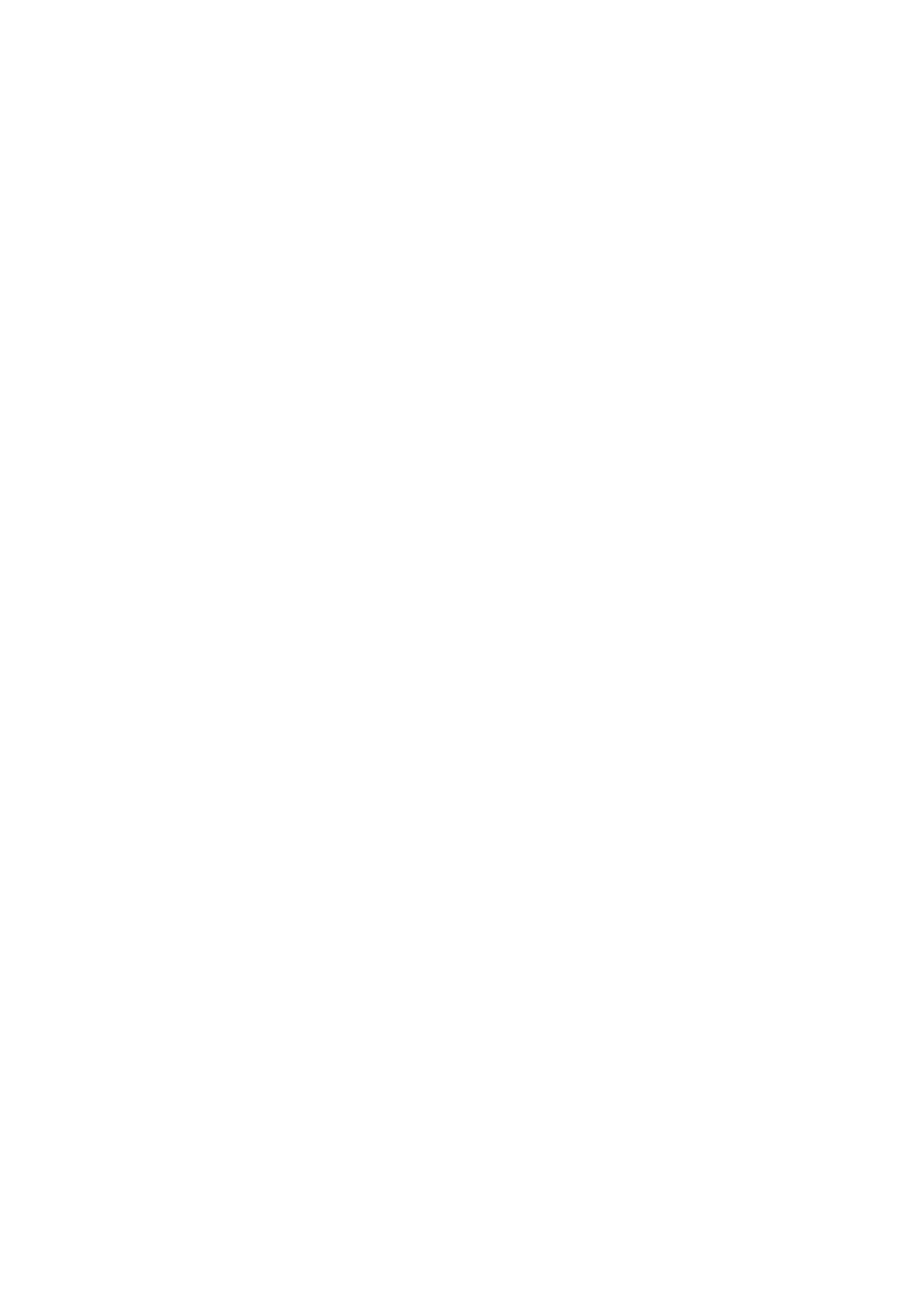#### **SNAP CODES: (See below)**

#### **SOURCE ACTIVITY TITLE: COMBUSTION PLANTS AS POINT SOURCES**

The following activities are taken into account, when treating combustion plants individually as point sources.

Combustion plants with a thermal capacity < 300 MW, gas turbines and stationary engines, which may also be considered collectively as area sources, are covered by chapter B112 "Combustion Plants as Area Sources" as well.

|                      | <b>Combustion plants as point sources</b> |                        |                     |                          |                             |                           |                             |                            |                       |  |
|----------------------|-------------------------------------------|------------------------|---------------------|--------------------------|-----------------------------|---------------------------|-----------------------------|----------------------------|-----------------------|--|
|                      | <b>Boilers/Furnaces</b>                   |                        |                     |                          |                             |                           |                             |                            |                       |  |
| SNAP94               |                                           |                        |                     |                          |                             |                           |                             |                            |                       |  |
| Codes                | Thermal<br>capacity                       | Public power<br>and    | District<br>heating | Industrial<br>combustion | Commercial<br>and           | Residential<br>combustion | Agriculture<br>forestry and | Gas<br>turbines            | Stationary<br>engines |  |
|                      | [MW]                                      | cogeneration<br>plants |                     | and specific<br>sector   | institutional<br>combustion |                           | fishing                     |                            |                       |  |
| 01 01 01             |                                           | $\mathbf X$            |                     |                          |                             |                           |                             |                            |                       |  |
| 01 02 01             |                                           |                        | $\mathbf X$         |                          |                             |                           |                             |                            |                       |  |
| 01 03 01             |                                           |                        |                     | $\mathbf X$              |                             |                           |                             |                            |                       |  |
| 01 04 01             | $\mathbf{\dot{o}}$ 300                    |                        |                     | $\mathbf X$              |                             |                           |                             |                            |                       |  |
| 01 05 01             |                                           |                        |                     | $\mathbf X$              |                             |                           |                             |                            |                       |  |
| 02 01 01             |                                           |                        |                     |                          | $\mathbf X$                 |                           |                             |                            |                       |  |
| 03 01 01             |                                           |                        |                     | $\mathbf X$              |                             |                           |                             |                            |                       |  |
| 01 01 02             |                                           | $\mathbf X$            |                     |                          |                             |                           |                             |                            |                       |  |
| 01 02 02             |                                           |                        | $\mathbf X$         |                          |                             |                           |                             |                            |                       |  |
| 01 03 02             |                                           |                        |                     | $\mathbf X$              |                             |                           |                             |                            |                       |  |
| 01 04 02             | $\dot{\mathbf{o}}$ 50                     |                        |                     | $\mathbf X$              |                             |                           |                             |                            |                       |  |
| 01 05 02             | and                                       |                        |                     | $\mathbf X$              |                             |                           |                             |                            |                       |  |
| 02 01 02             | < 300                                     |                        |                     |                          | $\mathbf X$                 |                           |                             |                            |                       |  |
| 02 02 01             |                                           |                        |                     |                          |                             | $\mathbf X$               |                             |                            |                       |  |
| 02 03 01             |                                           |                        |                     |                          |                             |                           | $\mathbf X$                 |                            |                       |  |
| 03 01 02             |                                           |                        |                     | $\mathbf X$              |                             |                           |                             |                            |                       |  |
| 01 01 03             |                                           | $\mathbf x$            |                     |                          |                             |                           |                             |                            |                       |  |
| 01 02 03             |                                           |                        | $\mathbf X$         |                          |                             |                           |                             |                            |                       |  |
| 01 03 03             |                                           |                        |                     | X                        |                             |                           |                             |                            |                       |  |
| 01 04 03             |                                           |                        |                     | $\mathbf X$              |                             |                           |                             |                            |                       |  |
| 01 05 03             | $< 50$                                    |                        |                     | $\mathbf X$              |                             |                           |                             |                            |                       |  |
| 02 01 03             |                                           |                        |                     |                          | $\mathbf X$                 |                           |                             |                            |                       |  |
| 02 02 02             |                                           |                        |                     |                          |                             | $\mathbf X$               |                             |                            |                       |  |
| 02 03 02             |                                           |                        |                     |                          |                             |                           | $\mathbf X$                 |                            |                       |  |
| 03 01 03             |                                           |                        |                     | $\mathbf X$              |                             |                           |                             |                            |                       |  |
| 01 01 04<br>01 02 04 |                                           |                        |                     |                          |                             |                           |                             | $\mathbf X$                |                       |  |
| 01 03 04             |                                           |                        |                     |                          |                             |                           |                             | $\mathbf X$<br>$\mathbf X$ |                       |  |
| 01 04 04             | not                                       |                        |                     |                          |                             |                           |                             | $\mathbf X$                |                       |  |
| 01 05 04             | relevant                                  |                        |                     |                          |                             |                           |                             | $\mathbf X$                |                       |  |
| 02 01 04             |                                           |                        |                     |                          |                             |                           |                             | $\mathbf X$                |                       |  |
| 02 02 03             |                                           |                        |                     |                          |                             |                           |                             | $\mathbf X$                |                       |  |
| 02 03 03             |                                           |                        |                     |                          |                             |                           |                             | $\mathbf X$                |                       |  |
| 03 01 04             |                                           |                        |                     |                          |                             |                           |                             | $\mathbf X$                |                       |  |
| 01 01 05             |                                           |                        |                     |                          |                             |                           |                             |                            | $\mathbf X$           |  |
| 01 02 05             |                                           |                        |                     |                          |                             |                           |                             |                            | $\mathbf x$           |  |
| 01 03 05             |                                           |                        |                     |                          |                             |                           |                             |                            | $\mathbf X$           |  |
| 01 04 05             | not                                       |                        |                     |                          |                             |                           |                             |                            | $\mathbf X$           |  |
| 01 05 05             | relevant                                  |                        |                     |                          |                             |                           |                             |                            | $\mathbf X$           |  |
| 02 01 05             |                                           |                        |                     |                          |                             |                           |                             |                            | $\mathbf X$           |  |
| 02 02 04             |                                           |                        |                     |                          |                             |                           |                             |                            | $\mathbf X$           |  |
| 02 03 04             |                                           |                        |                     |                          |                             |                           |                             |                            | $\mathbf X$           |  |
| 03 01 05             |                                           |                        |                     |                          |                             |                           |                             |                            | $\mathbf X$           |  |

 $x =$  indicates relevant combination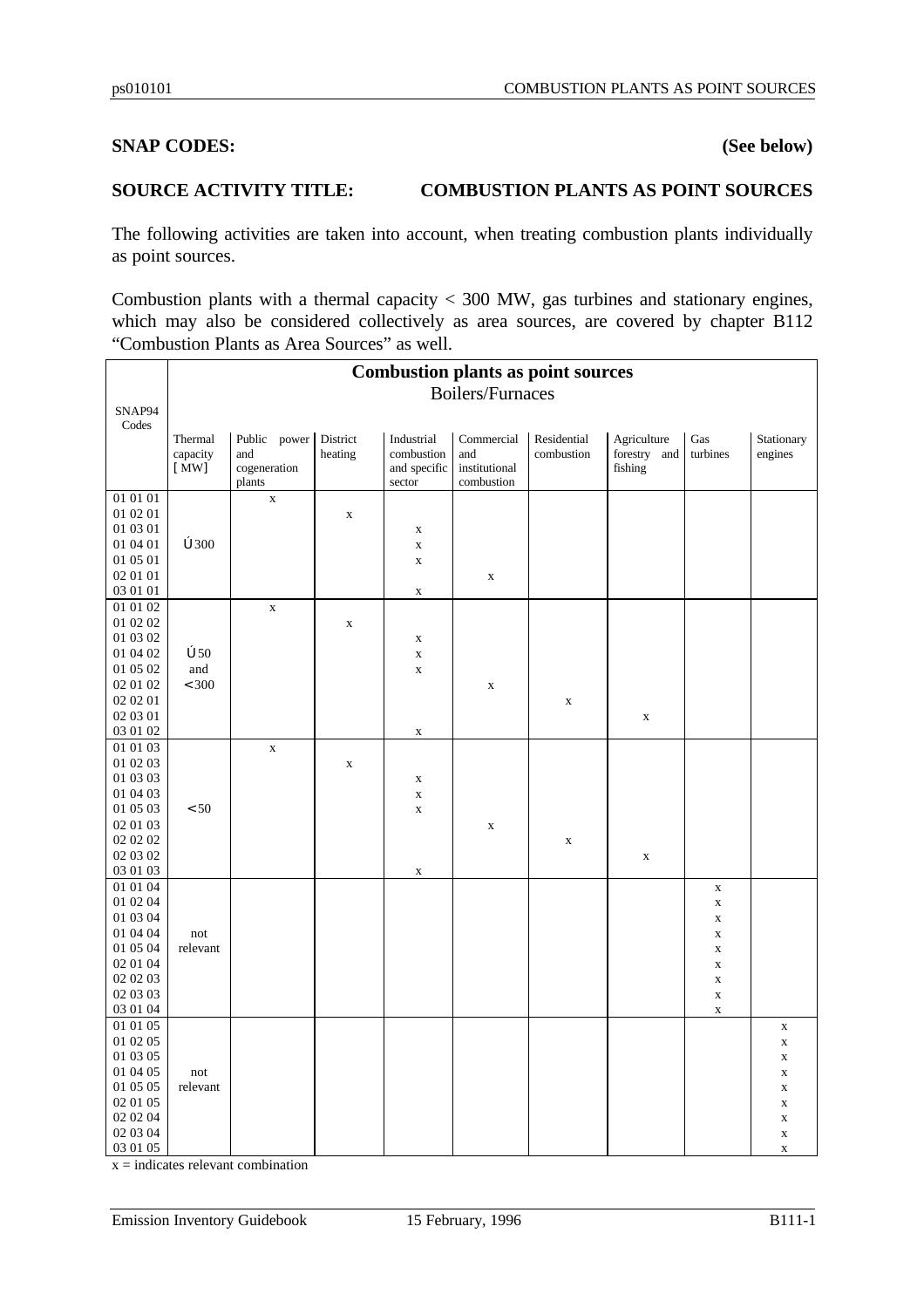# **1 ACTIVITIES INCLUDED**

This chapter covers emissions from boilers, gas turbines and stationary engines as point sources. According to CORINAIR90, combustion plants with

- − a thermal capacity ≥ 300 MW
- or
- $-$  emissions of SO<sub>2</sub> or NO<sub>x</sub> or NMVOC > 1,000 Mg/a<sup>1</sup>

should be considered as point sources /41/. Within CORINAIR other combustion plants may also be considered as point sources on a voluntary basis. Different criteria are applied for the classification of combustion plants according to the Large Combustion Plant Directive (88/609/EEC)<sup>2</sup> /9, 42/.

Boilers, gas turbines and stationary engines need to be treated separately (see table at start of this chapter). With regard to boilers, a combustion plant may consist of one single boiler or may comprise a series of boilers of different sizes (joint plant). Therefore, whenever there is more than one boiler on a site, a decision on the aggregation of these facilities to plants has to be taken. Through this decision, an allocation to the respective SNAP categories is achieved. For aggregation criteria see Section 3.2 and Annex 1.

The subdivision of SNAP activities according to CORINAIR90 concerning combustion plants takes into account two criteria:

- a) the economic sector concerning the use of energy
	- public power and co-generation,
	- district heating,
	- commercial and institutional combustion,
	- industrial combustion in boilers,
		- (Note: Process furnaces are allocated separately.)

b) the technical characteristics

- with respect to boilers, the installed thermal capacity,
	- $\geq 300$  MW,
	- $\ge 50$  to  $< 300$  MW.
	- $-50$  MW.
- other combustion technologies,
	- gas turbines,
	- stationary engines.

 $\overline{a}$ 

<sup>&</sup>lt;sup>1</sup> For CO<sub>2</sub> a further optional criterion for point sources is the emission of  $>$  300 Gg/a.

<sup>&</sup>lt;sup>2</sup> The Large Combustion Plant Directive covers combustion plants with a thermal capacity  $\geq 50$  MW in the EU. Gas turbines and stationary engines are excluded. Existing plants with a thermal capacity > 300 MW have to be reported as point sources on an individual basis.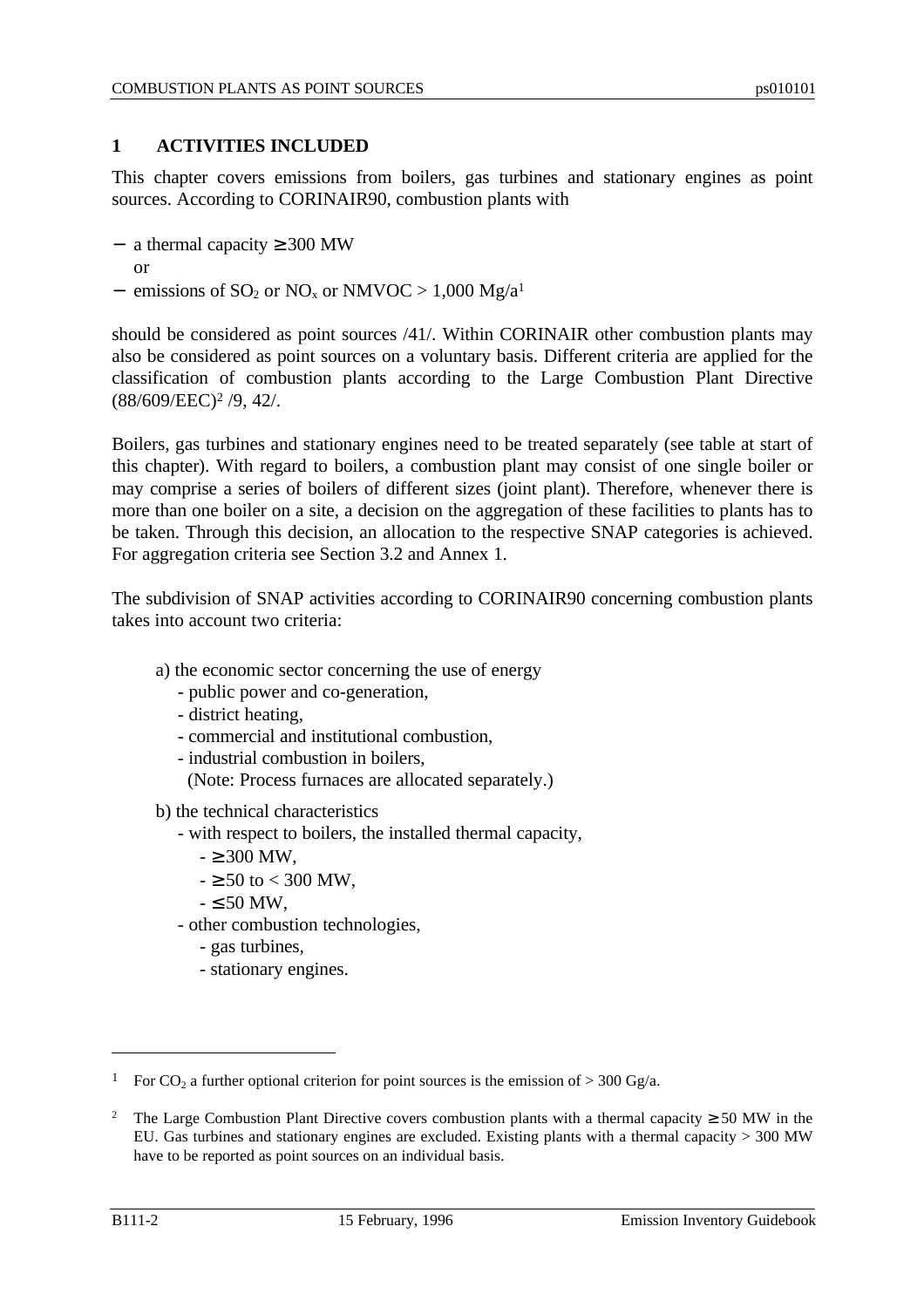Emissions considered in this section are released by a controlled combustion process (boiler emissions, emissions from the combustion chamber of gas turbines or stationary engines), taking into account primary reduction measures, such as furnace optimisation inside the boiler or the combustion chamber, and secondary reduction measures downstream of the boiler or the combustion chamber. Solid, liquid or gaseous fuels are used, where solid fuels comprise coal, coke, biomass and waste (as far as waste is used to generate heat or power). In addition, a non-combustion process can be a source of ammonia emissions, namely ammonia slip in connection with several  $NO<sub>x</sub>$  abatement techniques.

# **2 CONTRIBUTION TO TOTAL EMISSIONS**

This section covers emissions of  $SO_x$ ,  $NO_x$ ,  $CO$ ,  $CO_2$ ,  $NMVOC$ ,  $CH_4$ ,  $N_2O$ ,  $NH_3$  and heavy metals (As, Cd, Cr, Cu, Hg, Ni, Pb, Se, Zn, V). The contributions of point source emissions released by combustion plants to the total emissions in countries of the CORINAIR90 inventory are given as follows in Table 1:

|                               |                                              |                 | Contribution to total emissions [%] |              |                 |      |                 |                  |                 |
|-------------------------------|----------------------------------------------|-----------------|-------------------------------------|--------------|-----------------|------|-----------------|------------------|-----------------|
| Source<br>category            | SNAP90<br>code                               | SO <sub>2</sub> | NO <sub>x</sub>                     | <b>NMVOC</b> | CH <sub>4</sub> | CO   | CO <sub>2</sub> | $N_2O$           | NH <sub>3</sub> |
| $\geq 300$ MW                 | 01 01 01<br>01 02 01<br>03 01 01             | 85.6            | 81.4                                | 10.2         | 5.5             | 16.8 | 79.0            | 35.7             | 2.4             |
| 50-300 MW                     | 01 01 02<br>01 02 02<br>02 00 01<br>03 01 02 | 6.4             | 5.4                                 | 1.1          | 0.6             | 3.1  | 6.5             | 1.9              | 0.2             |
| $< 50$ MW                     | 01 01 03<br>01 02 03<br>02 00 02<br>03 01 03 | 0.2             | 0.3                                 | 0.1          | 0.05            | 0.1  | 0.2             | 0.1              | $\overline{0}$  |
| Gas<br>turbines <sup>1)</sup> | 01 01 04<br>01 02 04<br>02 00 03<br>03 01 04 | $\overline{0}$  | 0.39                                | 0.07         | 0.06            | 0.05 | 0.35            | 0.02             |                 |
| Stationary<br>engines $^{1)}$ | 01 01 05<br>01 02 05<br>02 00 04<br>03 01 05 | 0.04            | 0.10                                | 0.04         | $\mathbf{0}$    | 0.01 | 0.02            | $\boldsymbol{0}$ |                 |

| <b>Table 1:</b> Contributions of emissions from combustion plants as point sources to total |
|---------------------------------------------------------------------------------------------|
| emissions of the CORINAIR90 inventory reported as point sources                             |

- : no emissions are reported

0 : emissions are reported, but the precise number is under the rounding limit

 $1)$  Gas turbines and stationary engines may be reported either as point or as area sources.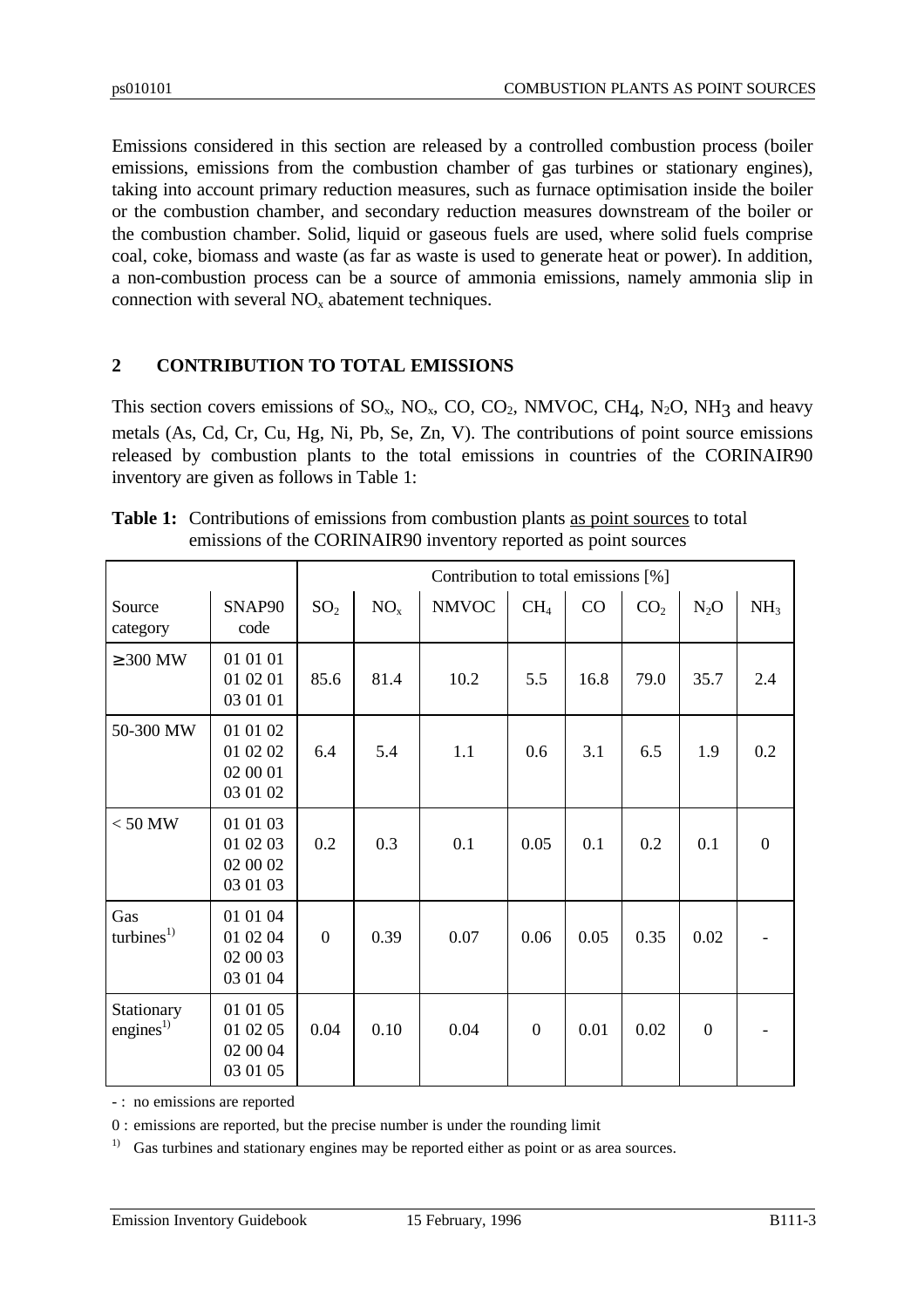In the literature concerning heavy metal emissions across Europe, point source emissions are not reported separately. Giving an order of magnitude of heavy metal emissions released from combustion plants emission data of coal-fired public power plants in Germany and Austria is presented here as an example, due to the availability of data:

|                            | Contribution in [wt.-%] |                         |  |  |
|----------------------------|-------------------------|-------------------------|--|--|
| Pollutant                  | 1982                    | 1990                    |  |  |
| $\mathbf{A}\mathbf{s}$     | 38                      | $27\,$                  |  |  |
| Cd <sup>2</sup>            | 7                       | 7                       |  |  |
| Cr                         | 12                      | $\overline{\mathbf{4}}$ |  |  |
| $\ensuremath{\mathrm{Cu}}$ | 22                      | 8                       |  |  |
| $\mathrm{Hg}^{3)}$         | 11                      | 14                      |  |  |
| Ni                         | 5                       | $\overline{\mathbf{4}}$ |  |  |
| Pb                         | 8                       | $\mathbf{1}$            |  |  |
| Se                         | $\mathbf{1}$            | $\mathbf{1}$            |  |  |
| Zn                         | 7                       | 6                       |  |  |

**Table 2:** Contributions of heavy metal emissions from coal-fired public power plants to national total emissions of Germany<sup>1)</sup>  $/36/$ 

<sup>1)</sup> Western part of Germany

<sup>2)</sup> E.g. emissions of Cd in Austria in 1992 were 0,2 %  $/37/$ .

<sup>3)</sup> E.g. emissions of Hg in Austria in 1992 were 6 %  $/37/$ .

By comparing the heavy metal emissions in 1982 (without flue gas desulphurisation (FGD) installed) to the emissions in 1990 (where most plants are equipped with FGD), it can be seen that the application of FGD technologies has lead to a significant decrease in heavy metal emissions within the last years.

# **3 GENERAL**

# **3.1 Description**

The emissions considered in this chapter are generated either by boilers or by gas turbines and stationary engines regardless of the allocation of plants to SNAP activities. Emissions from process furnaces (combustion with contact) and from waste incineration are not included here (therefore see SNAP code 090200).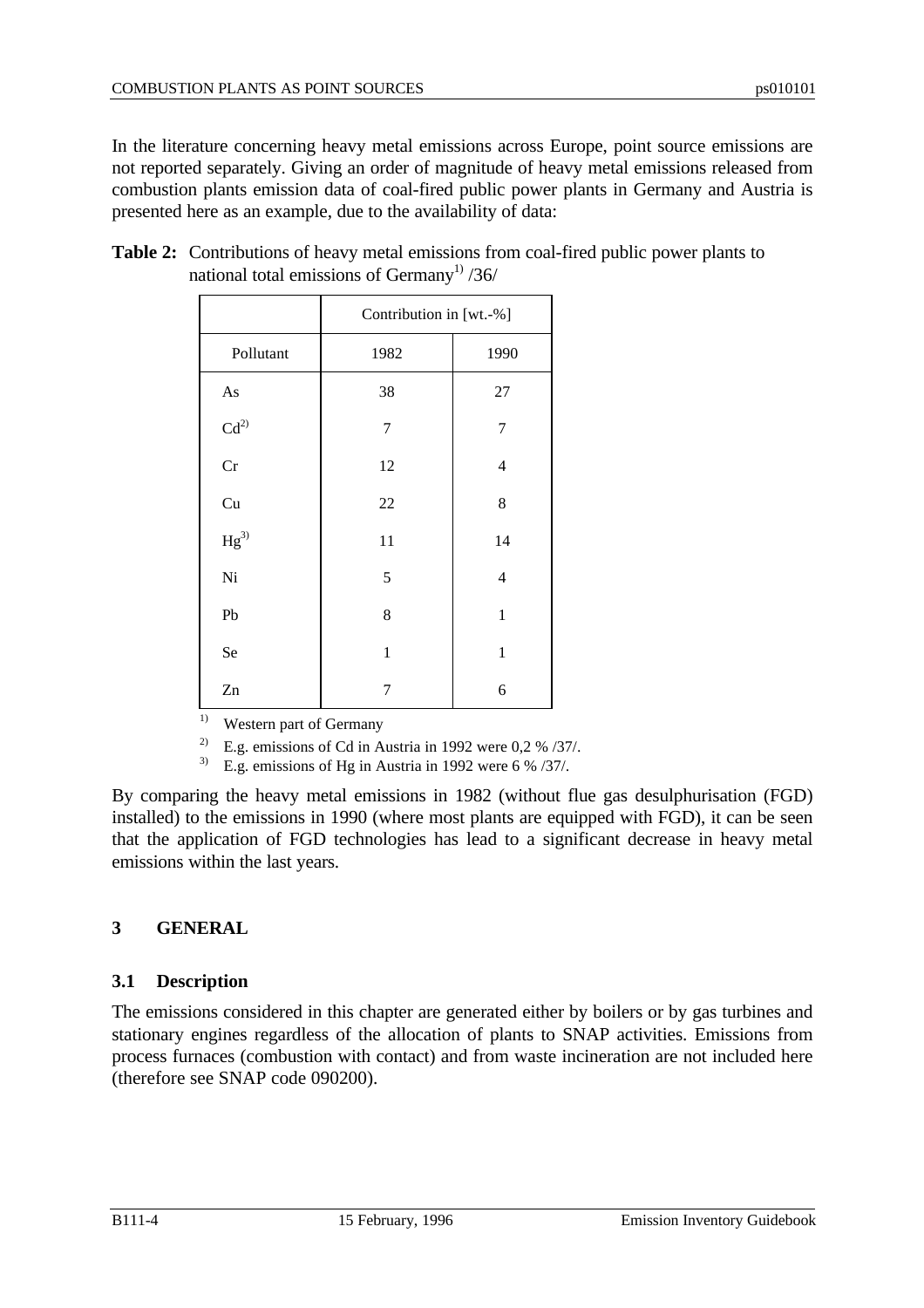#### **3.2 Definitions**

| ar                                           | as received, a reference state of coal which determines the<br>conditions, when coal arrives at the plant /73/.                                                                                                                                                                                                                                                                                                                                             |
|----------------------------------------------|-------------------------------------------------------------------------------------------------------------------------------------------------------------------------------------------------------------------------------------------------------------------------------------------------------------------------------------------------------------------------------------------------------------------------------------------------------------|
| Availability<br>(of an abatement technology) | ratio of full load operating hours with operating emission<br>control technology to total full load operating hours of the<br>power plant; the availability β normally amounts to 99 %; but<br>extreme low values of $\beta$ can occur down to 95 %. By taking<br>into account the start-up behaviour of emission reduction<br>technologies, the availability $\beta$ can decrease further down to<br>92 %. Default values are proposed in Tables 7 and 11. |
| <b>Boiler</b>                                | any technical apparatus, in which fuels are oxidised in order<br>to generate heat for locally separate use.                                                                                                                                                                                                                                                                                                                                                 |
| Coking coal (NAPFUE 101)                     | subcategory of hard coal with a quality that allows the<br>production of a coke suitable for supporting a blast furnace<br>charge $/114/$ .                                                                                                                                                                                                                                                                                                                 |
| Co-generation plant                          | steam production in boilers (one or more boilers) for both,<br>power generation (in a steam turbine) and heat supply.                                                                                                                                                                                                                                                                                                                                       |
| (CCGT)                                       | Combined Cycle Gas Turbine gas turbine combined with a steam turbine. The boiler can<br>also be fuelled separately.                                                                                                                                                                                                                                                                                                                                         |
| daf                                          | dry and ash free, a reference state of coal which is calculated<br>with reference to a theoretical base of no moisture or ash<br>associated with the sample (equivalent to maf - moisture and<br>ash free) $/73/$ .                                                                                                                                                                                                                                         |
| Hard coal                                    | refers to coal of a gross caloric value greater than 23,865<br>kJ/kg on an ash-free but moist basis and with a mean random<br>reflectance <sup>3</sup> of vitrinite of at least 0.6. Hard coal comprises<br>the subcategories coking coal and steam coal <sup>4</sup> /114/.                                                                                                                                                                                |

<sup>3</sup> Mean random reflectance: characteristic value, which stands for a defined coal composition (modular component is e.g. vitrinite).

<sup>4</sup> The following coal classification codes cover those coals, which would fall into these subcategories /114/:

International classification codes (UN, Geneva, 19956) Polish classification Class 33, 34, 35.1, 35.2, 36, 37 Australian classification Class 4A, 4B, 5.

323, 333, 334, 423, 433, 435, 523, 533, 534, 535, 623, 633, 634, 635, 723, 733, 823 USA classification Class II Group 2 "Medium Volatile Bituminous" British classification Class 202, 203, 204, 301, 302, 400, 500, 600

 $\overline{a}$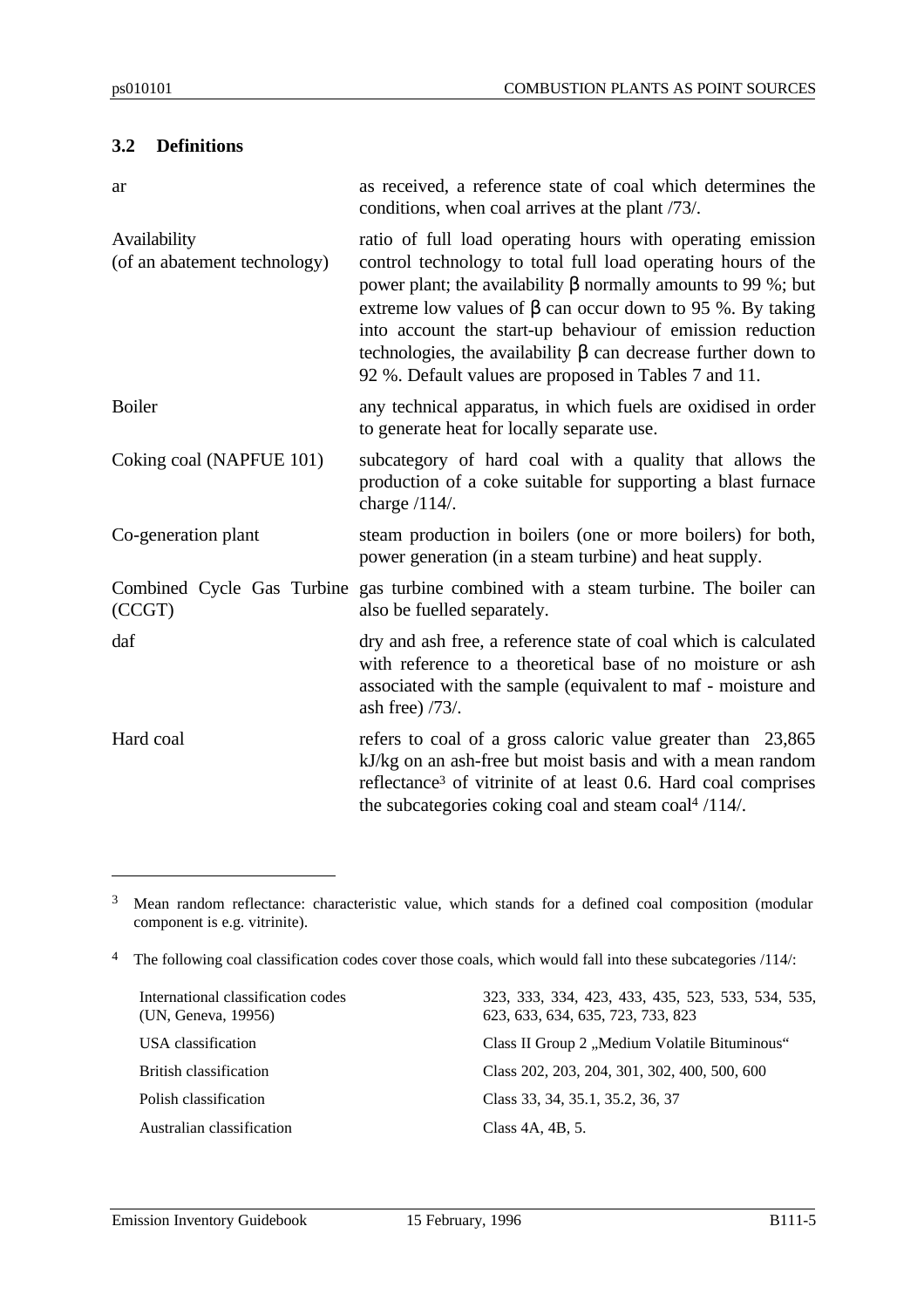Integrated Coal Gasification gas turbine fuelled by gas, which is a product of a coal Combined Cycle Gas Turbine gasification process. (IGCC)

Lignite (NAPFUE 105) non-agglomerating coals with a gross caloric value less than 17,435 kJ/kg and containing more than 31 % volatile matter on a dry mineral matter free basis /114/.

maf moisture and ash free, a reference state of coal (equivalent to daf - dry and ash free) /73/.

Plant/Joint Plant classification with respect to boilers (one or more boilers) according to the respective boiler configuration on a given site and the applied concept of aggregation. The stack-bystack principle considers all boilers linked to the same stack as a common plant. On the other hand, according to the virtual stack principle, all boilers which, for technical and economic reasons, could be connected to a common stack, are treated as one unit. It is also possible to carry out a still broader combination following e.g. administrative aspects. Gas turbines and stationary engines are allocated separately. A typical example of different allocation possibilities of boilers to the SNAP codes is given in Annex 1.

Power plant steam generation in boilers (one or more boilers) for power generation.

Reduction efficiency (of an abatement technology) difference between the pollutant concentration in the raw gas  $(c<sub>raw</sub>)$  and the pollutant concentration in the clean gas  $(c<sub>clean</sub>)$ divided by the pollutant concentration in the raw gas (referred to full load operating hours); default values for the reduction efficiency  $\eta = (c_{raw} - c_{clean})/c_{raw}$  of different emission control technologies are recommended in Tables 7 and 11 (extreme low values of η can be up to ten percent below the values given).

Start-up emission here start-up emissions have been considered for boilers equipped with secondary measures: For  $SO_2$  and  $NO_2$  from the time when burners switch on up to the time when the secondary abatement facility operates under optimum conditions; for CO up to the time when the boiler operates at minimum load.

Stationary engines spark-ignition or compression-ignition engines (2- and 4stroke).

Steam coal (NAPFUE 102) subcategory of hard coal used for steam raising and space heating purposes. Steam coal includes all anthracite and bituminous coals not included under coking coal /114/.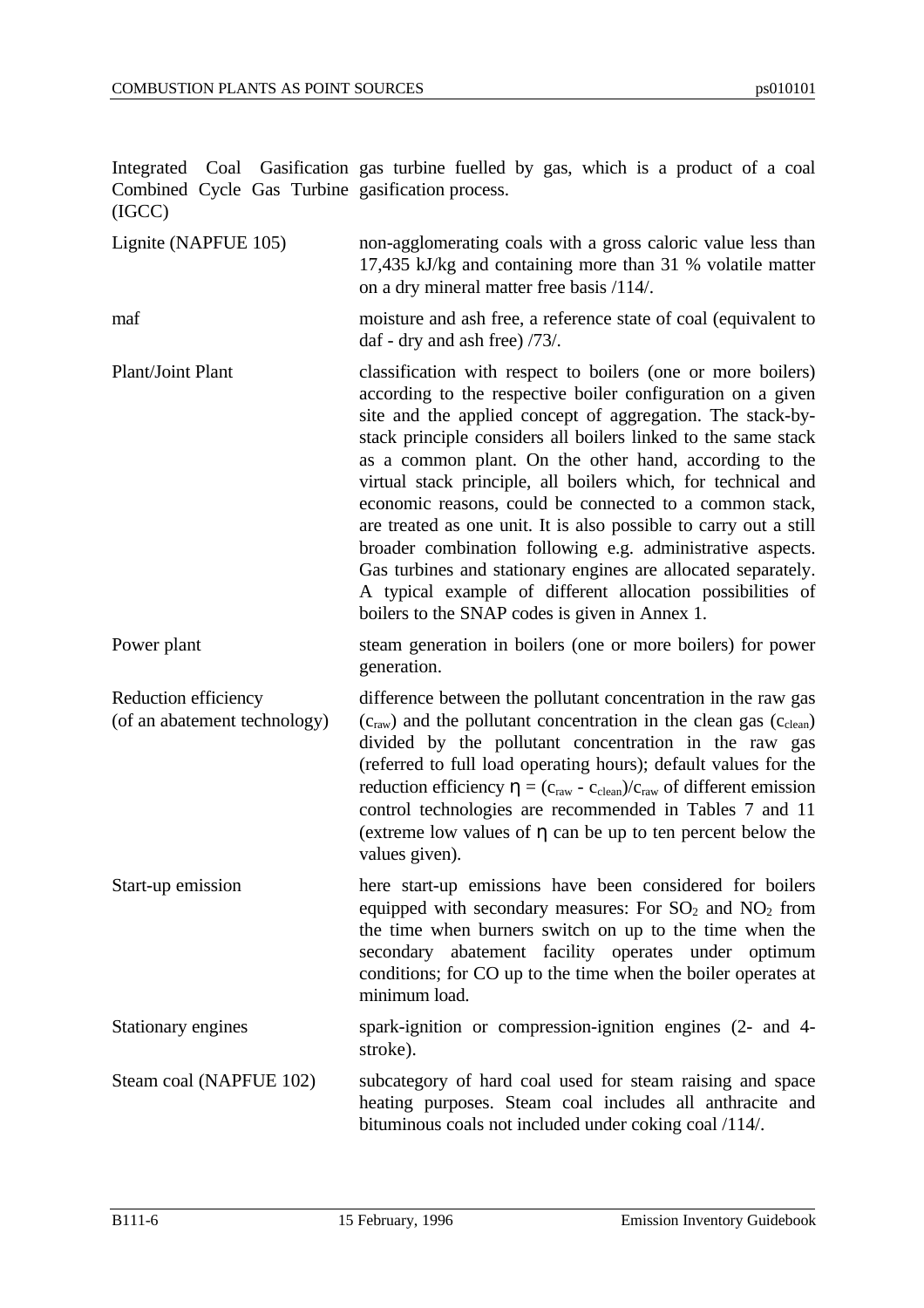| Sub-bituminous coal<br>(NAPFUE 103) | non-agglomerating coals with a gross caloric value between<br>17,435 and 23,865 kJ/kg containing more than 31 % volatile<br>matter on a dry mineral free matter basis /114/                                                                                                                                                                                                                                                                                  |
|-------------------------------------|--------------------------------------------------------------------------------------------------------------------------------------------------------------------------------------------------------------------------------------------------------------------------------------------------------------------------------------------------------------------------------------------------------------------------------------------------------------|
| Sulphur retention in ash            | difference between the sulphur dioxide concentration<br>calculated from the total sulphur content of fuel $(c_{\text{max}})$ and<br>the sulphur dioxide concentration of the flue gas $(c_{\text{eff}})$ divided<br>by the sulphur dioxide concentration calculated from the total<br>sulphur content of the fuel. Default values for the sulphur<br>retention in ash $\alpha_s = (c_{\text{max}} - c_{\text{eff}})/c_{\text{max}}$ are proposed in Table 8. |

#### **3.3 Techniques**

#### **3.3.1 Combustion of coal**

#### *3.3.1.1 Dry bottom boiler (DBB)*

The DBB is characterised by the dry ash discharge from the combustion chamber due to combustion temperatures from 900 up to 1,200 °C. This type of boiler is mainly used for the combustion of hard coal and lignite and is applied all over Europe.

#### *3.3.1.2 Wet bottom boiler (WBB)*

Typical combustion temperatures exceeding 1,400 °C lead to a liquid slag discharge from the combustion chamber. This type of boiler is used for hard coal with a low content of volatiles and is mainly applied in Germany.

#### *3.3.1.3 Fluidised bed combustion (FBC)*

The combustion of coal takes place by injection of combustion air through the bottom of the boiler into a turbulent bed. The typical relatively low emissions are achieved by air staging, limestone addition and low combustion temperatures of about 750 - 950 °C. FBC is in particular adapted to coals rich in ash. Only few large combustion plants are equipped with the FBC technique; in the category of thermal capacities  $\geq 300$  MW mostly Circulating Fluidised Bed Combustion (CFBC) is installed.

#### *3.3.1.4 Grate Firing (GF)*

The lump fuel (coal, waste) is charged on a stationary or slowly moving grate. The combustion temperatures are mainly between 1,000 and 1,300 °C.

#### **3.3.2 Combustion of biomass**

The combustion of biomass (peat, straw, wood) is only relevant for some countries (e.g. Finland, Denmark). FBC (mostly CFBC) and DBB facilities are installed.

#### **3.3.3 Combustion of waste**

For the combustion of waste, mostly grate firing installations are in use.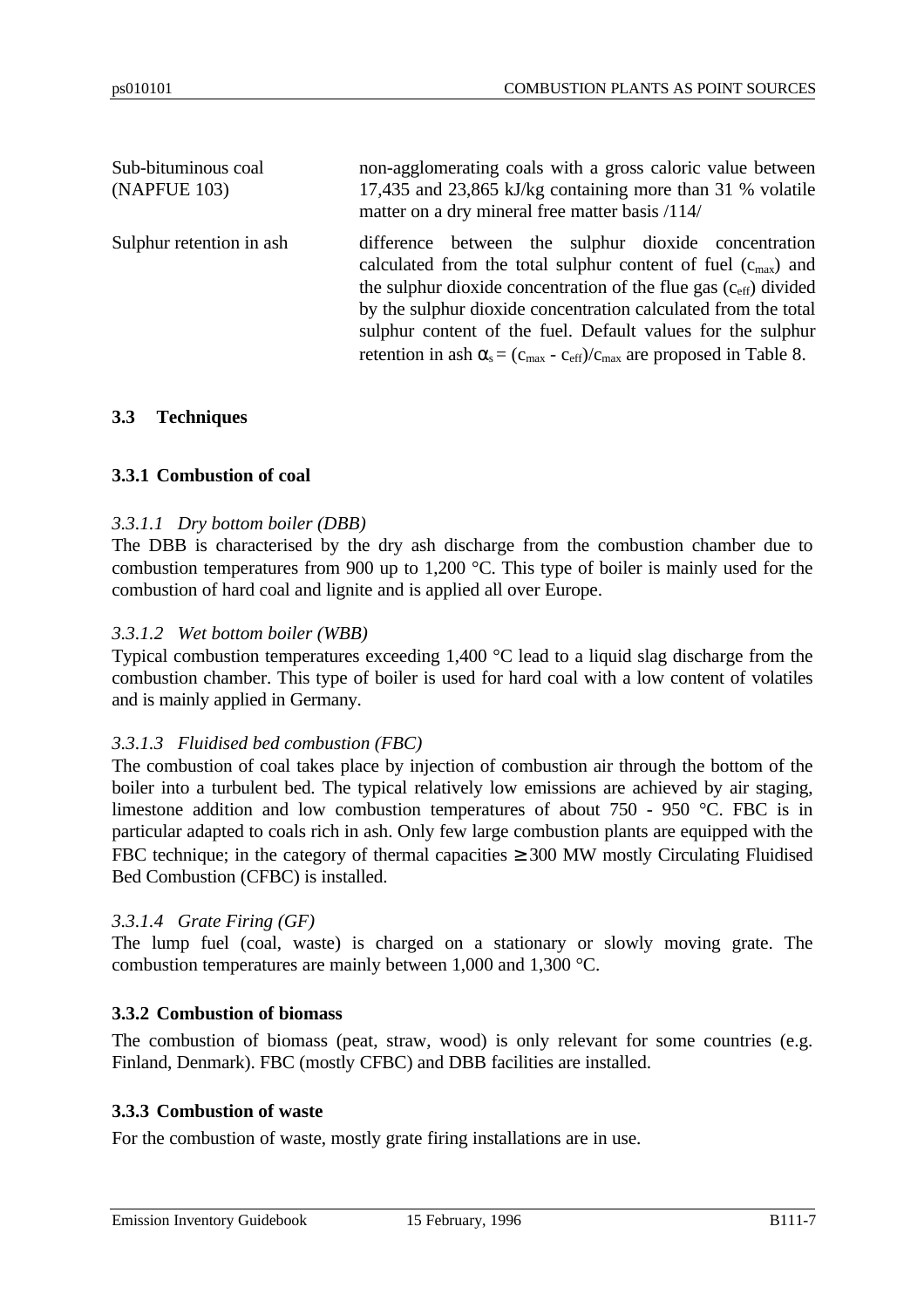# **3.3.4 Combustion of gas/oil**

# *3.3.4.1 Combustion in boilers (general aspects of the combustion techniques)*

For both, gas and oil combustion, the fuel and oxidising agents are gaseous under combustion conditions. The main distinctions between gas/oil combustion and pulverised coal combustion are the operation designs of the individual burners of the boiler. With respect to emissions, a principal distinction can be made between burners with and without a pre-mix of fuel and combustion air: pre-mixing burners are characterised by a homogeneous short flame and a high conversion rate of fuel bound nitrogen; non-pre-mixing burners are characterised by inhomogeneous flames with understoichiometric reaction zones and a lower conversion rate of fuel bound nitrogen.

The importance of oil and gas combustion considered as point sources (see Section 1) is low compared to coal combustion, due to the smaller total capacity of these installations. The main parameters determining emissions from oil and gas fired plants are given in Table 3.

|                   | Fuel dependent   | Process dependent |
|-------------------|------------------|-------------------|
| Pollutant         |                  | Oil-fired boiler  |
| SO <sub>2</sub>   | X                |                   |
| NO <sub>x</sub>   | X                | X                 |
| CO                |                  | X                 |
|                   |                  | Gas-fired boiler  |
| SO <sub>2</sub>   | $\mathbf{x}^{1}$ |                   |
| NO <sub>x</sub>   |                  | X                 |
| CO                |                  | X                 |
| $1$ trace amounts | $x:$ relevant    | - : not relevant  |

|  |  |  | <b>Table 3:</b> Main parameters determining emissions from oil and gas fired boilers /40/ |  |
|--|--|--|-------------------------------------------------------------------------------------------|--|
|--|--|--|-------------------------------------------------------------------------------------------|--|

# *3.3.4.2 Gas turbines*

Gas turbines are installed with a thermal capacity ranging from several hundred kW up to 500 MW. Gaseous fuels are mainly used, such as natural gas or the product of coal gasification (e.g. CCGT or IGCC installations) or other process gases. Also liquid fuels are used, such as light distillates (e.g. naphtha, kerosene or fuel oil) and in some cases other fuels (e.g. heavy fuel oil). Combustion temperatures of up to 1,300 °C in the combustion chambers may lead to considerable  $NO<sub>x</sub>$  emissions.

Gas turbines are installed as a part of different types of combustion plants such as Combined Cycle Gas Turbine (CCGT) or Integrated Coal Gasification Combined Cycle Gas Turbine (IGCC) Plants (see also Section 3.2). For IGCC plants, the only emission relevant unit considered here is the gas turbine (combustion chamber). For CCGT, in addition to the gas turbine any installed fossil fuelled boiler should also be taken into account.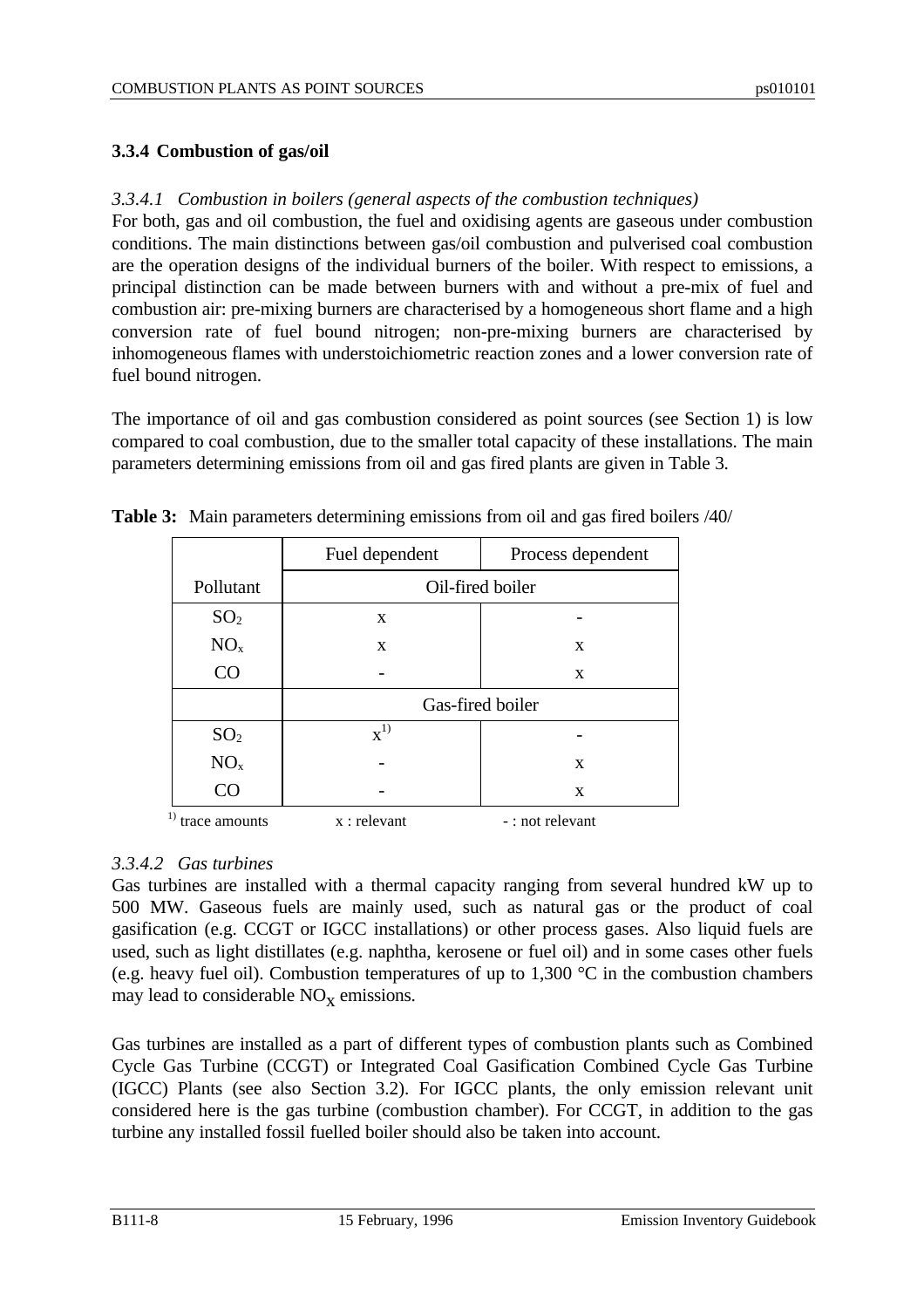# *3.3.4.3 Stationary engines*

Stationary engines are installed as spark-ignition engines and compression-ignition engines (2 and 4-stroke) with electrical outputs ranging from less than 100 kW to over 10 MW (e.g. in co-generation plants) /cf. 46/. Both types represent relevant emission sources.

#### **3.4 Emissions**

Relevant pollutants are sulphur oxides  $(SO_x)$ , nitrogen oxides  $(NO_x)$ , carbon dioxide  $(CO_2)$ and heavy metals (arsenic (As), cadmium (Cd), chromium (Cr), copper (Cu), mercury (Hg), nickel (Ni), lead (Pb), selenium (Se), zinc (Zn) and in the case of heavy oil also vanadium (V)). Emissions of volatile organic compounds (non-methane VOC and methane (CH4 )), nitrous oxide  $(N_2O)$ , carbon monoxide  $(CO)$  and ammonia  $(NH_3)$  are of less importance. For species profiles of selected pollutants see section 9.

The emissions are released through the stack. Fugitive emissions (from seals etc.) can be neglected for combustion plants.

The emissions of sulphur oxides  $(SO<sub>x</sub>)$  are directly related to the sulphur content of the fuel, which for coal normally varies between 0.3 and 1.2 wt.-% (maf) (up to an extreme value of 4.5 wt.-%) and for fuel oil (including heavy fuel oil) from 0.3 up to 3.0 wt.-% /15, 16/; usually, the sulphur content of gas is negligible. Sulphur appears in coal as pyritic sulphur  $(F \in S_2)$ , organic sulphur, sulphur salts and elemental sulphur. A major part of the sulphur in coal comes from pyritic and organic sulphur; both types are responsible for  $SO_x$  formation. The total sulphur content of coal is usually determined by wet chemical methods; by comparison with results from the X-ray method, it has been found that standard analytical procedures may overestimate the organic sulphur content of coal /30/. The uncertainty introduced by the analytical procedures should be determined by further research.

For nitric oxide (NO, together with  $NO<sub>2</sub>$  normally expressed as nitrogen oxides  $NO<sub>x</sub>$ ) three different formation mechanisms have to be distinguished (see also Section 9):

-formation of "fuel-NO" from the conversion of chemically bound nitrogen in the fuel  $(NO_{\text{fuel}}),$ 

-formation of "thermal-NO" from the fixation of atmospheric nitrogen coming from the combustion air (NO<sub>thermal</sub>),

-formation of "prompt-NO".

In the temperature range considered (up to  $1,700\text{ °C}$ ) the formation of "prompt6-NO" can be neglected. The majority of  $NO<sub>x</sub>$  emissions from coal combustion (80 to more than 90 %) is formed from fuel nitrogen. Depending on combustion temperatures, the portion of thermal- $NO<sub>x</sub>$  formed is lower than 20 %. The content of nitrogen in solid fuels varies: for hard coal between 0.2 and 3.5 wt.-% (maf), for lignite between 0.4 and 2.5 wt.-% (maf), for coke between 0.6 and 1.55 wt.-% (maf), for peat between 0.7 and 3.4 wt.-% (maf), for wood between 0.1 and 0.3 wt.-% (maf), and for waste between 0.3 and 1.4 wt.-% (maf) /17/. The content of nitrogen in liquid fuels varies for heavy fuel oil between 0.1 and 0.8 wt.-%, and for

Emission Inventory Guidebook 15 February, 1996 B111-9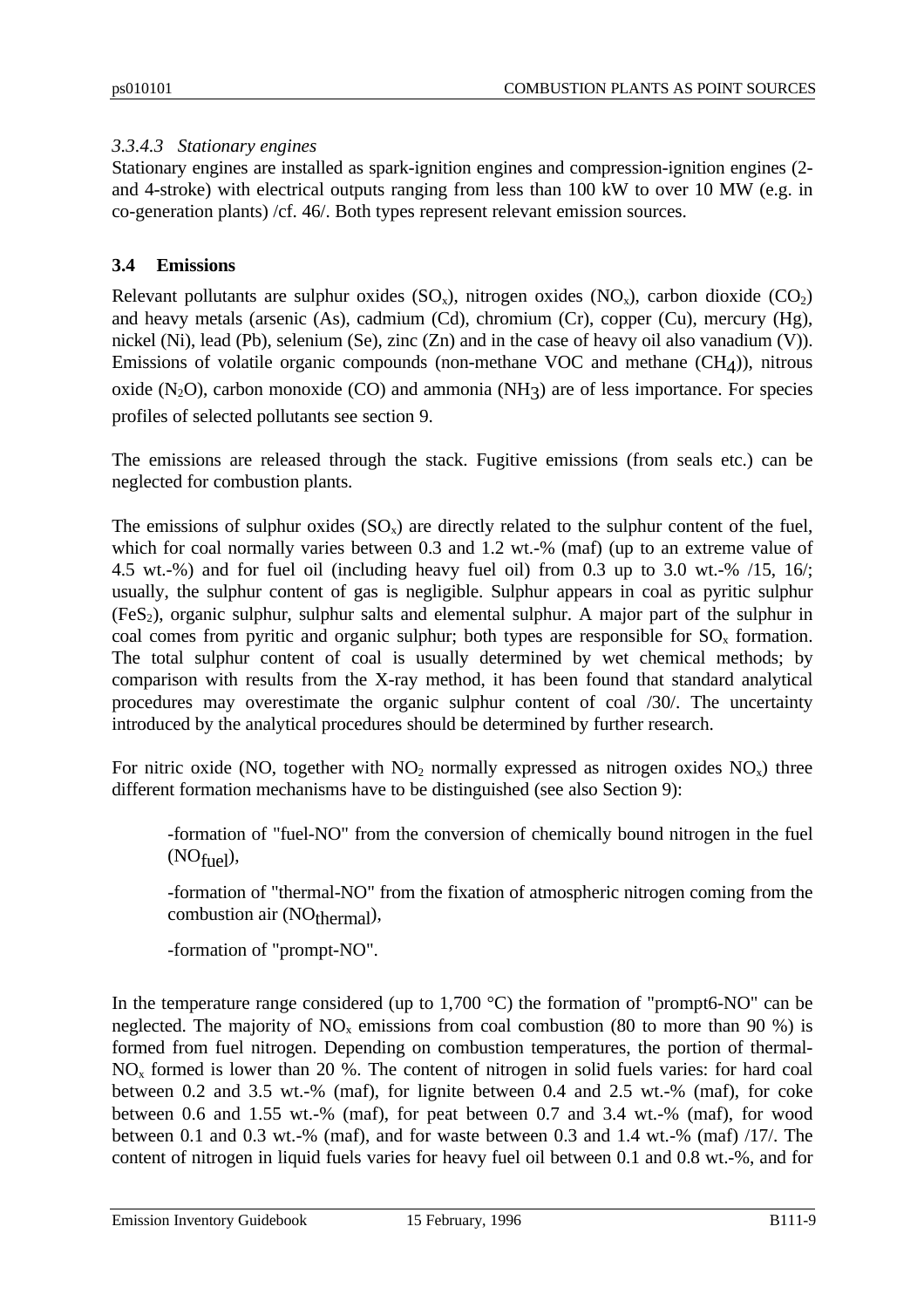fuel oil between 0.005 and 0.07 wt.-% /17/. Natural gas contains no organically bound nitrogen. The content of molecular nitrogen in natural gas has no influence on the formation of fuel-NO; only thermal-NO is formed.

Emissions of non-methane volatile organic compounds (NMVOC), e.g. olefins, ketones, aldehydes, result from incomplete combustion. Furthermore, unreacted fuel compounds such as methane  $(CH_4)$  can be emitted. The relevance of NMVOC/CH<sub>4</sub> emissions from boilers, which are often reported together as VOC, is very low for large-sized combustion plants. VOC emissions tend to decrease as the plant size increases (cf. /24/).

Carbon monoxide (CO) appears always as an intermediate product of the combustion process and in particular under understoichiometric combustion conditions. However, the relevance of CO released from combustion plants is not very high compared to  $CO<sub>2</sub>$ . The formation mechanisms of CO, thermal-NO and VOC are similarly influenced by combustion conditions.

Carbon dioxide  $(CO_2)$  is a main product from the combustion of all fossil fuels. The  $CO_2$ emission is directly related to the carbon content of fuels. The content of carbon varies for hard and brown coal between 61 and 87 wt.-% (maf), for wood it is about 50 wt.-% and for gas oil and heavy fuel oil about 85 wt.-% .

The formation mechanism of nitrous oxide  $(N_2O)$  has not yet been completely clarified. There is a possible formation mechanism based on intermediate products (HCN, NH<sub>3</sub>), which is comparable to the formation of NO /55/. It has been found, that lower combustion temperatures, particularly below 1,000  $^{\circ}$ C, cause higher N<sub>2</sub>O emissions /13/. At lower temperatures the  $N_2O$  molecule is relatively stable; at higher temperatures the  $N_2O$  formed is reduced to  $N_2$  /55/. Compared to emissions from conventional stationary combustion units, nitrous oxides from either bubbling, circulating or pressurised fluidised bed combustion are relatively high /13, 14/. In laboratory experiments, it has been found that nitrous oxide is formed by Selective Catalytic Reduction (SCR) processes, passing a maximum at, or close to, the optimum temperature "window" of the SCR process /13/.

Emissions of ammonia (NH3) are not caused by a combustion process; the emissions result from incomplete reaction of  $NH<sub>3</sub>$  additive in the denitrification process (slip of ammonia in SCR and SNCR units).

Most of the heavy metals considered (As, Cd, Cr, Cu, Hg, Ni, Pb, Se, Zn, V) are normally released as compounds (e.g. oxides, chlorides) in association with particulates. Only Hg and Se are at least partly present in the vapour phase. Less volatile elements tend to condense onto the surface of smaller particles in the flue gas stream. Therefore, an enrichment in the finest particle fractions is observed. The content of heavy metals in coal is normally several orders of magnitude higher than in oil (except occasionally for Ni and V in heavy fuel oil) and in natural gas. For natural gas only emissions of mercury are relevant. The concentrations are reported to be in the range of 2 - 5  $\mu$ g/m<sup>3</sup> for natural gas /35, 63/. During the combustion of coal, particles undergo complex changes which lead to vaporisation of volatile elements. The rate of volatilisation of heavy metal compounds depends on fuel characteristics (e.g. concentrations in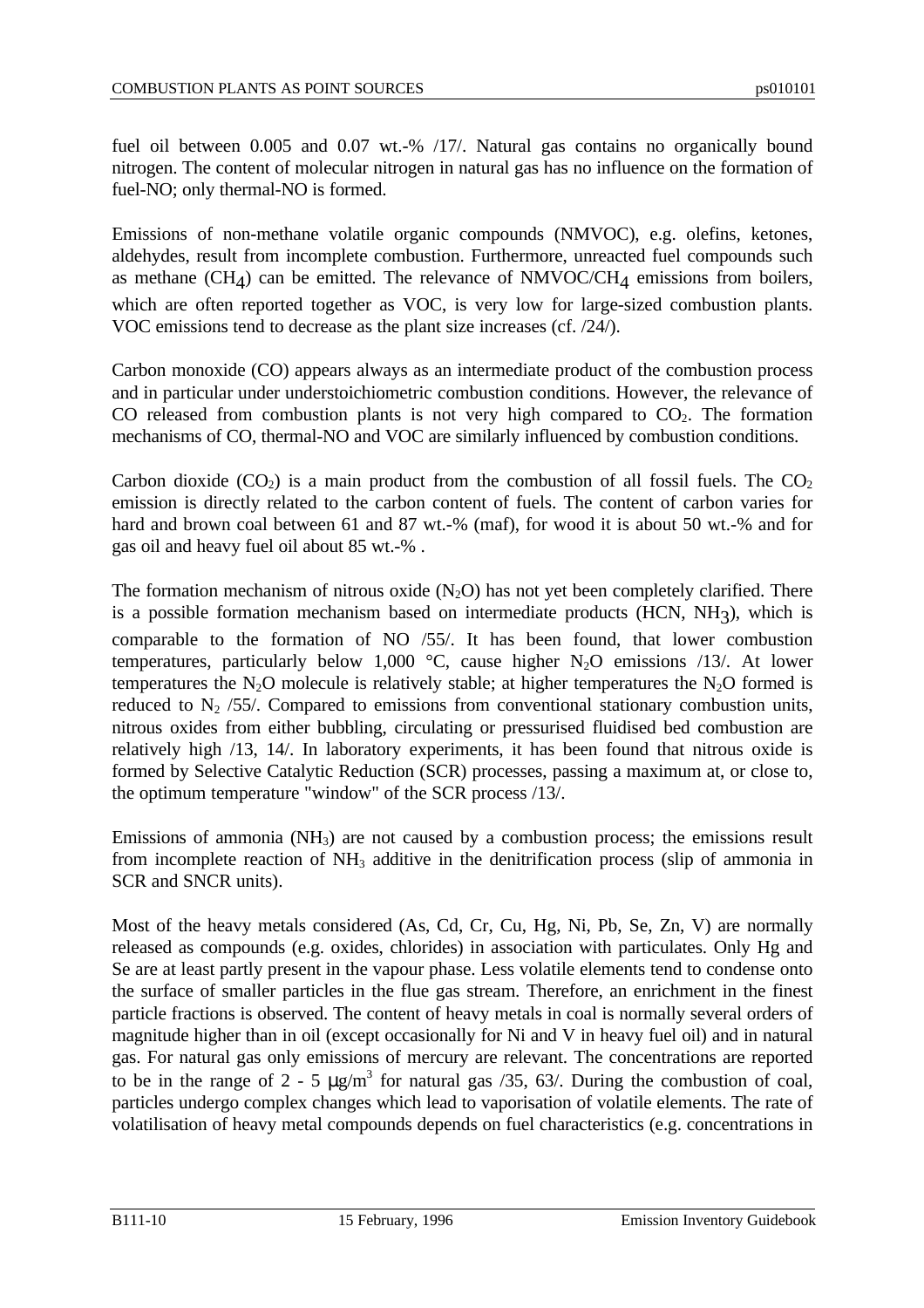coal, fraction of inorganic components, such as calcium) and on technology characteristics (e.g. type of boiler, operation mode).

From DBB, all heavy metals of concern are emitted as particulate matter, except Hg and Se. Emissions from lignite fired DBB are potentially lower than from hard coal, as the trace element content in lignite and the combustion temperatures are lower. In WBB, the recirculation of fly ash is a common operation mode, which creates an important increase in heavy metal concentrations in the raw gas. Heavy metal emissions from FBC units are expected to be lower due to the lower operating temperatures and a smaller fraction of fine particles. The addition of limestone in FBC facilities might reduce the emission of some heavy metals, corresponding to an increased retention of heavy metals in the bottom ash. This effect can be partially compensated by the increase in the fraction of fine particulates in the flue gas leading to increased emissions from particulates highly enriched by heavy metals.

High concentrations of As poison denitrification catalysts. Therefore, Selected Catalytic Reduction plants (SCR) in a high-dust configuration may require special measures (e.g. reduction of fly ash recirculation). /10, 11, 12/

# **3.5 Controls**

Relevant abatement technologies for  $SO_x$ ,  $NO_x$  and heavy metals are outlined below. Abatement techniques for gas turbines and stationary engines are treated separately. Average reduction efficiencies and availabilities of abatement technologies for  $SO_x$  and  $NO_x$  are summarised in Tables 7, 10, and 11. Due to the fact, that most published studies do not clearly distinguish between  $SO_x$  and  $SO_2$ , for the following chapters, it can be assumed that  $SO_2$ includes  $SO<sub>3</sub>$ , if not stated otherwise.

# **3.5.1 Sulphur oxides: Flue Gas Desulphurisation Processes (FGD) (Secondary measures) /cf. 18/**

FGD processes are designed to remove  $SO_2$  from the flue gas of combustion installations. Most processes, like the wet scrubbing process (WS), the spray dryer absorption (SDA), the dry sorbent injection (DSI) and the Walther process (WAP) are based on the reaction of the SO2 with an alkaline agent added as solid or as suspension/solution of the agent in water to form the respective salts. In secondary reactions also  $SO<sub>3</sub>$ , fluorides and chlorides are removed. In the case of the DESONOX process (see Section 3.5.4.2), the  $SO_2$  is catalytically oxidised to  $SO_3$  and reacts with water to form sulphuric acid. The Activated Carbon process (see Section 3.5.4.1) and the Wellman-Lord process remove the  $SO_2$  to produce a  $SO_2$  rich gas, which may be further processed to sulphur or sulphuric acid.

# *3.5.1.1 Lime/Limestone Wet Scrubbing (WS)*

The pollutants are removed from the flue gas by chemical reactions with an alkaline liquid (suspension of calcium compounds in water). The main product is gypsum. The WS process represents about 90 % of the total FGD-equipped electrical capacity installed in European OECD countries. Facilities are in operation at combustion units using hard coal, lignite and oil with sulphur contents from about 0.8 to more than 3.0 wt.-%. Other fossil fuels (such as peat) are presently rarely used at combustion plants with a thermal capacity  $\geq 300$  MW. The SO<sub>2</sub> reduction efficiency is > 90 %.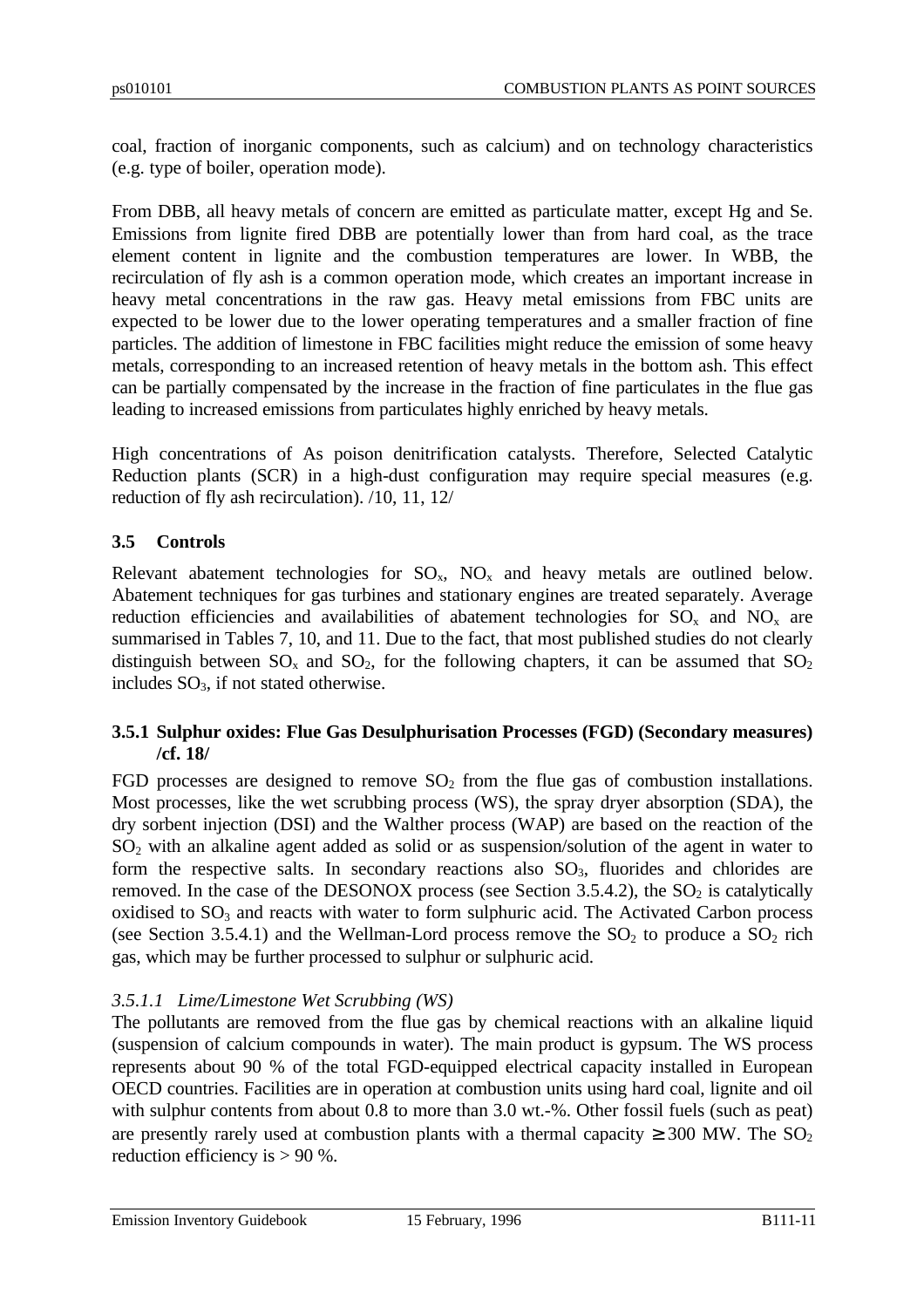# *3.5.1.2 Spray Dryer Absorption (SDA)*

The SDA process removes the pollutant components from flue gas of fossil fired combustion units by injection of  $Ca(OH)_2$ . The process forms a dry by-product  $(CaSO_3 \cdot 1/2$  H<sub>2</sub>O). This technology covers about 8 % of the total FGD-equipped electrical capacity installed in the European OECD countries. The SDA process is mostly in use at hard coal fired combustion units (sulphur content of fuel up to 3 wt.-%). Recent pilot studies have shown that this technique is also operational with other fossil fuels (oil, lignite, peat). The  $SO_2$  reduction efficiency is  $> 90 %$ .

# *3.5.1.3 Dry Sorbent Injection (DSI, LIFAC Process)*

The DSI process is based on a gas/solid reaction of the flue gas and a dry sorbent (e.g. lime/limestone, sodium hydrogen carbonate NaHCO3) inside the boiler. There are three different process types according to the injection point of the additive into the boiler (e.g. primary or secondary air, flame front). The by-products are a dry mixture of the respective salts (mostly CaSO<sub>4</sub>). Only few power plants (some 5 % of the total FGD-equipped electrical capacity installed in European OECD countries) are equipped with this technology due to its low  $SO_2$  reduction efficiency of 40 - 50 %, which is not sufficient to meet the emission standards of some countries. DSI processes are presently in use for hard coal, lignite, oil and coal/oil fired boilers. The optimum reduction efficiency is obtained for the sulphur contents of fuel between 0.5 and 1.7 wt.-% (max. 2 wt.-%).

The LIFAC process is an advanced dry sorbent injection process using additional water injection in a separate reactor downstream of the boiler, in order to raise the reduction efficiency. Generally, the  $SO_2$  reduction efficiency is  $> 50$  %. At present, the LIFAC process is used in one plant in Finland with a  $SO<sub>2</sub>$  reduction efficiency of already 70 %.

#### *3.5.1.4 Wellman-Lord (WL)*

The WL process is a regenerable FGD process, which uses the sodium sulphite  $(Na_2SO_3)/$ sodium bisulphite (NaHSO3) equilibrium in order to remove  $SO_2$  from the flue gas. An  $SO_2$ rich gas is obtained, which is used for the production of sulphuric acid. At present only three installations with a total thermal capacity of 3,300 MW are in use (in Germany), due to the complexity of the process and the resulting high investments and operating costs (this technology represents about 3 % of the total thermal capacity installed in the European OECD countries). The WL process is operational with various types of fuel (e.g. hard coal, oil), especially with high sulphur contents (of about 3.5 wt.-%). The  $SO_2$  reduction efficiency is  $> 97\%$ .

# *3.5.1.5 Walther Process (WAP)*

The WAP process uses ammonia water in order to remove  $SO_2$  from the flue gas. The byproduct is a dry salt mixture of the respective ammonia salts (mainly ammonium sulphate  $((NH<sub>4</sub>)<sub>2</sub>SO<sub>4</sub>)$ . One reference installation is currently operating in Germany. This process is operational with all types of fuel. However, the maximum sulphur content should be limited to 2 wt.-% (due to the increasing formation of ammonia sulphate aerosols). The  $SO_2$  reduction efficiency is  $> 88$  %.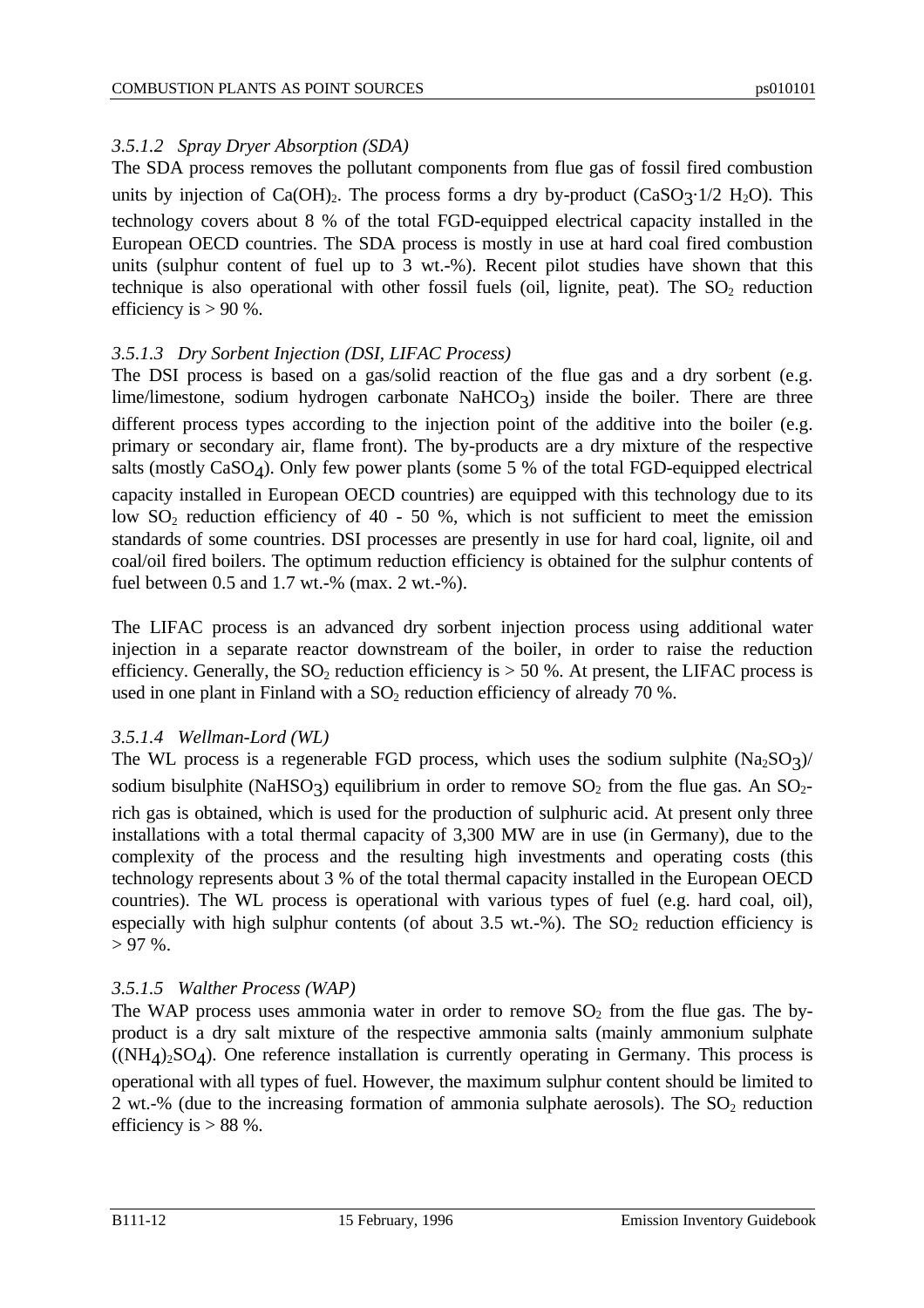# **3.5.2 Nitrogen oxides: Primary measures - Denitrification techniques /cf. 17, 18, 19/**

#### *3.5.2.1 Low NOx burner (LNB)*

A characteristic of LNB is the staged air to fuel ratio at the burner. Three different technical modifications are in use:

- − Air-staged LNB: An understoichiometric zone is created by a fuel-air mixture and primary air. An internal recirculation zone occurs due to the swirl of primary air. A burn-out zone is created due to secondary air fed by air nozzles arranged around the primary air nozzles.
- − Air-staged LNB with flue gas recirculation (FGR): The basic function is similar to airstaged LNB. The distances between the primary and secondary nozzles are greater, therefore, a flue gas layer is formed. As a result, the residence time in the reducing atmosphere increases and the oxygen concentration decreases.
- − Air/Fuel staged LNB: An additional reduction zone around the primary zone is achieved by the extremely overstoichiometric addition of secondary fuel around the secondary flame.

LNB is operational with all fuels and all types of burners. The  $NO<sub>x</sub>$  reduction efficiency for coal fired boilers varies between 10 and 30 % (see Table 10).

#### *3.5.2.2 Staged Air Supply (SAS)*

Staged air means the creation of two divided combustion zones - a primary zone with a lack of oxygen and a burn-out zone with excess air. SAS covers the low excess air (LEA), burners out of service (BOOS) and biased burner firing (BBF) techniques:

- − Low excess air (LEA) means reduction of the oxygen content in the primary combustion zone of the burners. When firing hard coal, experience has shown that the general limitations are fouling and corrosion, caused by the reducing atmosphere and incomplete burn-out. When firing gas, the reduction efficiency is limited by the CO formed. LEA is more suitable for lignite and often used for retrofitting combustion plants. For oil fired boilers a reduction efficiency of 20 % has been achieved.
- − Burners out of service (BOOS) means that the lower burner row(s) in the boiler operate under a lack of oxygen (fuel rich), the upper burners are not in use. This technology is in particular suitable for older installations, but the thermal capacity of the boiler decreases by about 15 - 20 %.
- − Biased burner firing (BBF) means that the lower burner rows in the boiler operate under a lack of oxygen (fuel rich) and the upper burners with an excess of oxygen. The boiler efficiency is less compared to BOOS and the  $NO<sub>x</sub>$  reduction is also lower.

The  $NO<sub>x</sub>$  reduction efficiency for coal fired boilers varies between 10 and 40 % (see Table 10).

#### *3.5.2.3 Overfire Air (OFA)*

All burner rows in the boiler operate with a lack of oxygen. The combustion air is partly (5 - 20 %) injected through separate ports located above the top burner row in the boiler. OFA is operational with most fuels and most types of boilers. For gas fired boilers a reduction

Emission Inventory Guidebook 15 February, 1996 B111-13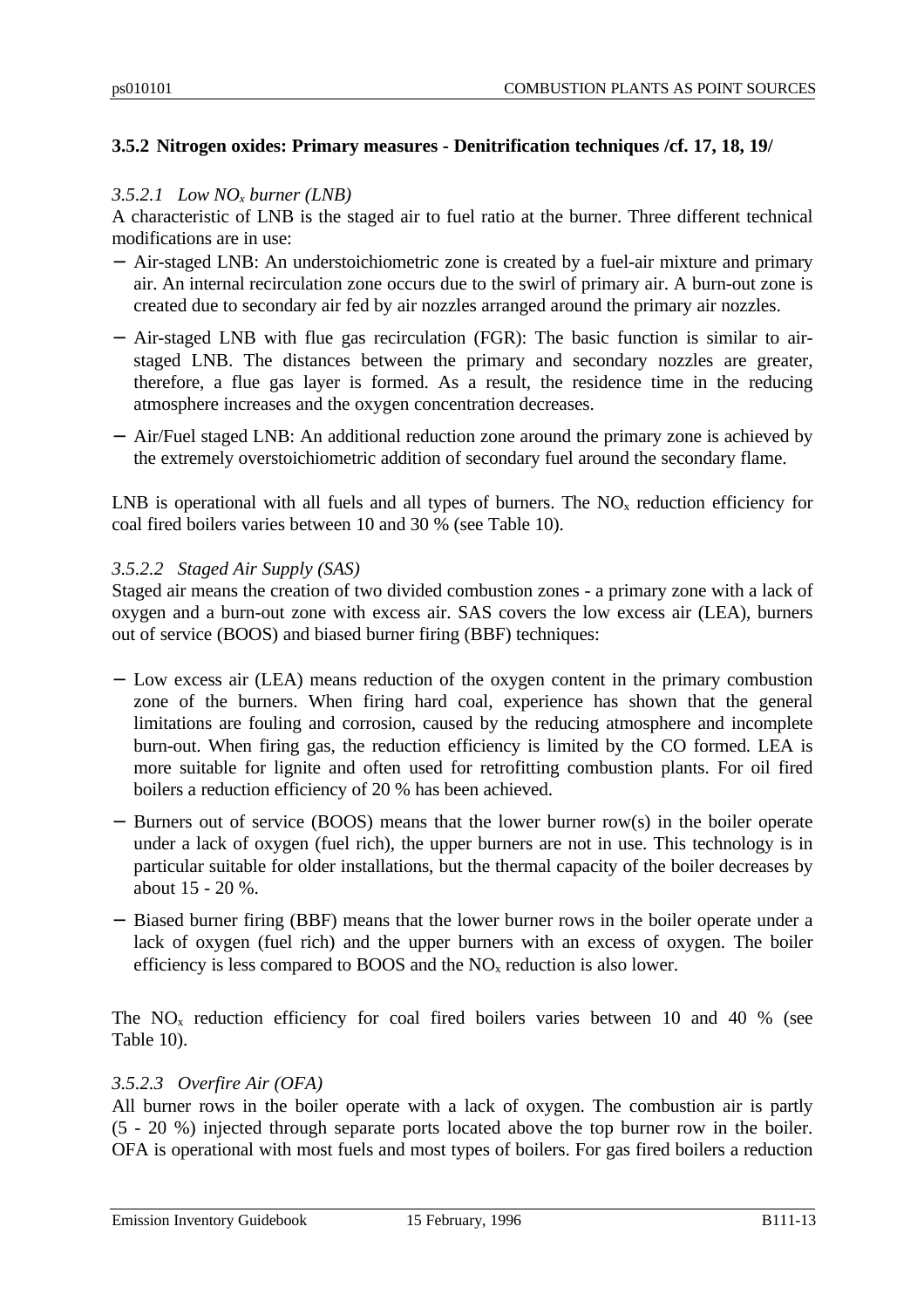efficiency of 10 - 30 % and for oil fired boilers 10 - 40 % has been achieved. The NO<sub>x</sub> reduction efficiency for coal fired boilers varies between 10 and 40 % (see Table 10).

#### *3.5.2.4 Flue Gas Recirculation (FGR)*

The recirculation of flue gas into the combustion air is an efficient  $NO<sub>x</sub>$  abatement method for firing modes with high combustion temperatures, such as wet bottom boilers and especially for gas and oil fired boilers.

The recirculated flue gas can be added to the secondary or primary air. In the first case, the flame core is not affected and the only effect is a reduction of the flame temperature, which is favourable for thermal- $NO<sub>x</sub>$  abatement. The influence on dry bottom boilers is thus very limited, considering the fact that about 80 % of the  $NO<sub>x</sub>$  formed originates from fuel bound nitrogen; FGR can be used as an additional measure. A more efficient method is the introduction of flue gas into the primary air of an unstaged burner. High reduction efficiencies of FGR in the primary flow (15 - 20 %) have been achieved in gas and oil fired boilers. The  $NO<sub>x</sub>$  reduction efficiency for coal fired boilers varies between 5 and 25 % (see Table 10).

#### *3.5.2.5 Split Primary Flow (SPF)*

Split primary flow means fuel staging in the furnace. This technique involves injecting fuel into the furnace above the main combustion zone, thereby producing a second understoichiometric combustion zone. In the primary zone of the boiler the main fuel is burnt under fuel-lean conditions. This zone is followed by a secondary zone with a reducing atmosphere, into which the secondary fuel is injected. Finally, secondary air is injected into the burn-out zone of the boiler. This reburning technique can, in principle, be used for all types of fossil fuel fired boilers and in combination with low  $NO<sub>x</sub>$  combustion techniques for the primary fuels. When nitrogen is present in the reburning fuel, a part of it will be converted into  $NO<sub>x</sub>$  in the burn-out zone. Therefore, natural gas is the most appropriate reburning fuel.  $NO<sub>x</sub>$  reduction efficiencies have not been yet reported.

#### **3.5.3 Nitrogen oxides: Secondary measures - Denitrification Processes /cf. 18, 19/**

#### *3.5.3.1 Selective Non-Catalytic Reduction (SNCR)*

The reduction of nitrogen oxides in the flue gas is based on the selective reaction of  $NO<sub>x</sub>$  with injected ammonia, urea or caustic ammonia to form nitrogen and water. The SNCR process has been implemented at several installations (e.g. in Germany, in Austria and in Sweden) and has in principle proved to be operational with various types of fuels. The  $NO<sub>x</sub>$  reduction efficiency is about 50 %, in some installations up to 80 %.

#### *3.5.3.2 Selective Catalytic Reduction (SCR)*

The reduction of nitrogen oxides is based on selective reactions with injected additives in the presence of a catalyst. The additives used are mostly gaseous ammonia, but also liquid caustic ammonia or urea. The SCR technology accounts for about 95 % of all denitrification processes. SCR is mostly used for hard coal. For brown coal, lower combustion temperatures lead to lower  $NO<sub>x</sub>$  formation, so that primary measures fulfil the emission reduction requirements. Several heavy metals in the flue gas can cause rapid deactivation of the catalyst. The  $NO<sub>x</sub>$  reduction efficiency varies between 70 and 90 %.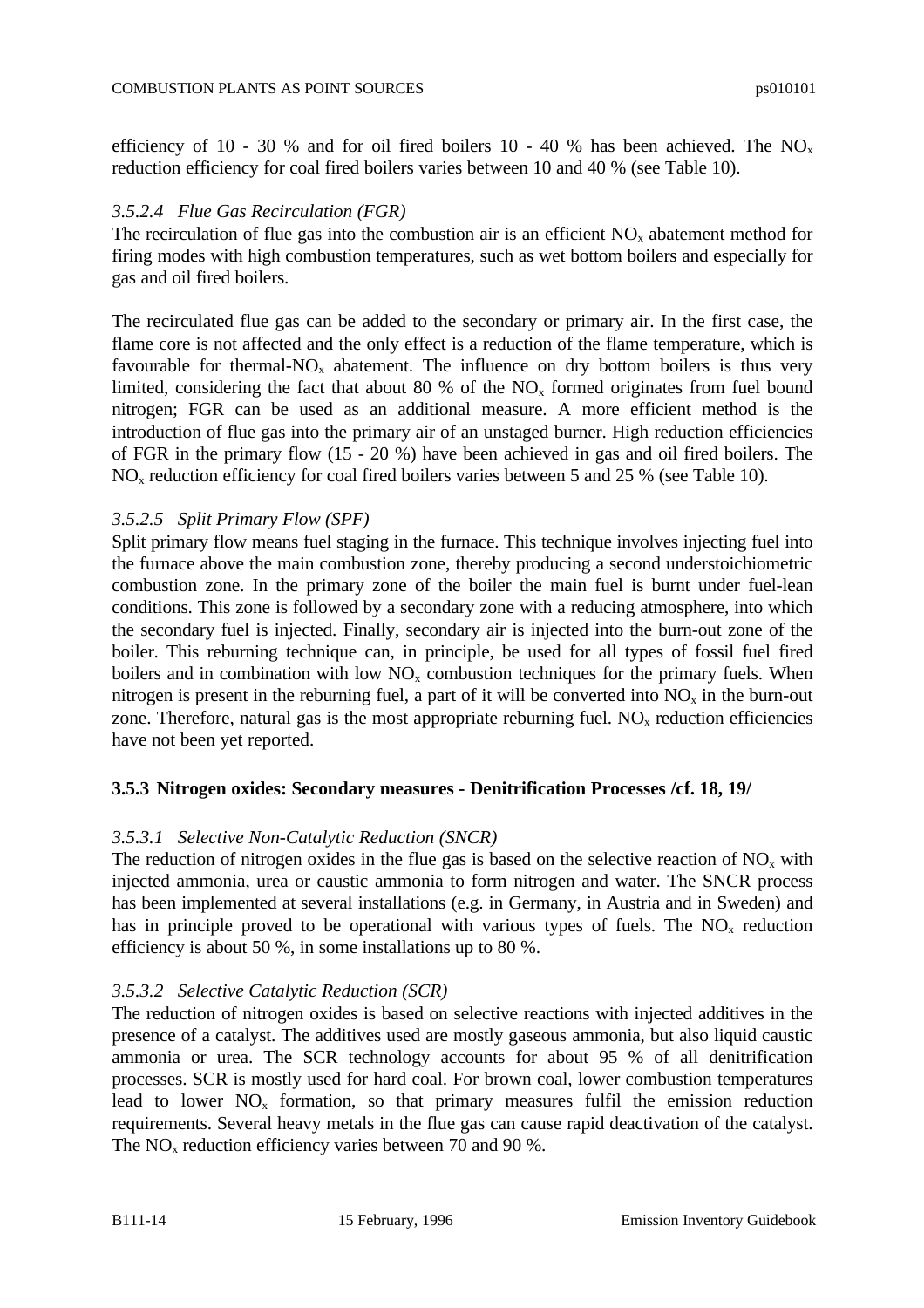#### **3.5.4 Nitrogen oxides and sulphur oxides: Simultaneous Processes /18, 19/**

#### *3.5.4.1 Activated Carbon Process (AC)*

The AC process is a dry process for simultaneous  $SO_2$  and  $NO<sub>x</sub>$  removal based on the adsorption of the pollutants in a moving bed filter of activated carbon. The sulphur oxides undergo catalytic oxidation with the moisture in the flue gas to form sulphuric acid.  $NO<sub>2</sub>$  is completely reduced to  $N_2$ ; NO reacts catalytically with the ammonia injected and forms  $N_2$  and H2O. The AC process has been installed at four power plants in Germany (in two cases downstream of an SDA process). The sulphur content in the fuel used should not exceed 2.3 wt.-%. The SO<sub>2</sub> reduction efficiency is > 95 %, the NO<sub>x</sub> reduction efficiency is > 70 %.

#### *3.5.4.2 DESONOX Process/SNOX Process (DESONOX)*

The purification of the flue gas by the DESONOX process is based on the simultaneous catalytic reduction of nitrogen oxides  $(NO_x)$  to nitrogen  $(N_2)$  and water  $(H_2O)$  and on the catalytic oxidation of sulphur dioxide  $(SO_2)$  to sulphur trioxide  $(SO_3)$ . The by-product is sulphuric acid. The process has been installed at one power plant in Germany, where hard coal is used with a sulphur content of about 1 wt.-%. The concentration of catalyst toxics (mainly arsenic, but also chromium, selenium etc.) has to be taken into account. The  $SO<sub>2</sub>$  reduction efficiency is up to 95 %, the  $NO<sub>x</sub>$  reduction efficiency is also up to 95 %.

The SNOX process works on the same basic principle as the DESONOX process, with the main difference that reduction and oxidation take place in two separate reaction towers. The SNOX process has been applied at one Danish power plant. No reduction efficiency has been reported yet. The SNOX process is also known as a combination of the Topsøe WSA-2 process and the SCR process.

#### **3.5.5 Heavy metals: Secondary measures /12, 20, 21, 22, 23/**

Heavy metal emissions are mainly reduced by dust control equipment. Particulate control systems, which are used in coal-fired power plants, are cyclones, wet scrubbers, electrostatic precipitators (ESP), and fabric filters. In most power plants 99 % of the particulates are removed from the flue gases by using ESP or fabric filters. The latter are more efficient in controlling fine particulate matter; wet scrubbers and cyclones are less efficient.

The reduction efficiency of ESP for most elements in the solid state is  $> 99$  %. Only for some higher volatile elements, such as Cd, Pb, Zn and Se, is the reduction efficiency less, but it remains above 90 %. The reduction efficiency of an ESP for Hg depends on the operating temperature of the ESP. A cold-side ESP operating at about 140 °C is estimated to have an average Hg reduction efficiency of about 35 %.

The influence of FGD- and  $DeNO<sub>x</sub>$ -units on heavy metal emissions has been investigated mainly in the frame of mass balance studies. WS-FGD-units remove a further fraction of particulate matter in flue gas in addition to dust control. Particle bound elements are removed by FGD-units with an efficiency of about 90 %. In FGD-units, in particular WS-units, the gaseous compounds can additionally condense on particulate matter, which are mainly removed in the prescrubber. With regard to gaseous elements, various studies have shown

Emission Inventory Guidebook 15 February, 1996 B111-15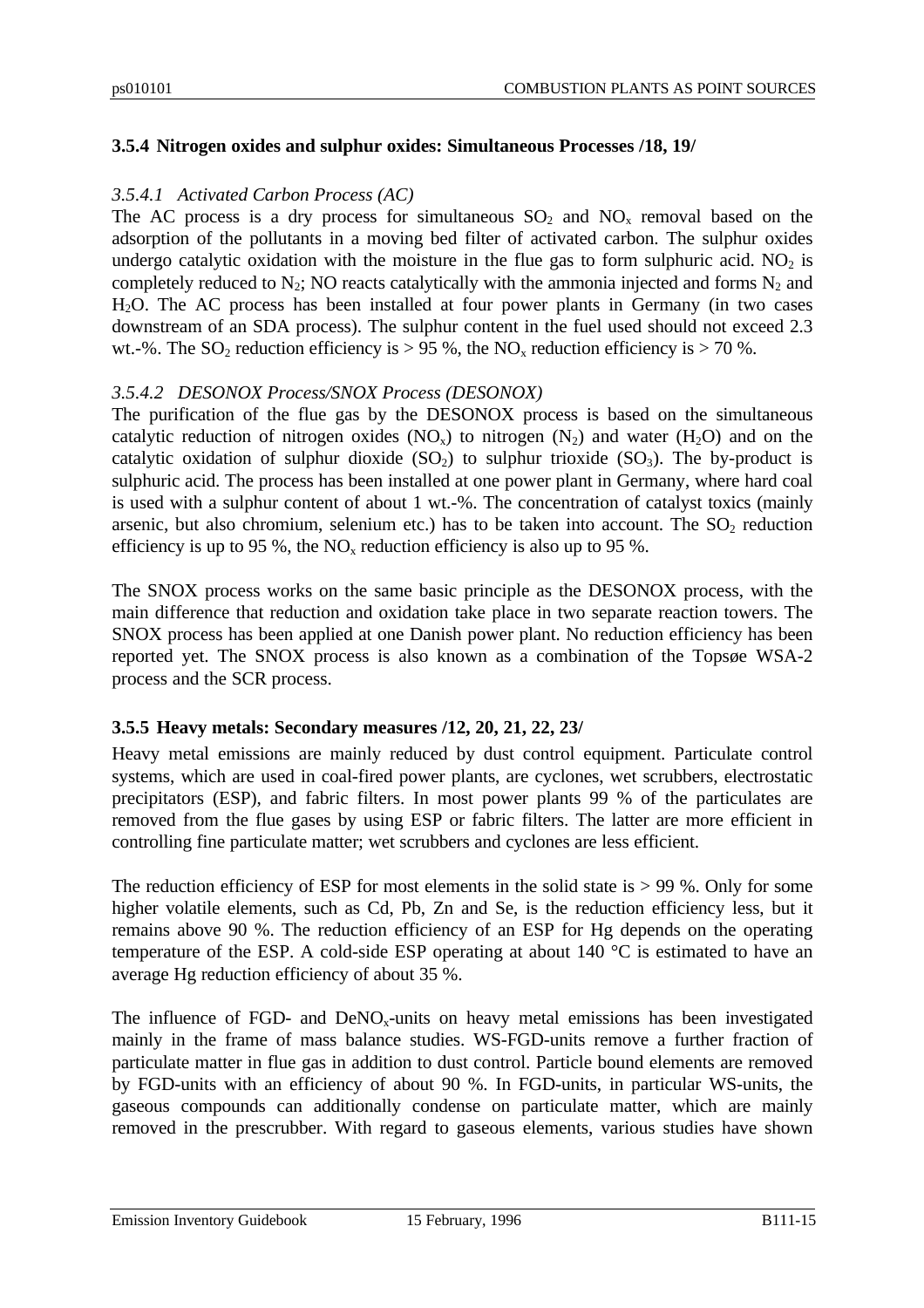reduction efficiencies of 30 - 50 % for Hg and 60 - 75 % for Se. Lime contributes over 90 % of the input of As, Cd, Pb and Zn to the FGD.

The abatement of Hg emissions is influenced indirectly by  $DeNO<sub>x</sub>$ -units. A high dust SCR-unit improves Hg removal in a subsequent FGD-unit using a lime scrubbing system. The SCR-unit increases the share of ionic mercury  $(HgCl<sub>2</sub>)$  to up to 95 %, which can be washed out in the prescrubber of the FGD-unit. A study in the Netherlands found no influence of LNB on heavy metal emissions.

# **3.5.6 Gas turbines /cf. 68, 69/**

For gas turbines mainly  $NO_X$  emissions are of most relevance. Primary measures for  $NO_X$ reduction are the following: dry controls (e.g. overstoichiometric combustion in a dry low NO<sub>x</sub> burner with  $\eta = 0.6$  - 0.8, which is a relatively new development as a primary measure) and wet controls (injection of water and/or steam with  $n \ge 0.6 / 114$ ) in order to regulate the combustion temperature. For large gas turbines secondary measures are also installed such as Selective Catalytic Reduction (SCR).

#### **3.5.7 Stationary engines /cf. 70/**

For spark-ignition engines the main pollutants emitted are  $NO<sub>x</sub>$ , CO and unburned hydrocarbons (VOC). For diesel engines sulphur dioxide  $(SO<sub>2</sub>)$  emissions have also to be considered. Emissions of soot also contribute to emissions of heavy metals and persistent organic pollutants, but at this stage insufficient information is available /35/.

Primary measures are installed to optimise combustion conditions (air ratio, reduced load, water injection, exhaust-gas recirculation, optimised combustion chamber etc.). Reduction efficiencies can be given e.g. for exhaust gas recirculation from 6.5 to 12 % and for internal exhaust gas recirculation from 4 to 37 %. External exhaust gas recirculation (turbo charged models) can have reductions of  $NO<sub>x</sub>$  varying from 25 to 34 %. /cf. 114/

Secondary measures are installed, if the emission thresholds cannot be met by adjustments to the engine itself. The following methods are used depending on the air ratio  $\lambda$ :

- $\lambda = 1$  Reduction of NO<sub>X</sub>, CO and VOC by using a three-way catalytic converter (NSCR),
- $\lambda > 1$  Reduction of NO<sub>X</sub> by Selective Catalytic Reduction with NH<sub>3</sub> (SCR), Reduction of other emissions (CO, VOC) using oxidation catalytic converter (NSCR).

Typical conversion rates of  $NO<sub>x</sub>$  range from 80 to 95 % with corresponding decreases in CO and VOC. Depending on the system design,  $NO<sub>x</sub>$  removal of 80 up to 90 % is achievable. /114/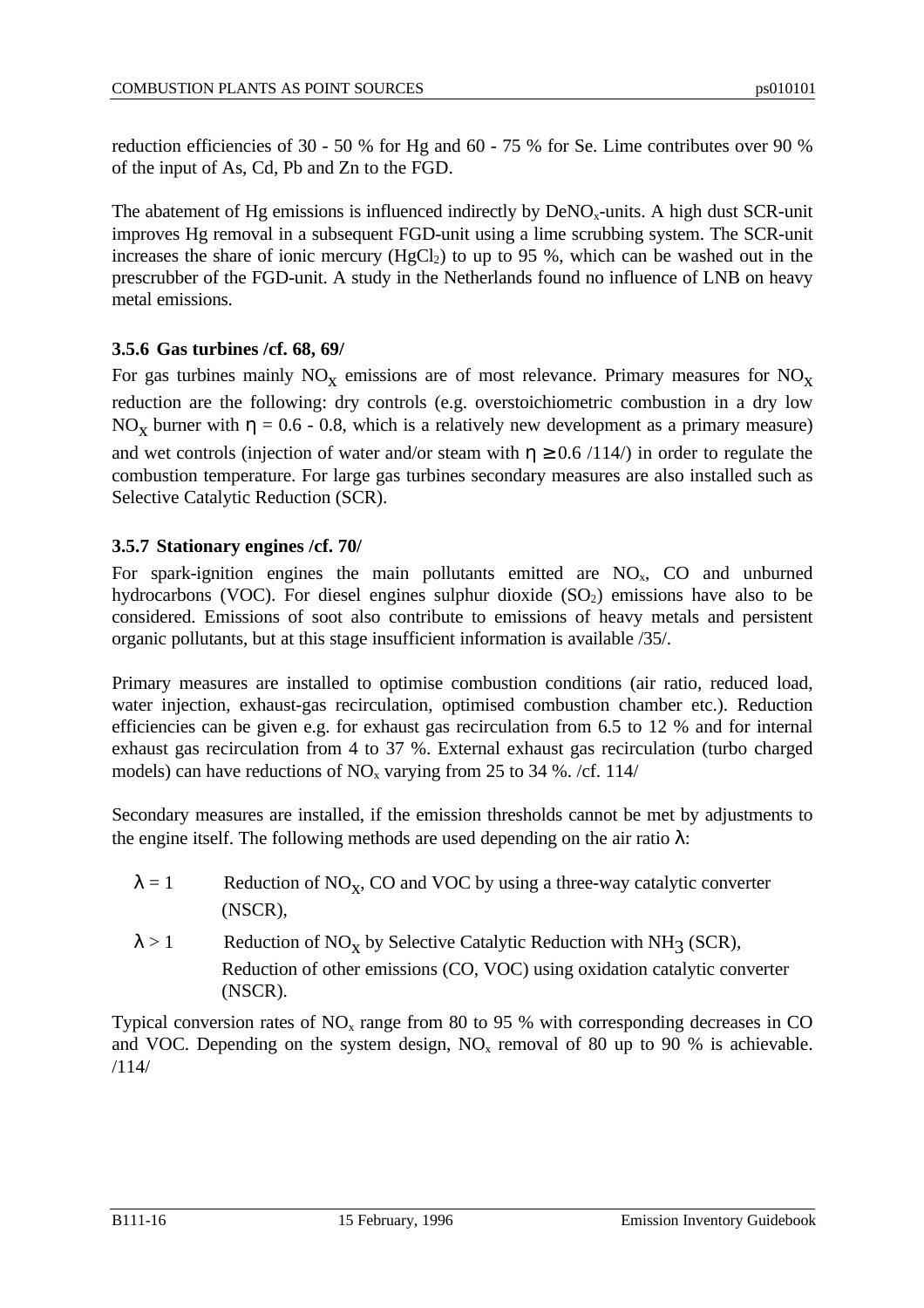# **4 SIMPLER METHODOLOGY**

#### **4.1 General**

#### **4.1.1 General / specified emission factors**

Here "simpler methodology" refers to the calculation of emissions, based on emission factors and activities. The simpler methodology should only be used in cases where no measured data is available. The simpler methodology covers all relevant pollutants  $(SO_2, NO_x, NMVOC,$ CH<sub>4</sub>, CO, CO<sub>2</sub>, N<sub>2</sub>O, NH<sub>3</sub>, heavy metals). Special emphasis is put on the pollutants  $SO_x$ , NO<sub>x</sub> and heavy metals, due to the significant contribution of combustion plants as point sources to the total emissions of these pollutants.

A combustion plant can be treated either as a whole (irrespective of kind/size of individual boilers) or on a boiler-by-boiler level. Differences in design and operation of boilers, in fuels used and/or controls installed require different emission factors. The same applies to gas turbines and stationary engines.

The annual emission E is derived from an activity A and a factor which determines their linear relation (see Equation (1)):

$$
E_i = EF_i \cdot A \tag{1}
$$

E<sup>i</sup> annual emission of pollutant i

EF<sub>i</sub> emission factor of pollutant i

A activity rate

The activity rate A and the emission factor  $EF_i$  have to be determined on the same level of aggregation by using available data (e.g. fuel consumption) (see Section 6). For the activity rate A, the energy input in [GJ] should be used, but in principle other relations are also applicable.

Two different approaches in order to obtain the emission factor  $E\mathbf{F}_i$  are proposed:

General emission factor  $EF<sub>G</sub>$ .

The general emission factor is a mean value for defined categories of boilers taking into account abatement measures (primary and secondary). A general emission factor is only related to the type of fuel used and is applicable for all pollutants considered, except of  ${SO_2}^5$ . It should only be used where no technique specific data are available (only as a makeshift).

Specified emission factor  $EF_{R}$ 

The specified emission factor is an individually determined value for boilers taking into account abatement measures (primary and secondary). A specified emission factor is related to individual fuel characteristics (e.g. sulphur content of fuel) and to technology specific parameters. The following sections provide determination procedures for suitable specified emission factors for the pollutants  $NO<sub>x</sub>$ ,  $SO<sub>x</sub>$  and heavy metals.

Emission Inventory Guidebook 15 February, 1996 B111-17

 $\overline{a}$ 

<sup>&</sup>lt;sup>5</sup> For the appropriate determination of  $SO_2$  emissions the sulphur content of fuel is required. Therefore, the specified emission factor approach has to be applied.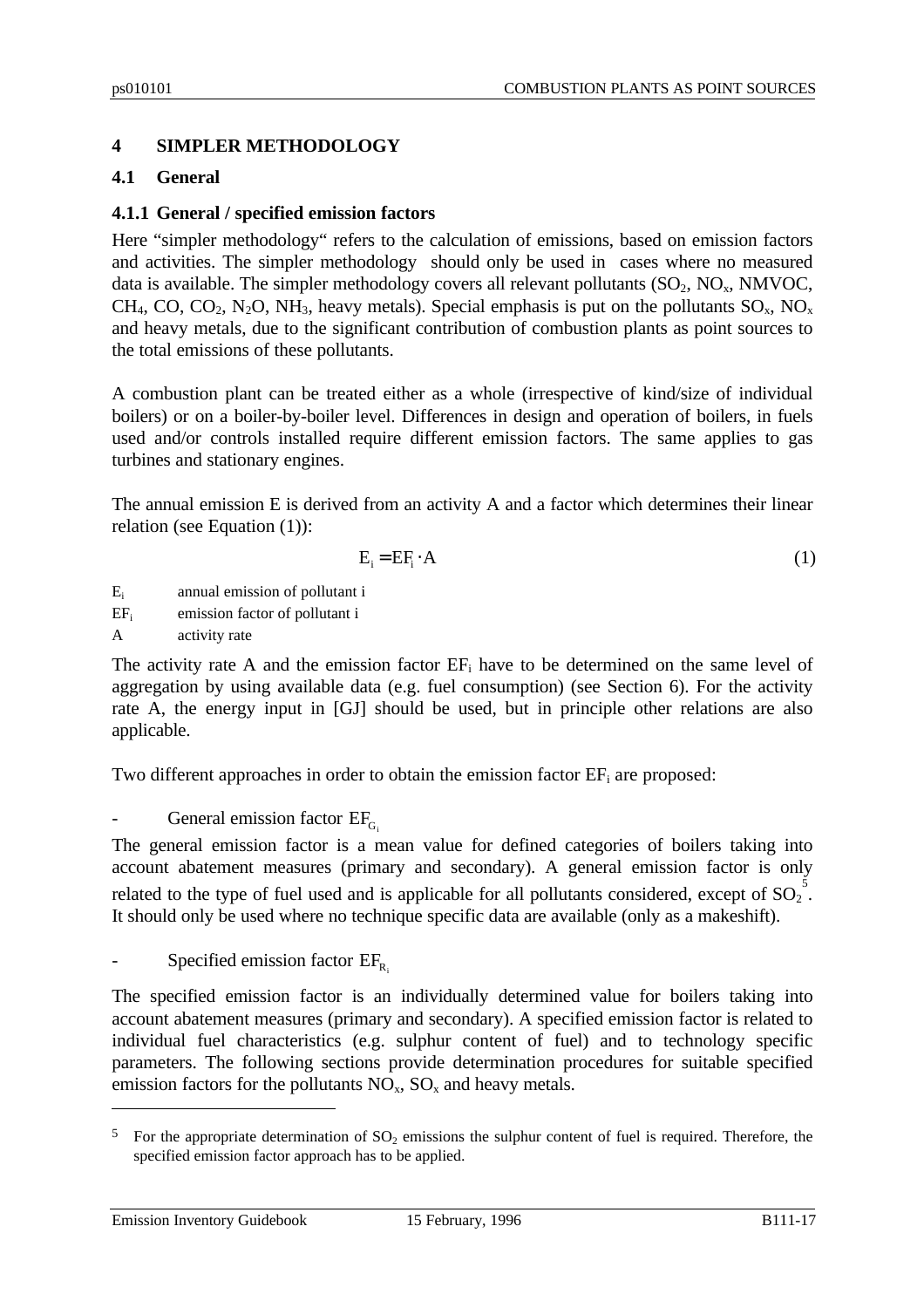In principle, plant specific data should be used, if available, for the determination of emission factors. The following Sections 4.1 to 4.8 give recommendations for the estimation and the use of general and specified emission factors as given in Table 4.

| Pollutant                                                            | General emission factor<br>$\mathrm{EF}_{\mathrm{G}_{\mathrm{i}}}$ | Specified emission factor |
|----------------------------------------------------------------------|--------------------------------------------------------------------|---------------------------|
| $SO_{x}$                                                             |                                                                    |                           |
| NO <sub>x</sub>                                                      |                                                                    | $++^{1)}$                 |
| Heavy metals                                                         |                                                                    | $++^{2)}$                 |
| NMVOC, $CH_4$ ,<br>CO.<br>$CO_2$ , N <sub>2</sub> O, NH <sub>3</sub> |                                                                    | $\ast$                    |

**Table 4:** Applicability of general emission factors  $EF_{G_i}$  and specified emission factors  $EF_{R_i}$ 

+ : possible, but not recommended methodology; ++ : possible and recommended methodology;

-: not appropriate;  $*$ : not available

<sup>1)</sup> detailed calculation schemes are given for pulverised coal combustion

<sup>2)</sup> detailed calculation schemes are given for coal combustion

An accurate determination of full load emissions can only be obtained by using specified emission factors. For the calculation of specified  $SO_x$  and  $NO_x$  emission factors for pulverised coal combustion, a computer programme has been developed (see Annexes 2 - 6 and Annex 14).

If not stated otherwise, the general and specified emission factors presented refer to full load conditions. Start-up emissions have to be considered separately (see Section 4.1.2).

#### **4.1.2 Start-up dependence**

Start-up emissions depend on the load design of the plant and on the type of start-up (see Tables 5 and 6). A plant can be designed for:

- peak load: to meet the short-term energy demand,
- middle load: to meet the energy demand on working days,
- base load: continuous operation.

| Table 5: Load design and start-ups per year |  |  |
|---------------------------------------------|--|--|
|---------------------------------------------|--|--|

| Load design             | Start-ups per year |       | Full load hours per year | Emission |                         |
|-------------------------|--------------------|-------|--------------------------|----------|-------------------------|
|                         | range              | value | range                    | value    | relevance <sup>2)</sup> |
| Peak load <sup>1)</sup> | $150 - 500$        | 200   | $1,000 - 2,500$          | 2,000    | $\mathbf{x}^{(1)}$      |
| Middle load             | $50 - 250$         | 150   | $3,000 - 5,000$          | 4,000    | XXX                     |
| Base load               | $10 - 20$          | 15    | $6,000 - 8,000$          | 7,000    |                         |

<sup>1)</sup> For peak load often high-quality fuels (e.g. gas, oil) and often gas turbines are used.

 $^{2)}$  x: low; xxx: high.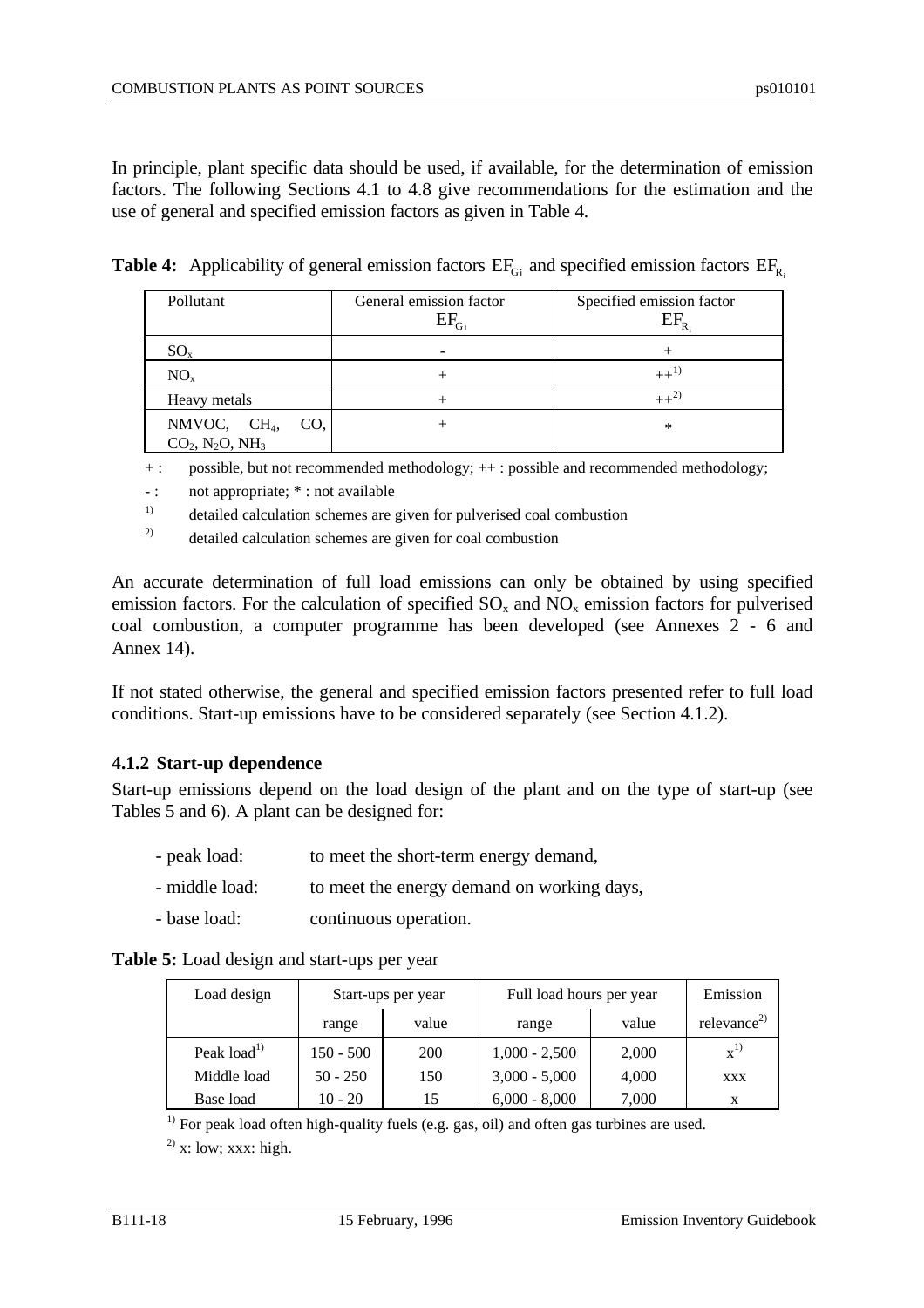| Type of start-up | Time of stand-<br>still [h]<br>/65/ | Status of<br>the boiler | Frequency <sup>2)</sup> | Emission<br>relevance <sup>2)</sup> |
|------------------|-------------------------------------|-------------------------|-------------------------|-------------------------------------|
| Hot-start        | < 8                                 | hot                     | <b>XXX</b>              | X                                   |
| Warm-start       | $8 - ca. 50$                        | warm                    | XX                      | <b>XX</b>                           |
| Cold-start       | > 50                                | cold                    | $\mathbf{x}^{1}$        | <b>XXX</b>                          |

**Table 6:** Status of the boiler at starting time for a conventional power plant

 $<sup>1)</sup>$  normally once a year, only for maintenance.</sup>

<sup>2)</sup> x: low; xx: medium; xxx: high.

In order to take into consideration the relevance of start-up emissions, a detailed investigation has been carried out. There, start-up emissions and start-up emission factors have been determined for different types of boilers (DBB, WBB, gas-fired boiler, see Annex 15). Startup emissions are only relevant if secondary measures are installed.

By taking into account boiler characteristics as given in Annex 15, the following general trends of start-up emissions of  $SO_x$ ,  $NO_x$  and  $CO$  on the type of fuel and type of boiler are obtained (based on /116/).

- − For the boilers considered in the detailed investigation it has been found that start-up emissions for the combustion of coal are significantly higher than for the combustion of gas.
- − Start-up emissions are higher for dry bottom boilers than for wet bottom boilers and gas boilers.

In the following sections, start-up emissions and start-up emission factors derived from measured data are presented as ratios:

$$
F^{EF} = EF^A / EF^V
$$
 (2)

- $E^{EF}$ ratio of start-up and full load emission factors  $[ ]$
- $EF^A$ emission factor at start-up period [g/GJ]
- $EF<sup>v</sup>$ emission factor at full load conditions [g/GJ]

$$
F^{E} = E^{A} / E^{V}
$$
 (3)

 $F^E$ ratio of start-up and full load emissions [ ]

E A emission during start-up period (see Section 3.2) [Mg]

E v emission for full load conditions during start-up period [Mg]

Start-up emissions and full load emissions are related to comparable periods; the energy input (fuel consumption) during the start-up period is lower than during full load operation. The emission factor ratio F<sup>EF</sup> is often higher than the emission ratio F<sup>E</sup>. Increased specific emissions during the start-up period were found to be compensated to a high degree by the lower fuel consumption. Further pollutant specific results are given in the Sections 4.2 - 4.9.

Emission Inventory Guidebook 15 February, 1996 B111-19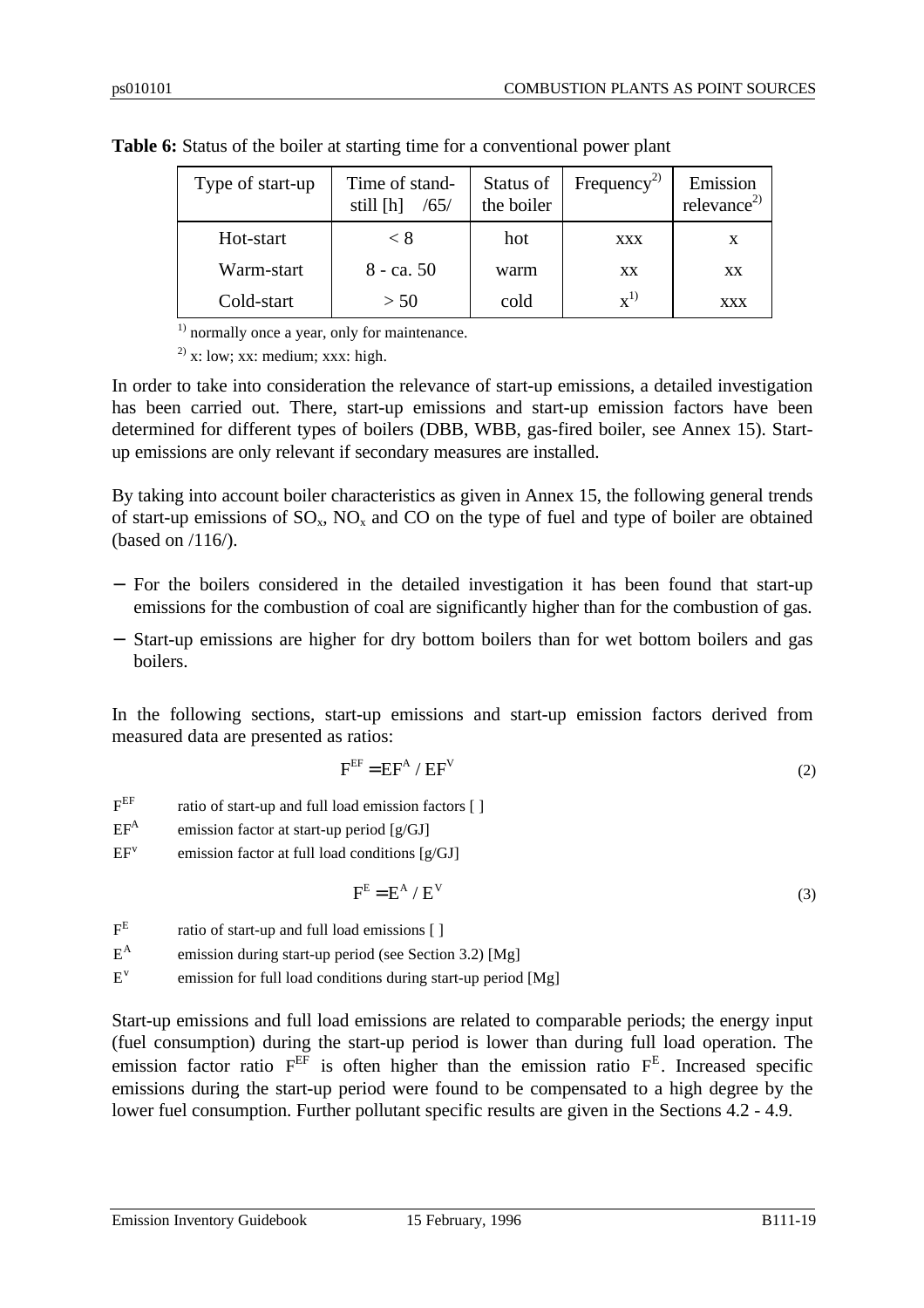If start-up emissions are taken into account the corresponding activity rates have to be determined as follows:

$$
A = A_{\text{full load}} + A_{\text{cold}} + A_{\text{warm}} + A_{\text{hot}}
$$
 (4a)

| A                 | activity rate within the period considered [GJ]    |
|-------------------|----------------------------------------------------|
| $A_{full load}$   | activity rate for full load operation periods [GJ] |
| $A_{\text{cold}}$ | activity rate for cold start periods [GJ]          |
| $A_{warm}$        | activity rate for warm start periods [GJ]          |
| $A_{hot}$         | activity rate for hot start periods [GJ]           |

Each sub-activity (e.g. A<sub>cold</sub>) has to be determined separately by totalling the thermal energy input for the respective periods e.g. cold start periods.

Accordingly, Equation (1) becomes:

|                          | $E = EF^{V} \cdot (A_{full load} + F_{cold}^{EF} \cdot A_{cold} + F_{warm}^{EF} \cdot A_{warm} + F_{hot}^{EF} \cdot A_{hot}) \cdot 10^{-6}$ | (4b) |
|--------------------------|---------------------------------------------------------------------------------------------------------------------------------------------|------|
| E                        | emission within the period considered [Mg]                                                                                                  |      |
| $EF^V$                   | emission factor at full load operation conditions $[g/GJ]$                                                                                  |      |
| $F_{cold/warm/hot}^{EF}$ | ratio of start-up (cold/warm/hot start) to full load emission factor []                                                                     |      |
| $A_{full load/cold/}$    | activity rates at full load operation/cold start/ [GJ]                                                                                      |      |

The emission factor at full load conditions  $EF<sup>V</sup>$  can be approximated by using the emission factors given in Tables 24 and 25 (for  $NO_x$ ) and Table 28 (for CO);  $SO_2$  emission factors can be determined as given in Equation (5). A correction factor for the annual emission can be obtained by calculating the ratio of the annual emissions resulting from Equation (4b) to those determined without consideration of start-up emissions.

#### **4.1.3 Load dependence**

A load dependence of emissions has only been found for  $NO<sub>x</sub>$  emissions released from older types of boiler (see Section 4.3).

#### **4.2 SO2 emission factors**

For SO<sub>2</sub>, only specified emission factors  $EF_{R_{SO2}}$  are recommended here. For the determination of specified  $SO_2$  emission factors the following general equation should be used (for emissions of SO<sub>3</sub> see Section 9):

$$
EF_{R_{SO2}} = 2 \cdot C_{S_{\text{fuel}}} \cdot (1 - \alpha_{\text{s}}) \cdot \frac{1}{H_{\text{u}}} \cdot 10^{6} \cdot (1 - \eta_{\text{sec}} \cdot \beta)
$$
 (5)

 $EF_{R_{SO}}$ specified emission factor [g/GJ]

 $C_{S_{\text{fuel}}}$ sulphur content in fuel [kg/kg]

 $\alpha_s$  sulphur retention in ash [ ]

 $H<sub>u</sub>$  lower heating value of fuel [MJ/kg]

 $η<sub>sec</sub>$  reduction efficiency of secondary measure [ ]

β availability of secondary measure [ ]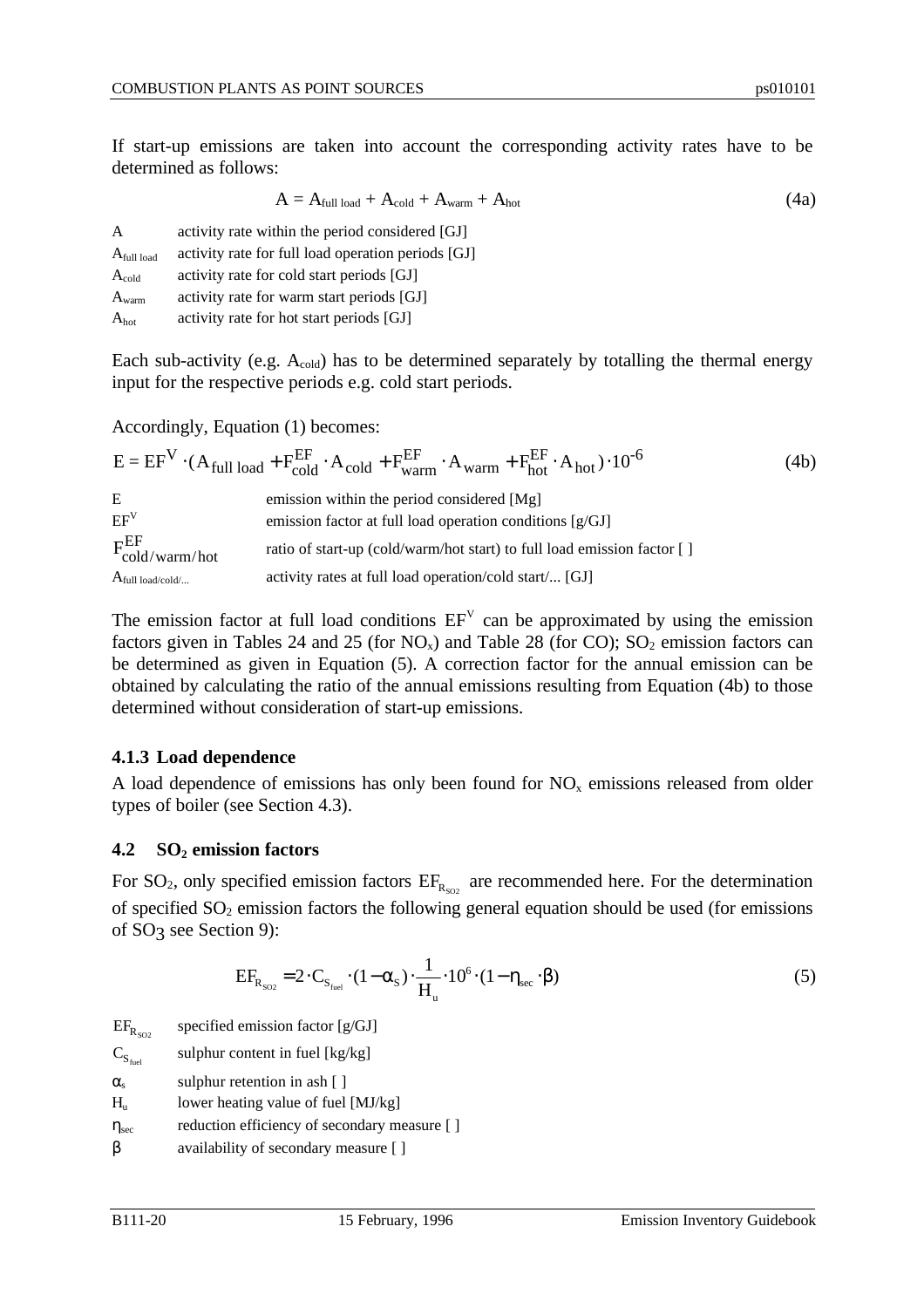Equation (5) can be used for all fuels, but not all parameters may be of relevance for certain fuels (e.g.  $\alpha_s$  for gas). Default values for reduction efficiencies and availabilities of secondary measures installed are presented in Table 7. The technologies listed in Table 7 are mainly installed in the case of coal-fired boilers, but they can also be applied when burning other fuels.

| No.            | Type of<br>secondary<br>measure | Reduction<br>efficiency<br>$\eta_{\rm sec}$ [ ] | Availability<br>$\beta$ [ ] |
|----------------|---------------------------------|-------------------------------------------------|-----------------------------|
| 1              | <b>WS</b>                       | 0.90                                            | 0.99                        |
| $\overline{2}$ | <b>SDA</b>                      | 0.90                                            | 0.99                        |
| 3              | <b>DSI</b>                      | 0.45                                            | 0.98                        |
| $\overline{4}$ | <b>LIFAC</b>                    | 0.70                                            | 0.98                        |
| 5              | <b>WL</b>                       | 0.97                                            | 0.99                        |
| 6              | <b>WAP</b>                      | 0.88                                            | 0.99                        |
| 7              | <b>AC</b>                       | 0.95                                            | 0.99                        |
| 8              | <b>DESONOX</b>                  | 0.95                                            | 0.99                        |

|  | <b>Table 7:</b> Default values for secondary measures for $SO_2$ reduction (all fuels) /18, 19/ |  |
|--|-------------------------------------------------------------------------------------------------|--|
|  |                                                                                                 |  |

# **4.2.1 Combustion of coal**

 $SO<sub>2</sub>$  emission factors for coal fired boilers can be calculated by using Equation (5). If some input data are not available, provided default values based on literature data can be used:

| see Annexes 7 and 8, Table 23, |
|--------------------------------|
| see Table 8,                   |
| see Table 7,                   |
| see Annexes 7 and 8.           |
|                                |

For further details concerning the calculation of  $SO_2$  emission factors, see Annexes 2 (flowsheet of the computer programme) and 3 (description of the computer programme). Default values for sulphur retention in ash for coal fired boilers are presented in Table 8.

**Table 8:** Default values for the sulphur retention in ash  $(\alpha_s)$  for pulverised coal fired boilers

| Type of boiler | $\alpha_{s}$ |            |
|----------------|--------------|------------|
|                | Hard coal    | Brown coal |
| <b>DBB</b>     | 0.05         | $0.3^{1}$  |
| WBB            | 0.01         |            |

<sup>1)</sup> average value; in practice, a range of 0.05 - 0.60 can occur (e.g. in the Czech Republic 0.05 is used)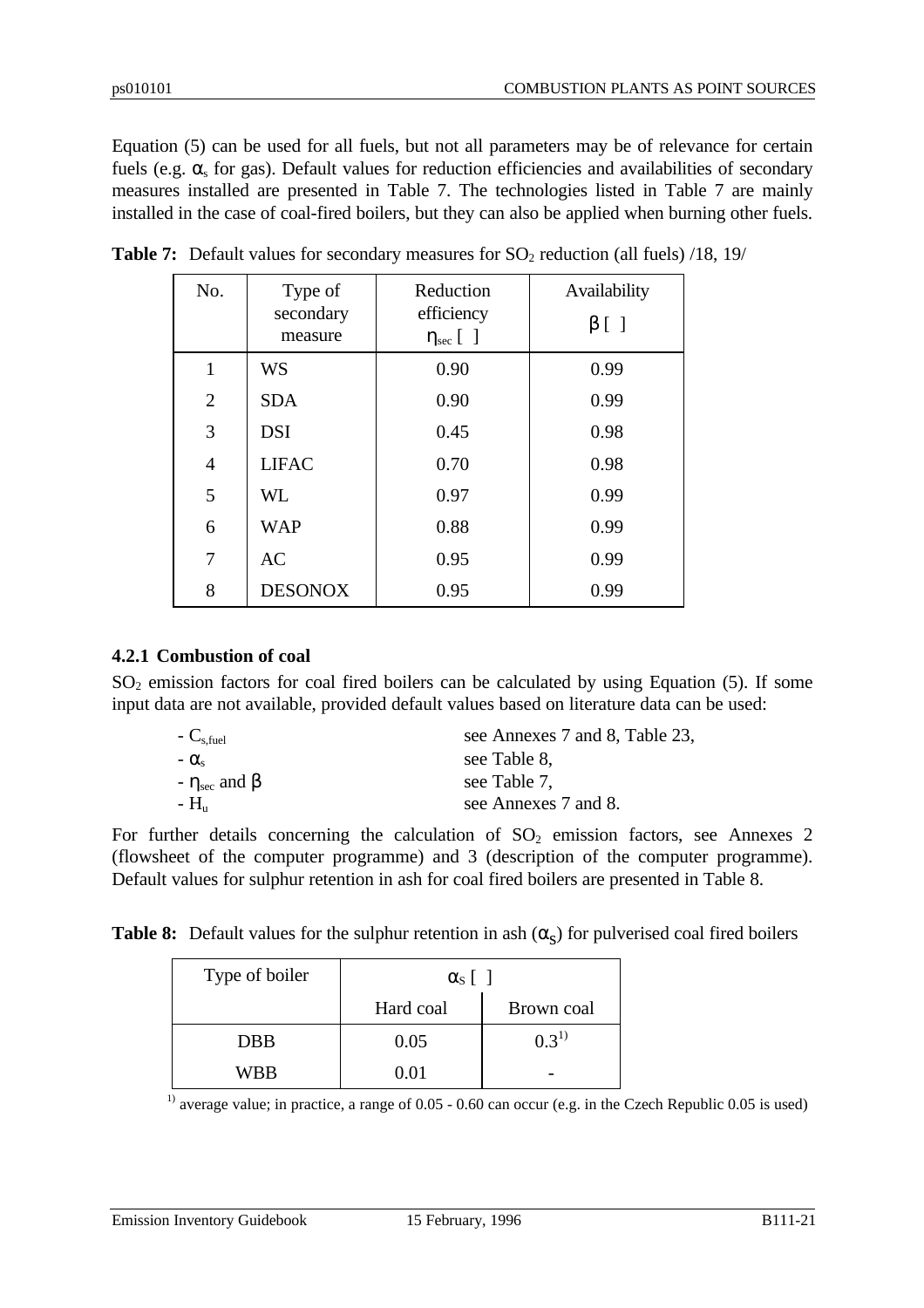Emission factors obtained by using Equation (5) are related to full load conditions; start-up emissions are not taken into account. If a flue gas desulphurisation unit is installed, start-up emissions should be considered as given in Section 4.1.2. The relevance of start-up emissions of  $SO<sub>2</sub>$  depends strongly on the following parameters:

- the type of fuel (e.g.  $SO_x$  emissions are directly related to the fuel sulphur content),
- the status of the boiler at starting time (hot, warm or cold start, see also Table 6),
- start-up of the flue gas desulphurisation unit (FGD direct or in by-pass configuration),
- limit for  $SO_x$  emissions, which has to be met (boiler specific limits can be set up below the demands of the LCP Directive).

For the combustion of coal in dry bottom boilers, the following ranges and values of  $F^{EF}$ .  $F^{E}$ have been obtained within the investigation outlined in Annex 15:

|                                           | emission factors $F^{EF}$ [ ]                                                                                    | Ratio of start-up to full load Ratio of start-up to full load<br>emissions $F^E$ [ ]                     |
|-------------------------------------------|------------------------------------------------------------------------------------------------------------------|----------------------------------------------------------------------------------------------------------|
| Range                                     | $3 - max. 16$                                                                                                    | $1 - max. 4$                                                                                             |
| Values for direct<br>start-up of the FGD  | $F_{cold}^{EF}$ : 5<br>$F_{warm}^{EF}$ : 5<br>$F_{\text{bot}}^{\text{EF}}$ : 4                                   | $F_{\rm cold}^{\rm E}$ : 1<br>$F_{\text{warm}}^{\text{E}}$ : 1<br>$F_{\text{hot}}^{\text{E}}$ : 1        |
| Values for by-pass<br>start-up of the FGD | $F_{\text{cold}}^{\text{EF}}$ : 8.5 - 16<br>$F_{\text{warm}}^{\text{EF}}$ : 5 - 14.5<br>$F_{hot}^{EF}$ : 5 - 5.5 | $F_{\rm cold}^{\rm E}$ : 2 - 4.5<br>$F_{\text{warm}}^{\text{E}}$ : 1 - 3.5<br>$F_{\text{hot}}^{E}$ : 1.5 |

**Table 9:** Ratios of start-up to full load emission factors  $F^{EF}$  and ratios of start-up to full load emissions  $F^E$  for  $SO_2$  for dry bottom boilers

 $F_{\rm cold\,, warm\,,hot}^{\rm EF}$ Ratio of start-up to full load emission factors for cold, warm or hot start-ups (see also Table 6)

 $\mathrm{F_{cold,\, warm, hot}^{E}}$ Ratio of start-up to full load emissions for cold, warm or hot start-ups (see also Table 6)

The values from the direct start-up of the FGD show, that start-up emissions of  $SO_2$  are not relevant (ratio  $F<sup>E</sup>$  of ca. 1). In the case of a by-pass start-up of the FGD, start-up emissions of  $SO<sub>2</sub>$  are significant for hot, warm and cold starts; start-up emissions can be up to 4 times higher than emissions in a comparable full load time span (based on /116/).

# **4.2.2 Combustion of other fuels (biomass, waste, liquid fuels, gaseous fuels)**

SO<sub>2</sub> emissions are directly related to the sulphur content of biomass, waste, liquid and gaseous fuels (see Equation (5)). The sulphur retention in ash  $\alpha_s$  is not relevant. The reduction efficiency  $\eta_{\text{sec}}$  and the availability  $\beta$  of installed secondary measures have to be taken into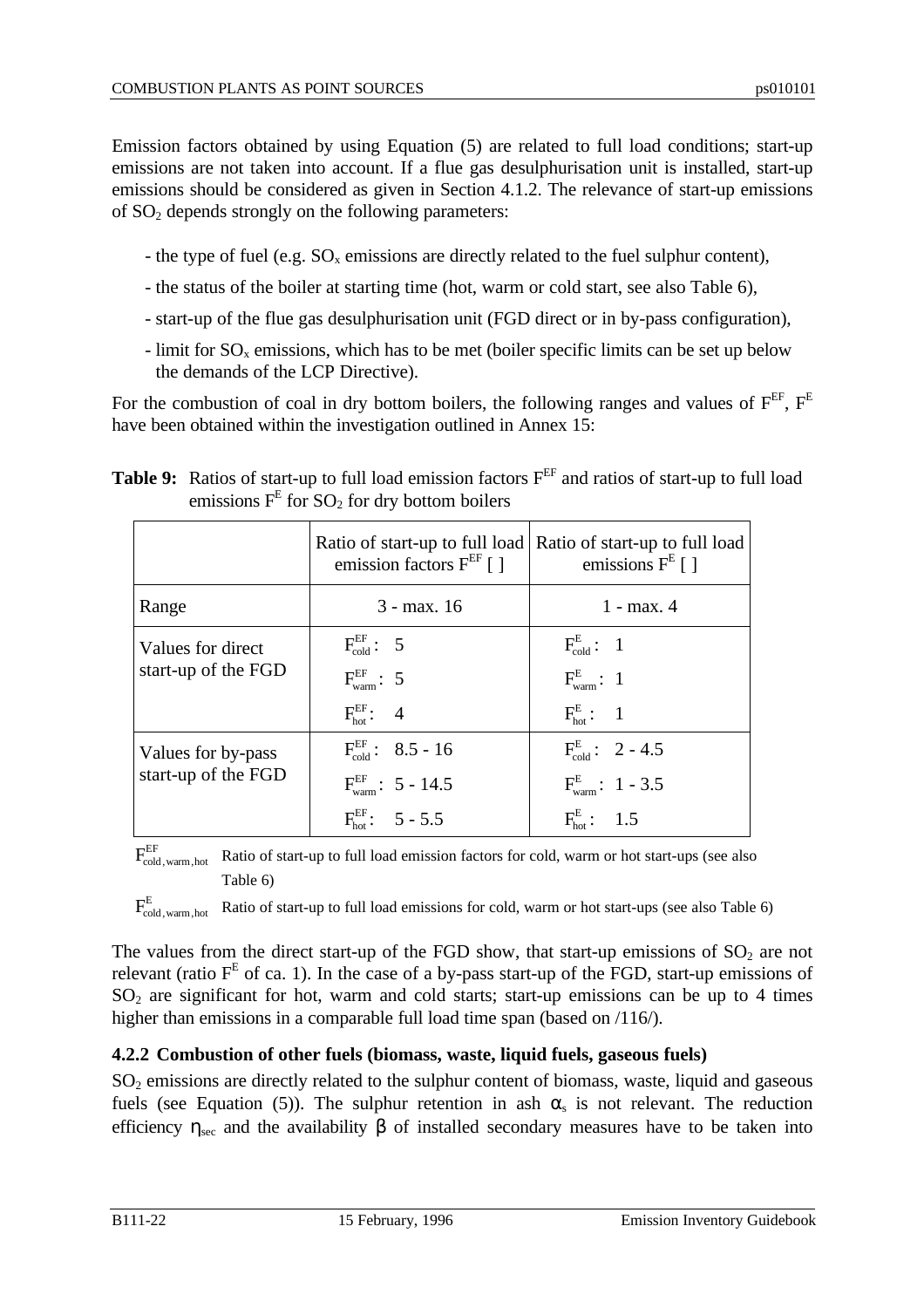account (in particular for the combustion of waste). Default values for η and β are given in Table 7. Sulphur contents of different fuels are given in Table 23 and in Annexes 7 and 8.

# **4.3 NOx emission factors**

For the determination of  $NO<sub>x</sub>$  emissions, general as well as specified  $NO<sub>x</sub>$  emission factors can be used. Emission factors are listed in Tables 24 and 25 depending on installed capacity, type of boiler, primary measures and type of fuel used.

# **4.3.1 Combustion of pulverised coal**

Specified  $NO<sub>x</sub>$  emission factors can be calculated individually for pulverised coal fired boilers. Due to the complex reaction mechanism of  $NO<sub>x</sub>$  formation (see also Section 3.4) an estimate of specified  $NO<sub>x</sub>$  emission factors can only be made on the basis of empirical relations as given in Equation (6). The decisive step in Equation (6) is the undisturbed  $NO<sub>x</sub>$  formation (without primary measures) inside the boiler ( $C_{NO_{2,boiler}}$ ).  $C_{NO_{2,boiler}}$  is determined by an empirical equation depending on fuel parameters only, as described in Annex 5.

$$
EF_{R_{NO_2}} = C_{NO_2, \text{boiler}} \cdot (1 - \eta_{\text{prim}}) \cdot \frac{1}{H_u} \cdot 10^6 \cdot (1 - \eta_{\text{sec}} \beta)
$$
 (6)

 $\mathrm{EF}_{\mathrm{R}_{\mathrm{NO2}}}$ specified emission factor [g/GJ]

 $C_{NO<sub>2</sub>boiler}$ total content of nitrogen dioxide formed in the boiler without taking into account primary reduction measures (in mass  $NO<sub>2</sub>/mass$  fuel [kg/kg])<sup>6</sup>

 $\eta_{\text{prim}}$  reduction efficiency of primary measures [ ]  $H<sub>u</sub>$  lower heating value of fuel [MJ/kg]

 $\eta_{\text{sec}}$  reduction efficiency of secondary measure [ ]

β availability of secondary measure

For further details concerning the calculation of specified  $NO<sub>2</sub>$  emission factors see Annexes 4 (flowsheet of the computer programme) and 5 (description of the computer programme).

If some input data are not available, default values based on literature data are provided for:

| $-C_{N, fuel}$ , content of fuel-nitrogen,                   | see Annexes 7 and 8, |
|--------------------------------------------------------------|----------------------|
| - C <sub>volatiles</sub> , content of volatiles in the fuel, | see Annexes 7 and 8, |
| $ \eta_{\text{prim}}$                                        | see Table 10,        |
| $-\eta_{\text{sec}}$ and $\beta$                             | see Table 11,        |
| $- H_{\rm m}$                                                | see Annexes 7 and 8. |

Default values for the reduction efficiency of primary measures are presented in the following Tables 10 and 11.

 $\overline{a}$ 

<sup>&</sup>lt;sup>6</sup> Note: The computer programme, which is described in Annex 5, provides  $C_{NO2 \, 100}$  boiler as (mass pollutant/mass flue gas [kg/kg]).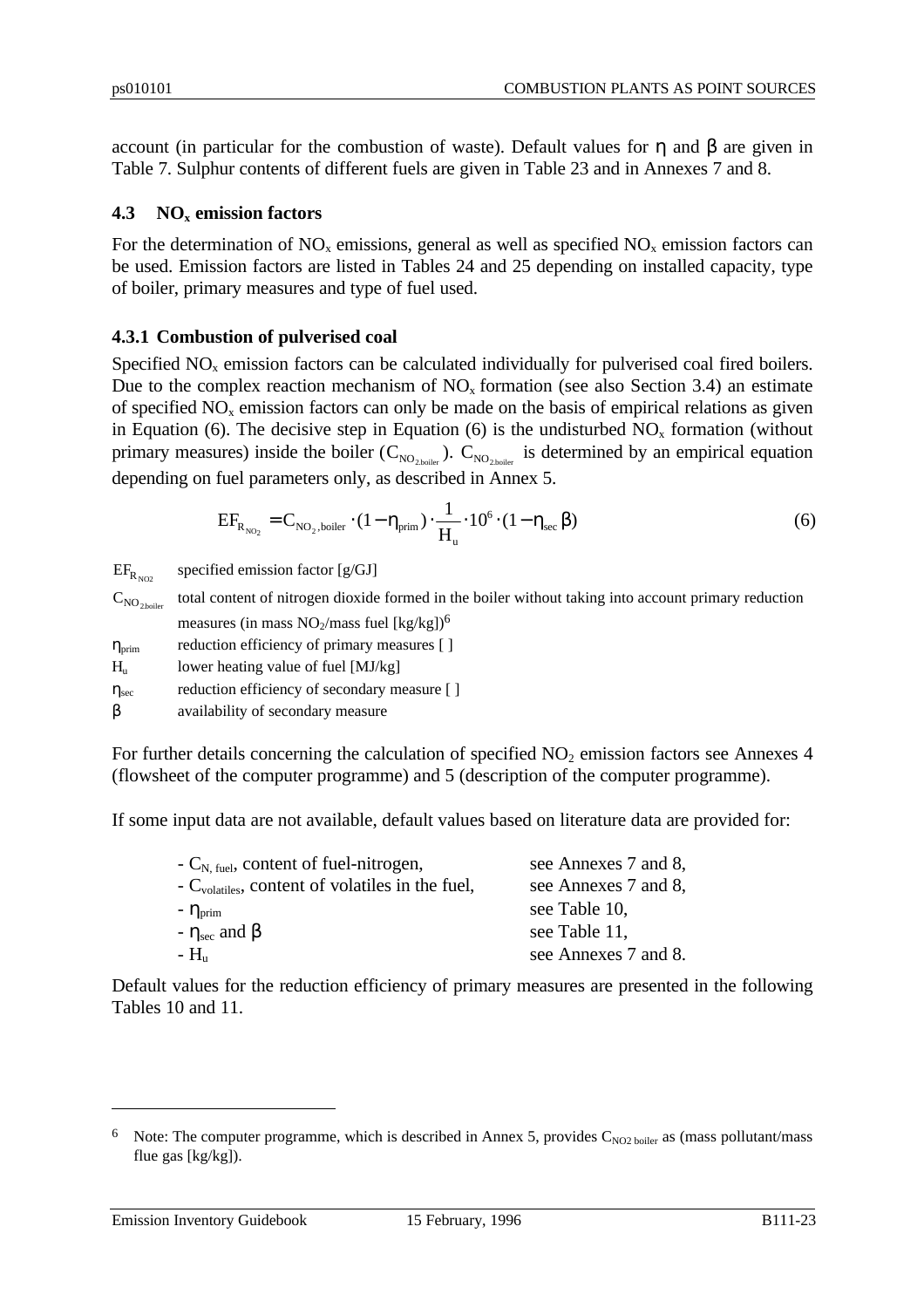|                                                        |                |                    | Reduction efficiency DBB $\eta$ [ ] |                | Reduction efficiency<br>$WBB \eta [ ]$ |                |
|--------------------------------------------------------|----------------|--------------------|-------------------------------------|----------------|----------------------------------------|----------------|
| Type of primary                                        | Hard coal      |                    | Lignite                             |                | Hard coal                              |                |
| measure <sup>1)</sup>                                  | range          | value <sup>3</sup> | range                               | value $3$      | range                                  | $value^{3}$    |
| no measure <sup>4)</sup>                               | $\overline{0}$ | $\boldsymbol{0}$   | $\overline{0}$                      | $\overline{0}$ | $\overline{0}$                         | $\overline{0}$ |
| <b>LNB</b>                                             | $0.10 - 0.30$  | 0.20               | $0.10 - 0.30$                       | 0.20           | $0.10 - 0.30$                          | 0.20           |
| <b>SAS</b>                                             | $0.10 - 0.40$  | 0.30               | $0.10 - 0.40$                       | 0.30           | $0.10 - 0.40$                          | 0.30           |
| <b>OFA</b>                                             | $0.10 - 0.40$  | 0.30               | $0.10 - 0.35$                       | 0.25           | $0.10 - 0.35$                          | 0.25           |
| <b>FGR</b>                                             | $0.05 - 0.15$  | 0.10               | $0.05 - 0.20$                       | 0.15           | $0.10 - 0.25$                          | 0.20           |
| LNB/SAS                                                | $0.20 - 0.60$  | 0.45               | $0.20 - 0.60$                       | 0.45           | $0.20 - 0.60$                          | 0.45           |
| LNB/OFA                                                | $0.20 - 0.60$  | 0.45               | $0.20 - 0.55$                       | 0.40           | $0.20 - 0.55$                          | 0.40           |
| LNB/FGR                                                | $0.15 - 0.40$  | 0.30               | $0.15 - 0.45$                       | 0.30           | $0.20 - 0.50$                          | 0.35           |
| SAS/OFA                                                | $0.20 - 0.65$  | 0.50               | $0.20 - 0.60$                       | 0.40           | $0.20 - 0.60$                          | 0.40           |
| SAS/FGR                                                | $0.15 - 0.50$  | 0.40               | $0.15 - 0.50$                       | 0.40           | $0.20 - 0.55$                          | 0.45           |
| <b>OFA/FGR</b>                                         | $0.15 - 0.50$  | 0.40               | $0.15 - 0.50$                       | 0.35           | $0.20 - 0.50$                          | 0.40           |
| LNB/SAS/OFA                                            | $0.30 - 0.75$  | 0.60               | $0.30 - 0.75$                       | 0.60           | $0.30 - 0.75$                          | 0.60           |
| LNB/SAS/FGR                                            | $0.25 - 0.65$  | 0.50               | $0.25 - 0.70$                       | 0.50           | $0.30 - 0.70$                          | 0.55           |
| LNB/OFA/FGR                                            | $0.25 - 0.65$  | 0.50               | $0.25 - 0.65$                       | 0.50           | $0.30 - 0.65$                          | 0.50           |
| old installation/<br>optimised operation <sup>2)</sup> |                | 0.15               |                                     | 0.15           |                                        | 0.15           |
| old installation/<br>retrofitted $^{2)}$               |                | 0.50               |                                     | 0.50           |                                        | 0.50           |
| new installation <sup>2)</sup>                         |                | 0.40               |                                     | 0.40           |                                        | 0.40           |

**Table 10:** Reduction efficiencies for selected primary measures for  $NO_\text{X}$  emissions in coal fired boilers /17, 18, 19, 28, 31, 32, 33, 34, 53/ (value means recommended value)

<sup>1)</sup>Selection from the DECOF database developed by and available at the Institute for Industrial Production (IIP).

 $2)$  Recommended values, when no information concerning the type of primary measure is available.

<sup>3)</sup> Default values used in the computer programme.

<sup>4)</sup> No primary measures are installed. This case is mainly relevant for old installations.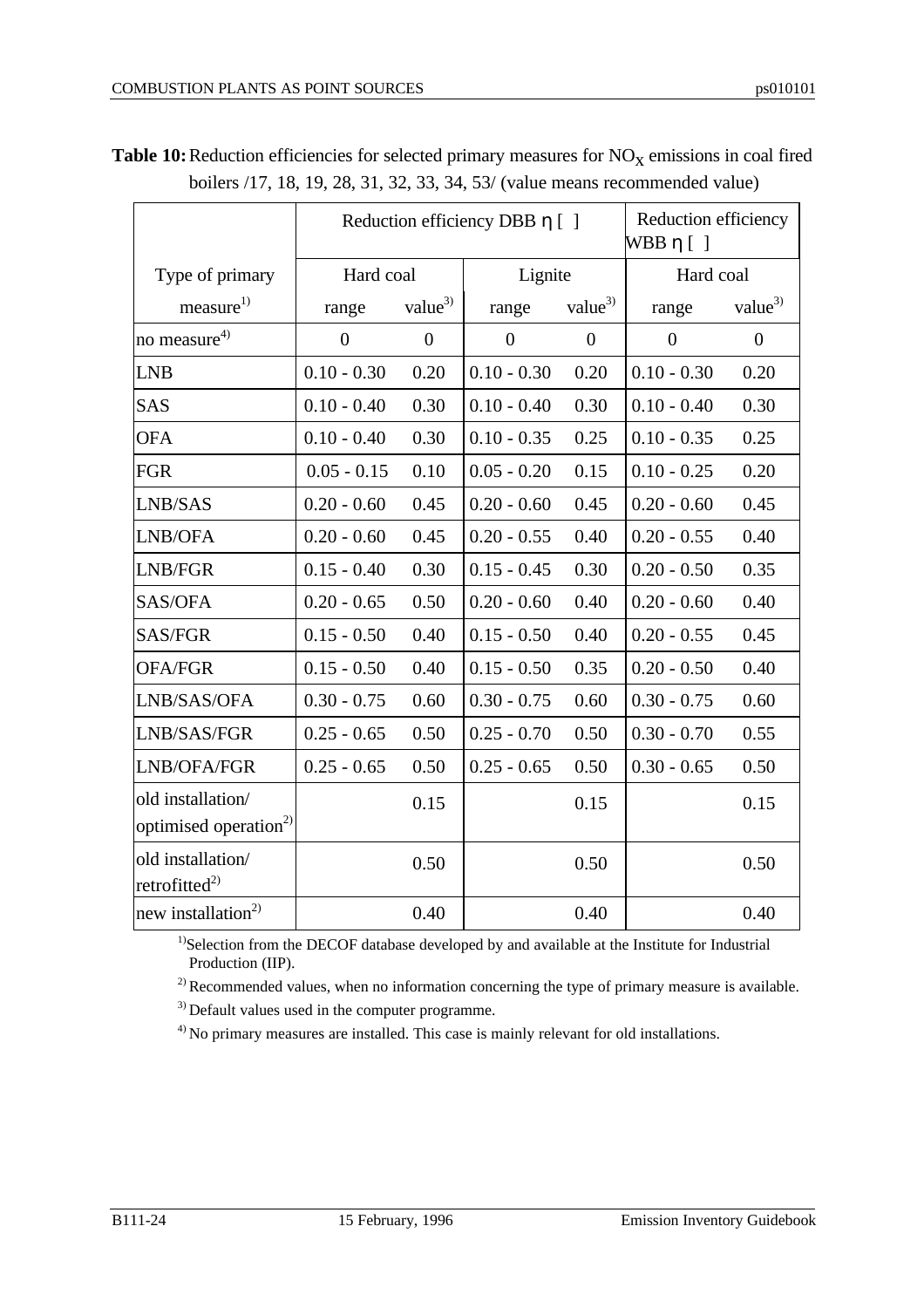| No.            | Type of secondary<br>measure | Reduction efficiency<br>$\eta_{\rm sec}$ [ ] | Availability<br>$\beta$ [ |
|----------------|------------------------------|----------------------------------------------|---------------------------|
|                | <b>SNCR</b>                  | 0.50                                         | 0.99                      |
| $\overline{2}$ | <b>SCR</b>                   | 0.80                                         | 0.99                      |
| 3              | AC                           | 0.70                                         | 0.99                      |
| 4              | <b>DESONOX</b>               | 0.95                                         | 0.99                      |

**Table 11:**Default values for reduction efficiency and availability of secondary measures for  $NO<sub>x</sub>$  reduction /18, 19/ (all fuels)

Emission factors of  $NO<sub>2</sub>$  for different coal compositions have been calculated by using default values as given above and are listed in Table 25.

The load dependence of  $NO<sub>x</sub>$  emissions can be split into two different phenomena (see Sections 4.1.2 and 4.1.3):

a) Load variations during normal operation:

Load variations are discussed very controversially in the literature. Often a strong correlation of  $NO<sub>x</sub>$  emissions and load is reported. Load corrections, e.g. as given in /66/, may be appropriate for older types of boilers.

For boilers of modern design, with optimised combustion conditions e.g. by primary measures, only a negligible load dependence has been reported /64/. This is explained by the fact that for modern boilers (with primary measures) under reduced load conditions an overstoichiometric air ratio is applied in order to achieve an acceptable burning out of the fuel, which leads to  $NO<sub>x</sub>$  emission factors similar to those obtained under full load conditions. Therefore, for boilers of modern design no load correction is proposed.

For older boilers (without primary measures) a load dependent emission factor can be calculated according to Equation (7), which has been derived for German dry bottom boilers (combustion of hard coal) /71/:

$$
EF = 1,147 + 0.47 \cdot L \tag{7}
$$

EF emission factor  $[g/MWh]^7$ L actual load [MW]

At this stage, no general approach is available for estimating the load dependence of  $NO<sub>x</sub>$ emissions. However, a load correction factor can be obtained by using a ratio between reduced load and full load emission factors:

 $\overline{a}$ 

Emission Inventory Guidebook 15 February, 1996 B111-25

 $7 \t1$  MWh = 3.6 GJ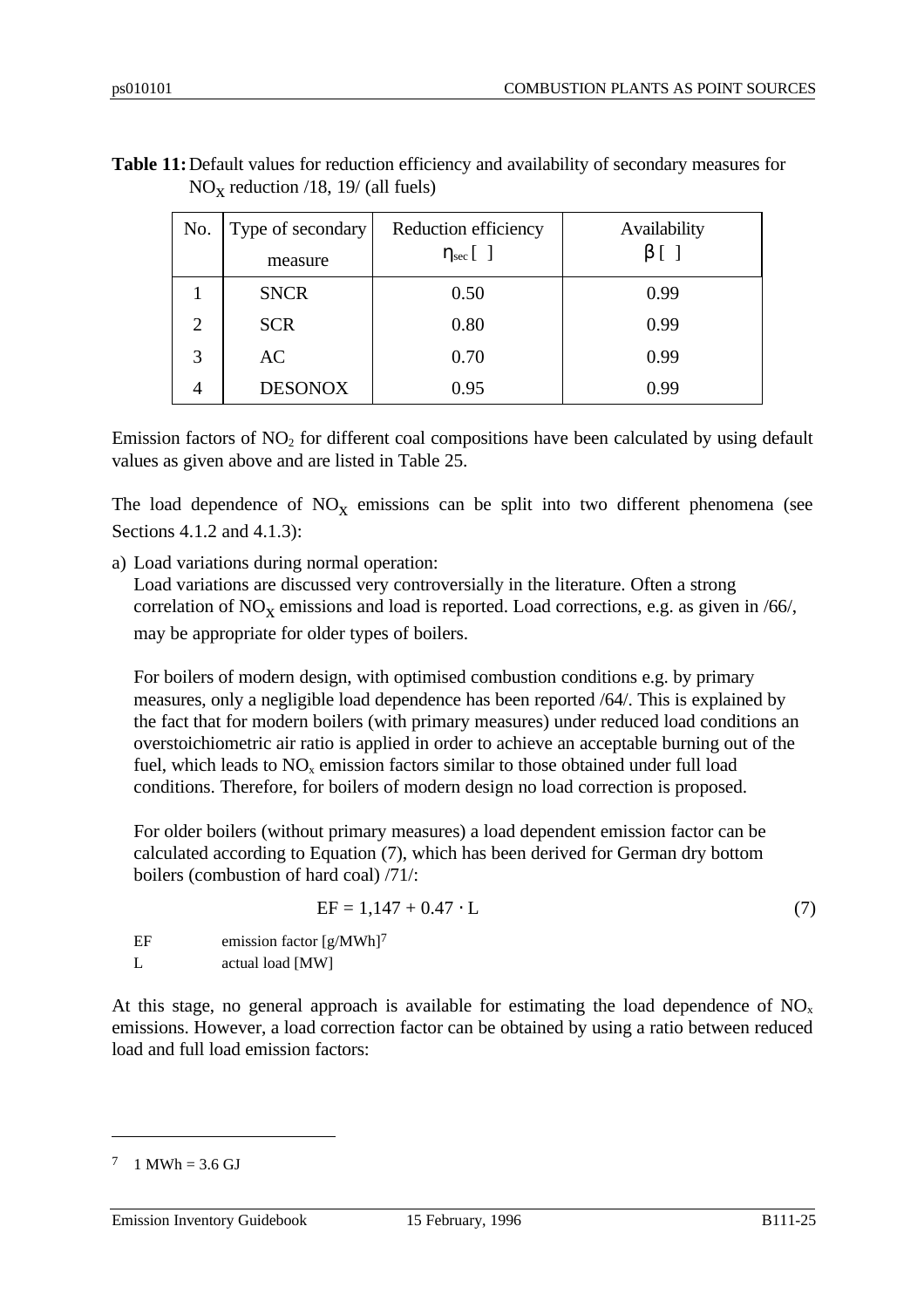$$
kload = \frac{EFReduced load}{EFV} = \frac{1,147 + 0.47 \cdot L}{1,147 + 0.47 \cdot L_{nominal}}
$$
(8)

| $k^{\text{load}}$ | ratio of reduced load to full load emission factor []            |
|-------------------|------------------------------------------------------------------|
| EFReduced load    | emission factor for reduced load conditions [g/MWh] <sup>6</sup> |
| $EF^V$            | emission factor for full load conditions [g/MWh] <sup>6</sup>    |
| Т.                | actual load [MW]                                                 |
| $L_{nominal}$     | nominal load [MW]                                                |

Figure 1.1 gives a graphic presentation of the results of Equation (8):



**Figure 1.1:** Variation of k<sup>load</sup> with load

If reduced load operation is taken into account the corresponding activity rates have to be determined as follows:

$$
A = A_{\text{full load}} + A_{\text{load 1}} + A_{\text{load 2}} + \dots \tag{9a}
$$

| A                      | activity rate within the period considered [GJ]                  |
|------------------------|------------------------------------------------------------------|
| $A_{\text{full load}}$ | activity rate for full load operation periods [GJ]               |
| $A_{load i}$           | activity rate for reduced load operation periods at level i [GJ] |

Each sub-activity (e.g.  $A_{load 1}$ ) has to be determined separately by totalling the thermal energy input for the respective periods of operation e.g. at load level 1.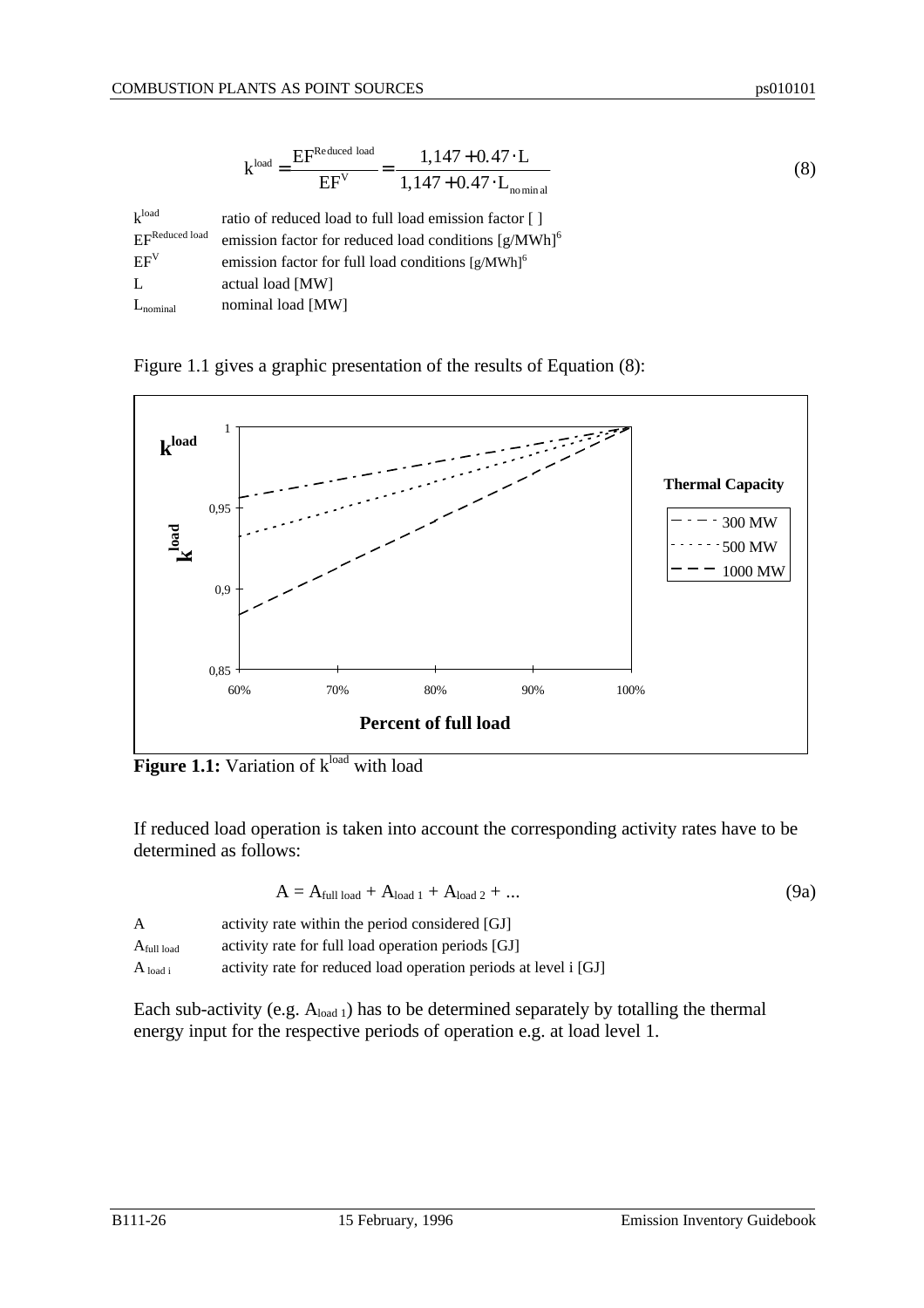Emissions are calculated according to Equation (9b):

|                     | $E = EF^{V} \cdot (A_{\text{full load}} + k^{\text{load 1}} \cdot A_{\text{load 1}} + k^{\text{load 2}} \cdot A_{\text{load 2}} + ) \cdot 10^{-6}$ | (9b) |
|---------------------|----------------------------------------------------------------------------------------------------------------------------------------------------|------|
| E.                  | emission within the period considered [Mg]                                                                                                         |      |
| $EF^V$              | emission factor at full load conditions $[g/GJ]$                                                                                                   |      |
| $A_{load i}$        | activity rates at load level i [GJ]                                                                                                                |      |
| $k^{\text{load i}}$ | ratio of reduced load to full load emission factor at load level i []                                                                              |      |

If secondary measures are installed, no load correction for  $NO_X$  emissions has to be taken into account.

b) Load variations with respect to start-up behaviour:

Emission factors for  $NO<sub>x</sub>$ , as given in Tables 24 and 25, are related to full load conditions; start-up emissions are not taken into account. If an SCR is installed, start-up emissions should be considered as given in Section 4.1.2. The relevance of start-up emissions of  $NO<sub>x</sub>$ depends strongly on the following parameters:

- the type of boiler (e.g.  $NO<sub>x</sub>$  emissions released by wet bottom boilers are always higher than those by dry bottom boilers, due to higher combustion temperatures),
- the type of fuel used (e.g. fuel nitrogen also contributes to the formation of  $NO<sub>x</sub>$ ),
- the status of the boiler at starting time (hot, warm or cold start),
- the specifications of any individual start-up, such as
	- -- the duration and the velocity of start-up,
	- -- the load level (reduced load or full load),
	- -- the configuration of secondary measures (e.g. the start-up time of the high-dustconfigurations (SCR-precipitator-FGD) depends on the boiler load, due to the fact that the SCR catalyst is directly heated by the flue gas; tail-end-configurations (precipitator-FGD-SCR) can have shorter start-up times, due to the fact that the SCR catalyst can be preheated by an additional furnace),
	- -- emission standards, which have to be met (boiler-specific emission standards can be set up below the demands of the LCP Directive).

In the investigation mentioned in Annex 15 the measured data from different boilers have been analysed. For the combustion of coal the following ratios have been obtained (based on /116/):

- For the combustion of coal in dry bottom boilers the following ranges and values can be given: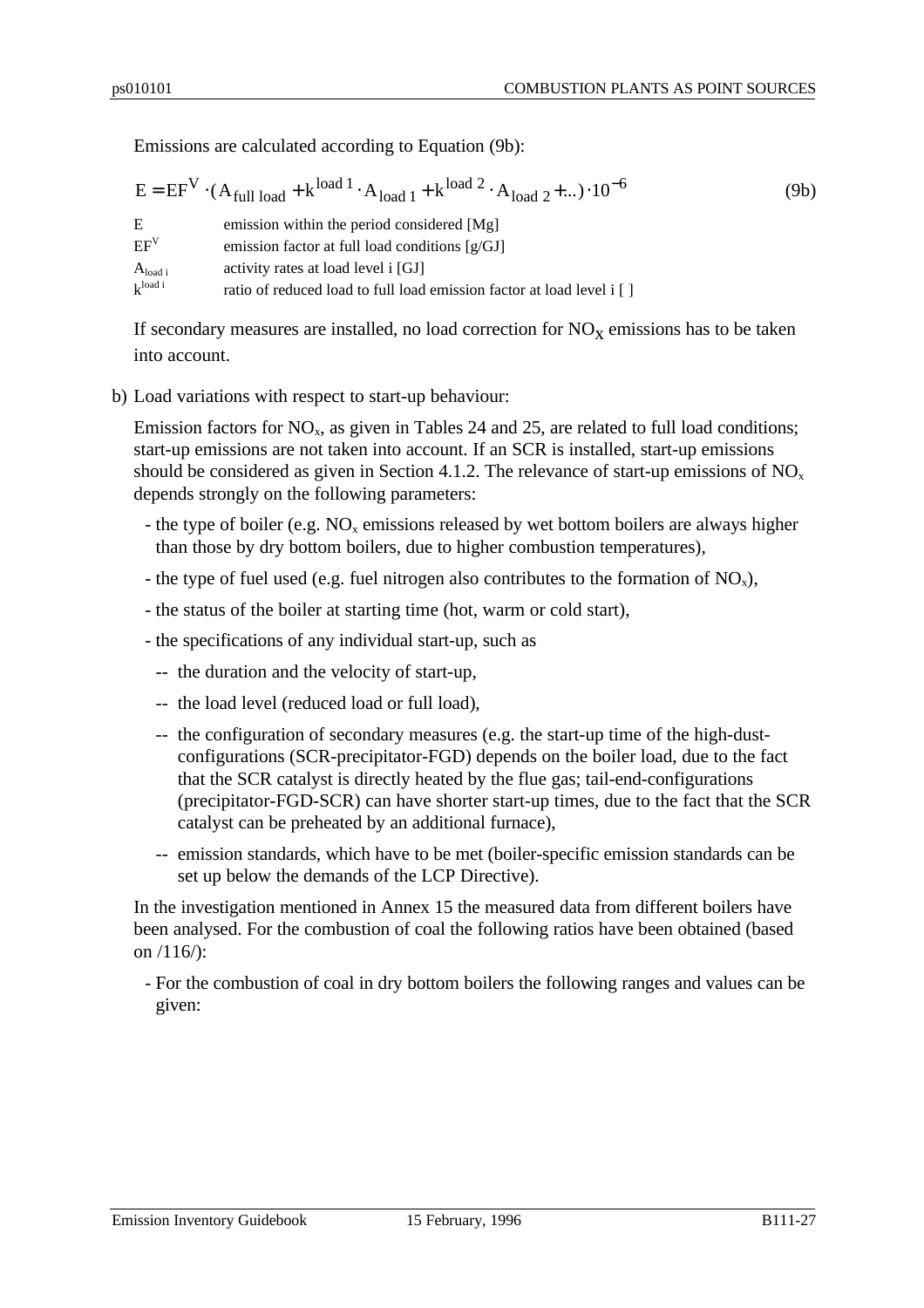|                   | Ratio of start-up to full load<br>emissions factors $F^{EF}$ [ ]                 | Ratio of start-up to full load<br>emissions $F^E$ []                            |
|-------------------|----------------------------------------------------------------------------------|---------------------------------------------------------------------------------|
| Range             | $2 - max. 6$                                                                     | $1 - 2$                                                                         |
| Values for<br>DBB | $F_{cold}^{EF}$ : 3.5 – 6<br>$F_{warm}^{EF}$ : 3-6.5<br>$F_{hot}^{EF}$ : 2.5 – 3 | $F_{\rm cold}^{\rm E}$ : 1.5 – 2<br>$F_{warm}^E$ : 1-2<br>$F_{hot}^{E}$ : 1-1.5 |

| <b>Table 12:</b> Ratios of start-up to full load emission factors $F^{EF}$ and ratios of start-up to full |
|-----------------------------------------------------------------------------------------------------------|
| load emissions $F^E$ for NO <sub>2</sub> for dry bottom boilers                                           |

 $\rm{F_{cold,\,warm\,,hot}^{EF}}$ Ratio of start-up to full load emission factors for cold, warm or hot start-ups (see also Table 6)

 $\rm{F_{cold,\,warm\,,hot}^{E}}$ Ratio of start-up to full load emissions for cold, warm or hot start-ups (see also Table 6)

The investigation revealed that start-up emissions of  $NO<sub>2</sub>$  were mostly higher than emissions under full load conditions. There is a dependence between start-up emissions (see Section 3.2) and the time of standstill of the boiler: cold starts showed emissions about 2 times higher, warm starts about 1 up to 2 times higher and hot starts about 1 up to 1.5 higher than at full load conditions. Start-up emission factors can be up to 6 times higher than full load emission factors. At the investigated boilers the SCR was installed in a high-dust configuration.

- For the combustion of coal in wet bottom boilers (SCR in tail-end configuration) it was found that start-up emissions were not higher than full load emissions (ratio of  $\leq$ 1). However, this consideration is based on data of only two boilers. Measured data for hot starts was not available.

 $NO<sub>x</sub>$  emissions, in particular for the combustion of coal in DBB, might be underestimated, if these effects are not taken into account.

# **4.3.2 Combustion of other fuels (biomass, waste, liquid fuels, gaseous fuels)**

The emission calculation is based on Equation (1). During the combustion of solid and liquid fuels, fuel-NO and thermal-NO are formed. For gaseous fuels only thermal-NO<sub>x</sub> is relevant, as gaseous fuels do not contain any fuel-nitrogen. For gaseous fuels the emission reduction is mainly achieved by primary measures. There are several biomass-fuelled plants with SNCR in Sweden.

The analysis of emission data from a gas fired boiler, equipped with an SCR, revealed that start-up emissions are not of relevance (ratios  $F<sup>E</sup>$  were below 1) (based on /116/).

# **4.4 NMVOC/CH4 emission factors**

The emission calculation is based on Equation (1). Fuel and technique specific emission factors are given in Tables 26 and 27.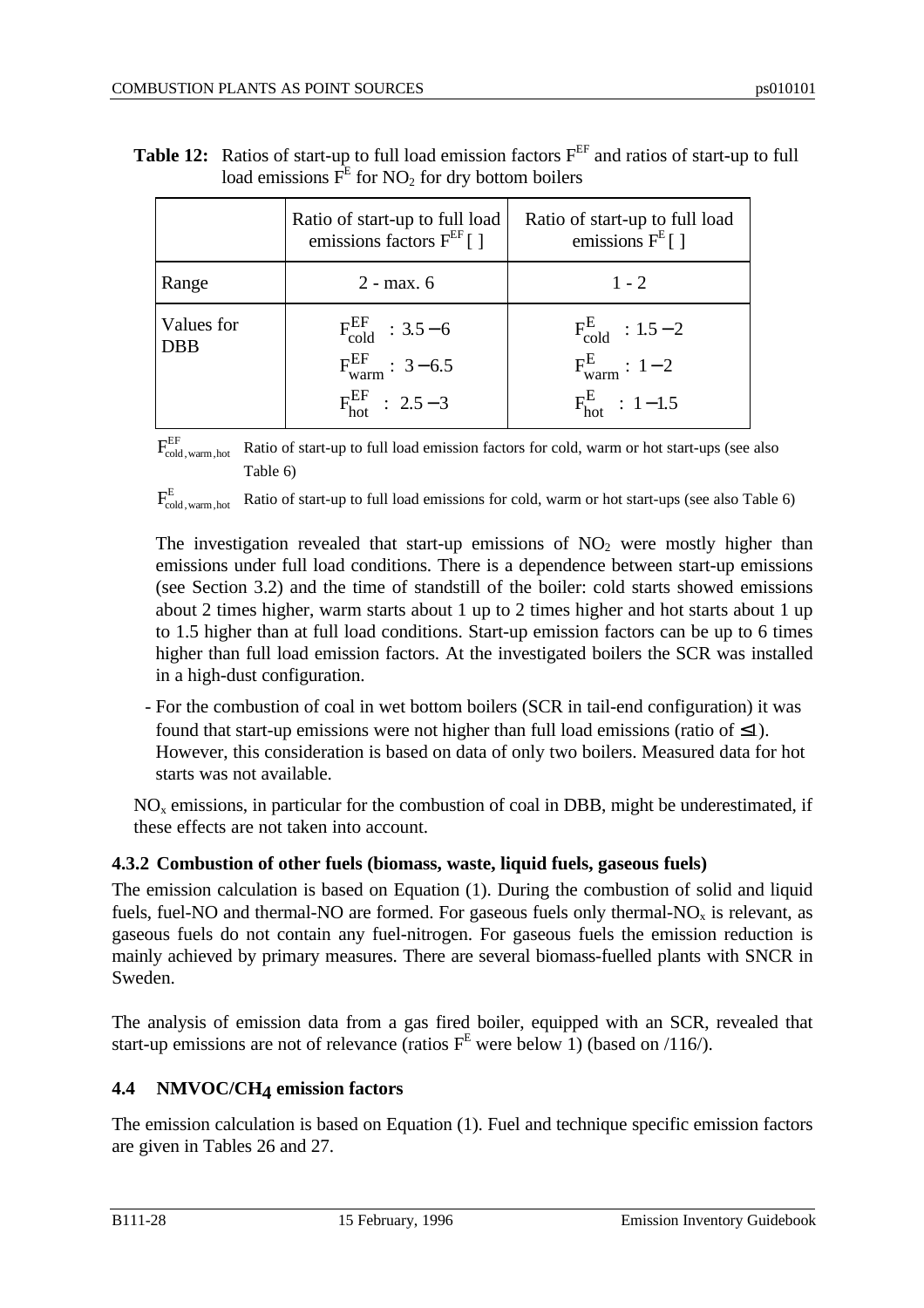# **4.5 CO emission factors**

The emission calculation is based on Equation (1). Fuel and technique specific emission factors are given in Table 28 (full load conditions); start-up emissions are not taken into account. CO emissions at starting time and under full load conditions are mainly influenced by the combustion conditions (oxygen availability, oil spraying etc.). In the detailed investigation start-up emissions for CO have only been found to be relevant for the combustion of coal. Start-up emissions for CO are determined for the time when burners switch-on up to the time when the boiler operates on minimum load.

For the combustion of coal and gas the following results have been obtained (based on /116/ see also Section 4.1.2):

- For the combustion of coal in dry bottom boilers the following ranges can be given:

| Table 13: | Ratios of start-up to full load emission factors $F^{EF}$ and ratios of start-up to full |
|-----------|------------------------------------------------------------------------------------------|
|           | load emissions $FE$ for CO for dry bottom boilers                                        |

|                | Ratios for start-up to full load<br>emission factors $F^{EF}$ [ ]                 | Ratios for start-up to full load<br>emissions $F^E$ [ ]                              |
|----------------|-----------------------------------------------------------------------------------|--------------------------------------------------------------------------------------|
| Range          | $0.5 - 3.5$                                                                       | $0.1 - 0.7$                                                                          |
| Values for DBB | $F_{\rm cold}^{\rm EF}$ : 1.5 – 3.5<br>$F_{warm}^{EF}: 1$<br>$F_{hot}^{EF}$ : 0.5 | $F_{\rm cold}^{\rm E}$ : 0.4 – 0.7<br>$F_{warm}^{E}: 0.2 - 0.7$<br>$F_{hot}^E$ : 0.1 |

 $F_{\rm cold,\,warm,\,hot}^{\rm EF}$ Ratio of start-up to full load emission factors for cold, warm or hot start-ups (see also Table 6)

 $F_{\rm cold,\,warm,\,hot}^{\rm E}$ Ratio of start-up to full load emissions for cold, warm or hot start-ups (see also Table 6)

The values in Table 13 show that start-up emissions for CO for DBB are lower than full load emissions for the boilers considered.

- Start-up emissions from wet bottom boilers can be up to 1.2 times higher than full load emissions for cold starts ( $F^{EF} = 4$ ); they are lower for warm starts ( $F^{E} = 0.3$ ;  $F^{EF} = 0.8$ ).
- Start-up emissions of CO from gas boilers are also negligible.

#### **4.6 CO2 emission factors**

The emission calculation is based on Equation (1). Fuel specific emission factors are given in Table 29. For the determination of specified  $CO<sub>2</sub>$  emission factors, the following general Equation (10) can be used: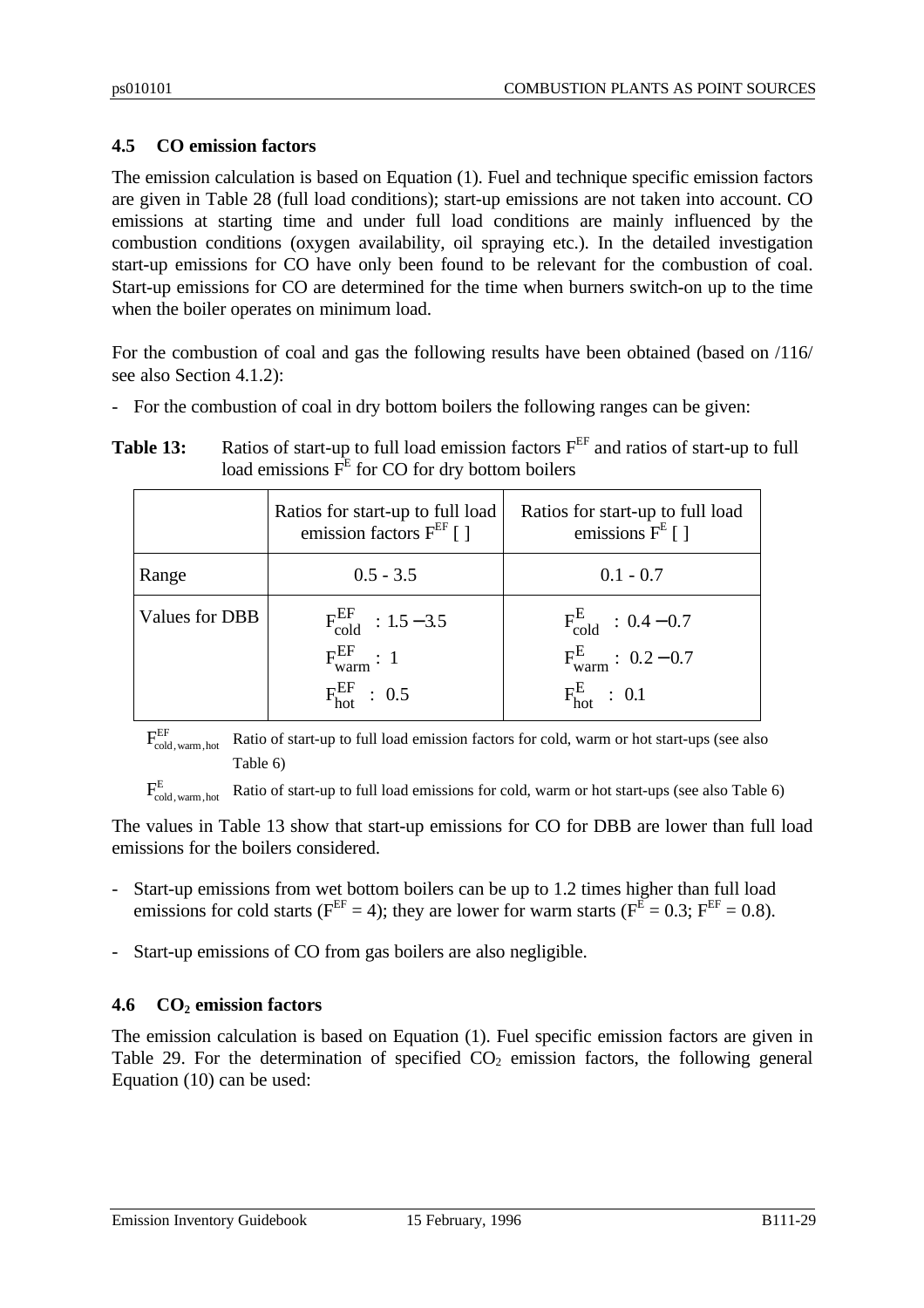$$
EF_{R_{CO2}} = \frac{44}{12} \cdot C_{C_{\text{fuel}}} \cdot \varepsilon \cdot \frac{1}{H_{u}} \cdot 10^{6}
$$
 (10)

| $EF_{R_{CO2}}$        | specified emission factor $[g/GJ]$                      |
|-----------------------|---------------------------------------------------------|
| $C_{C_{\text{fuel}}}$ | carbon content of fuel (in mass $C/m$ ass fuel [kg/kg]) |
| £.                    | fraction of carbon oxidised []                          |
| H.,                   | lower heating value of fuel [MJ/kg]                     |

Default values for carbon content and lower heating value of different coals, available on the world market, are given in Annexes 7 and 8. The fraction of carbon oxidised  $(\epsilon)$  is defined as the main part of carbon which is oxidised to  $CO<sub>2</sub>$ ; small amounts of carbon may remain unoxidised. Default values for ε according to IPCC /61/ are for liquid fuels 0.99, for solid fuels 0.98 and for gaseous fuels 0.995. In this approach it is assumed that the only product of the oxidation is  $CO<sub>2</sub>$ . Nevertheless, double counting of  $CO<sub>2</sub>$  has to be avoided: products of incomplete oxidation, like CO, must not be converted into  $CO<sub>2</sub>$ .

The IPCC/OECD presented an overall model (the so-called reference approach) specially designed for the calculation of  $CO<sub>2</sub>$  emissions on a national level (not on a plant level) /61/. This methodology is based on national energy balances.

#### **4.7 N2O emission factors**

The emission calculation is based on Equation (1). The fuel and technique specific emission factors are given in Table 30. At this stage, several pilot studies using measured data are described in the literature /13, 14, 25, 26, 27/. A complete list of influencing parameters has not yet been identified.

# **4.8 NH3 emission factors**

Emission factors referring to the energy input are not yet available. The available data for ammonia slip at SCR/SNCR installations are based on measurements and are related to the flue gas volume: SCR/SNCR installations are often designed for an ammonia slip of about 5 ppm (3.8 mg NH<sub>3</sub>/m<sup>3</sup> flue gas) /45, 62/. The ammonia slip at SCR and SNCR installations increases with an increasing  $NH<sub>3</sub>/NO<sub>x</sub>$  ratio, but also with a decreasing catalyst activity.

#### **4.9 Heavy metal emission factors**

For heavy metals, general and specified emission factors can be used. Emission factors, depending on the fuel used and the technique installed, are given in Table 31.

The IPCC/OECD presented an overall model (the so-called reference approach) specially designed for the calculation of  $CO<sub>2</sub>$  emissions on a national level (not on a plant level) /61/. This methodology is based on national energy balances.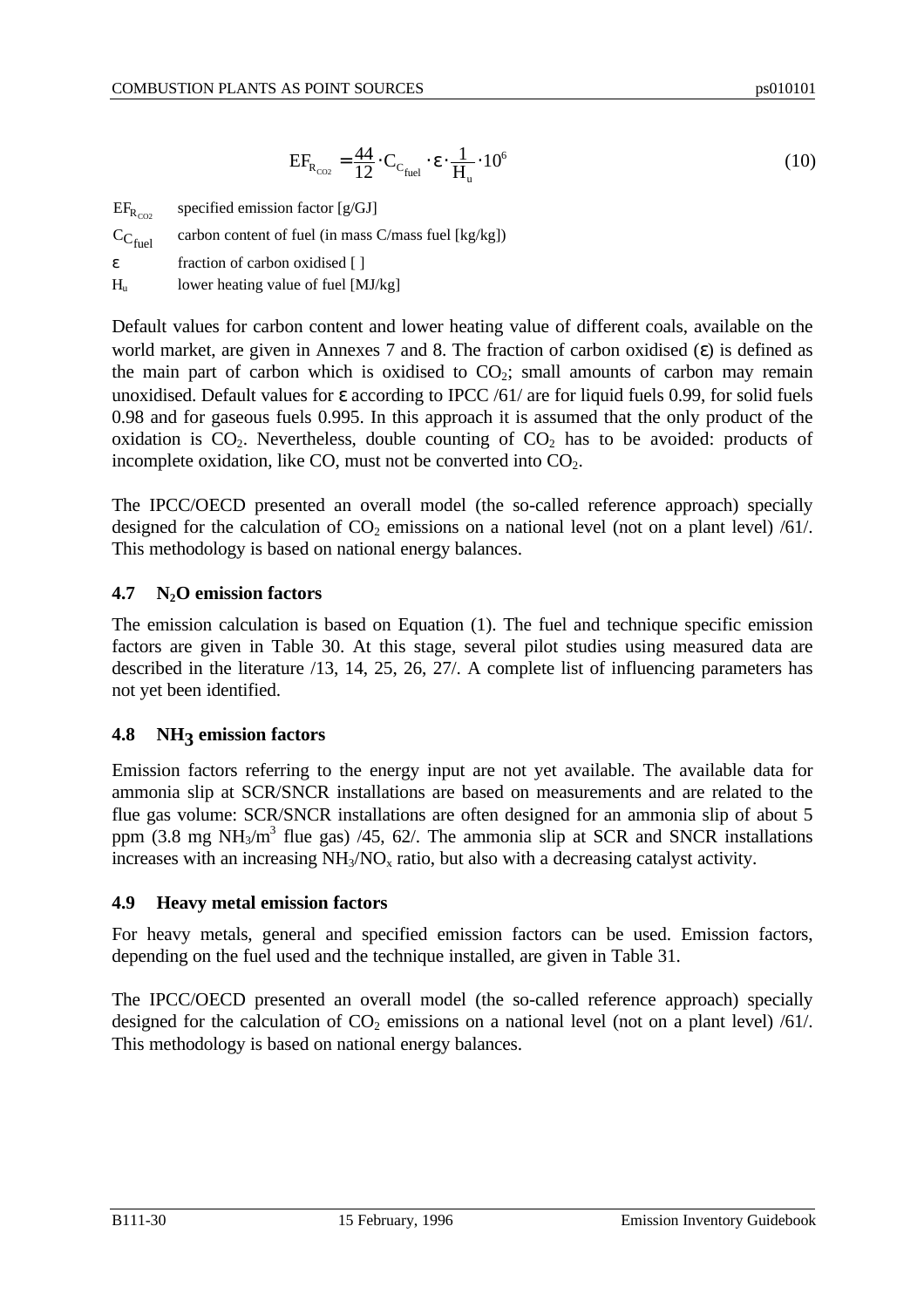#### **4.9.1 Combustion of coal**

For an individual determination of specific heavy metal emission factors, three different methodologies can be applied, taking into account:

| $\overline{\phantom{0}}$ | fuel composition                   | (particle-bound and gaseous emissions), |
|--------------------------|------------------------------------|-----------------------------------------|
|                          | fly ash composition                | (particle-bound emissions),             |
|                          | fly ash concentration in clean gas | (particle-bound emissions).             |

The choice of the methodology depends on data availability.

#### *4.9.1.1 Calculation of specified emission factors based on fuel composition /cf. 35/*

Emissions of heavy metals associated with particulate matter and gaseous emissions are assessed subsequently as given in Equation (11). The enrichment behaviour of heavy metals with regard to fine particles is taken into account as an enrichment factor (see also Section 3.4). Gaseous emissions have to be taken into account additionally in the case of arsenic, mercury and selenium.

$$
EF_{R_{HM}} = C_{HM_{coal}} \cdot f_a \cdot f_e \cdot 10^{-2} \cdot (1 - \eta_p) + C_{HM_{coal}} \cdot f_g \cdot 10^{-2} \cdot (1 - \eta_g)
$$
\n(11)

 $\rm{EF}_{R_{\rm HM}}$ specified emission factor of heavy metal (in mass pollutant/mass coal [g/Mg])  $C_{HM_{\text{cool}}}$ concentration of heavy metal in coal [mg/kg]  $f_a$ fraction of ash leaving the combustion chamber as particulate matter [wt.-%]  $f_{\rho}$ enrichment factor [ ]  $f_g$  fraction of heavy metal emitted in gaseous form [wt.-%]  $\eta_p$  efficiency of the dust control equipment [ ]  $\eta_{g}$  efficiency of the emission control equipment with regard to gaseous heavy metals [ ]

The characteristics of fuel and technology are taken into account by  $f_a$  and  $f_e$  and the following default values are proposed:

**Table 14:** Default values for  $f_a$  for different combustion technologies (based on /35/)

| Type of boiler        | $f_a$ [wt.-%] |
|-----------------------|---------------|
| DBB (Pulverised coal) | 80            |
| Grate firing          | 50            |
| Fluidised bed         | 15            |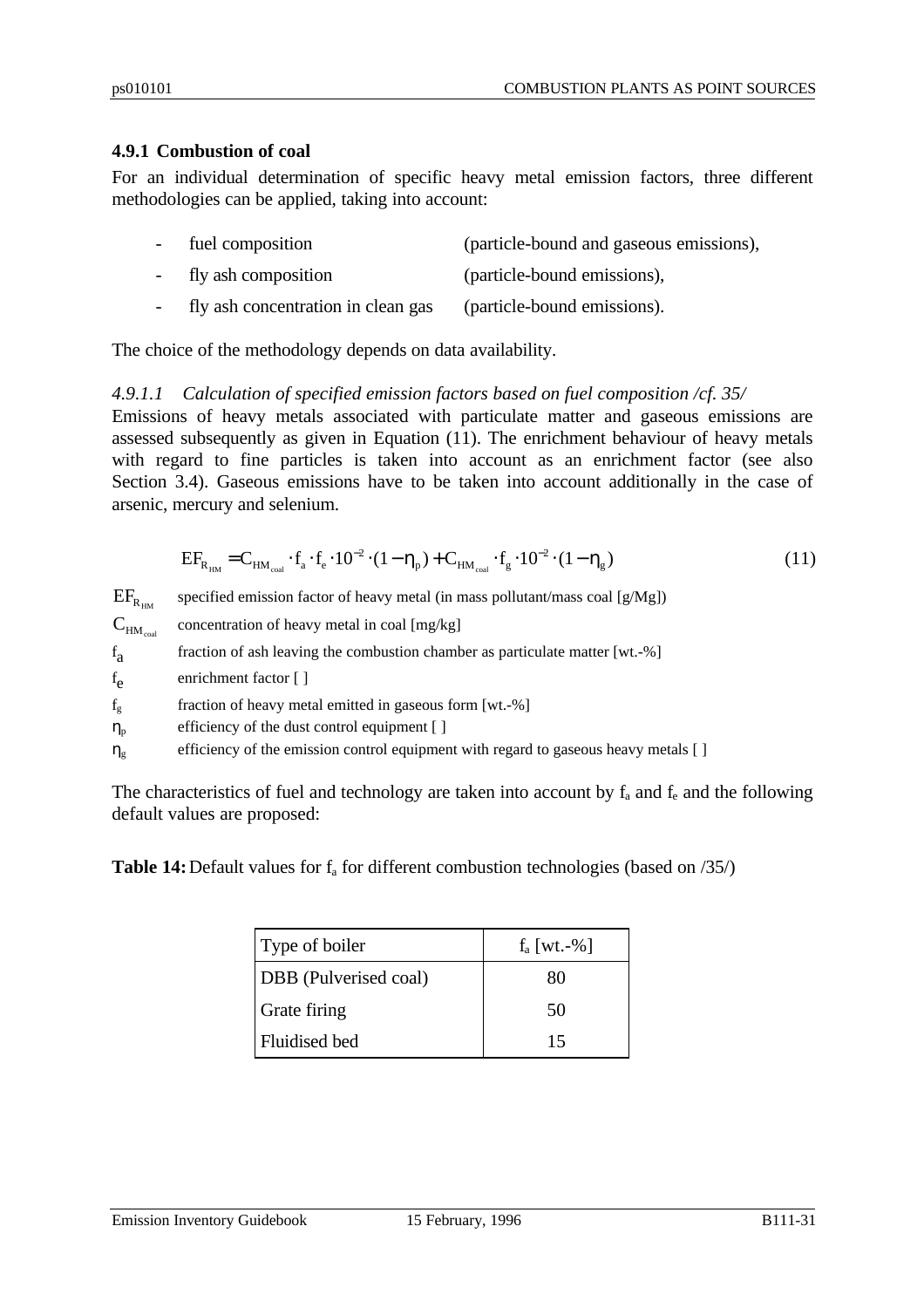| Heavy metal   | $f_e$ [ ]   |               |
|---------------|-------------|---------------|
|               | range       | value $^{1)}$ |
| Arsenic       | $4.5 - 7.5$ | 5.5           |
| Cadmium       | $6 - 9$     | 7             |
| Copper        | $1.5 - 3$   | 2.3           |
| Chromium      | $0.8 - 1.3$ | 1.0           |
| <b>Nickel</b> | $1.5 - 5$   | 3.3           |
| Lead          | $4 - 10$    | 6             |
| Selenium      | $4 - 12$    | 7.5           |
| Zinc          | $5 - 9$     |               |

**Table 15:** Default values for  $f_e$  for different heavy metals released by the combustion of coal (based on /35/)

 $\frac{1}{1}$  Recommended value, if no other information is available.

Gaseous emissions (arsenic, mercury and selenium) are calculated from the heavy metal content in coal; the fraction emitted in gaseous form is given in Table 16. The efficiency of emission control devices with regard to these elements is outlined in Section 3.5.5.

| <b>Table 16:</b> Fractions of heavy metals emitted in gaseous form $(f_g)$ released by the combustion |  |  |
|-------------------------------------------------------------------------------------------------------|--|--|
| of coal $/35/$                                                                                        |  |  |

| Heavy metal | $f_{\rm g}$ [wt.-%] |
|-------------|---------------------|
| Arsenic     | 0.5                 |
| Mercury     | 90                  |
| Selenium    | 15                  |

*4.9.1.2 Calculation of specified emission factors based on fly ash composition /cf. 39/* If the concentration of heavy metals in raw gas fly ash is known, emission factors of heavy metals can be assessed by Equation (12). Gaseous emissions have to be taken into account separately as outlined in Section 4.9.1.1.

$$
EF_{R_{HM,P}} = EF_f \cdot C_{HM_{FA,raw}} \cdot 10^{-3} \cdot (1 - \eta_p)
$$
 (12)

 $EF_{R_{H\text{M},P}}$ specified emission factor of heavy metal in particulate matter (in mass pollutant/mass coal  $[g/Mg]$ )

 $EF_{f}$ fly ash emission factor of raw gas (in mass particulate matter/mass coal [kg/Mg])

 $\mathrm{C_{HM_{FA,raw}}}$ heavy metal concentration in raw gas fly ash (in mass pollutant/mass particulate matter [g/Mg])

 $\eta_{\text{p}}$  efficiency of dust control equipment [ ]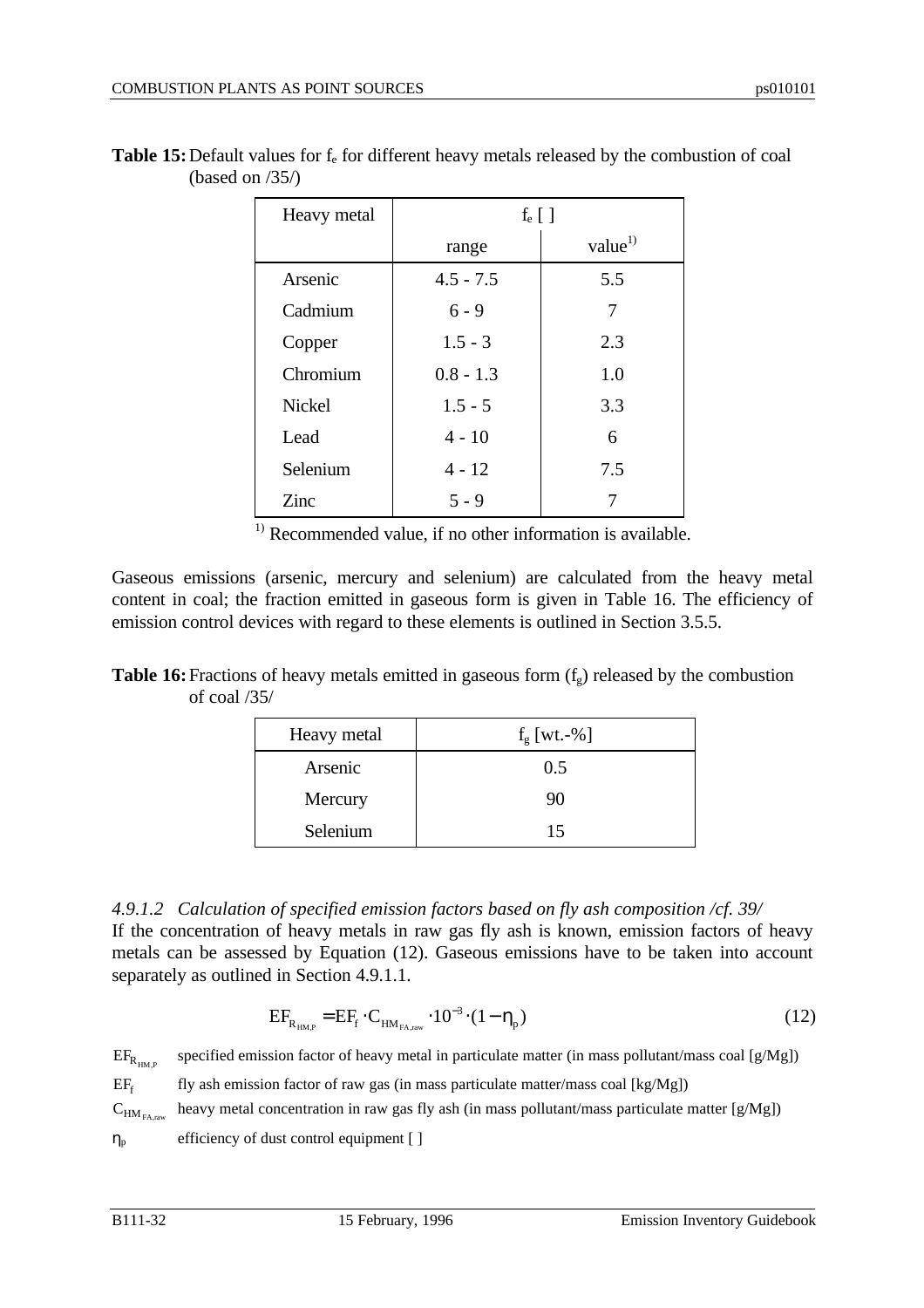Values of EF<sub>f</sub> can be calculated in a technology specific way using default parameters, as given in Table 17 depending on the content of ash in coal (a) in [wt.-%].

**Table 17:** Fly ash emission factor for raw gas  $(EF_f)$  as function of the ash content in coal (a) [wt.-%] /cf. 39/

|                            | $EF_f$                                   |
|----------------------------|------------------------------------------|
| Technology                 | (in mass particulate matter / mass coal) |
|                            | [kg/Mg]                                  |
| Cyclone                    | $1.4 \cdot a$                            |
| Stoker                     | 5.9a                                     |
| Pulverised coal combustion | 7.3 a                                    |

The emission factors calculated by taking into account the fuel or the fly ash composition mainly depend on the estimation of the efficiency of dust control equipment.

*4.9.1.3 Calculation of specified emission factors based on fly ash concentration in clean flue gas /cf. 36/*

If the concentration of heavy metals in fly ash in clean flue gas is known, emission factors of heavy metals can be assessed by Equation (13). Gaseous emissions have to be taken into account separately, as outlined in Section 4.9.1.1.

$$
EF_{R_{HMP}} = C_{H M_{FA, clean}} \cdot C_{FG} \cdot V_{FG} \cdot 10^{-9}
$$
 (13)

 $EF_{R_{\text{univ}}}$ specified emission factor of heavy metal in particulate matter (in mass pollutant/mass coal [g/Mg])

 $C_{HM_{FA,clean}}$  concentration of heavy metal in fly ash in clean flue gas (in mass pollutant/mass fly ash [g/Mg])

C<sub>FG</sub> concentration of fly ash in clean flue gas (in mass fly ash/volume flue gas  $[mg/m<sup>3</sup>]$ )

 $V_{FG}$  specific flue gas volume (in volume flue gas/ mass coal  $[m^3/Mg]$ )

Fuel and technology specific heavy metal concentrations in fly ash in clean flue gas  $(C_{HM_{FA,clean}})$ are given in Table 18 /36/: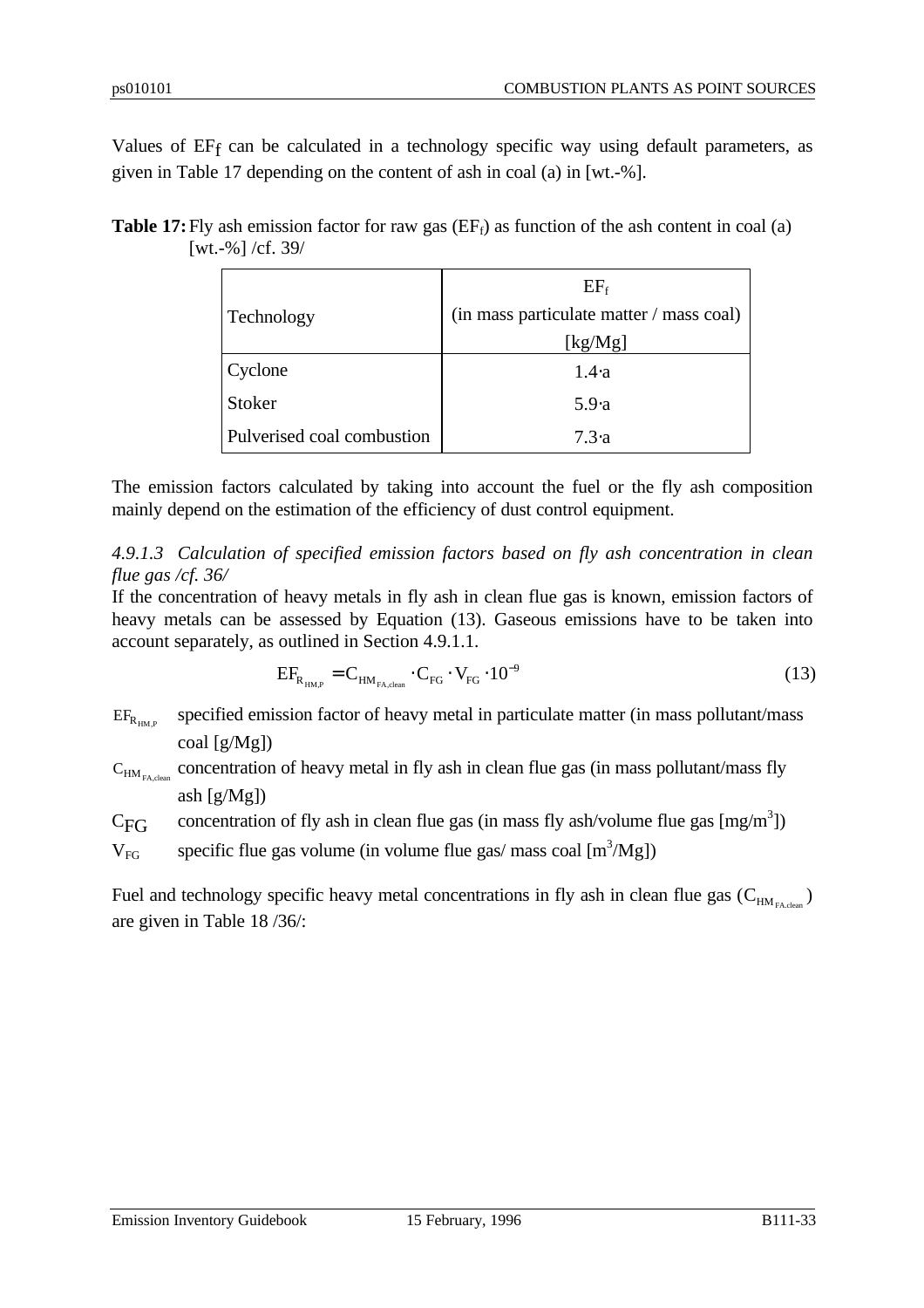| $\mathbf{C}_{\text{HM}_{\text{FA.clean}}}$ | DBB/hc $[g/Mg]$ |       | WBB/hc [g/Mg] |       | DBB/hc [g/Mg] |       |
|--------------------------------------------|-----------------|-------|---------------|-------|---------------|-------|
| Heavy metal                                | range           | value | range         | value | range         | value |
| As                                         | $61 - 528$      | 300   | $171 - 1,378$ | 690   | $70 - 120$    | 100   |
| C <sub>d</sub>                             | $0.5 - 18$      | 10    | $18 - 117$    | 80    | $7 - 12$      | 10    |
| Cr                                         | $73 - 291$      | 210   | $84 - 651$    | 310   | $10 - 250$    | 70    |
| Cu                                         | $25 - 791$      | 290   | $223 - 971$   | 480   | $13 - 76$     | 50    |
| Ni                                         | $58 - 691$      | 410   | $438 - 866$   | 650   | n. a.         | 90    |
| Pb                                         | $31 - 2,063$    | 560   | $474 - 5,249$ | 2,210 | $10 - 202$    | 90    |
| $\rm Se^{1}$                               | $18 - 58$       | 45    | $7 - 8$       | 7     | n. a.         | n. a. |
| Zn                                         | $61 - 2,405$    | 970   | $855 - 7,071$ | 3,350 | $50 - 765$    | 240   |

**Table 18:**Concentration of heavy metals in fly ash in clean flue gas /36/

 $<sup>1</sup>$  does not include gaseous Se</sup>

n. a.: not available

Default values of particulate matter concentrations downstream of FGD  $(C_{FG})$  are given in Table 19.

| <b>Table 19:</b> Particulate matter concentrations downstream of FGD $(C_{FG})$ released by the |  |
|-------------------------------------------------------------------------------------------------|--|
| combustion of coal based on /18/                                                                |  |

| Type of FGD    | $C_{FG}$ [mg/m <sup>3</sup> ] |               |  |  |
|----------------|-------------------------------|---------------|--|--|
|                | range                         | value $^{1)}$ |  |  |
| <b>WS</b>      | $20 - 30$                     | 25            |  |  |
| <b>SDA</b>     | $20 - 30$                     | 25            |  |  |
| WL             | $5 - 10$                      | 8             |  |  |
| <b>WAP</b>     | $5 - 10$                      | 8             |  |  |
| AC             | < 40                          | 20            |  |  |
| <b>DESONOX</b> | < 40                          | 20            |  |  |

 $<sup>1)</sup>$  Recommended value, if no other information is available.</sup>

The concentration of fly ash in flue gas is often monitored continuously. In this case the total annual fly ash emissions can be derived from measured data (see Section 5.2).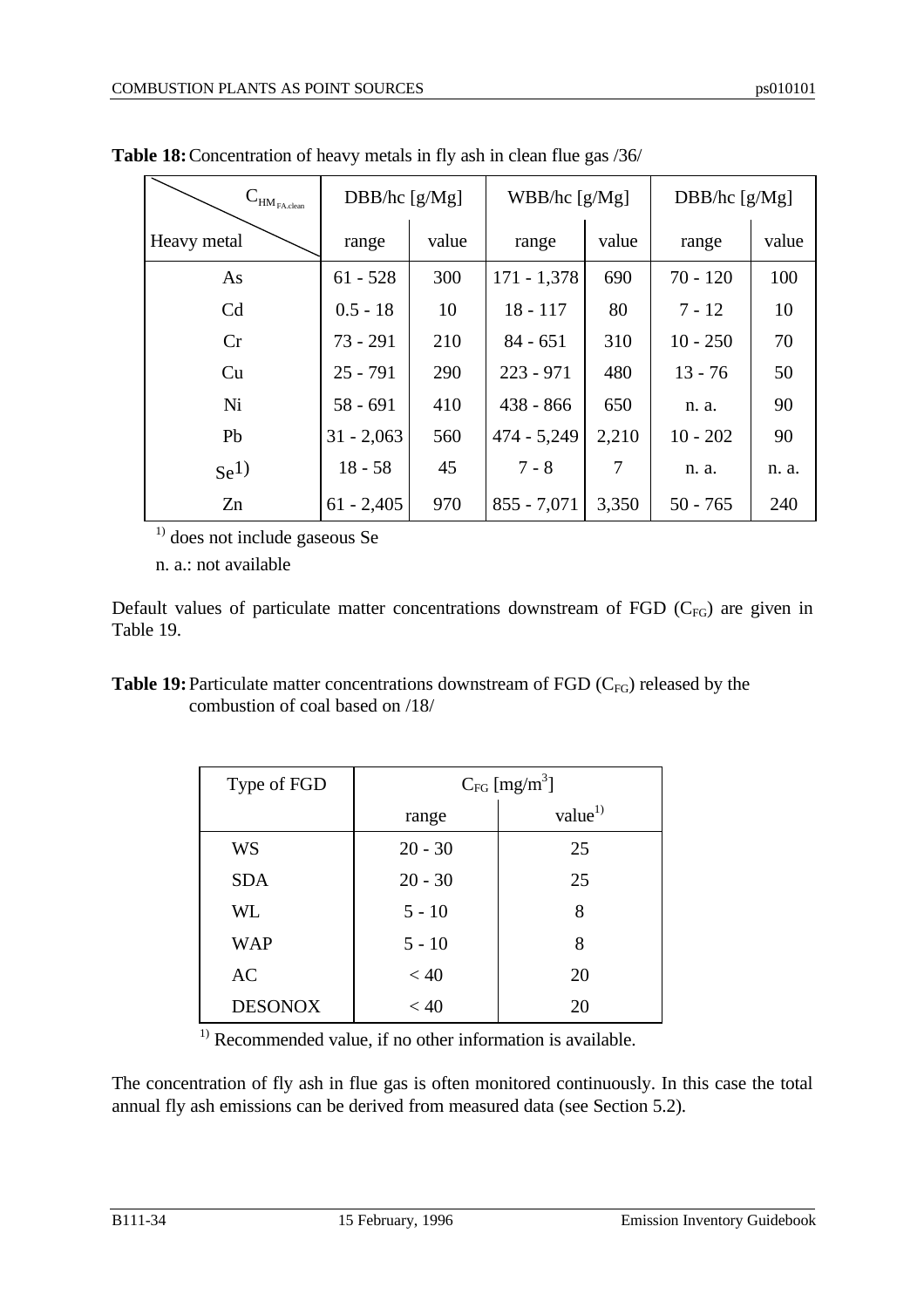### **4.9.2 Combustion of other fuels**

General emission factors for oil and gas combustion can be found in Table 31. Among the other fuels, only waste is relevant for heavy metal emissions. Emission factors for the combustion of waste are currently not available (reported emission factors within the literature mainly refer to the incineration of waste).

### **5 DETAILED METHODOLOGY**

The detailed methodology refers to the handling of measured data in order to determine annual emissions or in order to verify emission factors (for comparison purposes). Annual emissions from major contributors should only be obtained by using continuously measured data which are normally available if secondary abatement technologies are installed. Furthermore, the detailed methodology should be used whenever measured data are available; e.g. for medium and small sized combustion installations periodically measured data are often available.

Measurements are carried out downstream of the boiler or at the stack; measured values obtained by both variants are usable.

National monitoring programmes should include guidelines for quality assurance of measurements (measuring places, methods, reporting procedures, etc.).

The pollutants normally measured at power plants are  $SO_2$ ,  $NO_x$ ,  $CO$ , and particulate matter. Gaseous emissions of  $SO_2$ ,  $NO_x$ , and  $CO$  are treated in Section 5.1. Continuously measured particulate matter emission data can be used to estimate heavy metal emissions (see Section 5.2).

#### **5.1 Gaseous emissions**

It is desirable to obtain annual emissions in [Mg]. The annual emission as a function of time is normally given by the following Equation (14):

$$
E = \int_{T} e(t) dt
$$
 (14)

 $E$  emission within the period T [Mg] e (t) emission per unit of time in the periods of operation  $[Mg/h]$ t time [h] T annual time period (see also Figure 1)

Usually, the emission e(t) cannot be or is not directly measured. Therefore, for practical reasons, the concentration of pollutants and the flue gas volume are used for the determination of  $e(t)$ , as described by Equation (15):

$$
e(t) = V(t) \cdot C(t) \tag{15}
$$

e (t) emission in the periods of operation  $[Mg/h]$ 

- V ⋅ (t) flue gas volume flow rate  $[m^3/h]$
- C (t) flue gas concentration of a pollutant  $[mg/m<sup>3</sup>]$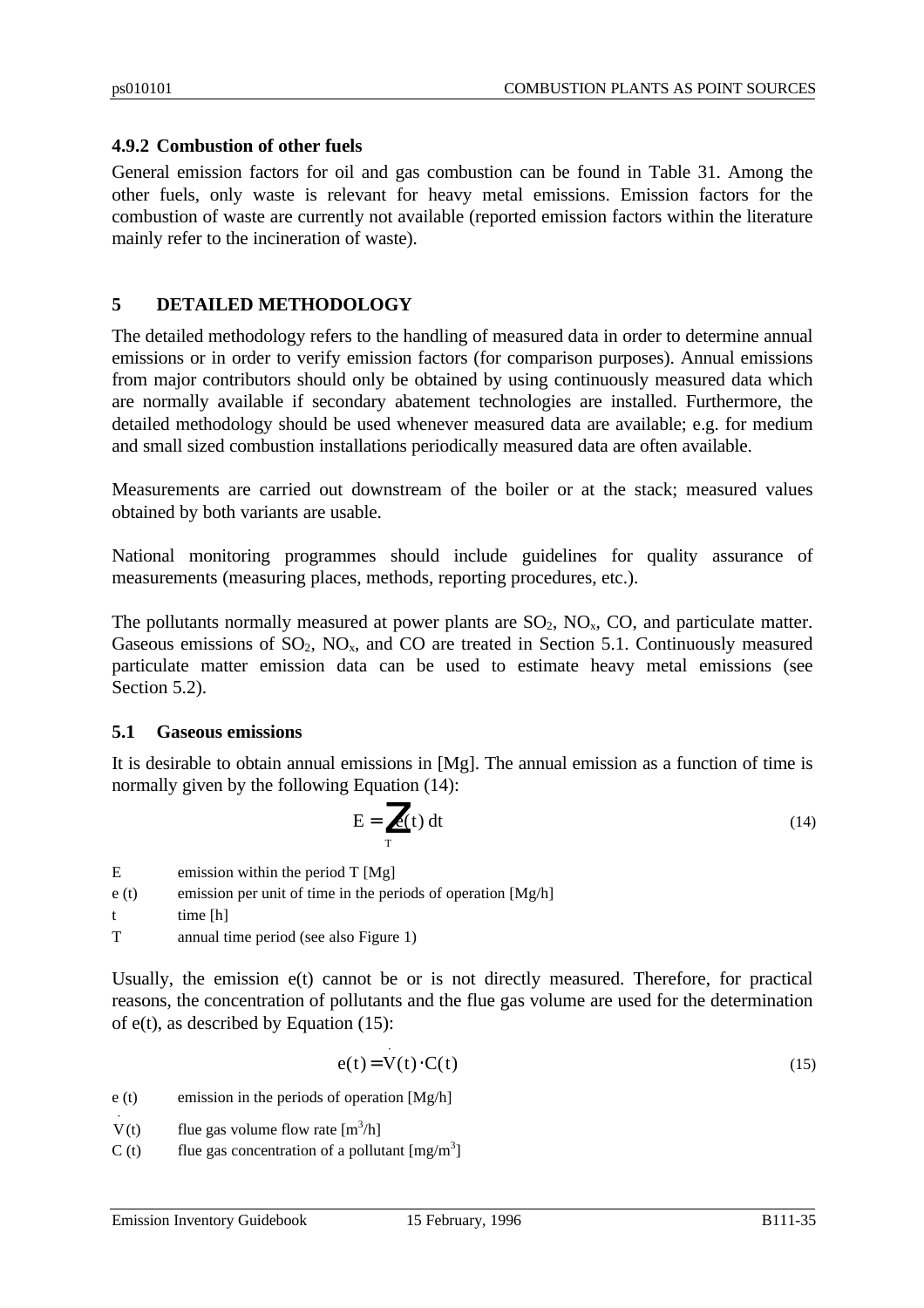Usually, emission fluctuations occur within a year (see Figure 1) as:

- periodical fluctuations (e.g. daily, weekly, seasonally), due to load management depending on the demand of e.g. district heat or electricity,
- operational fluctuations (e.g. start-ups/shut downs, raw material properties, working conditions/reaction conditions).



- $\dot{\hat{\nabla}}$ flue gas volume flow rate  $[m^3/h]$
- C flue gas concentration of a pollutant (abatement techniques installed are included)  $[\text{mg/m}^3]$
- t time [h]
- $t_{bn}$  beginning of operation (e.g. start-up of boiler) [h]
- ten ending of operation (e.g. shut down of boiler) [h]
- T annual time period

**Figure 1:** Periods of operation of a combustion installation

The following approaches can be used to determine annual emissions depending on the level of detail of measured data available.

− First approach:

The flue gas volume and the concentration of a pollutant are measured continuously (e.g. in Finland). Then, the annual emission is given exactly by the following Equation (16):

$$
E = 10^{-9} \int_{T} V(t) \cdot C(t) dt
$$
 (16)

E emission within the period T [Mg]

- V(t) flue gas volume flow rate  $[m^3/h]$ ⋅
- C (t) flue gas concentration of a pollutant (abatement techniques installed are included)  $[mg/m<sup>3</sup>]$
- t time [h]
- T annual time period (see also Figure 1)

The precision of measurements of  $V(t)$  and  $C(t)$  depends on the performance of the analytical ⋅ methods (e.g. state-of-the-art) used. In particular, the regular calibration of measuring instruments is very important. Analytical methods commonly used for  $NO<sub>x</sub>$  detect only NO and those used for  $SO_x$  detect only  $SO_2$ . It is implicitly assumed that  $NO_2$  in the flue gas is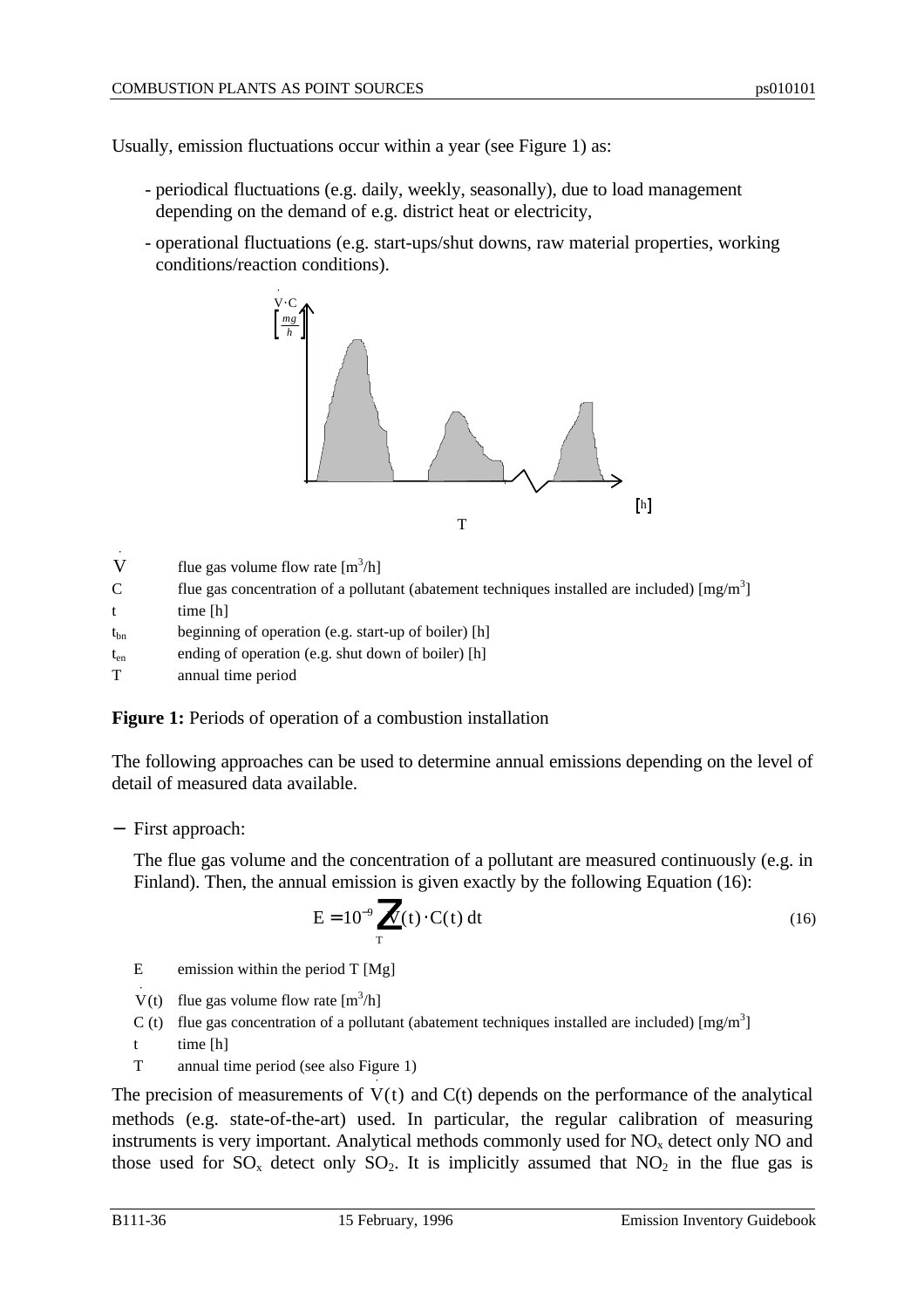normally below 5 %, and that  $SO_3$  in the flue gas is negligible. Nevertheless, for some combustion plants the amounts of  $NO_2$  and/or  $SO_3$  formed can be significant and have to be detected by appropriate analytical methods. The measured values have to be specified with regard to dry/wet flue gas conditions and standard oxygen concentrations<sup>8</sup>.

For the annual time period T considered, a case distinction has to be made:

- calendar year  $T_1$  (e.g. including time out of operation),
- real operating time  $T_2$  of boiler/plant (e.g. start-ups are reported when "burner on/off"),
- official reporting time  $T_3$  determined by legislation (e.g. start-ups are reported, as soon as the oxygen content in the flue gas goes below 16 %),

where  $T_3 \subset T_2 \subset T_1$ . If C(t) is only available for  $T_3$ , adequate corrections have to be provided.

− Second approach:

Due to the difficulty in measuring  $V(t)$  continuously in large diameter stacks, in most cases the flue gas volume flow rate  $V(t)$  is not measured. Then the annual emission can be determined by Equation (17):

$$
E = 10^{-9} \overline{\mathbf{\mathcal{B}}}_{T} \left[ C(t) dt \right]
$$
 (17)

- E emission within the period T [Mg]
- $\mathbf{\overline{R}}$  average flue gas volume flow rate  $[m^3/h]$
- $C(t)$  flue gas concentration of a pollutant (abatement techniques installed are included) [mg/m<sup>3</sup>]
- t time [h]
- T annual time period (see also Figure 1)

The average flue gas volume flow rate  $\overline{\mathcal{R}}$  (dry conditions) can be determined according to the following Equations (18) and (19):

$$
\mathbf{\overline{B}} = \mathbf{V}_{\text{FG}} \cdot \mathbf{r} \mathbf{\underline{B}}_{\text{fuel}} \tag{18}
$$

- $\mathbf{\overline{R}}$  average flue gas volume flow rate  $[m^3/h]$
- $V_{FG}$  dry flue gas volume per mass fuel [m<sup>3</sup>/kg]
- $m_{\text{final}}$  fuel consumption rate [kg/h]

$$
V_{FG} \approx 1.852 \left[ \frac{m^3}{kg} \right] \cdot C_c + 0.682 \left[ \frac{m^3}{kg} \right] \cdot C_s + 0.800 \left[ \frac{m^3}{kg} \right] \cdot C_N + V_{N_{air}} \tag{19}
$$

 $V_{FG}$  dry flue gas volume per mass fuel [m<sup>3</sup>/kg]

- $C_c$  concentration of carbon in fuel [kg/kg]
- $C_s$  concentration of sulphur in fuel [kg/kg]
- $C_N$  concentration of nitrogen in fuel [kg/kg]

 $V_{N_{air}}$ specific volume of air nitrogen (in volume/mass fuel  $[m^3/kg]$ )

 $\overline{a}$ 

<sup>&</sup>lt;sup>8</sup> In some countries the measured values obtained are automatically converted into values under standard oxygen concentrations (e.g. in Germany).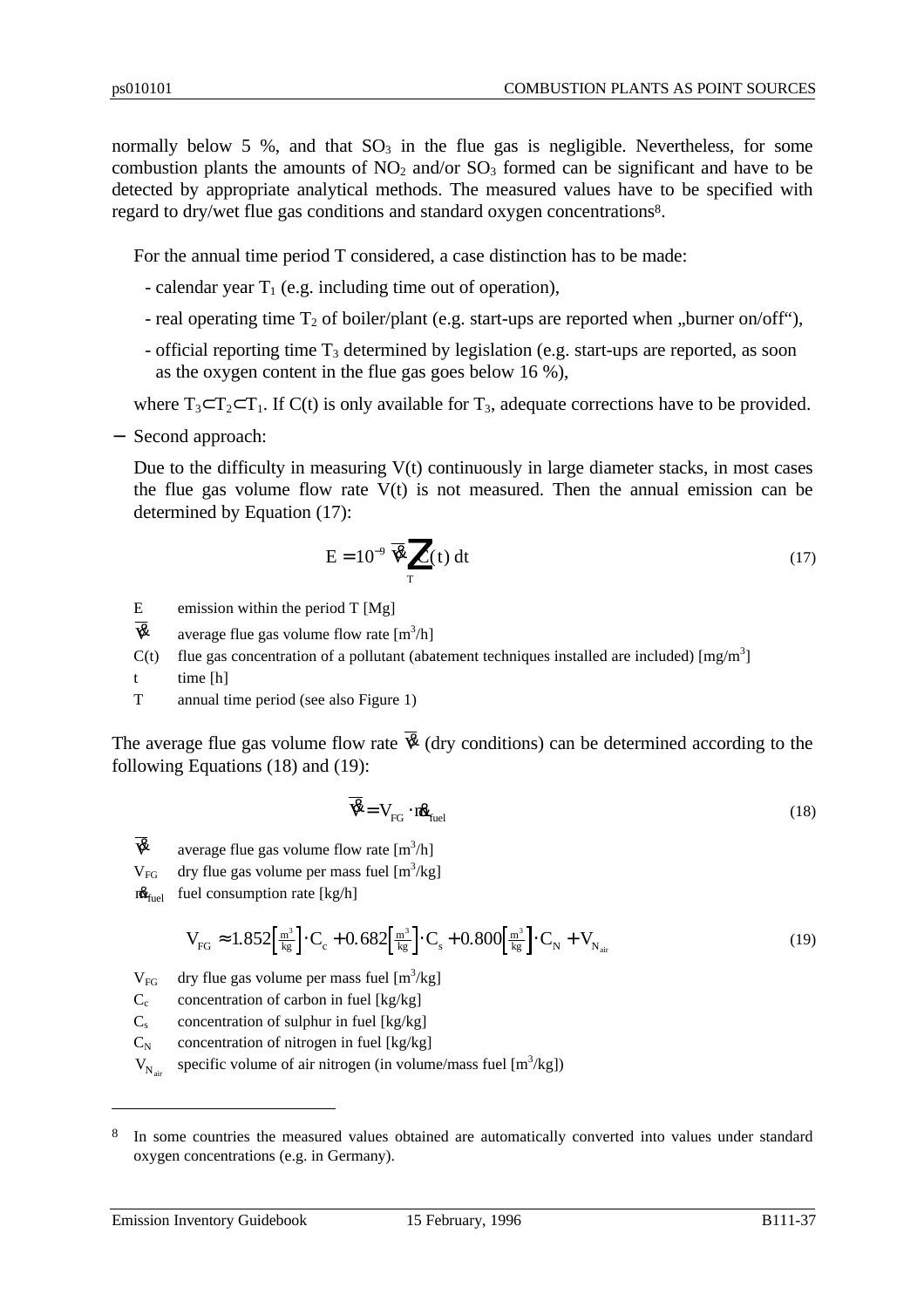This calculation of V according to Equation (19) can be performed by the computer programme (see Annex 6) by using default values for  $C_c$ ,  $C_s$ ,  $C_N$  and  $V_{N_{air}}$ .

− Third approach:

In some countries the term  $\int C(t) dt$  is available as an annual density function P(C) T Z<br>T (histogram). In this case Equation (17) can be simplified to:

$$
E = \overline{\mathbf{\mathcal{R}}}\cdot\overline{C}\cdot t_{op} \cdot 10^{-9}
$$
 (20)

where 
$$
\overline{C} = \int_{0}^{\infty} P(C) \cdot C \cdot dC
$$
 (21)

- E emission within the period T [Mg]
- $\overline{\mathbf{\mathcal{R}}}$  average flue gas volume flow rate  $[m^3/h]$
- $\overline{C}$  expected value (mean value) of the flue gas concentration for each pollutant (abatement techniques installed are included)  $[mg/m<sup>3</sup>]$
- t<sub>op</sub> annual operating time [h]
- P(C) density function [ ]
- C flue gas concentration per pollutant as given in the histogram  $[mg/m<sup>3</sup>]$

The variable t<sub>op</sub> has to be introduced consistently with  $\overline{\mathbf{\mathcal{R}}}$  and  $\overline{\mathbf{C}}$  according to periods T<sub>1</sub>, T<sub>2</sub> or  $T<sub>3</sub>$  mentioned above. If e.g. start-ups are not included, they should be taken into account as given in Sections 4.1, 4.2 and 4.4.

− Fourth approach:

If neither  $T_2$  nor  $T_3$  are available, the annual full load operating hours can also be used. Then Equation (20) becomes:

$$
E = \overline{\mathbf{\mathcal{R}}}_{\text{normed}} \cdot \overline{C} \cdot t_{\text{op}}^{\text{full load}} \cdot 10^{-9}
$$
 (22)

- E emission within the period considered [Mg]
- $\vec{\mathbf{R}}_{\text{normed}}$  average flue gas volume flow rate related to full load operation  $[m^3/h]$
- $\overline{C}$  mean value of the flue gas concentration for each pollutant (abatement techniques installed are included)  $[mg/m^3]$
- full load op annual operating time expressed as full load operating hours [h]

From here, emission factors, based on measured values, can be derived e.g. for verification purposes:

$$
EF = \frac{E}{A} \cdot 10^6 \tag{23}
$$

EF emission factor  $[g/GJ]$ 

- E emission within the period considered [Mg]
- A activity rate within the time period considered [GJ]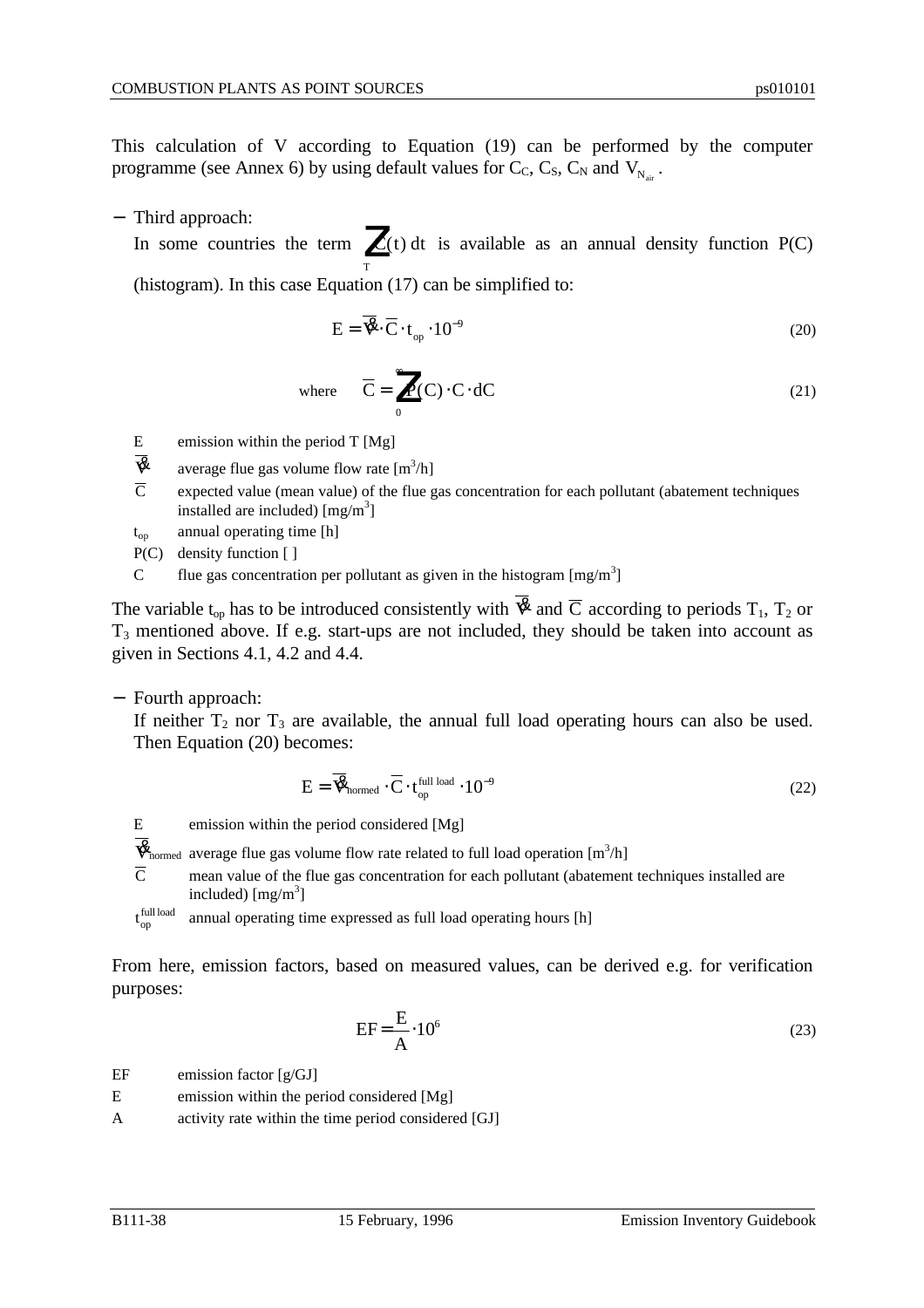# **5.2 Heavy metal emissions**

Continuously measured values for the total heavy metal emissions (particle-bound and gaseous) are not available for the combustion of fossil fuels. National legislation can require periodical measurements, e.g. weekly measurements of heavy metal emissions  $[mg/m<sup>3</sup>]$  in the case of waste incineration/combustion.

The emissions of particle-bound heavy metals depend on the emission of particulate matter which is normally periodically or continuously monitored. Therefore, the particle-bound heavy metal emissions can be derived from the element content in particulate matter. The heavy metal emission factor can be back-calculated as follows:

$$
EF = \frac{\overline{\textbf{18}}_{FA} \cdot \overline{C}_{HM_{FA,clean}}}{A}
$$
 (24)

EF emission factor [g/GJ]

 $\overline{\textbf{R}}_{FA}$  mass of fly ash within the period considered [Mg]  $\overline{\mathbf{C}}_{\text{HM}_{\text{FA.clean}}}$ average concentration of heavy metal in fly ash (in mass pollutant/mass fly ash [g/Mg]) A activity rate within the period considered [GJ]

Measured data should also be used to replace the default values of Equation (13) for  $C_{HM_{FA,chem}}$ and  $C_{FG}$ .

# **6 RELEVANT ACTIVITY STATISTICS**

In general, the published statistics do not include point sources individually. Informations on this level should be obtained directly from each plant operator.

On a national level, statistics can be used for the determination of fuel consumption, installed capacity and/or types of boilers mainly used. The following statistical publications can be recommended:

- − Office for Official Publication of the European Communities (ed.): Annual Statistics 1990; Luxembourg 1992
- − Commission of the European Communities (ed.): Energy in Europe Annual Energy Review; Brussels 1991
- − Statistical Office of the European Communities (EUROSTAT) (ed.): CRONOS Databank, 1993
- − OECD (ed.): Environmental Data, Données OCDE sur l'environnement; compendium 1993
- − Commission of the European Communities (ed.): Energy in Europe; 1993 Annual Energy Review; Special Issue; Brussels 1994
- − EUROSTAT (ed.): Panorama of EU Industry'94; Office for official publications of the European Communities; Luxembourg 1994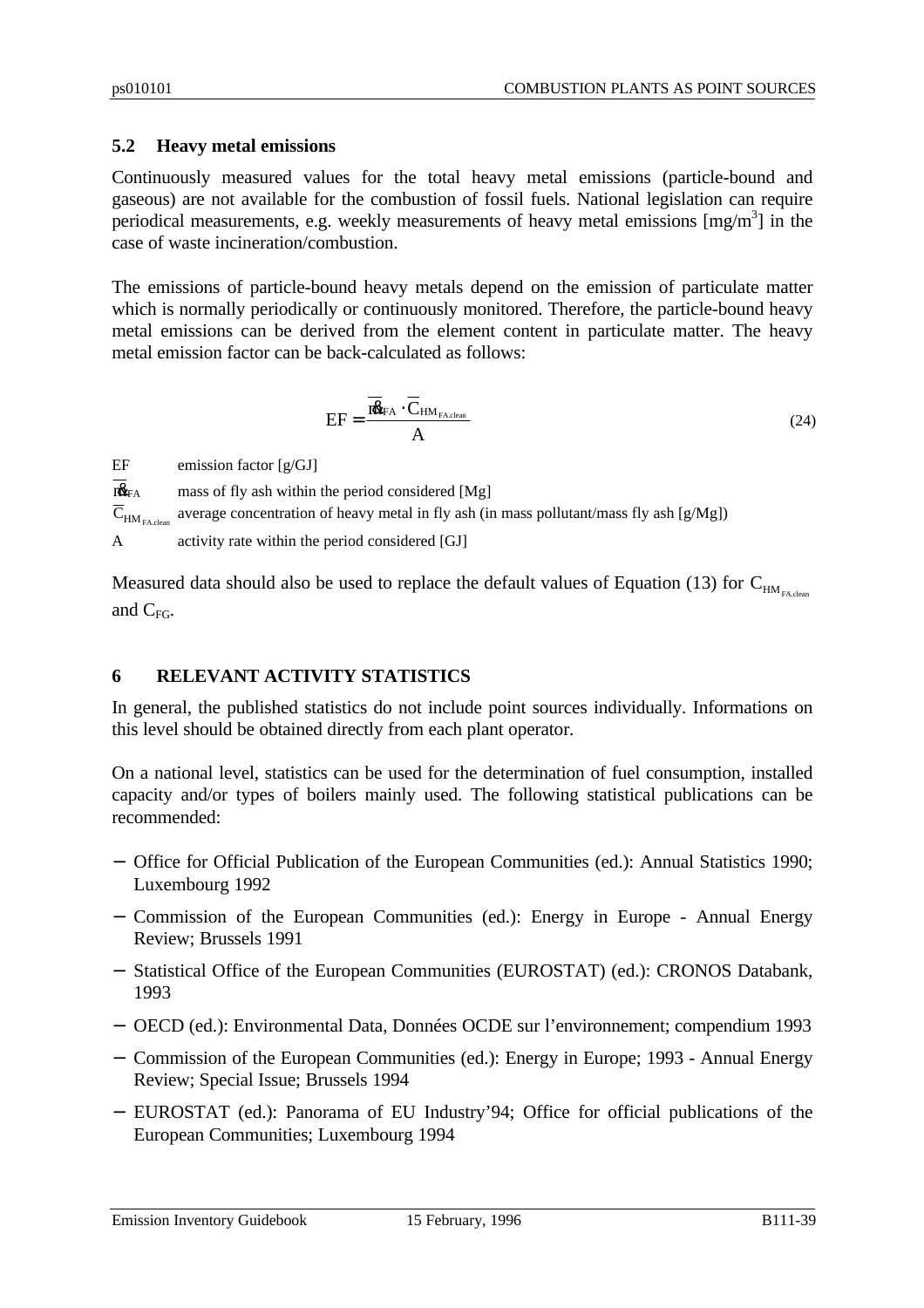# **7 POINT SOURCE CRITERIA**

Point source criteria for a combustion plant according to CORINAIR are given in chapter AINT and in /41/.

### **8 EMISSION FACTORS, QUALITY CODES AND REFERENCES**

Tables 23 - 31 list emission factors for all pollutants considered, except for  $SO_2$ . For  $SO_2$ emission factors have to be calculated individually (see Equation (5)). Sulphur contents of different fuels are given. The emission factors have been derived from the literature, from the calculations presented here (see also Section 4) and from recommendations from expert panel members. All emission factor tables have been designed in a homogenous structure: Table 20 contains the allocation of SNAP activities used related to combustion installations, where three classes are distinguished according to the thermal capacity installed. Table 21 includes the main types of fuel used within the CORINAIR90 inventory. Table 22 provides a split of combustion techniques (types of boilers, etc.); this standard table has been used for all pollutants. The sequence of the emission factor tables is:

- Table 20: SNAP code and SNAP activity related to the thermal capacities installed in combustion plants
- Table 21: Selection of relevant fuels from NAPFUE and lower heating values for boilers, gas turbines and stationary engines
- Table 22: Standard table for emission factors for the relevant pollutants
- Table 23: S-contents of selected fuels
- Table 24:  $NO<sub>X</sub>$  emission factors [g/GJ] for combustion plants
- Table 25:  $NO_X$  emission factors [g/GJ] for coal combustion according to the model description (see Annexes 4 and 5)
- Table 26: NMVOC emission factors [g/GJ] for combustion plants (coal combustion)
- Table 27:  $CH_4$  emission factors [g/GJ] for combustion plants
- Table 28: CO emission factors [g/GJ] for combustion plants
- Table 29:  $CO_2$  emission factors [kg/GJ] for combustion plants
- Table 30:  $N_2O$  emission factors [g/GJ] for combustion plants
- Table 31: Heavy metal emission factors [g/Mg] for combustion plants

References of the emission factors listed are given in footnotes of the following tables. Quality codes are not available in the literature.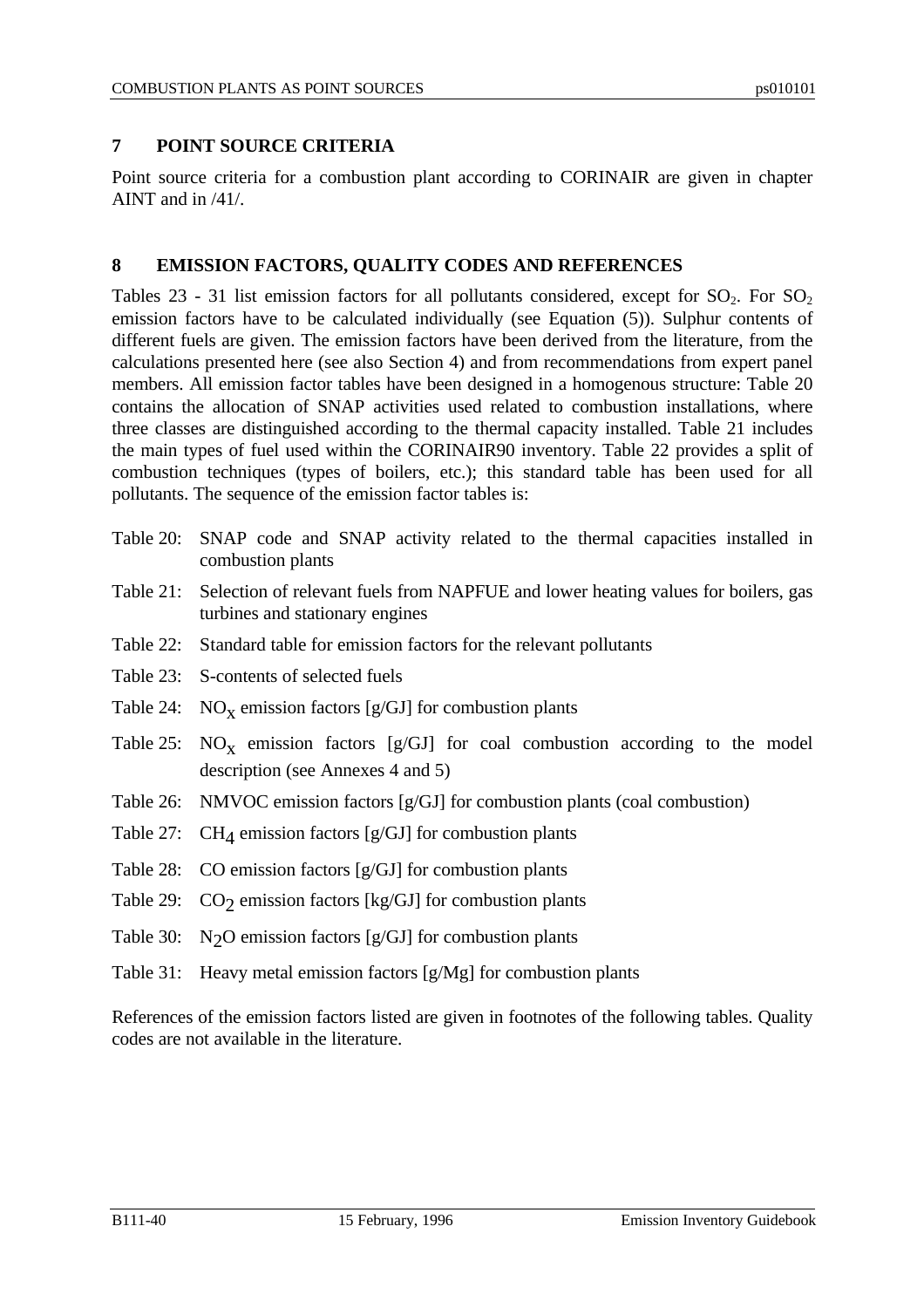#### **Table 20: SNAP code and SNAP activity related to the thermal capacities installed in combustion plants**

| Thermal capacity [MW] | SNAP code | <b>SNAP</b> activity                                 |
|-----------------------|-----------|------------------------------------------------------|
| $>= 300$              | 010101    | Public power and co-generation combustion plants     |
|                       | 010201    | District heating combustion plants                   |
|                       | 010301    | Petroleum and/or gas refining plants                 |
|                       | 010401    | Solid fuel transformation plants                     |
|                       | 010501    | Coal mining, oil, gas extraction/distribution plants |
|                       | 020101    | Commercial and institutional plants                  |
|                       | 030101    | Industrial combustion plants                         |
| $>=$ 50 up to $<$ 300 | 010102    | Public power and co-generation combustion plants     |
|                       | 010202    | District heating combustion plants                   |
|                       | 020102    | Commercial and institutional plants                  |
|                       | 020201    | Residential combustion plants                        |
|                       | 020301    | Plants in agriculture, forestry and fishing          |
|                       | 030102    | Industrial combustion plants                         |
| < 50                  | 010103    | Public power and co-generation combustion plants     |
|                       | 010203    | District heating combustion plants                   |
|                       | 020103    | Commercial and institutional plants                  |
|                       | 020202    | Residential combustion plants                        |
|                       | 020302    | Plants in agriculture, forestry and fishing          |
|                       | 030103    | Industrial combustion plants                         |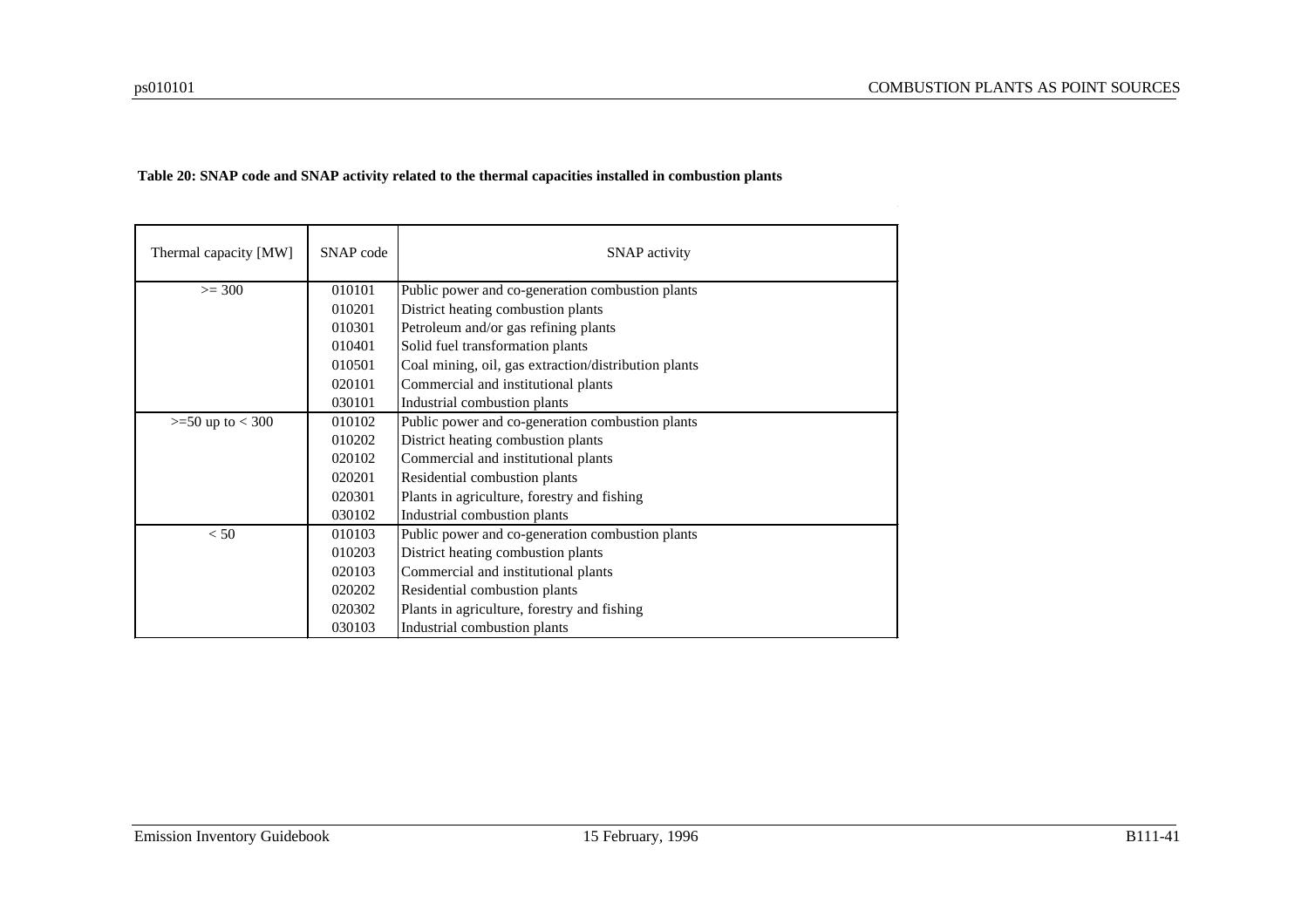|                                                                                                                                                                                                                                                                                                                                                                                                                                | Type of fuel according to NAPFUE |       |                                 |                                                  | <b>NAPFUE</b>    | $H_{\rm u}$                                                                               |
|--------------------------------------------------------------------------------------------------------------------------------------------------------------------------------------------------------------------------------------------------------------------------------------------------------------------------------------------------------------------------------------------------------------------------------|----------------------------------|-------|---------------------------------|--------------------------------------------------|------------------|-------------------------------------------------------------------------------------------|
|                                                                                                                                                                                                                                                                                                                                                                                                                                |                                  |       |                                 |                                                  | code             | $[MJ/kg]$ <sup>2</sup> )                                                                  |
| S                                                                                                                                                                                                                                                                                                                                                                                                                              | coal                             | hc    | $\cosh($ <sub>1)</sub>          | $GHV^{11}$ > 23,865 kJ/kg                        | 101              | $29.3^{4}$                                                                                |
| ${\bf S}$                                                                                                                                                                                                                                                                                                                                                                                                                      | coal                             | hc    | steam <sup>1)</sup>             | $GHV^{11}$ > 23,865 kJ/kg                        | 102              | 29.34                                                                                     |
| ${\bf S}$                                                                                                                                                                                                                                                                                                                                                                                                                      | coal                             | hc    | sub-bituminous                  | 17,435 kJ/kg < GHV <sup>11)</sup> < 23,865 kJ/kg | 103              | 20.6                                                                                      |
| ${\bf S}$                                                                                                                                                                                                                                                                                                                                                                                                                      | coal                             | hc/bc | patent fuels                    | from hard/sub-bituminous coal                    | 104              |                                                                                           |
| ${\bf S}$                                                                                                                                                                                                                                                                                                                                                                                                                      | coal                             | bc    | brown coal/lignite              | GHV <sup>11)</sup> < 17,435 kJ/kg                | 105              | 12.1                                                                                      |
| S                                                                                                                                                                                                                                                                                                                                                                                                                              | coal                             | bc    | briquettes                      |                                                  | 106              | $19.5^{4}$ ; $18.6^{5}$                                                                   |
| S                                                                                                                                                                                                                                                                                                                                                                                                                              | coke                             | hc    | coke oven                       |                                                  | 107              | $26.3^{10}$                                                                               |
| ${\bf S}$                                                                                                                                                                                                                                                                                                                                                                                                                      | coke                             | bc    | coke oven                       |                                                  | 108              | $29.9^{7}$                                                                                |
| S                                                                                                                                                                                                                                                                                                                                                                                                                              | coke                             |       | petroleum                       |                                                  | 110              | $30^{10}$                                                                                 |
| S                                                                                                                                                                                                                                                                                                                                                                                                                              | biomass                          |       | wood                            |                                                  | 111              | $12.44$ , $1610$                                                                          |
| S                                                                                                                                                                                                                                                                                                                                                                                                                              | biomass                          |       | charcoal                        |                                                  | 112              |                                                                                           |
| S                                                                                                                                                                                                                                                                                                                                                                                                                              | biomass                          |       | peat                            |                                                  | 113              | $9.5^{10}$                                                                                |
| S                                                                                                                                                                                                                                                                                                                                                                                                                              | waste                            |       | municipal                       |                                                  | 114              | $7.5^{4}$                                                                                 |
| S                                                                                                                                                                                                                                                                                                                                                                                                                              | waste                            |       | industrial                      |                                                  | 115              | $8.4^{8}$                                                                                 |
| S                                                                                                                                                                                                                                                                                                                                                                                                                              | waste                            |       | wood                            | except wastes similar to wood                    | 116              |                                                                                           |
| S                                                                                                                                                                                                                                                                                                                                                                                                                              | waste                            |       | agricultural                    | corncobs, straw etc.                             | 117              |                                                                                           |
| 1                                                                                                                                                                                                                                                                                                                                                                                                                              | oil                              |       | residual                        |                                                  | $\overline{203}$ | $41.0^{4}$                                                                                |
| 1                                                                                                                                                                                                                                                                                                                                                                                                                              | oil                              |       | gas                             |                                                  | 204              | 42.7 <sup>4</sup> , 42.5 <sup>10)</sup>                                                   |
|                                                                                                                                                                                                                                                                                                                                                                                                                                | oil                              |       | diesel                          | for road transport                               | 205              |                                                                                           |
|                                                                                                                                                                                                                                                                                                                                                                                                                                | kerosene                         |       |                                 |                                                  | 206              |                                                                                           |
|                                                                                                                                                                                                                                                                                                                                                                                                                                | gasoline                         |       | motor                           |                                                  | 208              | $43.5^{4}$                                                                                |
|                                                                                                                                                                                                                                                                                                                                                                                                                                | naphtha                          |       |                                 |                                                  | 210              |                                                                                           |
|                                                                                                                                                                                                                                                                                                                                                                                                                                | black liquor                     |       |                                 |                                                  | 215              |                                                                                           |
| g                                                                                                                                                                                                                                                                                                                                                                                                                              | gas                              |       | natural                         | except liquified natural gas                     | 301              | heavy 39.7 MJ/m <sup>3</sup> 3 <sup>9</sup> , light 32.5 MJ/m <sup>3</sup> 3 <sup>9</sup> |
| $\mathbf{g}% _{T}=\mathbf{g}_{T}=\mathbf{g}_{T}=\mathbf{g}_{T}=\mathbf{g}_{T}=\mathbf{g}_{T}=\mathbf{g}_{T}=\mathbf{g}_{T}=\mathbf{g}_{T}=\mathbf{g}_{T}=\mathbf{g}_{T}=\mathbf{g}_{T}=\mathbf{g}_{T}=\mathbf{g}_{T}=\mathbf{g}_{T}=\mathbf{g}_{T}=\mathbf{g}_{T}=\mathbf{g}_{T}=\mathbf{g}_{T}=\mathbf{g}_{T}=\mathbf{g}_{T}=\mathbf{g}_{T}=\mathbf{g}_{T}=\mathbf{g}_{T}=\mathbf{g}_{T}=\mathbf{g}_{T}=\mathbf{g}_{T}=\math$ | gas                              |       | liquified petroleum gas         |                                                  | 303              | $45.4^{10}$                                                                               |
| $\mathbf{g}% _{T}=\mathbf{g}_{T}=\mathbf{g}_{T}=\mathbf{g}_{T}=\mathbf{g}_{T}=\mathbf{g}_{T}=\mathbf{g}_{T}=\mathbf{g}_{T}=\mathbf{g}_{T}=\mathbf{g}_{T}=\mathbf{g}_{T}=\mathbf{g}_{T}=\mathbf{g}_{T}=\mathbf{g}_{T}=\mathbf{g}_{T}=\mathbf{g}_{T}=\mathbf{g}_{T}=\mathbf{g}_{T}=\mathbf{g}_{T}=\mathbf{g}_{T}=\mathbf{g}_{T}=\mathbf{g}_{T}=\mathbf{g}_{T}=\mathbf{g}_{T}=\mathbf{g}_{T}=\mathbf{g}_{T}=\mathbf{g}_{T}=\math$ | gas                              |       | coke oven                       |                                                  | 304              | $19.8^{10}$                                                                               |
| $\mathbf{g}% _{T}=\mathbf{g}_{T}=\mathbf{g}_{T}=\mathbf{g}_{T}=\mathbf{g}_{T}=\mathbf{g}_{T}=\mathbf{g}_{T}=\mathbf{g}_{T}=\mathbf{g}_{T}=\mathbf{g}_{T}=\mathbf{g}_{T}=\mathbf{g}_{T}=\mathbf{g}_{T}=\mathbf{g}_{T}=\mathbf{g}_{T}=\mathbf{g}_{T}=\mathbf{g}_{T}=\mathbf{g}_{T}=\mathbf{g}_{T}=\mathbf{g}_{T}=\mathbf{g}_{T}=\mathbf{g}_{T}=\mathbf{g}_{T}=\mathbf{g}_{T}=\mathbf{g}_{T}=\mathbf{g}_{T}=\mathbf{g}_{T}=\math$ | gas                              |       | blast furnace                   |                                                  | 305              | $3.0^{10}$                                                                                |
| $\mathbf{g}% _{T}=\mathbf{g}_{T}=\mathbf{g}_{T}=\mathbf{g}_{T}=\mathbf{g}_{T}=\mathbf{g}_{T}=\mathbf{g}_{T}=\mathbf{g}_{T}=\mathbf{g}_{T}=\mathbf{g}_{T}=\mathbf{g}_{T}=\mathbf{g}_{T}=\mathbf{g}_{T}=\mathbf{g}_{T}=\mathbf{g}_{T}=\mathbf{g}_{T}=\mathbf{g}_{T}=\mathbf{g}_{T}=\mathbf{g}_{T}=\mathbf{g}_{T}=\mathbf{g}_{T}=\mathbf{g}_{T}=\mathbf{g}_{T}=\mathbf{g}_{T}=\mathbf{g}_{T}=\mathbf{g}_{T}=\mathbf{g}_{T}=\math$ | gas                              |       | coke oven and blast furnace gas |                                                  | 306              |                                                                                           |
| $\mathbf{g}% _{T}=\mathbf{g}_{T}=\mathbf{g}_{T}=\mathbf{g}_{T}=\mathbf{g}_{T}=\mathbf{g}_{T}=\mathbf{g}_{T}=\mathbf{g}_{T}=\mathbf{g}_{T}=\mathbf{g}_{T}=\mathbf{g}_{T}=\mathbf{g}_{T}=\mathbf{g}_{T}=\mathbf{g}_{T}=\mathbf{g}_{T}=\mathbf{g}_{T}=\mathbf{g}_{T}=\mathbf{g}_{T}=\mathbf{g}_{T}=\mathbf{g}_{T}=\mathbf{g}_{T}=\mathbf{g}_{T}=\mathbf{g}_{T}=\mathbf{g}_{T}=\mathbf{g}_{T}=\mathbf{g}_{T}=\mathbf{g}_{T}=\math$ | gas                              |       | waste                           |                                                  | 307              |                                                                                           |
| g                                                                                                                                                                                                                                                                                                                                                                                                                              | gas                              |       | refinery                        | not condensable                                  | 308              | 48.4 <sup>6</sup> , 87 MJ/m <sup>310)</sup>                                               |
| $\mathbf{g}% _{T}=\mathbf{g}_{T}=\mathbf{g}_{T}=\mathbf{g}_{T}=\mathbf{g}_{T}=\mathbf{g}_{T}=\mathbf{g}_{T}=\mathbf{g}_{T}=\mathbf{g}_{T}=\mathbf{g}_{T}=\mathbf{g}_{T}=\mathbf{g}_{T}=\mathbf{g}_{T}=\mathbf{g}_{T}=\mathbf{g}_{T}=\mathbf{g}_{T}=\mathbf{g}_{T}=\mathbf{g}_{T}=\mathbf{g}_{T}=\mathbf{g}_{T}=\mathbf{g}_{T}=\mathbf{g}_{T}=\mathbf{g}_{T}=\mathbf{g}_{T}=\mathbf{g}_{T}=\mathbf{g}_{T}=\mathbf{g}_{T}=\math$ | gas                              |       | biogas                          |                                                  | 309              | 34.7 <sup>9</sup>                                                                         |
| g                                                                                                                                                                                                                                                                                                                                                                                                                              | gas                              |       | from gas works                  |                                                  | 311              |                                                                                           |

**Table 21: Selection of relevant fuels from NAPFUE and lower heating values for boilers, gas turbines and stationary engines**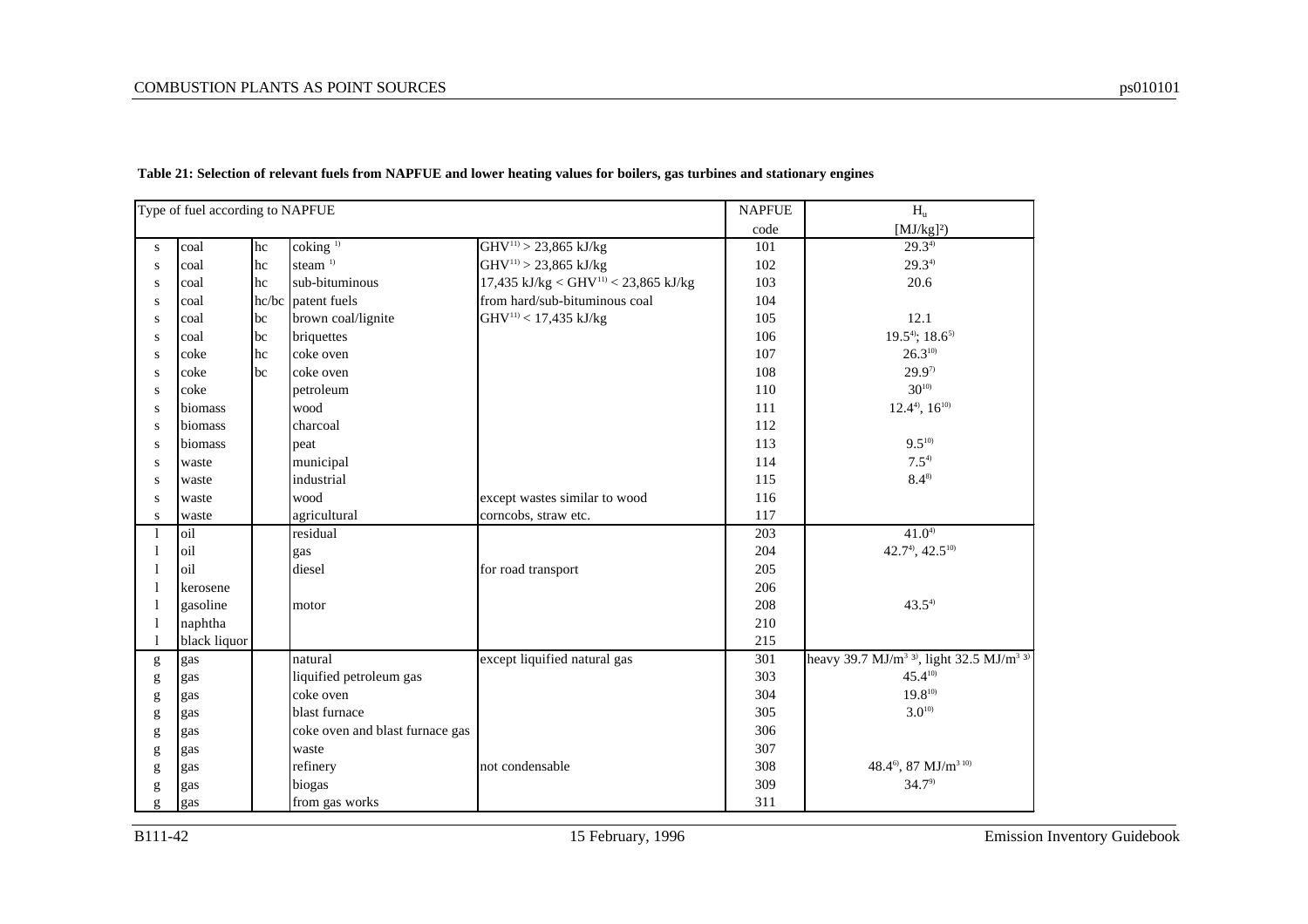<sup>1)</sup> A principal differentiation between coking coal and steam coal is given in section 3.2. Further differentiation between coking coal and steam coal can be made by using the content of volatiles: coking coal contains 20 - 30 wt.-% volatiles (maf), steam coal contains 9.5 - 20 wt.-% volatiles (maf) (based on official UK subdivision). This is necessary if no information concerning the mean random reflectance of vitrinite (see Section 3.2) is available.

<sup>2)</sup>  $H_n$  = lower heating value; lower heating values for coals from different countries are given in Annexes 7 and 8 and for solid, liquid and gaseous fuels in (/88/, Table 1-2).

<sup>3)</sup> given under standard conditions

 $4)$  Kolar 1990 /17/

5) /98/

6) MWV 1992 /97/

7) Boelitz 1993 /78/

8) Schenkel 1990 /105/

9) Steinmüller 1984 /107/

10) NL-handbook 1988 /99/

 $11)$  GHV = Gross heating value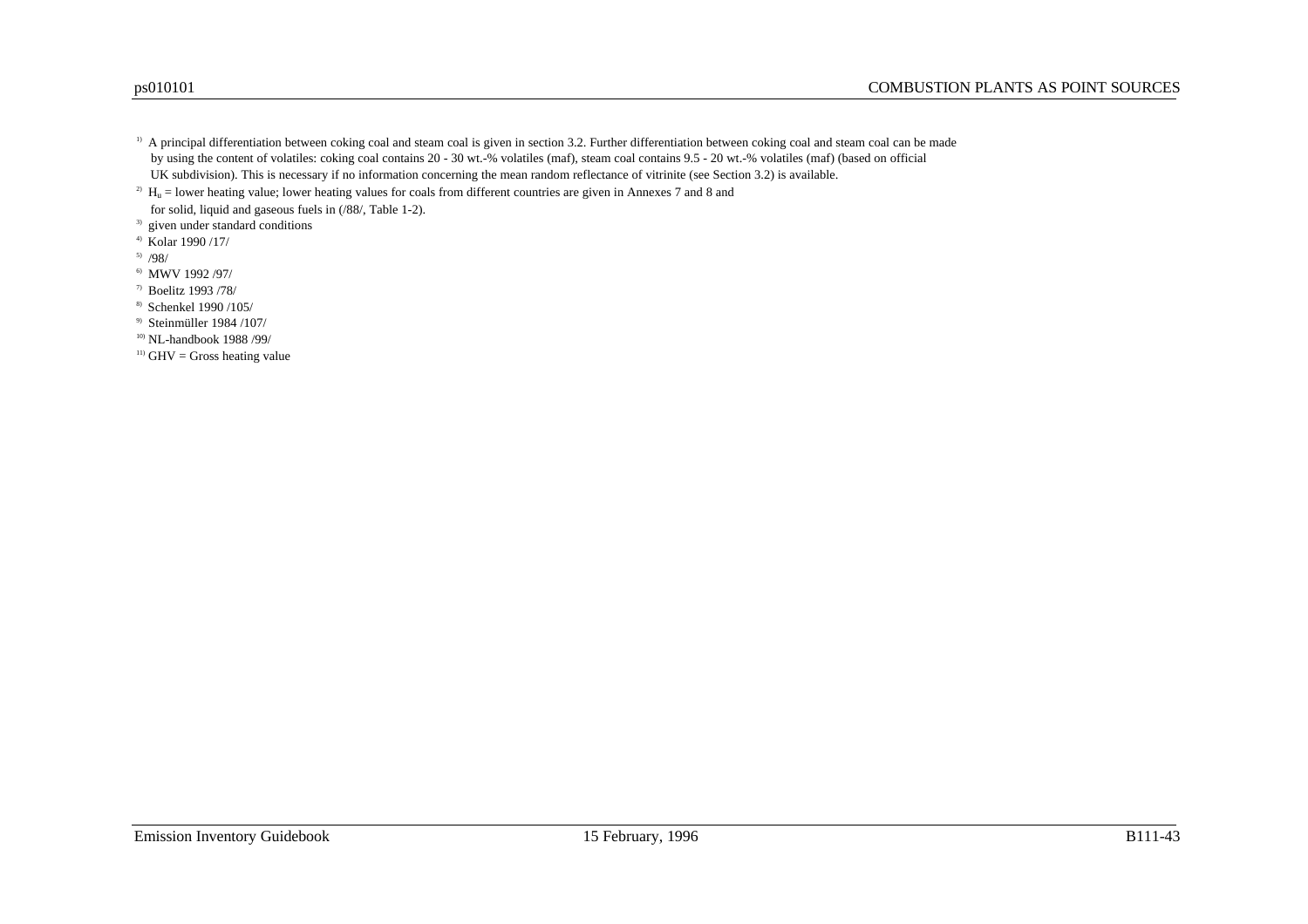#### **Table 22: Standard table of emission factors for the relevant pollutants**

|           |                            |         |                   |                             |                   |                            |                    |  | Thermal boiler capacity $[MW]^{4}$ |           |         |  |                |                             |           |  |  | no specifi-                                             |
|-----------|----------------------------|---------|-------------------|-----------------------------|-------------------|----------------------------|--------------------|--|------------------------------------|-----------|---------|--|----------------|-----------------------------|-----------|--|--|---------------------------------------------------------|
|           |                            |         |                   |                             |                   | $>= 300$                   |                    |  | $>= 50$ and $< 300$                |           |         |  | < 50           |                             |           |  |  | cation                                                  |
|           |                            |         |                   |                             |                   | Type of boiler             |                    |  | Type of boiler                     |           |         |  | Type of boiler |                             |           |  |  | $GT10$ Stat. E. <sup>11</sup> CORINAIR90 <sup>12)</sup> |
|           |                            |         |                   |                             | DBB <sup>51</sup> | $\mathbf{WBB}^\mathrm{6)}$ | $FBC^{7)}$ DBB WBB |  | $FBC^{7}$                          | $GF^{8)}$ | DBB WBB |  | $FBC^7$        |                             | <b>GF</b> |  |  |                                                         |
|           | Type of fuel <sup>1)</sup> |         | <b>NAPFUE</b>     | H <sub>u</sub> <sup>2</sup> | Primary           | Primary                    | <b>CFBC</b>        |  | CFBC PFBC ST1 ST2                  |           |         |  |                | AFBCCFBCPFBCST1ST2SCCCCCISI |           |  |  |                                                         |
|           |                            |         | code <sup>1</sup> | $[MJ/kg]$ $Pl^3$            | 9)<br>measures    | measures <sup>9</sup>      |                    |  |                                    |           |         |  |                |                             |           |  |  |                                                         |
|           | s coal                     | $\ln c$ |                   |                             |                   |                            |                    |  |                                    |           |         |  |                |                             |           |  |  |                                                         |
| S         | coal                       | $ $ hc  |                   |                             |                   |                            |                    |  |                                    |           |         |  |                |                             |           |  |  |                                                         |
| S         | coal                       | $ $ hc  |                   |                             |                   |                            |                    |  |                                    |           |         |  |                |                             |           |  |  |                                                         |
| <b>S</b>  | coal                       | bc      | $\cdots$          | $\cdots$                    |                   |                            |                    |  |                                    |           |         |  |                |                             |           |  |  |                                                         |
| S         | coke                       |         |                   |                             |                   |                            |                    |  |                                    |           |         |  |                |                             |           |  |  |                                                         |
| S         | biomass                    |         |                   |                             |                   |                            |                    |  |                                    |           |         |  |                |                             |           |  |  |                                                         |
| ${\bf S}$ | waste                      |         |                   |                             |                   |                            |                    |  |                                    |           |         |  |                |                             |           |  |  |                                                         |
|           | $\overline{1}$ oil         |         |                   |                             |                   |                            |                    |  |                                    |           |         |  |                |                             |           |  |  |                                                         |
|           | g gas                      |         |                   |                             |                   |                            |                    |  |                                    |           |         |  |                |                             |           |  |  |                                                         |

 $1)$  the type of fuel is based on the NAPFUE code, see table 21

<sup>2)</sup>  $H_u$  = lower heating value, when different from table 21

<sup>3)</sup> relevant parameter of fuel composition for  $SO_2$ : P1 = sulphur content of fuel;

<sup>4)</sup> the corresponding SNAP-codes are listed in table 20

<sup>5)</sup> DBB - Dry bottom boiler

6) WBB - Wet bottom boiler

 $7$  FBC - Fluidised bed combustion; CFBC = Circulating FBC; PFBC = Pressurised FBC (Dense FBC); AFBC = Atmospheric FBC

<sup>8)</sup> GF - Grate firing; ST1 and ST2 are different types of stoker (e.g. travelling stoker, spreader stoker)

9) Primary measures are described by reduction efficiency

<sup>10)</sup> GT = Gas turbine;  $SC =$  Simple cycle;  $CC =$  Combined cycle

<sup>11)</sup> Stat. E. = Stationary engine;  $CI =$  Compression ignition;  $SI =$  Spark ignition

<sup>12)</sup> CORINAIR90 data on combustion plants as point sources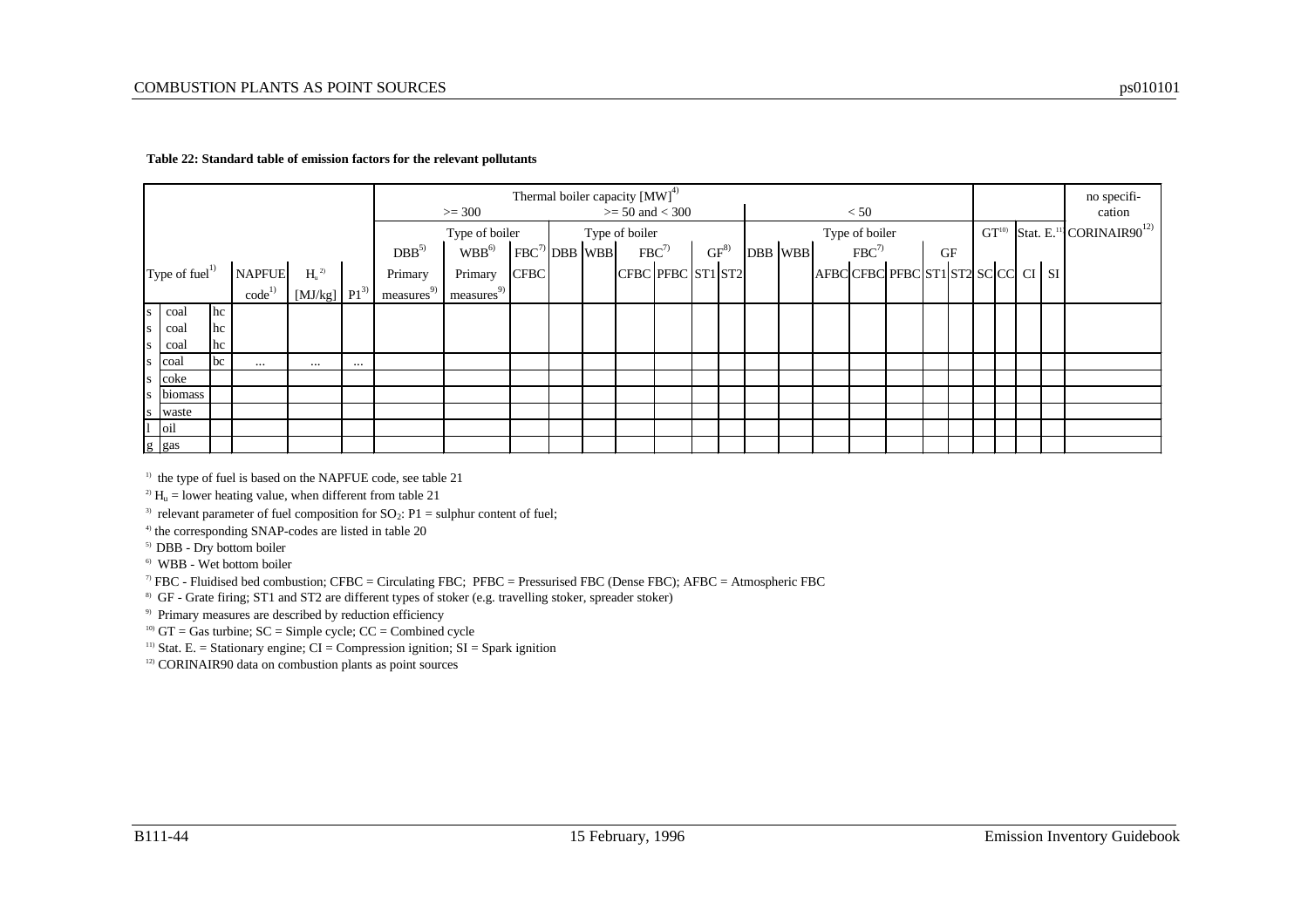#### **Table 23: S-contents of selected fuels 1)**

|                                                                                                                                                                                                                                                                                                                                                                                                                                | Type of fuel               |    |                                 | <b>NAPFUE</b>    |                       | Sulphur content of fuel  |                                 |
|--------------------------------------------------------------------------------------------------------------------------------------------------------------------------------------------------------------------------------------------------------------------------------------------------------------------------------------------------------------------------------------------------------------------------------|----------------------------|----|---------------------------------|------------------|-----------------------|--------------------------|---------------------------------|
|                                                                                                                                                                                                                                                                                                                                                                                                                                |                            |    |                                 | code             | value <sup>2)</sup>   | range                    | unit                            |
| $\bf S$                                                                                                                                                                                                                                                                                                                                                                                                                        | $\overline{\text{coal}^3}$ | hc | coking                          | 101              |                       | $0.4 - 6.2$              | $wt.-%$ (maf)                   |
| $\mathbf S$                                                                                                                                                                                                                                                                                                                                                                                                                    | coal <sup>3)</sup>         | hc | steam                           | 102              |                       | $0.4 - 6.2$              | $wt.-%$ (maf)                   |
| $\mathbf S$                                                                                                                                                                                                                                                                                                                                                                                                                    | coal <sup>3)</sup>         | hc | sub-bituminous                  | 103              |                       | $0.4 - 6.2$              | $wt.-%$ (maf)                   |
| $\mathbf S$                                                                                                                                                                                                                                                                                                                                                                                                                    | coal <sup>3)</sup>         | bc | brown coal/lignite              | 105              |                       | $0.4 - 6.2$              | $wt.-%$ (maf)                   |
| $\bf S$                                                                                                                                                                                                                                                                                                                                                                                                                        | coal                       | bc | briquettes                      | 106              |                       | $0.25 - 0.45^{13}$       | $wt.-%$ (maf)                   |
| $\mathbf{s}$                                                                                                                                                                                                                                                                                                                                                                                                                   | coke                       | hc | coke oven                       | 107              |                       | $< 1^{5}$                | $wt.-%$ (maf)                   |
| $\bf S$                                                                                                                                                                                                                                                                                                                                                                                                                        | coke                       | bc | coke oven                       | 108              |                       | $0.5 - 1^{50}$           | $wt.-%$ (maf)                   |
| $\mathbf S$                                                                                                                                                                                                                                                                                                                                                                                                                    | coke                       |    | petroleum                       | 110              |                       |                          |                                 |
| $\bf S$                                                                                                                                                                                                                                                                                                                                                                                                                        | biomass                    |    | wood                            | 111              |                       | $< 0.03$ <sup>5)</sup>   | $wt.-%$ (maf)                   |
| $\bf S$                                                                                                                                                                                                                                                                                                                                                                                                                        | biomass                    |    | charcoal                        | 112              |                       | $< 0.03$ <sup>5)</sup>   | $wt.-%$ (maf)                   |
| $\bf S$                                                                                                                                                                                                                                                                                                                                                                                                                        | biomass                    |    | peat                            | 113              |                       |                          |                                 |
| $\bf S$                                                                                                                                                                                                                                                                                                                                                                                                                        | waste                      |    | municipal                       | 114              |                       |                          |                                 |
| $\bf S$                                                                                                                                                                                                                                                                                                                                                                                                                        | waste                      |    | industrial                      | 115              |                       |                          |                                 |
| $\bf S$                                                                                                                                                                                                                                                                                                                                                                                                                        | waste                      |    | wood                            | 116              |                       |                          |                                 |
| S                                                                                                                                                                                                                                                                                                                                                                                                                              | waste                      |    | agricultural                    | 117              |                       |                          |                                 |
| $\mathbf{1}$                                                                                                                                                                                                                                                                                                                                                                                                                   | oil                        |    | residual                        | $\overline{203}$ |                       | $0.3^{8} - 3.5^{9}$      | $wt.-%$                         |
| 1                                                                                                                                                                                                                                                                                                                                                                                                                              | oil                        |    | gas                             | 204              | $0.3$ <sup>11)</sup>  | $0.08 - 1.0$             | $wt.-%$                         |
| 1                                                                                                                                                                                                                                                                                                                                                                                                                              | oil                        |    | diesel                          | 205              | $0.3$ <sup>11)</sup>  |                          | $wt.-%$                         |
| 1                                                                                                                                                                                                                                                                                                                                                                                                                              | kerosene                   |    |                                 | 206              |                       |                          |                                 |
| 1                                                                                                                                                                                                                                                                                                                                                                                                                              | gasoline                   |    | motor                           | 208              |                       | < 0.05 <sup>12</sup>     | $wt.-%$                         |
| 1                                                                                                                                                                                                                                                                                                                                                                                                                              | naphtha                    |    |                                 | 210              |                       |                          |                                 |
| 1                                                                                                                                                                                                                                                                                                                                                                                                                              | black liquor               |    |                                 | 215              |                       |                          |                                 |
| $\mathbf{g}% _{T}=\mathbf{g}_{T}=\mathbf{g}_{T}=\mathbf{g}_{T}=\mathbf{g}_{T}=\mathbf{g}_{T}=\mathbf{g}_{T}=\mathbf{g}_{T}=\mathbf{g}_{T}=\mathbf{g}_{T}=\mathbf{g}_{T}=\mathbf{g}_{T}=\mathbf{g}_{T}=\mathbf{g}_{T}=\mathbf{g}_{T}=\mathbf{g}_{T}=\mathbf{g}_{T}=\mathbf{g}_{T}=\mathbf{g}_{T}=\mathbf{g}_{T}=\mathbf{g}_{T}=\mathbf{g}_{T}=\mathbf{g}_{T}=\mathbf{g}_{T}=\mathbf{g}_{T}=\mathbf{g}_{T}=\mathbf{g}_{T}=\math$ | gas <sup>4</sup>           |    | natural                         | 301              | $(0.0075)^{10}$       |                          | $g\cdot m^{-3}$                 |
| g                                                                                                                                                                                                                                                                                                                                                                                                                              | gas                        |    | liquified petroleum gas         | 303              |                       |                          |                                 |
| g                                                                                                                                                                                                                                                                                                                                                                                                                              | gas                        |    | coke oven                       | 304              | 8                     |                          | $g \cdot m^{-3}$                |
| g                                                                                                                                                                                                                                                                                                                                                                                                                              | gas                        |    | blast furnace                   | 305              | $45 \div 10^{-3}$ 10) |                          | $g\, \dot{\,} \, m^{\text{-3}}$ |
| g                                                                                                                                                                                                                                                                                                                                                                                                                              | gas                        |    | coke oven and blast furnace gas | 306              |                       |                          |                                 |
| g                                                                                                                                                                                                                                                                                                                                                                                                                              | gas                        |    | waste                           | 307              |                       |                          |                                 |
| g                                                                                                                                                                                                                                                                                                                                                                                                                              | gas                        |    | refinery                        | 308              |                       | $\leq$ = 8 <sup>10</sup> | $g \cdot m^{-3}$                |
| g                                                                                                                                                                                                                                                                                                                                                                                                                              | gas                        |    | biogas                          | 309              |                       |                          |                                 |
| g                                                                                                                                                                                                                                                                                                                                                                                                                              | gas                        |    | from gas works                  | 311              |                       |                          |                                 |

Emission Inventory Guidebook 15 February, 1996 B111-45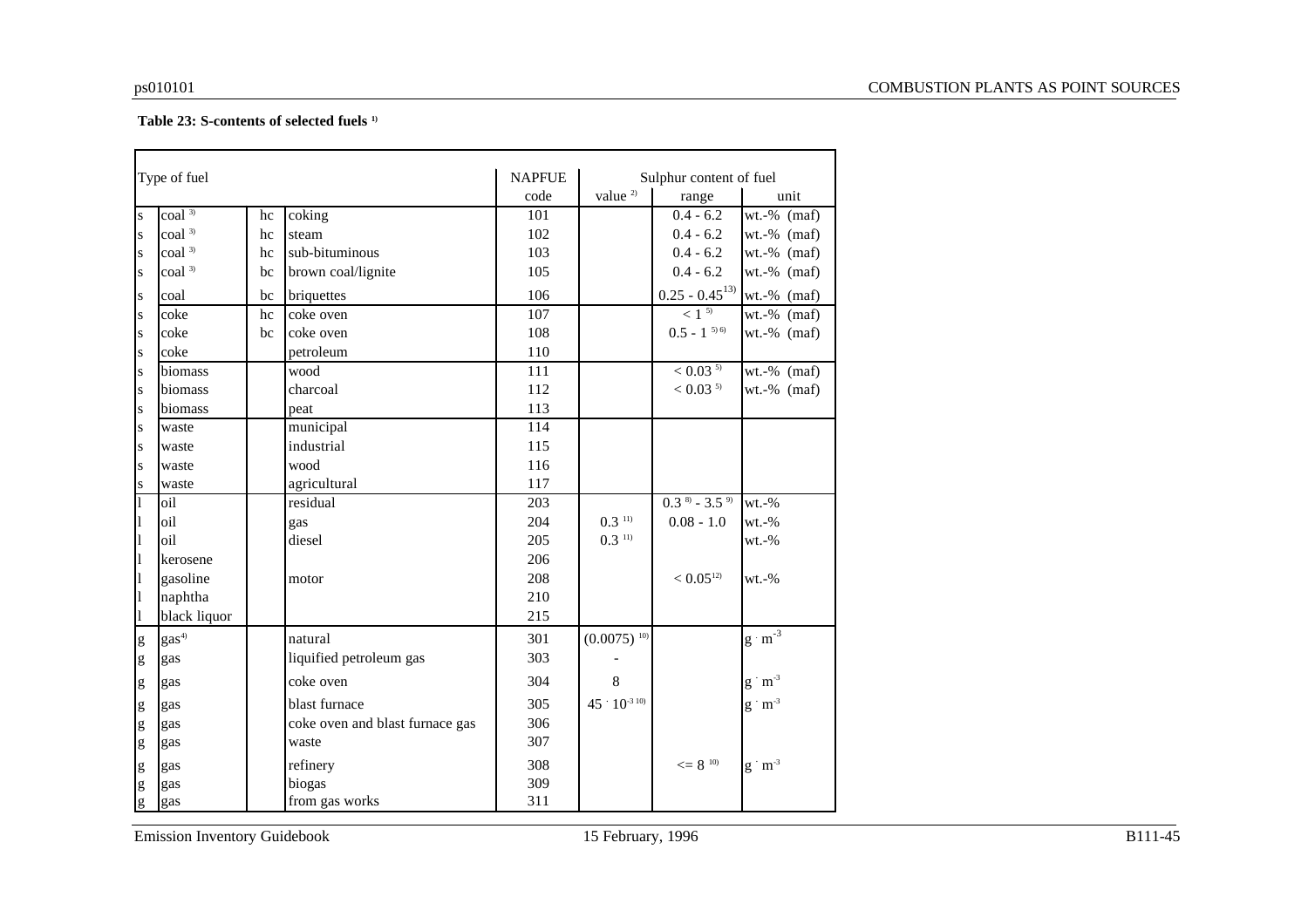<sup>1)</sup> for emission factor calculation see Section 4.1, and Annexes 2 and 3

<sup>2)</sup> recommended value

<sup>3)</sup> for complete coal composition see Annexes 7 and 8

- <sup>4)</sup> only trace amounts
- 5) Marutzky 1989 /94/
- 6) Boelitz 1993 /78/
- 8) Mr. Hietamäki (Finland): Personal communication
- 9) Referring to NL-handbook 1988 /99/ the range is 2.0 3.5
- 10) NL-handbook 1988 /99/

11) 87/219 CEE 1987 /113/

<sup>12)</sup>  $\alpha_{s} \sim 0$ 

13) Davids 1986 /46/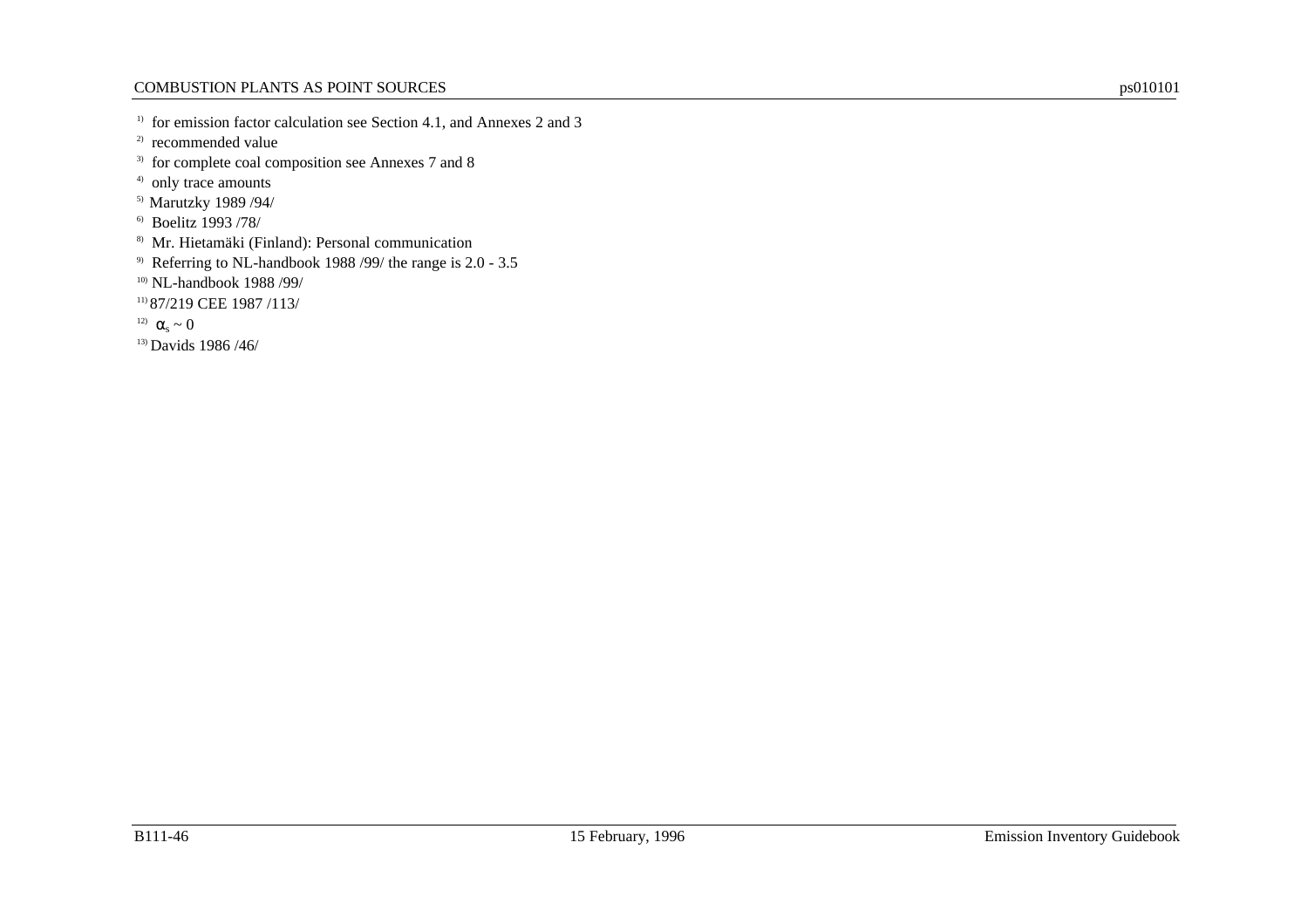#### **Table 24: NO<sup>x</sup> emission factors [g/GJ] for combustion plants**

|                                                                                                                                                                                                                                                                                                                                                                                                                                |              |    |                                 |                  |                                                      |              |             | Thermal boiler capacity [MW]                                |              |
|--------------------------------------------------------------------------------------------------------------------------------------------------------------------------------------------------------------------------------------------------------------------------------------------------------------------------------------------------------------------------------------------------------------------------------|--------------|----|---------------------------------|------------------|------------------------------------------------------|--------------|-------------|-------------------------------------------------------------|--------------|
|                                                                                                                                                                                                                                                                                                                                                                                                                                |              |    |                                 |                  | $>=$ 300 <sup>32)</sup>                              |              |             | $>= 50$ and $< 300^{32}$                                    |              |
|                                                                                                                                                                                                                                                                                                                                                                                                                                |              |    | Type of fuel                    | <b>NAPFUE</b>    | Type of boiler <sup>43)</sup>                        |              |             | Type of boiler                                              |              |
|                                                                                                                                                                                                                                                                                                                                                                                                                                |              |    |                                 | code             | DBB/boiler <sup>27</sup>                             | <b>WBB</b>   | <b>FBC</b>  | DBB/boiler <sup>27</sup>                                    | <b>WBB</b>   |
|                                                                                                                                                                                                                                                                                                                                                                                                                                |              |    |                                 |                  |                                                      |              | <b>CFBC</b> |                                                             |              |
| $\bf S$                                                                                                                                                                                                                                                                                                                                                                                                                        | coal         |    | hc coking                       | 101              | see table 25                                         | see table 25 | $70^{11}$   | see table 25                                                | see table 25 |
| S                                                                                                                                                                                                                                                                                                                                                                                                                              | coal         | hc | steam                           | 102              | see table 25                                         | see table 25 | $70^{11}$   | see table 25                                                | see table 25 |
| S                                                                                                                                                                                                                                                                                                                                                                                                                              | coal         | hc | sub-bitumious                   | 103              | see table 25                                         | see table 25 | $70^{11}$   | see table 25                                                | see table 25 |
| S                                                                                                                                                                                                                                                                                                                                                                                                                              | coal         |    | bc brown coal/lignite           | 105              | see table 25                                         |              | $70^{11}$   | see table 25                                                |              |
| ${\bf S}$                                                                                                                                                                                                                                                                                                                                                                                                                      | coal         |    | bc briquettes                   | 106              |                                                      |              |             |                                                             |              |
| ${\bf S}$                                                                                                                                                                                                                                                                                                                                                                                                                      | coke         |    | hc coke oven                    | 107              |                                                      |              |             |                                                             |              |
| ${\bf S}$                                                                                                                                                                                                                                                                                                                                                                                                                      | coke         |    | bc coke oven                    | 108              |                                                      |              |             |                                                             |              |
| ${\bf S}$                                                                                                                                                                                                                                                                                                                                                                                                                      | coke         |    | petroleum                       | 110              |                                                      |              |             | $300^{\rm D}$                                               |              |
| S                                                                                                                                                                                                                                                                                                                                                                                                                              | biomass      |    | wood                            | 111              |                                                      |              |             | $200^{1,15}$                                                |              |
| S                                                                                                                                                                                                                                                                                                                                                                                                                              | biomass      |    | charcoal                        | 112              |                                                      |              |             |                                                             |              |
| S                                                                                                                                                                                                                                                                                                                                                                                                                              | biomass      |    | peat                            | 113              | $300^{1,28}$                                         |              |             | $300^{\rm D}$                                               |              |
| S                                                                                                                                                                                                                                                                                                                                                                                                                              | waste        |    | municipal                       | 114              |                                                      |              |             |                                                             |              |
| S                                                                                                                                                                                                                                                                                                                                                                                                                              | waste        |    | industrial                      | 115              |                                                      |              |             |                                                             |              |
| S                                                                                                                                                                                                                                                                                                                                                                                                                              | waste        |    | wood                            | 116              |                                                      |              |             |                                                             |              |
| ${\bf S}$                                                                                                                                                                                                                                                                                                                                                                                                                      | waste        |    | agricultural                    | 117              |                                                      |              |             |                                                             |              |
|                                                                                                                                                                                                                                                                                                                                                                                                                                | oil          |    | residual                        | $\overline{203}$ | $210^{11,29}$ , $260^{11,28}$ , $155 - 296^{191,20}$ |              |             | $150^{1,29}, \overline{170^{1,29}}, 190^{1,30}, 210^{1,30}$ |              |
|                                                                                                                                                                                                                                                                                                                                                                                                                                | oil          |    | gas                             | 204              | $64 - 68^{21}$                                       |              |             | $100^{\rm D}$                                               |              |
|                                                                                                                                                                                                                                                                                                                                                                                                                                |              |    |                                 |                  |                                                      |              |             |                                                             |              |
|                                                                                                                                                                                                                                                                                                                                                                                                                                | oil          |    | diesel                          | 205              |                                                      |              |             |                                                             |              |
|                                                                                                                                                                                                                                                                                                                                                                                                                                | kerosene     |    |                                 | 206              |                                                      |              |             |                                                             |              |
|                                                                                                                                                                                                                                                                                                                                                                                                                                | gasoline     |    | motor                           | 208              |                                                      |              |             |                                                             |              |
|                                                                                                                                                                                                                                                                                                                                                                                                                                | naphtha      |    |                                 | 210              |                                                      |              |             |                                                             |              |
|                                                                                                                                                                                                                                                                                                                                                                                                                                | black liquor |    |                                 | 215              |                                                      |              |             |                                                             |              |
| $\overline{g}$                                                                                                                                                                                                                                                                                                                                                                                                                 | gas          |    | natural                         | 301              | $170^{11}$ , 48 - 333 <sup>22)</sup> <sup>23)</sup>  |              |             | $125^{11,25}$ , $150^{11,26}$ , $48 - 333^{221,231,241}$    |              |
|                                                                                                                                                                                                                                                                                                                                                                                                                                |              |    |                                 |                  |                                                      |              |             |                                                             |              |
| $\mathbf{g}% _{T}=\mathbf{g}_{T}=\mathbf{g}_{T}=\mathbf{g}_{T}=\mathbf{g}_{T}=\mathbf{g}_{T}=\mathbf{g}_{T}=\mathbf{g}_{T}=\mathbf{g}_{T}=\mathbf{g}_{T}=\mathbf{g}_{T}=\mathbf{g}_{T}=\mathbf{g}_{T}=\mathbf{g}_{T}=\mathbf{g}_{T}=\mathbf{g}_{T}=\mathbf{g}_{T}=\mathbf{g}_{T}=\mathbf{g}_{T}=\mathbf{g}_{T}=\mathbf{g}_{T}=\mathbf{g}_{T}=\mathbf{g}_{T}=\mathbf{g}_{T}=\mathbf{g}_{T}=\mathbf{g}_{T}=\mathbf{g}_{T}=\math$ | gas          |    | liquified petroleum gas         | 303              | $88 - 333^{23,24}$                                   |              |             | $88 - 333^{23,24}$                                          |              |
| $\mathbf{g}% _{T}=\mathbf{g}_{T}=\mathbf{g}_{T}=\mathbf{g}_{T}=\mathbf{g}_{T}=\mathbf{g}_{T}=\mathbf{g}_{T}=\mathbf{g}_{T}=\mathbf{g}_{T}=\mathbf{g}_{T}=\mathbf{g}_{T}=\mathbf{g}_{T}=\mathbf{g}_{T}=\mathbf{g}_{T}=\mathbf{g}_{T}=\mathbf{g}_{T}=\mathbf{g}_{T}=\mathbf{g}_{T}=\mathbf{g}_{T}=\mathbf{g}_{T}=\mathbf{g}_{T}=\mathbf{g}_{T}=\mathbf{g}_{T}=\mathbf{g}_{T}=\mathbf{g}_{T}=\mathbf{g}_{T}=\mathbf{g}_{T}=\math$ | gas          |    | coke oven                       | 304              | $150^{\text{i}}$ , 88 - 333 <sup>23) 24)</sup>       |              |             | $110^{11,25}$ , $130^{11,26}$ , $88 - 333^{231,24}$         |              |
| g                                                                                                                                                                                                                                                                                                                                                                                                                              | gas          |    | blast furnace                   | 305              | 95 <sup>1</sup> , 88 - 333 <sup>23) 24)</sup>        |              |             | $65^{1/25}$ , $80^{1/26}$ , $88 - 333^{23/24}$              |              |
| $\mathbf{g}% _{T}=\mathbf{g}_{T}=\mathbf{g}_{T}=\mathbf{g}_{T}=\mathbf{g}_{T}=\mathbf{g}_{T}=\mathbf{g}_{T}=\mathbf{g}_{T}=\mathbf{g}_{T}=\mathbf{g}_{T}=\mathbf{g}_{T}=\mathbf{g}_{T}=\mathbf{g}_{T}=\mathbf{g}_{T}=\mathbf{g}_{T}=\mathbf{g}_{T}=\mathbf{g}_{T}=\mathbf{g}_{T}=\mathbf{g}_{T}=\mathbf{g}_{T}=\mathbf{g}_{T}=\mathbf{g}_{T}=\mathbf{g}_{T}=\mathbf{g}_{T}=\mathbf{g}_{T}=\mathbf{g}_{T}=\mathbf{g}_{T}=\math$ | gas          |    | coke oven and blast furnace gas | 306              | $88 - 333^{23,24}$                                   |              |             | $88 - 333^{23,24}$                                          |              |
| $\mathbf{g}% _{T}=\mathbf{g}_{T}=\mathbf{g}_{T}=\mathbf{g}_{T}=\mathbf{g}_{T}=\mathbf{g}_{T}=\mathbf{g}_{T}=\mathbf{g}_{T}=\mathbf{g}_{T}=\mathbf{g}_{T}=\mathbf{g}_{T}=\mathbf{g}_{T}=\mathbf{g}_{T}=\mathbf{g}_{T}=\mathbf{g}_{T}=\mathbf{g}_{T}=\mathbf{g}_{T}=\mathbf{g}_{T}=\mathbf{g}_{T}=\mathbf{g}_{T}=\mathbf{g}_{T}=\mathbf{g}_{T}=\mathbf{g}_{T}=\mathbf{g}_{T}=\mathbf{g}_{T}=\mathbf{g}_{T}=\mathbf{g}_{T}=\math$ | gas          |    | waste                           | 307              | $88 - 333^{23,24}$                                   |              |             | $88 - 333^{23,24}$                                          |              |
| $\mathbf{g}% _{T}=\mathbf{g}_{T}=\mathbf{g}_{T}=\mathbf{g}_{T}=\mathbf{g}_{T}=\mathbf{g}_{T}=\mathbf{g}_{T}=\mathbf{g}_{T}=\mathbf{g}_{T}=\mathbf{g}_{T}=\mathbf{g}_{T}=\mathbf{g}_{T}=\mathbf{g}_{T}=\mathbf{g}_{T}=\mathbf{g}_{T}=\mathbf{g}_{T}=\mathbf{g}_{T}=\mathbf{g}_{T}=\mathbf{g}_{T}=\mathbf{g}_{T}=\mathbf{g}_{T}=\mathbf{g}_{T}=\mathbf{g}_{T}=\mathbf{g}_{T}=\mathbf{g}_{T}=\mathbf{g}_{T}=\mathbf{g}_{T}=\math$ | gas          |    | refinery                        | 308              | $88 - 333^{23,24}$                                   |              |             | $140^{\text{i}}$ , 88 - 333 <sup>23),24)</sup>              |              |
| $\mathbf{g}% _{T}=\mathbf{g}_{T}=\mathbf{g}_{T}=\mathbf{g}_{T}=\mathbf{g}_{T}=\mathbf{g}_{T}=\mathbf{g}_{T}=\mathbf{g}_{T}=\mathbf{g}_{T}=\mathbf{g}_{T}=\mathbf{g}_{T}=\mathbf{g}_{T}=\mathbf{g}_{T}=\mathbf{g}_{T}=\mathbf{g}_{T}=\mathbf{g}_{T}=\mathbf{g}_{T}=\mathbf{g}_{T}=\mathbf{g}_{T}=\mathbf{g}_{T}=\mathbf{g}_{T}=\mathbf{g}_{T}=\mathbf{g}_{T}=\mathbf{g}_{T}=\mathbf{g}_{T}=\mathbf{g}_{T}=\mathbf{g}_{T}=\math$ | gas          |    | biogas                          | 309              | $88 - 333^{23,24}$                                   |              |             | $88 - 333^{23,24}$                                          |              |
| g                                                                                                                                                                                                                                                                                                                                                                                                                              | gas          |    | from gas works                  | 311              |                                                      |              |             |                                                             |              |

to be continued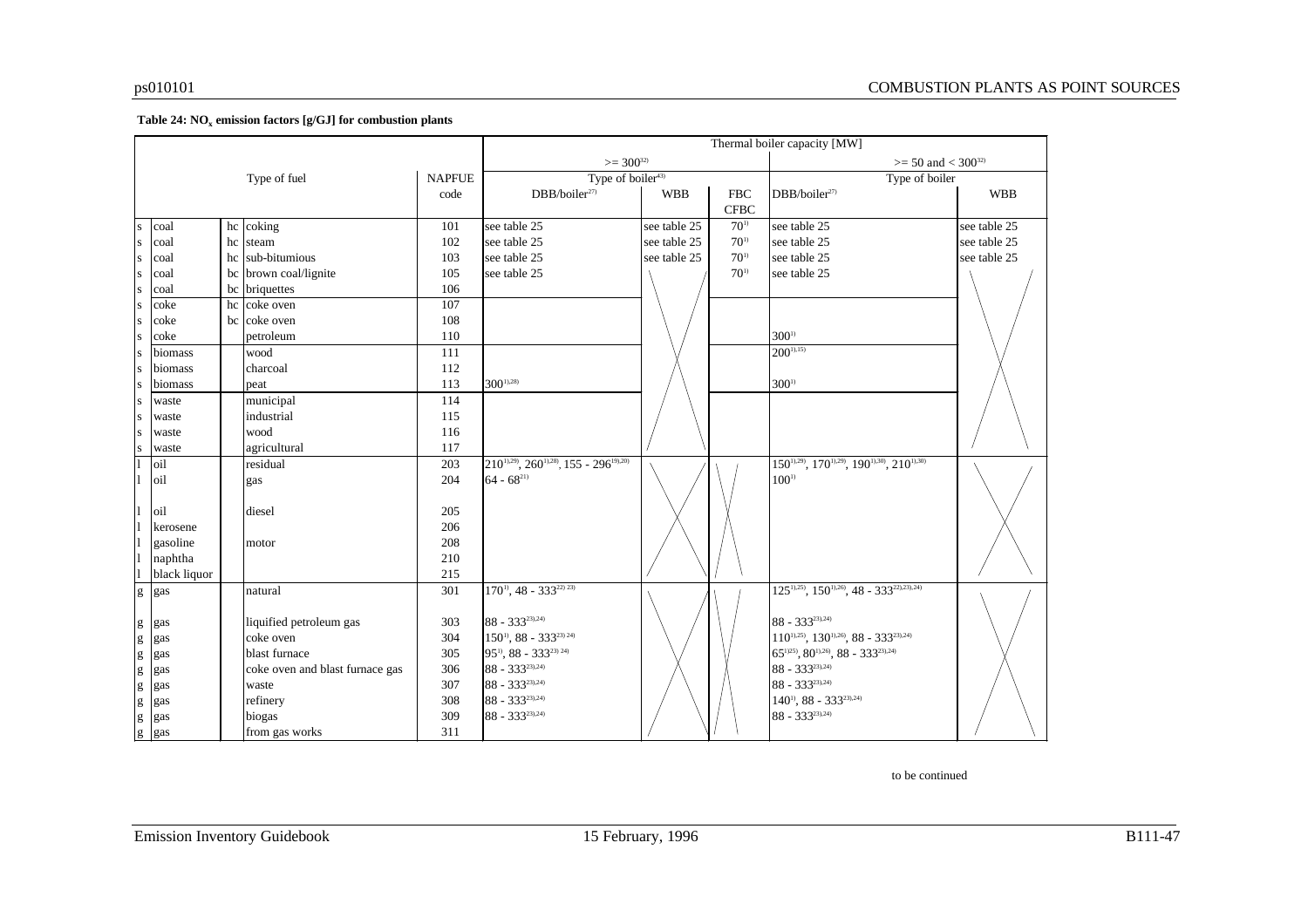#### **Table 24: continued**

|               |                             |                              | Thermal boiler capacity [MW]                   |            |                  |               |                |                    |                |                                                      |    |                                                                                       | no speci-                               |
|---------------|-----------------------------|------------------------------|------------------------------------------------|------------|------------------|---------------|----------------|--------------------|----------------|------------------------------------------------------|----|---------------------------------------------------------------------------------------|-----------------------------------------|
|               | $> 50$ and $< 300$ $^{32)}$ |                              |                                                |            | $< 50^{32}$      |               |                |                    |                |                                                      |    |                                                                                       | fication                                |
|               |                             | Type of boiler               |                                                |            | Type of boiler   |               |                |                    |                | Gas turbine                                          |    | Stationary engine                                                                     | CORINAIR $90^{44)}$                     |
|               | <b>FBC</b>                  | <b>GF</b>                    | DBB/boiler <sup>27)</sup>                      | <b>WBB</b> |                  | ${\rm FBC}$   |                | GF                 |                |                                                      |    |                                                                                       |                                         |
|               | PFBC CFBC                   |                              |                                                |            |                  |               | PFBC CFBC AFBC |                    | <b>SC</b>      | CC                                                   | CI | SI                                                                                    |                                         |
| $150^{1}$     | $70^{1}$                    | $150^{1}$                    | $180^{1,31}, 230^{1,29}$                       |            |                  | $70^{11}$     |                | $150^{1}$          |                |                                                      |    |                                                                                       | $545^{44}$                              |
| $150^{1}$     | $70^{1}$                    | $150^{1}$                    | $180^{11,31}$ , $230^{11,29}$                  |            |                  | $70^{11}$     |                | $150^{1}$          |                |                                                      |    |                                                                                       | $36.5 - 761^{44}$                       |
| $150^{\rm D}$ | $70^{1}$                    | $150^{11}$                   | $180^{11,31}, 230^{11,29}$                     |            |                  | $70^{11}$     |                | $150^{\rm D}$      |                |                                                      |    |                                                                                       | $20.5 - 1,683^{44}$                     |
| $150^{1}$     | $70^{11}$                   | $150^{1}$                    | $180^{1),31}$ , $230^{1),29}$                  |            |                  | $70^{11}$     |                | $150^{\circ}$      |                |                                                      |    |                                                                                       | $180$ - $380^{\scriptscriptstyle{44)}}$ |
|               |                             |                              |                                                |            |                  |               |                |                    |                |                                                      |    |                                                                                       |                                         |
|               |                             |                              |                                                |            |                  |               |                |                    |                |                                                      |    |                                                                                       | $33.3 - 175^{44}$                       |
|               |                             |                              |                                                |            |                  |               |                |                    |                |                                                      |    |                                                                                       |                                         |
|               |                             |                              | $300^{\rm D}$                                  |            | 300 <sup>1</sup> | $300^{\rm D}$ |                |                    |                |                                                      |    |                                                                                       |                                         |
|               |                             | $200^{11}$ , 33 - $115^{15}$ | $200^{11}$ , 33 - $115^{15}$                   |            |                  |               |                | $200^{1,15}$       |                |                                                      |    |                                                                                       | $50 - 200^{44}$                         |
| $160^{\rm D}$ | $100^{1}$                   | $230^{1}$                    | $280^{\rm D}$                                  |            | $160^{\rm D}$    | $100^{\rm D}$ |                |                    |                |                                                      |    |                                                                                       | $150 - 240^{44}$                        |
|               |                             | $90 - 463^{16,17}$           |                                                |            |                  |               |                | $90 - 463^{16,17}$ |                |                                                      |    |                                                                                       | $220^{44}$                              |
|               |                             | $139 - 140^{18}$             |                                                |            |                  |               |                | $139 - 140^{18}$   |                |                                                      |    |                                                                                       |                                         |
|               |                             |                              |                                                |            |                  |               |                |                    |                |                                                      |    |                                                                                       | $80 - 200^{44}$                         |
|               |                             | $88^{6}$                     |                                                |            |                  |               |                |                    |                |                                                      |    |                                                                                       | $160^{44}$                              |
|               |                             |                              | $140^{1,29}$ , $180^{1,30}$                    |            |                  |               |                |                    |                | $250^{45}$                                           |    | $1,090-1,200^{45}$                                                                    | $24 - 370^{44}$                         |
|               |                             |                              | $80^{\rm i}$ , $100^{\rm i}$                   |            |                  |               |                |                    |                | $120^{11,35}, 350^{11,33}, 380^{11,34}, 780^{11,36}$ |    | $100 - 1,200^{45}$                                                                    | $50 - 269^{44}$                         |
|               |                             |                              |                                                |            |                  |               |                |                    |                | $100 - 700^{45}$ , $300^{46}$                        |    | $600^{1,37,42}$ , $1,200^{1,38}$ 1,000 <sup>1</sup> ,40,42, 1,800 <sup>1</sup> ,39,42 |                                         |
|               |                             |                              |                                                |            |                  |               |                |                    |                |                                                      |    |                                                                                       |                                         |
|               |                             |                              |                                                |            |                  |               |                |                    |                |                                                      |    |                                                                                       |                                         |
|               |                             |                              |                                                |            |                  |               |                |                    |                |                                                      |    |                                                                                       |                                         |
|               |                             |                              |                                                |            |                  |               |                |                    |                |                                                      |    |                                                                                       | $180^{44}$                              |
|               |                             |                              |                                                |            |                  |               |                |                    |                |                                                      |    |                                                                                       | $20 - 440^{44}$                         |
|               |                             |                              | $100^{11}$ , 48 - 333 <sup>22), 23</sup> , 24) |            |                  |               |                |                    |                | $150 - 360^{45}$                                     |    | $600^{1,37,42}$ , $1,200^{1,38,42}$ , $1,000^{1,40,42}$ , $1,800^{1,39,42}$           | $22 - 350^{44}$                         |
|               |                             |                              |                                                |            |                  |               |                |                    | $188^{4(,41)}$ | $187^{4(,41)}$                                       |    |                                                                                       |                                         |
|               |                             |                              | $88 - 333^{23,24}$                             |            |                  |               |                |                    |                |                                                      |    |                                                                                       | $35 - 100^{44}$                         |
|               |                             |                              | $90^{1),23),24)}$                              |            |                  |               |                |                    |                |                                                      |    |                                                                                       | $70 - 571^{44}$                         |
|               |                             |                              | $88 - 333^{23,24}$                             |            |                  |               |                |                    |                |                                                      |    |                                                                                       | $6.7 - 330^{44}$                        |
|               |                             |                              | $88 - 333^{23,24}$                             |            |                  |               |                |                    |                |                                                      |    |                                                                                       |                                         |
|               |                             |                              | $88 - 333^{23,24}$                             |            |                  |               |                |                    |                |                                                      |    |                                                                                       | $35 - 32744$                            |
|               |                             |                              | $140^{1),23,24}$                               |            |                  |               |                |                    |                | $150 - 151^{45}$                                     |    |                                                                                       | $35 - 140^{44}$                         |
|               |                             |                              | $88 - 333^{23,24}$                             |            |                  |               |                |                    |                |                                                      |    |                                                                                       | $60^{44}$                               |
|               |                             |                              |                                                |            |                  |               |                |                    |                |                                                      |    |                                                                                       |                                         |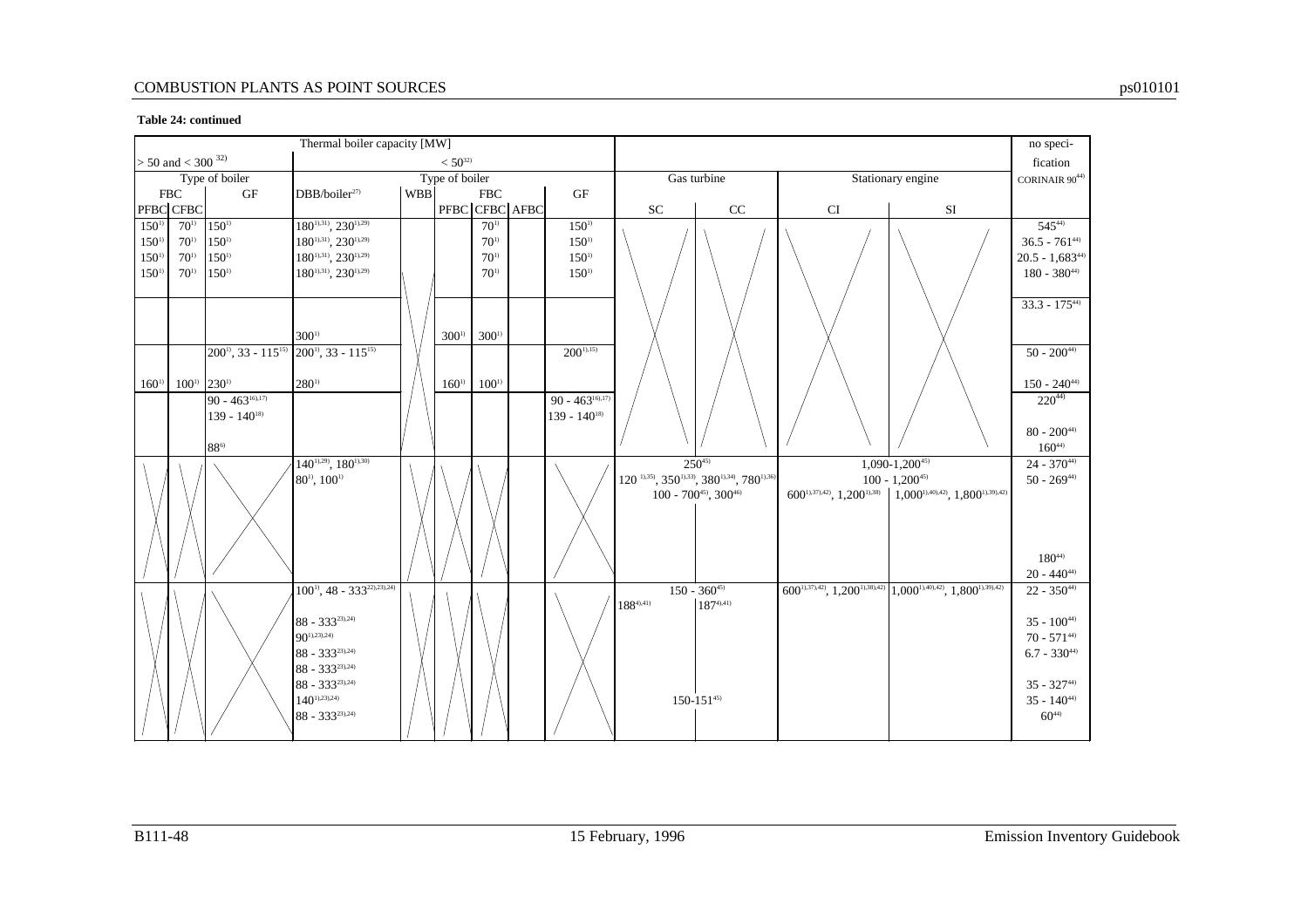- 
- 
- <sup>3)</sup> Lim 1982 /91/, Kolar 1990 /17/ <sup>17</sup>/  $GF: 90 180^{8}$
- 
- 
- 
- 
- 
- 
- <sup>10)</sup> Kremer 1979 /90/, Kolar 1990 /17/ <sup>24)</sup> industry: 88<sup>9</sup>, 100<sup>11)</sup>
- <sup>11)</sup> UBA 1981 /110/, Kolar 1990 /17/ <sup>25</sup> 50 100 MW thermal
- 
- 
- <sup>14)</sup> Ministry 1980 /95/, Kolar 1990 /17/ <sup>28</sup>) wall firing
- <sup>1)</sup> CORINAIR 1992 /80/, without primary measures  $^{15}$  utility boiler: 112<sup>6</sup>, commercial boiler: 33<sup>6</sup>, industrial boiler: 115<sup>6</sup>
- <sup>2)</sup> Ratajczak 1987 /103/, Kolar 1990 /17/ <sup>16</sup>) utility boiler (GF): 140<sup>6</sup>, commercial boiler: 463<sup>6</sup>, commercial open burning: 3<sup>6</sup> kg/Mg waste
	-
- <sup>4)</sup> Mobley 1985 /96/, Kolar 1990 /17/ 189<sup>6</sup> industrial combustion (mass burn.):  $140^\circ$ , industrial combustion (small burner): 139<sup>6</sup>
- <sup>5)</sup> LIS 1977 /92/ <sup>19</sup>) DBB (power plants): 240<sup>111</sup>, 245<sup>10</sup>, 296<sup>9</sup>, 270<sup>10</sup>
- <sup>6</sup> Radian 1990 /102/, IPCC 1994 /88/, without primary measues <sup>20</sup> utility boiler: 201<sup>6</sup>, commercial boiler: 155<sup>6</sup>, industrial boiler: 161<sup>6</sup>
- <sup>7)</sup> UBA 1985 /111/, Kolar 1990 /17/ 21) utility boiler: 68<sup>6</sup>, commercial boiler: 64<sup>6</sup>
- <sup>8)</sup> Kolar 1990 /17/ **22)** utility boiler: 267<sup>6</sup>, commercial boiler: 48<sup>6</sup>, industrial boiler: 67<sup>6</sup>
- 9) Bartok 1970 /75/, Kolar 1990 /17/ 239 m 23) power plant:  $160^9$ ,  $170^{10}$ ,  $185^{10}$ ,  $190^{11}$ ,  $215^{10}$ ,  $333^{13}$ 
	-
	-
- <sup>12)</sup> LIS 1987 /93/ 26 100 300 MW thermal
- <sup>13)</sup> Davids 1984/81/, Kolar 1990/17/ 27 **27** DBB for coal combustion; boiler for other fuel combustion
	-
	- $29)$  tangential firing
	- 30) wall/bottom firing
	- 31) wall/tangential firing
	- $32)$  The emission factors [g/GJ] are given at full load operating modus.
	- 33) no specification
	- 34) with diffusion burner
	- 35) modern with pre-mixer
	- 36) derived from aero engines
	- 37) prechamber injection
	- 38) direct injection
	- 39) 4 stroke engines
	- 40) 2 stroke engines
	- <sup>41)</sup> 80<sup>1),35</sup>, 250<sup>1),33</sup>, 160 480<sup>1),34</sup>, 650<sup>1),36</sup>
	- $42)$  1000<sup>1</sup>), 33
	- <sup>43)</sup> The formation of thermal-NO is much more influenced by the combustion temperature
	- than by the burner arrangement within the boiler /64/. Therefore, no emission factors are given for different burner arrangements (e.g. tangential firing).
	- 44) CORINAIR90 data of combustion plants as point sources with thermal capacity of  $> 300, 50 - 300, < 50$  MW
	-
	- 45) CORINAIR90 data of combustion plants as point sources
	- 46) AP42 /115/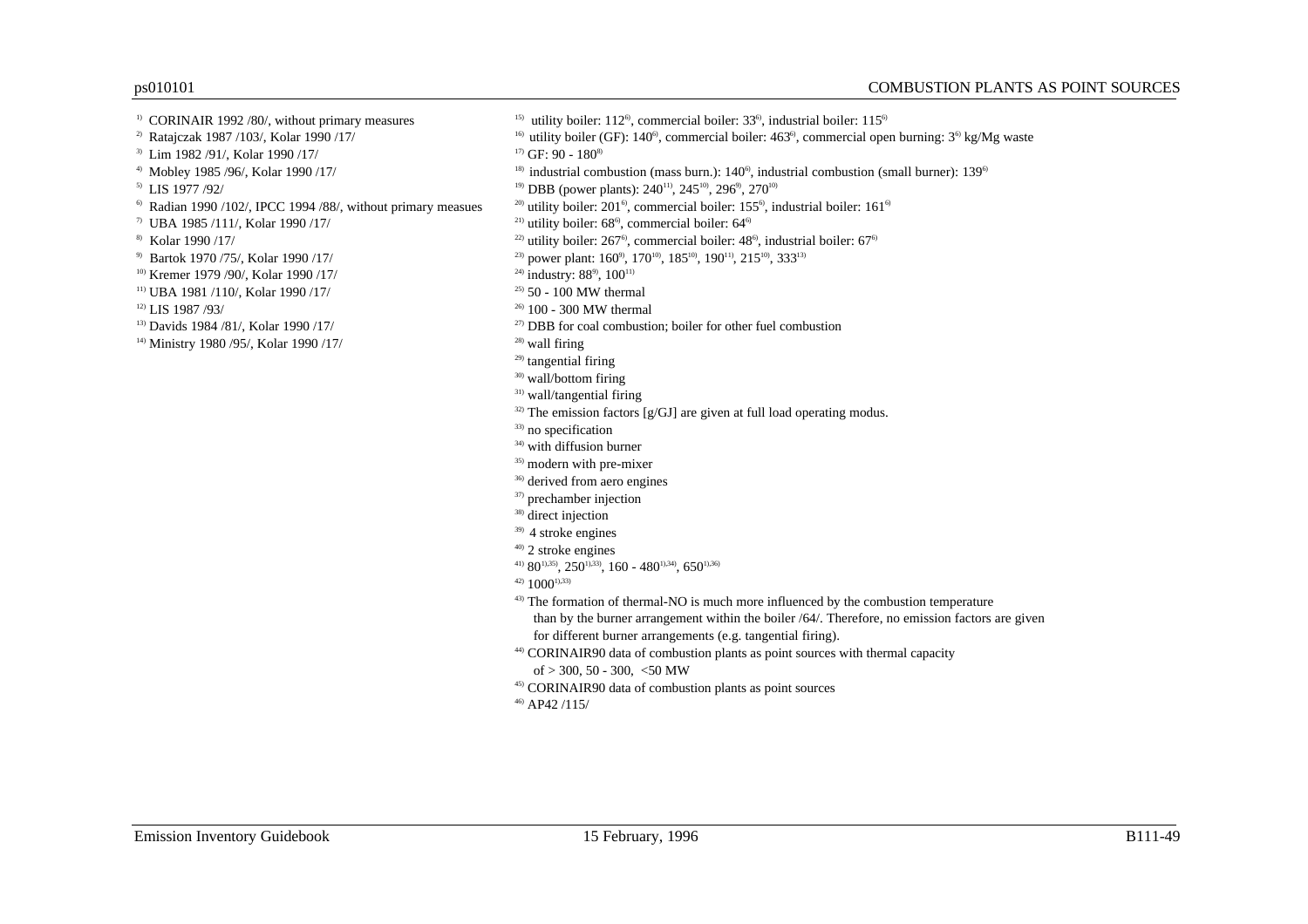|              |              |    |                                                       |       |       |                  |               |                 |                 | Thermal boiler capacity [MW] |                 |               |                 |                 |          |
|--------------|--------------|----|-------------------------------------------------------|-------|-------|------------------|---------------|-----------------|-----------------|------------------------------|-----------------|---------------|-----------------|-----------------|----------|
|              |              |    |                                                       |       |       |                  |               |                 |                 |                              | $>= 501$        |               |                 |                 |          |
|              | Type of fuel |    | coal mining country   NAPFUE   H <sub>u</sub> [MJ/kg] |       |       |                  |               |                 |                 |                              | Type of boiler  |               |                 |                 |          |
|              |              |    |                                                       | code  | (maf) |                  |               | <b>DBB</b>      |                 |                              |                 |               | <b>WBB</b>      |                 |          |
|              |              |    |                                                       |       |       | PM0 <sup>2</sup> | PM1           | PM <sub>2</sub> | PM <sub>3</sub> | PM4                          | PM <sub>0</sub> | PM1           | PM <sub>2</sub> | PM <sub>3</sub> | PM4      |
|              |              |    |                                                       |       |       | $\eta = 0$       | $\eta = 0.20$ | $\eta = 0.45$   | $\eta = 0.45$   | $\eta = 0.60$                | $\eta = 0$      | $\eta = 0.20$ | $\eta = 0.45$   | $n=0.40$        | $n=0.60$ |
| $\mathbf{s}$ | coal         | hc | Australia                                             | (101) | 34    | 568              | 454           | 312             | 312             | 227                          | 703             | 562           | 387             | 422             | 281      |
|              |              |    | Canada                                                | (101) | 33    | 500              | 405           | 278             | 278             | 202                          | 627             | 501           | 345             | 376             | 251      |
|              |              |    | China                                                 | (101) | 32    | 413              | 331           | 227             | 227             | 165                          | 512             | 409           | 281             | 307             | 205      |
|              |              |    | Columbia                                              | (101) | 32    | 535              | 428           | 394             | 394             | 214                          | 662             | 529           | 364             | 397             | 265      |
|              |              |    | Czech Republic                                        | (101) | 34    | 483              | 387           | 266             | 266             | 193                          | 598             | 479           | 329             | 359             | 239      |
|              |              |    | France                                                | 101   | 35    | 374              | 299           | 205             | 205             | 149                          | 463             | 370           | 254             | 278             | 185      |
|              |              |    | <b>Germany RAG</b>                                    | 102   | 35    | 384              | 307           | 211             | 211             | 154                          | 476             | 381           | 262             | 285             | 190      |
|              |              |    | Germany others                                        | 101   | 30    | 495              | 396           | 272             | 272             | 198                          | 613             | 490           | 337             | 368             | 245      |
|              |              |    | <b>CIS</b>                                            | (101) | 32    | 308              | 247           | 169             | 169             | 123                          | 382             | 305           | 210             | 229             | 153      |
|              |              |    | Hungary                                               | 101   | 34    | 401              | 320           | 220             | 220             | 160                          | 496             | 397           | 273             | 298             | 198      |
|              |              |    | India                                                 | 103   | 30    | 551              | 441           | 303             | 303             | 220                          | 682             | 545           | 375             | 409             | 273      |
|              |              |    | South Africa                                          | (101) | 32    | 569              | 456           | 313             | 313             | 228                          | 705             | 504           | 388             | 423             | 282      |
|              |              |    | <b>USA</b>                                            | (101) | 34    | 563              | 450           | 310             | 310             | 225                          | 697             | 558           | 383             | 418             | 279      |
|              |              |    | Venezuela                                             | (101) | 34    | 588              | 471           | 324             | 324             | 235                          | 728             | 583           | 401             | 437             | 291      |
|              |              |    |                                                       |       |       | $\eta = 0$       | $\eta = 0.20$ | $n=0.45$        | $n=0.40$        | $n=0.60$                     |                 |               |                 |                 |          |
| $\mathbf{s}$ | coal         | bc | Czech Republic                                        | 105   | 28    | 506              | 405           | 278             | 304             | 202                          |                 |               |                 |                 |          |
|              |              |    | Germany                                               |       |       |                  |               |                 |                 |                              |                 |               |                 |                 |          |
|              |              |    | - Rheinisch Coal                                      | 105   | 27    | 325              | 260           | 179             | 195             | 130                          |                 |               |                 |                 |          |
|              |              |    | - Middle Germany                                      | 105   | 25    | 504              | 403           | 277             | 302             | 202                          |                 |               |                 |                 |          |
|              |              |    | - East Germany                                        | 105   | 26    | 539              | 431           | 296             | 323             | 215                          |                 |               |                 |                 |          |
|              |              |    | Hungary-1                                             | 105   | 36    | 379              | 303           | 208             | 227             | 151                          |                 |               |                 |                 |          |
|              |              |    | Hungary-2                                             | 103   | 28    | 379              | 304           | 209             | 228             | 152                          |                 |               |                 |                 |          |
|              |              |    | Poland                                                | 105   | 25    | 531              | 425           | 292             | 319             | 213                          |                 |               |                 |                 |          |
|              |              |    | Portugal                                              | 105   | 25    | 461              | 369           | 254             | 277             | 185                          |                 |               |                 |                 |          |
|              |              |    | Turkey-2                                              | 103   | 27    | 725              | 580           | 399             | 435             | 290                          |                 |               |                 |                 |          |

#### **Table 25: NO<sup>x</sup> emission factors [g/GJ] for coal combustion according to the model (see Annexes 4 and 5)**

 $\overline{1}$ ) The emission factors [g/GJ] are given at full load operating modus.

<sup>2)</sup> PM0 ... PM4 = most used combinations of primary

measures;  $\eta$  = reduction efficiencies [ ] PM0 - no primary measures

PM1 - one primary measure: LNB

PM2 - two primary measures: LNB/SAS

PM3 - two primary measures: LNB/OFA

PM4 - three primary measures: LNB/SAS/OFA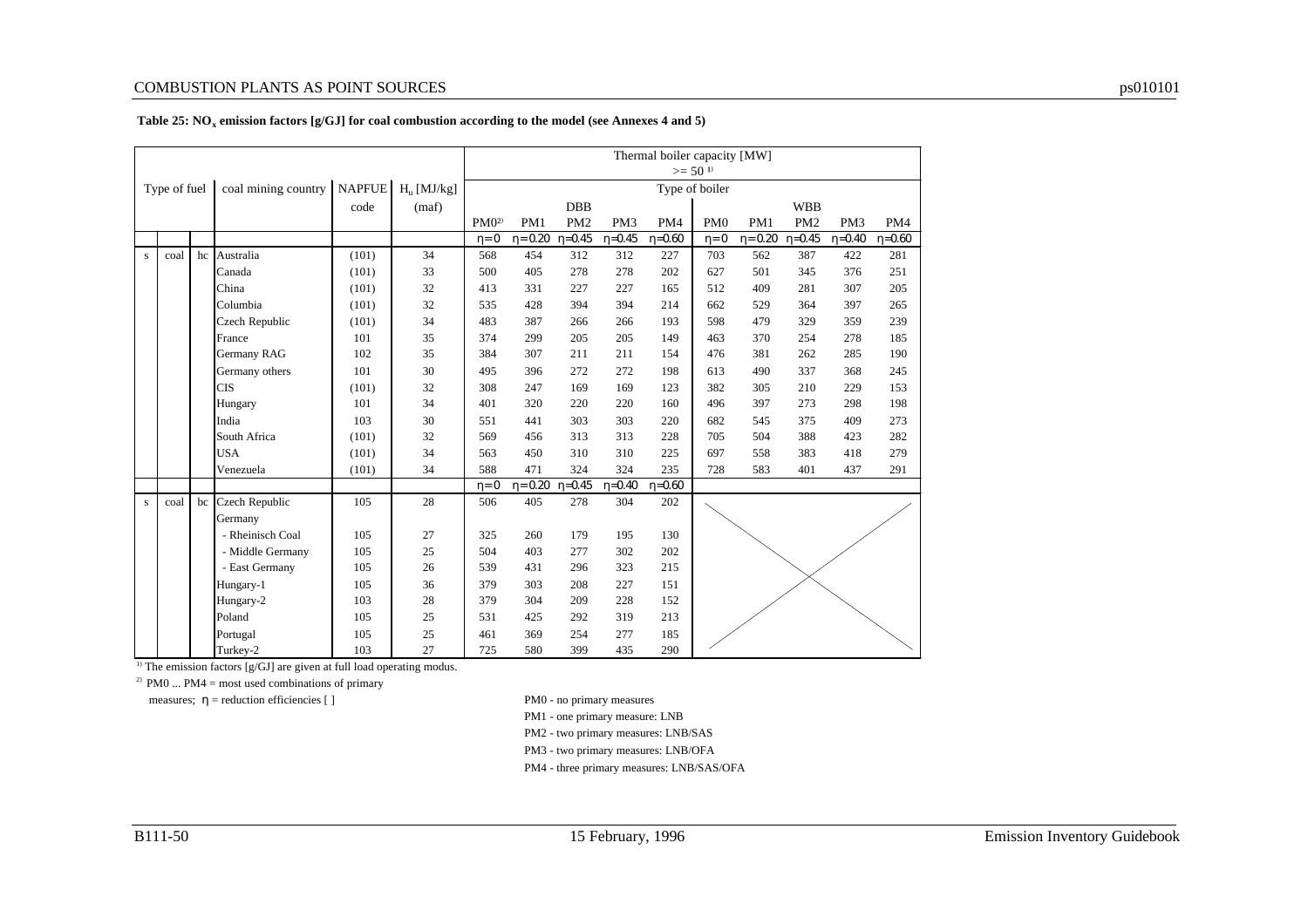|                                                                                                                                                                                                                                                                                                                                                                                                                                |              |    |                                                             |                         |                    |          | Thermal boiler capacity [MW]      |                         |                               | no speci-                  |
|--------------------------------------------------------------------------------------------------------------------------------------------------------------------------------------------------------------------------------------------------------------------------------------------------------------------------------------------------------------------------------------------------------------------------------|--------------|----|-------------------------------------------------------------|-------------------------|--------------------|----------|-----------------------------------|-------------------------|-------------------------------|----------------------------|
|                                                                                                                                                                                                                                                                                                                                                                                                                                |              |    | Type of fuel                                                | <b>NAPFUE</b>           | $>= 50$            |          | < 50                              |                         |                               | fication                   |
|                                                                                                                                                                                                                                                                                                                                                                                                                                |              |    |                                                             | code                    | boiler             | GF       | boiler                            |                         | Gas turbine Stationary engine | CORINAIR90 <sup>6)</sup>   |
| S                                                                                                                                                                                                                                                                                                                                                                                                                              | coal         | hc | coking                                                      | 101                     | $3^{5}$ , $30^{2}$ | $50^{2}$ | $600^{1}$                         |                         |                               | $3^{6}$                    |
| S                                                                                                                                                                                                                                                                                                                                                                                                                              | coal         | hc | steam                                                       | 102                     | $3^{5}$ , $30^{2}$ | $50^{2}$ | $600^{1}$                         |                         |                               | $1 - 15^{6}$               |
| <b>S</b>                                                                                                                                                                                                                                                                                                                                                                                                                       | coal         | hc | sub-bituminous                                              | 103                     | $3^{5}$ , $30^{2}$ | $50^{2}$ | $600^{1}$                         |                         |                               | $1.5 - 15^{6}$             |
| <b>S</b>                                                                                                                                                                                                                                                                                                                                                                                                                       | coal         | bc | brown coal/lignite                                          | 105                     | $30^{2,3}$         | $50^{2}$ |                                   |                         |                               | $1.5 - 15^{6}$             |
| <b>S</b>                                                                                                                                                                                                                                                                                                                                                                                                                       | coal         | bc | briquettes                                                  | 106                     |                    |          | $150^{1}$                         |                         |                               |                            |
| l s                                                                                                                                                                                                                                                                                                                                                                                                                            | coke         | hc | coke oven                                                   | 107                     |                    |          | $12^{11}$                         |                         |                               | $5 - 15^{6}$               |
| <b>S</b>                                                                                                                                                                                                                                                                                                                                                                                                                       | coke         |    | bc coke oven                                                | 108                     |                    |          |                                   |                         |                               |                            |
| <b>S</b>                                                                                                                                                                                                                                                                                                                                                                                                                       | coke         |    | petroleum                                                   | 110                     |                    |          |                                   |                         |                               | $1.5^{6}$                  |
| <b>S</b>                                                                                                                                                                                                                                                                                                                                                                                                                       | biomass      |    | wood                                                        | 111                     |                    | $80^{2}$ | $100^{5}$ , $150^{1}$ , $400^{4}$ |                         |                               | $10 - 48^{6}$              |
| <b>S</b>                                                                                                                                                                                                                                                                                                                                                                                                                       | biomass      |    | charcoal                                                    | 112                     |                    |          |                                   |                         |                               |                            |
| <b>S</b>                                                                                                                                                                                                                                                                                                                                                                                                                       | biomass      |    | peat                                                        | 113                     | $30^{2,3}$         | $30^{2}$ |                                   |                         |                               | $3 - 48^{\circ}$           |
| <sup>s</sup>                                                                                                                                                                                                                                                                                                                                                                                                                   | waste        |    | municipal                                                   | 114                     |                    |          |                                   |                         |                               | $10^{6}$                   |
| <sup>s</sup>                                                                                                                                                                                                                                                                                                                                                                                                                   | waste        |    | industrial                                                  | 115                     |                    |          |                                   |                         |                               |                            |
| <b>S</b>                                                                                                                                                                                                                                                                                                                                                                                                                       | waste        |    | wood                                                        | 116                     |                    |          |                                   |                         |                               | $40 - 48$ <sup>6)</sup>    |
| <b>S</b>                                                                                                                                                                                                                                                                                                                                                                                                                       | waste        |    | agricultural                                                | 117                     |                    |          |                                   |                         |                               | $50^{\circ}$               |
| $\mathbf{1}$                                                                                                                                                                                                                                                                                                                                                                                                                   | oil          |    | residual                                                    | 203                     | $10^{2,3}$         |          |                                   | $3^{7}$                 | $50^{7}$                      | $1.5 - 47.6$ <sup>6)</sup> |
| 1                                                                                                                                                                                                                                                                                                                                                                                                                              | oil          |    | gas                                                         | 204                     | $5^{2}$            |          | $15^{1}$                          | $5^2$ , 1.5 - $2^7$     | $1.5 - 100^{7}$ , $100^{2}$   | $1.5 - 9.3^{\circ}$        |
| 11                                                                                                                                                                                                                                                                                                                                                                                                                             | oil          |    | diesel                                                      | 205                     |                    |          |                                   |                         |                               |                            |
| $\vert$ 1                                                                                                                                                                                                                                                                                                                                                                                                                      | kerosene     |    |                                                             | 206                     |                    |          |                                   |                         |                               | $3^{6}$                    |
| $\vert$                                                                                                                                                                                                                                                                                                                                                                                                                        | gasoline     |    | motor                                                       | 208                     |                    |          |                                   |                         |                               |                            |
| $\vert$ 1                                                                                                                                                                                                                                                                                                                                                                                                                      | naphtha      |    |                                                             | 210                     |                    |          |                                   |                         |                               | $3^{6}$                    |
| l1                                                                                                                                                                                                                                                                                                                                                                                                                             | black liquor |    |                                                             | 215                     |                    |          |                                   |                         |                               | $3^{6}$                    |
| $\mathbf{g}% _{T}=\mathbf{g}_{T}=\mathbf{g}_{T}=\mathbf{g}_{T}=\mathbf{g}_{T}=\mathbf{g}_{T}=\mathbf{g}_{T}=\mathbf{g}_{T}=\mathbf{g}_{T}=\mathbf{g}_{T}=\mathbf{g}_{T}=\mathbf{g}_{T}=\mathbf{g}_{T}=\mathbf{g}_{T}=\mathbf{g}_{T}=\mathbf{g}_{T}=\mathbf{g}_{T}=\mathbf{g}_{T}=\mathbf{g}_{T}=\mathbf{g}_{T}=\mathbf{g}_{T}=\mathbf{g}_{T}=\mathbf{g}_{T}=\mathbf{g}_{T}=\mathbf{g}_{T}=\mathbf{g}_{T}=\mathbf{g}_{T}=\math$ | gas          |    | natural                                                     | 301                     | $5^{2}$            |          |                                   | $5^{2}$ , 2.5 - $4^{7}$ | $200^{2}$                     | $2 - 4^{6}$                |
| $\mathbf{g}% _{T}=\mathbf{g}_{T}=\mathbf{g}_{T}=\mathbf{g}_{T}=\mathbf{g}_{T}=\mathbf{g}_{T}=\mathbf{g}_{T}=\mathbf{g}_{T}=\mathbf{g}_{T}=\mathbf{g}_{T}=\mathbf{g}_{T}=\mathbf{g}_{T}=\mathbf{g}_{T}=\mathbf{g}_{T}=\mathbf{g}_{T}=\mathbf{g}_{T}=\mathbf{g}_{T}=\mathbf{g}_{T}=\mathbf{g}_{T}=\mathbf{g}_{T}=\mathbf{g}_{T}=\mathbf{g}_{T}=\mathbf{g}_{T}=\mathbf{g}_{T}=\mathbf{g}_{T}=\mathbf{g}_{T}=\mathbf{g}_{T}=\math$ | gas          |    | liquified petroleum gas                                     | 303                     |                    |          |                                   |                         |                               | $2 - 2.6$ <sup>6)</sup>    |
| $\mathbf{g}% _{T}=\mathbf{g}_{T}=\mathbf{g}_{T}=\mathbf{g}_{T}=\mathbf{g}_{T}=\mathbf{g}_{T}=\mathbf{g}_{T}=\mathbf{g}_{T}=\mathbf{g}_{T}=\mathbf{g}_{T}=\mathbf{g}_{T}=\mathbf{g}_{T}=\mathbf{g}_{T}=\mathbf{g}_{T}=\mathbf{g}_{T}=\mathbf{g}_{T}=\mathbf{g}_{T}=\mathbf{g}_{T}=\mathbf{g}_{T}=\mathbf{g}_{T}=\mathbf{g}_{T}=\mathbf{g}_{T}=\mathbf{g}_{T}=\mathbf{g}_{T}=\mathbf{g}_{T}=\mathbf{g}_{T}=\mathbf{g}_{T}=\math$ | gas          |    | coke oven                                                   | 304                     |                    |          |                                   |                         |                               | $2.5 - 167$ <sup>6)</sup>  |
| $\mathbf{g}$                                                                                                                                                                                                                                                                                                                                                                                                                   | gas          |    | blast furnace                                               | 305                     |                    |          |                                   |                         |                               | $1 - 2.5^{\circ}$          |
| g                                                                                                                                                                                                                                                                                                                                                                                                                              | gas          |    | coke oven and blast furnace gas                             | 306                     |                    |          |                                   |                         |                               |                            |
| g                                                                                                                                                                                                                                                                                                                                                                                                                              | gas          |    | waste                                                       | 307                     |                    |          |                                   |                         |                               | $2.5^{6}$                  |
| $\mathbf{g}$                                                                                                                                                                                                                                                                                                                                                                                                                   | gas          |    | refinery                                                    | 308                     | $25^{2}$           |          |                                   | $2.5^{7}$               |                               | $2.1 - 10^{6}$             |
| $\mathbf{g}$                                                                                                                                                                                                                                                                                                                                                                                                                   | gas          |    | biogas                                                      | 309                     |                    |          |                                   |                         |                               | $2.5^{\circ}$              |
| g                                                                                                                                                                                                                                                                                                                                                                                                                              | gas          |    | from gas works                                              | 311                     |                    |          |                                   |                         |                               |                            |
|                                                                                                                                                                                                                                                                                                                                                                                                                                |              |    | <sup>1)</sup> LIS 1977 /92/ <sup>2</sup> CORINAIR 1992 /80/ | $\overline{3}$ DBB only |                    |          | $4)$ small consumers cf. $/24/$   |                         | $5$ power plants cf. $/24/$   |                            |

<sup>6</sup> CORINAIR90 data of combustion plants as point sources with a thermal capacity of  $> 300$ , 50 - 300, < 50 MW

7) CORINAIR90 data, point sources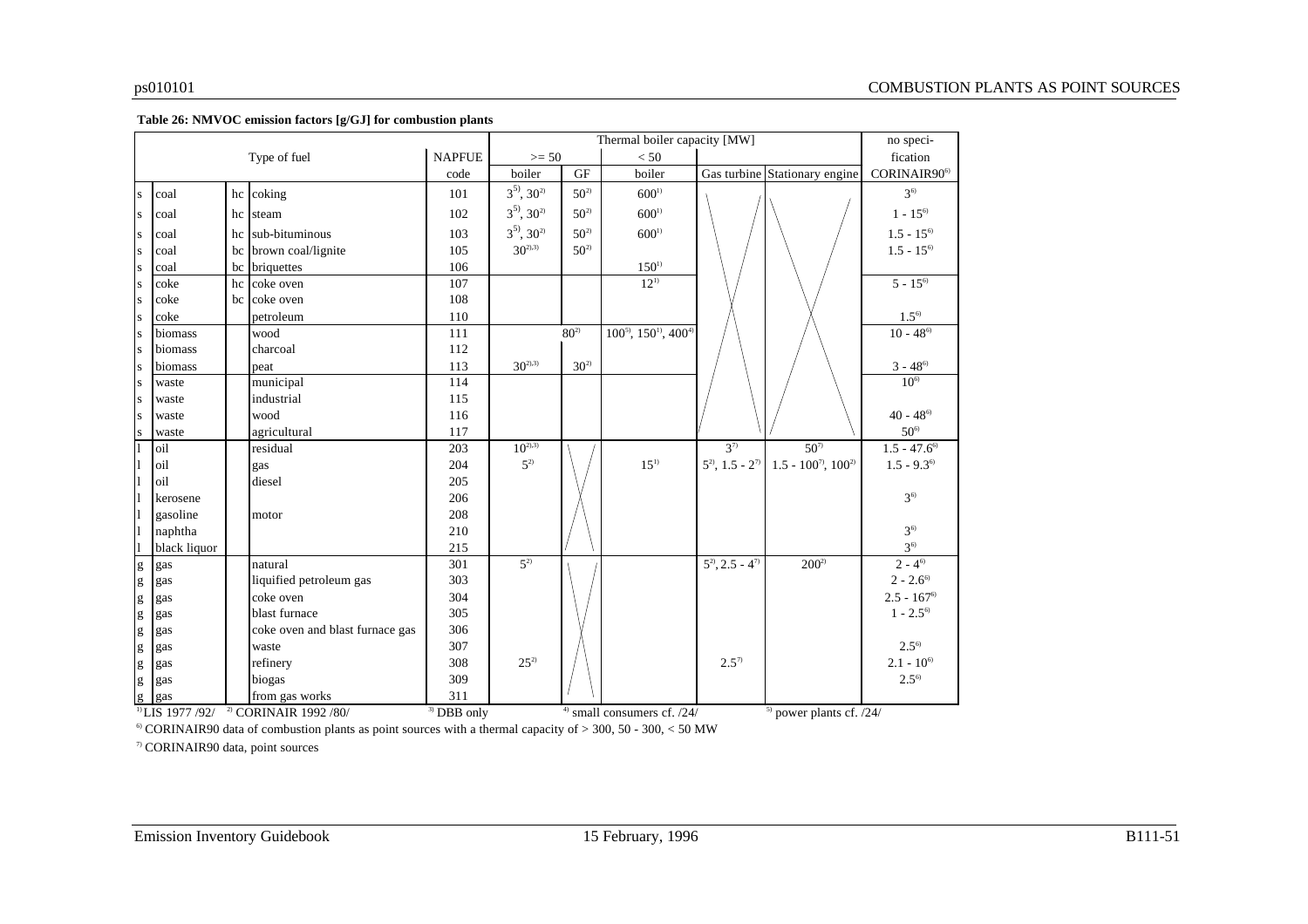#### **Table 27: CH<sup>4</sup> emission factors [g/GJ] for combustion plants**

| Type of combustion<br>Commercial comb.<br>Utility combustion<br>Industrial combustion                                                                                                                                                                                                                                                                                                                                          |              |  |                                                                                                                        |     |                     |                   |  |             |              |           |                                                                           | stat. E. | no speci-  |               |                   |                                     |
|--------------------------------------------------------------------------------------------------------------------------------------------------------------------------------------------------------------------------------------------------------------------------------------------------------------------------------------------------------------------------------------------------------------------------------|--------------|--|------------------------------------------------------------------------------------------------------------------------|-----|---------------------|-------------------|--|-------------|--------------|-----------|---------------------------------------------------------------------------|----------|------------|---------------|-------------------|-------------------------------------|
|                                                                                                                                                                                                                                                                                                                                                                                                                                |              |  |                                                                                                                        |     |                     |                   |  |             |              |           |                                                                           |          |            |               | fication          |                                     |
| $\rm{GF}$<br>NAPFUE DBB/WBB<br><b>GF</b><br>boiler<br>boiler<br>$\operatorname{GF}$<br>${\rm GT}$<br>Tpe of fuel<br>CC<br>${\rm SC}$<br>FBC/<br>stoker<br>stoker<br>code                                                                                                                                                                                                                                                       |              |  |                                                                                                                        |     |                     |                   |  |             |              |           |                                                                           |          |            |               |                   |                                     |
|                                                                                                                                                                                                                                                                                                                                                                                                                                |              |  |                                                                                                                        |     |                     |                   |  |             |              |           |                                                                           |          |            |               |                   | CORINAIR90 <sup>5)</sup>            |
|                                                                                                                                                                                                                                                                                                                                                                                                                                |              |  |                                                                                                                        |     | boiler <sup>3</sup> | spreader travell. |  |             |              |           | spreader   travell.                                                       |          |            |               |                   |                                     |
| <sub>S</sub>                                                                                                                                                                                                                                                                                                                                                                                                                   | coal         |  | hc coking                                                                                                              | 101 | $0.6^{1}$           | $0.7^{1}$         |  | $10^{1}$    |              | $2.4^{1}$ |                                                                           |          |            |               |                   | $0.3 - 15^{5}$                      |
| S                                                                                                                                                                                                                                                                                                                                                                                                                              | coal         |  | hc steam                                                                                                               | 102 | $0.6^{1}$           | $0.7^{1}$         |  | $10^{1}$    |              | $2.4^{1}$ |                                                                           |          |            |               |                   | $1.5 - 15^{5}$                      |
| S                                                                                                                                                                                                                                                                                                                                                                                                                              | coal         |  | hc sub-bituminous                                                                                                      | 103 | $0.6^{1}$           | $0.7^{1}$         |  | $10^{1}$    |              | $2.4^{1}$ |                                                                           |          |            |               |                   | $0.3 - 15^{5}$                      |
| S                                                                                                                                                                                                                                                                                                                                                                                                                              | coal         |  | bc brown coal/lignite                                                                                                  | 105 | $0.6^{1}$           | $0.7^{1}$         |  | $10^{11}$   |              | $2.4^{1}$ |                                                                           |          |            |               |                   |                                     |
| ${\bf S}$                                                                                                                                                                                                                                                                                                                                                                                                                      | coal         |  | bc briquettes                                                                                                          | 106 |                     |                   |  |             |              |           |                                                                           |          |            |               |                   |                                     |
| $\mathbf{s}$                                                                                                                                                                                                                                                                                                                                                                                                                   | coke         |  | hc coke oven                                                                                                           | 107 |                     |                   |  |             |              |           |                                                                           |          |            |               |                   | $0.2 - 15^{5}$                      |
| S                                                                                                                                                                                                                                                                                                                                                                                                                              | coke         |  | bc coke oven                                                                                                           | 108 |                     |                   |  |             |              |           |                                                                           |          |            |               |                   |                                     |
| S                                                                                                                                                                                                                                                                                                                                                                                                                              | coke         |  | petroleum                                                                                                              | 110 |                     |                   |  |             |              |           |                                                                           |          |            |               |                   | $1.5^{5}$                           |
| S                                                                                                                                                                                                                                                                                                                                                                                                                              | biomass      |  | wood                                                                                                                   | 111 | $18^{1}$            |                   |  | $15^{1}$    |              | $15^{1}$  |                                                                           |          |            |               |                   | $1 - 40^{5}$                        |
| S                                                                                                                                                                                                                                                                                                                                                                                                                              | biomass      |  | charcoal                                                                                                               | 112 |                     |                   |  |             |              |           |                                                                           |          |            |               |                   |                                     |
| S                                                                                                                                                                                                                                                                                                                                                                                                                              | biomass      |  | peat                                                                                                                   | 113 |                     |                   |  |             |              |           |                                                                           |          |            |               |                   | $1 - 39^{5}$                        |
| S                                                                                                                                                                                                                                                                                                                                                                                                                              | waste        |  | municipal                                                                                                              | 114 |                     |                   |  |             | $6.5^{1,4)}$ |           |                                                                           |          |            |               |                   | 1 <sup>5</sup>                      |
| <sub>S</sub>                                                                                                                                                                                                                                                                                                                                                                                                                   | waste        |  | industrial                                                                                                             | 115 |                     |                   |  |             |              |           |                                                                           |          |            |               |                   | $10^{5}$                            |
| <sub>S</sub>                                                                                                                                                                                                                                                                                                                                                                                                                   | waste        |  | wood                                                                                                                   | 116 |                     |                   |  |             |              |           |                                                                           |          |            |               |                   | $4 - 40^{5}$                        |
|                                                                                                                                                                                                                                                                                                                                                                                                                                | waste        |  | agricultural                                                                                                           | 117 |                     |                   |  |             | $9^{1,4)}$   |           |                                                                           |          |            |               |                   | $32^{5}$                            |
|                                                                                                                                                                                                                                                                                                                                                                                                                                | oil          |  | residual                                                                                                               | 203 | $0.7^{1}$           |                   |  | $1.6^{1}$   |              | $2.9^{1}$ |                                                                           |          |            | $3^{5}$       | $3^{6}$           | $0.1 - 10^{5}$                      |
|                                                                                                                                                                                                                                                                                                                                                                                                                                | oil          |  | gas                                                                                                                    | 204 | $0.03^{1}$          |                   |  | $0.6^{1}$   |              |           |                                                                           |          |            | $1 - 8^{5}$   | $1.5^{6}$         | $0.1$ - $8^\mathrm{s)}$             |
|                                                                                                                                                                                                                                                                                                                                                                                                                                | oil          |  | diesel                                                                                                                 | 205 |                     |                   |  |             |              |           |                                                                           |          |            |               |                   |                                     |
|                                                                                                                                                                                                                                                                                                                                                                                                                                | kerosene     |  |                                                                                                                        | 206 |                     |                   |  |             |              |           |                                                                           |          |            |               |                   | $7^{5}$                             |
| ll                                                                                                                                                                                                                                                                                                                                                                                                                             | gasoline     |  | motor                                                                                                                  | 208 |                     |                   |  |             |              |           |                                                                           |          |            |               |                   |                                     |
| $\mathbf{I}$                                                                                                                                                                                                                                                                                                                                                                                                                   | naphtha      |  |                                                                                                                        | 210 |                     |                   |  |             |              |           |                                                                           |          |            |               |                   | $3^{5}$                             |
|                                                                                                                                                                                                                                                                                                                                                                                                                                | black liquor |  |                                                                                                                        | 215 |                     |                   |  |             |              |           |                                                                           |          |            |               |                   | $1 - 17.7^{5}$                      |
| $\mathbf{g}% _{T}=\mathbf{g}_{T}=\mathbf{g}_{T}=\mathbf{g}_{T}=\mathbf{g}_{T}=\mathbf{g}_{T}=\mathbf{g}_{T}=\mathbf{g}_{T}=\mathbf{g}_{T}=\mathbf{g}_{T}=\mathbf{g}_{T}=\mathbf{g}_{T}=\mathbf{g}_{T}=\mathbf{g}_{T}=\mathbf{g}_{T}=\mathbf{g}_{T}=\mathbf{g}_{T}=\mathbf{g}_{T}=\mathbf{g}_{T}=\mathbf{g}_{T}=\mathbf{g}_{T}=\mathbf{g}_{T}=\mathbf{g}_{T}=\mathbf{g}_{T}=\mathbf{g}_{T}=\mathbf{g}_{T}=\mathbf{g}_{T}=\math$ | gas          |  | natural                                                                                                                | 301 | $0.1^{1}$           |                   |  | $1.2^{1/2}$ |              | $1.4^{1}$ |                                                                           |          |            | $2.5 - 4^{6}$ |                   | $0.3 - 4^{5}$                       |
|                                                                                                                                                                                                                                                                                                                                                                                                                                |              |  |                                                                                                                        |     |                     |                   |  |             |              |           |                                                                           |          | $5.9^{11}$ | $6.1^{1}$     |                   |                                     |
| $\mathbf{g}% _{T}=\mathbf{g}_{T}=\mathbf{g}_{T}=\mathbf{g}_{T}=\mathbf{g}_{T}=\mathbf{g}_{T}=\mathbf{g}_{T}=\mathbf{g}_{T}=\mathbf{g}_{T}=\mathbf{g}_{T}=\mathbf{g}_{T}=\mathbf{g}_{T}=\mathbf{g}_{T}=\mathbf{g}_{T}=\mathbf{g}_{T}=\mathbf{g}_{T}=\mathbf{g}_{T}=\mathbf{g}_{T}=\mathbf{g}_{T}=\mathbf{g}_{T}=\mathbf{g}_{T}=\mathbf{g}_{T}=\mathbf{g}_{T}=\mathbf{g}_{T}=\mathbf{g}_{T}=\mathbf{g}_{T}=\mathbf{g}_{T}=\math$ | gas          |  | liquified petroleum gas                                                                                                | 303 |                     |                   |  |             |              |           |                                                                           |          |            |               |                   | $1 - 2.5^{5}$                       |
| $\mathbf{g}% _{T}=\mathbf{g}_{T}=\mathbf{g}_{T}=\mathbf{g}_{T}=\mathbf{g}_{T}=\mathbf{g}_{T}=\mathbf{g}_{T}=\mathbf{g}_{T}=\mathbf{g}_{T}=\mathbf{g}_{T}=\mathbf{g}_{T}=\mathbf{g}_{T}=\mathbf{g}_{T}=\mathbf{g}_{T}=\mathbf{g}_{T}=\mathbf{g}_{T}=\mathbf{g}_{T}=\mathbf{g}_{T}=\mathbf{g}_{T}=\mathbf{g}_{T}=\mathbf{g}_{T}=\mathbf{g}_{T}=\mathbf{g}_{T}=\mathbf{g}_{T}=\mathbf{g}_{T}=\mathbf{g}_{T}=\mathbf{g}_{T}=\math$ | gas          |  | coke oven                                                                                                              | 304 |                     |                   |  |             |              |           |                                                                           |          |            |               |                   | $0.3$ - $4^{\scriptscriptstyle 5)}$ |
| $\mathbf{g}% _{0}\left( \mathbf{r},\mathbf{r}\right)$                                                                                                                                                                                                                                                                                                                                                                          | gas          |  | blast furnace                                                                                                          | 305 |                     |                   |  |             |              |           |                                                                           |          |            |               |                   | $0.3 - 2.5^{5}$                     |
| $\mathbf{g}% _{T}=\mathbf{g}_{T}=\mathbf{g}_{T}=\mathbf{g}_{T}=\mathbf{g}_{T}=\mathbf{g}_{T}=\mathbf{g}_{T}=\mathbf{g}_{T}=\mathbf{g}_{T}=\mathbf{g}_{T}=\mathbf{g}_{T}=\mathbf{g}_{T}=\mathbf{g}_{T}=\mathbf{g}_{T}=\mathbf{g}_{T}=\mathbf{g}_{T}=\mathbf{g}_{T}=\mathbf{g}_{T}=\mathbf{g}_{T}=\mathbf{g}_{T}=\mathbf{g}_{T}=\mathbf{g}_{T}=\mathbf{g}_{T}=\mathbf{g}_{T}=\mathbf{g}_{T}=\mathbf{g}_{T}=\mathbf{g}_{T}=\math$ | gas          |  | coke oven and blast furnace gas                                                                                        | 306 |                     |                   |  |             |              |           |                                                                           |          |            |               |                   |                                     |
| $\mathbf{g}$                                                                                                                                                                                                                                                                                                                                                                                                                   | gas          |  | waste                                                                                                                  | 307 |                     |                   |  |             |              |           |                                                                           |          |            |               |                   | $2.5^{5}$                           |
| $\mathbf{g}% _{T}=\mathbf{g}_{T}=\mathbf{g}_{T}=\mathbf{g}_{T}=\mathbf{g}_{T}=\mathbf{g}_{T}=\mathbf{g}_{T}=\mathbf{g}_{T}=\mathbf{g}_{T}=\mathbf{g}_{T}=\mathbf{g}_{T}=\mathbf{g}_{T}=\mathbf{g}_{T}=\mathbf{g}_{T}=\mathbf{g}_{T}=\mathbf{g}_{T}=\mathbf{g}_{T}=\mathbf{g}_{T}=\mathbf{g}_{T}=\mathbf{g}_{T}=\mathbf{g}_{T}=\mathbf{g}_{T}=\mathbf{g}_{T}=\mathbf{g}_{T}=\mathbf{g}_{T}=\mathbf{g}_{T}=\mathbf{g}_{T}=\math$ | gas          |  | refinery                                                                                                               | 308 |                     |                   |  |             |              |           |                                                                           |          |            |               |                   | $0.1 - 2.5^{5}$                     |
| g                                                                                                                                                                                                                                                                                                                                                                                                                              | gas          |  | biogas                                                                                                                 | 309 |                     |                   |  |             |              |           |                                                                           |          |            | $2.5^{\circ}$ |                   | $0.5 - 2.5^{5}$                     |
| $\mathbf{g}$                                                                                                                                                                                                                                                                                                                                                                                                                   | gas          |  | from gas works                                                                                                         | 311 |                     |                   |  |             |              |           |                                                                           |          |            |               |                   |                                     |
|                                                                                                                                                                                                                                                                                                                                                                                                                                |              |  | <sup>2)</sup> for all types of gas<br><sup>1)</sup> Radian 1990 /102/, IPCC 1994 /88/                                  |     |                     |                   |  |             |              |           | <sup>3)</sup> DBB/WBB/FBC for coal combustion; boiler for fuel combustion |          |            |               | $4)$ open burning |                                     |
|                                                                                                                                                                                                                                                                                                                                                                                                                                |              |  | <sup>5)</sup> CORINAIR90 data of combustion plants as point sources with thermal capacity of >300, 50 - 300 and <50 MW |     |                     |                   |  |             |              |           |                                                                           |          |            |               |                   |                                     |

6) CORINAIR90 data, point sources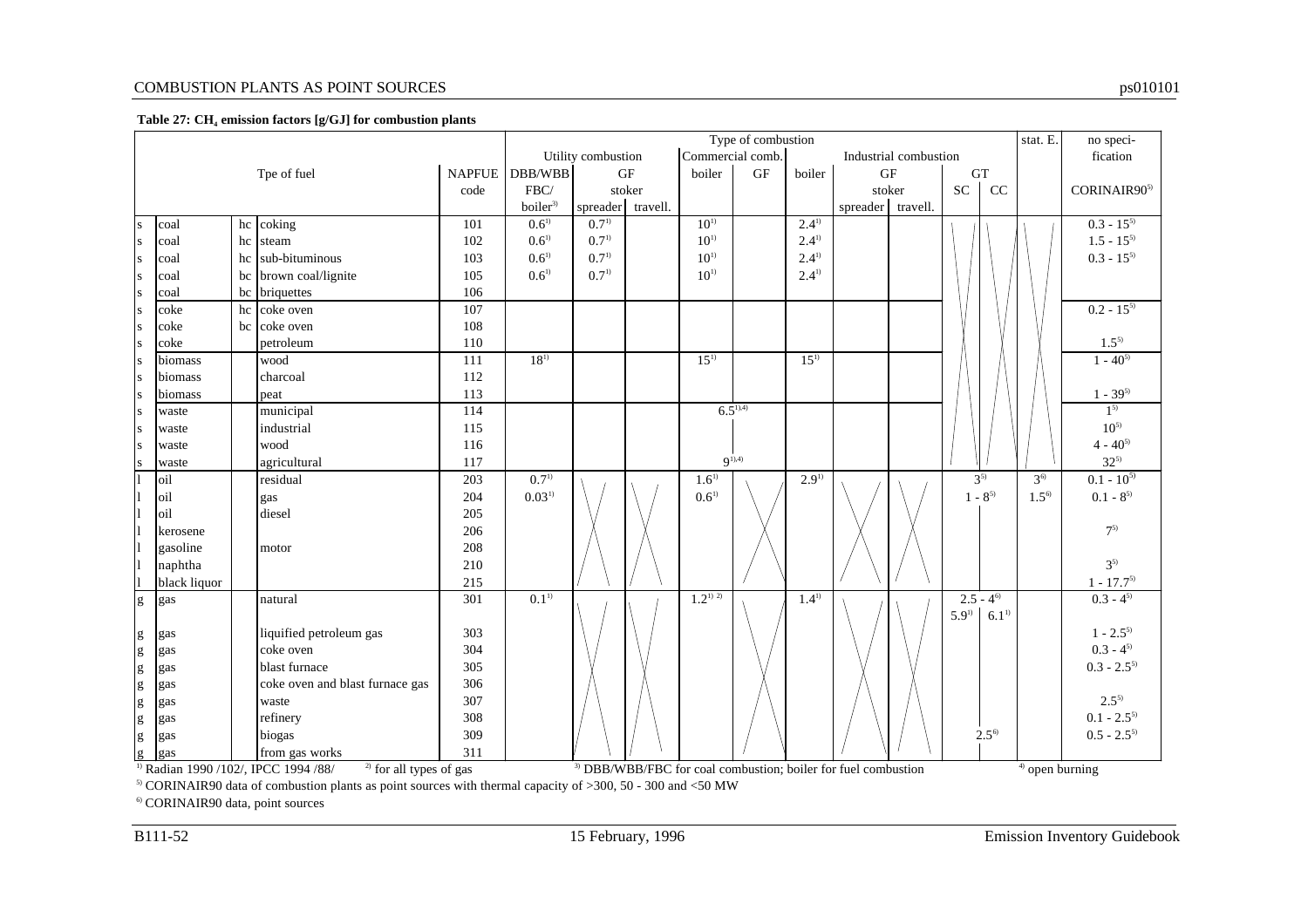#### **Table 28: CO emission factors [g/GJ] for combustion plants**

|                         | Type of combustion<br>Commercial comb.<br>Utility combustion<br>Industrial combustion |  |                                 |      |                       |                   |  |           |                           |                      |                                      | no speci-                                             |                |                           |                      |
|-------------------------|---------------------------------------------------------------------------------------|--|---------------------------------|------|-----------------------|-------------------|--|-----------|---------------------------|----------------------|--------------------------------------|-------------------------------------------------------|----------------|---------------------------|----------------------|
|                         |                                                                                       |  |                                 |      |                       |                   |  |           |                           |                      |                                      |                                                       |                |                           | fication             |
|                         |                                                                                       |  | Type of fuel                    |      | NAPFUE DBB/WBB/       | <b>GF</b>         |  | boiler    | <b>GF</b>                 | DBB/WBB/             |                                      | <b>GF</b>                                             | <b>GT</b>      | stat. E.                  | CORINAIR909)         |
|                         |                                                                                       |  |                                 | code | boilers <sup>1)</sup> | stoker            |  |           |                           | boiler <sup>1)</sup> |                                      | stoker                                                |                |                           |                      |
|                         |                                                                                       |  |                                 |      |                       | spreader travell. |  |           |                           |                      | spreader                             | travelling                                            |                |                           |                      |
| S                       | coal                                                                                  |  | hc coking                       | 101  | $14^{3}$              | $121^{3}$         |  | $195^{3}$ |                           | $9.7^{2}$ , $13^{4}$ | $81^{2}$ , $115^{4}$                 | $97.2^{2}$                                            |                |                           | $15^{9}$             |
| S                       | coal                                                                                  |  | hc steam                        | 102  | $14^{3}$              | $121^{3}$         |  | $195^{3}$ |                           | $9.7^{2}$ , $13^{4}$ | $115^{4}$                            | $9.7^{2}$                                             |                |                           | $10 - 175.2^{\circ}$ |
| <sub>S</sub>            | coal                                                                                  |  | hc sub-bituminous               | 103  | $14^{3}$              | $121^{3}$         |  | $195^{3}$ |                           | $9.7^2$ , $13^{4}$   | $81^{2}$ , $115^{4}$                 | $97.2^{2}$                                            |                |                           | $12 - 246.99$        |
| <sub>S</sub>            | coal                                                                                  |  | bc brown coal/lignite           | 105  | $14^{3}$              | $121^{3}$         |  | $195^{3}$ |                           | $16^{2}$ , $13^{4}$  | 133 <sup>2</sup> , 115 <sup>4)</sup> | $160^{2}$                                             |                |                           | $9.6 - 64.49$        |
| $\overline{\mathbf{s}}$ | coal                                                                                  |  | bc briquettes                   | 106  |                       |                   |  |           |                           |                      |                                      |                                                       |                |                           |                      |
| s                       | coke                                                                                  |  | hc coke oven                    | 107  |                       |                   |  |           |                           |                      |                                      |                                                       |                |                           | $102 - 121^{9}$      |
| S                       | coke                                                                                  |  | bc coke oven                    | 108  |                       |                   |  |           |                           |                      |                                      |                                                       |                |                           |                      |
| s                       | coke                                                                                  |  | petroleum                       | 110  |                       |                   |  |           |                           |                      |                                      |                                                       |                |                           | $15^{9}$             |
| S                       | biomass                                                                               |  | wood                            | 111  | $1,473^{3}$           |                   |  | $199^{3}$ |                           | $1,504^{3}$          |                                      |                                                       |                |                           | $30 - 3009$          |
| s                       | biomass                                                                               |  | charcoal                        | 112  |                       |                   |  |           |                           |                      |                                      |                                                       |                |                           |                      |
| s                       | biomass                                                                               |  | peat                            | 113  |                       |                   |  |           |                           |                      |                                      |                                                       |                |                           | $30 - 160^9$         |
| S                       | waste                                                                                 |  | municipal                       | 114  |                       | $98^{3,6}$        |  | $19^{3}$  |                           |                      |                                      | $19^{3/7}$ , $96^{3/7}$ , $42$ kg/Mg <sup>3),8)</sup> |                |                           | $30^{9}$             |
| <sub>S</sub>            | waste                                                                                 |  | industrial                      | 115  |                       |                   |  |           |                           |                      |                                      |                                                       |                |                           |                      |
| <sub>S</sub>            | waste                                                                                 |  | wood                            | 116  |                       |                   |  |           |                           |                      |                                      |                                                       |                |                           | $12 - 300^9$         |
| <sub>S</sub>            | waste                                                                                 |  | agricultural                    | 117  |                       |                   |  |           | 58 kg/Mg <sup>3),8)</sup> |                      |                                      |                                                       |                |                           | $20^{9}$             |
|                         | oil                                                                                   |  | residual                        | 203  | $15^{3}$              |                   |  | $17^{3}$  |                           | $15^{3}$             |                                      |                                                       | $10 - 15^{10}$ | $100^{10}$                | $3 - 32.6^{\circ}$   |
|                         | oil                                                                                   |  | gas                             | 204  | $15^{3}$              |                   |  | $16^{3}$  |                           | $12^{3}$             |                                      |                                                       | $10 - 20^{10}$ | $12 - 1,130^{10}$         | $10 - 46.49$         |
|                         |                                                                                       |  |                                 |      |                       |                   |  |           |                           |                      |                                      |                                                       | $20.6^{11}$    |                           |                      |
|                         | $\overline{\text{0}}$                                                                 |  | diesel                          | 205  |                       |                   |  |           |                           |                      |                                      |                                                       |                |                           |                      |
|                         | kerosene                                                                              |  |                                 | 206  |                       |                   |  |           |                           |                      |                                      |                                                       |                |                           | $12^{9}$             |
|                         | gasoline                                                                              |  | motor                           | 208  |                       |                   |  |           |                           |                      |                                      |                                                       |                |                           |                      |
|                         | naphtha                                                                               |  |                                 | 210  |                       |                   |  |           |                           |                      |                                      |                                                       |                |                           | $15^{9}$             |
|                         | black liquor                                                                          |  |                                 | 215  |                       |                   |  |           |                           |                      |                                      |                                                       |                |                           | $11.1 - 314^{\circ}$ |
|                         | $g$ gas                                                                               |  | natural                         | 301  | $19^{3}$              |                   |  | $9.6^{3}$ |                           | $17^{3}, 13^{5}$     |                                      |                                                       |                | $10 - 20^{10}$ , $32^{3}$ | $0.05 - 60^{\circ}$  |
|                         | $g$ gas                                                                               |  | liquified petroleum gas         | 303  |                       |                   |  |           |                           |                      |                                      |                                                       |                |                           | $10 - 13^{9}$        |
|                         | g gas                                                                                 |  | coke oven                       | 304  |                       |                   |  |           |                           |                      |                                      |                                                       |                |                           | $0.03 - 130^{9}$     |
|                         | g gas                                                                                 |  | blast furnace                   | 305  |                       |                   |  |           |                           |                      |                                      |                                                       |                |                           | $0.3 - 64.4^{\circ}$ |
|                         | g gas                                                                                 |  | coke oven and blast furnace gas | 306  |                       |                   |  |           |                           |                      |                                      |                                                       |                |                           |                      |
|                         | g gas                                                                                 |  | waste                           | 307  |                       |                   |  |           |                           |                      |                                      |                                                       |                |                           | $0.1 - 25.5^{\circ}$ |
|                         | $g$ gas                                                                               |  | refinery                        | 308  |                       |                   |  |           |                           |                      |                                      |                                                       |                | $10^{10}$                 | $2 - 15^{9}$         |
|                         | $g$ gas                                                                               |  | biogas                          | 309  |                       |                   |  |           |                           |                      |                                      |                                                       |                |                           | $13^{9}$             |
|                         | g gas                                                                                 |  | from gas works                  | 311  |                       |                   |  |           |                           |                      |                                      |                                                       |                |                           |                      |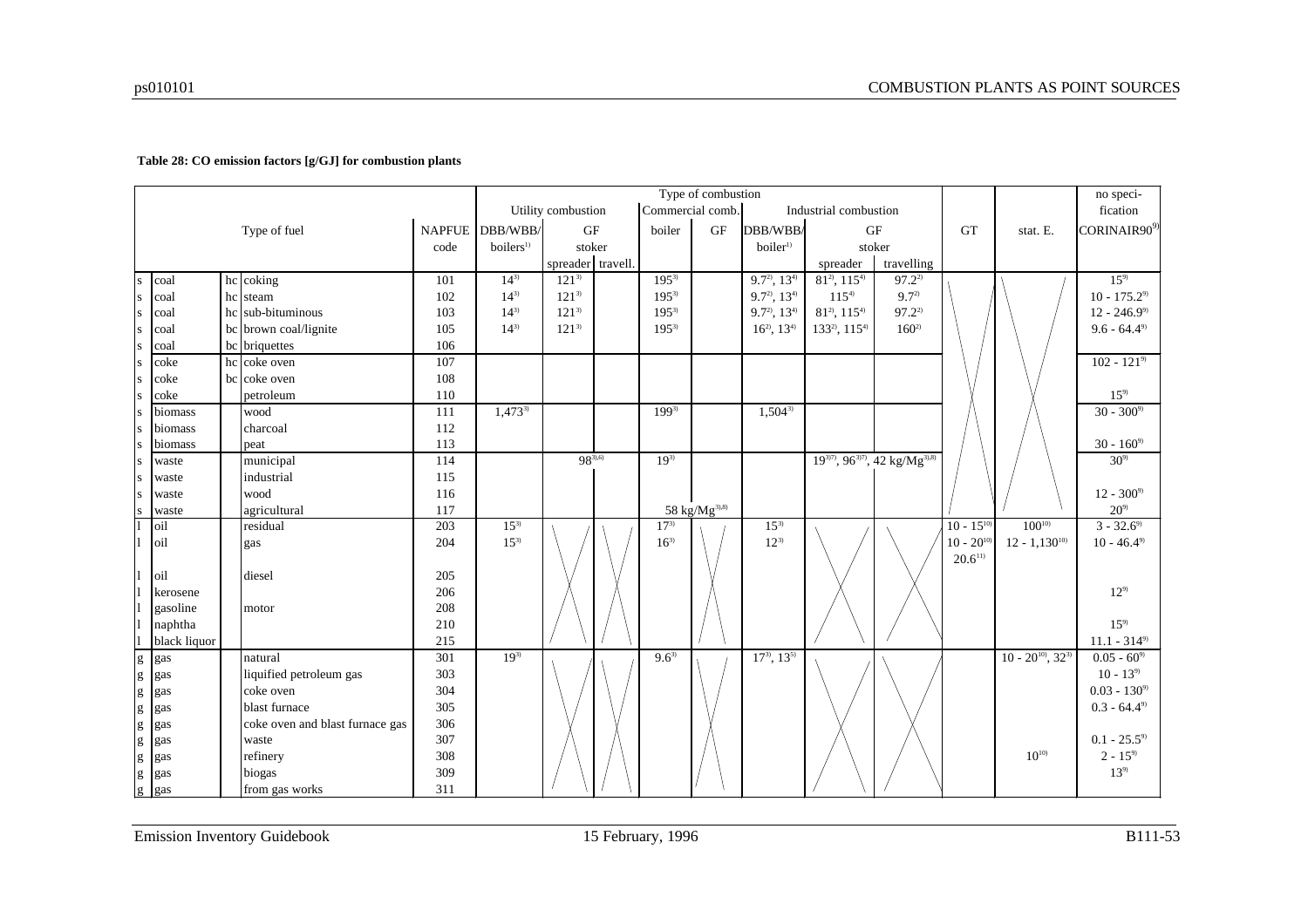- <sup>1)</sup> DBB/WBB for coal combustion; boiler for other fuel combustion
- 2) EPA 1987 /85/, CORINAIR 1992 /80/
- 3) Radian 1990 /102/, IPCC 1994 /88/, without primary measure
- 4) OECD 1989 /100/, CORINAIR 1992 /80/
- 5) CORINAIR 1992 /80/, part 8
- <sup>6)</sup> grate firing without specification
- <sup>7)</sup> small combustion 19 g/GJ, mass burning 96 g/GJ
- 8) open burning
- 9) CORINAIR90 data of combustion plants as point sources with a thermal capacity of > 300, 50 300, < 50 MW
- <sup>10)</sup> CORINAIR90 data, point sources
- $11)$  AP42 /115/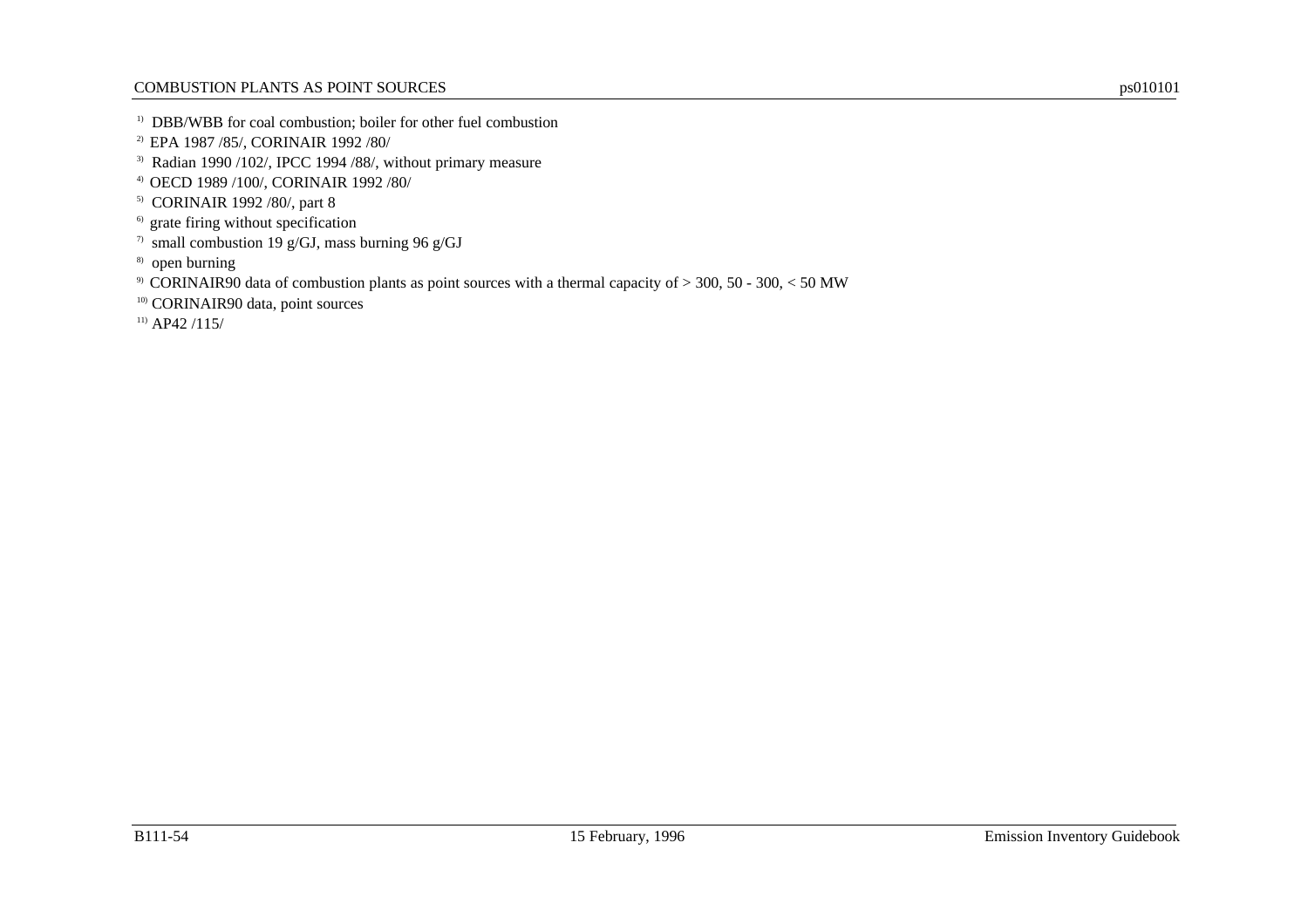#### **Table 29: CO<sup>2</sup> emission factors [kg/GJ] for combustion plants**

|                                   |              |    |                                 | <b>NAPFUE</b> |                                                             | <b>Emission</b> factors                           |                                  |
|-----------------------------------|--------------|----|---------------------------------|---------------|-------------------------------------------------------------|---------------------------------------------------|----------------------------------|
|                                   |              |    | Type of fuel                    | code          | value                                                       | range                                             | remarks                          |
| S                                 | coal         | hc | coking                          | 101           |                                                             | $92 - 93$ <sup>5</sup> , 89.6 - 94 <sup>2</sup>   |                                  |
| S                                 | coal         | hc | steam                           | 102           | 93.7 <sup>3</sup> , 92 <sup>5)</sup>                        | $92 - 93$ <sup>5</sup> , 10 - $98^2$              |                                  |
| S                                 | coal         | hc | sub-bituminous                  | 103           | 94.7 3)                                                     | $91 - 115.2^{2}$                                  |                                  |
| S                                 | coal         | bc | brown coal/lignite              | 105           | $100.2^{3}$                                                 | 94 - 107.9 <sup>2</sup> , 110 - 113 <sup>5)</sup> |                                  |
| ${\bf S}$                         | coal         | bc | briquettes                      | 106           | 98                                                          | $97 - 99^{5}$                                     |                                  |
| S                                 | coke         | hc | coke oven                       | 107           | $95.94$ , $1081$                                            | $100 - 105^{5}$ , $105 - 108^{2}$                 |                                  |
| S                                 | coke         | bc | coke oven                       | 108           |                                                             | $96 - 111^{5}$                                    |                                  |
| S                                 | coke         |    | petroleum                       | 110           | 101 <sup>5</sup> , 121.2 <sup>4</sup> , 100.8 <sup>2)</sup> |                                                   |                                  |
| S                                 | biomass      |    | wood                            | 111           | 100 <sup>1</sup> , 124.9 <sup>4</sup>                       | $92 - 100^{2}$                                    |                                  |
| S                                 | biomass      |    | charcoal                        | 112           |                                                             |                                                   |                                  |
| S                                 | biomass      |    | peat                            | 113           | $98^{5}$                                                    | $102 - 115^{2}$                                   |                                  |
| S                                 | waste        |    | municipal                       | 114           | $15^{5}$ , $28^{20}$                                        | $109 - 141^{11}$                                  |                                  |
| S                                 | waste        |    | industrial                      | 115           |                                                             | $13.5 - 20^{5}$                                   |                                  |
| S                                 | waste        |    | wood                            | 116           |                                                             | $83 - 100^{2}$                                    |                                  |
| ${\bf S}$                         | waste        |    | agricultural                    | 117           |                                                             |                                                   |                                  |
|                                   | oil          |    | residual                        | 203           | $75.8^{4}$ , $76.6^{3}$ , $78^{5}$                          | $15 - 93^{2}$                                     | petroleum oil 72.6 <sup>3)</sup> |
| 11                                | oil          |    | gas                             | 204           | $72.74$ , $745$ , $751$                                     | $73 - 74$ <sup>5</sup> , $57 - 75$ <sup>2)</sup>  |                                  |
| I1                                | oil          |    | diesel                          | 205           | $72.74$ , $735$                                             |                                                   |                                  |
| 11                                | kerosene     |    |                                 | 206           | $73.3^{2}$                                                  | $72 - 74^{5}$                                     |                                  |
| $\vert$                           | gasoline     |    | motor                           | 208           | 70.8 <sup>3</sup> , 71.7 <sup>4</sup> , 72.2 <sup>1</sup>   | $72 - 74^{5}$                                     |                                  |
| <sup>1</sup>                      | naphtha      |    |                                 | 210           | $72.6^{3}$ , $74^{2}$                                       |                                                   |                                  |
|                                   | black liquor |    |                                 | 215           |                                                             | $100 - 110^{2}$                                   |                                  |
| g                                 | gas          |    | natural                         | 301           | $55.5^{3}$ , 60.8 <sup>4)</sup>                             | $55 - 56^{5}$ , 44 - $57^{2}$                     |                                  |
| $\mathbf{g}% _{T}=\mathbf{g}_{T}$ | gas          |    | liquified petroleum gas         | 303           |                                                             | $64 - 65^{5}$ , 57 - $65^{2}$                     |                                  |
| g                                 | gas          |    | coke oven                       | 304           | $44^{5}$                                                    | 44 - 49 <sup>5</sup> , 41.6 - 90 <sup>2)</sup>    |                                  |
| g                                 | gas          |    | blast furnace                   | 305           | $105^{5}$                                                   | $100 - 105^{5}$ , 92 - 280 <sup>2)</sup>          |                                  |
| g                                 | gas          |    | coke oven and blast furnace gas | 306           |                                                             |                                                   |                                  |
| g                                 | gas          |    | waste                           | 307           |                                                             | $44.4 - 57^{2}$                                   |                                  |
| g                                 | gas          |    | refinery                        | 308           | $60^{5}$                                                    |                                                   |                                  |
| g                                 | gas          |    | biogas                          | 309           | $75^{2}$                                                    | $10.5 - 73.3^{2}$                                 |                                  |
| g                                 | gas          |    | from gas works                  | 311           | $52^{2}$                                                    |                                                   |                                  |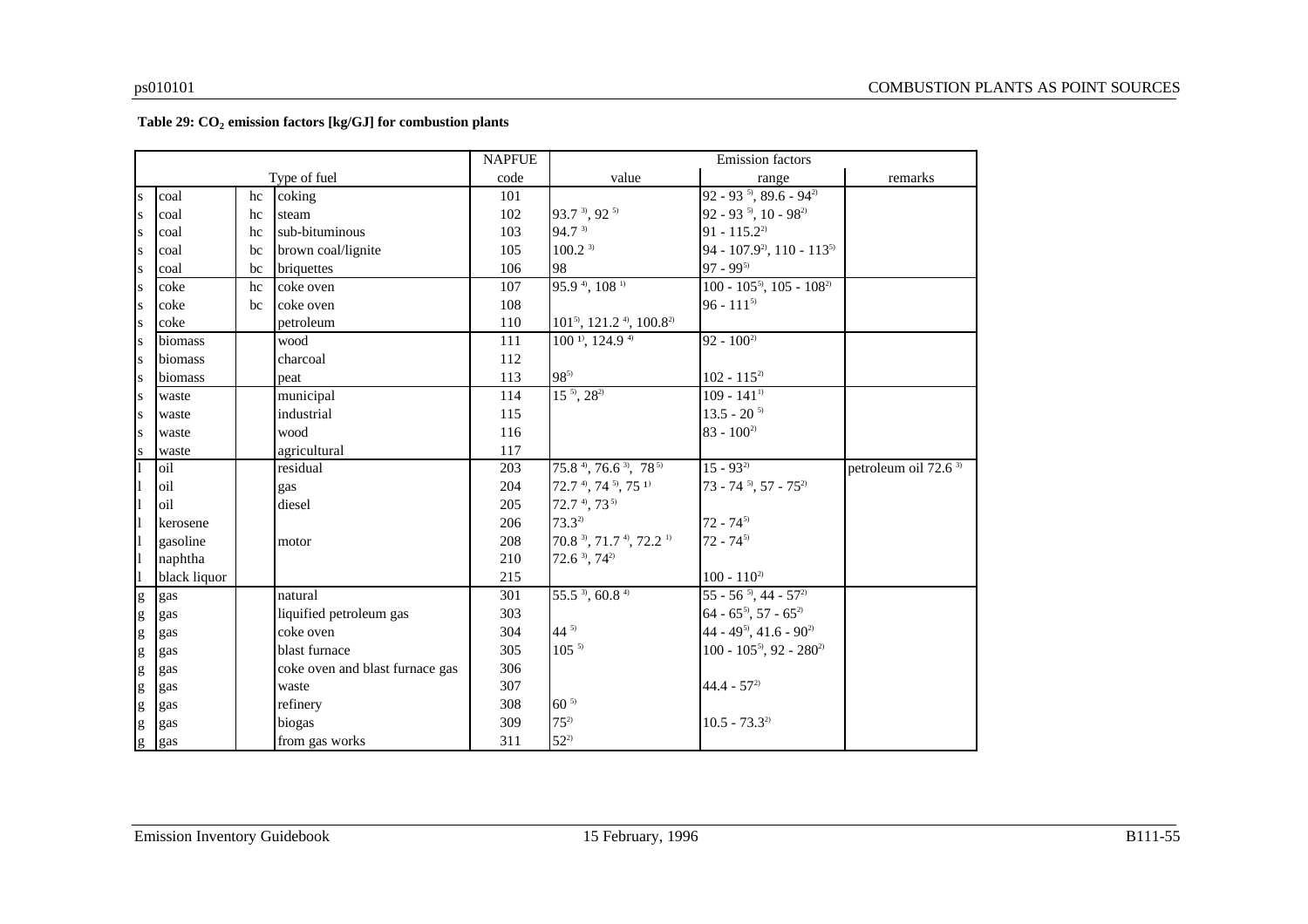<sup>1)</sup> Schenkel 1990 /105/

<sup>2)</sup> CORINAIR90 data on combustion plants as point sources with thermal capacity of  $>$  300, 50 - 300, < 50 MW

3) IPCC 1993 /87/

4) Kamm 1993 /89/

5) BMU 1994 /77/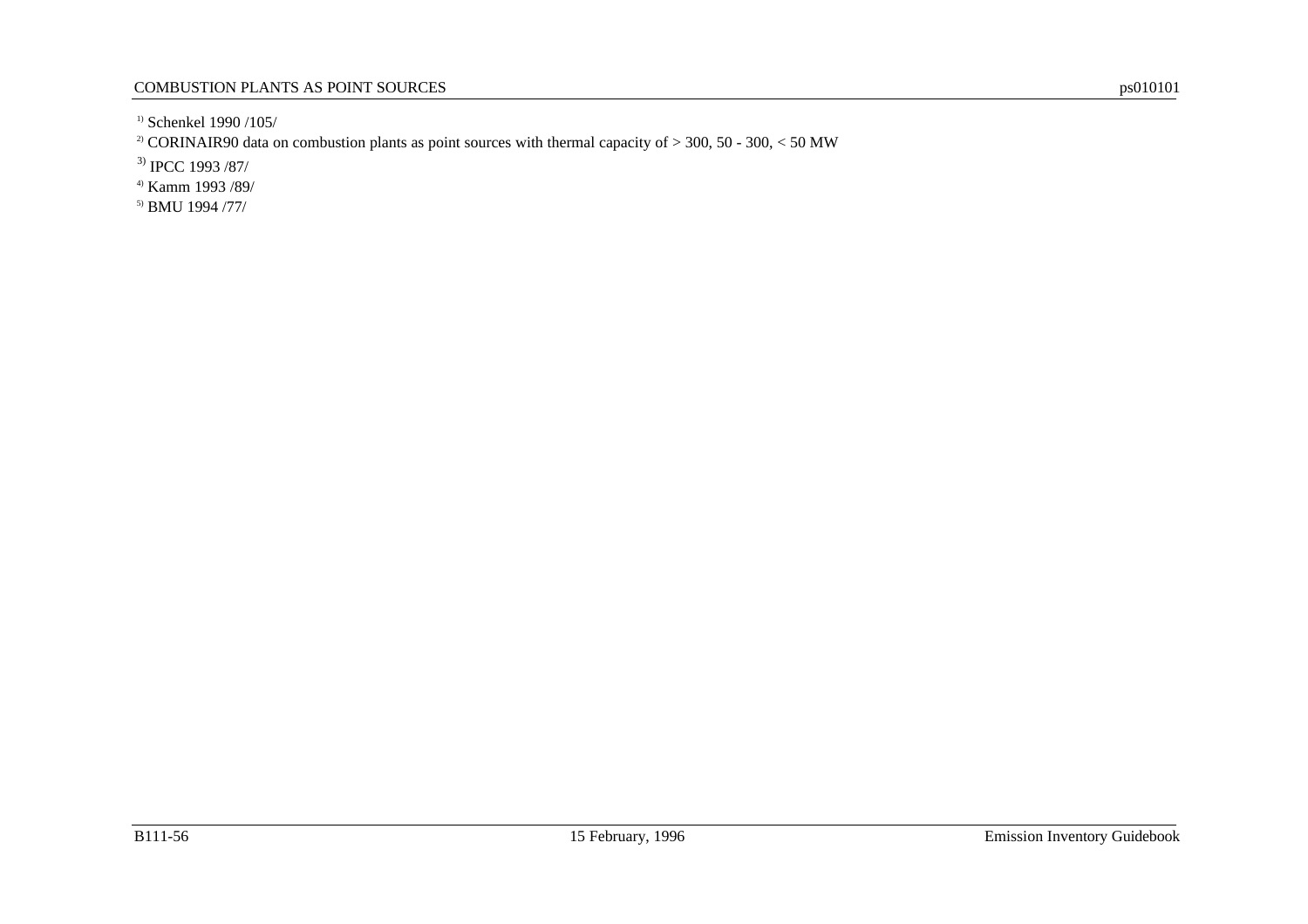#### **Table 30: N2O emission factors [g/GJ] for combustion plants**

|                                                                                                                                                                                                                                                                                                                                                                                                                                |              |    |                             |            | Type of boiler      |                                 |                    |                                   |                                   |                                              |                  |                                   |                | no speci-   |                 |
|--------------------------------------------------------------------------------------------------------------------------------------------------------------------------------------------------------------------------------------------------------------------------------------------------------------------------------------------------------------------------------------------------------------------------------|--------------|----|-----------------------------|------------|---------------------|---------------------------------|--------------------|-----------------------------------|-----------------------------------|----------------------------------------------|------------------|-----------------------------------|----------------|-------------|-----------------|
| Type of fuel                                                                                                                                                                                                                                                                                                                                                                                                                   |              |    | <b>NAPFUE</b>               | <b>DBB</b> |                     | <b>WBB</b>                      |                    | <b>FBC</b>                        |                                   | GF                                           |                  | <b>GT</b>                         | stat. E.       | fication    |                 |
| code                                                                                                                                                                                                                                                                                                                                                                                                                           |              |    | value                       | remarks    | value               | remarks                         | value              | remarks                           | value                             | remarks                                      |                  |                                   | CORINAIR904)   |             |                 |
| $\mathbf{s}$                                                                                                                                                                                                                                                                                                                                                                                                                   | coal         |    | hc coking                   | 101        | 0.8 <sup>1</sup>    | utility, no PM <sup>3)</sup>    | 0.8 <sup>1</sup>   | utility, no PM <sup>3)</sup>      |                                   |                                              | 0.8 <sup>1</sup> | utility, no PM <sup>3)</sup>      |                |             | $14^{4}$        |
| s                                                                                                                                                                                                                                                                                                                                                                                                                              | coal         |    | hc steam                    | 102        | 0.8 <sup>1</sup>    | utility, no PM <sup>3)</sup>    | 0.8 <sup>1</sup>   | utility, no PM <sup>3)</sup>      |                                   |                                              | 0.8 <sup>1</sup> | utility, no PM <sup>3)</sup>      |                |             | $2.5 - 100^{4}$ |
|                                                                                                                                                                                                                                                                                                                                                                                                                                | coal         | hc | sub-bituminous              | 103        | 0.8 <sup>1</sup>    | utility, no PM <sup>3)</sup>    | $0.8$ <sup>1</sup> | utility, no PM <sup>3)</sup>      |                                   |                                              | 0.8 <sup>1</sup> | utility, no PM <sup>3)</sup>      |                |             | $2.5 - 30^{4}$  |
|                                                                                                                                                                                                                                                                                                                                                                                                                                | coal         |    | bc brown coal/lignite       | 105        | 0.8 <sup>1</sup>    | utility, no PM <sup>3)</sup>    |                    |                                   |                                   |                                              | 0.8 <sup>1</sup> | utility, no PM <sup>3)</sup>      |                |             | $1.4 - 30^{4}$  |
|                                                                                                                                                                                                                                                                                                                                                                                                                                | coal         |    | bc briquettes               | 106        |                     |                                 |                    |                                   |                                   |                                              |                  |                                   |                |             |                 |
|                                                                                                                                                                                                                                                                                                                                                                                                                                | coke         |    | hc coke oven                | 107        |                     |                                 |                    |                                   |                                   |                                              |                  |                                   |                |             | $1.4 - 25^{4}$  |
| s                                                                                                                                                                                                                                                                                                                                                                                                                              | coke         |    | bc coke oven                | 108        |                     |                                 |                    |                                   |                                   |                                              |                  |                                   |                |             |                 |
|                                                                                                                                                                                                                                                                                                                                                                                                                                | coke         |    | petroleum                   | 110        |                     |                                 |                    |                                   |                                   |                                              |                  |                                   |                |             | $14^{4}$        |
| s                                                                                                                                                                                                                                                                                                                                                                                                                              | biomass      |    | wood                        | 111        | 4.3 <sup>1</sup>    | commercial, no PM <sup>3)</sup> |                    |                                   | 4.3 <sup>1</sup>                  | commercial, no PM <sup>3)</sup>              | 4.3 <sup>1</sup> | commercial, no PM <sup>3)</sup>   |                |             | $1.4 - 75^{4}$  |
| S                                                                                                                                                                                                                                                                                                                                                                                                                              | biomass      |    | charcoal                    | 112        |                     |                                 |                    |                                   |                                   |                                              |                  |                                   |                |             |                 |
|                                                                                                                                                                                                                                                                                                                                                                                                                                | biomass      |    | peat                        | 113        |                     |                                 |                    |                                   |                                   |                                              |                  |                                   |                |             | $2 - 75^{4}$    |
| S                                                                                                                                                                                                                                                                                                                                                                                                                              | waste        |    | municipal                   | 114        |                     |                                 |                    |                                   | $14 - 165$ <sup>2</sup> g/t waste |                                              |                  | $11 - 270$ <sup>2</sup> g/t waste |                |             | $4^{4}$         |
| S                                                                                                                                                                                                                                                                                                                                                                                                                              | waste        |    | industrial                  | 115        |                     |                                 |                    |                                   |                                   |                                              |                  |                                   |                |             | $1.4^{4}$       |
| s                                                                                                                                                                                                                                                                                                                                                                                                                              | waste        |    | wood                        | 116        |                     |                                 |                    |                                   |                                   |                                              |                  |                                   |                |             | $2 - 6^{4}$     |
| s                                                                                                                                                                                                                                                                                                                                                                                                                              | waste        |    | agricultural                | 117        |                     |                                 |                    |                                   |                                   |                                              |                  |                                   |                |             | $5^{4)}$        |
|                                                                                                                                                                                                                                                                                                                                                                                                                                | oil          |    | residual                    | 203        | $46.5^{\mathrm{T}}$ | commercial, no PM <sup>3)</sup> |                    |                                   |                                   |                                              |                  |                                   | $2.5 - 14^{5}$ | $2.5^{5}$   | $1.4 - 14.84$   |
|                                                                                                                                                                                                                                                                                                                                                                                                                                | oil          |    |                             | 204        | $15.7^{\mathrm{T}}$ | commercial, no PM <sup>3)</sup> |                    |                                   |                                   |                                              |                  |                                   | $2 - 3^{5}$    | $2.5^{5}$   | $0.6 - 144$     |
|                                                                                                                                                                                                                                                                                                                                                                                                                                | oil          |    | gas<br>diesel               | 205        |                     |                                 |                    |                                   |                                   |                                              |                  |                                   |                |             |                 |
|                                                                                                                                                                                                                                                                                                                                                                                                                                | kerosene     |    |                             | 206        |                     |                                 |                    |                                   |                                   |                                              |                  |                                   |                |             | $14^{4}$        |
|                                                                                                                                                                                                                                                                                                                                                                                                                                | gasoline     |    | motor                       | 208        |                     |                                 |                    |                                   |                                   |                                              |                  |                                   |                |             |                 |
|                                                                                                                                                                                                                                                                                                                                                                                                                                | naphtha      |    |                             | 210        |                     |                                 |                    |                                   |                                   |                                              |                  |                                   |                |             | $14^{4}$        |
|                                                                                                                                                                                                                                                                                                                                                                                                                                | black liquor |    |                             | 215        |                     |                                 |                    |                                   |                                   |                                              |                  |                                   |                |             | $1 - 21.44$     |
|                                                                                                                                                                                                                                                                                                                                                                                                                                |              |    |                             |            |                     |                                 |                    |                                   |                                   |                                              |                  |                                   |                |             |                 |
| $\mathbf{g}% _{T}=\mathbf{g}_{T}$                                                                                                                                                                                                                                                                                                                                                                                              | gas          |    | natural                     | 301        | 2.4 <sup>1</sup>    | commercial, no PM <sup>3)</sup> |                    |                                   |                                   |                                              |                  |                                   |                | $1 - 3^{5}$ | $0.1 - 3^{4}$   |
| $\mathbf{g}% _{T}=\mathbf{g}_{T}=\mathbf{g}_{T}=\mathbf{g}_{T}=\mathbf{g}_{T}=\mathbf{g}_{T}=\mathbf{g}_{T}=\mathbf{g}_{T}=\mathbf{g}_{T}=\mathbf{g}_{T}=\mathbf{g}_{T}=\mathbf{g}_{T}=\mathbf{g}_{T}=\mathbf{g}_{T}=\mathbf{g}_{T}=\mathbf{g}_{T}=\mathbf{g}_{T}=\mathbf{g}_{T}=\mathbf{g}_{T}=\mathbf{g}_{T}=\mathbf{g}_{T}=\mathbf{g}_{T}=\mathbf{g}_{T}=\mathbf{g}_{T}=\mathbf{g}_{T}=\mathbf{g}_{T}=\mathbf{g}_{T}=\math$ | gas          |    | liquified petroleum gas     | 303        |                     |                                 |                    |                                   |                                   |                                              |                  |                                   |                |             | $2 - 4.34$      |
| $\mathbf{g}% _{0}$                                                                                                                                                                                                                                                                                                                                                                                                             | gas          |    | coke oven                   | 304        |                     |                                 |                    |                                   |                                   |                                              |                  |                                   |                |             | $1.1 - 3^{4}$   |
| $\mathbf{g}% _{T}=\mathbf{g}_{T}=\mathbf{g}_{T}=\mathbf{g}_{T}=\mathbf{g}_{T}=\mathbf{g}_{T}=\mathbf{g}_{T}=\mathbf{g}_{T}=\mathbf{g}_{T}=\mathbf{g}_{T}=\mathbf{g}_{T}=\mathbf{g}_{T}=\mathbf{g}_{T}=\mathbf{g}_{T}=\mathbf{g}_{T}=\mathbf{g}_{T}=\mathbf{g}_{T}=\mathbf{g}_{T}=\mathbf{g}_{T}=\mathbf{g}_{T}=\mathbf{g}_{T}=\mathbf{g}_{T}=\mathbf{g}_{T}=\mathbf{g}_{T}=\mathbf{g}_{T}=\mathbf{g}_{T}=\mathbf{g}_{T}=\math$ | gas          |    | blast furnace               | 305        |                     |                                 |                    |                                   |                                   |                                              |                  |                                   |                |             | $1.1 - 34$      |
| $\mathbf{g}% _{0}$                                                                                                                                                                                                                                                                                                                                                                                                             | gas          |    | coke oven and blast furnace | 306        |                     |                                 |                    |                                   |                                   |                                              |                  |                                   |                |             |                 |
| $\mathbf{g}% _{0}$                                                                                                                                                                                                                                                                                                                                                                                                             | gas          |    | waste                       | 307        |                     |                                 |                    |                                   |                                   |                                              |                  |                                   |                |             | $1.1 - 2.54$    |
| $\mathbf{g}% _{T}=\mathbf{g}_{T}=\mathbf{g}_{T}=\mathbf{g}_{T}=\mathbf{g}_{T}=\mathbf{g}_{T}=\mathbf{g}_{T}=\mathbf{g}_{T}=\mathbf{g}_{T}=\mathbf{g}_{T}=\mathbf{g}_{T}=\mathbf{g}_{T}=\mathbf{g}_{T}=\mathbf{g}_{T}=\mathbf{g}_{T}=\mathbf{g}_{T}=\mathbf{g}_{T}=\mathbf{g}_{T}=\mathbf{g}_{T}=\mathbf{g}_{T}=\mathbf{g}_{T}=\mathbf{g}_{T}=\mathbf{g}_{T}=\mathbf{g}_{T}=\mathbf{g}_{T}=\mathbf{g}_{T}=\mathbf{g}_{T}=\math$ | gas          |    | refinery                    | 308        |                     |                                 |                    |                                   |                                   |                                              |                  |                                   |                | $2.5^{5}$   | $2.5 - 14^{4}$  |
| $\mathbf g$                                                                                                                                                                                                                                                                                                                                                                                                                    | gas          |    | biogas                      | 309        |                     |                                 |                    |                                   |                                   |                                              |                  |                                   |                |             | $1.4 - 2.54$    |
| g                                                                                                                                                                                                                                                                                                                                                                                                                              | gas          |    | from gas works              | 311        |                     |                                 |                    |                                   |                                   |                                              |                  |                                   |                |             |                 |
| <sup>2)</sup> DeSoete 1993 /83/, IPCC 1994 /88/<br><sup>1)</sup> Radian 1990 /102/, IPCC 1994 /88/                                                                                                                                                                                                                                                                                                                             |              |    |                             |            |                     |                                 |                    | <sup>3)</sup> PM: Primary measure |                                   | <sup>5)</sup> CORINAIR90 data, point sources |                  |                                   |                |             |                 |

4) CORINAIR90 data on combustion plants as point sources with thermal capacity of > 300, 50 - 300, < 50 MW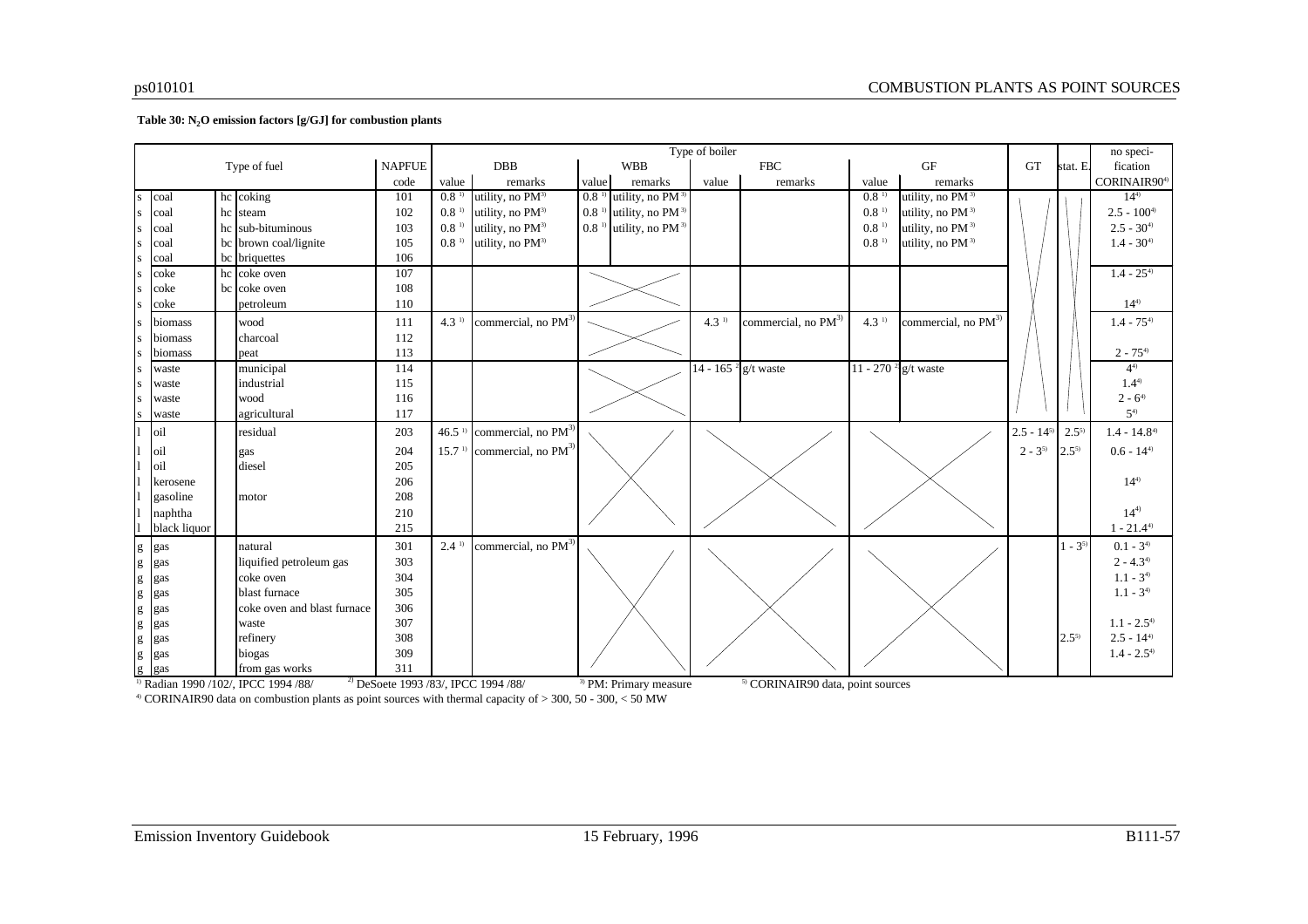#### COMBUSTION PLANTS AS POINT SOURCES ps010101

|  |  | Table 31: Heavy metal emission factors (g/Mg fuel) for combustion plants |
|--|--|--------------------------------------------------------------------------|

|           |                                                                                                                                                                 |    |         |                    |                                  |                          |                                                                    | Thermal boiler capacity [MW] |                     |                |             |    |           |
|-----------|-----------------------------------------------------------------------------------------------------------------------------------------------------------------|----|---------|--------------------|----------------------------------|--------------------------|--------------------------------------------------------------------|------------------------------|---------------------|----------------|-------------|----|-----------|
|           |                                                                                                                                                                 |    |         |                    | $>=$ 300                         |                          |                                                                    |                              | $>= 50$ and $< 300$ |                |             |    | < 50      |
|           |                                                                                                                                                                 |    |         |                    | Type of boiler                   |                          |                                                                    |                              |                     | Type of boiler |             |    |           |
|           | Type of fuel                                                                                                                                                    |    |         | NAPFUE Heavy metal |                                  | <b>DBB</b><br><b>WBB</b> |                                                                    |                              | <b>DBB</b>          | <b>WBB</b>     | ${\rm FBC}$ | GF | <b>GF</b> |
|           |                                                                                                                                                                 |    | code    | element            |                                  |                          | Dust control <sup>1)</sup> Dust control Dust control <sup>1)</sup> | Dust control                 |                     |                |             |    |           |
|           |                                                                                                                                                                 |    |         |                    |                                  | and FGD $^{\rm 2)}$      |                                                                    | and FGD $^{\rm 2)}$          |                     |                |             |    |           |
| ${\bf S}$ | coal                                                                                                                                                            | hc | 101/102 | Mercury            | $0.05 - 0.2$                     | $0.02 - 0.08$            | $0.05 - 0.2$                                                       | $0.02 - 0.08$                |                     |                |             |    |           |
|           |                                                                                                                                                                 |    |         | Cadmium            | $0.003 - 0.01$                   | $0.0001 - 0.004$         | $0.01 - 0.07$                                                      | $0.004 - 0.03$               |                     |                |             |    |           |
|           |                                                                                                                                                                 |    |         | Lead               | $0.02 - 1.1$                     | $0.007 - 0.5$            | $0.3 - 3$                                                          | $0.1 - 1.2$                  |                     |                |             |    |           |
|           |                                                                                                                                                                 |    |         | Copper             | $0.01 - 0.4$                     | $0.006 - 0.2$            | $0.05 - 0.4$                                                       | $0.05 - 0.2$                 |                     |                |             |    |           |
|           |                                                                                                                                                                 |    |         | Zinc               | $0.03 - 1.3$                     | $0.01 - 0.5$             | $0.5 - 4$                                                          | $0.2 - 1.6$                  |                     |                |             |    |           |
|           |                                                                                                                                                                 |    |         | Arsenic            | $0.03 - 0.3$                     | $0.01 - 0.1$             | $0.1 - 0.8$                                                        | $0.04 - 0.3$                 |                     |                |             |    |           |
|           |                                                                                                                                                                 |    |         | Chromium           | $0.04 - 0.2$                     | $0.02 - 0.06$            | $0.05 - 0.4$                                                       | $0.02 - 0.2$                 |                     |                |             |    |           |
|           |                                                                                                                                                                 |    |         | Selen              | $0.01 - 0.03$                    | $0.004 - 0.01$           |                                                                    |                              |                     |                |             |    |           |
|           |                                                                                                                                                                 |    |         | Nickel             | $0.03 - 0.4$                     | $0.01 - 0.5$             | $0.2 - 0.5$                                                        | $0.1 - 0.2$                  |                     |                |             |    |           |
| ${\bf S}$ | coal                                                                                                                                                            | bc | 105     | Mercury            | $0.05 - 0.2$                     | $\overline{0.02} - 0.08$ |                                                                    |                              |                     |                |             |    |           |
|           |                                                                                                                                                                 |    |         | Cadmium            | $0.002 - 0.004$                  | $0.0008 - 0.001$         |                                                                    |                              |                     |                |             |    |           |
|           |                                                                                                                                                                 |    |         | Lead               | $0.003 - 0.06$                   | $0.001 - 0.02$           |                                                                    |                              |                     |                |             |    |           |
|           |                                                                                                                                                                 |    |         | Copper             | $0.004 - 0.02$                   | $0.002 - 0.01$           |                                                                    |                              |                     |                |             |    |           |
|           |                                                                                                                                                                 |    |         | Zinc               | $0.01 - 0.2$                     | $0.006 - 0.1$            |                                                                    |                              |                     |                |             |    |           |
|           |                                                                                                                                                                 |    |         | Arsenic            | $0.03 - 0.04$                    | $0.008 - 0.01$           |                                                                    |                              |                     |                |             |    |           |
|           |                                                                                                                                                                 |    |         | Chromium           | $0.003 - 0.07$                   | $0.001 - 0.03$           |                                                                    |                              |                     |                |             |    |           |
|           |                                                                                                                                                                 |    |         | Selen              |                                  |                          |                                                                    |                              |                     |                |             |    |           |
|           |                                                                                                                                                                 |    |         | Nickel             | $0.02 - 0.04$                    | 0.01                     |                                                                    |                              |                     |                |             |    |           |
|           | 1 oil, heavy fuel                                                                                                                                               |    | 203     | Mercury            | $1.0^{4}$                        |                          |                                                                    |                              |                     |                |             |    |           |
|           |                                                                                                                                                                 |    |         | Cadmium            | $1.0^{4}$                        |                          |                                                                    |                              |                     |                |             |    |           |
|           |                                                                                                                                                                 |    |         | Lead               | $1.3^{4}$                        |                          |                                                                    |                              |                     |                |             |    |           |
|           |                                                                                                                                                                 |    |         | Copper             | $1.0^{4}$                        |                          |                                                                    |                              |                     |                |             |    |           |
|           |                                                                                                                                                                 |    |         | Zinc               | $1.0^{4}$                        |                          |                                                                    |                              |                     |                |             |    |           |
|           |                                                                                                                                                                 |    |         | Arsenic            | $0.5^{4}$                        |                          |                                                                    |                              |                     |                |             |    |           |
|           |                                                                                                                                                                 |    |         | Chromium           | $2.5^{4}$                        |                          |                                                                    |                              |                     |                |             |    |           |
|           |                                                                                                                                                                 |    |         | Selen              |                                  |                          |                                                                    |                              |                     |                |             |    |           |
|           |                                                                                                                                                                 |    |         | Vanadium           | $4.4^{5}$                        |                          |                                                                    |                              |                     |                |             |    |           |
|           |                                                                                                                                                                 |    |         | Nickel             | $35^{4}$                         |                          |                                                                    |                              |                     |                |             |    |           |
|           | g gas, natural                                                                                                                                                  |    | 301     | Mercury            | $0.05 - 0.15$ g/TJ <sup>3)</sup> |                          |                                                                    |                              |                     |                |             |    |           |
|           | $30$ 2 mg/m <sup>3</sup> gas UBA 1980/63/; 5 mg/m <sup>3</sup> PARCOM 1992/101/<br>$^{5)}$ Jockel 1991 /36/<br>$^{1)}$ clean gas particle concentration 50 mg/m |    |         |                    |                                  |                          |                                                                    |                              |                     |                |             |    |           |

<sup>2)</sup> FGD = Flue gas desulphurisation, clean gas particle concentration 20 mg/m<sup>3</sup>  $\frac{4}{9}$  general emission factor according to Stobbelaar 1992/37/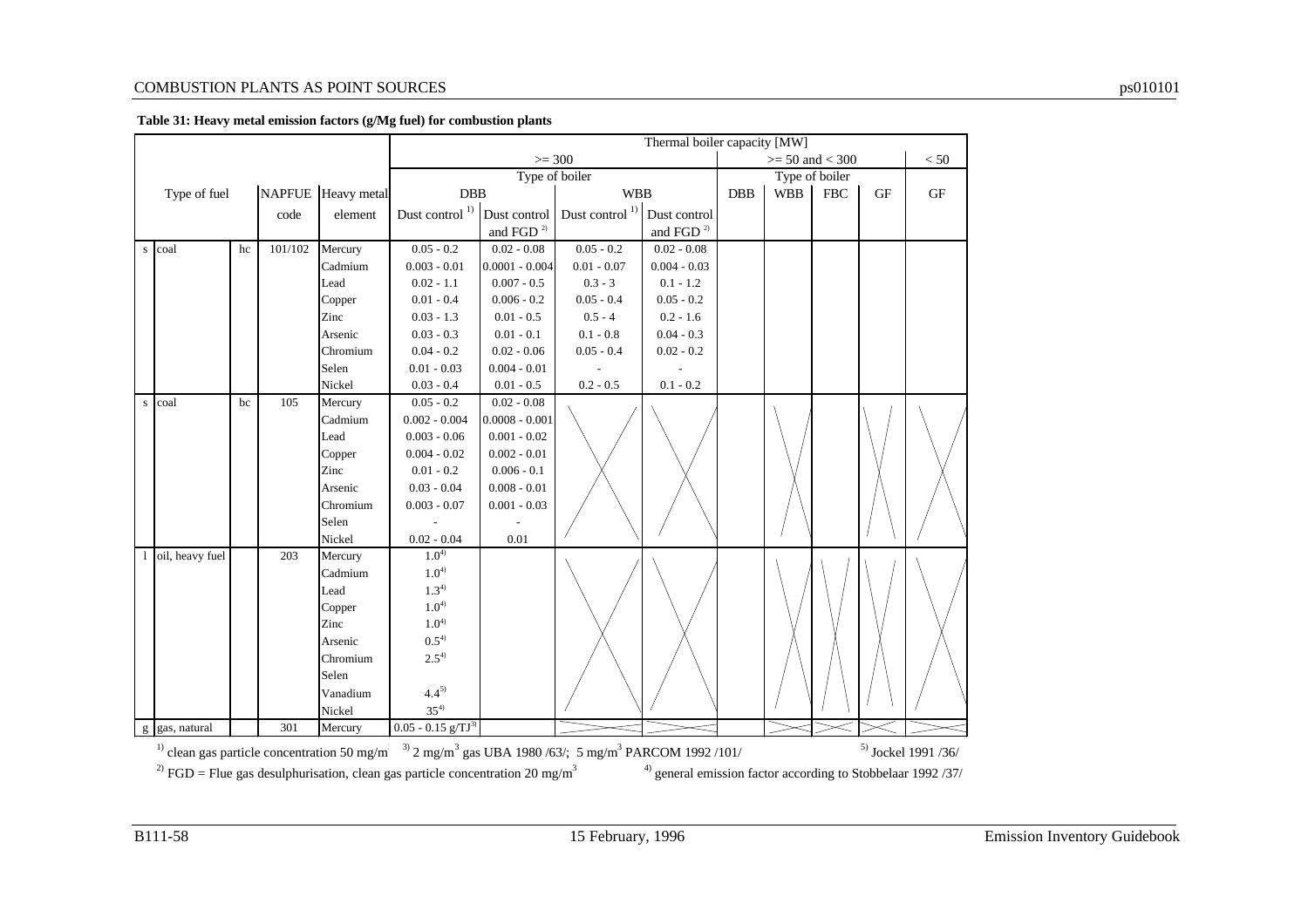# **9 SPECIFIC PROFILES**

# **9.1 SOx emissions**

Sulphur dioxide  $SO_2$  and sulphur trioxide  $SO_3$  are formed in the flame. Emissions of  $SO_2$  and  $SO_3$  are often considered together as  $SO_3$ . Due to the equilibrium conditions at furnace temperature, sulphur trioxide  $SO_3$  normally decomposes to sulphur dioxide  $SO_2$ . Then the amount of  $SO_2$  in the flue gas is approximately 99 %. Therefore,  $SO_x$  is given in this chapter as  $SO<sub>2</sub>$ .

# **9.2 NOx emissions**

The most important oxides of nitrogen formed with respect to pollution are nitric oxide (NO) and nitrogen dioxide  $(NO_2)$ , jointly referred to as  $NO<sub>x</sub>$ . The main compound is NO, which contributes over 90 % to the total  $NO<sub>x</sub>$ . Other oxides of nitrogen, such as dinitrogen-trioxide  $(N_2O_3)$ , dinitrogen-tetroxide  $(N_2O_4)$ , and dinitrogen-pentoxide  $(N_2O_5)$ , are formed in negligible amounts. Nitrous oxide  $(N_2O)$  is considered separrately.

# **9.3 NMVOC emissions**

Due to the minor relevance of NMVOC emissions for power plants no split of species is given.

# **9.4 Heavy metal emissions**

The heavy metals, which are of most environmental concern, are: arsenic (As), cadmium (Cd), chromium (Cr), copper (Cu), mercury (Hg), nickel (Ni), lead (Pb), selenium (Se) and zinc (Zn). This selection has been laid down by the UN-ECE Task Force on Heavy Metals, the PARCOM/ATMOS programme (cf. /35/) and the HELCOM programme. In the case of heavy oil combustion, vanadium emissions (V) are also of importance. In fly ash particles most of these elements occur as oxides or chlorides. The contribution of various forms of mercury to the emissions from combustion source categories in Europe is given in the following Figure 2: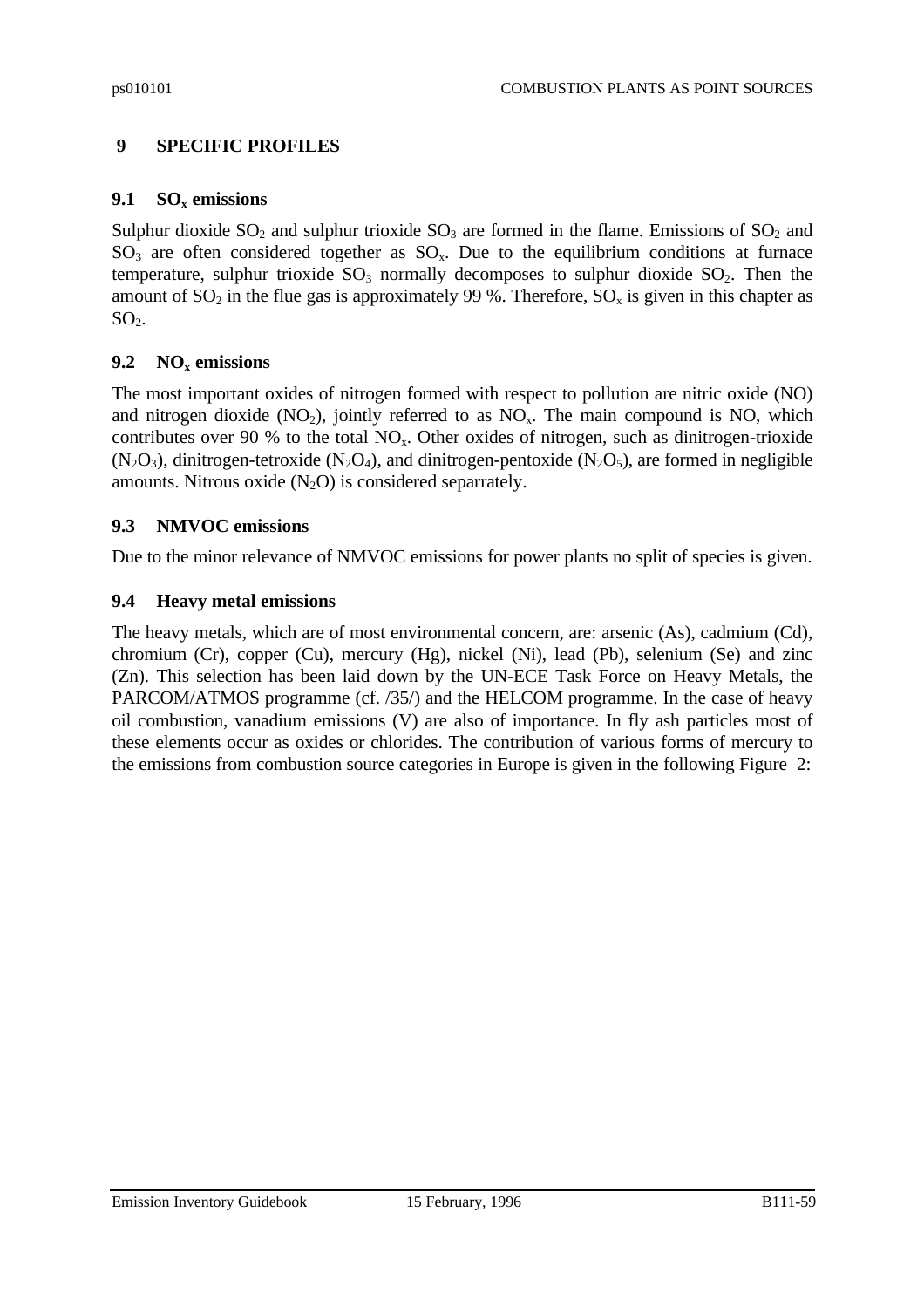

 $He^{II}$  oxidised form

 $He^P$ particle-bound

**Figure 2:** Contribution of various forms of mercury to the emissions from combustion source categories in Europe in 1987 (in % of total) /29/

# **10 UNCERTAINTY ESTIMATES**

Uncertainties of emission data result from the use of inappropriate or inaccurate emission factors, and from missing or inappropriate statistical information concerning activity data. Uncertainty estimates discussed here are related to the use of emission factors with different background information. At this stage a quantification of the uncertainty related to the use of emission factors is not feasible, due to the limited availability of data. However, the precision of emission estimates can be improved by applying individually determined emission factors.

The aim of the following procedure is to show the Guidebook-user how a lack of information concerning the fuel and technical characteristics of a combustion facility gives rise to a high uncertainty in the allocation of the appropriate emission factor. The whole span of possible emission factors is defined by the specification of the type of fuel used, the type of boiler, and the type of primary and secondary measures. The more information about these topics can be gathered, the smaller the span of possible emission factors becomes.

The following diagram (Figure 3) gives as an example the range of  $NO<sub>x</sub>$  emission factors [g/GJ] for pulverised coal combustion depending on the level of specification.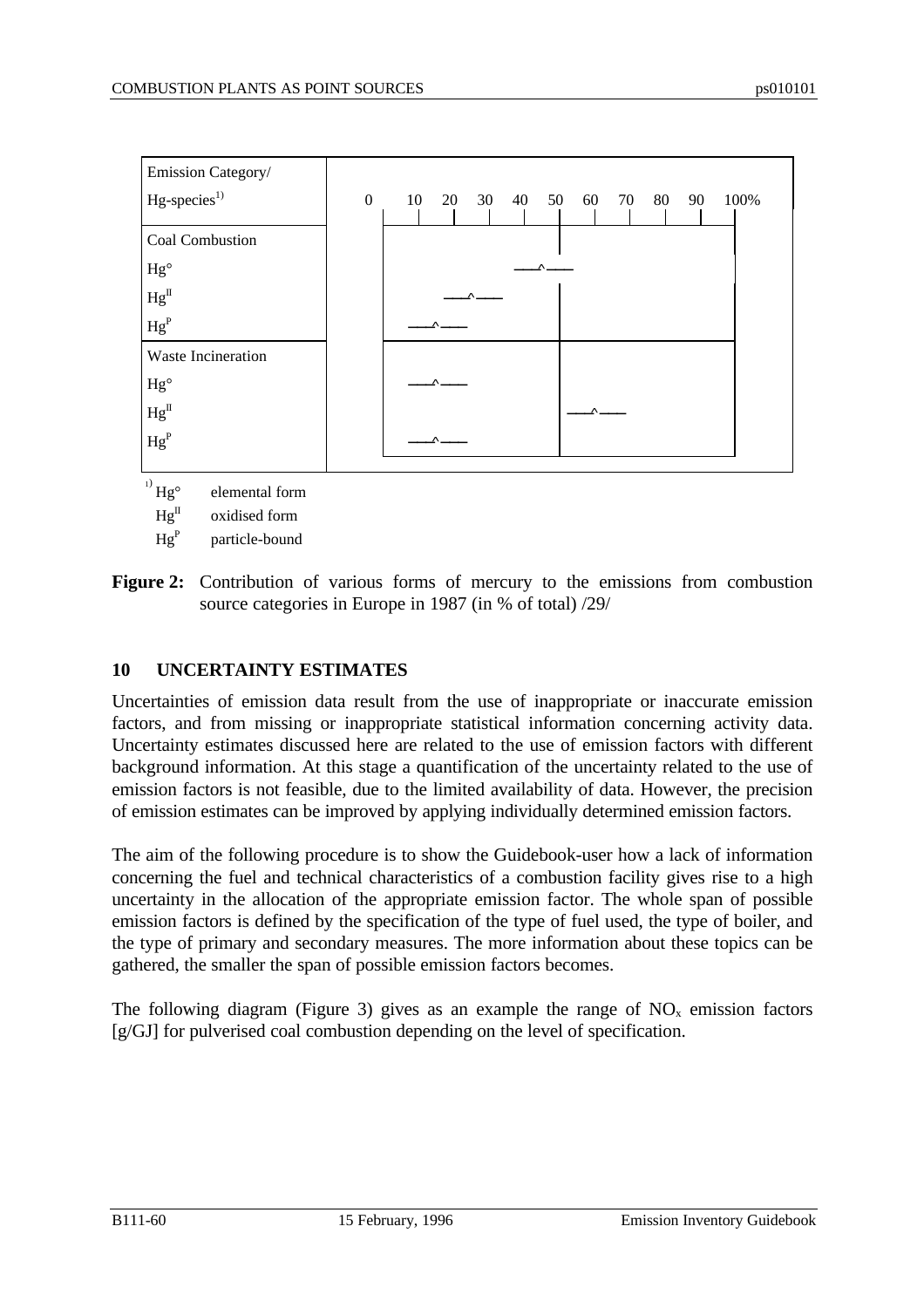

**Figure 3:** Ranges of NO<sub>x</sub> emission factors for the combustion of pulverised coal The level of specification is defined as follows:

| - "no information"     | - the whole range of combustion sources is taken into<br>account.                                                        |
|------------------------|--------------------------------------------------------------------------------------------------------------------------|
| $-$ , solid $\cdot$    | - only solid fuels are taken into account,                                                                               |
| - "solid-hc"           | - only hard coal is considered,                                                                                          |
| - "solid-hc-DBB-no PM" | - hard coal and combustion technique are taken into account<br>(here dry bottom boiler (DBB), without primary measures), |
| - "solid-hc-DBB-PM1"   | - hard coal, DBB and primary measures are taken into<br>account with a reduction efficiency of 0.2,                      |
| - "solid-hc-DBB-PM2"   | - hard coal, DBB and primary measures are taken into<br>account with a reduction efficiency of 0.45,                     |
| - "solid-hc-DBB-PM3"   | - hard coal, DBB and primary measures are taken into<br>account with a reduction efficiency of 0.6.                      |

In Figure 3 a large difference between minimum and maximum emission factors indicates high uncertainties in the allocation of appropriate emission factors. A specification of emission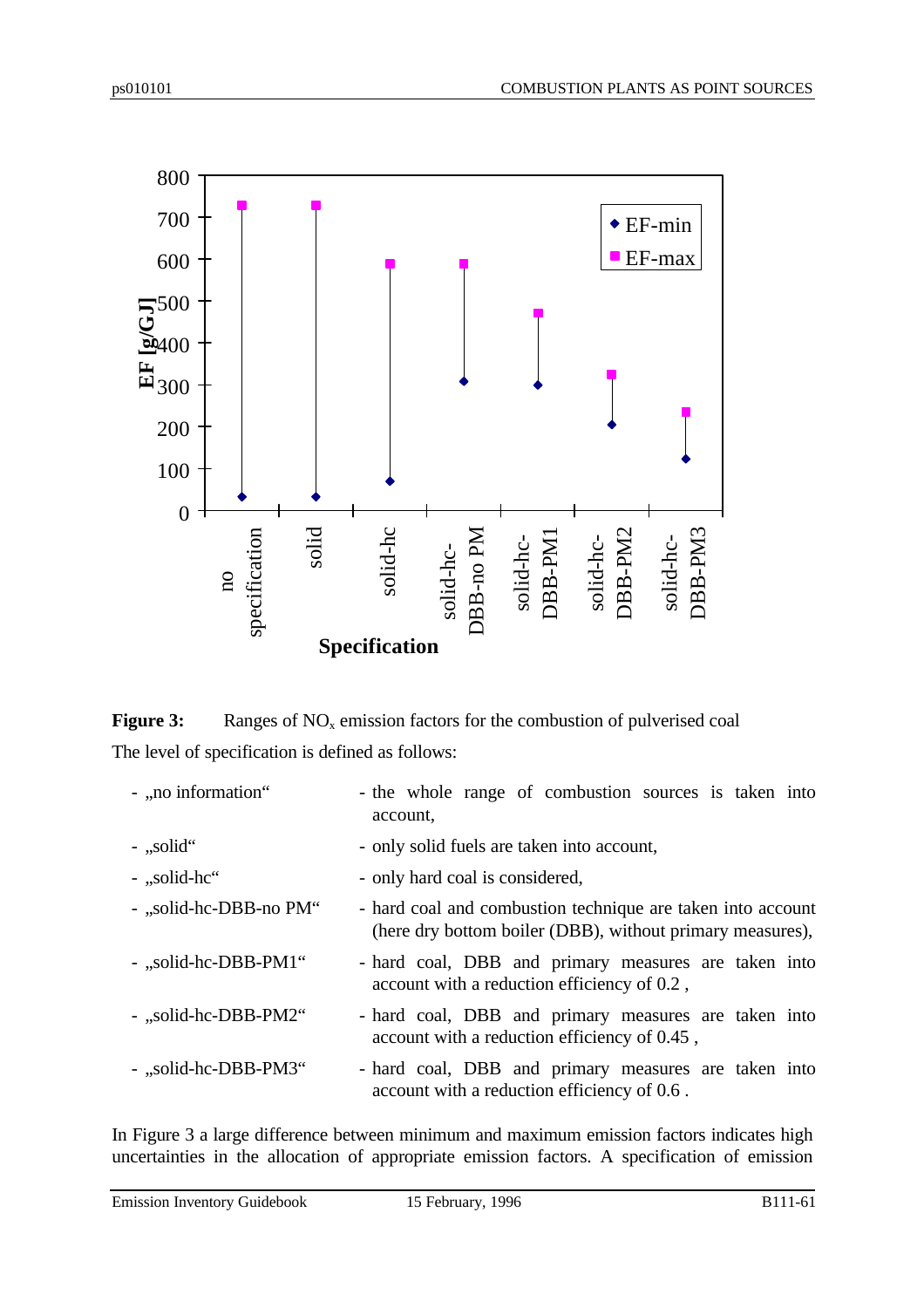factors only concerning the type of fuel used (e.g. hard coal) is not sufficient. The range of  $NO<sub>x</sub>$  emission factors for the combustion of pulverised coal is significantly reduced if technique related specifications are considered.

### **11 WEAKEST ASPECTS / PRIORITY AREAS FOR IMPROVEMENT IN CURRENT METHODOLOGY**

The weakest aspects discussed here are related to the determination of emission factors. Methodological shortcomings are discussed in this section for the main pollutants  $SO_2$ ,  $NO<sub>X</sub>$ and heavy metals.

# **11.1 SO<sup>2</sup> emissions**

The approach for the determination of  $SO_2$  emission factors is based on a simple mass balance calculation as the formation mechanisms of sulphur dioxide within the boiler depend almost entirely on the sulphur input. Therefore, for the formation of sulphur dioxide, fuel characteristics are of main influence. The accuracy of this approach is determined by the following fuel parameters: lower heating value, fuel sulphur content and sulphur retention in ash (see Equation (5)). The sulphur content and the lower heating value can be highly variable between different fuel categories and can furthermore vary to a large extent within one fuel category. Therefore, default values for sulphur content and lower heating value should be avoided. However, if emission factors for  $SO<sub>2</sub>$  have to be calculated, representative values for the sulphur content and the lower heating value should be based on measured data from individual fuel analysis.

The sulphur retention in ash  $\alpha_s$  depends mainly on the content of alkaline components of the fuel. This is only relevant for coal (e.g. CaO, MgO, Na<sub>2</sub>O, K<sub>2</sub>O) and for the case of additive injection. For a more precise determination of  $\alpha_s$ , the Ca/S ratio (amount of calcium/sulphur content of fuel)<sup>8</sup>, the particulate diameter, the surface character of CaO, the temperature (optimum ca. 800 °C), the pressure, the residence time, etc. should be taken into account. Therefore, the assessment of  $\alpha_{\rm S}$  should be based on an extended set of parameters.

Besides the fuel characteristics, the reduction efficiency and availability of secondary measures are of relevance for the determination of the  $SO<sub>2</sub>$  emission factors. Default values are proposed in Table 7, but measured data from individual combustion plants should preferably be used.

### 11.2 **NO<sub>X</sub> EMISSIONS**

The approach for the calculation of  $NO<sub>X</sub>$  emission factors is based on empirical relations. For fuel-NO only fuel characteristics are taken into account. The formation of thermal-NO increases exponentially with combustion temperatures above 1,300  $\degree$ C (see /56/). At this stage,

 $\overline{a}$ 

<sup>8</sup> Alternatively the Ca/S ratio is defined as the amount of additives related to the sulphur content of the flue gas, and is given for a brown coal fired dry bottom boiler as 2.5 - 5 as an example, for a stationary FBC as 2 - 4, for a circulating FBC < 2 etc. /55/.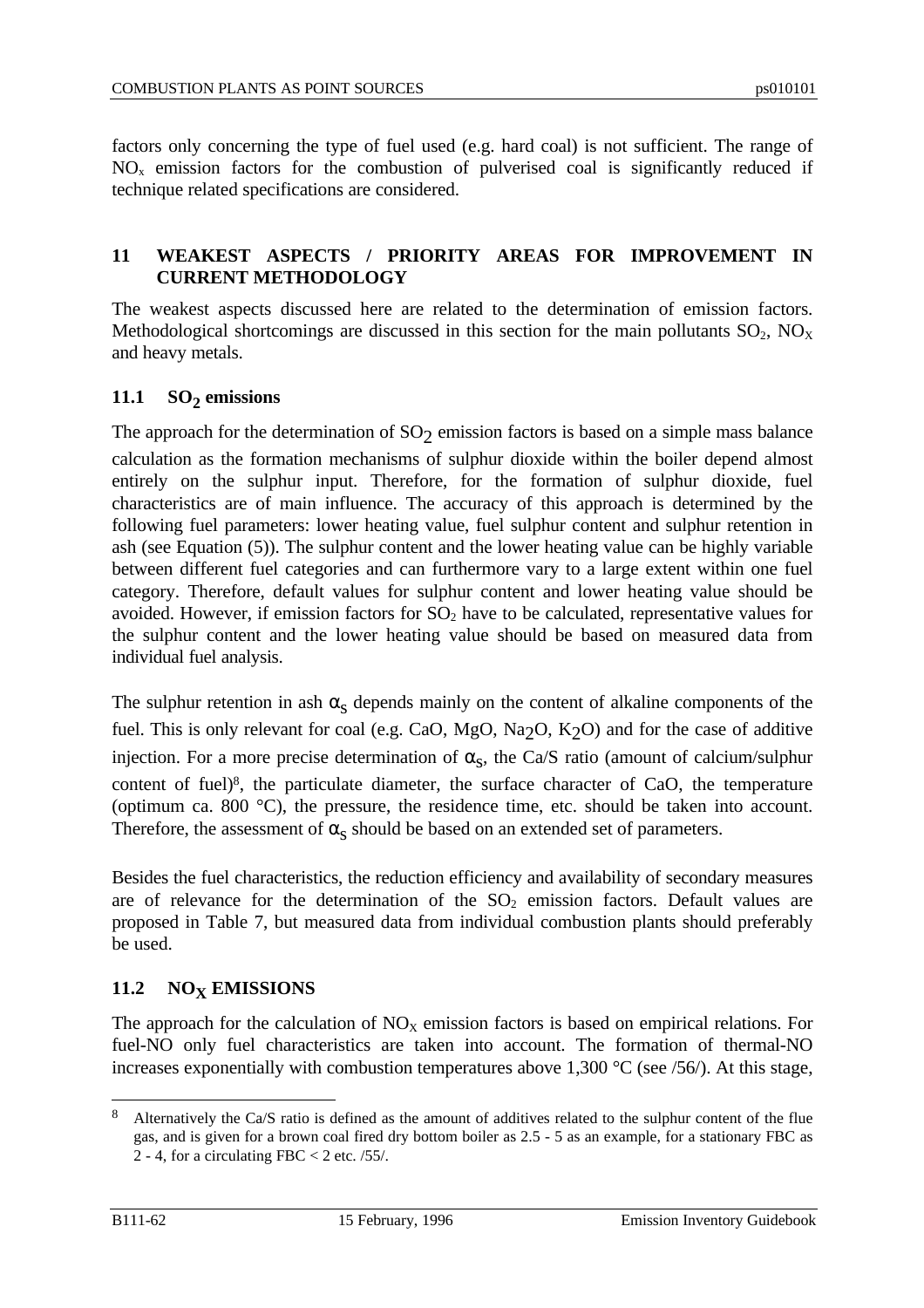no satisfactory result has been achieved to determine the thermal-NO formation by using kinetic equations. For inventory purposes, an empirical parameter  $\gamma$  has been introduced (see Annex 5), which represents the fraction of thermal-NO formed. At this stage default values of γ depending on the type of boiler are given. Further work should focus on a more precise determination of this factor.

Load dependence of the pollutant  $NO_x$  has been taken into account. For old installations a quantitative relation has been given as an example for German power plants. The validity of this relation should be verified for other countries.

Furthermore, the reduction efficiency of primary or secondary measures are of relevance for the determination of  $NO<sub>x</sub>$  emission factors. Default values for reduction efficiencies and availabilities are proposed in Tables 10 and 11, but measured data from individual combustion plants should preferably be used.

# **11.3 Heavy metals**

Heavy metals undergo complex transformations during the combustion process and downstream of the boiler, referring to e.g. fly ash formation mechanisms. The approaches for the determination of heavy metal emission factors are based on empirical relations, where fuel and technical characteristics are of main influence. The heavy metal contents can be highly variable between different fuel categories (e.g. coal and heavy fuel oil) and can furthermore vary to a large extent within one fuel category (up to 2 orders of magnitude). Therefore, default values for heavy metal contents in fuel should be avoided and measured values should be used as far as possible.

For inventory purposes, parameters, such as enrichment factors, fractions of fly ash leaving the combustion chamber, fraction of heavy metals emitted in gaseous form, have been introduced. Further work should be invested into a more precise determination of these parameters. In addition, it should be taken into account, that the reduction efficiency of (dust) abatement measures depends on the heavy metal. Heavy metal specific reduction efficiencies should be determined.

### **11.4 Other aspects**

Emission factors for  $SO_2$ ,  $NO_2$  and  $CO$ , whether calculated or given in the tables, are related to full load conditions. In order to assess the relevance of start-up emissions, a detailed investigation has been accomplished by using measured values from different types of boiler (see also Annex 15). The qualitative and quantitative statements obtained in this approach should be verified.

The emission factors have been determined by considering the pollutants separately. Possible mutual interactions between the formation mechanisms of different pollutants (e.g. NO and N2O) have been neglected and should be assessed in further work.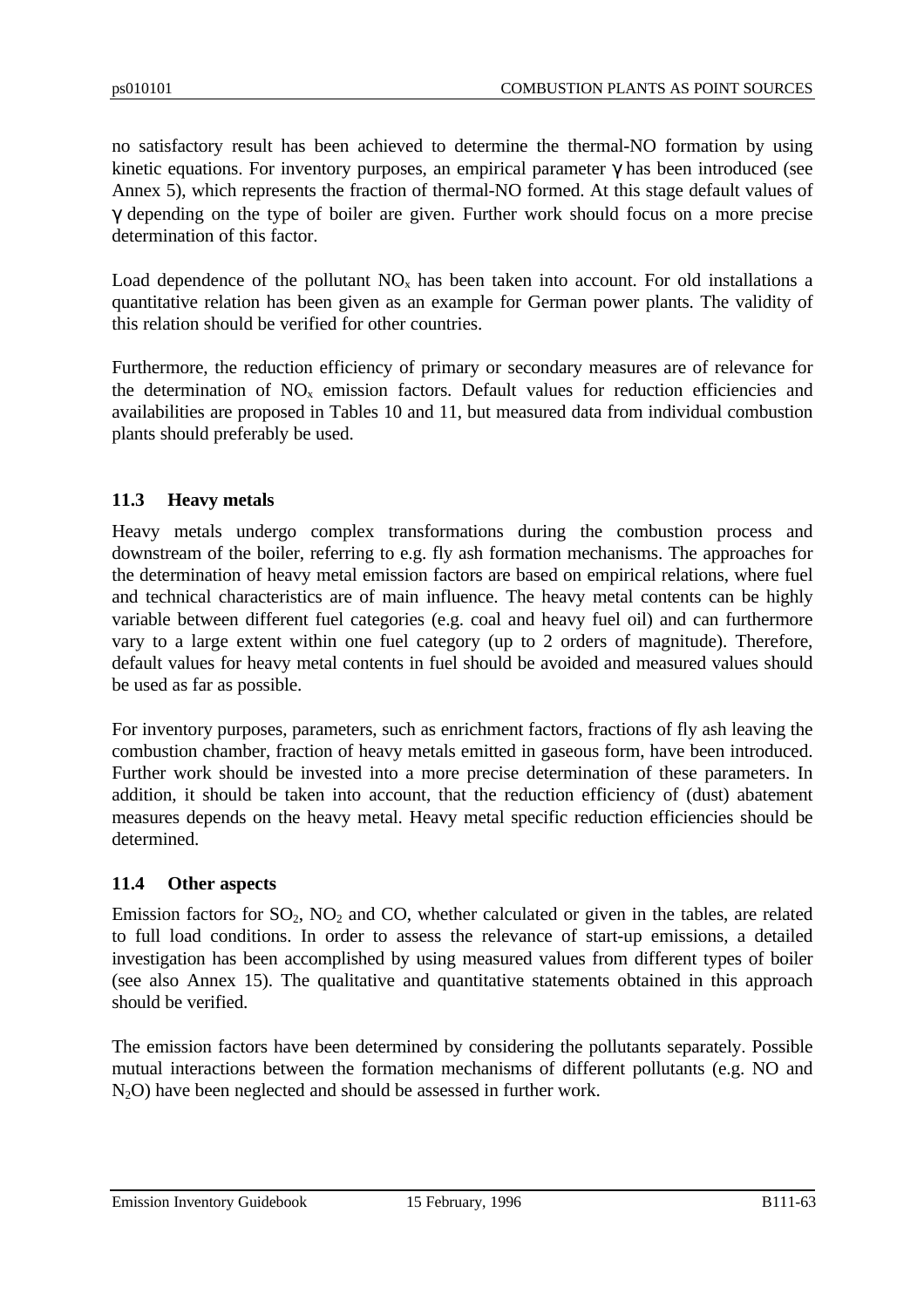### **12 SPATIAL DISAGGREGATION CRITERIA FOR AREA SOURCES**

This section is not relevant for combustion plants considered as point sources.

### **13 TEMPORAL DISAGGREGATION CRITERIA**

The temporal disaggregation of annual emission data (top-down approach) provides a split into monthly, weekly, daily and hourly emission data. Temporal disaggregation of annual emissions released from combustion plants as point sources can be obtained from the temporal change of the production of electrical power or the temporal change of the consumption, taking into account a split into:

- summer and winter time,
- working days and holidays,
- standstill times,
- times of partial load behaviour and
- number of start-ups / type of load design.

This split should be carried out for defined categories of power plants which take into account the main relevant combinations of types of fuel used and types of boiler installed (similar split as used for the emission factor Tables in Section 8).

The disaggregation of annual emissions into monthly, daily or hourly emissions can be based on a step-by-step approach /76/ according to the following equations:

- Monthly emission:

$$
E_{M_n} = \frac{E_A}{12} \cdot f_n \tag{25}
$$

 $E_M$ Emission in month n;  $n = 1, ..., 12$  [Mg]

- $E_A$  Annual emission [Mg]
- $f_n$  Factor for month n; n = 1, ..., 12 []

- Daily emission:

$$
E_{D_{n,k}} = \frac{E_{M_n}}{D_k} \cdot f_k \cdot \frac{1}{CF_n}
$$
 (26)

 $E_{D_{n,k}}$ Emission of day k in month n;  $k = 1, ..., D_k$ ;  $n = 1, ..., 12$  [Mg]

 $E_M$ Emission in month n;  $n = 1, ..., 12$  [Mg]

- $D_k$  Number of days in month n [ ]
- $f_k$  Factor for day k;  $k = 1, ..., D_k$  [ ]
- $CF_n$  Correction factor for month n [ ]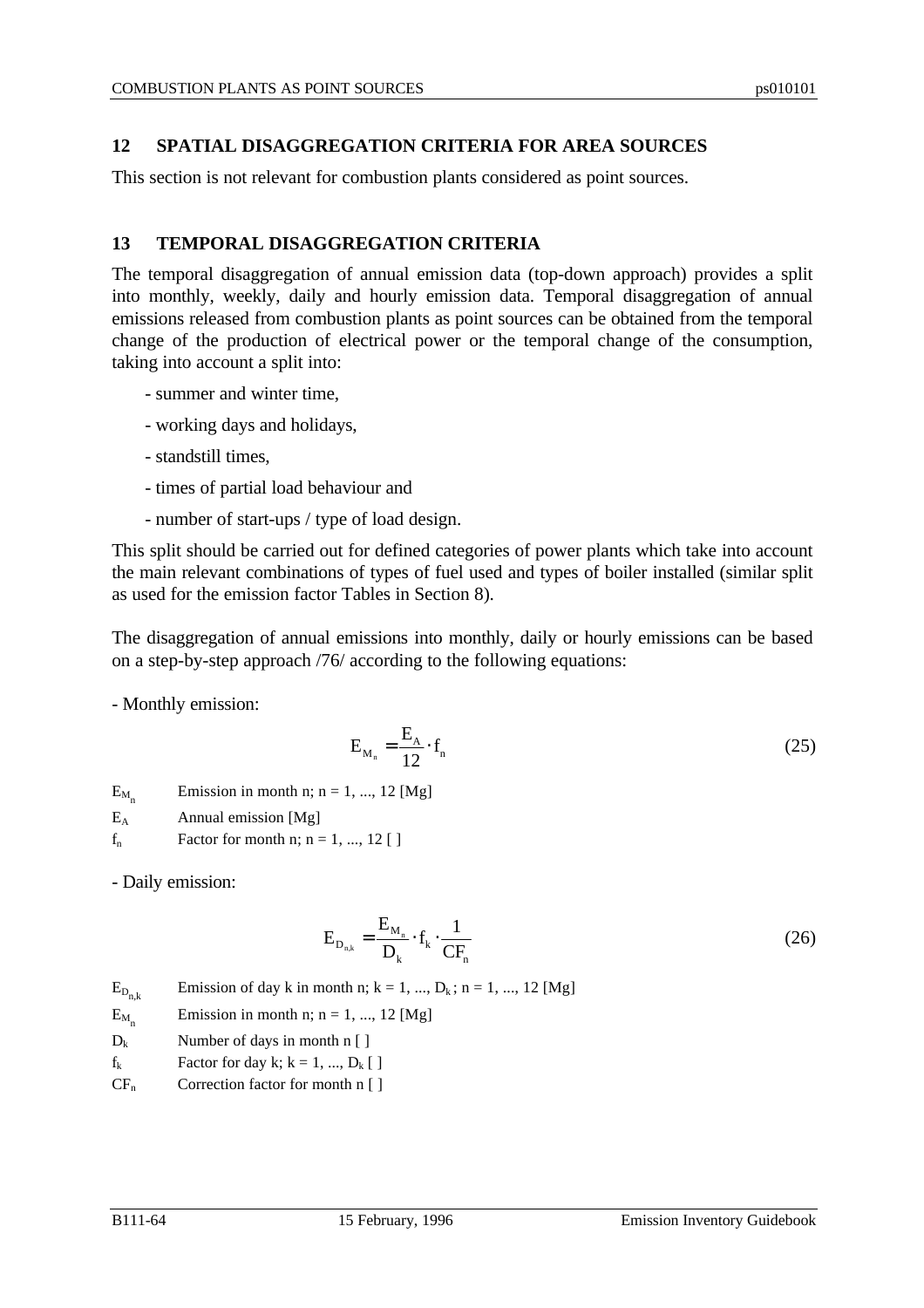### - Hourly emission:

$$
E_{H_{n,k,l}} = \frac{E_{D_{n,k}}}{24} \cdot f_{n,l} \tag{27}
$$

 $E_{H_{n,k,l}}$ Emission in hour 1 in day k and month n;  $l = 1, ..., 24$ ;  $k = 1, ..., D_k$ ;  $n = 1, ..., 12$  [Mg]

 $\mathbf{E}_{\text{D}_{\text{n},k}}$ Emission of day k in month n;  $k = 1, ..., D_k$ ;  $n = 1, ..., 12$  [Mg]

 $f_{n_1}$  Factor for hour l in month n; l = 1, ..., 24; n = 1, ..., 12 [ ]

 $D_k$  Number of days in month n [ ]

The factors (relative activities) for month  $f_n$ , day  $f_k$  and hour  $f_{n,l}$  can be related e.g. to the total fuel consumption or the net electricity production in public power plants. Figure 4 gives an example of a split for monthly factors based on the fuel consumption e.g. for Public Power Plants:



**Figure 4:** Example of monthly factors for total fuel consumption in Public Power Plants

A split concerning the load design, which determines the annual number of start-ups can be given as follows (see also Table 11):

- Base load: The boiler/plant is normally in continuous operation during the year; start-ups occur relatively seldom (ca. 15 times per year) depending on maintenance periods which occur mostly in summer. The fuel mostly used in base load boilers is brown coal.
- Middle load: The boiler/plant is in operation in order to meet the energy demand on working days (Monday until Friday); start-ups can occur up to 150 times per year. The fuel mostly used in middle load boilers is hard coal.
- Peak load: The boiler/plant is in operation in order to meet the short term energy demand; start-ups can occur up to 200 times per year. The fuels mostly used in peak load boilers are gas or oil.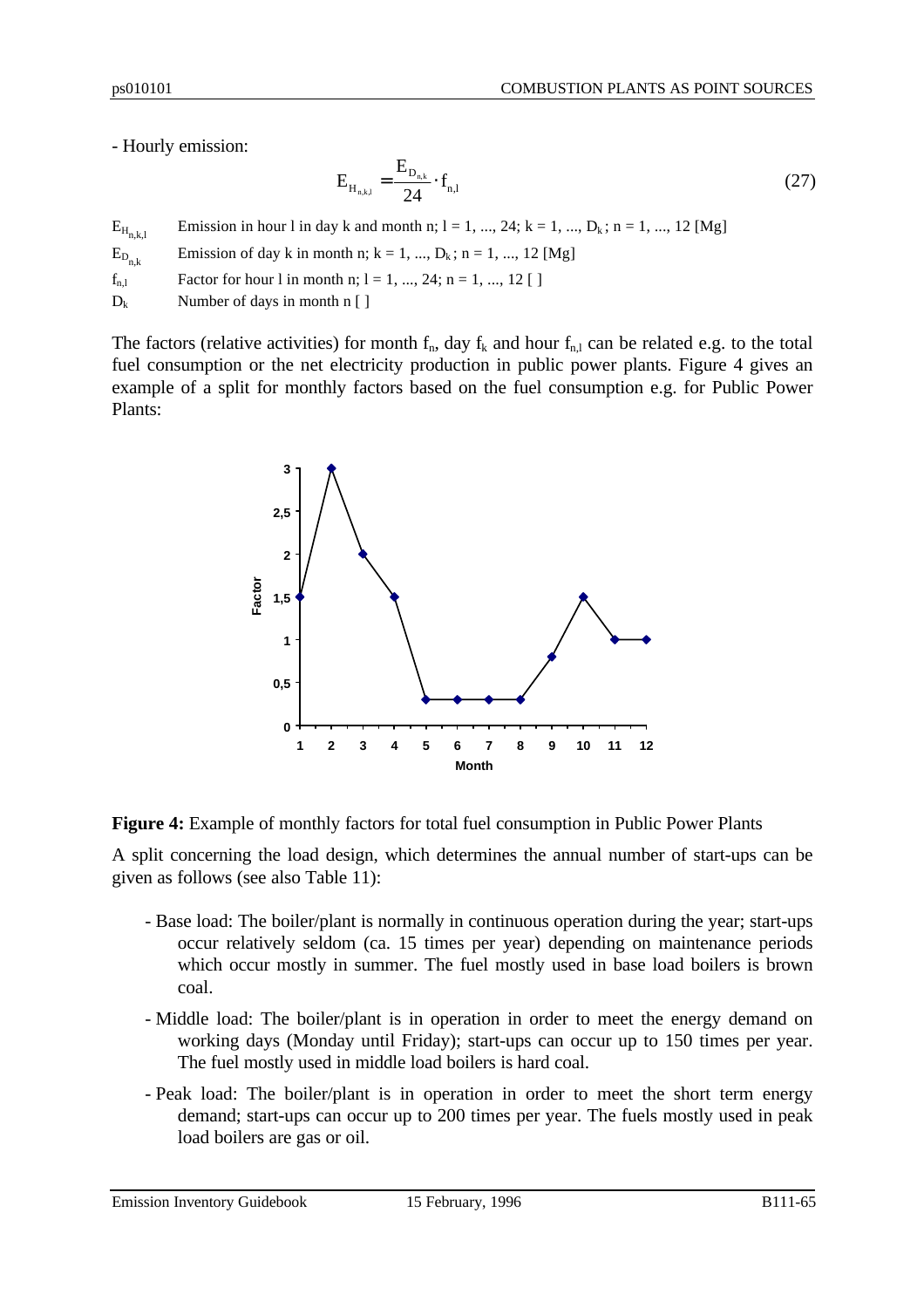

The allocation of power plants to the different load designs is given as an example in Figure 5.

\*Other includes: Storage pump power plants, power supply from industry etc.

**Figure 5:** Load variation and arrangement of power plants according to the voltage regulation characteristic (cf. /117/, /118/).

It can be assumed that all power plants of a country with the same allocation of fuel, boiler and load have the same temporal behaviour.

# **14 ADDITIONAL COMMENTS**

# **15 SUPPLEMENTARY DOCUMENTS**

# **15.1 Computer programme**

A computer programme for the calculation of  $SO_2$  and  $NO_2$  emission factors for pulverised coal combustion has been designed, and is available on floppy disc. It has been designed under MICROSOFT EXCEL 4.0 (English version). Default values for the required input data are proposed to the user; a detailed users manual is given in Annex 14. For example,  $NO<sub>x</sub>$ concentrations in [mg/m<sup>3</sup>] were calculated with the computer programme and presented together with the emission factors in [g/GJ] as listed in Annexes 10 and 11. An integral part of the computer programme is the calculation of the flue gas volume as given in Annex 6.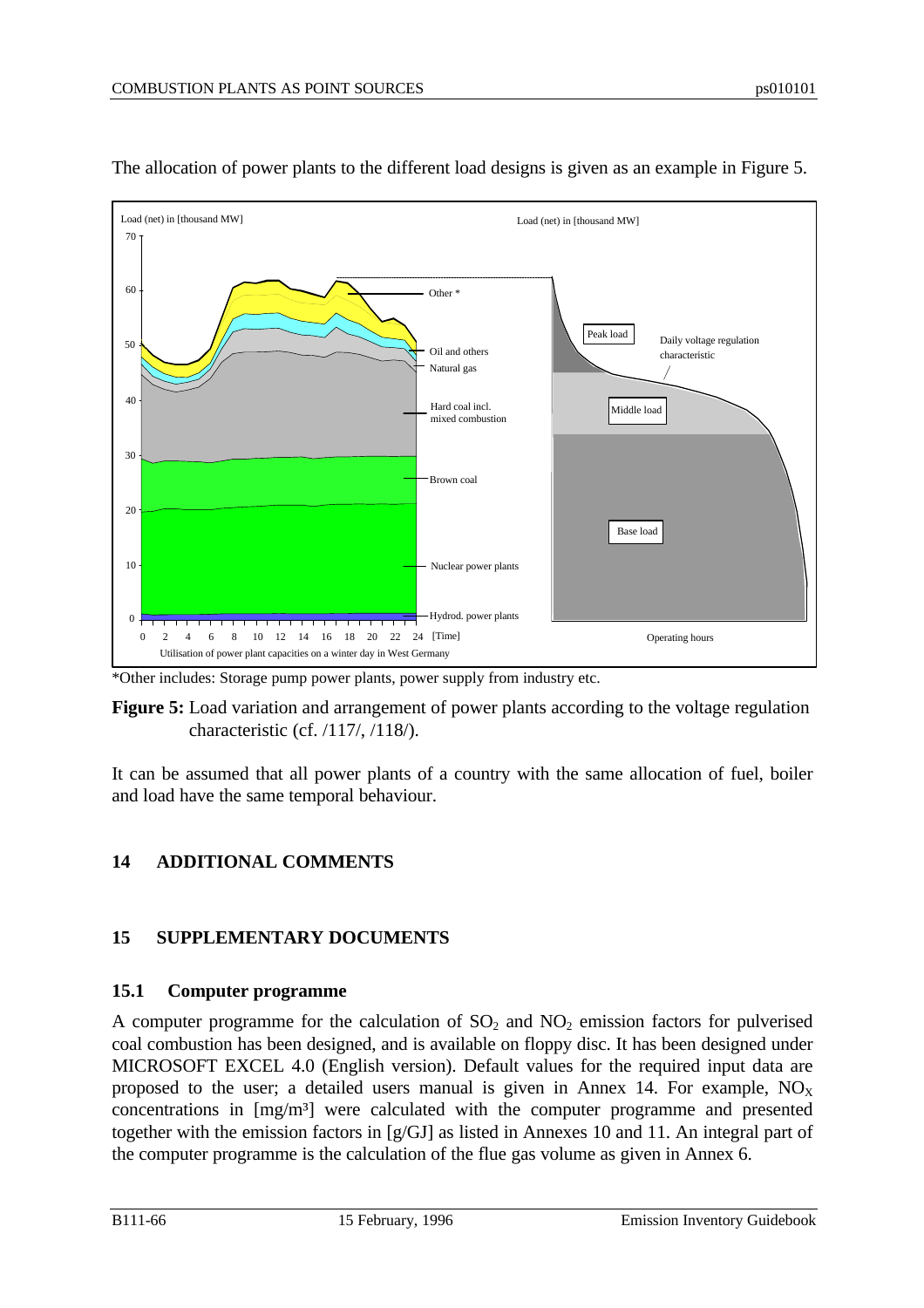# **15.2 LIST OF ANNEXES**

| Annex 1:   | Example of different possible considerations of boilers as a common plant                                                                    |
|------------|----------------------------------------------------------------------------------------------------------------------------------------------|
| Annex 2:   | Determination of $SO2$ emission factors (flow sheet)                                                                                         |
| Annex 3:   | Determination of $SO2$ emission factors (description)                                                                                        |
| Annex 4:   | Determination of $NOx$ emission factors (flow sheet)                                                                                         |
| Annex 5:   | Determination of $NOx$ emission factors (description)                                                                                        |
| Annex 6:   | Determination of the specific flue gas volume (flow sheet and description)                                                                   |
| Annex 7:   | Composition and lower heating value $(H_u)$ of hard coal in coal mining<br>countries                                                         |
| Annex 8:   | Composition and lower heating value $(H_u)$ of brown coal in coal mining<br>countries                                                        |
| Annex 9:   | Conditions for exemplary calculation of $NOx$ emission factors                                                                               |
| Annex 10:  | Emission factors and flue gas concentrations for $NO_x$ obtained by model<br>calculations (see Annexes 4 and 5) for hard coal (see Annex 7)  |
| Annex 11:  | Emission factors and flue gas concentrations for $NO_x$ obtained by model<br>calculations (see Annexes 4 and 5) for brown coal (see Annex 8) |
| Annex 12:  | Comparison between measured and calculated $SO_2$ and $NO_x$ emission data                                                                   |
| Annex 13.  | Sensitivity analysis of the computer programme results                                                                                       |
| Annex 14:  | Users' manual for the emission factor calculation programme (for version<br>September, 1995)                                                 |
| Annex 15:  | Determination of start-up emissions and start-up emission factors.                                                                           |
| Annex $16$ | L ist of abbreviations                                                                                                                       |

# **16 VERIFICATION PROCEDURES**

As outlined in the chapter "Concepts for Emission Inventory Verification", different general verification procedures can be recommended. The aim of this section is to develop specific verification procedures for emission data from combustion plants as point sources. The verification procedures considered here are principally based on verification on a national and on a plant level. Moreover, it can be distinguished between the verification of activity data, of emission factors and of emission data.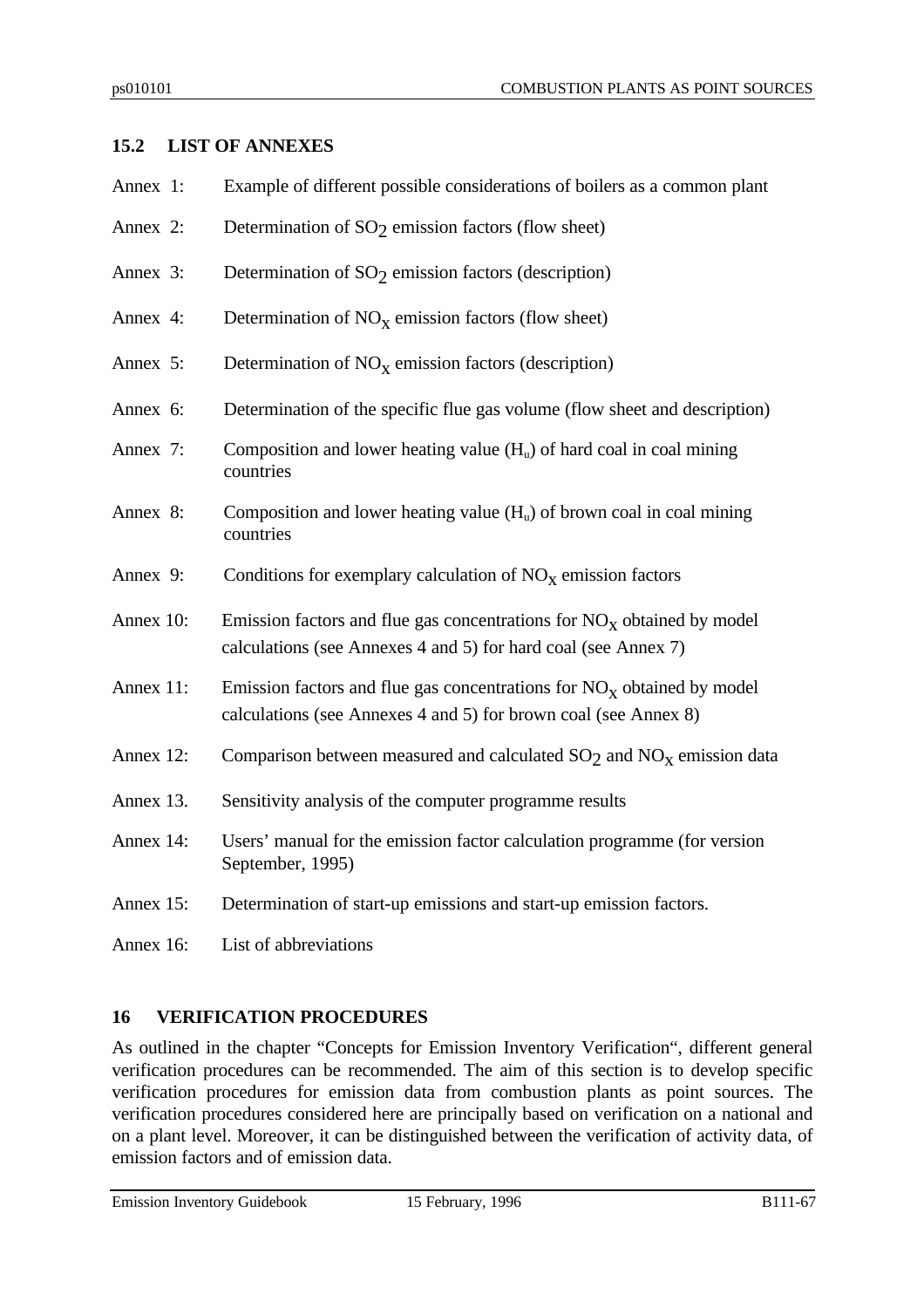### **16.1 Verification on a national level**

For combustion plants as point sources, emissions and activities have to be verified. The total emissions from point sources are added together to obtain national total emissions (bottom-up approach). These national total emissions should be compared to emission data derived independently (top-down approach). Independent emission estimates can be obtained by using average emission factors and corresponding statistical data like the total fuel input for all sources, total thermal capacity, total heat or power produced, or by using emission estimates from other sources (e.g. organisations like energy agencies).

The total fuel consumption should be reconciled with energy balances, which often have break-downs for large point sources (e.g. electricity, heat generation and industrial boilers). Furthermore, the total number of plants installed as well as their equipment should be checked with national statistics.

Emission density comparisons can be achieved through comparison of e.g. emissions per capita or emissions per GDP with those of countries with a comparable economic structure.

### **16.2 Verification on a plant level**

It should firstly be verified that separate inventories have been compiled for boilers, stationary engines, and gas turbines (according to SNAP code). The verification at plant level relies on comparisons between calculated emission factors and those derived from emission measurements. An example for such a comparison is given in Annex 12.

#### **17 REFERENCES**

- /1/ Bretschneider, B.: Paper presented at the second panel meeting, Karlsruhe; Oct. 21/22, 1993
- /2/ Hietamäki, M.: Personal communication, October 21, 1993
- /3/ Fontelle, J.-P.: Paper presented at the first panel meeting, Karlsruhe; Feb. 18/19, 1993
- /4/ Umweltbundesamt (ed.): Daten zur Umwelt 1990/91; Berlin; 1992
- **/**5**/** Civin, V.: Personal communication, October 21, 1993
- /6/ Pulles, M.P.J.: Emission Inventory in the Netherlands, Industrial Emissions for 1988; Ministry of Housing, Physical Planning and Environment (ed.); s´-Gravenhage; Dec. 1992
- /7/ Berdowski, J.J.M.: Combustion Emissions from Large Combustion Plants in the Netherlands in 1990 and 1991; Ministry of Housing, Physical Planning and Environment (ed.); s´-Gravenhage; March 1993
- /8/ Paper presented by Mr. Debski at the first panel meeting: "Electricity generation and emission statistics"; Karlsruhe; Feb. 18/19, 1993
- /9/ Council Directive of 24 November 1988 on the limitation of emissions of certain pollutants into the air from large combustion plants (88/699/EEC)
- /10/ Proceedings of the second meeting of the UN-ECE Task Force on Heavy Metal Emissions, Prague, October 15 - 17, 1991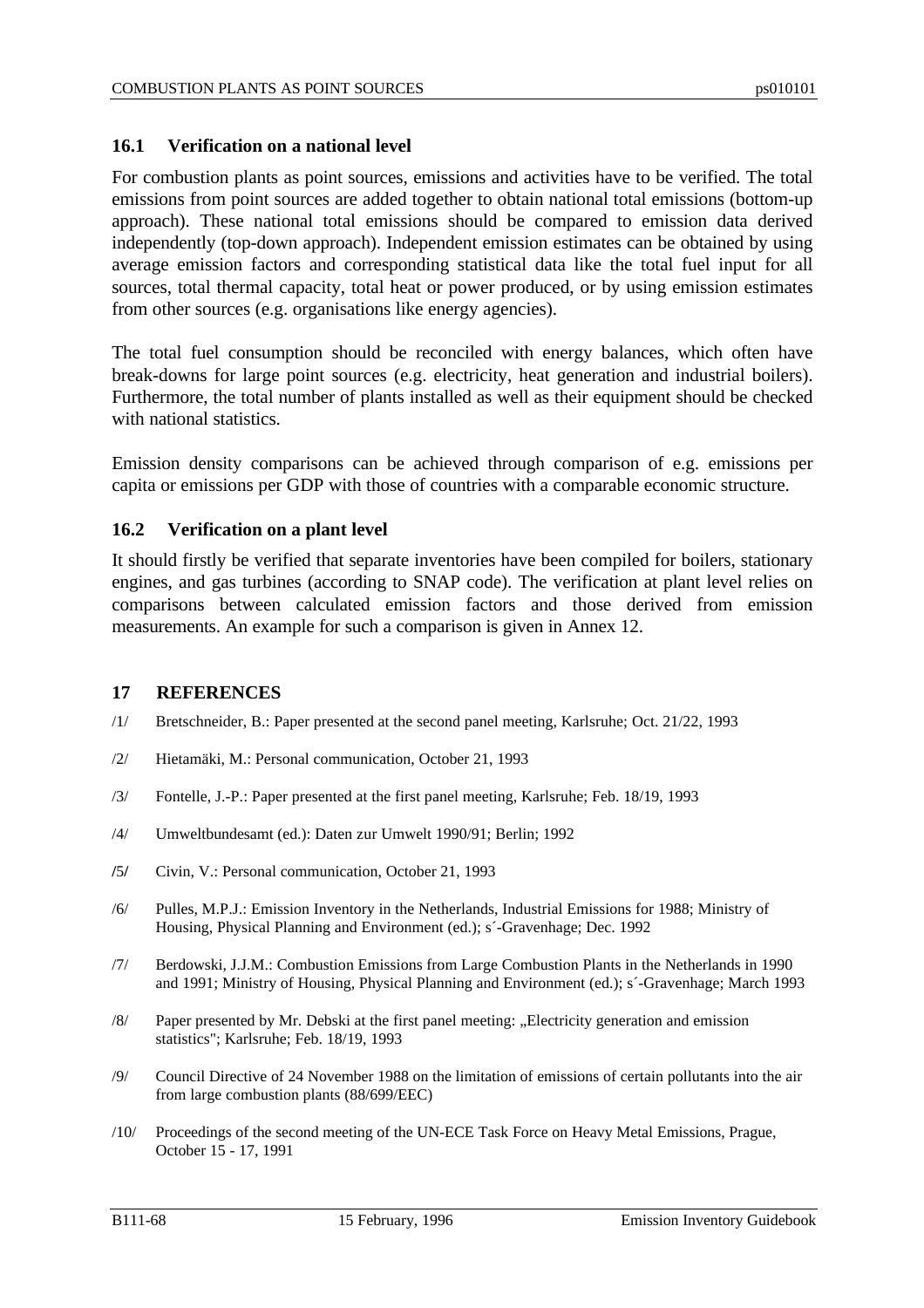- /11/ Neckarwerke Elektrizitätsversorgungs-AG, Kraftwerk Walheim, Block 2: Demonstrationsanlage zur Reduzierung von  $\mathrm{NO_{X}}$ -Emissionen aus Schmelzkammerkessel mit Ascherückführung, Abschlußbericht, Gesch.-Z: II 1.1-50441-1/43
- /12/ Clarke, L.B.; Sloss, L.L.:Trace Element Emissions from Coal Combustion and Gasification, IEA Coal Research, Rep.-Nr. IEACR, 1992
- /13/ DeSoete, G.; Sharp, B.: Nitrous oxide emissions: Modifications as a consequence of current trends in industrial fossil fuel combustion and in land use; Commission of the European Communities (ed.), Brussels, Luxemburg, 1991
- /14/ Andersson, Curt; Brännström-Norberg, Britt-Marie; Hanell, Bengt: Nitrous oxide emissions from different combustion sources; Swedish State Power Broad, Vaellingby (Schweden), 1989
- /15/ DIN 51603: Flüssige Brennstoffe; Teil 1: Heizöl EL, Mindestanforderungen (1995); Teil 2: Heizöle L, T und M, Anforderungen an die Prüfung (1992)
- /16/ VDI Richtlinie 2297: Emissionsminderung; Ölbefeuerte Dampf- und Heißwassererzeuger; 1982
- /17/ Kolar, Jürgen; Stickstoffoxide und Luftreinhaltung, Springer Verlag Berlin, Heidelberg, New York, 1990
- /18/ Rentz, O; Dorn, R.; Holschumacher, R.; Padberg, C.: Application of advanced  $SO_2$  and  $NO_{\text{X}}$  emission control technologies at stationary combustion installations in OECD countries; Institute for Industrial Production, University of Karlsruhe; June 1992
- /19/ Rentz, O.; Ribeiro, J.: NO<sub>x</sub> Task Force Operating Experience with NO<sub>x</sub> Abatement at Stationary Sources; Report for the ECE; Dec. 1992
- /20/ Gutberlet, H: Measurement of heavy metal removal by a flue gas desulfurization plant working by the lime scrubbing method, Research report No. ENV-492-D(B), Luxembourg, Commission of the European Communities, 1988
- /21/ Maier, H.; Dahl, P.; Gutberlet, H.; Dieckmann, A.: Schwermetalle in kohlebefeuerten Kraftwerken, VGB Kraftwerkstechnik, 72(1992)5, S. 439
- /22/ Fahlke, J.: Untersuchungen zum Verhalten von Spurenelementen an kohlebefeuerten Dampferzeugern unter Berücksichtigung der Rauchgaseinigungsanlagen, VGB Kraftwerkstechnik, 73(1993)3, S. 254
- /23/ Gutberlet, H.; Spiesberger, A.; Kastner, F.; Tembrink, J.: Zum Verhalten des Spurenelements Quecksilber in Steinkohlenfeuerungen mit Rauchgasreinigungsanlagen, VGB Kraftwerkstechnik, 72(1992)7, S. 636 - 641
- /24/ Rentz, O.; Holtmann, T.; Oertel, D.; Röll, C. et al: Konzeption zur Minderung der VOC-Emissionen in Baden-Württemberg; Umweltministerium Baden-Württemberg (ed.); Heft 21; Karlsruhe (Germany), 1993
- /25/ Hulgaard, Tore: Nitrous Emissions from Danish Power Plants; Danmarks Tekuiske Hoejkole, Lyngby (Denmark); Institute for Kemiteknik, 1990
- /26/ Clayton, Russ; Sykes, Alston; Machilek, Rudi; Krebs, Ken; Ryan, Jeff: NO Field study; prepared for the US-EPA; Research Triangle Park (NC), 1989

Emission Inventory Guidebook 15 February, 1996 B111-69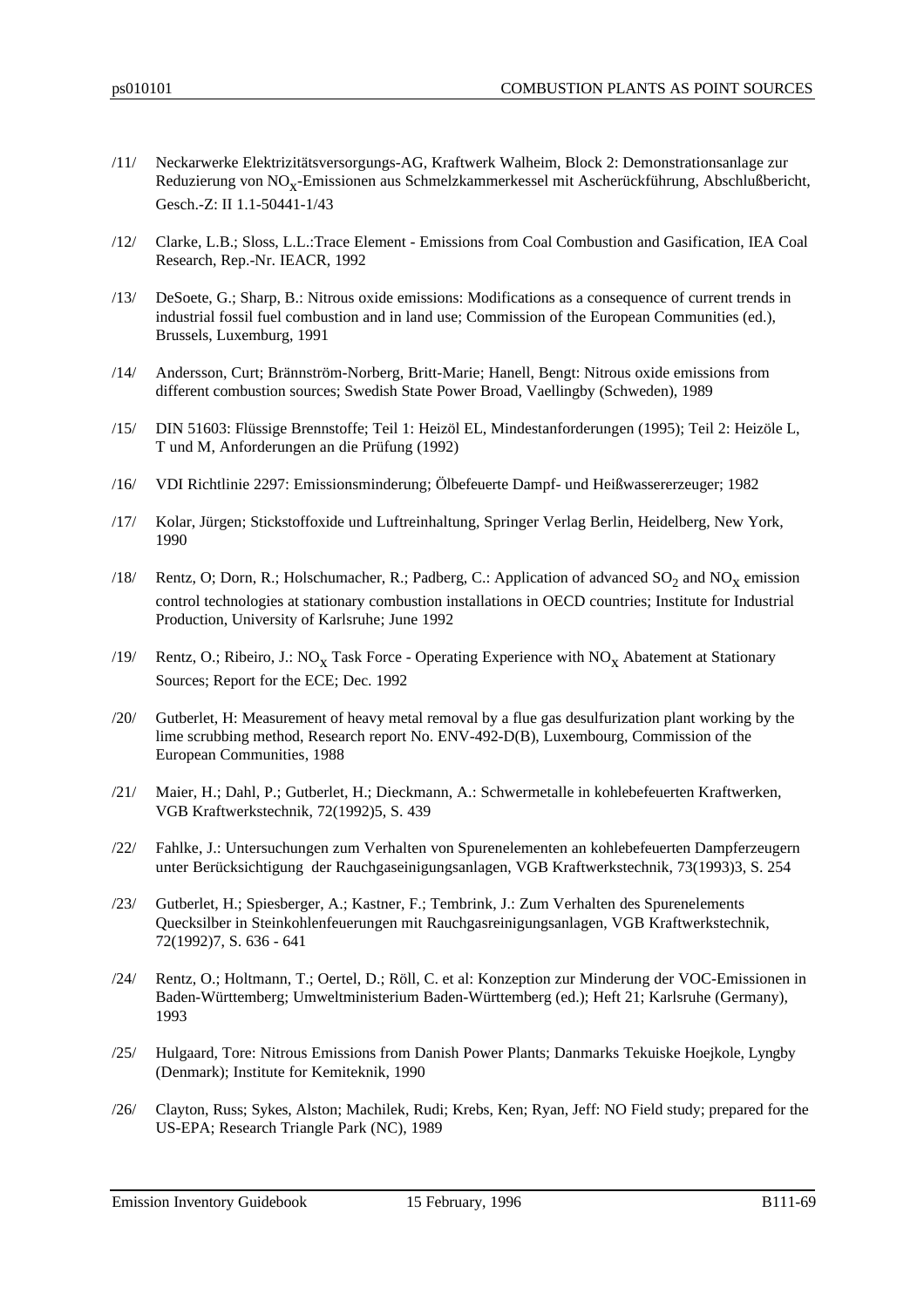- /27/ Bonn, B.: NO<sub>x</sub>-Emissionen bei Wirbelschichtfeuerungen; VDI-Berichte Nr. 1081; Düsseldorf (Germany), 1993
- /28/ Economic Commission for Europe:  $NO_{X}$  Task Force Technologies for Controlling  $NO_{X}$  Emissions from Stationary Sources, April 1986
- /29/ UN-ECE Task Force on Heavy Metal Emissions: State-of-the-Art Report; 1994
- /30/ IEA-coal research (ed.): The problems on sulphur; London 1989
- /31/ EVT Energie- und Verfahrenstechnik GmbH (ed.): Taschenbuch; Stuttgart, 1990
- /32/ Reidick, H.: Primärmaßnahmen zur  $\rm NO_X$ -Minderung bei Neu- und Altanlagen als Voraussetzung für optimale Sekundärmaßnahmen; in: Sammelband VGB-Konferenz "Kraftwerk und Umwelt 1985", p. 129-135
- /33/ Reidick, H.: Erfahrungen mit primärer und sekundärer  $\rm NO_X\text{-}Minderung$  der Abgase von Dampferzeuger-Feuerungen; in: EV-Register 45/86, S. 39 - 50
- /34/ Rüsenberg, D.; Hein, K.; Hoppe, K.: Feuerungsseitige Maßnahmen zur Minderung der  $\rm NO_{X}$ -Emission; in: VGB-Kraftwerkstechnik 67 (1987) 3, S. 275-279
- **/**35**/** van der Most, P.F.J.; Veldt, C.: Emission Factors Manual PARCOM-ATMOS, Emission factors for air pollutants 1992, Final version; TNO and Ministry of Housing, Physical Planning and the Environment, Air and Energy Directorate Ministry of Transport and Water Management; The Netherlands; Reference number 92 - 235; 1992
- /36/ Jockel, W.; Hartje, J.: Die Entwicklung der Schwermetallemissionen in der Bundesrepublik Deutschland von 1985 bis 1995; Forschungsbericht 94-104 03 524; TÜV Rheinland e. V. Köln; 1995
- /37/ Stobbelaar, G.: Reduction of Atmospheric Emissions under the terms of the North Sea Action Programme, Report Lucht 102, Ministry of Housing, Physical Planning and Environment, The Netherlands, 1992
- /38/ Bouchereau, J.M.: Estimation des Emissions Atmosphériques de Métaux Lourds en France pour le Chrome, le Cuivre, le Nickel, le Plomb et le Zinc, CITEPA, France (1992)
- /39/ Axenfeld, F.; Münch. J.; Pacyna, J.M.; Duiser, J.; Veldt, C.: Test-Emissionsdatenbasis der Spurenelemente As, Cd, Hg, Pb, Zn und der speziellen organischen Verbindungen Lindan, HCB, PCB und PAK für Modellrechnungen in Europa, Forschungsbericht 104 02 588, Dornier GmbH, NILU, TNO, 1992
- /40/ Marx, E.: Reduzierung von Emissionen und Beseitigung von Rückständen unter Berücksichtigung ernergetischer Nutzung; in: Die Industriefeuerung; 49 (1989); S. 75 - 87
- /41/ CORINAIR 90 Emission Inventory (Proposals) working paper for the 19 20 September 1991 meeting - Annex 4: Definition of Large Point Sources
- /42/ Hernández, R.; Martínez, J.; Ortiz, A.: CORINAIR Relational schema and data dictionary 1st version; AED; March 1992
- /43/ Fontelle, J-P.: The Implementation of the Directive 88/609 on Large Combustion Plants Proposal for the achievement of air emission inventories, CORINAIR (ed.); Nov. 1991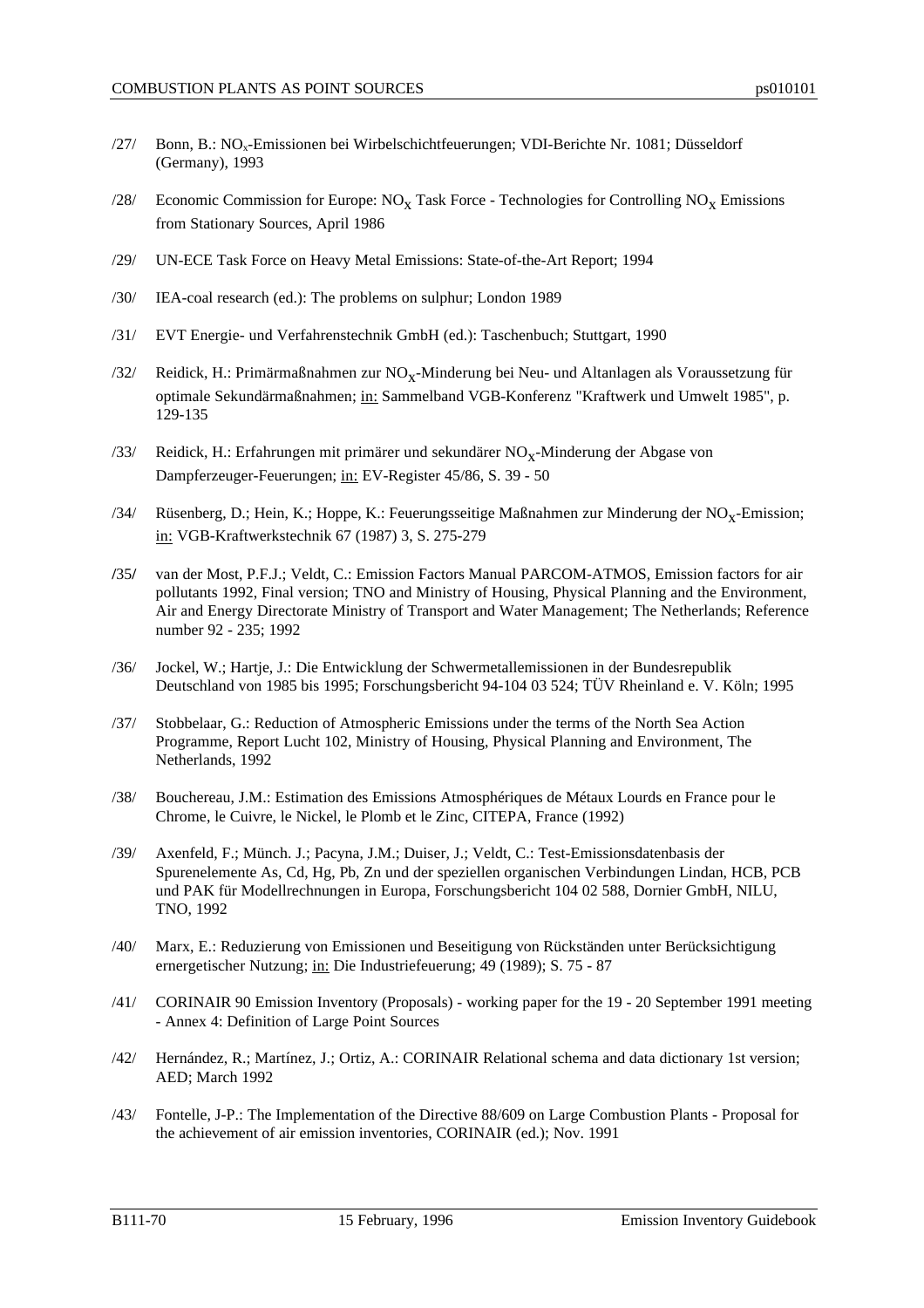- /44/ Fontelle, J-P.: The Implementation of the Directive 88/609 on Large Combustion Plants LCP Directive inventory reporting; CITEPA (ed.); June 1992
- /45/ Necker, Peter; Lehmann, Bernhard: Kraftwerk Walheim, Block 2 Demonstrationsanlage zur Reduzierung von  $\mathrm{NO_{X}}$ -Emissionen aus Schmelzkammerkesseln mit Ascherückführung; Neckarwerke Elektrizitäts-versorgung AG; i. Zusammenarbeit mit Umweltbundesamt Berlin; Esslingen, 1992
- /46/ VDI (ed.): Efficient Energy Supply with Combustion Engine Plants; Part II; Aachen; 1993
- /47/ Brandt, F: Brennstoffe und Verbrennungsrechnung, FDBR Fachbuchreihe; Vol. 1; Essen; 1981
- /48/ N.N.: Ruhrkohlenhandbuch; Verlag Glückauf GmbH, Essen, 1984, 6th Edition, p. 118
- /49/ Wagner, W.: Thermische Apparate und Dampferzeuger Planung und Berechnung; Vogel Fachbuch Technik, Würzburg 1985
- /50/ Schnell, U.: Berechnung der Stickoxidemissionen von Kohlenstaubfeuerungen; VDI Reihe 6: Energieerzeugung Nr. 250, Düsseldorf 1991
- /51/ Pohl, J.H.; Chen, S.L.; Heap, M.P.; Pershing, D.W.: Correlation of  $NO<sub>X</sub>$  Emissions with Basic Physical and Chemical Characteristics of Coal; in: Joint Symposium on Stationary Combustion NO<sub>X</sub> Control, Volume 2, Palo Alto 1982, S. (36-1) - (36-30).
- /52/ Davis, W.T.; Fiedler, M.A.: The Retention of Sulfur in Fly Ash from Coal-Fired Boilers; in: Journal of the Air Pollution Control Association (JAPCA), 32 (1982), p. 395 - 397
- /53/ Heer, W.: Zur Konfiguration von Emissionsminderungsmaßnahmen an Kohlekraftwerken, Dissertation Universität Karlsruhe 1987
- /54/ Zelkowski, J: Kohleverbrennung; Fachbuchreihe "Kraftwerkstechnik", Vol. 8, Essen 1986
- /55/ Görner, K.: Technische Verbrennungssysteme Grundlagen, Modellbildung, Simulation; Springer Verlag Berlin, Heidelberg, New York, 1991
- /56/ Leuckel, W.; Römer, R.: Schadstoffe aus Verbrennungsprozessen; in: VDI Berichte Nr. 346, 1979, S. 323 - 347
- /57/ Hansen, U.: Update and Temporal Resolution of Emissions from Power Plants; in: GENEMIS, Paper presented at the 3rd GENEMIS Workshop, Vienna 1993
- **/**58**/** CITEPA (ed.): CORINAIR Inventory Default Emission Factor Handbook, Commission of the European Community (ed.), second edition, January 1992
- /59/ US-EPA (ed.): Compilation of Air Pollutant Emission Factor, Vol. 1; Stationary Point and Area Sources; 1985
- /60/ Pacyna, Josef: Emission Inventorying for Heavy Metals in the ECE; Draft Paper for the Final Report of the Task Force on Heavy Metals Emission; 1994
- /61/ IPCC/OECD (ed.): Greenhouse Gas Inventory Workbook, IPCC Guidelines for National Greenhouse Gas Inventories, Volume 2; 1995
- /62/ Ribeiro, Jacqueline: Techno-economic analysis of the SCR plant for  $NO<sub>x</sub>$  abatement; University of Karlsruhe; Institute for Industrial Production; 1992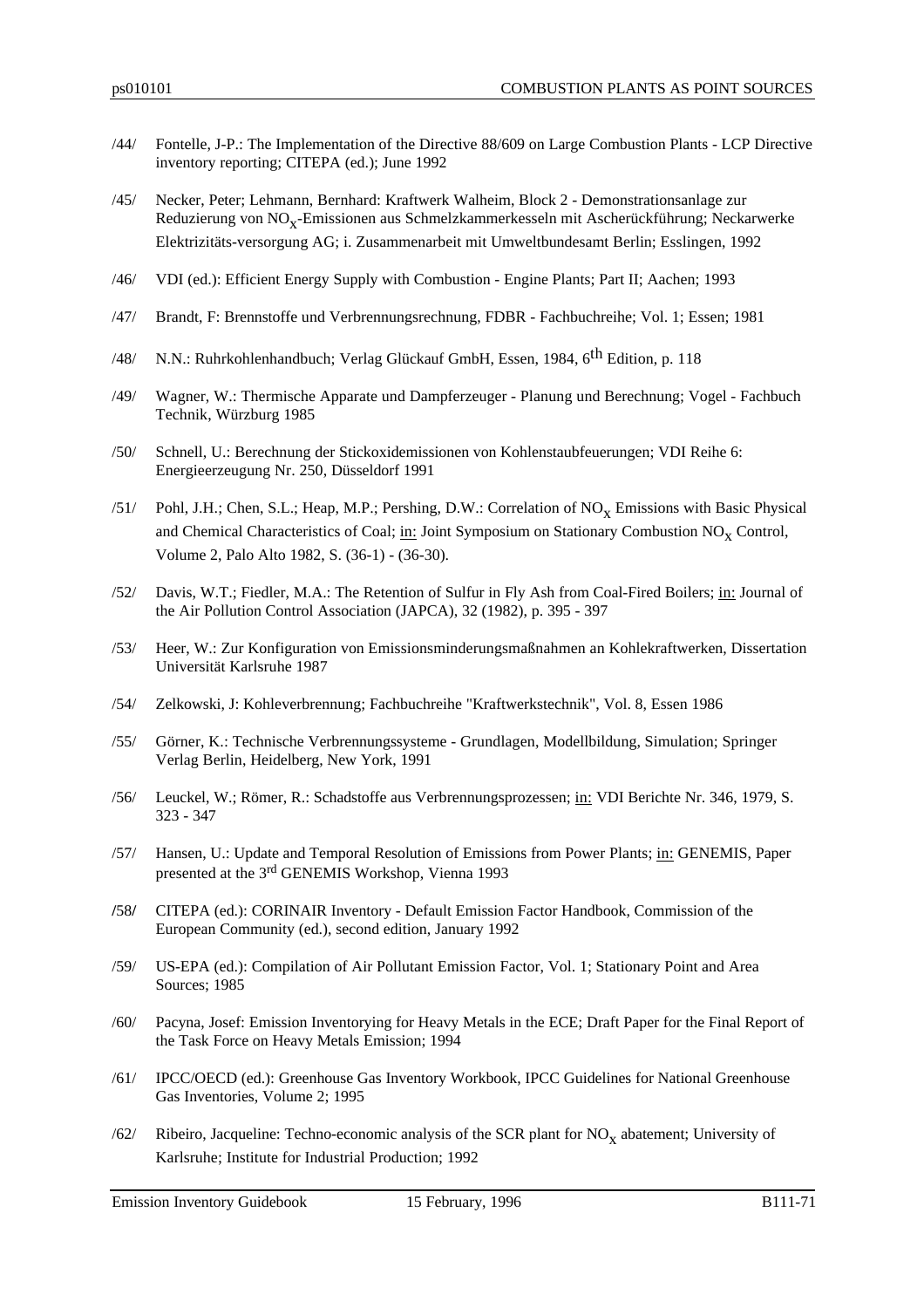- /63/ Umweltbundesamt, Germany (ed.): Umwelt- und Gesundheitskritierien für Quecksilber; UBA-Berichte 5/80; Berlin 1980
- /64/ Personal communications with different power plant operators; answers to a questionnaire from March 8, 1994
- /65/ Deutsche Verbundgesellschaft e. V. (ed.): Das versorgungsgerechte Verhalten der thermischen Kraftwerke; Heidelberg; 1991
- /66/ TNO report 88 355/R 22/ CAP included in /58/
- /67/ Winiwater, D.; Schneider, M.: Abschätzung der Schwermetallemissionen in Österreich; Umweltbundesamt Österreich, Wien; 1995
- /68/ VDI (ed.): Gasturbineneinsatz in der Kraft-Wärme-Kopplung; Rationelle Energieversorgung mit Verbrennungs-Kraftmaschinen-Anlagen; Teil V; Aachen; 1993
- /69/ Veaux, C.; Rentz, O.: Entwicklung von Gasturbinen und Gasturbinenprozessen; Institut für Industriebetriebslehre und Industrielle Produktion; Karlsruhe; 1994 (unpublished)
- /70/ VDI (ed.): Co-generation Technology-Efficient Energy Supply with Combustion Engine Plants; Part II; Aachen; 1993
- /71/ VGB (ed.): Hinweise zur Ausfertigung der Emissionserklärung für Anlagen aus dem Bereich der Kraftund Energiewirtschaft gemäß 11. Verordnung zur Durchführung des Bundesimmissionsschutzgesetzes vom 12.12.1991 (Stand März 1993); Essen; 1993
- /72/ Association of German Coal Importers / Verein Deutscher Kohleimporteure e.V.: Datenbank Kohleanalysen; Stand 27. Januar 1992; Hamburg (Germany)
- /73/ ASTM-ISO 3180-74: Standard Method for Calculating Coal and Coke Analyses from as-determined to different Bases
- /74/ N. N.: Update and Temporal Resolution of Emissions from Power Plants in GENEMIS; Paper published at the 3rd Genemis-Workshop in Vienna; 1983
- /75/ Bartok, W. et. al.: Stationary sources und control of nitrogen oxide emissions; Proc. second International Clean Air Congress; Washington; 1970; p. 801 - 818.
- /76/ N. N.: Update and Temporal Resolution of Emissions from Power Plants, in: GENEMIS; Paper from the 3rd Workshop; Vienna; 1993
- /77/ Bundesministerium für Umwelt, Naturschutz und Reaktorsicherheit (ed.): Umwelt-politik Klimaschutz in Deutschland, Erster Bericht der Regierung der Bundesrepublik Deutschland nach dem Rahmenübereinkommen der Vereinten Nationen über Klimaänderungen; 1994 The Federal Ministry for the Environment, Nature Conservation and Nuclear Safety (ed.): Environmental Policy - Climate Protection in Germany - First Report of the Federal Government of the Federal Republic of Germany according to the United Nations Framework Convention of Climate Change, 1994
- /78/ Boelitz, J.; Esser-Schmittmann, W.; Kreusing, H.: Braunkohlenkoks zur Abgasreinigung; in: Entsorger-Praxis (1993)11; S. 819 - 821
- /79/ Breton, D.; Eberhard, R.: Handbuch der Gasverwendungstechnik, Oldenburg 1987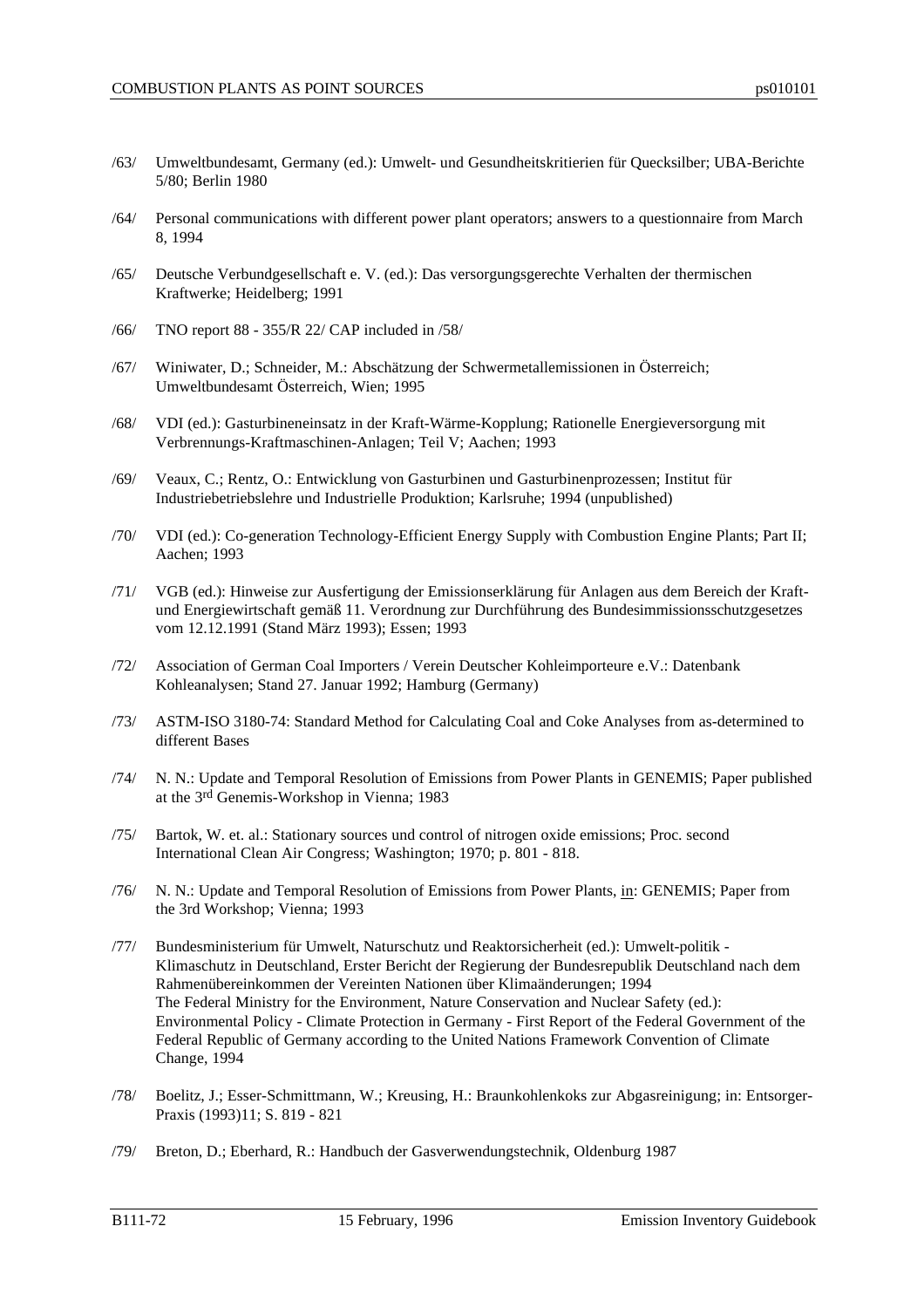- /80/ CITEPA: CORINAIR Inventory-Default Emission Factors Handbook (second edition); CEC-DG XI (ed.); 1992
- /81/ Davids, P.; Rouge M.: Die Großfeuerungsanlagenverordnung. Technischer Kommentar; VDI, Düsseldorf 1984
- /82/ Davids, Peter; Rouge, Michael: Die TA Luft ´86, Technischer Kommentar; Düsseldorf; 1986
- /83/ DeSoete, G.: Nitrous Oxide from Combustion and Industry: Chemistry, Emissions and Control; Working Group Report: Methane Emissions from Biomass Burning; in: van Amstel, A.R. (ed.): Proceedings of an International IPCC Workshop on Methane and Nitrous Oxide: Methods in National Emission Inventories and Options for Control. RIVM Report no. 481507003; Bilthoven (The Netherlands); p. 324 - 325
- /84/ Environment Agency: Air polluters unveiled by Tokio Government, Japan; Environment Summary 1973-1982, Vol. 1, (1973); p. 18/19
- /85/ US-EPA (ed.): Criteria Pollutant Emission Factors for the NAPAP Emission Inventory; EPA/600/7- 87/015; 1987
- /86/ Gerold, F. et. al.: Emissionsfaktoren für Luftverunreinigungen; Materialien 2/80; Berlin; 1980
- /87/ IPCC/OECD (ed.): Joint Work Programme on National Inventories of Greenhouse Gas Emissions: National GHG-Inventories (ed.): Transparency in estimation and reporting; Parts I and II; Final report of the workshop held 1 October 1992 in Bracknell (U.K.); published in Paris; 1993
- /88/ IPCC/OECD (ed.): Greenhouse Gas Inventory Reference Manual; IPCC Guidelines for National Greenhouse Gas Inventories, Volume 3; 1995
- /89/ Kamm, Klaus; Bauer, Frank; Matt, Andreas: CO-Emissionskataster 1990 für den Stadtkreis Karlsruhe; in: WLB - Wasser, Luft und Boden (1993)10; p. 58 ff.
- /90/ Kremer, H.: NO<sub>x</sub>-Emissionen aus Feuerungsanlagen und aus anderen Quellen; <u>in:</u> Kraftwerk und Umwelt 1979; Essen; 1979; p. 163 - 170
- /91/ Lim, K.J. et. al.: A promising  $NO_X$ -control-technology; Environmental Progress, Vol. 1; Nr.3; 1982; p. 167 - 177
- /92/ Landesanstalt für Immissionsschutz des Landes NRW (ed.): Emissionsfaktoren für Feuerungsanlagen für feste Brennstoffe; in: Gesundheits-Ingenieur 98(1987)3; S. 58 - 68
- /93/ Landesanstalt für Immissionsschutz des Landes NRW (ed.): Erstellung eines Emissionskatasters und einer Emissionsprognose für Feuerungsanlagen im Sektor Haushalte und Kleinverbraucher des Belastungsgebietes Ruhrgebiet Ost; LIS Bericht Nr. 73; 1987
- /94/ Marutzky, R: Emissionsminderung bei Feuerungsanlagen für Festbrennstoffe; in: Das Schornsteinfegerhandwerk (1989)3, S. 7 - 15
- /95/ Ministerium für Arbeit, Gesundheit und Soziales des Landes NRW (ed.): Luftreinhalteplan Ruhrgebiet Ost 1979-1983; Luftreinhalteplan Ruhrgebiet Mitte 1980-1984; Düsseldorf; 1978 bzw. 1980
- /96/ Mobley, J.D.; Jones G.D.: Review of U.S.  $NO<sub>x</sub>$  abatement technology; Proceedings: NOx-Symposium Karlsruhe 1985 B1/B 74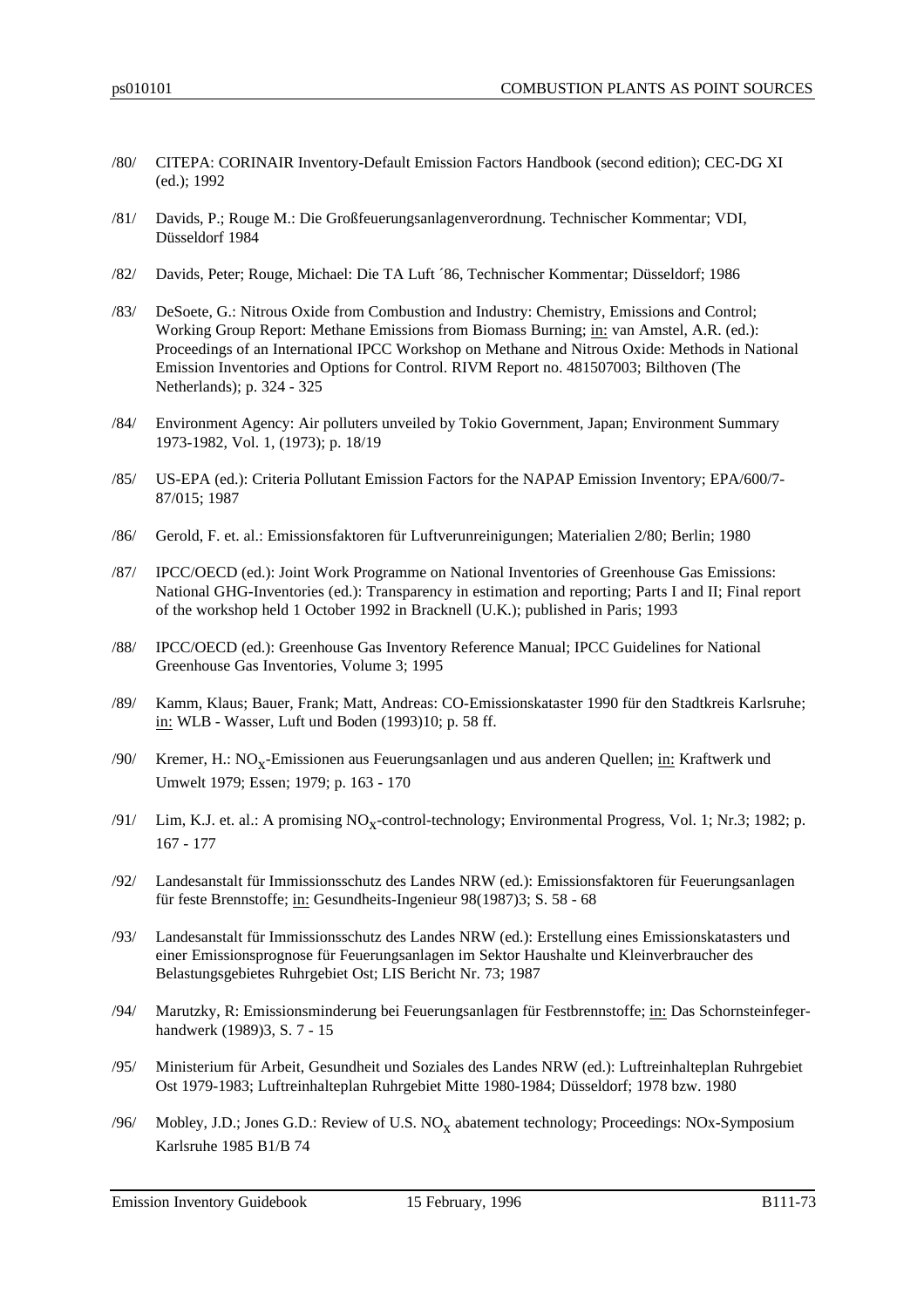- /97/ MWV: Jahreszahlen 1992, Hamburg 1992
- /98/ N.N.: Untersuchung zur Emissionsbegrenzung bei bestimmten Anlagenarten; in: Umweltschutz in Niedersachsen - Reinhaltung der Luft, Heft 8; S. 145 - 169
- /99/ Ministry of Housing, Physical Planning and Environment (ed.): Handbook of Emission Factors, Stationary Combustion Sources, Part 3; The Netherlands, The Hague; 1988
- /100/ OECD Environment Directorate (ed.): Greenhouse Gas Emissions and Emission Factors; 1989
- /101/ van der Most, P. F J.; Veldt, L.: Emission Factors Manual Parcom-Atmos, Emission factors for air pollutants 1992; Final version; TNO; The Netherlands; Reference number 92 - 235, 1992
- /102/ Radian Corporation (ed.): Emissions and Cost Estimates for Globally Significant Anthropogenic Combustion Sources of NO<sub>X</sub>, N<sub>2</sub>O, CH<sub>4</sub>, CO and CO<sub>2</sub>; Prepared for the Office of Research and Development; U.S. Environmental Protection Agency; Washington D.C.; 1990
- /103/ Ratajczak, E.-A.; Akland, E.: Emissionen von Stickoxiden aus kohlegefeuerten Hausbrandfeuerstätten; in: Staub, Reinhaltung Luft; 47(1987)1/2, p. 7 - 13
- /104/ Riediger, Bruno: Die Verarbeitung des Erdöls, Springer-Verlag 1971, p. 31
- /105/ Schenkel, W.; Barniske, L.; Pautz, D.; Glotzel, W.-D.: Müll als CO-neutrale Energieresource; in: Kraftwerkstechnik 2000 - Resourcen-Schonung und CO-Minderung; VGB-Tagung 21./22.2.1990; p. 108
- /106/ Skuschka, M; Straub, D.; Baumbach, C.: Schadstoffemissionen aus Kleinfeuerungen; Institut für Verfahrenstechnik und Dampfkesselwesen; Abt. für Reinhaltung der Luft; Stuttgart; 1988
- /107/ Steinmüller-Taschenbuch -Dampferzeugertechnik, Essen 1984
- /108/ Stromthemen, 6(1989)6, p. 7
- /109/ Tornier, W.: Derzeit erreichbare Emissionswerte von Kesselanlagen und ihre Minderung durch Primärmaßnahmen; VDI-GET-VK-Tagung: Kessel- und Prozeßwärmeanlagen; Essen; 1985
- /110/ Umweltbundesamt (ed.): Luftreinhaltung 1981; Berlin; 1981
- /111/ Umweltbundesamt (ed.): Jahresbericht 1985; Berlin; 1986
- /112/ VGB Technische Vereinigung der Großkraftwerksbetreiber e.V. (ed.): VGB- Handbücher VGB-B301: NOx -Bildung und NOx -Minderung bei Dampferzeugern für fossile Brennstoffe; Essen; 1986
- /113/ CEE (ed.): Directive du Conseil du 30 mars 1987 modifiant la directive 75/716/CEE relative au rapprochement des législations des Ètats membres concernant la teneur en soufre de certains combustibles liquides, 87/219/CEE
- /114/ Meijer, Jeroen: Personal communication, IEA (International Energy Agency), Fax of April 24, 1995.
- /115/ US-EPA (ed.): AP 42 CD rom, 1994
- /116/ Personal communication with power plant operators in Germany, 1995
- /117/ Verein Deutscher Elektrizitätswerke (VDEW) (ed.): Jahresstatistik 1991; Frankfurt; 1992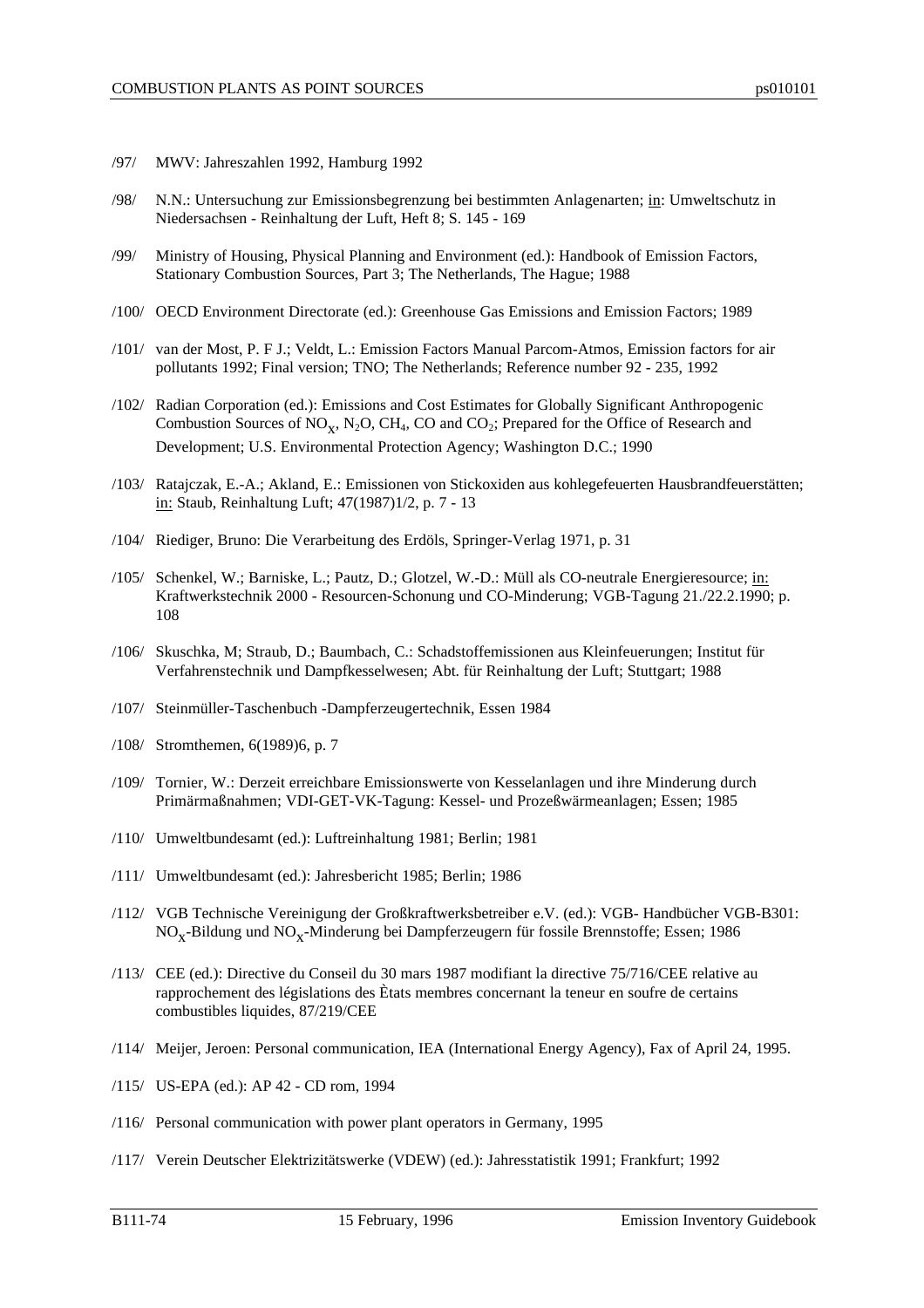/118/ Kugeler, F.; Philippen, P.: Energietechnik; 1990

#### **18 BIBLIOGRAPHY**

Additional literature, which is related to combustion:

Strauß sen., K.: NO<sub>X</sub>-Bildung und NO<sub>X</sub>-Minderung bei Dampferzeugern für fossile Brennstoffe, VGB - B 301, Part B 5.1; Essen; 1986

Zelkowski, J.: NO<sub>x</sub>-Bildung bei der Kohleverbrennung und NO<sub>x</sub>-Emissionen aus Schmelzfeuerungen, <u>in:</u> VGB Kraftwerkstechnik 66 (1986) 8, S. 733 - 738

Rennert, K. D.: Mögliche Seiten der Stickstoffreduzierung in Feuerräumen; Sonderdruck aus Fachreport Rauchgasreinigung 2/86, S. FR 13 - 17

Schreiner, W.: Rennert, K. D.: Emissionsverhalten von Brennern mit Luftstufung in Groß- und Versuchsanlagen, in: BWK Bd. 40 (1988) 5, Mai 1988

Visser, B.M.; Bakelmann, F.C.:  $NO<sub>x</sub>$ -Abatement in Gas Turbine Installations; in: Erdöl und Kohle-Erdgas-Petrochemie vereinigt mit Brennstoff-Chemie, 46 (1993) 9, S. 333 - 335

Alaghon, H.; Becker, B.: Schadstoffarme Verbrennung von Kohlegas in GuD-Anlagen; in: VGB Kraftwerkstechnik, 64 (1984) 11, S. 999 - 1064

Arbeitsgruppe Luftreinhaltung der Universität Stuttgart (ed.): Verbrennungsmotoren und Feuerungen-Emissionsminderung; in: Jahresbericht der Arbeitsgruppe Luftreinhaltung; Stuttgart 1988

Scherer, R.: Konzept zur Rauchgasreinigung bei schwerölbetriebenen Motorheizkraftwerken; in: BWK 45 (1993) 11, S. 473 - 476

N.N.: NO<sub>X</sub>-Emissions by Stationary Internal Combustion Engines; in: Erdöl und Kohle-Erdgas-Petrochemie vereinigt mit Brennstoff-Chemie, 40 (1987) 9, p. 375 - 376

Kehlhofer, R.; Kunze, N.; Lehmann, J.; Schüller, K.-H.: Gasturbinenkraftwerke, Kombikraftwerke, Heizkraftwerke und Industriekraftwerke; Köln 1984, 1992

#### **19 RELEASE VERSION, DATE AND SOURCE**

Version : 3

Date : November 1995

Source : Rentz, Otto; Oertel, Dagmar Institute for Industrial Production University of Karlsruhe (TH) Hertzstraße 16, Bau 06.33 D - 76187 Karlsruhe Tel.: +49-721-608-4460 or -4569 Fax: +49-721-758909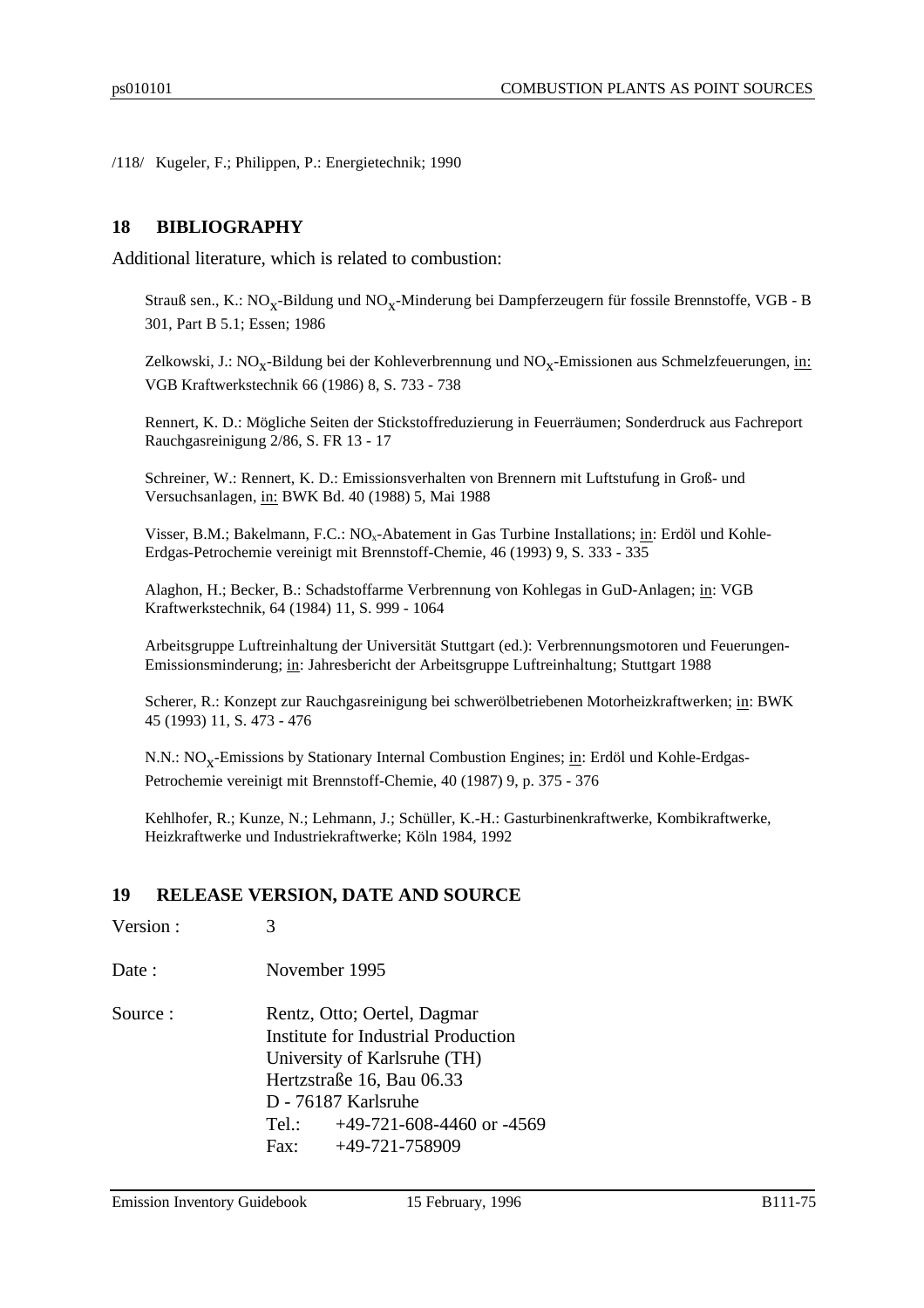

#### **Annex 1:** Example of different possible considerations for boilers as a common plant

 *Two point sources according to SNAP 03 01 02*



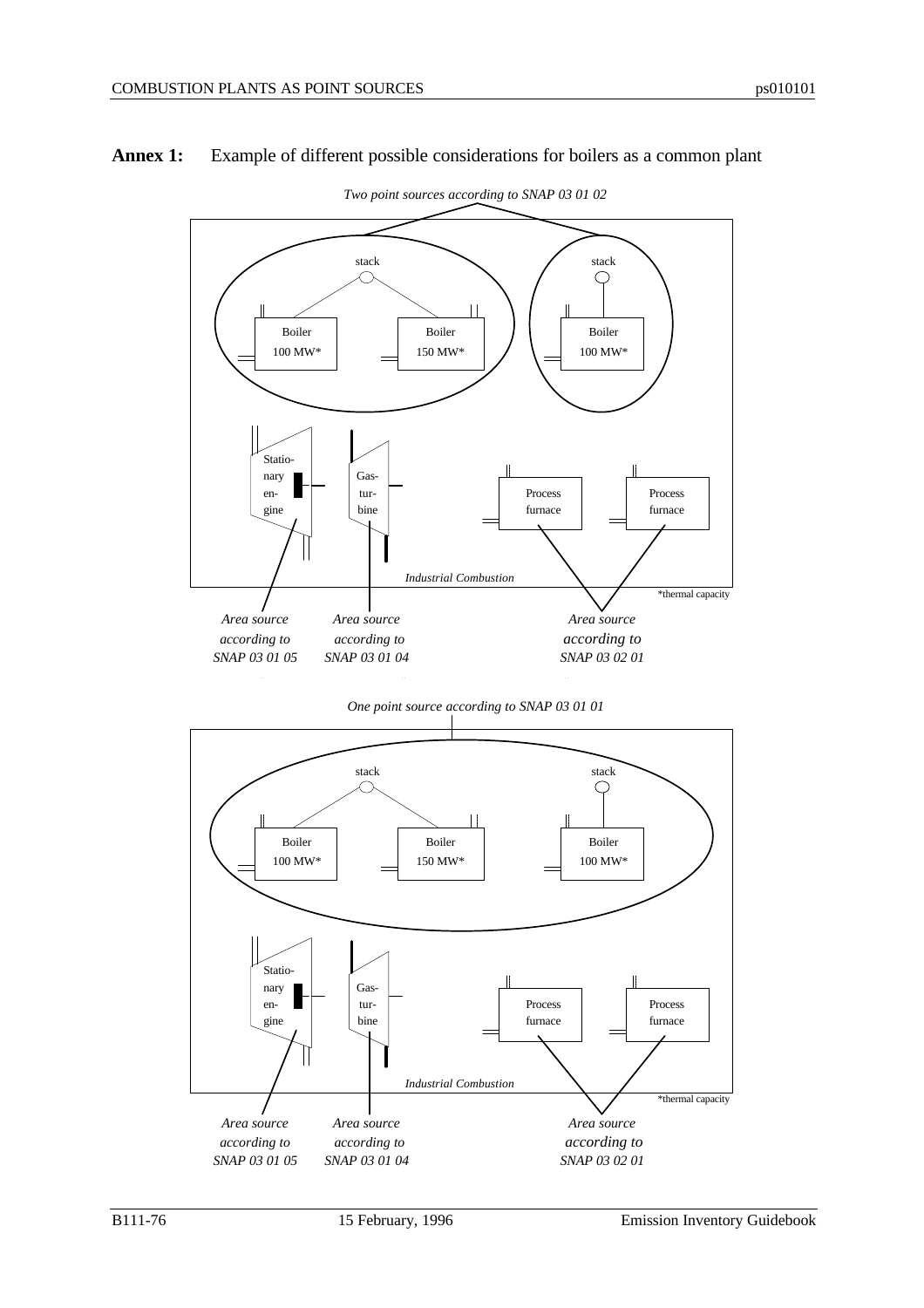

Annex 2: Determination of SO<sub>2</sub> emission factors (flow sheet, for description see Annex 3)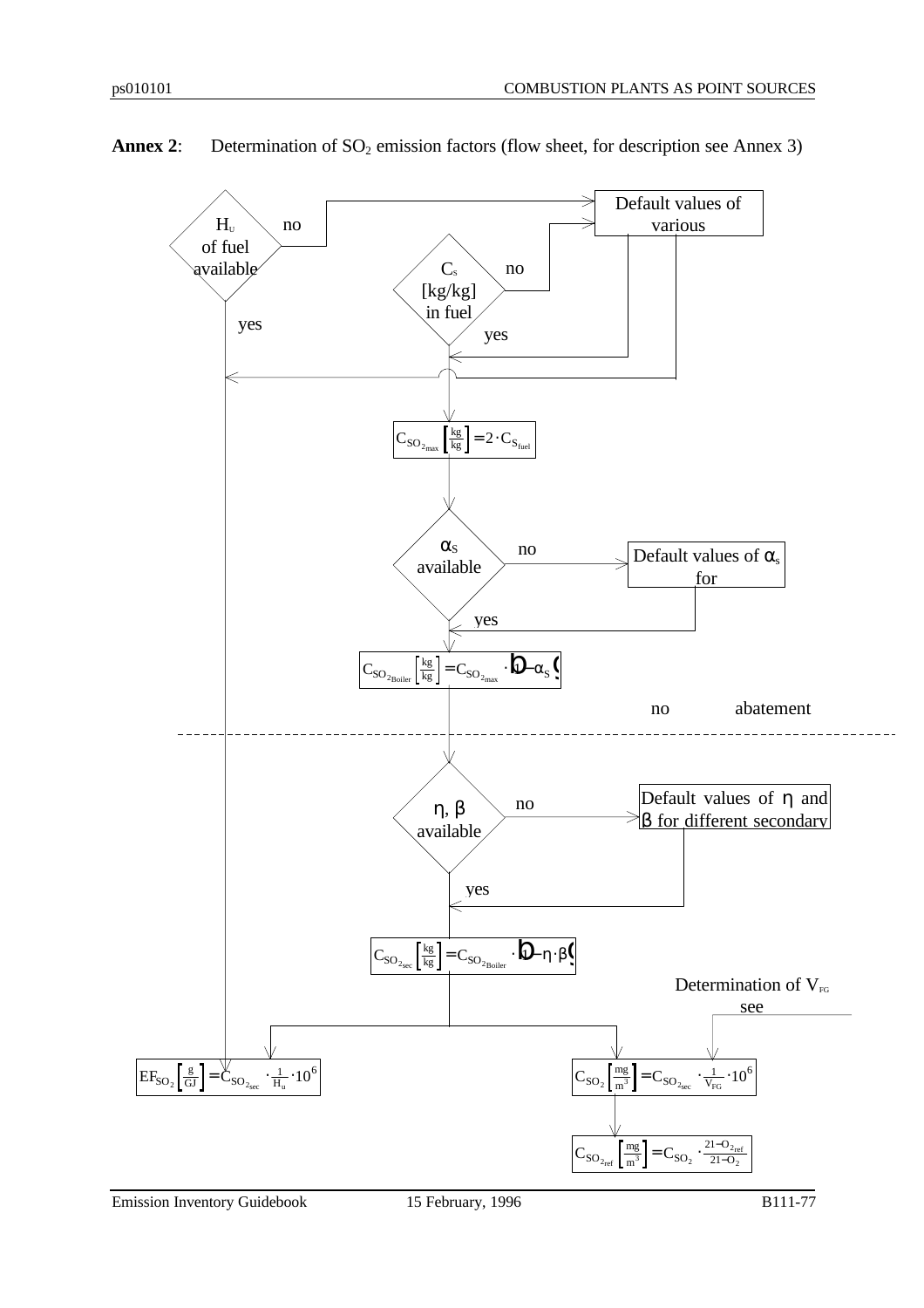## **Annex 3:** Determination of SO<sub>2</sub> emission factors (description)

The calculation procedure is performed in three steps:

**I** The fuel sulphur reacts stoichiometrically with oxygen O<sub>2</sub> to sulphur dioxide SO<sub>2</sub>. Default values for the sulphur content  $C_{S_{\text{fuel}}}$  in hard and brown coal are given in Annexes 7 and 8. The result is the maximum attainable amount of sulphur dioxide  $C_{SO_{2,\text{max}}}$  given by:

$$
C_{SO_{2_{\text{max}}}} = 2 \cdot C_{S_{\text{fuel}}} \tag{3-1}
$$

 $C_{S_{\text{fuel}}}$ sulphur content of fuel (in mass element/mass fuel [kg/kg])

 $C_{SO_{2}}$ <sub>max</sub> maximum attainable amount of sulphur dioxide (in mass pollutant/mass fuel [kg/kg])

**II** The maximum attainable amount of sulphur dioxide  $C_{SO_{2,\text{max}}}$  is corrected by the sulphur retention in ash  $\alpha_s$ . As a result, the real boiler emission of sulphur dioxide  $C_{\rm SO_{2,boiler}}$  fuel is obtained:

$$
C_{\rm SO_{2\text{boiler}}} = C_{\rm SO_{2\text{max}}}\cdot \stackrel{\text{i}}{\mathcal{V}} - \alpha_{\rm s} \stackrel{\text{d}}{\mathcal{V}} \tag{3-2}
$$

 $C_{SO_{2\text{ higher}}}$ real boiler emission of sulphur dioxide (in mass pollutant/mass fuel [kg/kg])  $C_{SO_{2\max}}$ maximum attainable amount of sulphur dioxide (in mass pollutant/mass fuel [kg/kg])

 $\alpha_{\rm s}$ sulphur retention in ash [ ]

The sulphur retention in ash depends e.g. on fuel characteristics and temperature inside the boiler. If there is no data for  $\alpha_s$  available, default values for various fuels are given in Table 8.

**III** The boiler emission of sulphur dioxide is corrected by the reduction efficiency  $\eta$  and availability β (for definition of β see Section 3.2) of the secondary measure installed, according to:

$$
C_{\rm SO_{2_{sec}}} = C_{\rm SO_{2_{bolic}}} \cdot \ln \left[ -\eta \cdot \beta \right]
$$
\n(3-3)

 $C_{SO_{2,\text{sec}}}$ sulphur dioxide downstream secondary measure (in mass pollutant/mass fuel [kg/kg])  $C_{SO_{2,\text{boller}}}$ real boiler emission of sulphur dioxide (in mass pollutant/mass fuel [kg/kg]) η reduction efficiency of secondary measure [ ] β availability of secondary measure [ ]

The result is called secondary sulphur dioxide  $C_{SO_{2,\text{sec}}}$ . If there is no data for  $\eta$  and  $\beta$ available, default values for various flue gas desulphurisation techniques (FGD) are given in Table 7.

The obtained  $C_{\rm SO_{2,sec}}$  value is converted to  $C_{\rm SO_2}$  in flue gas and to the emission factor  $\rm EF_{\rm SO_2}$ according to the following Equations: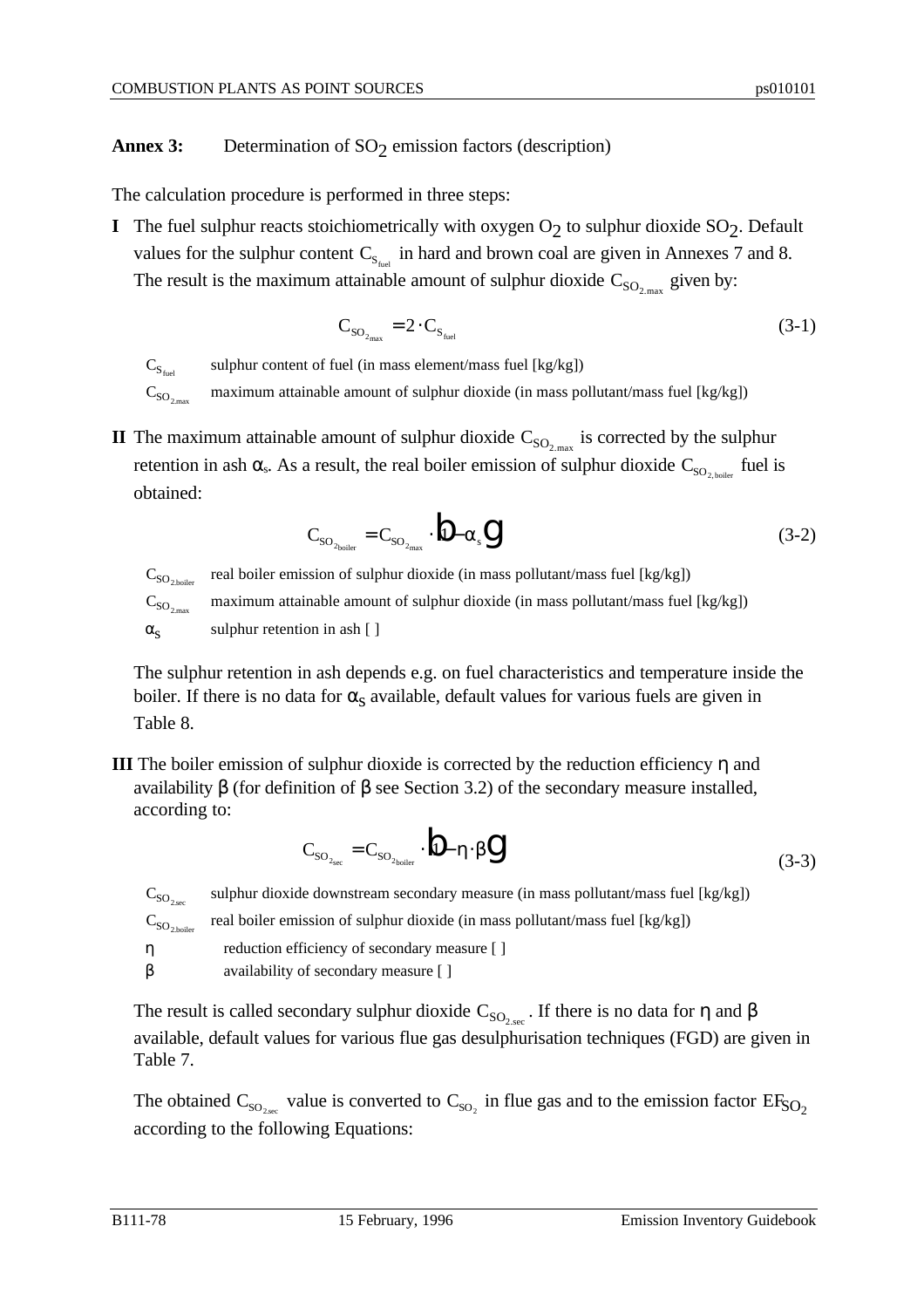$$
\mathbf{C}_{\mathrm{SO}_2} = \mathbf{C}_{\mathrm{SO}_{2,\mathrm{sec}}} \cdot \frac{1}{\mathbf{V}_{\mathrm{FG}}} \cdot 10^6 \tag{3-4}
$$

$$
EF_{SO_2} = C_{SO_{2\text{sec}}} \cdot \frac{1}{H_u} \cdot 10^6 \tag{3-5}
$$

 $C_{SO<sub>2</sub>}$ sulphur dioxide in flue gas (in mass pollutant/volume flue gas  $[\text{mg/m}^3]$ )  $C_{SO_{2,\text{sec}}}$ sulphur dioxide downstream of secondary measure (in mass pollutant/mass fuel [kg/kg])  $V_{FG}$  dry flue gas volume volume (in volume flue gas/mass fuel  $[m^3/kg]$ )  $EF<sub>SO<sub>2</sub></sub>$ emission factor for sulphur dioxide [g/GJ]  $H<sub>u</sub>$  lower heating value [MJ/kg]

The dry flue gas volume  $V_{FG}$  can be determined according to Annex 6. Emission data in  $[mg/m<sup>3</sup>]$  are useful to compare measured and calculated values. The same equations are used for the unit conversion of  $\mathrm{C}_\mathrm{SO_{2,boiler}}$  . Default values for the lower heating values of hard and brown coal are given in Annexes 7 and 8.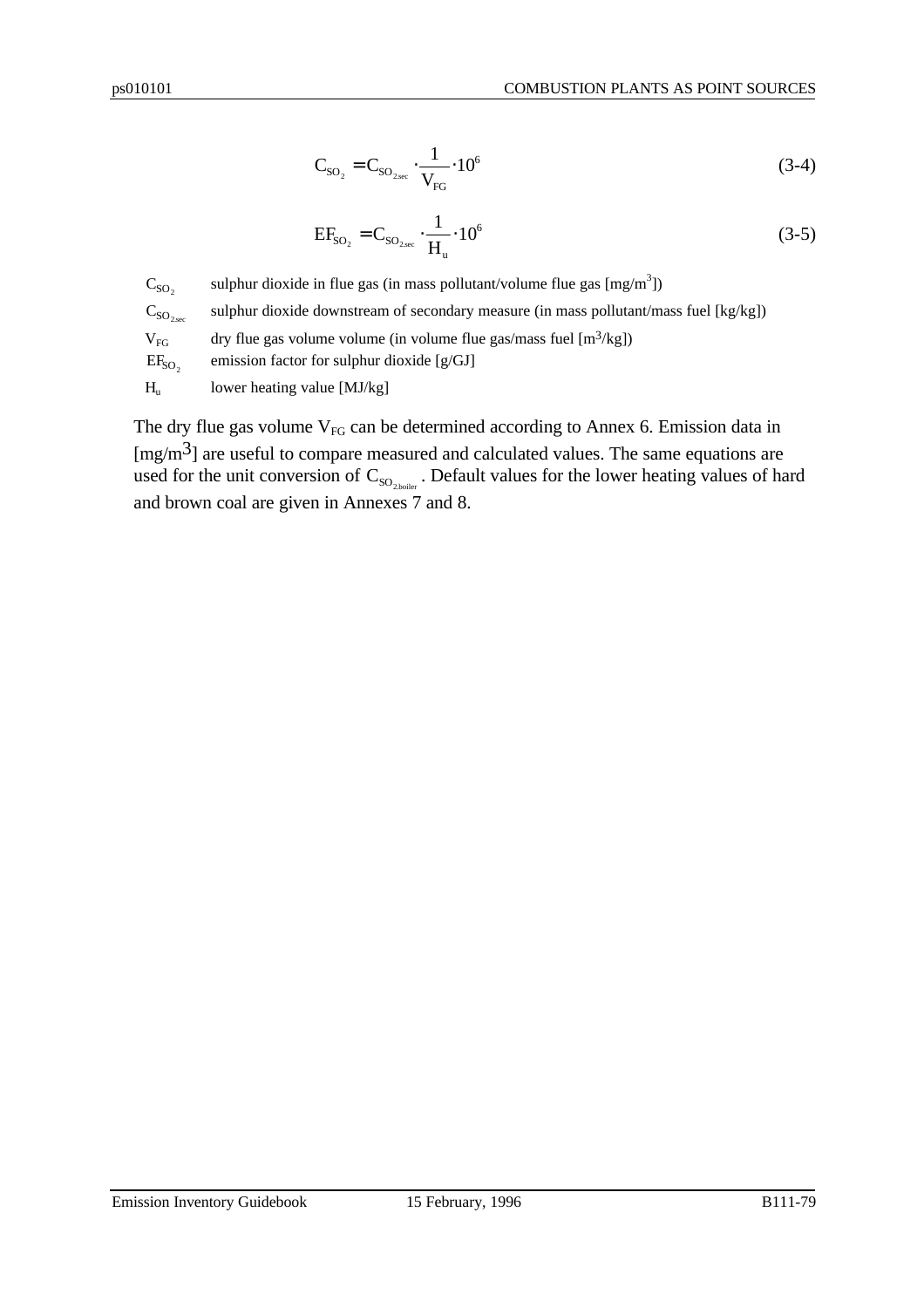

**Annex 4:** Determination of  $NO_x$  emission factors (flow sheet, for description see Annex 5)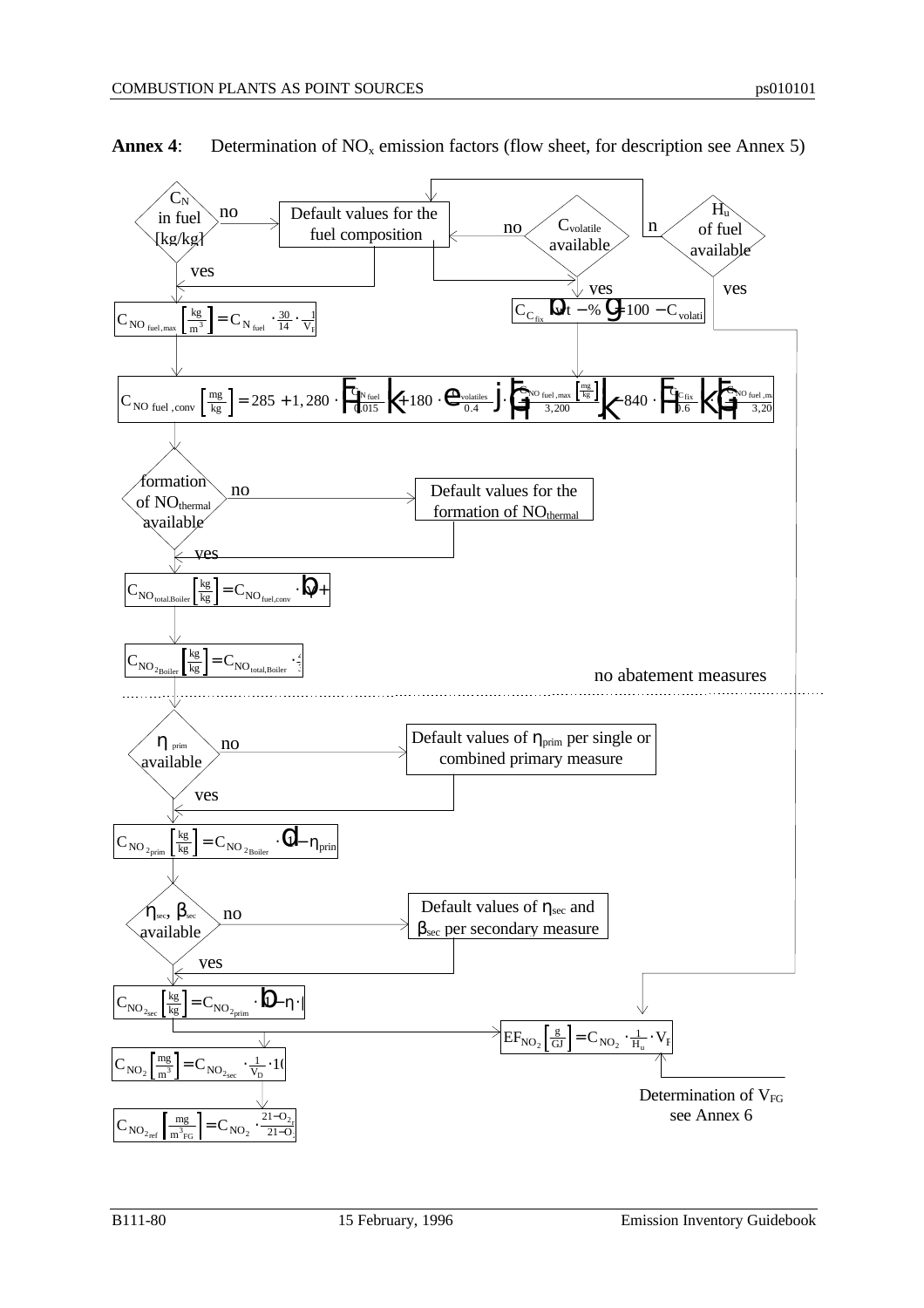# **Annex 5:** Determination of NO<sub>X</sub> emission factors (description)

The determination of  $NO<sub>x</sub>$  emission factors takes into account the formation of fuel-NO and thermal-NO. The formation of fuel-NO is based on fuel parameters. But the total amount of fuel-nitrogen cannot be completely converted into fuel-NO (as obtained in Equation (5-1)). Therefore, the realistic formation of fuel-NO is described by an empirical relation (see Equation (5-2)). The formation of thermal-NO is expressed by an an additional fraction which depends on the type of boiler.

The calculation procedure of the  $NO<sub>x</sub>$  emission factor is performed in three steps: In the first step the maximum NO emission resulting from stoichiometric conversion of fuel nitrogen is calculated. The NO emission obtained is further corrected by taking into account the formation of thermal-NO. NO is converted into  $NO<sub>2</sub>$  and primary and secondary measures are taken into account in steps two and three.

**I** The fuel-nitrogen reacts in a stoichiometric manner with oxygen O<sub>2</sub> to form nitrogen oxide. The default values for the nitrogen content  $C_{N_{2_{\text{fuel}}}}$  in hard and brown coal are given in Annexes 7 and 8. The maximum attainable amount of fuel nitrogen oxide  $C_{NO_{\text{fuel,max}}}$  is obtained:

$$
C_{\text{NO}_{\text{fuel}_{\text{max}}}} = C_{\text{N}_{\text{fuel}}} \cdot \frac{30}{14} \cdot \frac{1}{V_{\text{FG}}}
$$
\n
$$
\tag{5-1}
$$

 $C_{NO_{\text{fuel,max}}}$ maximum attainable amount of fuel nitrogen oxide (in mass pollutant/volume flue gas [kg/m<sup>3</sup>])  $C_{N_{\text{final}}}$ nitrogen content in fuel (in mass nitrogen/mass fuel [kg/kg])

 $V_{FG}$  specific flue gas volume (in volume flue gas/mass fuel  $[m^3/kg])^9$ 

The fuel-nitrogen content  $C_{N_{\text{fuel}}}$  is not completely converted into  $C_{NO_{\text{fuel}}}$ . The converted part of fuel-nitrogen to fuel-NO  $C_{NO_{\text{fuel.com}}}$  can be determined by the following empirical formula /50, 51/ related to zero percent of oxygen in dry flue gas:

$$
C_{NO_{fuel_{conv}}} = 285 + 1,280 \left| \frac{C_{N_{fuel}}}{0.015} \right| + 180 \left| \frac{C_{volatiles}}{0.4} \right| + \left| \frac{C_{NO_{fuelmax}}}{3,200} \right| - 840 \left| \frac{C_{C_{fix}}}{0.6} \right| \left| \frac{C_{NO_{fuelmax}}}{3,200} \right|
$$
 (5-2)

 $C_{NO_{\text{fuel,conv}}}$  fuel-NO released (in mass pollutant/mass flue gas  $[mg/kg])^2$ 

 $\mathbf{C_{N_{\tiny \textup{fuel}}}}$ nitrogen content in fuel (in mass nitrogen/mass fuel [kg/kg]), maf

 $C_{\text{volatiles}}$  fuel content of volatiles (in mass volatiles/mass fuel [kg/kg]), maf

 $C_{NO_{\text{fuel,max}}}$ maximum attainable amount of fuel nitrogen oxide (in mass pollutant/mass flue gas  $[mg/kg])^{10}$ 

 $C_{C_{fix}}$ fixed carbon in fuel (in mass carbon/ mass fuel [kg/kg]), maf

 $\overline{a}$ 

<sup>&</sup>lt;sup>9</sup> The programme calculates stoichiometrically the specific flue gas volume based on the complete fuel composition.

<sup>&</sup>lt;sup>10</sup> Note:  $C_{NO.fuel.max}$  and  $C_{NO.fuel.com}$  are given in the unit (mass pollutant/mass flue gas [mg/kg]). For the conversion between (mass pollutant/mass flue gas [mg/kg]) and (mass pollutant/volume flue gas [kg/m3]) the flue gas density (in mass flue gas/volume flue gas  $[kg/m<sup>3</sup>]$ ) has to be taken into account, which is calculated stoichiometrically from the fuel composition within the computer programme.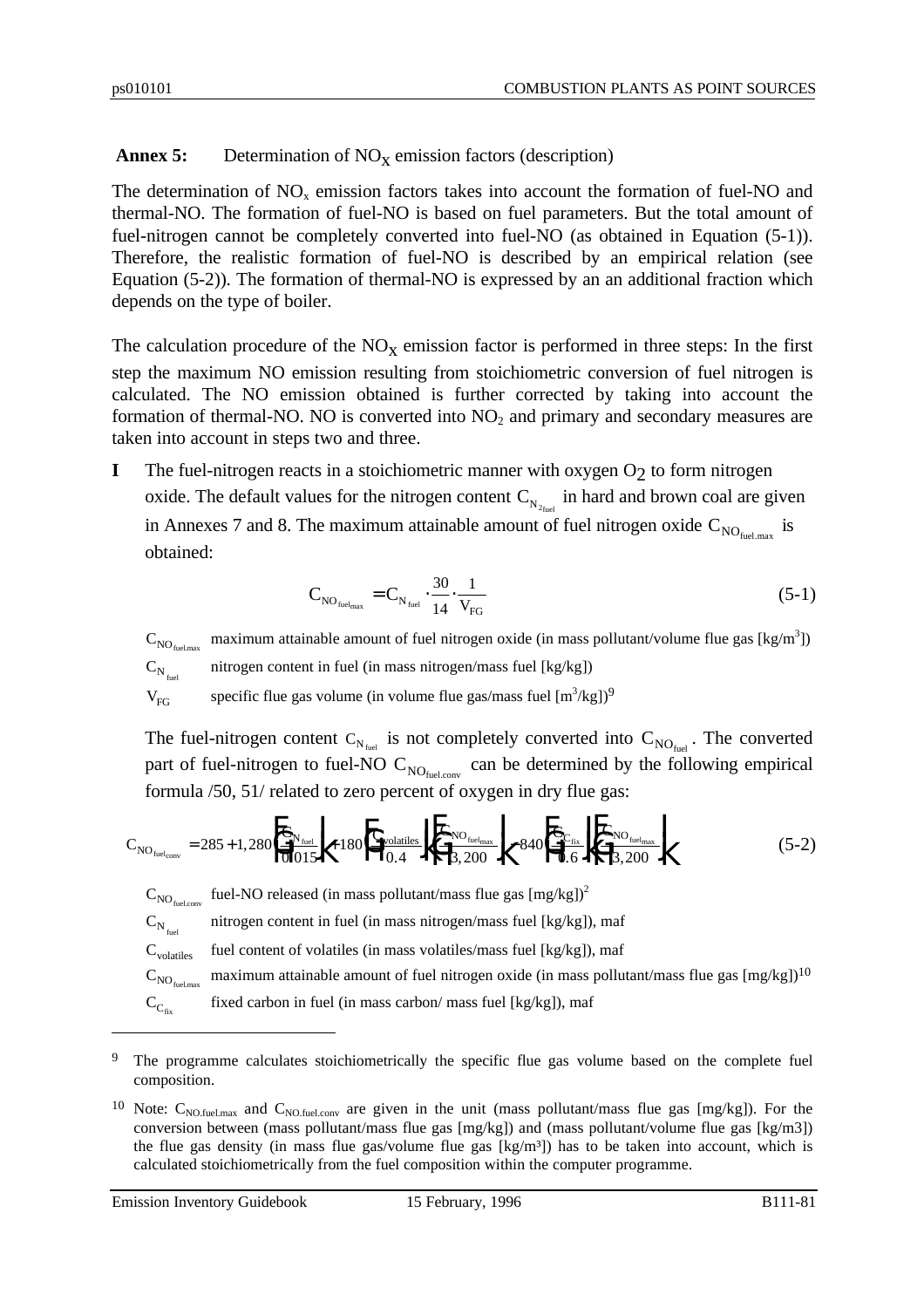The fixed carbon in the fuel is determined according to the equation  $C_{C_{fix}} = 1 - C_{\text{volatiles}}$ . Equation (5-2) is valid for nitrogen oxide emissions from premixed flames; the coefficient of correlation is  $r^2 = 0.9$  for 20 coals and  $r^2 = 0.75$  for 46 coals /51/. The data has been obtained by field and pilot-scale measurements. Basically tests are conducted in a 70,000 Btu/hr (20.5 kW) refractory lined furnace with variable heat extraction. Coal was injected through special configurations. A nozzle produces an uniform heterogeneous mixture of coal and air prior to combustion and represents the limit of intensely mixed flames produced with high swirl. Further tests have been established in large scale furnaces. The results from all measurements combined with additional information based on literature data have been used to establish a correlation which predicts the relative dependence of nitrogen oxide emissions on fuel properties. /51/ Further calculations with Equation (5-2) based on measured data have been provided in /50/. The comparison between measured and calculated values has shown that the results from Equation (5-2) are very good for high volatile coals and are satisfactory for medium volatile coals /50/.

Assuming that the formation of fuel-NO is much more important than the formation of thermal-NO (fuel-NO amounts to 70 - 90 %), the content of thermal-NO formed can be expressed as a fraction  $\gamma$  (where  $\gamma$  depends on the type of boiler) of NO<sub>fuel</sub>. The total content of nitrogen oxide formed in the boiler  $C_{NO_{total,boiler}}$  is given by:

$$
C_{\text{NO}_{\text{total}_{\text{boiler}}}} = C_{\text{NO}_{\text{fuel}_{\text{conv}}}} + C_{\text{NO}_{\text{thermal}}} = C_{\text{NO}_{\text{fuel}_{\text{conv}}}} \cdot \left| J_{1} + \gamma \right| \tag{5-3}
$$

 $C_{NO_{\text{total,boiler}}}$  total content of nitrogen oxide formed in the boiler (in mass pollutant/mass flue gas [kg/kg])  $C_{NO_{\text{fuel.com}}}$  fuel-NO released (in mass pollutant/mass flue gas [kg/kg])  $C_{NO_{thermal}}$  content of thermal-NO formed (in mass pollutant/mass flue gas [kg/kg]) γ fraction for thermal-NO formed [ ]

The following default values for  $\gamma$  can be recommended: DBB  $\gamma = 0.05$ , WBB  $\gamma = 0.3$ . Furthermore, the amount of thermal-NO can be influenced by load (see also Section 11.2).

The total boiler emissions of nitrogen dioxide  $C_{NO_{2,boiler}}$  can be calculated as follows:

$$
C_{NO_{2\text{boiler}}} = C_{NO_{\text{totalboiler}}} \cdot \frac{46}{30} \tag{5-4}
$$

 $\mathrm{C_{NO_{2_{\mathrm{hoider}}}}}$ total content of nitrogen dioxide formed in the boiler (in mass pollutant/mass flue gas [kg/kg])  $C_{NO_{\text{total}(\text{bolic})}}$  total content of nitrogen oxide formed in the boiler (in mass pollutant/mass flue gas [kg/kg])

**II** The total boiler content of nitrogen dioxide given by  $C_{NO_{2,boiler}}$  is reduced by taking into account primary measures with the reduction efficiency  $\eta_{\text{prim}}$ . The result is the content of primary nitrogen dioxide  $C_{NO_{2,prim}}$ :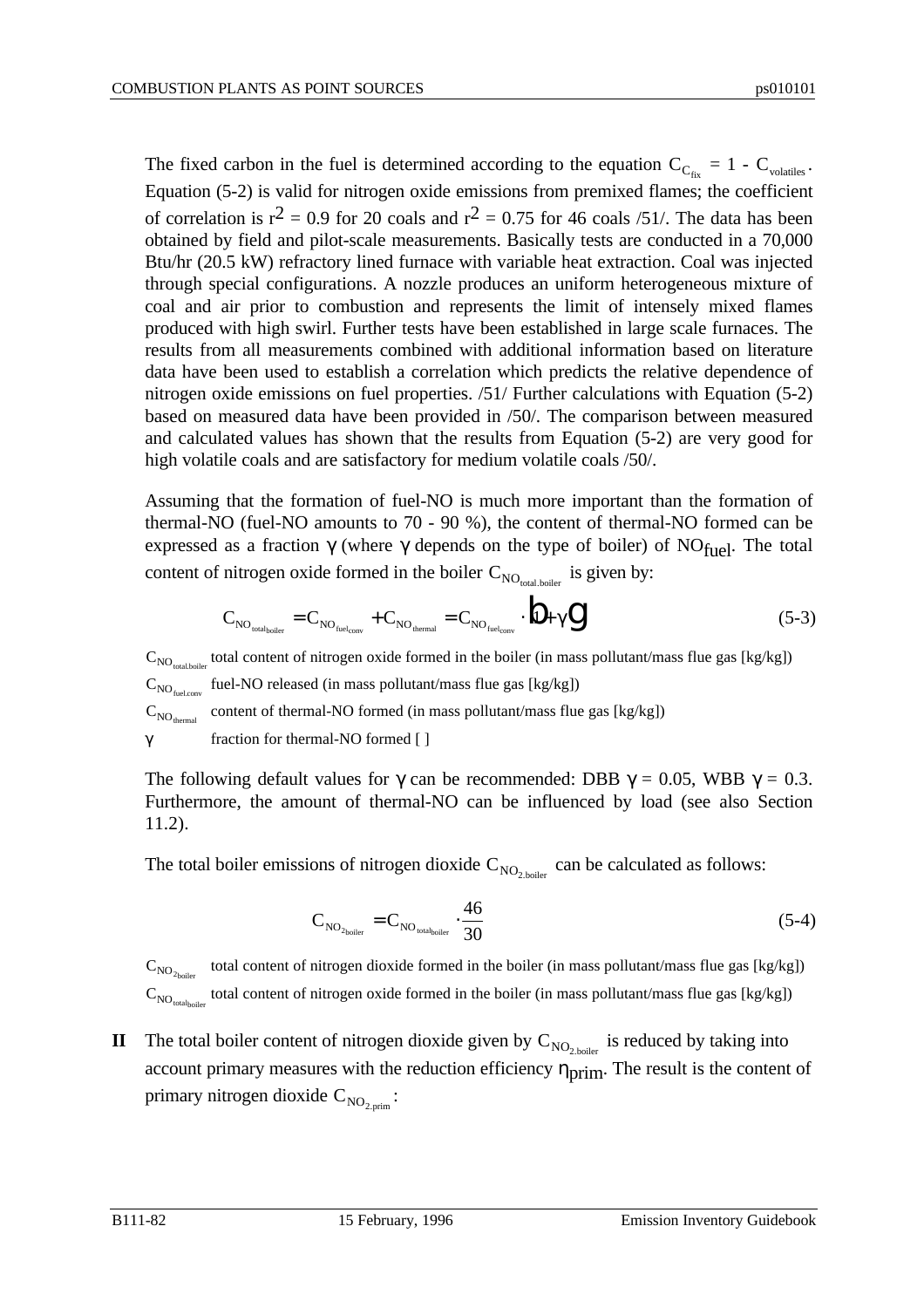$$
C_{\text{NO}_{2\text{prim}}} = C_{\text{NO}_{2\text{boiler}}} \cdot \left| \cdot \right| - \eta_{\text{prim}} \mid \tag{5-5}
$$

 $C_{NO<sub>2.001m</sub>}$ content of primary nitrogen dioxide (in mass pollutant/mass flue gas [kg/kg])

 $C_{NO_{2\text{holler}}}$ total content of nitrogen dioxide formed in the boiler (in mass pollutant/mass flue gas [kg/kg])  $\eta_{\text{prim}}$  reduction efficiency of primary measure(s) [ ]

As there is only incomplete data available for reduction efficiencies, default values are given for the individual and relevant combinations of primary measures for different types of boilers and fuels (see Table 8). In the case of combined primary measures with known individual reduction efficiencies  $\eta_{\text{prim,1}}$ ,  $\eta_{\text{prim,2}}$ , etc., the following equation can be used:

$$
C_{\text{NO}_{2_{\text{prim}}}} = C_{\text{NO}_{2_{\text{boiler}}}} \cdot (\dot{1}_1 - \eta_{\text{prim1}}) \cdot (\dot{1}_1 - \eta_{\text{prim2}}) \cdot (\dot{1}_1 - \eta_{\text{prim3}}) \tag{5-6}
$$

 $C_{NO_{2.00}}$ content of nitrogen dioxide taking into account primary measures (in mass pollutant/mass flue gas  $[kg/kg]$ 

 $C_{NO_{2}}$ total content of nitrogen dioxide formed in the boiler (in mass pollutant/mass flue gas [kg/kg])  $\eta_{\text{prim}}$ individual reduction efficiency of primary measure k [ ]

It should be taken into account, that the reduction efficiencies of primary measures are not independent of each other.

**III** The emission of primary nitrogen dioxide  $C_{NO_{2,prim}}$  is corrected by the reduction efficiency  $η<sub>sec</sub> [ ]$  and the availability  $β<sub>sec</sub> [ ]$  (for definition of β see Section 3.2) of the secondary measure installed, according to:

$$
C_{NO_{2\text{sec}}} = C_{NO_{2\text{prim}}}\cdot \left\|1 - \eta_{\text{sec}} \cdot \beta_{\text{sec}}\right\| \tag{5-7}
$$

 $C_{NO<sub>2,sec</sub>}$ nitrogen dioxide downstream of secondary measure (in mass pollutant/mass flue gas [kg/kg])

 $C_{NO_{2,prim}}$ content of nitrogen dioxide taking into account primary measures (in mass pollutant/mass flue gas  $[kg/kg]$ 

- $\eta_{\text{sec}}$  reduction efficiency of secondary measure [ ]
- $\beta_{\text{sec}}$  availability of secondary measure [ ]

If there is no data for  $\eta_{\text{sec}}$  and  $\beta_{\text{sec}}$  available, default values for various DeNOx techniques are given in Table 9.

The obtained value of  $C_{NO_{2,sec}}$  is converted into  $C_{NO_2}$  and into the emission factor  $EF_{NO_2}$ according to the following equations: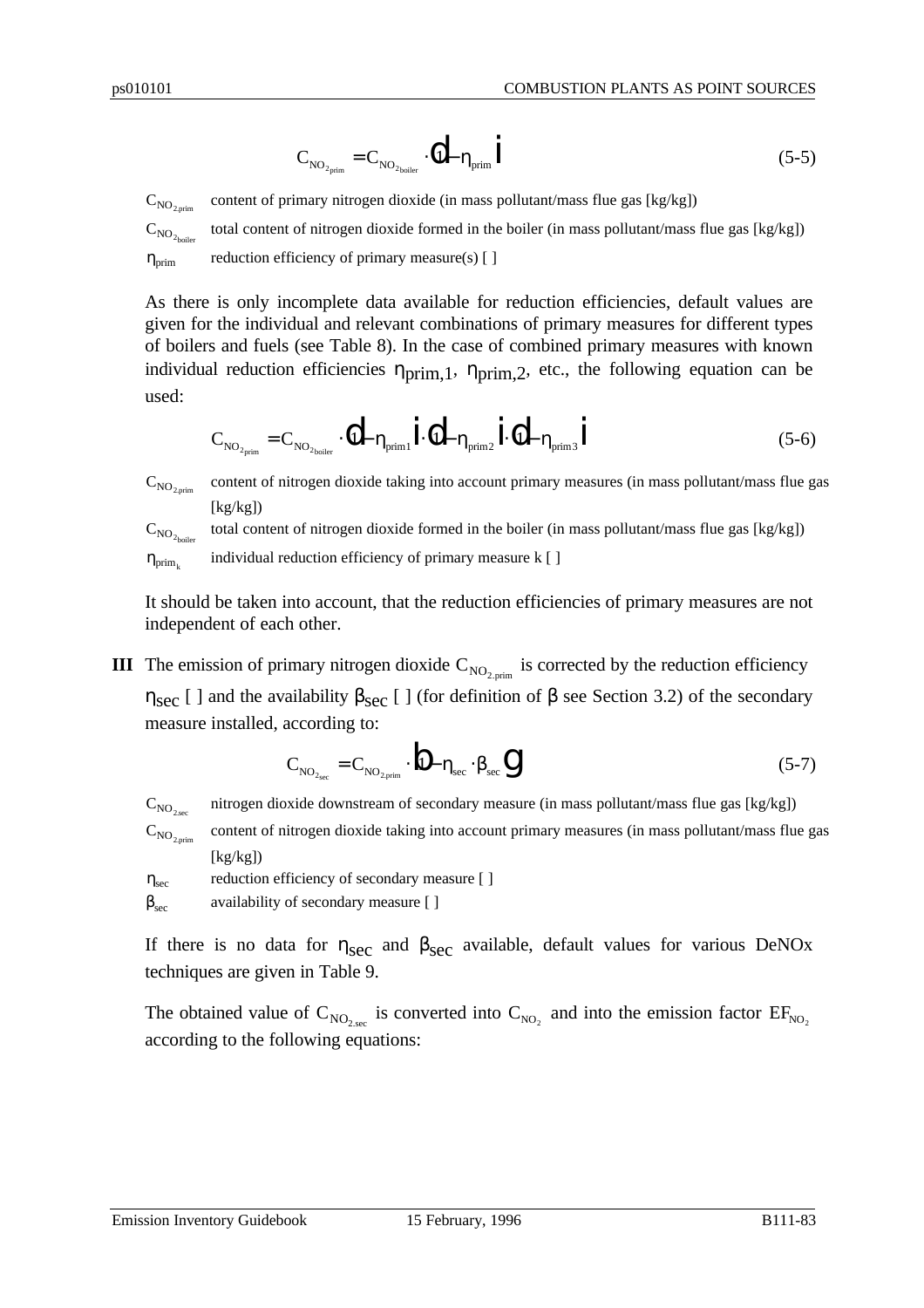$$
C_{NO_2} = C_{NO_{2\text{sec}}} \cdot \frac{1}{V_D} \cdot 10^6 \tag{5-8}
$$

$$
EF_{NO_2} = C_{NO_2} \cdot \frac{1}{H_u} \cdot V_{FG}
$$
 (5-9)

 $C_{NO<sub>2</sub>}$ nitrogen dioxide in flue gas (in mass pollutant/volume flue gas  $[mg/m<sup>3</sup>]$ )  $C_{NO<sub>2</sub>ssc}$ nitrogen dioxide downstream of secondary measure (in mass pollutant/mass flue gas [kg/kg])  $V_D$  dry flue gas volume (in volume flue gas/mass flue gas [m<sup>3</sup>/kg])  $V_{FG}$  specific dry flue gas volume (in volume flue gas/mass fuel [m<sup>3</sup>/kg])  $EF<sub>NO<sub>2</sub></sub>$ emission factor for nitrogen dioxide [g/GJ]  $H_u$  lower heating value [MJ/kg]

The specific dry flue gas volume  $V_{FG}$  can be determined according to Annex 6. Emission data expressed in  $[mg/m<sup>3</sup>]$  are used for comparing measured and calculated values. Default values for lower heating values for hard and brown coal are given in Annexes 7 and 8.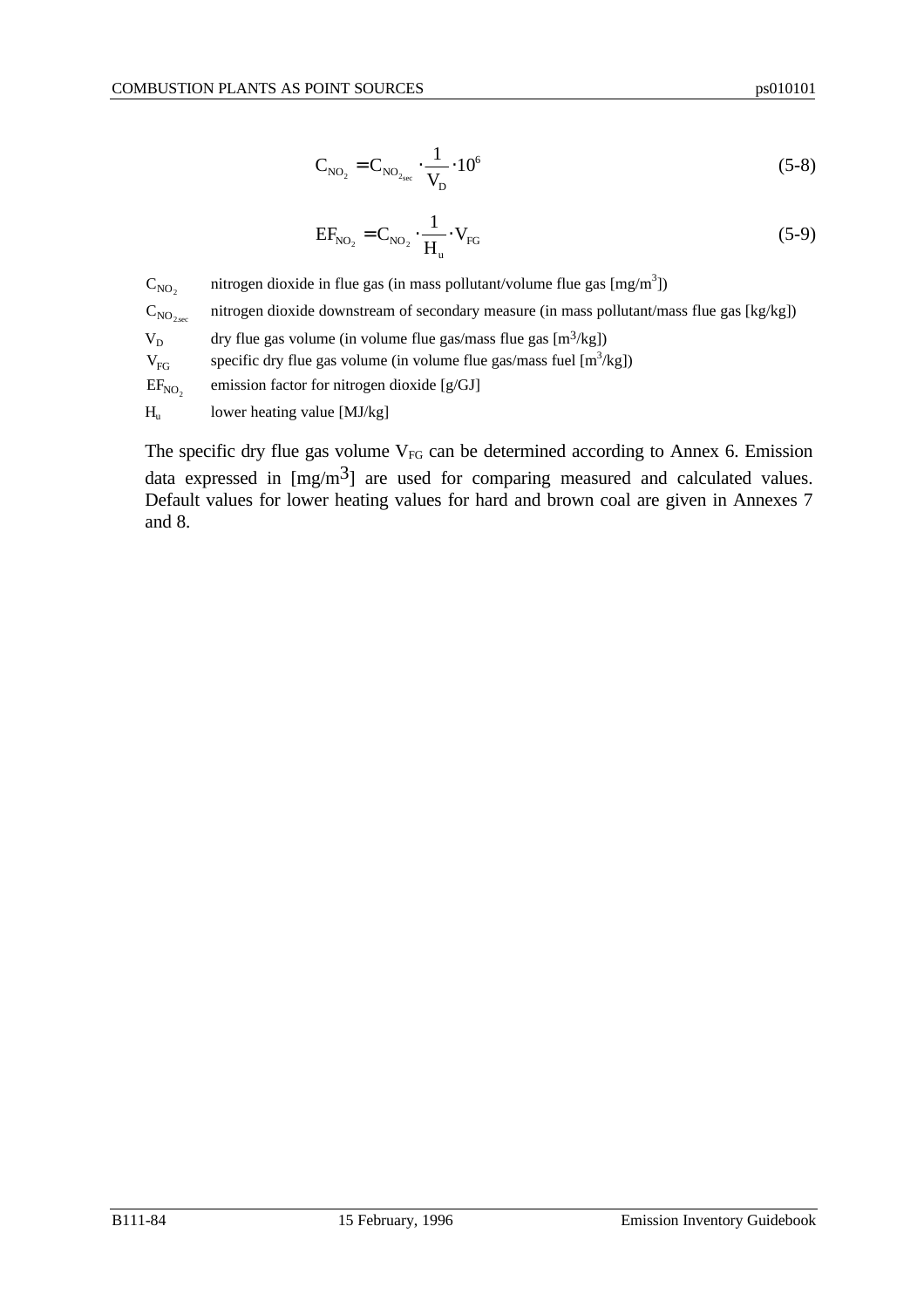**Annex 6:** Determination of the specific flue gas volume (flow sheet and description)

The specific flue gas volume has to be determined in order to convert the emission factors, which have been obtained in [g/GJ], into  $[mg/m<sup>3</sup>]$ , which allows a comparison to measured data. The approach is given in the following flow sheet:

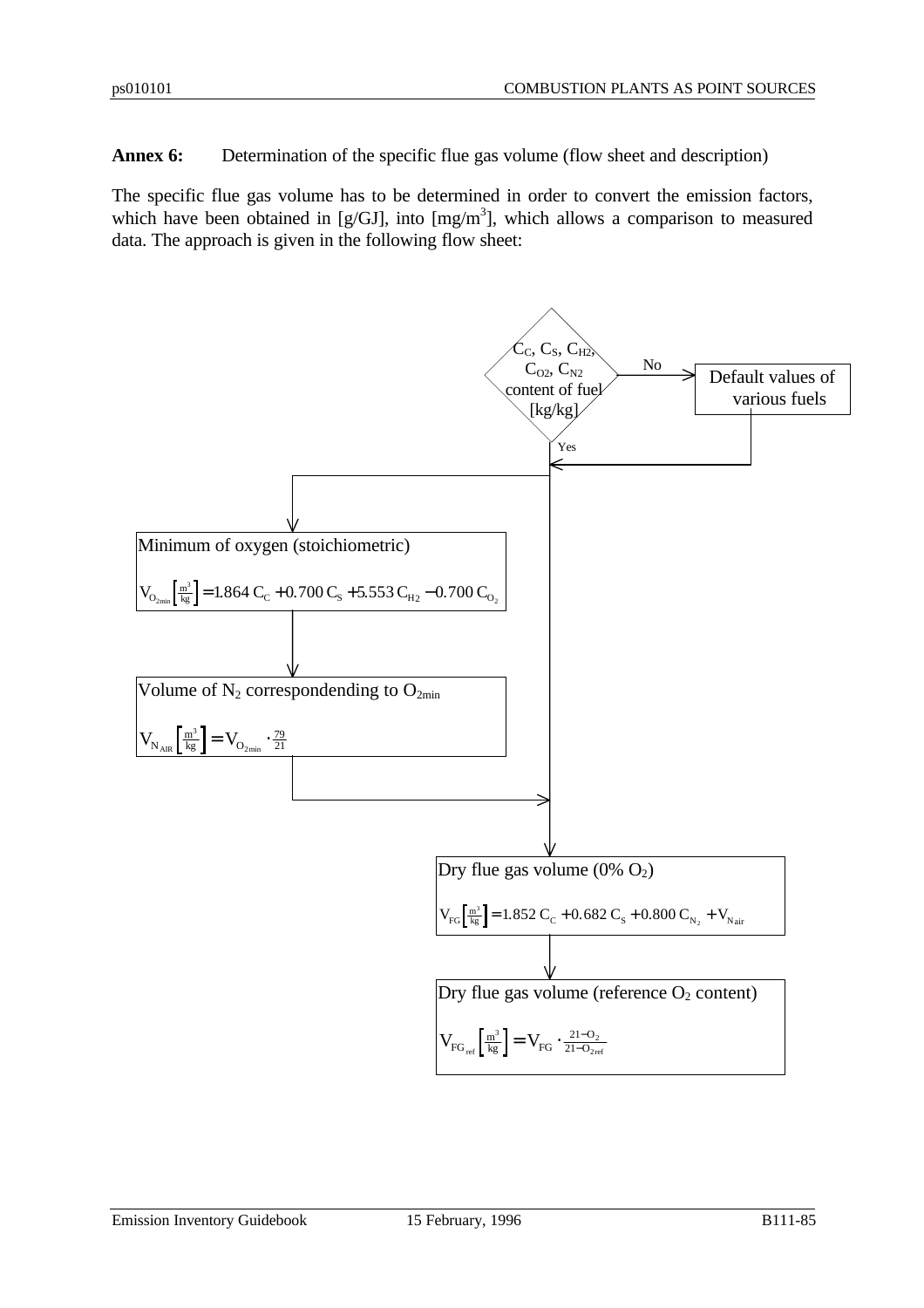For the determination of the flue gas volume, the elemental analysis of the fuel (content of carbon C<sub>C</sub>, sulphur C<sub>S</sub>, hydrogen C<sub>H</sub>, oxygen C<sub>O<sub>2</sub></sub> and nitrogen C<sub>N</sub> (maf)) has to be known. If no data of the elemental analysis is available, default values of hard and brown coals are proposed in Annexes 7 and 8. The volume of oxygen required for a stoichiometric reaction  $V_{O_{2_{\text{min}}}}$  can be determined as follows:

$$
V_{O_{2_{min}}} = 1.864 \cdot C_C + 0.700 \cdot C_S + 5.553 \cdot C_H - 0.700 \cdot C_{O_2}
$$
 (6-1)

 $\mathbf{V}_{\mathbf{O}_{2_{\text{min}}}}$ volume of oxygen required for stoichiometric reaction (in volume oxygen/mass fuel  $[m^3/kg]$ )  $C_{\rm C}$  content of carbon in fuel (in mass carbon/mass fuel [kg/kg])  $C_S$  content of sulphur in fuel (in mass sulphur/mass fuel [kg/kg])  $C_H$  content of hydrogen in fuel (in mass hydrogen/mass fuel [kg/kg])  $C_{O_2}$ content of oxygen in fuel (in mass oxygen/mass fuel [kg/kg])

The constants in Equation (6-1) represent stoichiometric factors for the volume of oxygen required for the combustion of 1 kg carbon, sulphur or hydrogen in  $[m^3/kg]$ . The corresponding volume of nitrogen in the air  $V_{N_{air}}$  is given by Equation (6-2):

$$
V_{N_{air}} = V_{O_{2_{min}}} \cdot \frac{79}{21} \tag{6-2}
$$

 $V_{N_{air}}$ volume of nitrogen in the air (in volume nitrogen/mass fuel  $[m^3/kg]$ )

 $\mbox{V}_{\mbox{O}_{2_\mathrm{min}}}$ volume of oxygen required for stoichiometric reaction (in volume oxygen/mass fuel  $[m^3/kg]$ )

The specific dry flue gas volume at 0 % oxygen  $V_{FG}$  can be determined by using Equation  $(6-3)$ :

$$
V_{FG} = 1.852 \cdot C_C + 0.682 \cdot C_S + 0.800 \cdot C_N + V_{N_{air}} \tag{6-3}
$$

 $V_{FG}$  specific dry flue gas volume (in volume flue gas/mass fuel  $[m^3/kg]$ )

 $C<sub>C</sub>$  content of carbon in fuel (in mass carbon/mass fuel [kg/kg])

 $C<sub>S</sub>$  content of sulphur in fuel (in mass sulphur/mass fuel [kg/kg])

 $C_N$  content of nitrogen in fuel (in mass nitrogen/mass fuel [kg/kg])

 $V_{N_{air}}$ volume of nitrogen in the air (in volume nitrogen/mass fuel  $[m^3/kg]$ )

The constants in Equation (6-3) represent stoichiometric factors for the volume of oxygen required for the combustion of 1 kg carbon, sulphur or nitrogen in  $[m^3/kg]$ . The obtained values of  $V_{FG}$  at 0 % oxygen are converted to the reference content of oxygen in flue gas according to Equation (6-4):

$$
V_{FG_{ref}} = V_{FG} \cdot \frac{21 - 0.2}{21 - 0.2}
$$
 (6-4)

$$
V_{FG_{ref}} \qquad \text{volume of specific flu}e gas under reference conditions (in volume flu}e gas/mass fuel [m3/kg])
$$

 $V_{FG}$  volume of specific flue gas obtained (in volume flue gas/mass fuel  $[m^3/kg]$ )

 $O<sub>2</sub>$  content of oxygen in the flue gas obtained [%]

 $O_{2n}$ content of oxygen in the flue gas under reference conditions [%]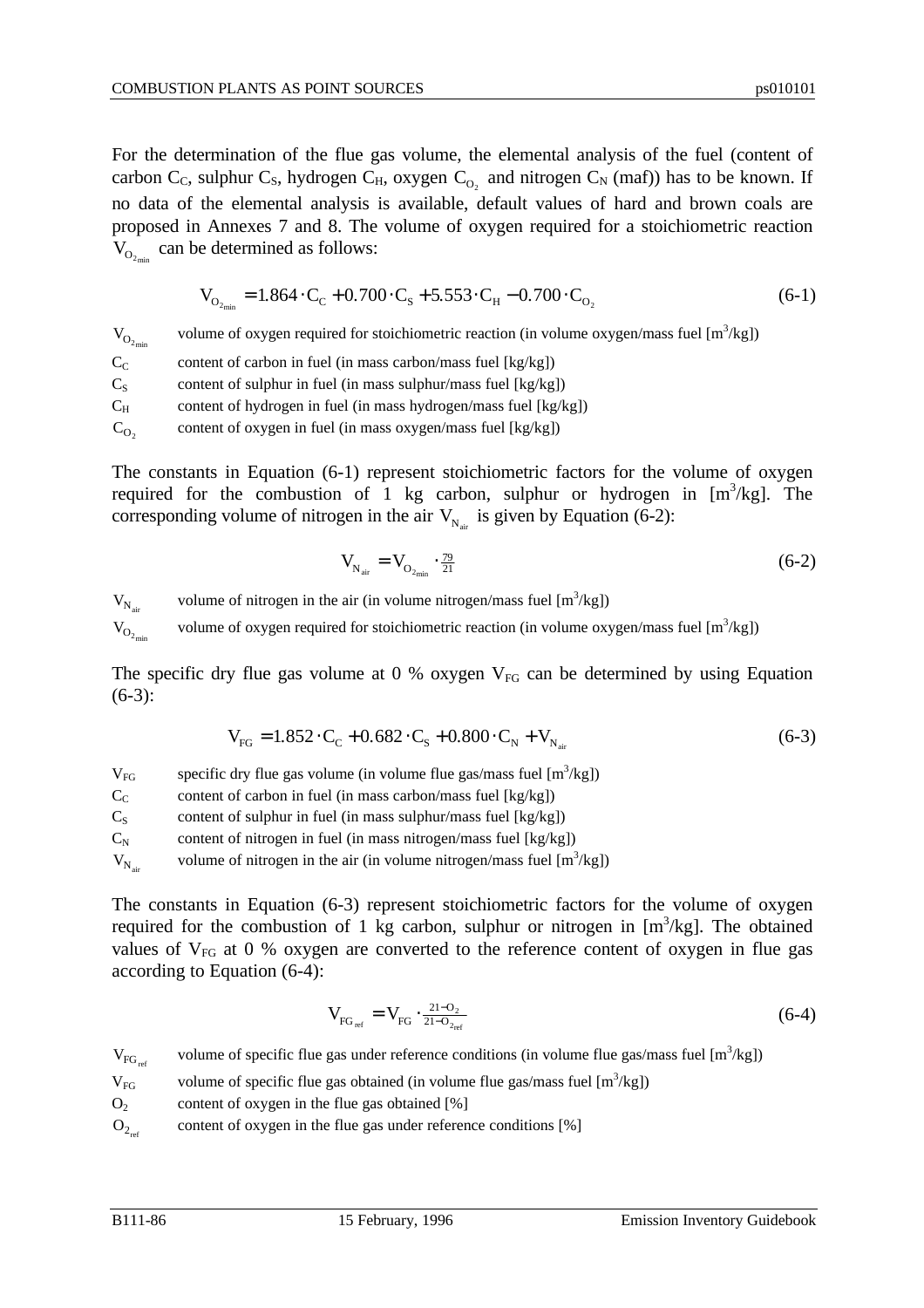|                             |       | elemental analysis (maf) [wt.-%] |         |                  |       |                |       |                  |         |                | volatiles (maf) |              | $H_u$ (maf)   |               |
|-----------------------------|-------|----------------------------------|---------|------------------|-------|----------------|-------|------------------|---------|----------------|-----------------|--------------|---------------|---------------|
| country                     |       | ${\bf C}$                        |         | $\overline{N}$   |       | $\mathbf{O}$   |       | $\, {\rm H}$     |         | $\mathbf S$    |                 | [ $wt.-\%$ ] |               | $[\rm MJ/kg]$ |
|                             | value | standard                         | value   | standard         | value | standard       | value | standard         | value   | standard       | value           | standard     | value         | standard      |
|                             |       | deviation                        |         | deviation        |       | deviation      |       | deviation        |         | deviation      |                 | deviation    |               | deviation     |
| Australia <sup>1)</sup>     | 84.6  | 2.26                             | 1.8     | 0.15             | 7.8   | 2.08           | 5.2   | 0.29             | 0.6     | 0.21           | 34.0            | 5.94         | 33.70         | 1,03          |
| Canada <sup>1</sup> )       | 86.6  | 1.8                              | 1.4     | 0.15             | 6.1   | 1.5            | 5.1   | 0.56             | 0.9     | 0.43           | 33.9            | 6.34         | 33.04         | 2.32          |
| China <sup>1</sup>          | 81.9  | 1.95                             | $1.1\,$ | 0.32             | 11.4  | 2.4            | 4.9   | 0.21             | 1.05    | 0.35           | 36.3            | 2.32         | 32.06         | 0,80          |
| Columbia <sup>1</sup>       | 78.5  | 6.37                             | 1.5     | 0.13             | 12.4  | 4.3            | 5.2   | 0.62             | 0.9     | 0.19           | 42.2            | 2.70         | 31.83         | 1.93          |
| Czech Rep. $2)$             | 85.98 | 2.23                             | 1.5     | 0.17             | 6.27  | 2.30           | 5.09  | 0.70             | 1.16    | 0.68           | 30.88           | 8.92         | 34.00         | 2.44          |
| France <sup>2)</sup>        | 87.91 | 1.76                             | 1.29    | 0.24             | 5.60  | 1.58           | 4.50  | 0.47             | 0.70    | 0.17           | 22.81           | 5.82         | 34.86         | 1.56          |
| Germany RAG <sup>1)6)</sup> | 90.2  | 1.77                             | 1.6     | $\boldsymbol{0}$ | 3     | 1.41           | 4.4   | 0.56             | 0.9     | $\blacksquare$ | 15.8            | 9.60         | 35.23         | 0.29          |
| Ger. others $^{2)}$         | 87.00 | 2.44                             | 1.49    | 0.27             | 5.75  | 1.94           | 4.76  | 0.68             | 1.02    | 0.32           | 25.52           | 6.58         | 30.10         | 1.75          |
| CIS <sup>1</sup>            | 77.5  | $\mathbf{0}$                     | 0.7     | $\mathbf{0}$     | 16.1  | $\overline{0}$ | 5.4   | $\boldsymbol{0}$ | 0.3     | $\theta$       | 39.0            | 3.20         | 31.85         | 1.66          |
| Hungary <sup>2)</sup>       | 84.10 | 1.51                             | 1.42    | 0.69             | 5.79  | 0.54           | 5.09  | 0.11             | 3.62    | 0.55           | 24.4            | 3.98         | 34.16         | 1.05          |
| India <sup>1</sup> $)$      | 76.5  | 3.22                             | 1.3     | 0.25             | 16.2  | $\overline{4}$ | 5.6   | 0.4              | 0.4     | 0.32           | 47.9            | 2.44         | 29.48         | 2.25          |
| Poland <sup>4</sup>         | 80.0  |                                  | $1.0\,$ |                  | 7.0   |                | 5.0   |                  | $1.0\,$ |                | 38.5            |              | $(21.00)^{5}$ |               |
| Portugal <sup>3)</sup>      | 87.0  |                                  | 0.95    |                  | 5.4   |                | 4.9   |                  | 0.94    |                | 32.1            |              | $(27.58)^{5}$ |               |
| South Africa <sup>1)</sup>  | 80.3  | 5.78                             | 2.1     | 0.73             | 8.8   | 1.2            | 4.9   | 1.19             | 0.9     | 0.24           | 31.9            | 2.37         | 32.36         | 0.73          |
| UK <sup>1</sup>             | 84.5  | 0.6                              | 1.8     | $\boldsymbol{0}$ | n. a. |                | 5.4   | 0.06             | n. a.   |                | 38.2            | 1.84         | 33.80         | 0.58          |
| USA <sup>1</sup>            | 84.3  | $\overline{2}$                   | 1.6     | 0.17             | 7.5   | 1.65           | 5.5   | 0.38             | 1.1     | 0.58           | 38.1            | 4.31         | 33.89         | 0.88          |
| Venezuela <sup>1</sup>      | 84.2  | 1.7                              | 1.5     | 0.07             | 7.6   | 2.19           | 6     | 0.49             | 0.7     | $\mathbf{0}$   | 43.2            | 3.98         | 34.00         | $1.00\,$      |

|  | <b>Annex 7:</b> Composition and lower heating value $(H_u)$ of hard coal in coal mining countries |  |  |  |  |
|--|---------------------------------------------------------------------------------------------------|--|--|--|--|
|--|---------------------------------------------------------------------------------------------------|--|--|--|--|

1) Association of German Coal Importers 1992 /72

3) Madeira: Personal communication, EDP-Electricielade Portugal, Lisboa, May 1994

 $6$  RAG= Ruhr coal

2) Brandt 1981 /47/

4) Debsky: Personal communication, Energy Information Centre, Warsaw, May 1994

n.a.- no data are available

 $5$  lower heating value as received (ar)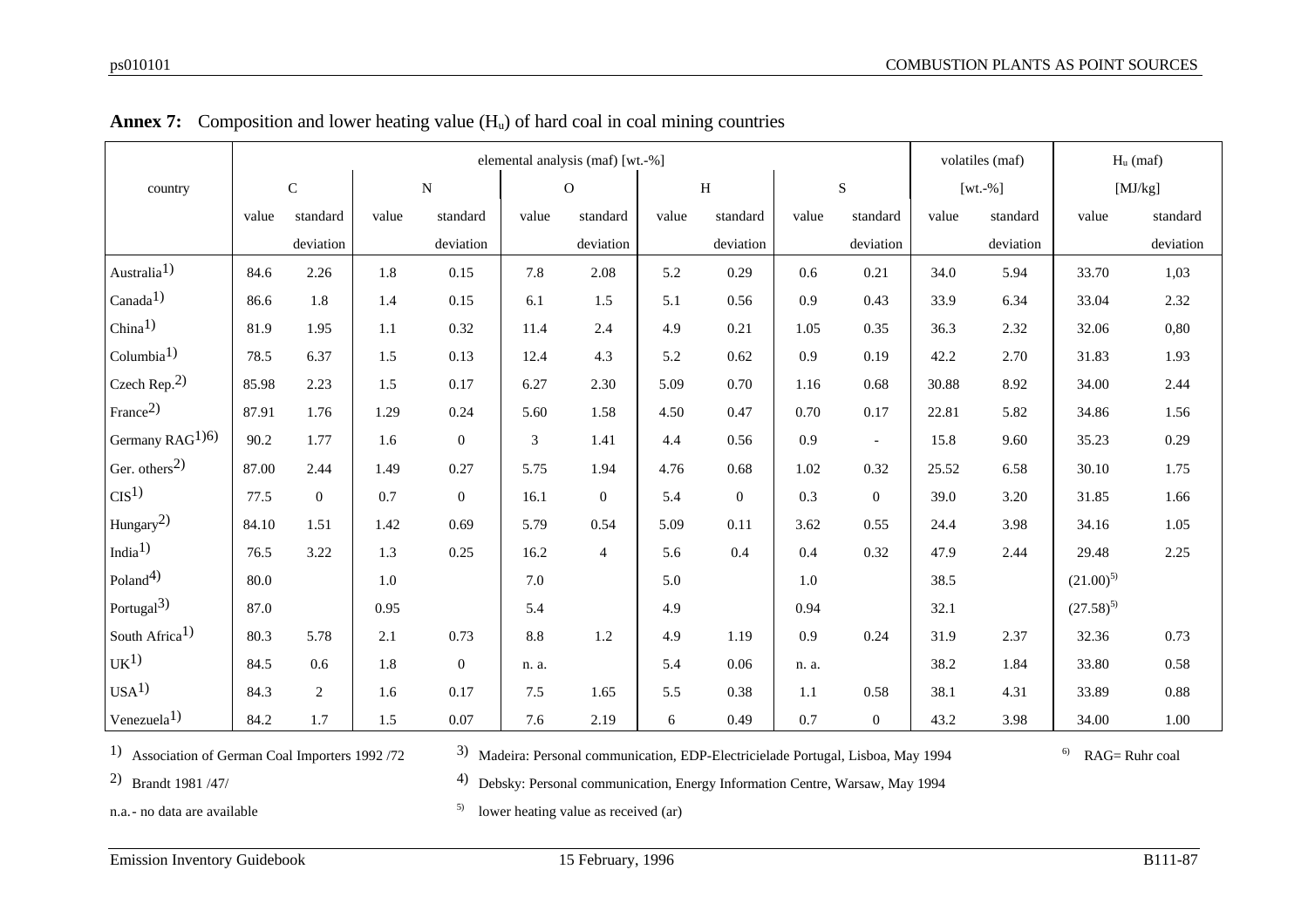|                            | elemental analysis (maf) [wt.-%] |                   |       |              |       |               |       |                   |       | volatiles (maf) |          | $H_u$ (maf)       |       |                   |
|----------------------------|----------------------------------|-------------------|-------|--------------|-------|---------------|-------|-------------------|-------|-----------------|----------|-------------------|-------|-------------------|
| country                    |                                  | $\mathsf{C}$      |       | $\mathbf N$  |       | $\Omega$      |       | H                 |       | S               |          | $[wt.-\%]$        |       | [MJ/kg]           |
|                            | value                            |                   | value |              | value |               | value |                   | value |                 | value    |                   | value |                   |
| Czech Rep. $2)$            | 70.09                            | $3.32^{4}$        | 1.07  | $0.22^{(4)}$ | 21.74 | $3.42^{4}$    | 5.64  | $0.64^{(4)}$      | 1.48  | $0.82^{(4)}$    | 56.67    | $4.62^{(4)}$      | 28.2  | $2.39^{4}$        |
| Germany                    |                                  |                   |       |              |       |               |       |                   |       |                 |          |                   |       |                   |
| -Rheinisch                 | 68                               | $62 - 72^{5}$     | 1.0   | $0.7 -$      | 25.2  | $22 - 30^{5}$ | 5     | $4.5 -$           | 0.8   | $0.2 -$         | $38^{6}$ |                   | 27.3  | $19.4 - 31.7^{5}$ |
| $\text{coal}^{1)}$         |                                  |                   |       | $1.3^{5}$    |       |               |       | $5.5^{5}$         |       | $1.1^{5}$       |          |                   |       |                   |
| -Middle Ger. $1)$          | 72                               |                   | 0.8   |              | 18.3  |               | 5.5   |                   | 3.4   |                 | 57.5     |                   | 28.8  |                   |
| -East Ger. <sup>1)</sup>   | 69.5                             |                   | 1.0   |              | 23.1  |               | 5.8   |                   | 0.6   |                 | 58.7     |                   | 25.7  |                   |
| Hungary <sup>1</sup> ) - 1 | 63.8                             |                   | (1.1) |              | 26.8  |               | 4.8   |                   | 3.5   |                 | 61.8     |                   | 35.7  | $28.8 - 42.6^{5}$ |
| Hungary <sup>2</sup> ) - 2 | 69.82                            | 2.62 <sup>4</sup> | 1.06  | $0.45^{(4)}$ | 18.91 | $2.23^{4}$    | 5.54  | 0.12 <sup>4</sup> | 4.49  | $2.46^{4}$      | 39.30    | 1.04 <sup>4</sup> | 28.4  | $1.20^{4}$        |

19 13-25<sup>5</sup>) 6 5-7<sup>5</sup>) 1 50 35 23 - 26<sup>5</sup>

**Annex 8:** Composition and lower heating value  $(H_u)$  of brown coal in coal mining countries

1.55)

1) IEA coal research - brown coal

Poland<sup>7)</sup>  $\begin{array}{|l|} 69.5 & 66-73^{5} \end{array}$  1.1 0.7-

2) Brandt

 $\cosh(1)$ 

3) Kücükbayrak, S.; Kadioglu, E.: Desulphurisation of some Turkish lignites by pyrolysis, FUEL, Vol. 67, 6/1988

4) standard deviation

5) range

6) value recommended by RAG

7) Debsky: Personal communication, Energy Information Centre, Warsaw, May 1994

n. a. - no data available

Portugal2) 67.44 1.014) 0.91 0.184) 22.61 2.894) 4.4 0.744) 4.62 2.434) 54.64 8.844) 24.8 2.64) Turkey<sup>1</sup>) - 1 61.4 0.8 29.6 5.1 5.1 n. a. 21.2 19.8-22.75)

Turkey3) - 2 62.6 7.844) 2.0 0.674) 24.0 4.484) 4.9 0.564) 6.2 4.774) 56.0 3.934) 26.6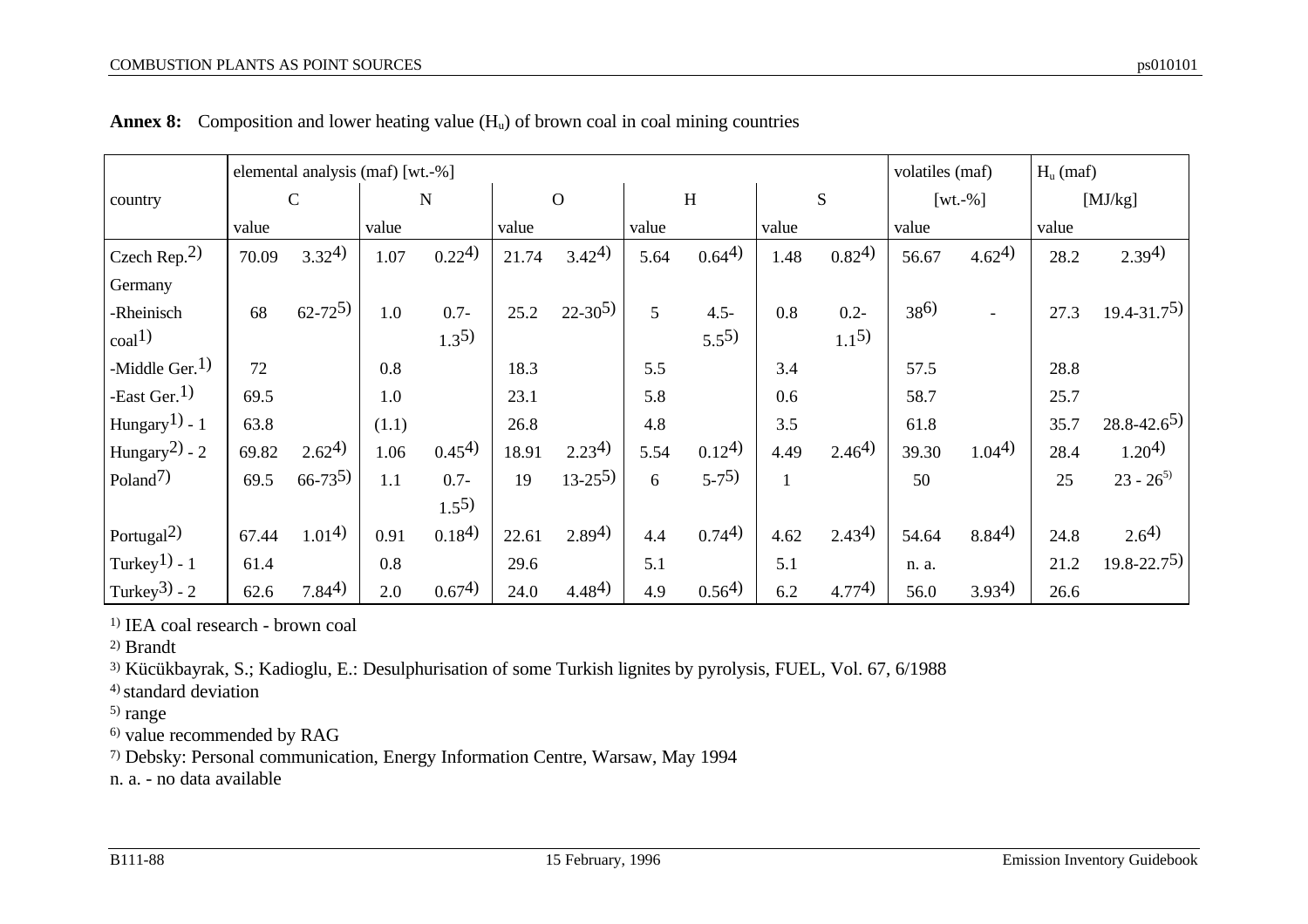## **Annex 9:** Conditions for exemplary calculation of  $NO<sub>x</sub>$  emission factors

Annex 9 presents the values which have been chosen for the calculation of  $NO<sub>x</sub>$  emission factors (according to Section 4.2.1). The results of the calculations are given in the following Annexes 10 (for hard coal) and 11 (for brown coal). Both annexes contain emission factors in [g/GJ] as well as concentrations in  $[mg/m<sup>3</sup>]$  which have been determined under the conditions given in Table 9-1:

| <b>Table 9-1:</b> | Selected input parameters for model calculations determining $NO_x$ emission |
|-------------------|------------------------------------------------------------------------------|
|                   | factors as given in Annexes 10 and 11                                        |

| Type of<br>$\text{coal}^{1}$ | Type of<br>boiler | Fraction of<br>thermal NO<br>$NOth$ [ ] | Reduction efficiency of<br>primary measures<br>$\eta_{prim}^{2)}$ [ ] | Reduction efficiency<br>of secondary<br>measures<br>$\eta_{sec}$ [ ] | Availability<br>$\beta_{\text{sec}}$ [ ] |
|------------------------------|-------------------|-----------------------------------------|-----------------------------------------------------------------------|----------------------------------------------------------------------|------------------------------------------|
| hc                           | <b>DBB</b>        | 0,05                                    | <b>LNB</b><br>0,20<br>LNB/SAS<br>0,45<br>LNB/OFA<br>0,45              | <b>SCR</b><br>0,8                                                    | 0,99                                     |
|                              |                   |                                         | LNB/SAS/OFA<br>0,60                                                   |                                                                      |                                          |
|                              | <b>WBB</b>        | 0,30                                    | <b>LNB</b><br>0,20<br>LNB/SAS<br>0,45                                 | <b>SCR</b><br>0,8                                                    | 0,99                                     |
|                              |                   |                                         | LNB/OFA<br>0,40                                                       |                                                                      |                                          |
|                              |                   |                                         | LNB/SAS/OFA<br>0,60                                                   |                                                                      |                                          |
| bc                           | <b>DBB</b>        | 0,05                                    | <b>LNB</b><br>0,20                                                    |                                                                      |                                          |
|                              |                   |                                         | LNB/SAS<br>0,45                                                       |                                                                      |                                          |
|                              |                   |                                         | LNB/OFA<br>0,40                                                       |                                                                      |                                          |
|                              |                   |                                         | LNB/SAS/OFA<br>0,60                                                   |                                                                      |                                          |

1) Elementary analyses of hard and brown coal are given in Annexes 7 and 8.

<sup>2)</sup> The reduction efficiency is given as an example for selected primary measures (see Section 4.2). Abbreviations:  $hc = hard coal$ ,  $bc = brown coal$ 

For individual calculations of  $NO<sub>X</sub>$  emission factors, the computer programme (users' manual see Section 15 and Annex 14) can be used.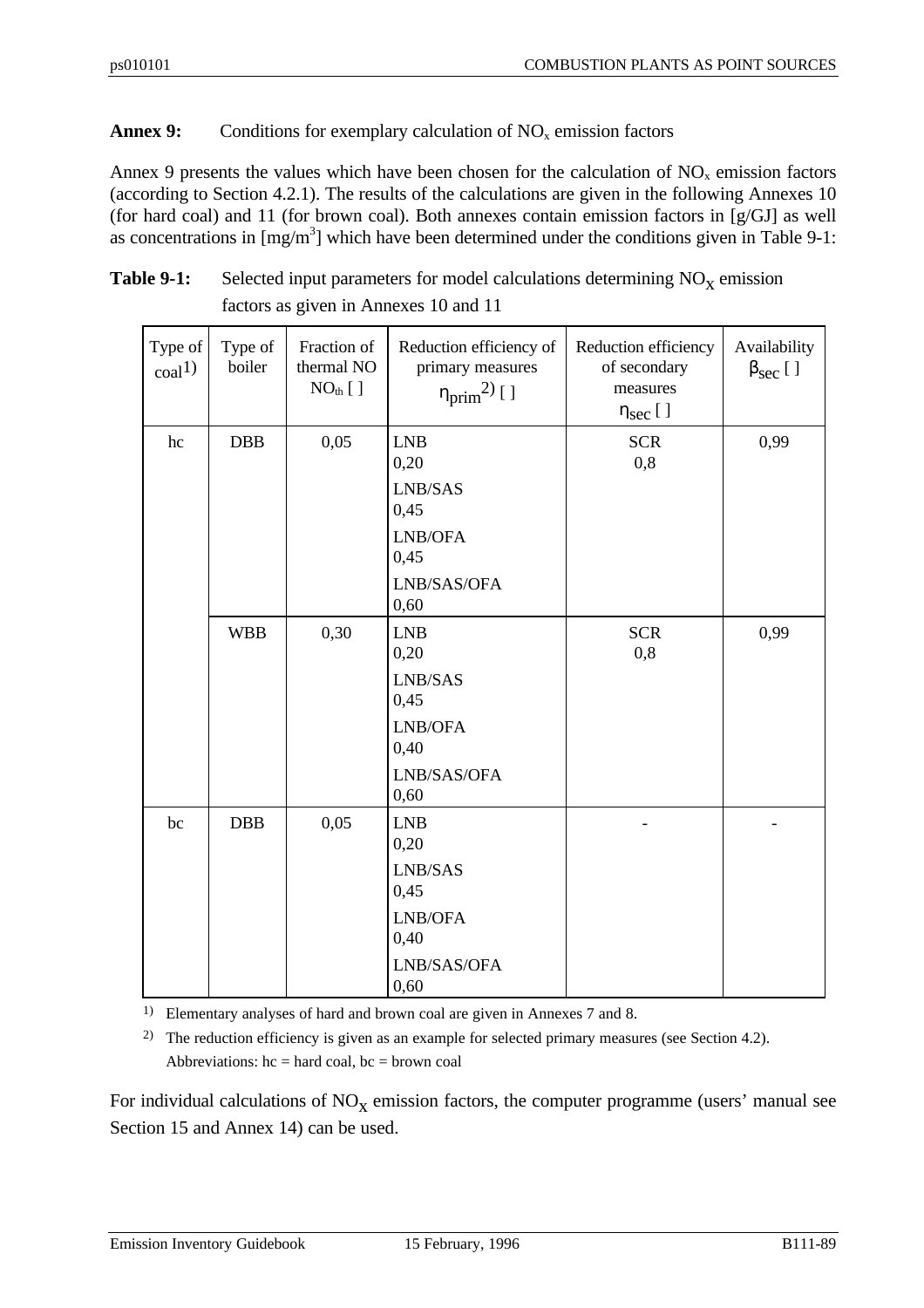|           |            |          | Uncontrolled           |             | Primary control <sup>2)</sup> |                        | Secondary control <sup>3)</sup> |                        |  |
|-----------|------------|----------|------------------------|-------------|-------------------------------|------------------------|---------------------------------|------------------------|--|
| Hard coal | Type of    | $\rm EF$ | Flue gas concentration | $PM^{1)}$   | $\rm EF$                      | Flue gas concentration | $\rm EF$                        | Flue gas concentration |  |
| from      | boiler     | [g/GJ]   | [mg/m <sup>3</sup> ]   |             | [g/GJ]                        | [mg/m <sup>3</sup> ]   | [g/GJ]                          | [mg/m <sup>3</sup> ]   |  |
| Australia | DBB        | 568      | 1620                   | <b>LNB</b>  | 454                           | 1300                   | 95                              | 270                    |  |
|           |            |          |                        | LNB/SAS     | 312                           | 893                    | 65                              | 186                    |  |
|           |            |          |                        | LNB/OFA     | 312                           | 893                    | 65                              | 186                    |  |
|           |            |          |                        | LNB/SAS/OFA | 227                           | 649                    | 47                              | 135                    |  |
|           | <b>WBB</b> | 703      | 2140                   | <b>LNB</b>  | 562                           | 1720                   | 117                             | 357                    |  |
|           |            |          |                        | LNB/SAS     | 387                           | 1180                   | 80                              | 245                    |  |
|           |            |          |                        | LNB/OFA     | 422                           | 1290                   | 88                              | 268                    |  |
|           |            |          |                        | LNB/SAS/OFA | 281                           | 858                    | 59                              | 178                    |  |
| Canada    | DBB        | 506      | 1390                   | <b>LNB</b>  | 405                           | 1110                   | 84                              | 230                    |  |
|           |            |          |                        | LNB/SAS     | 278                           | 762                    | 58                              | 158                    |  |
|           |            |          |                        | LNB/OFA     | 278                           | 762                    | 58                              | 158                    |  |
|           |            |          |                        | LNB/SAS/OFA | 202                           | 554                    | 42                              | 115                    |  |
|           | <b>WBB</b> | 627      | 1830                   | <b>LNB</b>  | 501                           | 1460                   | 10                              | 304                    |  |
|           |            |          |                        | LNB/SAS     | 345                           | 1010                   | $72\,$                          | 209                    |  |
|           |            |          |                        | LNB/OFA     | 376                           | 1100                   | $78\,$                          | 228                    |  |
|           |            |          |                        | LNB/SAS/OFA | 251                           | 732                    | 52                              | 152                    |  |
| China     | DBB        | 413      | 1180                   | <b>LNB</b>  | 331                           | 943                    | 69                              | 196                    |  |
|           |            |          |                        | LNB/SAS     | 227                           | 648                    | 47                              | 135                    |  |
|           |            |          |                        | LNB/OFA     | 227                           | 648                    | 47                              | 135                    |  |
|           |            |          |                        | LNB/SAS/OFA | 165                           | 472                    | 34                              | 98                     |  |
|           | <b>WBB</b> | 512      | 1560                   | <b>LNB</b>  | 409                           | 1250                   | 85                              | 259                    |  |
|           |            |          |                        | LNB/SAS     | 281                           | 856                    | 59                              | 178                    |  |
|           |            |          |                        | LNB/OFA     | 307                           | 934                    | 64                              | 194                    |  |
|           |            |          |                        | LNB/SAS/OFA | 205                           | 623                    | 43                              | 130                    |  |
| Columbia  | DBB        | 535      | 1570                   | LNB         | 428                           | 1250                   | 89                              | 261                    |  |
|           |            |          |                        | LNB/SAS     | 294                           | 861                    | 61                              | 179                    |  |
|           |            |          |                        | LNB/OFA     | 294                           | 861                    | 61                              | 179                    |  |
|           |            |          |                        | LNB/SAS/OFA | 214                           | 626                    | 45                              | 130                    |  |

| <b>Annex 10:</b> Emission factors and flue gas concentrations for $NO_x$ obtained by model calculations (see Annexes 4 and 5) for hard coal (Annex 7) |  |  |  |
|-------------------------------------------------------------------------------------------------------------------------------------------------------|--|--|--|
|-------------------------------------------------------------------------------------------------------------------------------------------------------|--|--|--|

for footnotes see bottom of this table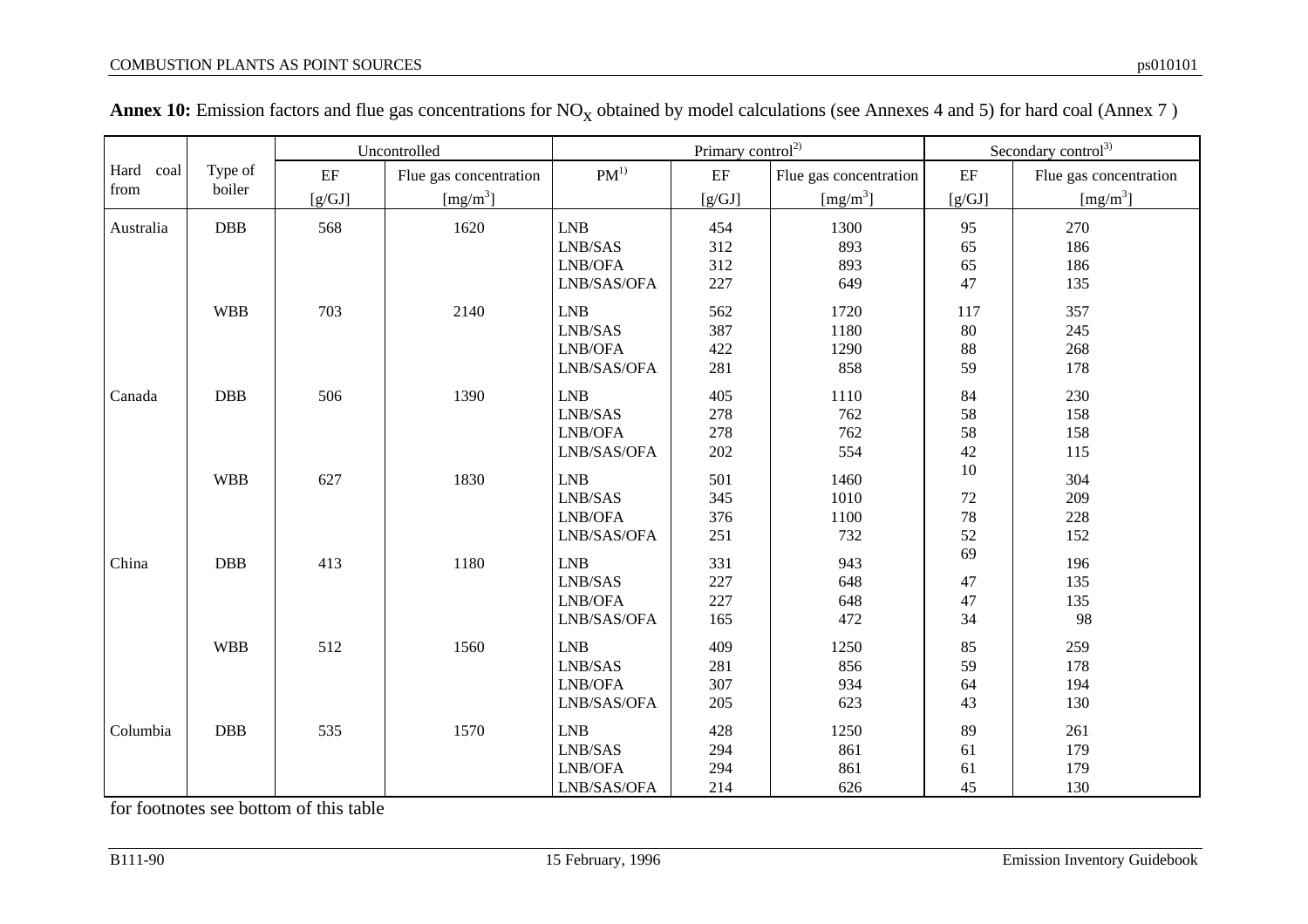|              |            |          | Uncontrolled           |                                                                     | Primary control <sup>2)</sup> | Secondary control <sup>3)</sup> |          |                        |
|--------------|------------|----------|------------------------|---------------------------------------------------------------------|-------------------------------|---------------------------------|----------|------------------------|
| Hard<br>coal | Type of    | $\rm EF$ | Flue gas concentration | $PM^{1)}$                                                           | $\rm EF$                      | Flue gas concentration          | $\rm EF$ | Flue gas concentration |
| from         | boiler     | [g/GJ]   | [mg/m <sup>3</sup> ]   |                                                                     | [g/GJ]                        | [mg/m <sup>3</sup> ]            | [g/GJ]   | [mg/m <sup>3</sup> ]   |
| Columbia     | <b>WBB</b> | 662      | 2070                   | <b>LNB</b>                                                          | 529                           | 1650                            | 110      | 344                    |
|              |            |          |                        | LNB/SAS                                                             | 364                           | 1140                            | 76       | 237                    |
|              |            |          |                        | LNB/OFA                                                             | 397                           | 1240                            | 83       | 258                    |
|              |            |          |                        | LNB/SAS/OFA                                                         | 265                           | 827                             | 51       | 172                    |
| Czech        | DBB        | 483      | 1370                   | LNB                                                                 | 387                           | 1100                            | $80\,$   | 228                    |
| Republic     |            |          |                        | $\ensuremath{\mathrm{LNB}}\xspace/\ensuremath{\mathrm{SAS}}\xspace$ | 266                           | 753                             | 55       | 157                    |
|              |            |          |                        | LNB/OFA                                                             | 266                           | 753                             | 55       | 157                    |
|              |            |          |                        | LNB/SAS/OFA                                                         | 193                           | 548                             | 40       | 114                    |
|              | <b>WBB</b> | 598      | 1810                   | LNB                                                                 | 479                           | 1450                            | 100      | 301                    |
|              |            |          |                        | LNB/SAS                                                             | 329                           | 995                             | 68       | 207                    |
|              |            |          |                        | LNB/OFA                                                             | 359                           | 1080                            | 75       | 226                    |
|              |            |          |                        | LNB/SAS/OFA                                                         | 239                           | 723                             | 50       | 150                    |
| France       | DBB        | 374      | 1080                   | <b>LNB</b>                                                          | 299                           | 863                             | 62       | 180                    |
|              |            |          |                        | $\ensuremath{\mathrm{LNB}}\xspace/\ensuremath{\mathrm{SAS}}\xspace$ | 205                           | 594                             | 43       | 123                    |
|              |            |          |                        | LNB/OFA                                                             | 205                           | 594                             | 43       | 123                    |
|              |            |          |                        | LNB/SAS/OFA                                                         | 149                           | 432                             | 31       | 90                     |
|              | <b>WBB</b> | 463      | 1430                   | <b>LNB</b>                                                          | 370                           | 1140                            | 77       | 237                    |
|              |            |          |                        | LNB/SAS                                                             | 254                           | 784                             | 53       | 163                    |
|              |            |          |                        | LNB/OFA                                                             | 278                           | 855                             | 58       | 178                    |
|              |            |          |                        | LNB/SAS/OFA                                                         | 185                           | 570                             | 39       | 119                    |
| Germany      | DBB        | 384      | 1090                   | LNB                                                                 | 307                           | 872                             | 64       | 181                    |
| <b>RAG</b>   |            |          |                        | LNB/SAS                                                             | 211                           | 600                             | 44       | 125                    |
|              |            |          |                        | LNB/OFA                                                             | 211                           | 600                             | 44       | 125                    |
|              |            |          |                        | LNB/SAS/OFA                                                         | 154                           | 436                             | 32       | 90                     |
|              | <b>WBB</b> | 476      | 1440                   | ${\rm LNB}$                                                         | 381                           | 1150                            | 779      | 240                    |
|              |            |          |                        | $\ensuremath{\mathrm{LNB}}\xspace/\ensuremath{\mathrm{SAS}}\xspace$ | 262                           | 792                             | 54       | 165                    |
|              |            |          |                        | LNB/OFA                                                             | 285                           | 864                             | 59       | 180                    |
|              |            |          |                        | LNB/SAS/OFA                                                         | 190                           | 576                             | 40       | 120                    |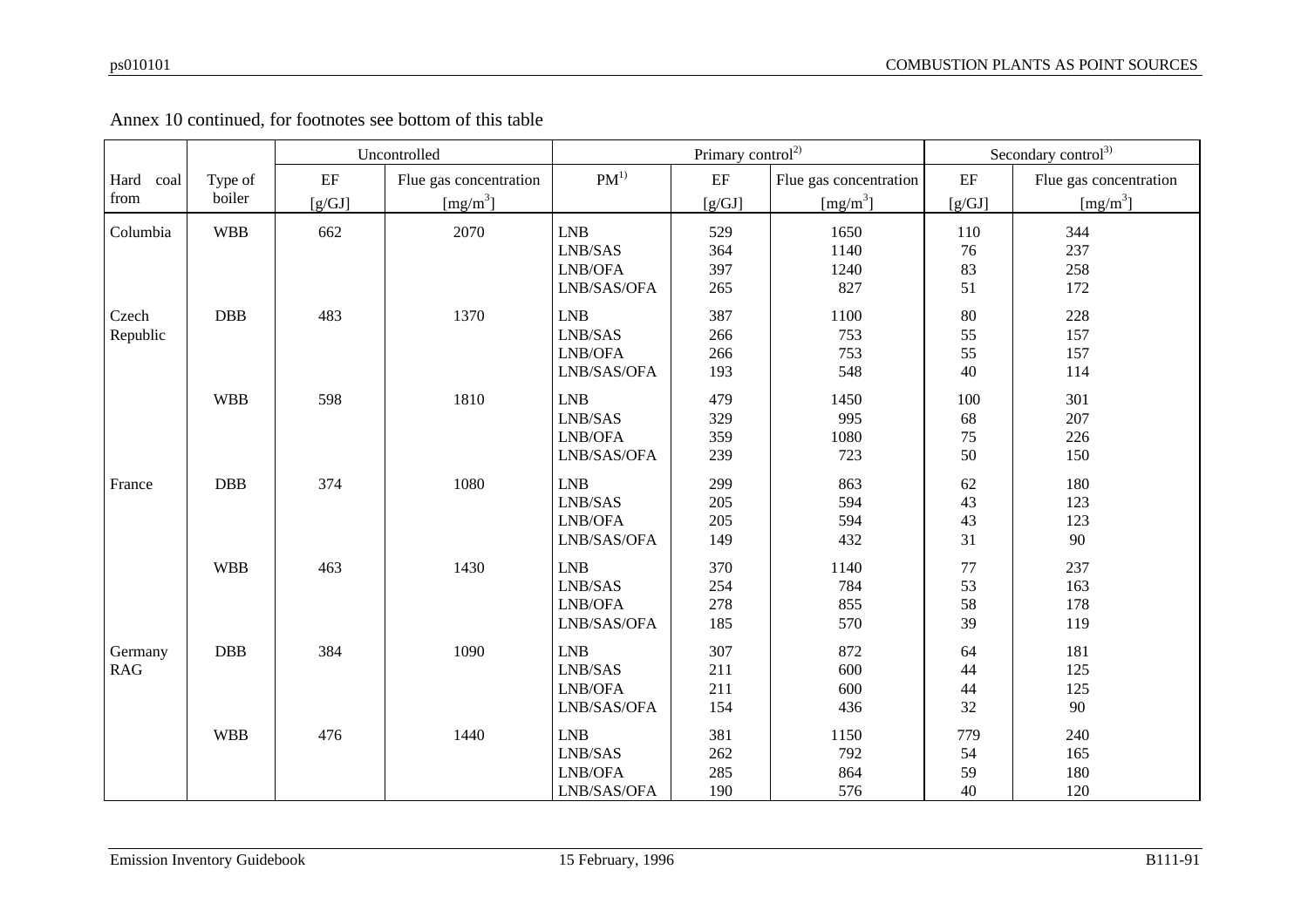$\top$ 

|              |            |                     | Uncontrolled           |                                                                     | Primary control <sup>2)</sup> | Secondary control <sup>3)</sup> |          |                        |
|--------------|------------|---------------------|------------------------|---------------------------------------------------------------------|-------------------------------|---------------------------------|----------|------------------------|
| Hard<br>coal | Type of    | $\operatorname{EF}$ | Flue gas concentration | $PM^{1)}$                                                           | $\rm EF$                      | Flue gas concentration          | $\rm EF$ | Flue gas concentration |
| from         | boiler     | [g/GJ]              | [mg/m <sup>3</sup> ]   |                                                                     | [g/GJ]                        | [mg/m <sup>3</sup> ]            | $[g/GJ]$ | [mg/m <sup>3</sup> ]   |
| Germany      | DBB        | 495                 | 1240                   | ${\rm LNB}$                                                         | 396                           | 990                             | 82       | 206                    |
| others       |            |                     |                        | $\ensuremath{\mathrm{LNB}}\xspace/\ensuremath{\mathrm{SAS}}\xspace$ | 272                           | 681                             | 57       | 142                    |
|              |            |                     |                        | LNB/OFA                                                             | 272                           | 681                             | 57       | 142                    |
|              |            |                     |                        | LNB/SAS/OFA                                                         | 198                           | 495                             | 41       | 103                    |
|              | <b>WBB</b> | 613                 | 1630                   | <b>LNB</b>                                                          | 490                           | 1310                            | 102      | 272                    |
|              |            |                     |                        | LNB/SAS                                                             | 337                           | 899                             | 70       | 187                    |
|              |            |                     |                        | LNB/OFA                                                             | 368                           | 980                             | 76       | 204                    |
|              |            |                     |                        | LNB/SAS/OFA                                                         | 245                           | 654                             | 51       | 136                    |
| Hungary      | <b>DBB</b> | 401                 | 1150                   | LNB                                                                 | 320                           | 920                             | 67       | 191                    |
|              |            |                     |                        | LNB/SAS                                                             | 220                           | 633                             | 46       | 132                    |
|              |            |                     |                        | LNB/OFA                                                             | 220                           | 633                             | 46       | 132                    |
|              |            |                     |                        | LNB/SAS/OFA                                                         | 160                           | 460                             | 33       | 96                     |
|              | <b>WBB</b> | 496                 | 1520                   | LNB                                                                 | 397                           | 1220                            | 82       | 253                    |
|              |            |                     |                        | LNB/SAS                                                             | 273                           | 835                             | 57       | 174                    |
|              |            |                     |                        | LNB/OFA                                                             | 298                           | 911                             | 62       | 190                    |
|              |            |                     |                        | LNB/SAS/OFA                                                         | 198                           | 608                             | 41       | 126                    |
| <b>CIS</b>   | DBB        | 308                 | 923                    | LNB                                                                 | 247                           | 739                             | 51       | 154                    |
|              |            |                     |                        | LNB/SAS                                                             | 169                           | 508                             | 35       | 106                    |
|              |            |                     |                        | LNB/OFA                                                             | 169                           | 508                             | 35       | 106                    |
|              |            |                     |                        | LNB/SAS/OFA                                                         | 123                           | 369                             | 26       | 77                     |
|              | <b>WBB</b> | 382                 | 1220                   | LNB                                                                 | 305                           | 975                             | 64       | 203                    |
|              |            |                     |                        | LNB/SAS                                                             | 210                           | 671                             | 44       | 139                    |
|              |            |                     |                        | LNB/OFA                                                             | 229                           | 732                             | 48       | 152                    |
|              |            |                     |                        | LNB/SAS/OFA                                                         | 153                           | 488                             | 32       | 101                    |
| India        | <b>DBB</b> | 551                 | 1540                   | <b>LNB</b>                                                          | 441                           | 1230                            | 92       | 256                    |
|              |            |                     |                        | LNB/SAS                                                             | 303                           | 845                             | 63       | 176                    |
|              |            |                     |                        | LNB/OFA                                                             | 303                           | 845                             | 63       | 176                    |
|              |            |                     |                        | LNB/SAS/OFA                                                         | 220                           | 615                             | 46       | 128                    |

Annex 10 continued, for footnotes see bottom of this table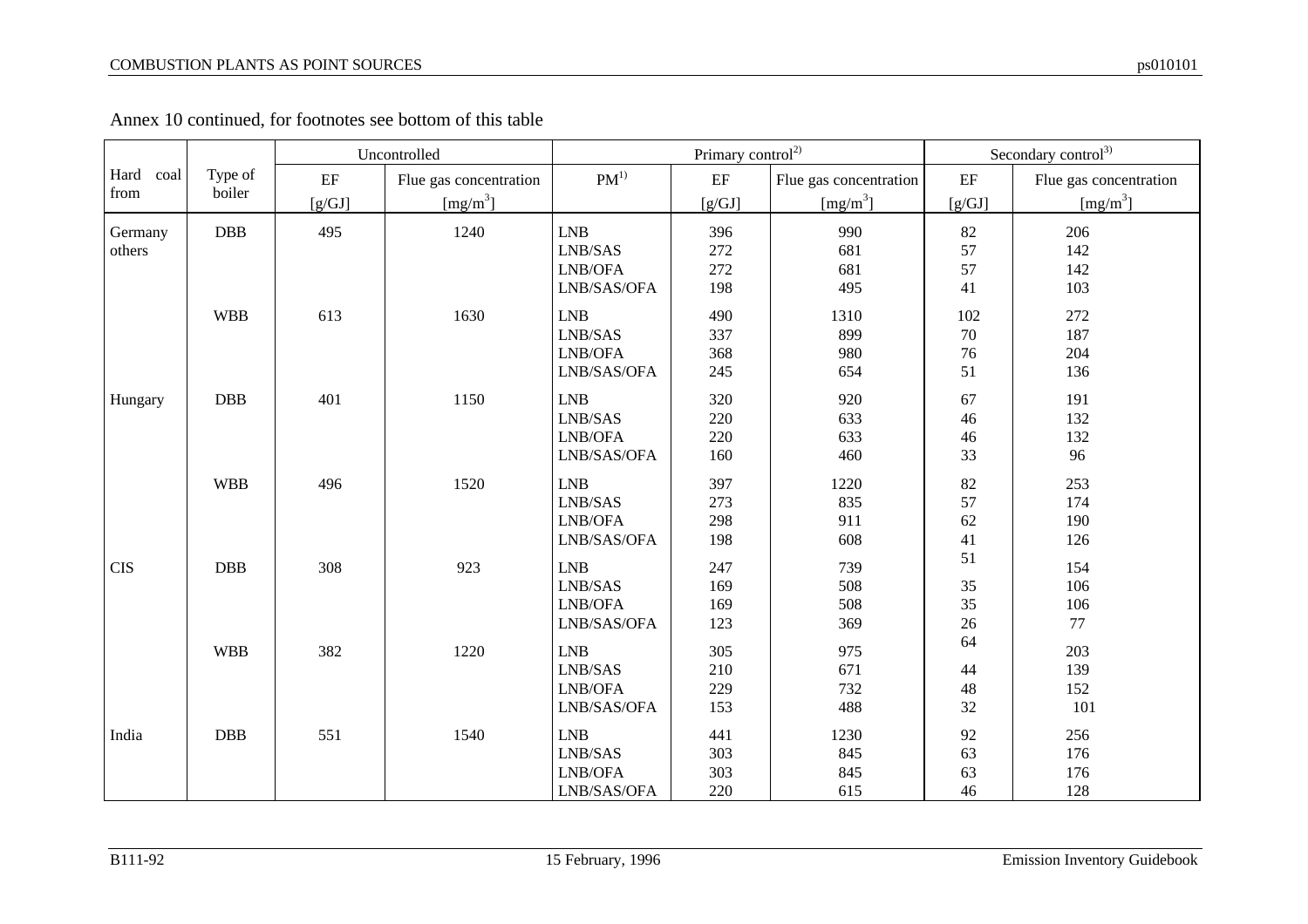|            |            |          | Uncontrolled           |             | Primary control <sup>2)</sup> |                        | Secondary control <sup>3)</sup> |                        |  |
|------------|------------|----------|------------------------|-------------|-------------------------------|------------------------|---------------------------------|------------------------|--|
| Hard coal  | Type of    | $\rm EF$ | Flue gas concentration | $PM^{1)}$   | $\operatorname{EF}$           | Flue gas concentration | $\rm EF$                        | Flue gas concentration |  |
| from       | boiler     | [g/GJ]   | [mg/m <sup>3</sup> ]   |             | $[g/GJ]$                      | [mg/m <sup>3</sup> ]   | $[g/GJ]$                        | [mg/m <sup>3</sup> ]   |  |
| India      | <b>WBB</b> | 682      | 2030                   | <b>LNB</b>  | 545                           | 1620                   | 113                             | 338                    |  |
|            |            |          |                        | LNB/SAS     | 375                           | 1120                   | 78                              | 232                    |  |
|            |            |          |                        | LNB/OFA     | 409                           | 1120                   | 85                              | 253                    |  |
|            |            |          |                        | LNB/SAS/OFA | 273                           | 812                    | 57                              | 169                    |  |
| South      | <b>DBB</b> | 569      | 1650                   | <b>LNB</b>  | 456                           | 1320                   | 95                              | 275                    |  |
| Africa     |            |          |                        | LNB/SAS     | 313                           | 910                    | 65                              | 189                    |  |
|            |            |          |                        | LNB/OFA     | 313                           | 910                    | 65                              | 189                    |  |
|            |            |          |                        | LNB/SAS/OFA | 228                           | 662                    | 47                              | 138                    |  |
|            | <b>WBB</b> | 705      | 2180                   | <b>LNB</b>  | 564                           | 1750                   | 117                             | 364                    |  |
|            |            |          |                        | LNB/SAS     | 388                           | 1200                   | 81                              | 250                    |  |
|            |            |          |                        | LNB/OFA     | 423                           | 1310                   | 88                              | 273                    |  |
|            |            |          |                        | LNB/SAS/OFA | 282                           | 874                    | 59                              | 182                    |  |
| <b>USA</b> | <b>DBB</b> | 563      | 1610                   | LNB         | 450                           | 1290                   | 94                              | 268                    |  |
|            |            |          |                        | LNB/SAS     | 310                           | 885                    | 64                              | 184                    |  |
|            |            |          |                        | LNB/OFA     | 310                           | 885                    | 64                              | 184                    |  |
|            |            |          |                        | LNB/SAS/OFA | $225\,$                       | 644                    | 47                              | 134                    |  |
|            | <b>WBB</b> | 697      | 2120                   | <b>LNB</b>  | 558                           | 1700                   | 116                             | 353                    |  |
|            |            |          |                        | LNB/SAS     | 383                           | 1170                   | 78                              | 243                    |  |
|            |            |          |                        | LNB/OFA     | 418                           | 1270                   | 87                              | 265                    |  |
|            |            |          |                        | LNB/SAS/OFA | 279                           | 850                    | 58                              | 177                    |  |
|            |            |          |                        |             |                               |                        |                                 |                        |  |
| Venezuela  | <b>DBB</b> | 588      | 1670                   | <b>LNB</b>  | 471                           | 1340                   | 98                              | 278                    |  |
|            |            |          |                        | LNB/SAS     | 324                           | 919                    | 67                              | 191                    |  |
|            |            |          |                        | LNB/OFA     | 324                           | 919                    | 67                              | 191                    |  |
|            |            |          |                        | LNB/SAS/OFA | 235                           | 668                    | 49                              | 139                    |  |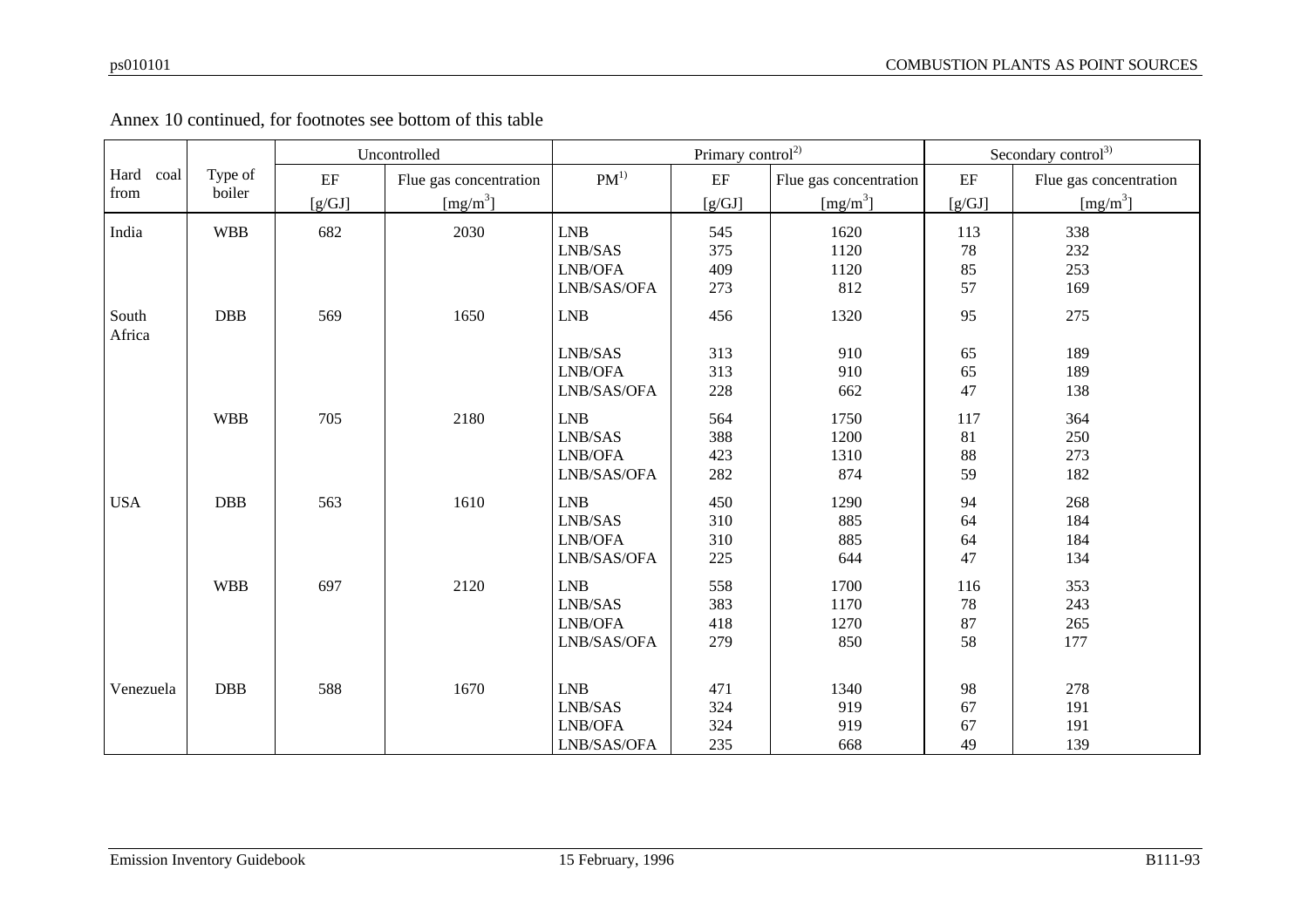#### COMBUSTION PLANTS AS POINT SOURCES ps010101

Annex 10 continued

|              |            | Uncontrolled |                        | Primary control <sup>2)</sup> |            |                        | Secondary control <sup>3)</sup> |                        |
|--------------|------------|--------------|------------------------|-------------------------------|------------|------------------------|---------------------------------|------------------------|
| Hard<br>coal | Type of    | EF           | Flue gas concentration | $PM^{1)}$                     | EF         | Flue gas concentration | EF                              | Flue gas concentration |
| from         | boiler     | [g/GJ]       | $[mg/m^3]$             |                               | [g/GJ]     | $[mg/m^3]$             | [g/GJ]                          | [mg/m <sup>3</sup> ]   |
| Venezuela    | <b>WBB</b> | 728          | 2210                   | <b>LNB</b>                    | 583        | 1760                   | 121                             | 367                    |
|              |            |              |                        | LNB/SAS<br>LNB/OFA            | 401<br>437 | 1210<br>1320           | 83<br>91                        | 252<br>275             |
|              |            |              |                        | LNB/SAS/OFA                   | 291        | 882                    | 61                              | 184                    |

<sup>1)</sup> PM = primary measures 3 mostly used see Table 8<sup>3)</sup> taking into account secondary measures mostly used: SCR: reduction efficiency = 0.8, availability = 0.99 nrimary measures as mostly used see Table 8 PM = primary measures<br>primary measures as mostly used, see Table 8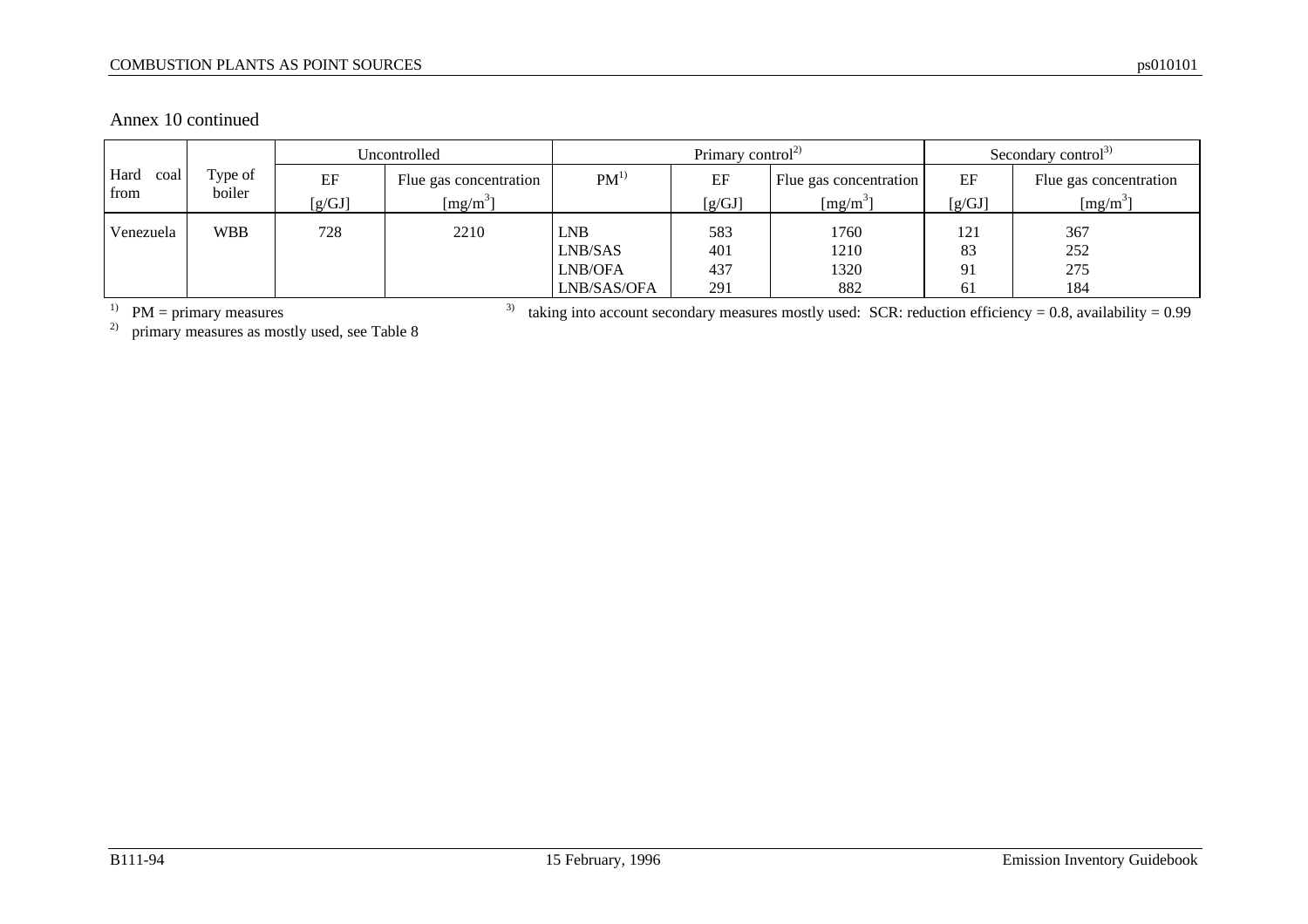| Brown coal from  | Type of boiler | Uncontrolled                                                                    |                                     | Primary control                                                     |                               |                                     |
|------------------|----------------|---------------------------------------------------------------------------------|-------------------------------------|---------------------------------------------------------------------|-------------------------------|-------------------------------------|
|                  |                | $\mathbf{E} \mathbf{F} \left[ \frac{\mathbf{g}}{\mathbf{G} \mathbf{J}} \right]$ | Conc. $\left[\frac{mg}{m^3}\right]$ | $PM^{1)}$                                                           | $EF\left[\frac{g}{GI}\right]$ | Conc. $\left[\frac{mg}{m^3}\right]$ |
| Czech Republic   | <b>DBB</b>     | 506                                                                             | 1.480                               | <b>LNB</b>                                                          | 405                           | 1190                                |
|                  |                |                                                                                 |                                     | $\ensuremath{\mathrm{LNB}}\xspace/\ensuremath{\mathrm{SAS}}\xspace$ | 278                           | 816                                 |
|                  |                |                                                                                 |                                     | LNB/OFA                                                             | 304                           | 890                                 |
|                  |                |                                                                                 |                                     | LNB/SAS/OFA                                                         | 202                           | 593                                 |
| Germany          |                |                                                                                 |                                     |                                                                     |                               |                                     |
| - Rheinisch coal | DBB            | 325                                                                             | 985                                 | LNB                                                                 | 260                           | 788                                 |
|                  |                |                                                                                 |                                     | LNB/SAS                                                             | 179                           | 542                                 |
|                  |                |                                                                                 |                                     | LNB/OFA                                                             | 195                           | 591                                 |
|                  |                |                                                                                 |                                     | LNB/SAS/OFA                                                         | 130                           | 394                                 |
| - Middle Germany | DBB            | 504                                                                             | 1.250                               | <b>LNB</b>                                                          | 403                           | 996                                 |
|                  |                |                                                                                 |                                     | LNB/SAS                                                             | 277                           | 685                                 |
|                  |                |                                                                                 |                                     | LNB/OFA                                                             | 302                           | 747                                 |
|                  |                |                                                                                 |                                     | LNB/SAS/OFA                                                         | 202                           | 498                                 |
| - East Germany   | <b>DBB</b>     | 539                                                                             | 1.460                               | <b>LNB</b>                                                          | 431                           | 1.160                               |
|                  |                |                                                                                 |                                     | LNB/SAS                                                             | 296                           | 801                                 |
|                  |                |                                                                                 |                                     | LNB/OFA                                                             | 323                           | 873                                 |
|                  |                |                                                                                 |                                     | LNB/SAS/OFA                                                         | 215                           | 582                                 |
| Hungary - 1      | <b>DBB</b>     | 379                                                                             | 1.590                               | <b>LNB</b>                                                          | 303                           | 1.270                               |
|                  |                |                                                                                 |                                     | LNB/SAS                                                             | 208                           | 874                                 |
|                  |                |                                                                                 |                                     | LNB/OFA                                                             | 227                           | 953                                 |
|                  |                |                                                                                 |                                     | LNB/SAS/OFA                                                         | 151                           | 635                                 |
| Hungary - 2      | <b>DBB</b>     | 379                                                                             | 1.100                               | <b>LNB</b>                                                          | 304                           | 879                                 |
|                  |                |                                                                                 |                                     | LNB/SAS                                                             | 209                           | 604                                 |
|                  |                |                                                                                 |                                     | LNB/OFA                                                             | 228                           | 659                                 |
|                  |                |                                                                                 |                                     | LNB/SAS/OFA                                                         | 152                           | 439                                 |
| Portugal         | <b>DBB</b>     | 461                                                                             | 1.260                               | <b>LNB</b>                                                          | 369                           | 1.010                               |
|                  |                |                                                                                 |                                     | LNB/SAS                                                             | 254                           | 696                                 |
|                  |                |                                                                                 |                                     | $\ensuremath{\mathrm{LNB}}\xspace/\ensuremath{\mathrm{OFA}}\xspace$ | 277                           | 759                                 |
|                  |                |                                                                                 |                                     | LNB/SAS/OFA                                                         | 185                           | 506                                 |
| Turkey - 2       | DBB            | 725                                                                             | 2.240                               | <b>LNB</b>                                                          | 580                           | 1.790                               |
|                  |                |                                                                                 |                                     | LNB/SAS                                                             | 399                           | 1.230                               |
|                  |                |                                                                                 |                                     | LNB/OFA                                                             | 435                           | 1.340                               |
|                  |                |                                                                                 |                                     | LNB/SAS/OFA                                                         | 290                           | 895                                 |

| <b>Annex 11:</b> Emission factors and flue gas concentrations for $NO_x$ obtained by model calculations (see Annexes 4 and 5) for brown coal (see Annex 8) |  |  |  |
|------------------------------------------------------------------------------------------------------------------------------------------------------------|--|--|--|
|------------------------------------------------------------------------------------------------------------------------------------------------------------|--|--|--|

<sup>1)</sup> PM = primary measures as given in Table 8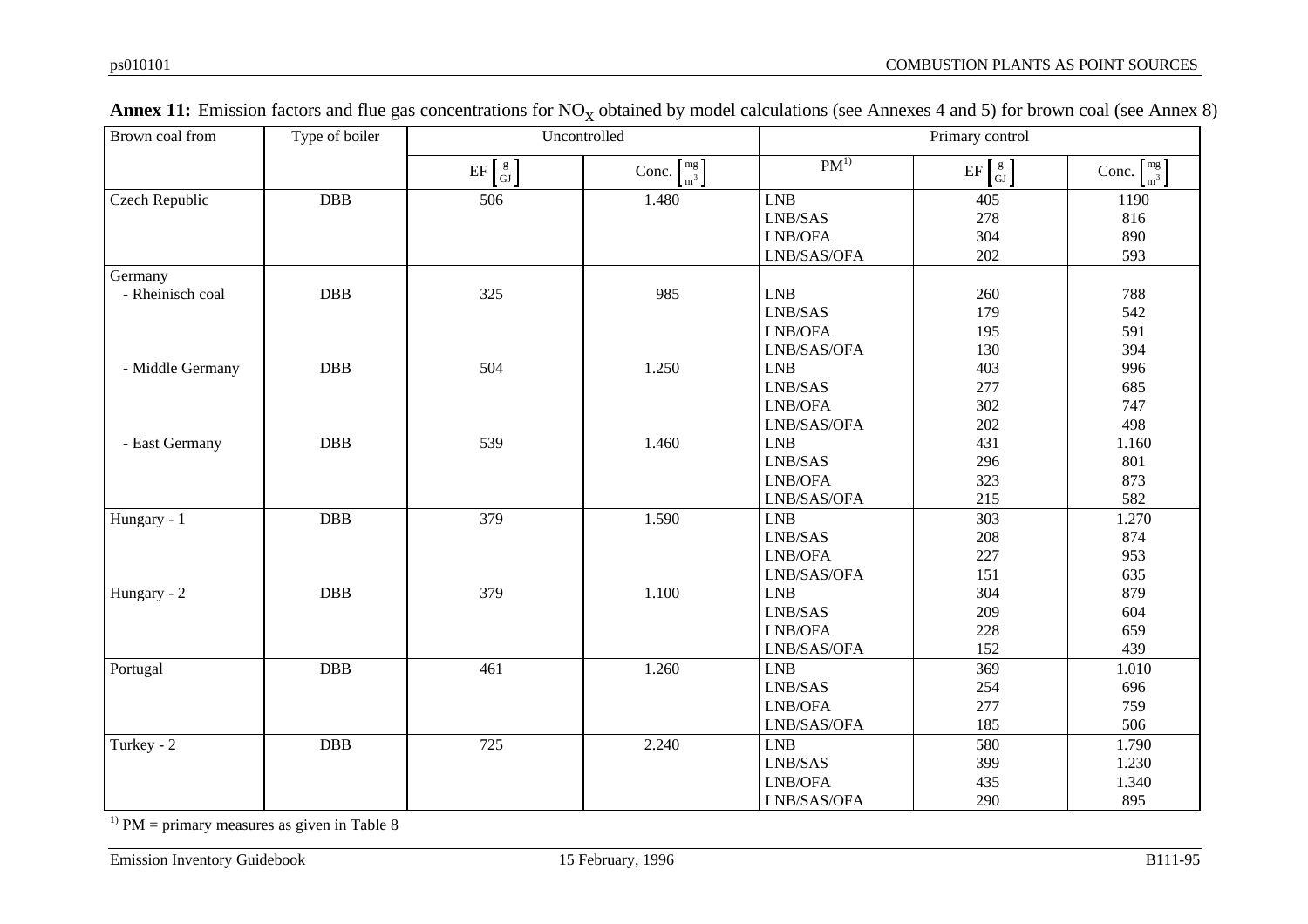**Annex 12:** Comparison between measured and calculated  $SO_2$  and  $NO_x$  emission data

The proposed methodology for the determination of  $SO_2$  and  $NO<sub>x</sub>$  emission factors is described in the Sections 4.1 and 4.2. Calculated flue gas concentrations in  $[mg/m<sup>3</sup>]$  have been used for the derivation of emission factors in [g/GJ]. A comparison of measured concentrations in combustion plants in  $[mg/m<sup>3</sup>]$  with calculated concentrations in  $[mg/m<sup>3</sup>]$  can be used for verification purposes.

A comparison of measured concentrations with calculated flue gas concentrations downstream of the boiler is given as an example for some power plants in Table 12-1.

| Type       | Power plant                        | $C_{\text{SO}_2}$ [mg/m <sup>3</sup> ] |                 | $C_{NO_2}$ [mg/m <sup>3</sup> ] |                 |
|------------|------------------------------------|----------------------------------------|-----------------|---------------------------------|-----------------|
| of         |                                    |                                        |                 |                                 |                 |
| boiler     |                                    | measured                               | calculated      | measured                        | calculated      |
| <b>DBB</b> | Altbach $(FRG)^{1}$                | ca. 1,700                              | $1,380 - 1,610$ | ca. 600                         | $599 - 681$     |
|            | Münster $(FRG)^{2}$                | $1,644 - 1,891$                        | $1,380 - 1,440$ | $800 - 900$                     | 1,090           |
|            | Karlsruhe $(FRG)^3$                | $1,600 - 2,000$                        | $1,310 - 1,650$ | $900 - 1,000$                   | $923 - 1,140$   |
|            | Hanover (FRG) <sup>4)</sup>        | $1,600 - 1,800$                        | 1,610           | ca. 800                         | 681             |
|            | Mehrum $(FRG)^{5}$                 | ca. 2,700                              | 1,610           | ca. 800                         | 990             |
|            | Nuremberg (FRG) <sup>6)</sup>      | ca. 1,800                              | 1,610           | n. d.                           | 1,240           |
|            | Heilbronn $(FRG)^{7}$              | ca. 1,800                              | $1,900 - 2,200$ | $\leq 800$                      | $1,050 - 1,070$ |
|            | IMATRAN $(SF)^{8}$                 | n. d.                                  | $1,480 - 1,700$ | ca. 225                         | $516 - 747$     |
|            | EPON (NL) <sup>9</sup>             | $1,429 - 1,577$                        | $1,580 - 2,190$ | $363 - 609$                     | $999 - 1,010$   |
| <b>WBB</b> | Aschaffenburg (FRG) <sup>10)</sup> | 2,400                                  | 1,530           | 1,000                           | 1,010           |
|            | Charlottenburg (FRG) $^{11}$       | 1,800                                  | 1,530           | 1,300                           | 1,080           |
|            | Karlsruhe (FRG) $^{12}$            | $1,295 - 1,716$                        | 1,610           | ca. 960                         | 1,460           |

**Table 12-1:** Comparison of measured and calculated flue gas concentrations in raw gas of the boiler (taking into account primary reduction measures)<sup>13)</sup>

<sup>1)</sup> coal: Germany RAG, Germany others; reduction measures: WS; LNB/SAS, SCR; thermal capacity 1,090 MW

<sup>2)</sup> coal: Germany others,  $\alpha_s = 0.15$ ; reduction measure: DESONOX ( $\eta_{SO2} = 0.94$ ,  $\eta_{NO2} = 0.82$ ); thermal capacity 100 MW

<sup>3)</sup> coal: individual data,  $\alpha_s = 0.4$ ; reduction measures: WS ( $\eta = 0.85$ ); LNB/opt. ( $\eta = 0.3$ ); SCR; thermal capacity 1,125 MW

<sup>4)</sup> coal: Germany others; reduction measures: SDA; LNB/OFA, SCR; thermal capacity 359 MW

5) coal: Germany others; reduction measures: WS; LNB, SCR; thermal capacity 1,600 MW

 $^{6)}$  coal: Germany others; reduction measures: SDA; SCR; thermal capacity 110 MW

<sup>7)</sup> coal: individual data; reduction measures: WS ( $n = 0.95$ ); OFA, SCR; thermal capacity 1,860 MW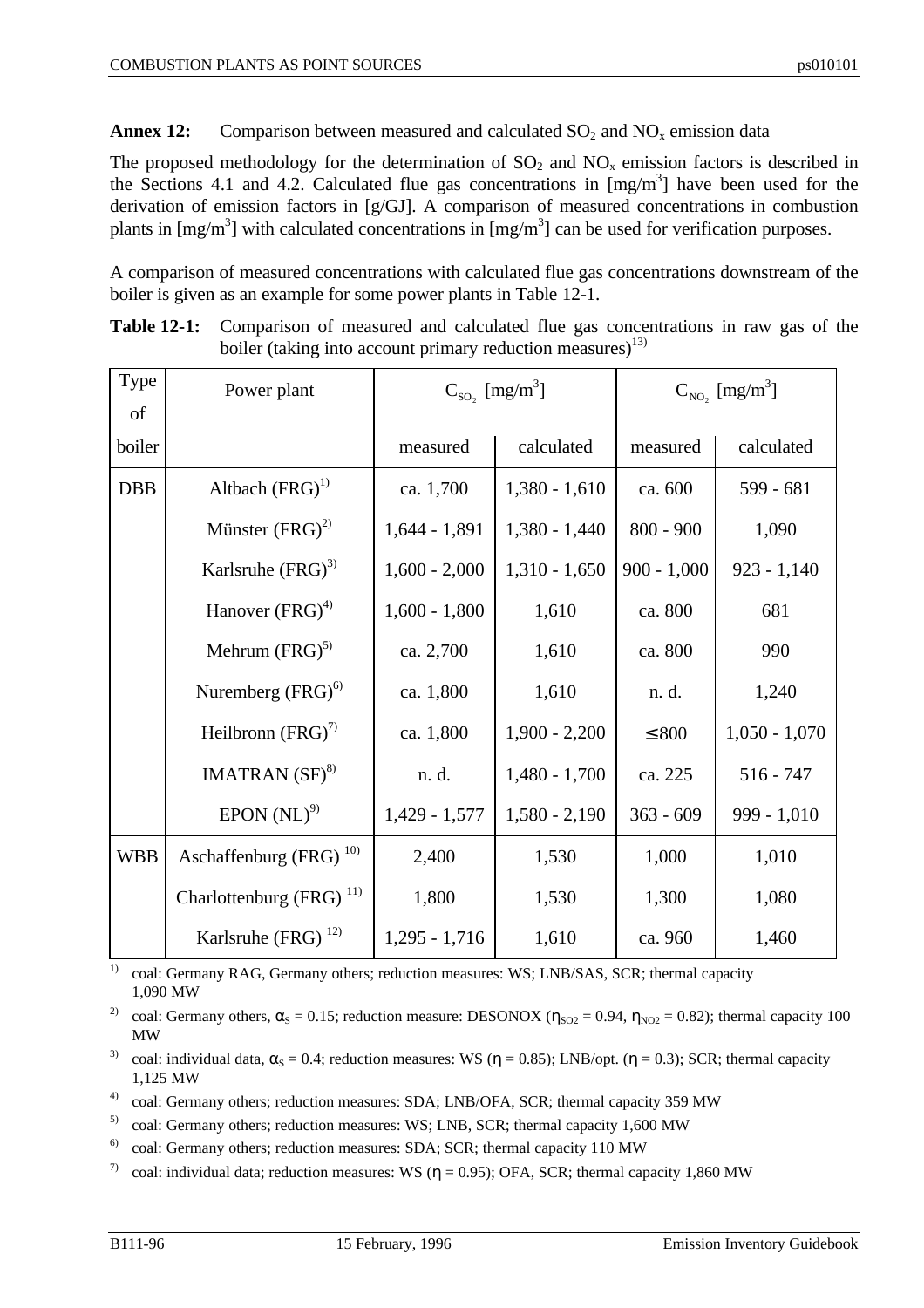- 8) coal: individual data; reduction measures: WS; LNB/OFA; electrical capacity 650 MW
- <sup>9)</sup> coal: individual data; reduction measures: FGD ( $\eta = 0.93$ ); high temperature NO<sub>x</sub> reduction ( $\eta = 0.4$ ), electrical capacity 630 MW
- <sup>10)</sup> coal: Germany RAG; reduction measures: WS; SAS, SCR; thermal capacity 395 MW
- <sup>11)</sup> coal: Germany RAG; reduction measures: WS; OFA; thermal capacity 120 MW
- <sup>12)</sup> coal: individual data; reduction measures: WS ( $\eta = 0.88$ ); SCR ( $\eta = 0.9$ ; thermal capacity) 191 MW
- 13) values refer to full load conditions

n.  $d = no$  data available

| Type       | Power plant                        | $C_{\text{SO}_2}$ [mg/m <sup>3</sup> ] |             | $C_{NO_2}$ [mg/m <sup>3</sup> ] |             |
|------------|------------------------------------|----------------------------------------|-------------|---------------------------------|-------------|
| of         |                                    |                                        |             |                                 |             |
| boiler     |                                    | measured                               | calculated  | measured                        | calculated  |
| <b>DBB</b> | Altbach $(FRG)^{1}$                | ca. 250                                | $150 - 176$ | ca. 200                         | $125 - 142$ |
|            | Münster $(FRG)^2$                  | $85 - 181$                             | $820 - 859$ | $163 - 176$                     | 74          |
|            | Karlsruhe $(FRG)^3$                | $240 - 300$                            | $208 - 261$ | 190                             | $192 - 238$ |
|            | Hanover (FRG) <sup>4)</sup>        | 200                                    | 176         | 150                             | 142         |
|            | Mehrum $(FRG)^{5}$                 | 400                                    | 176         | 190                             | 206         |
|            | Nuremberg $(FRG)^{6}$              | $50 - 140$                             | 176         | $70 - 100$                      | 257         |
|            | Heilbronn $(FRG)^7$                | $100 - 200$                            | $207 - 240$ | $\leq 200$                      | $218 - 223$ |
|            | IMATRAN $(SF)^{8}$                 | n. d.                                  | $161 - 186$ | ca. 225                         | $516 - 747$ |
|            | EPON (NL) <sup>9</sup>             | ca. 148                                | $113 - 184$ | ca. 609                         | 999 - 1,010 |
| <b>WBB</b> | Aschaffenburg (FRG) <sup>10)</sup> | 70                                     | 167         | 200                             | 209         |
|            | Charlottenburg $(FRG)^{11}$        | 175                                    | 167         | 163                             | 1,080       |
|            | Karlsruhe (FRG) $^{12}$            | $47 - 165$                             | 207         | ca. 150                         | 159         |

**Table 12-2:** Comparison of measured and calculated flue gas concentrations downstream of secondary reduction measure (if installed) $^{13)}$ 

 $1)$  -  $13)$  for footnotes see Table 12-1 above

 $n.d.$  = no data available

The quality and quantity of data obtained by the power plant operators vary greatly. For unknown compositions of coal and other missing parameters default values have been used (e.g. for coal compositions see Annexes 7 and 8).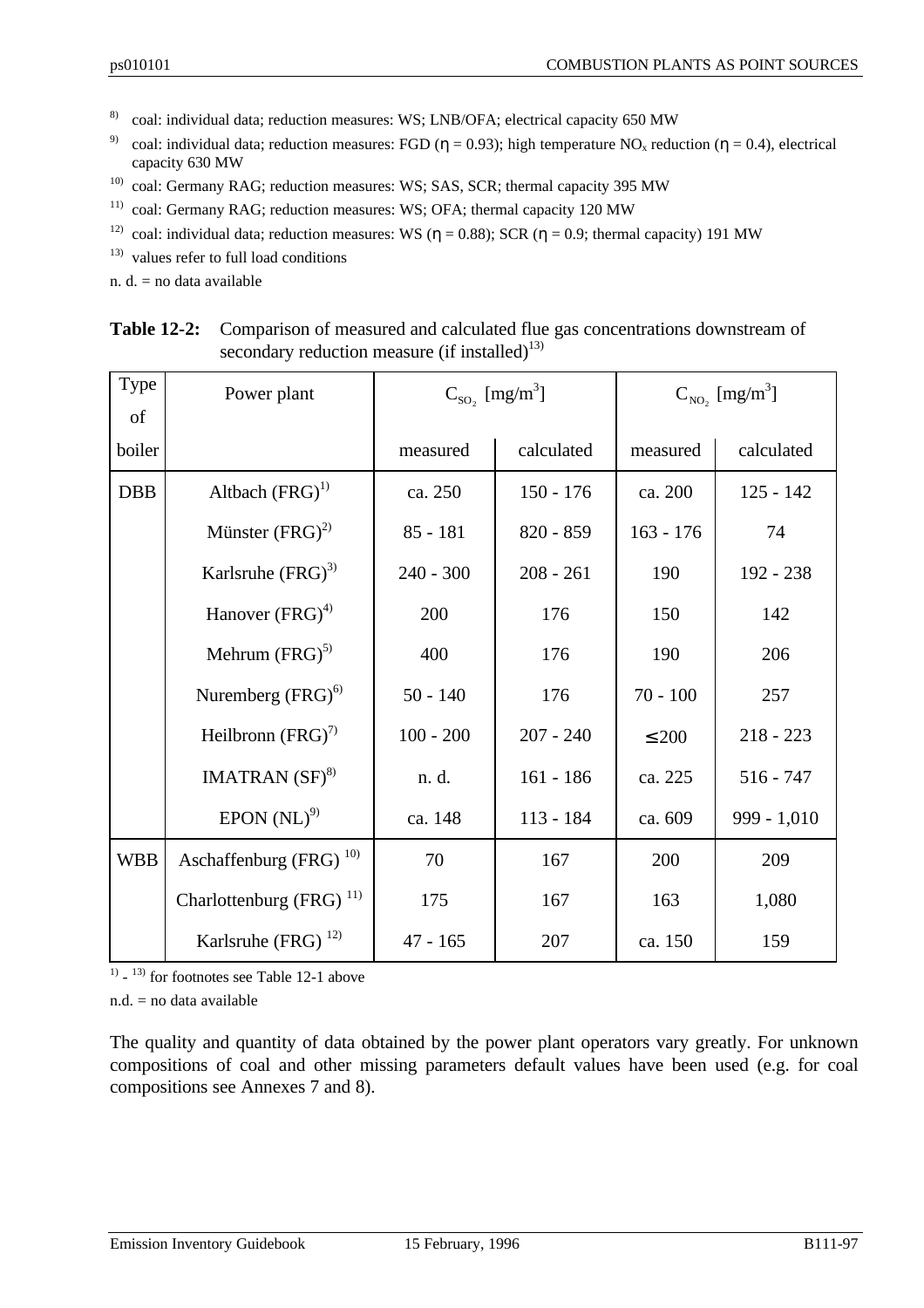

The values in Table 12-1 are compared in the Figure 12-1 below:



The comparison of measured flue gas concentrations and calculated flue gas concentrations shows that most values are scattered close to the middle axis.

Good correlations between measured and calculated values have been obtained for calculations which are only based on plant specific data provided by power plant operators. But for most calculations a mixture of plant specific data and default values for missing parameters has been used which leads to deviations from the middle axis. In particular strong differences occur for  $SO_2$ emissions which show a tendency to be overestimated. The tendency can be explained by assumptions with regard to default values; e.g. the sulphur retention in ash varies greatly depending on the data availability.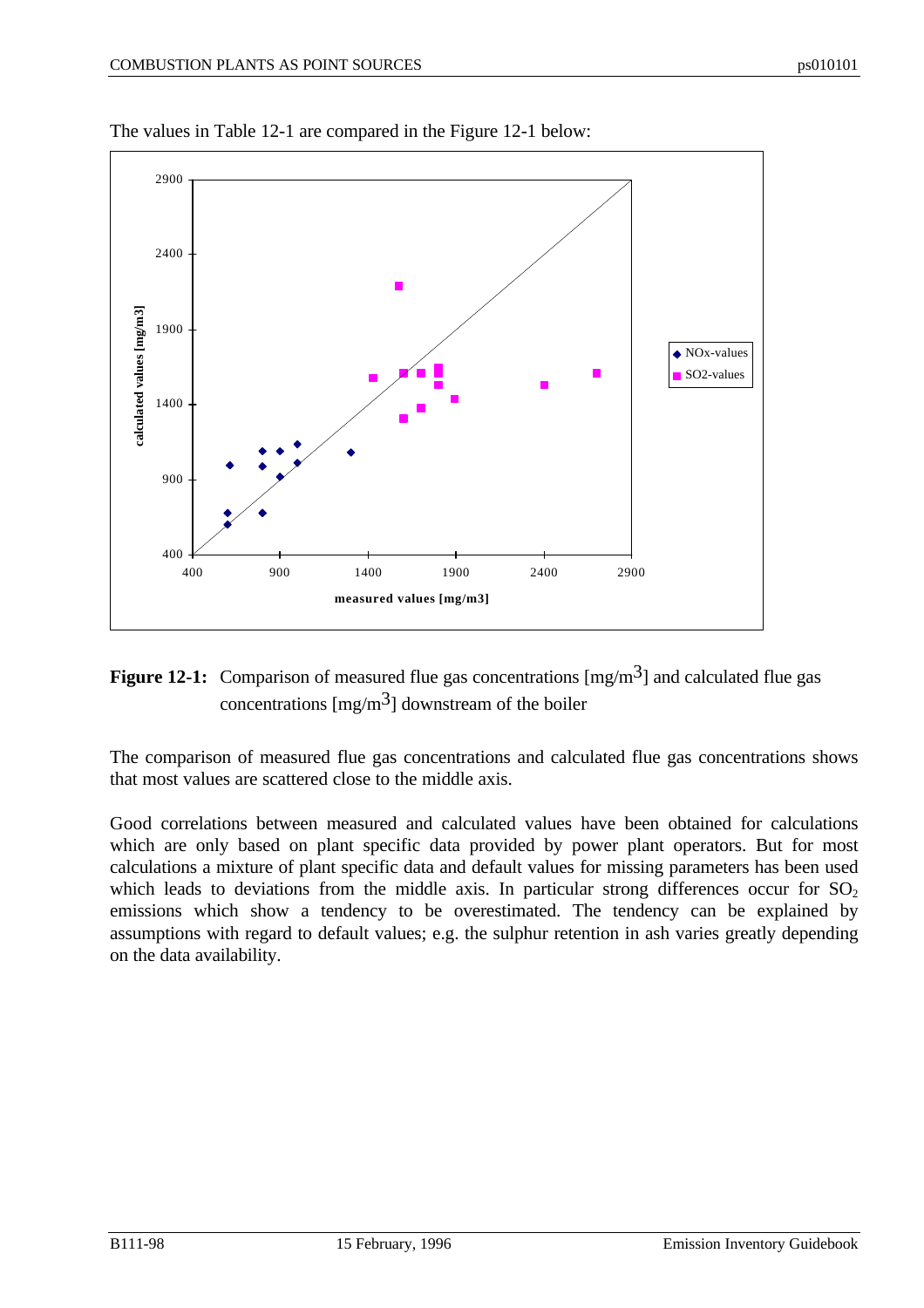## **Annex 13:** Sensitivity analysis of the computer programme results

A sensitivity analysis was carried out with all model input parameters used. The 14 input parameters (fuel content of carbon C, nitrogen N, oxygen O, hydrogen H, sulphur S, volatiles Volat, lower heating value H<sub>u</sub>, sulphur retention in ash  $\alpha_s$ , fraction of thermal nitrogen oxide NO<sub>th</sub>, reduction efficiency η and availability  $β$  of abatement measures) was arranged with respect to their influence on SO<sub>2</sub> and NO<sub>X</sub> emissions. Each input parameter was varied by  $\pm 10$  % except  $\beta_{SO2}$  and  $\beta_{sec,NOx}$  which were varied only by - 4 % (dashed line); the variation of the calculated emission factors is presented in Figure 13-1.



**Figure 13-1:** Sensitivity analysis of the emission factor calculation programme results for pulverised coal combustion

For emission factors of SO<sub>2</sub> the sulphur content of fuel and the sulphur retention in ash are highly relevant. For emission factors of  $NO<sub>x</sub>$  the fuel content of nitrogen, carbon and volatiles as well as the reduction efficiency of primary measures are highly relevant. The fuel contents of oxygen and hydrogen are not relevant. The relative change of emission factors concerning the lower heating value can be described for  $SO_2$  and  $NO_x$  as an exponential curve: that means that uncertainties at lower levels of the heating values (e.g. for brown coal) influence the result stronger. The efficiency of secondary measures is of slightly less influence than the efficiency of primary measures. The availability of secondary measures is marked with a dashed line in Figure 13-1; a 4 % variation of this parameter has shown significant influence.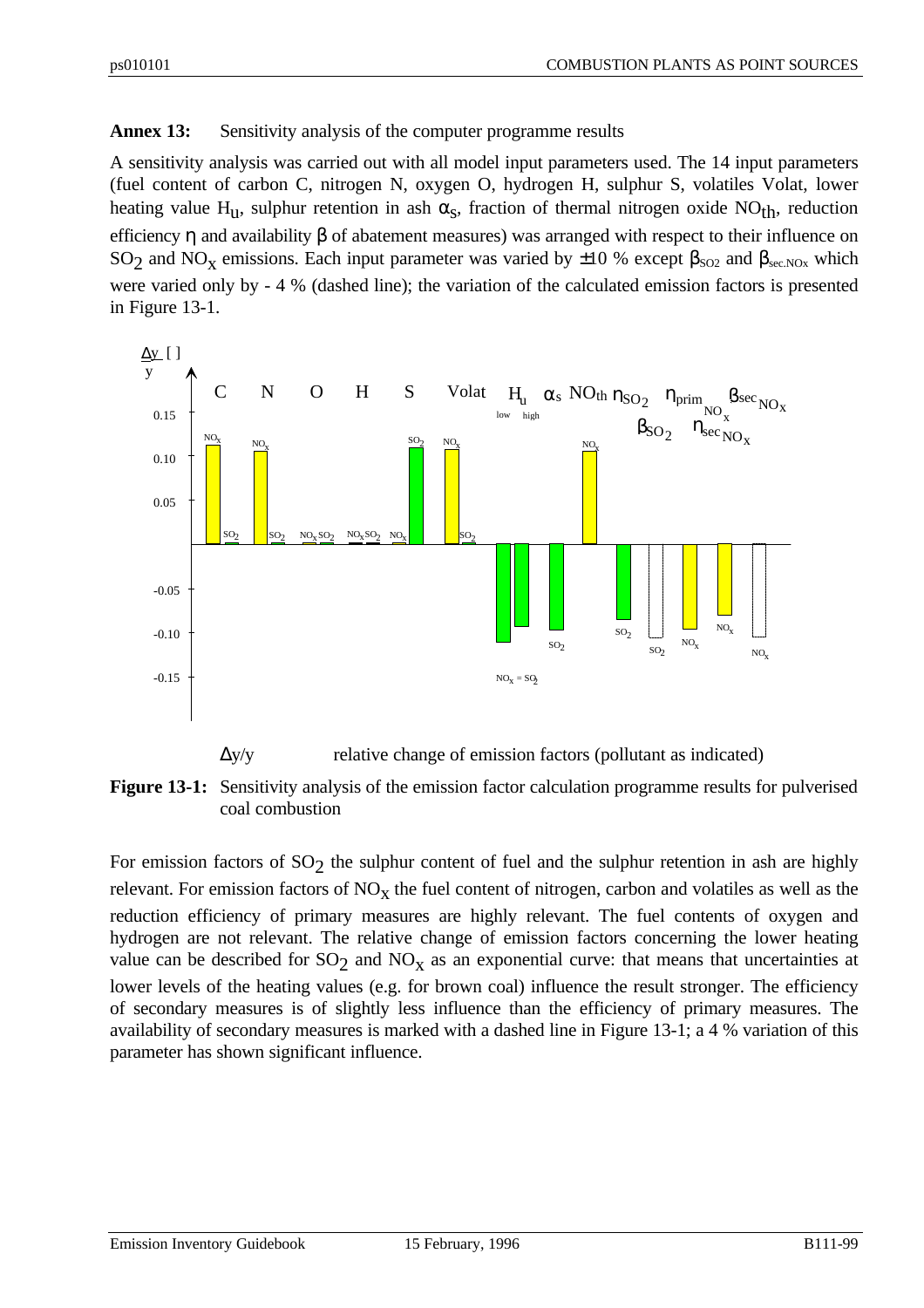**Annex 14:** Users' manual for the emission factor calculation programme (for September 1995 version)

#### **Determination of SO2 and NOx emission factors for large combustion plants**

#### *1 Computer specifications*

This programme requires MICROSOFT WINDOWS 3.1, a 3½" floppy disc drive, and at least 200 Kbyte on the hard disc. The programme has been designed in MICROSOFT EXCEL 4.0 - English Version.

#### *2 Installation*

The floppy disc received contains 19 files. All these files have to be installed on the hard disc. The following users' guide is stored under README.DOC (written with MICROSOFT WORD FOR WINDOWS 2.1).

The software has to be installed on your hard disk "C" by using the following procedure:

- Create a new sub-directory with the name 'POWER PL' by following the instructions:
	- in DOS go to  $C$ :\
	- type: MD POWER\_PL
	- hit the <ENTER>-key
	- change into this sub-directory by typing: CD POWER\_PL
	- hit the <ENTER>-key.
- To copy all the files from your floppy disc into the sub-directory 'POWER\_PL' proceed as follows:
	- insert your disk into slot A (or B) of your PC
	- type COPY A: (or B:) $\$ ^\*.
	- hit the <ENTER>-key.

The installation of the programme is then complete.

*3 How to work with the programme*

#### *3.1 Start the programme*

- Start MICROSOFT WINDOWS 3.1 and MICROSOFT EXCEL 4.0 English Version (or MICROSOFT EXCEL 5.0 - English Version).
- In 'FILE' 'OPEN', go to hard disk 'C' and activate the sub-directory 'POWER\_PL'. Then you will see all the necessary files in the programme in the left window.
- Choose the file 'POWER\_PL.XLW' and hit the <ENTER>-key.
- Then the programme opens all the tables and macros needed.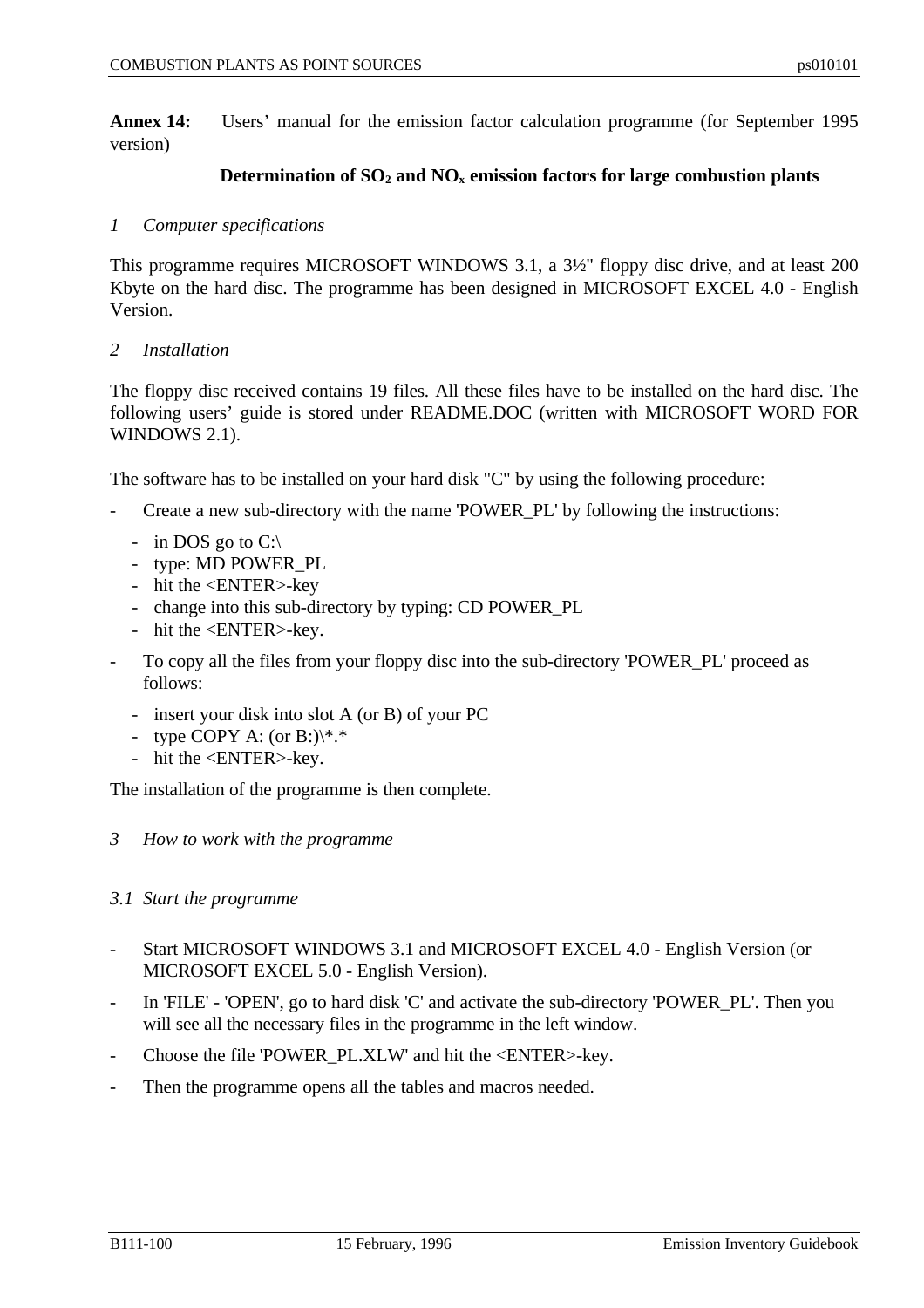#### *3.2 Further proceedings with the programme*

When you see the first screen please type 'Ctrl'-'a' (or 'Strg'-'a') to start the programme. By hitting these two keys you start a macro, which takes you through all the levels of the programme. The input data for the programme are divided into background tables for the fuel used, for  $SO_2$ -specification and  $NO_{X}$ -specification.

#### Fuel data input

- First the programme asks for an identification of the model run. You are free to put in the name of the power plant, type of boiler, type of fuel (e. g. Heilbronn - dry bottom boiler hard coal).
- The next window requests the type of coal (hard coal or lignite).
- The programme asks you to choose one of the fuel compositions listed. Select one of them by typing the corresponding number and hitting the 'OK'-key on the screen<sup>1)</sup>. If the default values of the given fuel compositions do not correspond with your power plant, you have the possibility of putting in corrected values by choosing the last line of the table (line 17 or 10). Then the programme asks you to enter in the individual values. The values given by the 'question-window' can be kept by hitting the 'OK'-key on the screen.
- Then the programme asks for the water content of the fuel and the reference-content of oxygen in the flue gas. The value given by the 'question-window' can be retained by hitting the 'OK'-key on the screen.

#### $SO<sub>2</sub>$  data specification

- The programme asks you to choose one of the listed numbers as a value for the sulphur retention in ash. Please select one of them by typing the corresponding number and hitting the 'OK'-key on the screen1). If the default values for the sulphur retention in ash do not correspond with your power plant, you have the possibility of putting in corrected values by choosing the last line of the table (line 3). Then the programme asks you to put in the value.
- The programme asks you to choose one of the listed secondary measures  $SO_2$  . Please select one of them by typing the corresponding number and hitting the 'OK'-key on the screen<sup>1)</sup>. If the default values of the efficiencies and availabilities of the secondary measures given do not correspond with those of your power plant, you have the possibility of putting put in corrected values by choosing the last line of the table (line 9). Then the programme asks you to put in the individual values.

At this point the calculations for  $SO_2$  are finished.

# NO<sub>x</sub> data specification

- The programme proceeds with the calculations of  $NO<sub>2</sub>$  by asking for a value for  $NO<sub>thermal</sub><sup>1</sup>$ . At this stage, the thermal NO (NOthermal) has to be put in as an exogenious value as given in the table. You have the possibility of putting in a new value by following the instructions on the screen.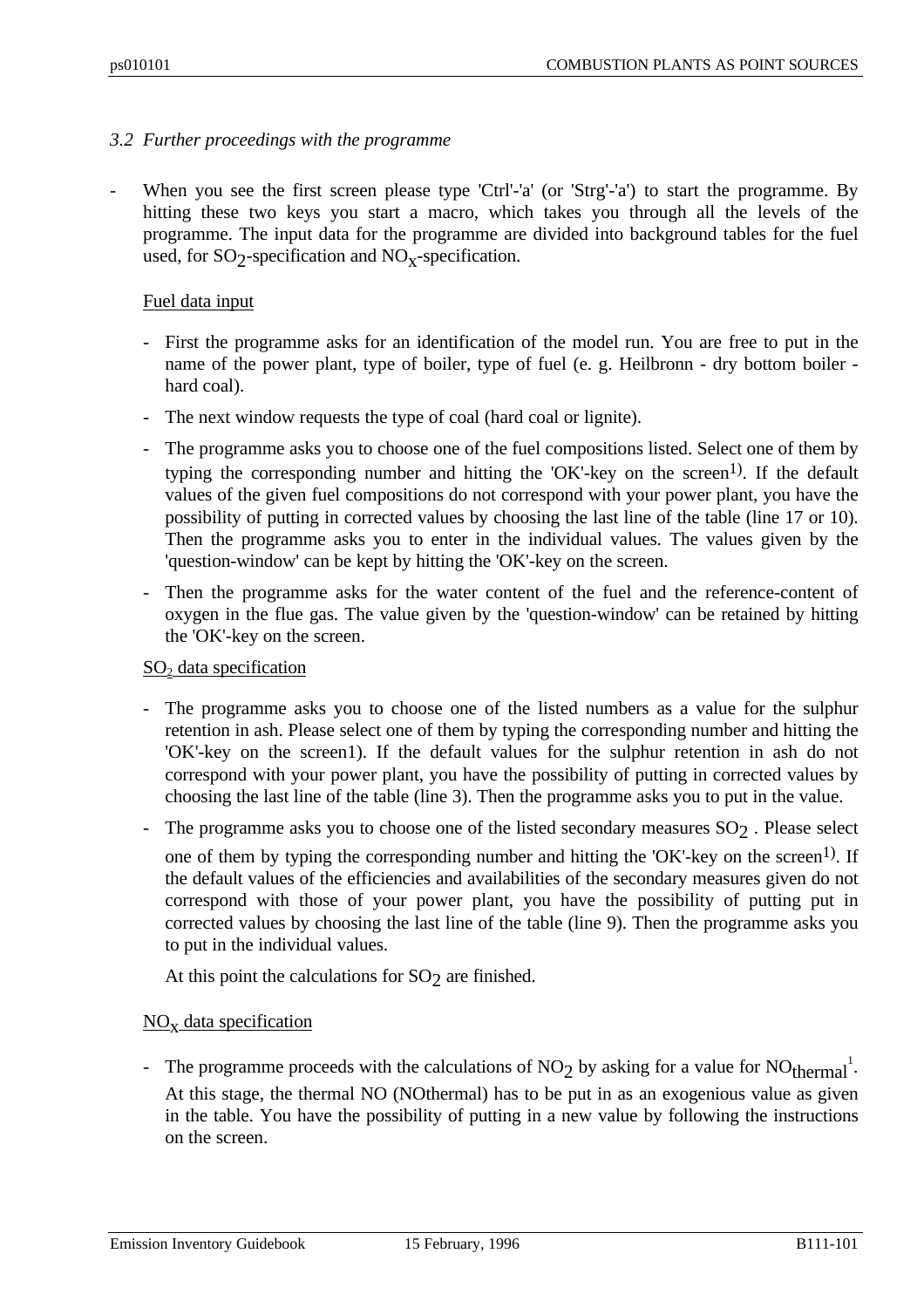- The next window requests the type of boiler (wet bottom boiler WBB- dry bottom boiler DBB).
- Then you have to choose a type of combination of primary measure installed. For some primary measures, reduction efficiencies are given as default values<sup>11</sup>. If you have better data available, you can put in new values choosing the last line of the table (line 17) and follow the instructions on the screen.
- Finally, you have to choose a type of combination of secondary measure installed<sup>1</sup>. As mentioned above, you can put in different values of efficiencies and availabilities by choosing one secondary measure from the table (typing the corresponding number). Or else you can put in your own values by selecting the last line of the table (line 6). Please follow the instructions on the screen.

At the end the following message appears on the screen: You can save the data-sheet named 'AINPUSO2.XLS' under a different name.

If you want to do further model runs, just type 'Ctrl'-'a' (or 'Strg'-'a') and the programme starts again.

In order to finish your calculation, just quit EXCEL without saving changes in any of the 19 basic files of this software.

 $\overline{a}$ 

<sup>&</sup>lt;sup>11</sup> If the tables with the default values are overlapped by a 'question-window' you can move this window: point on the headline of this little window with your mouse-pointer, hold your left mouse-button and move it.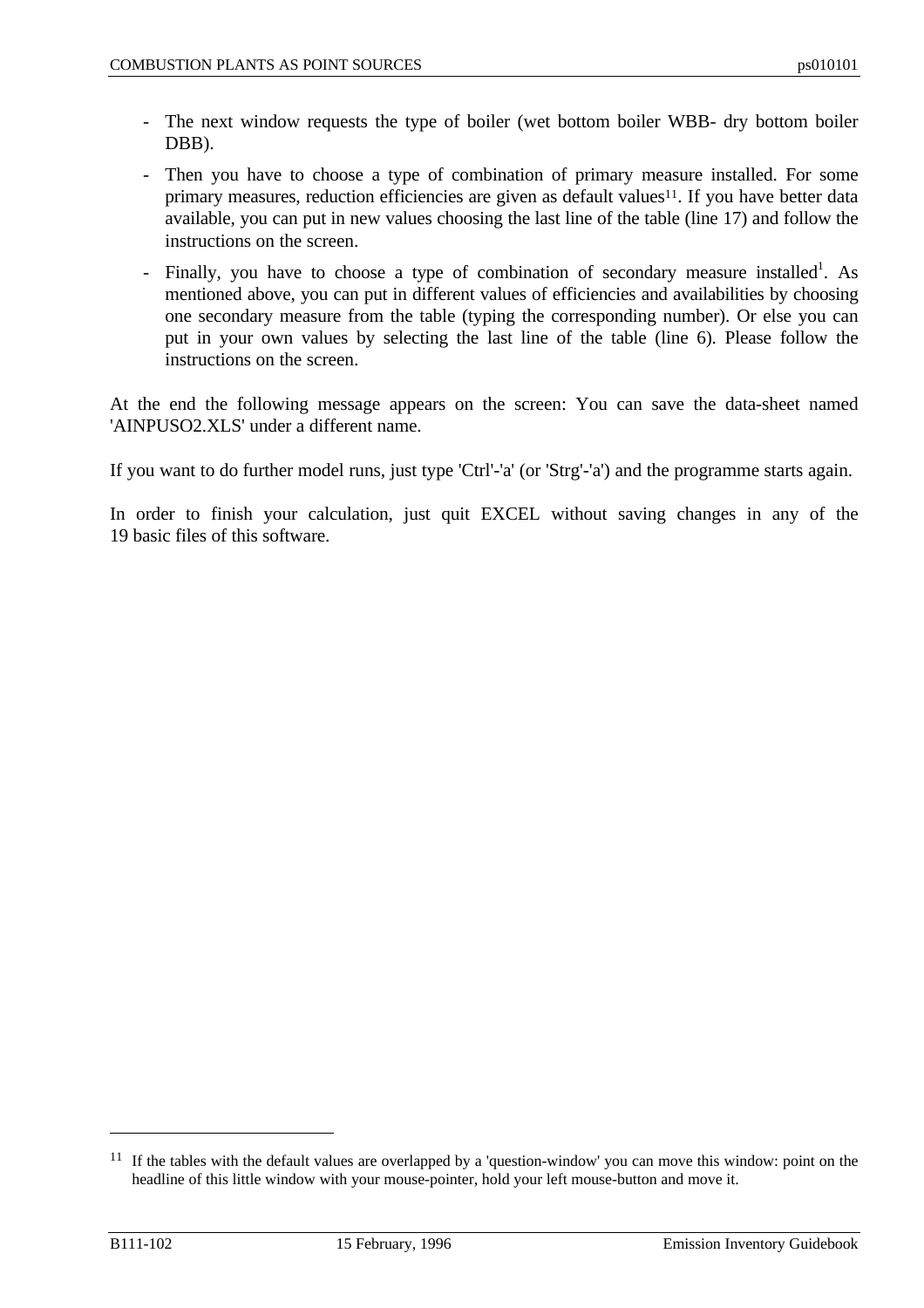**Annex 15:** Frame conditions of the detailed investigation concerning start-up emissions and startup emission factors /based on 116/

#### Approach

Start-ups have to be considered in a boiler-by-boiler approach. In order to determine the relevance of start-up emissions compared to full load emissions, measured emission data for  $SO_2$ ,  $NO_2$  and  $CO$ obtained from power plant operators have been analysed. Start-up emissions and start-up emission factors have been determined in principle by using the detailed methodology described in Section 5.

#### Technical specifications

The analysis of start-up emissions was accomplished by using measured values from dry bottom boilers, wet bottom boilers and a gas fired boiler. The interpretation of start-up emissions and startup emission factors should take into account specifications in the design of the boilers and in the configuration of secondary measures installed. In the following, particularities of the boilers considered are given:

*- Dry bottom boiler (thermal capacity 1,050 MW and 1,147 MW, hard coal fuelled)*

The smaller boiler is equipped with a primary measure for  $NO<sub>x</sub>$  reduction (SAS). The SCR is arranged in a high dust configuration (SCR-precipitator-FGD). This boiler is often started slowly and directly connected to the FGD.

The larger boiler is also equipped with a primary measure for  $NO<sub>x</sub>$  reduction (SAS). The SCR is also arranged in a high dust configuration (SCR-precipitator-FGD). Due to special arrangements (individual construction of two heat exchangers without any slip between raw and clean flue gas) when this boiler is started up the FGD is by-passed. This boiler is also called "quick" start-up boiler.

*- Wet bottom boiler (thermal capacity 499 MW each, hard coal fuelled)*

One boiler is equipped with primary measures for  $NO<sub>x</sub>$  (like OFA and improved coal mills). The other boiler is not equipped with primary measures. Both boilers are equipped with a common FGD. The SCR is arranged in a tail-end-configuration (precipitator-FGD-SCR) and equipped with a natural gas fired additional furnace. The type of FGD is wet scrubbing (WS). Both boilers are started up directly connected to the FGD.

*- Natural gas fired boiler (thermal capacity 1,023 MW)*

This boiler is rarely used. It is designed for quick start-ups. As a primary measure, special  $NO<sub>x</sub>$ burners are installed. As a secondary measure an SCR is installed.  $SO_x$  abatement is not necessary due to the fact that low sulphur fuels are used.

Boilers without secondary measures show start-up emissions which are below the emissions under full load conditions. During start-ups boilers with secondary measures often show significantly higher SO2 emissions than during the same time under full load conditions. Start-up emissions are released until the secondary measures are working under optimal conditions (for  $SO_2$  and  $NO_2$ ). CO emissions can be significant up to the time when the boiler operates at minimum load.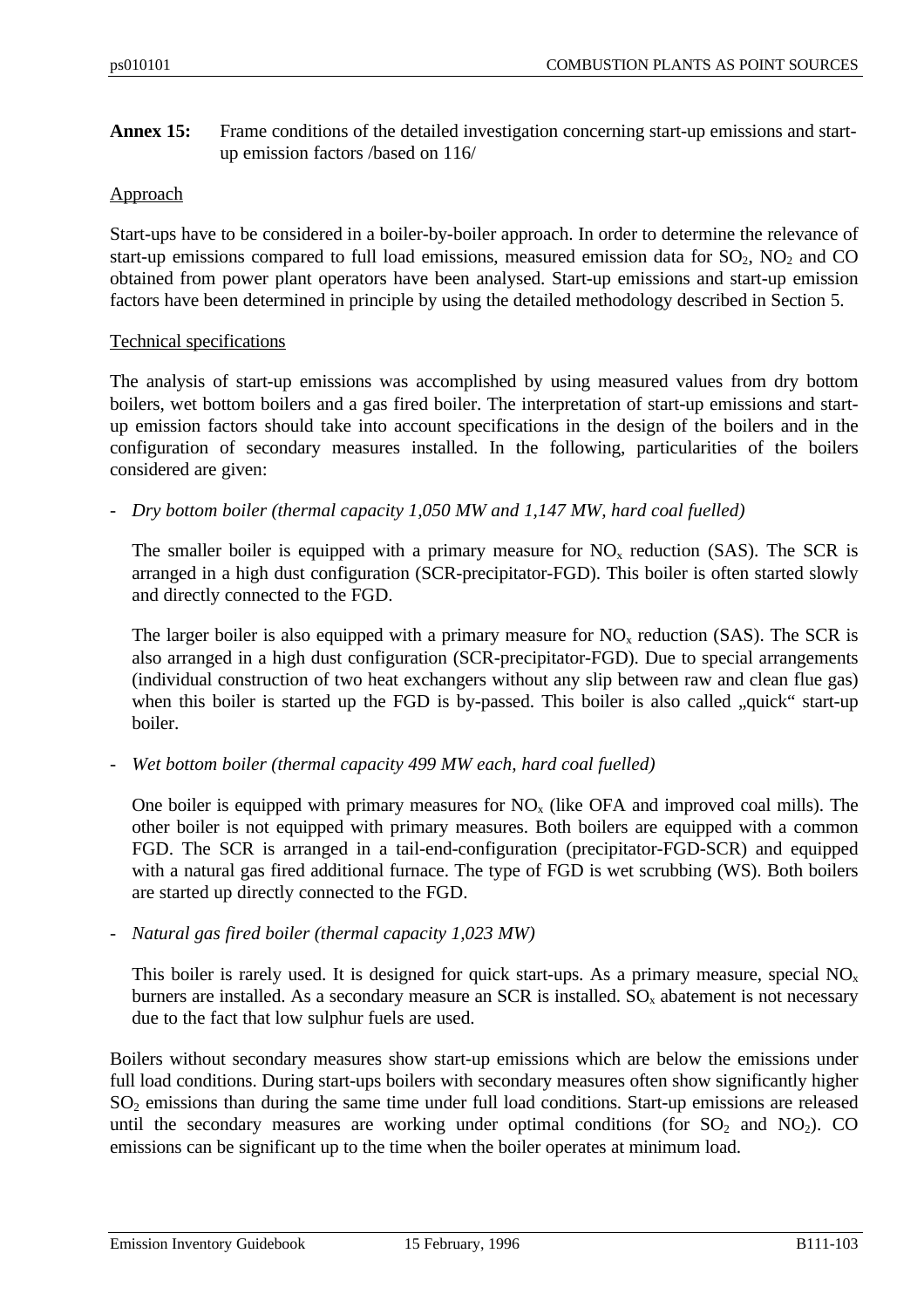The relevance of start-up emissions depends on the following parameters which have to be considered when interpreting measured values (emissions or emission factors):

- the type of boiler (e.g. wet bottom boilers always release higher  $NO<sub>x</sub>$  emissions than dry bottom boilers, due to higher combustion temperatures),
- the type of fuel used (e.g.  $SO_x$  emissions are directly related to the sulphur content of the fuel; fuel-nitrogen also contributes to the formation of  $NO_x$ ),
- the status of the boiler at starting-time (hot, warm or cold start, see Table 11).
	- the specifications of any individual start-up, like
		- -- the duration and the velocity of the start-up,
		- -- load level obtained (reduced load or full load),
		- -- the configuration of secondary measures (e.g. the start-up time of the high-dustconfigurations (SCR-precipitator-FGD) depends on the boiler load, due to the fact that the SCR catalyst is directly heated by the flue gas; tail-end-configurations (precipitator-FGD-SCR) can have shorter start-up times, due to the fact that the SCR catalyst can be preheated by an additional burner),
		- -- start-up of the flue gas desulphurisation directly or in by-pass configuration,
		- -- emission standards which have to be met (boiler-specific emission standards can be set up below the demands of the LCP Directive).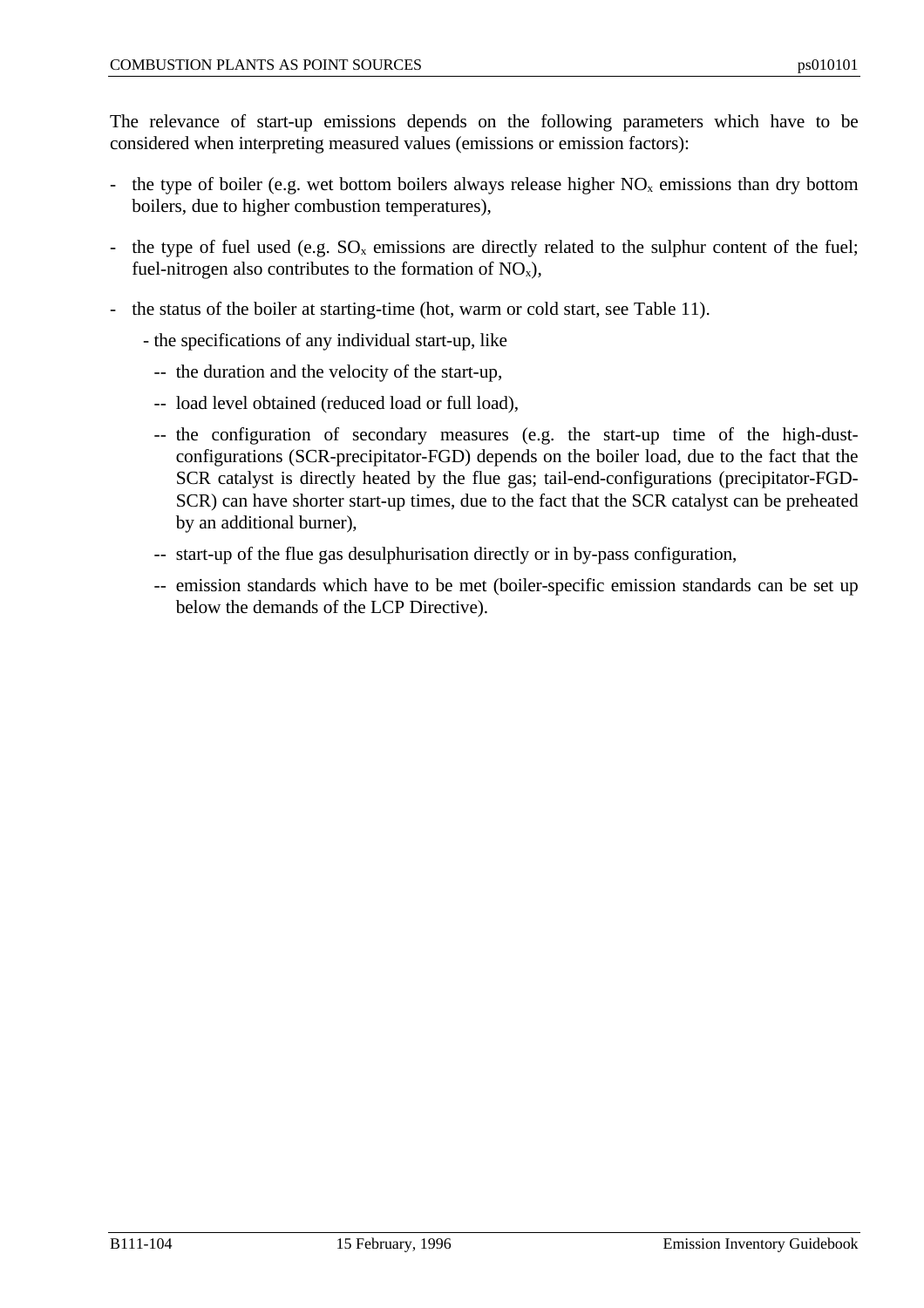| Annex 16:                                                | List of abbreviations                                                                                                                   |  |  |  |
|----------------------------------------------------------|-----------------------------------------------------------------------------------------------------------------------------------------|--|--|--|
| a                                                        | Content of ash in coal (wt.-%)                                                                                                          |  |  |  |
| AC                                                       | <b>Activated Carbon Process</b>                                                                                                         |  |  |  |
| ar                                                       | As received                                                                                                                             |  |  |  |
| bc                                                       | Brown coal                                                                                                                              |  |  |  |
| <b>BFCB</b>                                              | <b>Bubbling Fluidised Bed Combustion</b>                                                                                                |  |  |  |
| $CF_n$                                                   | Correction factor for month n []                                                                                                        |  |  |  |
| <b>CFBC</b>                                              | Circulating Fluidised Bed Combustion                                                                                                    |  |  |  |
| CC                                                       | <b>Combined Cycle</b>                                                                                                                   |  |  |  |
| <b>CI</b>                                                | Compression Ignition                                                                                                                    |  |  |  |
| $\mathbf{CM}_{\mathsf{HM}_{\mathsf{FA},\mathsf{raw}}}$   | Heavy metal concentration in raw gas fly ash $\left[\frac{g}{Mg}\right]$                                                                |  |  |  |
| $\mathbf{CM}_{\mathsf{HM}_{\mathsf{FA}.\mathsf{clean}}}$ | Heavy metal concentration in fly ash in clean flue gas $\left[\frac{g}{Mg}\right]$                                                      |  |  |  |
| $\overline{C}$                                           | Expected value (mean value) of the flue gas concentration $[\frac{mg}{m^3}]$                                                            |  |  |  |
| $C_i$                                                    | Concentration $\left[\frac{kg}{kg}\right]$ , $\left[\frac{g}{Mg}\right]$ , $\left[\frac{mg}{m^3}\right]$ , $i = SO_2$ , $S_{fuel}$ etc. |  |  |  |
| <b>CODPOL</b>                                            | Code of pollutants according to CORINAIR                                                                                                |  |  |  |
| $D_k$                                                    | Number of days per month                                                                                                                |  |  |  |
| <b>DBB</b>                                               | Dry Bottom Boiler                                                                                                                       |  |  |  |
| <b>DeNOx</b>                                             | Denitrification unit(s)                                                                                                                 |  |  |  |
| <b>DESONOX</b>                                           | Type of simultaneous process for $SO_2$ and $NO_x$ removal based on catalytic<br>reaction                                               |  |  |  |
| DSI                                                      | Dry Sorbent Injection                                                                                                                   |  |  |  |
| E                                                        | Emission within the period considered [Mg]                                                                                              |  |  |  |
| $E^A$                                                    | Emission during start-up period [Mg]                                                                                                    |  |  |  |
| $E^V$                                                    | Emission for full load conditions during start-up period [Mg]                                                                           |  |  |  |
| $EF^A$                                                   | Emission factor for start-up time [g/GJ]                                                                                                |  |  |  |
| $\mathrm{EF}^\mathrm{Reduced\ load}$                     | Emission factor for reduced load conditions [g/MWh]                                                                                     |  |  |  |
| EF <sup>V</sup>                                          | Emission factor under full load conditions [g/GJ]                                                                                       |  |  |  |
| $EF_i$                                                   | Emission factor, mostly in the unit $\left[\frac{g}{GI}\right]$ , $i = SO_2$ , NO <sub>x</sub> , CO <sub>2</sub> etc.                   |  |  |  |
| $EF_f$                                                   | Fly ash emission factor of raw gas [kg/Mg]                                                                                              |  |  |  |
| <b>ESP</b>                                               | Electrostatic precipitator                                                                                                              |  |  |  |
| $f_a$                                                    | Fraction of ash leaving combustion chamber as particulate matter (wt.-%)                                                                |  |  |  |
| $f_{e}$                                                  | Enrichment factor [ ]                                                                                                                   |  |  |  |
| $f_{g}$                                                  | Fraction of heavy metal emitted in gaseous form (wt.-%)                                                                                 |  |  |  |
| $f_k$                                                    | Factor of day k                                                                                                                         |  |  |  |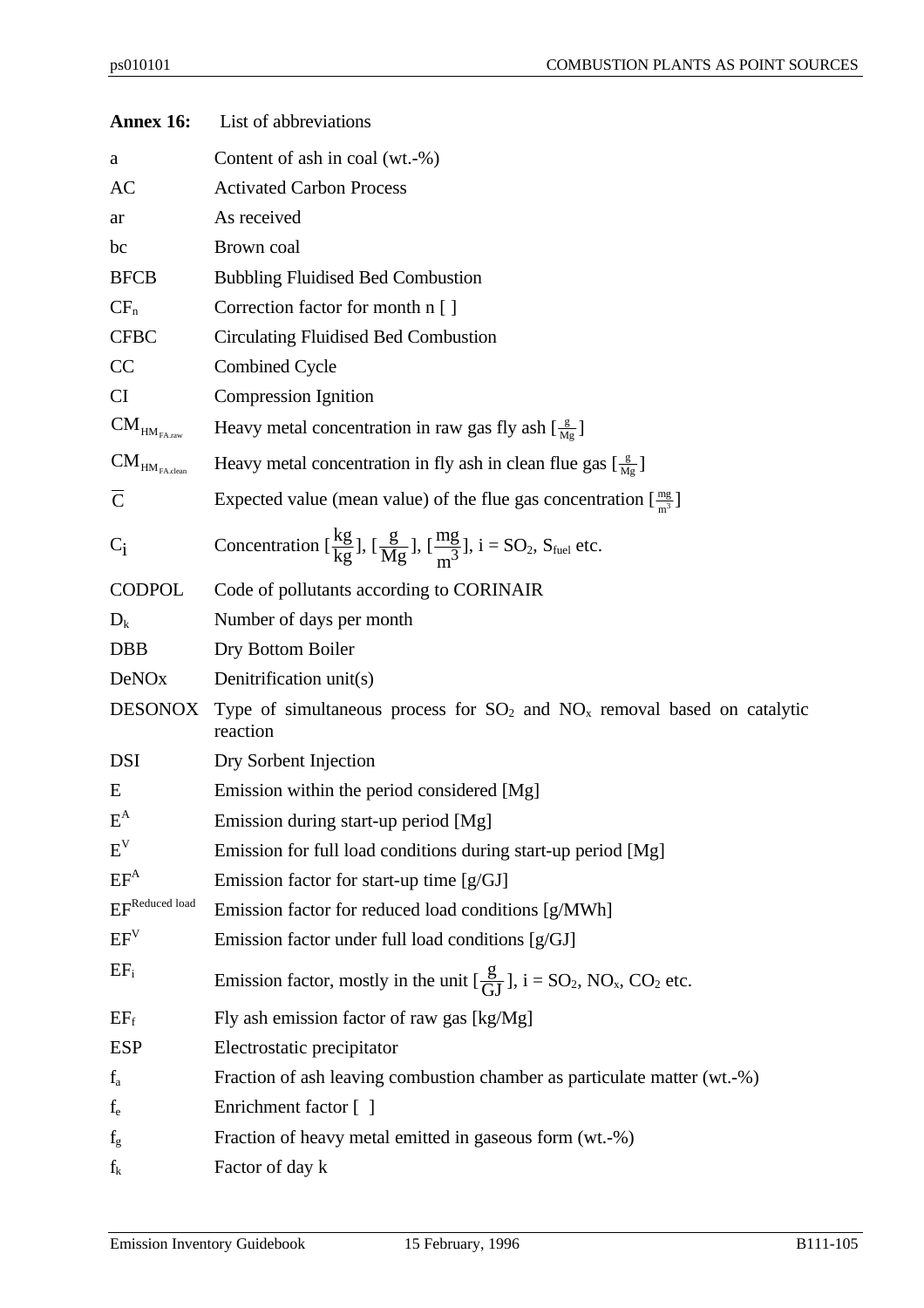| $f_n$                      | Factor for month                                                                                         |
|----------------------------|----------------------------------------------------------------------------------------------------------|
| $f_{n,l}$                  | Factor for hour                                                                                          |
| $F^E$                      | Ratio for start-up and full load emissions [ ]                                                           |
| $\text{F}^{\text{EF}}$     | Ratio for start-up and full load emission factors [ ]                                                    |
| <b>FBC</b>                 | <b>Fluidised Bed Combustion</b>                                                                          |
| FGD                        | Flue Gas Desulphurisation                                                                                |
| <b>FGR</b>                 | <b>Flue Gas Recirculation</b>                                                                            |
| g                          | Gaseous state of aggregation                                                                             |
| <b>GF</b>                  | <b>Grate Firing</b>                                                                                      |
| <b>GHV</b>                 | <b>Gross Heating Value</b>                                                                               |
| <b>GT</b>                  | Gas Turbine                                                                                              |
| hc                         | Hard coal                                                                                                |
| HM                         | Heavy metal, trace elements                                                                              |
| $H_{\rm u}$                | Lower heating value $\left[\frac{MJ}{kg}\right]$                                                         |
| $k^{\text{load}}$          | Ratio of reduced load to full load emission factor [ ]                                                   |
| $K_c$                      | Mean efficiency of dust control equipment (%)                                                            |
| $K_t$                      | Share of plant capacity connected to dust control equipment (%)                                          |
| $\mathbf{1}$               | Liquid state of aggregation                                                                              |
| L                          | Actual load                                                                                              |
| <b>LCP</b>                 | <b>Large Combustion Plant</b>                                                                            |
| <b>LIFAC</b>               | Special type of DSI, mostly used in Finland                                                              |
| <b>LNB</b>                 | Low NO <sub>x</sub> Burner                                                                               |
| 18 <sup>L</sup>            | Fuel consumption during periods at reduced load conditions [GJ]                                          |
| $\textbf{n}^{\text{av}}$   | Fuel consumption during full load periods [GJ]                                                           |
| $\textbf{R}_{\text{fuel}}$ | Fuel consumption per time unit $\left[\frac{kg}{a}\right], \left[\frac{kg}{b}\right]$                    |
| $\mathbf{R}_{\rm FA}$      | Average annually emitted fly ash $\sqrt{\frac{Mg}{a}}$                                                   |
| $R_0^A$                    | Fuel consumption during start-up period [GJ]; q= type of start-up (cold start,<br>warm start, hot start) |
| maf                        | Moisture and ash free                                                                                    |
| <b>NMVOC</b>               | Non-Methane Volatile Organic Compounds                                                                   |
| $Nof$ <sub>uel</sub>       | Fuel based emission of nitrogen oxide                                                                    |
| NO <sub>thermal</sub>      | Thermal nitric oxide                                                                                     |
| <b>OFA</b>                 | Overfire Air                                                                                             |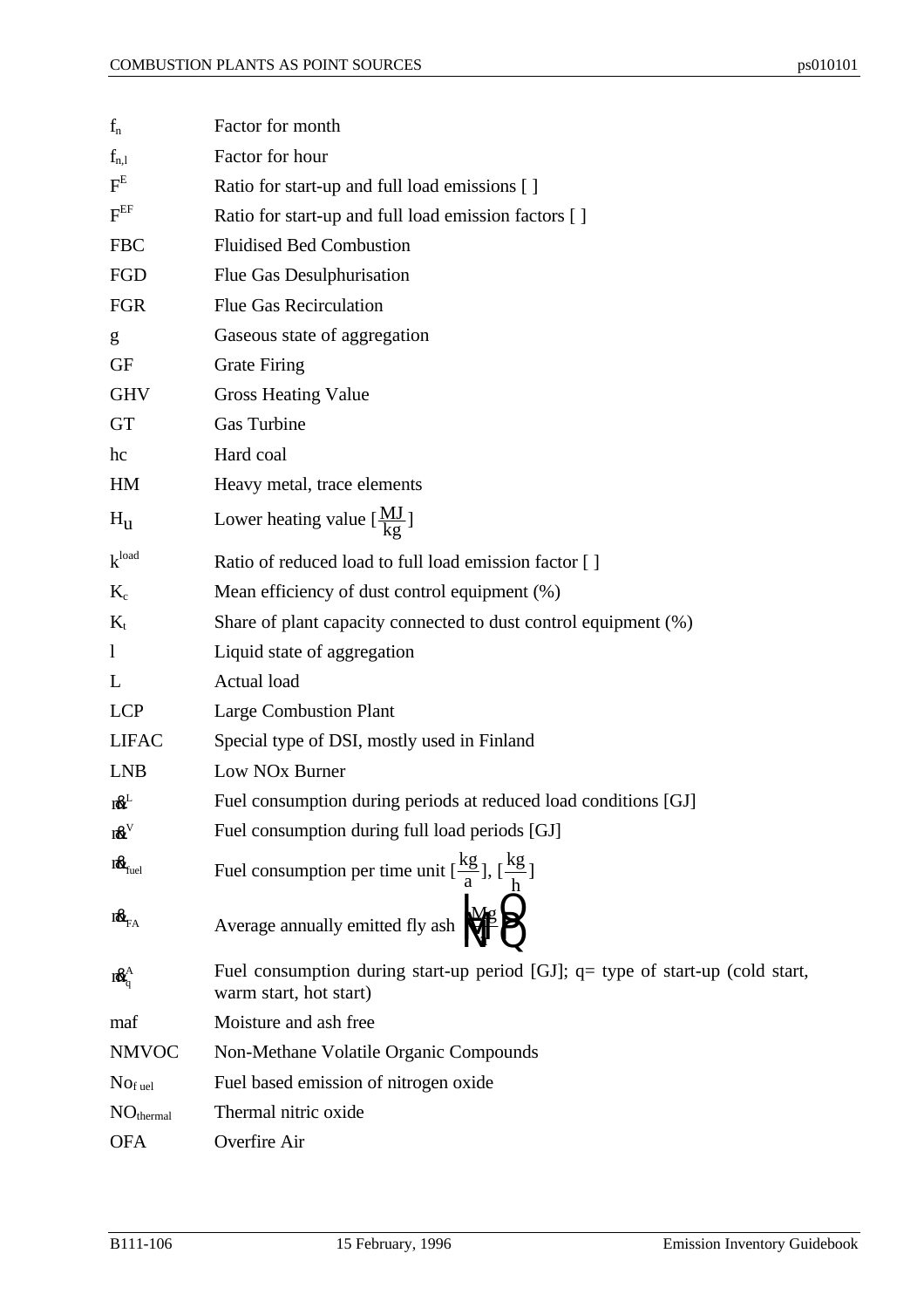| $\mathbf P$                                  | Daily coal consumption $\left[\frac{Mg}{d}\right]$                   |
|----------------------------------------------|----------------------------------------------------------------------|
| <b>PM</b>                                    | <b>Primary Measure</b>                                               |
| <b>RAG</b>                                   | Coal mined in Rhine area in Germany                                  |
| S                                            | Solid state of aggregation                                           |
| <b>SAS</b>                                   | <b>Staged Air Supply</b>                                             |
| <b>SC</b>                                    | Simple Cycle                                                         |
| <b>SCR</b>                                   | <b>Selective Catalytic Reduction</b>                                 |
| SI                                           | <b>Spark Ignition</b>                                                |
| <b>SNAP</b>                                  | Selected Nomenclature of Air Pollutants                              |
| <b>SNCR</b>                                  | <b>Selective Non-Catalytic Reduction</b>                             |
| <b>SNOX</b>                                  | Technical specification of DESONOX-process                           |
| <b>SPA</b>                                   | <b>Spray Dryer Absorption</b>                                        |
| <b>SPF</b>                                   | <b>Split Primary Flow</b>                                            |
| <b>ST</b>                                    | Stoker                                                               |
| Stat. E.                                     | <b>Stationary Engine</b>                                             |
| V                                            | Flue gas volume flow rate $\left[\frac{m^3}{h}\right]$               |
| $\overline{\mathbf{\hat{\mathbf{\hat{w}}}}}$ | Average flow rate $\left[\frac{m^3}{h}\right]$                       |
| $V_D$                                        | Dry flue gas volume per mass flue gas $\left[\frac{m^3}{k^2}\right]$ |
| $V_{FG}$                                     | Dry flue gas volume per mass fuel $[\frac{m^3}{k\sigma}]$            |
| <b>VOC</b>                                   |                                                                      |
|                                              | <b>Volatile Organic Compounds</b>                                    |
| WAP                                          | <b>Walter Process</b>                                                |
| <b>WBB</b>                                   | Wet Bottom Boiler                                                    |
| WL                                           | Wellmann-Lord                                                        |
| WS                                           | Wet Scrubbing                                                        |
| $\alpha_{\rm s}$                             | Sulphur retention in ash [ ]                                         |
| $\beta_{\rm sec}$                            | Availability of secondary abatement technique []                     |
| $\gamma$                                     | Fraction of thermal-NO formed []                                     |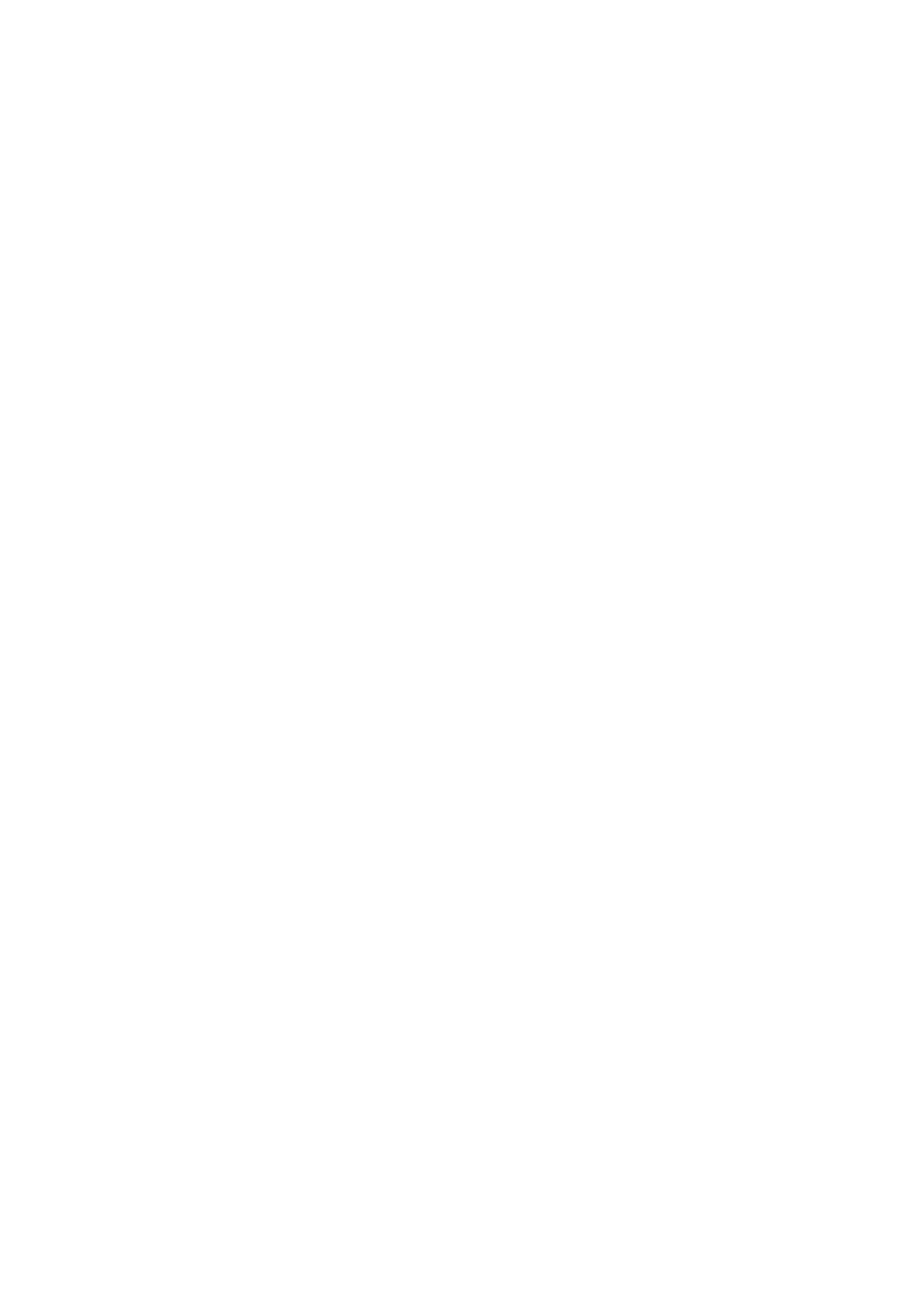### **SNAP CODES: (See below)**

### **SOURCE ACTIVITY TITLE: COMBUSTION PLANTS AS AREA SOURCES**

The following activities are taken into account when combustion plants are treated collectively as area sources. Boilers, furnaces (except process furnaces), gas turbines and stationary engines which may also be considered individually as point sources are covered by this chapter as well as by chapter B111 on "Combustion Plants as Point Sources".

|                 |                                      |                                               | <b>Combustion plants as area sources</b> |                          |                                                  |                           |                                        |                 |                       |
|-----------------|--------------------------------------|-----------------------------------------------|------------------------------------------|--------------------------|--------------------------------------------------|---------------------------|----------------------------------------|-----------------|-----------------------|
| SNAP94<br>Codes |                                      |                                               |                                          |                          | Boilers/furnaces                                 |                           |                                        | Gas<br>turbines | Stationary<br>engines |
|                 | Thermal<br>capacity<br>$[\text{MW}]$ | Public power<br>and<br>cogeneration<br>plants | District<br>heating                      | Industrial<br>combustion | Commercial<br>and<br>institutional<br>combustion | Residential<br>combustion | Agriculture<br>forestry and<br>fishing |                 |                       |
| 01 01 02        | $\geq 50$                            | $\mathbf X$                                   |                                          |                          |                                                  |                           |                                        |                 |                       |
| 01 02 02        | and                                  |                                               | $\mathbf X$                              |                          |                                                  |                           |                                        |                 |                       |
| 010302          |                                      |                                               |                                          | X                        |                                                  |                           |                                        |                 |                       |
| 010402          |                                      |                                               |                                          | $\mathbf X$              |                                                  |                           |                                        |                 |                       |
| 010502          |                                      |                                               |                                          | $\mathbf X$              |                                                  |                           |                                        |                 |                       |
| 02 01 02        | $< 300\,$                            |                                               |                                          |                          | X                                                |                           |                                        |                 |                       |
| 02 02 01        |                                      |                                               |                                          |                          |                                                  | $\mathbf X$               |                                        |                 |                       |
| 02 03 01        |                                      |                                               |                                          |                          |                                                  |                           | $\mathbf X$                            |                 |                       |
| 03 01 02        |                                      |                                               |                                          | $\mathbf X$              |                                                  |                           |                                        |                 |                       |
| 01 01 03        | $< 50$                               | $\overline{X}$                                |                                          |                          |                                                  |                           |                                        |                 |                       |
| 01 02 03        |                                      |                                               | $\mathbf X$                              |                          |                                                  |                           |                                        |                 |                       |
| 010302          |                                      |                                               |                                          | X                        |                                                  |                           |                                        |                 |                       |
| 010402          |                                      |                                               |                                          | $\mathbf X$              |                                                  |                           |                                        |                 |                       |
| 010502          |                                      |                                               |                                          | $\mathbf X$              |                                                  |                           |                                        |                 |                       |
| 02 01 03        |                                      |                                               |                                          |                          | X                                                |                           |                                        |                 |                       |
| 02 02 02        |                                      |                                               |                                          |                          |                                                  | $\mathbf X$               |                                        |                 |                       |
| 02 03 02        |                                      |                                               |                                          |                          |                                                  |                           | $\mathbf X$                            |                 |                       |
| 03 01 03        |                                      |                                               |                                          | $\mathbf X$              |                                                  |                           |                                        |                 |                       |
| 01 01 04        | not                                  |                                               |                                          |                          |                                                  |                           |                                        | $\mathbf X$     |                       |
| 01 02 04        | relevant                             |                                               |                                          |                          |                                                  |                           |                                        | $\mathbf X$     |                       |
| 02 01 04        |                                      |                                               |                                          |                          |                                                  |                           |                                        | $\mathbf X$     |                       |
| 02 02 03        |                                      |                                               |                                          |                          |                                                  |                           |                                        | $\mathbf X$     |                       |
| 02 03 03        |                                      |                                               |                                          |                          |                                                  |                           |                                        | $\mathbf X$     |                       |
| 03 01 04        |                                      |                                               |                                          |                          |                                                  |                           |                                        | $\mathbf X$     |                       |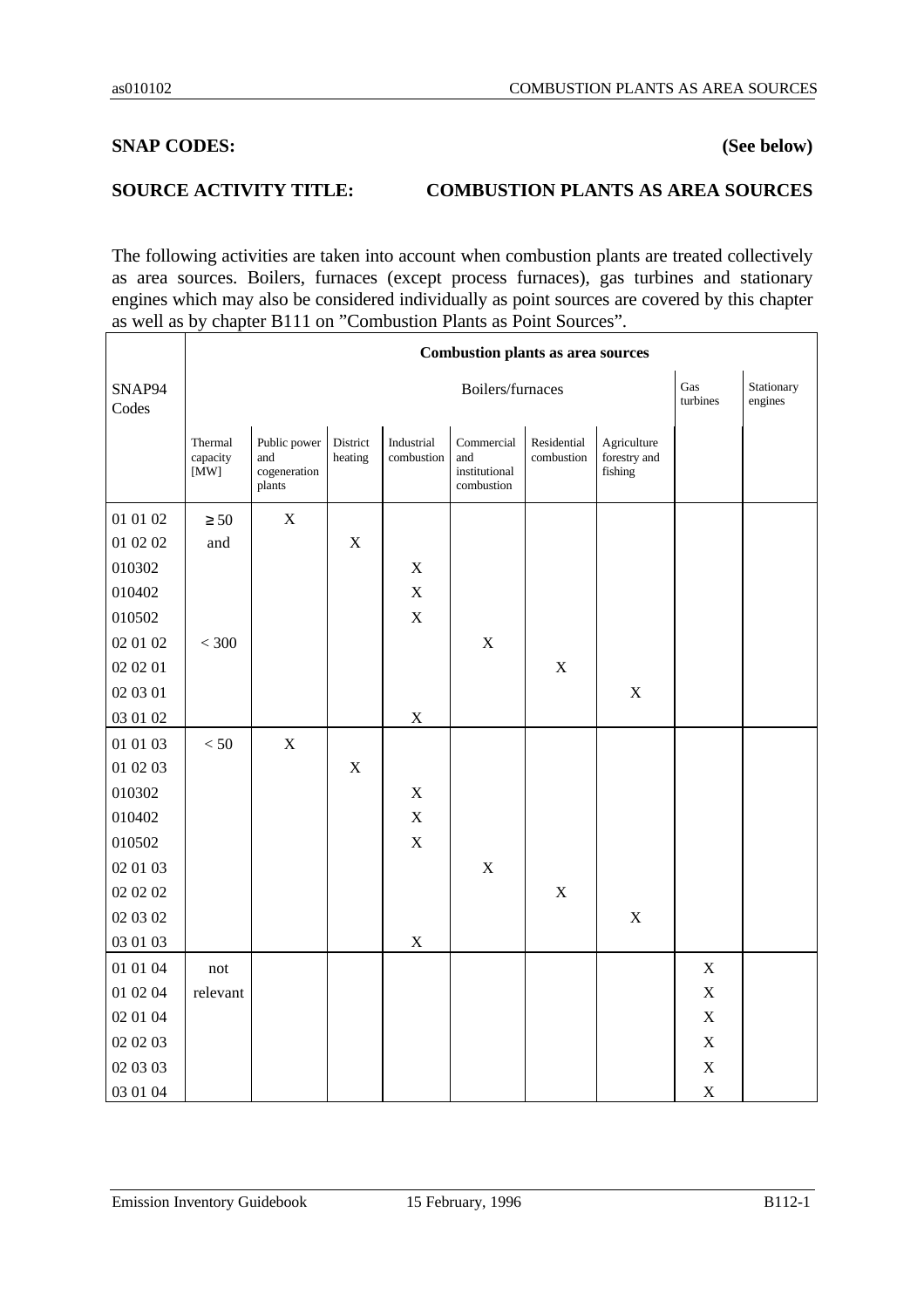| 01 01 05 | not      |  |  |  | Χ |
|----------|----------|--|--|--|---|
| 01 02 05 | relevant |  |  |  | Χ |
| 02 01 05 |          |  |  |  | X |
| 02 02 04 |          |  |  |  | X |
| 02 03 04 |          |  |  |  | X |
| 03 01 05 |          |  |  |  | Χ |

X : indicates relevant combination

# **1 ACTIVITIES INCLUDED**

This chapter covers emissions from combustion plants treated collectively as area sources. However, e.g. if only a few units exist and thus only little data is available, the individual approach may be preferable also for small combustion plants.

The subdivision of the SNAP activities according to CORINAIR90 concerning combustion plants takes into account two criteria:

- the economic sector concerning the use of energy:
	- public power and co-generation,
	- district heating,
	- commercial, institutional and residential combustion,
	- industrial combustion, (Note: process furnaces are allocated separately.)
- the technical characteristics:
	- the installed thermal capacity,
		- $-$  ≥ 50 to < 300 MW.
		- $< 50$  MW.
	- other combustion technologies,
		- − gas turbines,
		- − stationary engines.

The emissions considered in this section are released by a controlled combustion process (boiler emissions, furnace emissions, emissions from gas turbines or stationary engines) and are mainly characterised by the types of fuels used. Furthermore, a technical characterisation of the combustion sources may be integrated according to the size and type of plants as well as on primary or secondary reduction measures.<sup>1</sup> Solid, liquid or gaseous fuels are used; whereby solid fuels comprise coal, coke, biomass and waste (as far as waste is used to generate heat or power). In addition a non-combustion process can be a source of ammonia emissions; namely the ammonia slip in connection with some  $NO<sub>x</sub>$  abatement techniques.<sup>1</sup>

 $\overline{a}$ 

<sup>&</sup>lt;sup>1</sup> Note: Small combustion installations are seldomly equipped with secondary measures.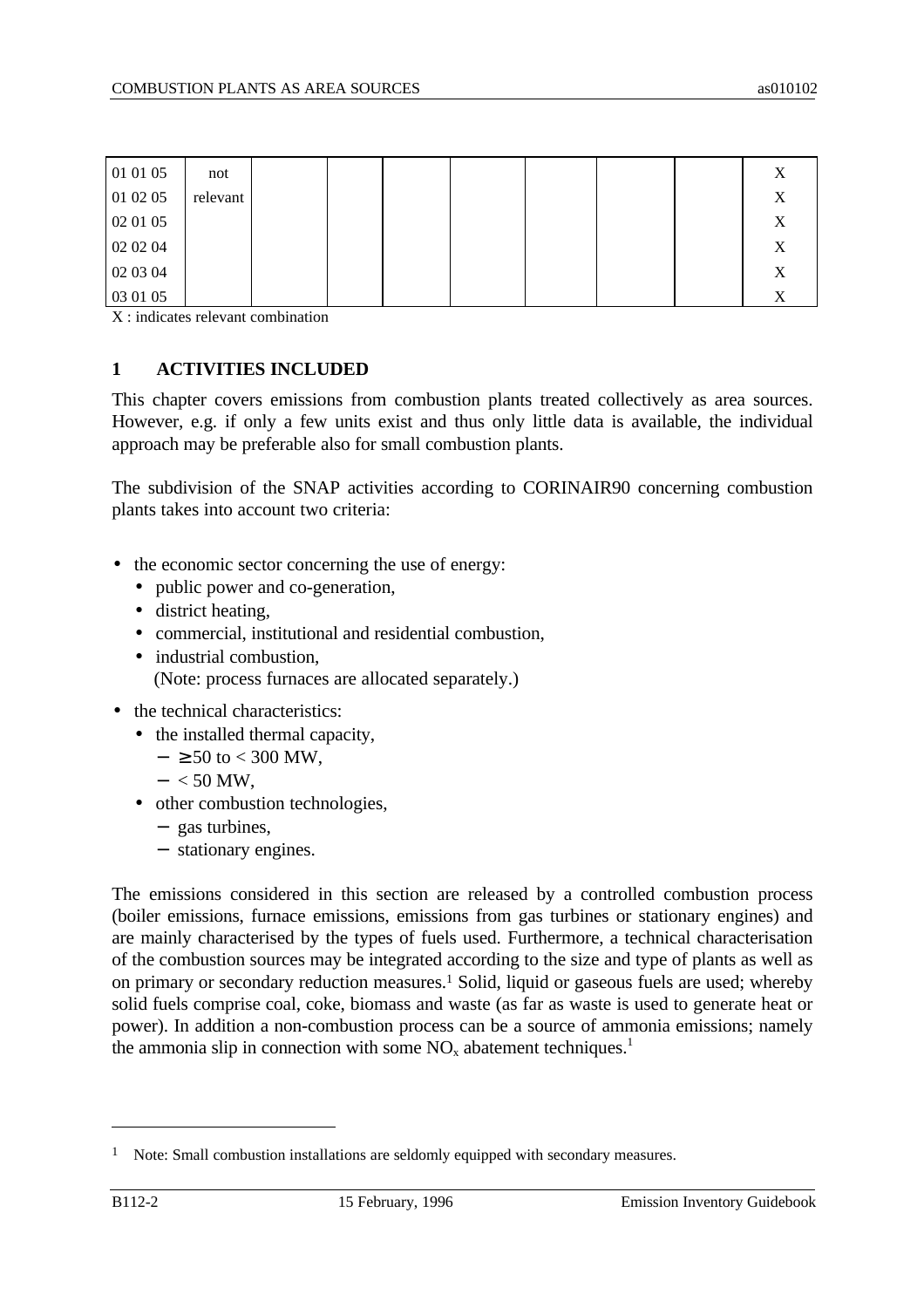# **2 CONTRIBUTION TO TOTAL EMISSIONS**

The contribution of area source emissions released by combustion plants to the total emissions in the countries of the CORINAIR90 inventory reported as areas sources is given as follows:

# **Table 1: Contributions of emissions from combustion plants as area sources to the total emissions of the CORINAIR90 inventory reported as area sources. See chapter ACOR for further information on CORINAIR 90 emissions for these SNAP activities taking point and area sources together**

|                       |                                                                      | Contribution to total emissions [%] |                  |                  |                  |                  |                  |        |                  |  |  |  |  |
|-----------------------|----------------------------------------------------------------------|-------------------------------------|------------------|------------------|------------------|------------------|------------------|--------|------------------|--|--|--|--|
| Source<br>category    | SNAP code                                                            | SO <sub>2</sub>                     | NO <sub>x</sub>  | <b>NMVOC</b>     | CH <sub>4</sub>  | CO               | CO <sub>2</sub>  | $N_2O$ | NH <sub>3</sub>  |  |  |  |  |
| $\geq 300$ MW         | 01 01 01<br>01 02 01<br>03 01 01                                     | $\boldsymbol{0}$                    | $\boldsymbol{0}$ | $\boldsymbol{0}$ | $\boldsymbol{0}$ | $\boldsymbol{0}$ | $\boldsymbol{0}$ |        | $\boldsymbol{0}$ |  |  |  |  |
| 50-300 MW             | 01 01 02<br>01 02 02<br>02 01 02<br>02 02 01<br>02 03 01<br>03 01 02 | 12.1                                | 10.0             | 1.0              | 0.1              | 2.3              | 9.3              | 3.3    | 0.5              |  |  |  |  |
| $< 50$ MW             | 01 01 03<br>01 02 03<br>02 01 03<br>02 02 02<br>02 03 02<br>03 01 03 | 71.3                                | 46.7             | 41.1             | 7.2              | 49.8             | 66.4             | 21.8   | 0.7              |  |  |  |  |
| Gas turbines          | 01 01 04<br>01 02 04<br>02 01 04<br>02 02 03<br>02 03 03<br>03 01 04 | 0.1                                 | 2.0              | 0.03             | 0.03             | 0.1              | 1.0              | 0.2    |                  |  |  |  |  |
| Stationary<br>engines | 01 01 05<br>01 02 05<br>02 01 05<br>02 02 04<br>02 03 04<br>03 01 05 | 0.6                                 | 2.0              | 0.2              | 0.02             | 0.1              | 0.4              | 0.2    | $\boldsymbol{0}$ |  |  |  |  |

- : no emissions are reported as area sources

0 : emissions are reported, but the exact amount is under the rounding limit

Plants with a thermal capacity  $<$  50 MW are the major contributors. In particular, the contribution of small units in "Commercial, institutional and residential combustion" with a thermal capacity < 50 MW (SNAP 020002) is significantly high:  $SO_x$  37.0 %,  $NO_x$  24.2 %, NMVOC 39.6 %, CH<sub>4</sub> 6.9 %, CO 46.3 %, CO<sub>2</sub> 44.4 %, N<sub>2</sub>O 14.7 % and NH<sub>3</sub> 0.6 % (related to total emissions of CORINAIR90 reported as area sources).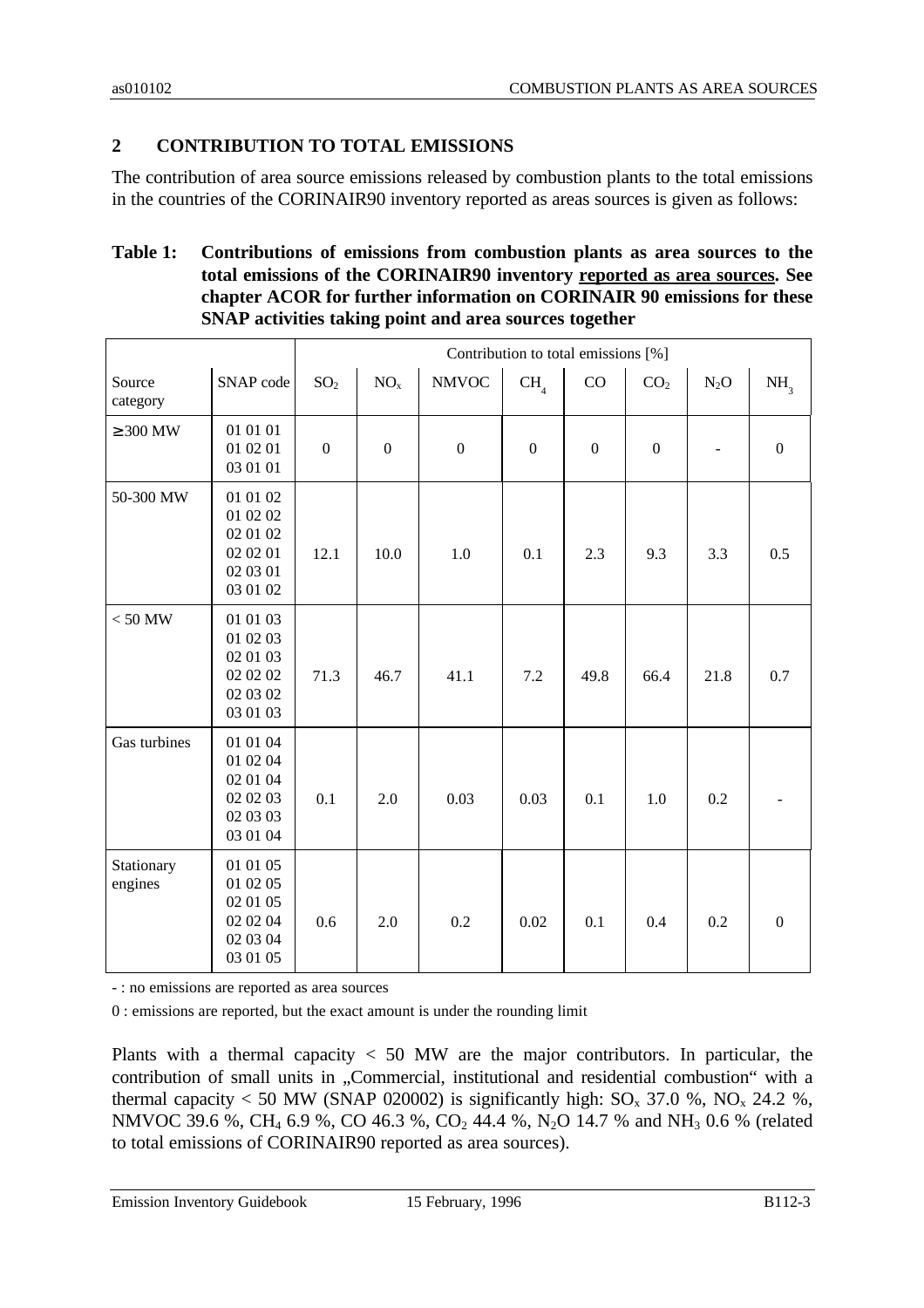In the literature concerning heavy metal emissions in Europe, area source emissions are not reported separately. In order to show the relevance of the sector residential combustion, the share of the emissions of different heavy metals from this sector in the total emission in Germany is shown as an example in Table 2.

|                  |      | Contribution in [wt.-%] |
|------------------|------|-------------------------|
| <b>Pollutant</b> | 1982 | 1990                    |
| As               | 5.8  | 15                      |
| Cd               | 3    | 4.4                     |
| Cr               | n.d. | n.d.                    |
| Cu               | 4.2  | 6.4                     |
| Hg               | 1.9  | 2.8                     |
| Ni               | 4.5  | 7.7                     |
| Pb               | 0.2  | 0.4                     |
| Se               | 0.8  | 3.1                     |
| Zn               | 0.4  | 0.7                     |

## **Table 2: Contribution of heavy metal emissions from residential combustion to national total emissions of former West Germany /1/**

n.d. : no data are available

For Cd and Hg data are also available for Austria. The contribution to total emissions in 1992 was for Cd 38.4% and for Hg 27.8% /2/. The contribution of area sources, such as residential combustion, to total emissions has increased during recent years. This is caused by the fact that large emitters have been equipped with improved dust control facilities in Germany as well as in Austria, and hence the contribution from larger sources has been reduced.

# **3 GENERAL**

## **3.1 Description**

The emissions considered in this chapter are generated in boilers or in gas turbines and stationary engines regardless of the allocation of combustion plants to SNAP activities. In addition, residential combustion is relevant for this chapter. Emissions from process furnaces and from waste incineration are excluded.

# **3.2 Definitions**

| Integrated Coal Gasification<br><b>Combined Cycle Gas Turbine</b><br>(IGCC) | gas turbine fuelled by gas which is a product of a coal<br>gasification process.                           |
|-----------------------------------------------------------------------------|------------------------------------------------------------------------------------------------------------|
| <b>Boiler</b>                                                               | any technical apparatus in which fuels are oxidised in<br>order to generate heat for locally separate use. |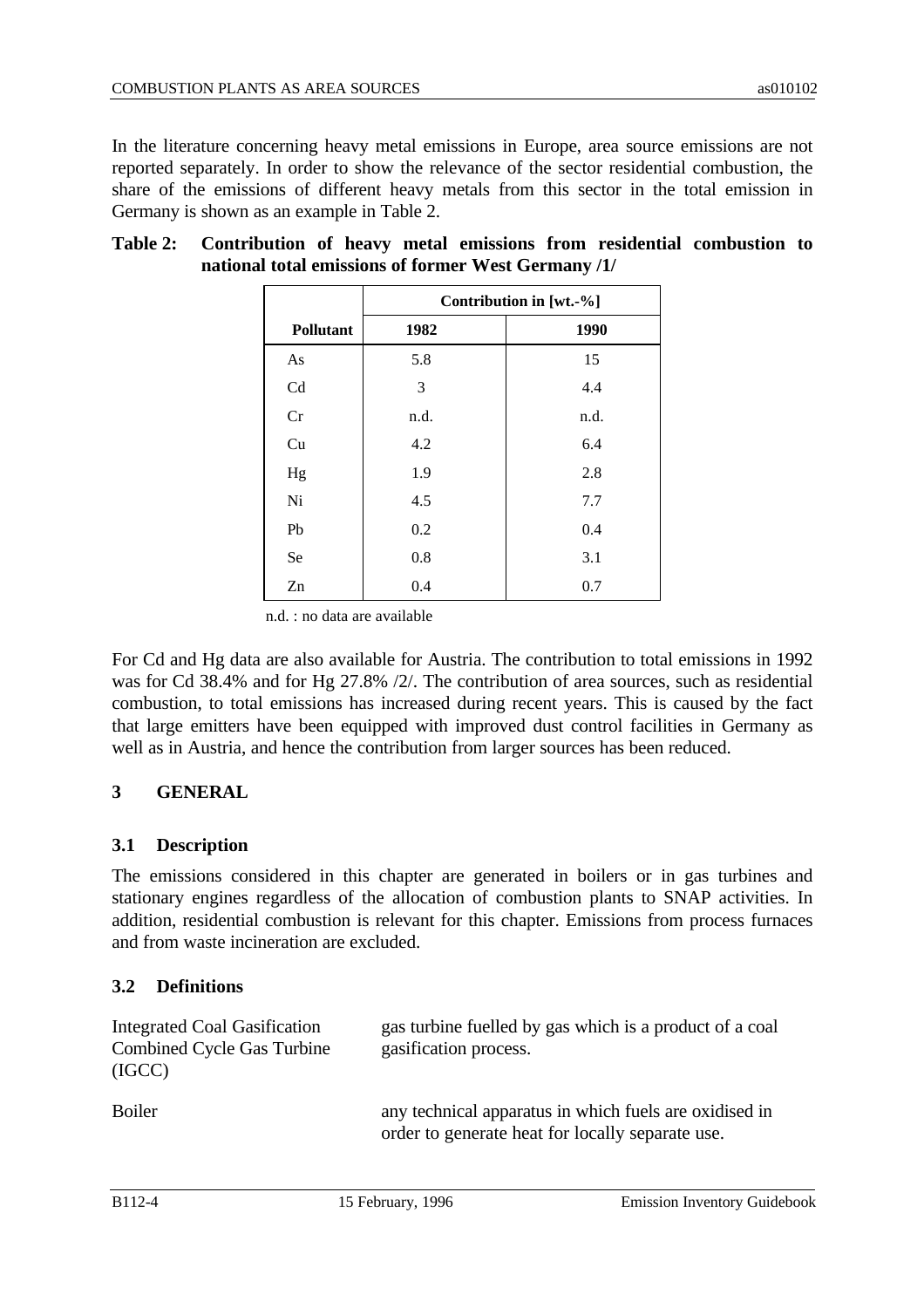| Co-generation plant                  | steam production in (a) boiler(s) for both power<br>generation (in a steam turbine) and heat supply.      |
|--------------------------------------|-----------------------------------------------------------------------------------------------------------|
| Combined Cycle Gas Turbine<br>(CCGT) | gas turbine combined with a steam turbine. The boiler can<br>also be fuelled separately.                  |
| Furnace                              | fireplace in which fuels are oxidised to heat the direct<br>surroundings.                                 |
| Plant                                | element of the collective of emission sources<br>(e.g. residential combustion) treated as an area source. |
| Stationary engines                   | spark-ignition engines or compression-ignition engines.                                                   |

## **3.3 Techniques**

# **3.3.1 Medium-sized combustion plants - boilers, gas turbines, stationary engines - (thermal capacity** ≥ **50 and < 300 MW)**

For the combustion of solid, liquid and gaseous fuels in medium-sized combustion plants techniques are used which have already been described in Section 3.3 of chapter B111 on "Combustion Plants as Point Sources".

## **3.3.2 Small-sized combustion plants - boilers and furnaces - (thermal capacity < 50 MW)**

Small sized combustion plants are divided here into industrial combustion and non-industrial combustion:

- Industrial combustion:

The techniques used for the combustion of solid, liquid and gaseous fuels in industrial combustion plants have already been described in Section 3.3 of chapter B111 on "Combustion Plants as Point Sources". The share of combustion techniques used is different: for the combustion of solid fuels mainly grate firing and stationary fluidised bed combustion are applied.

- Non-industrial combustion:

Non-industrial combustion which includes other small consumers and residential combustion, is characterised by a great variety of combustion techniques.

For the combustion of solid fuels e.g. mainly grate firing units are installed which can be distinguished by the type of stoking and the air supply. For example, in manually fed combustion units (such as single stoves) emissions mainly result from frequent startups/shut-downs; automatically fed combustion units are mainly emission relevant when the fuel is kept glowing. Normally, older combustion installations release more emissions than modern combustion installations. Furthermore, combustion installations which often operate with reduced load conditions are highly emission relevant: this operation mode occurs frequently in the case of over-dimensioned combustion units. /4, 5/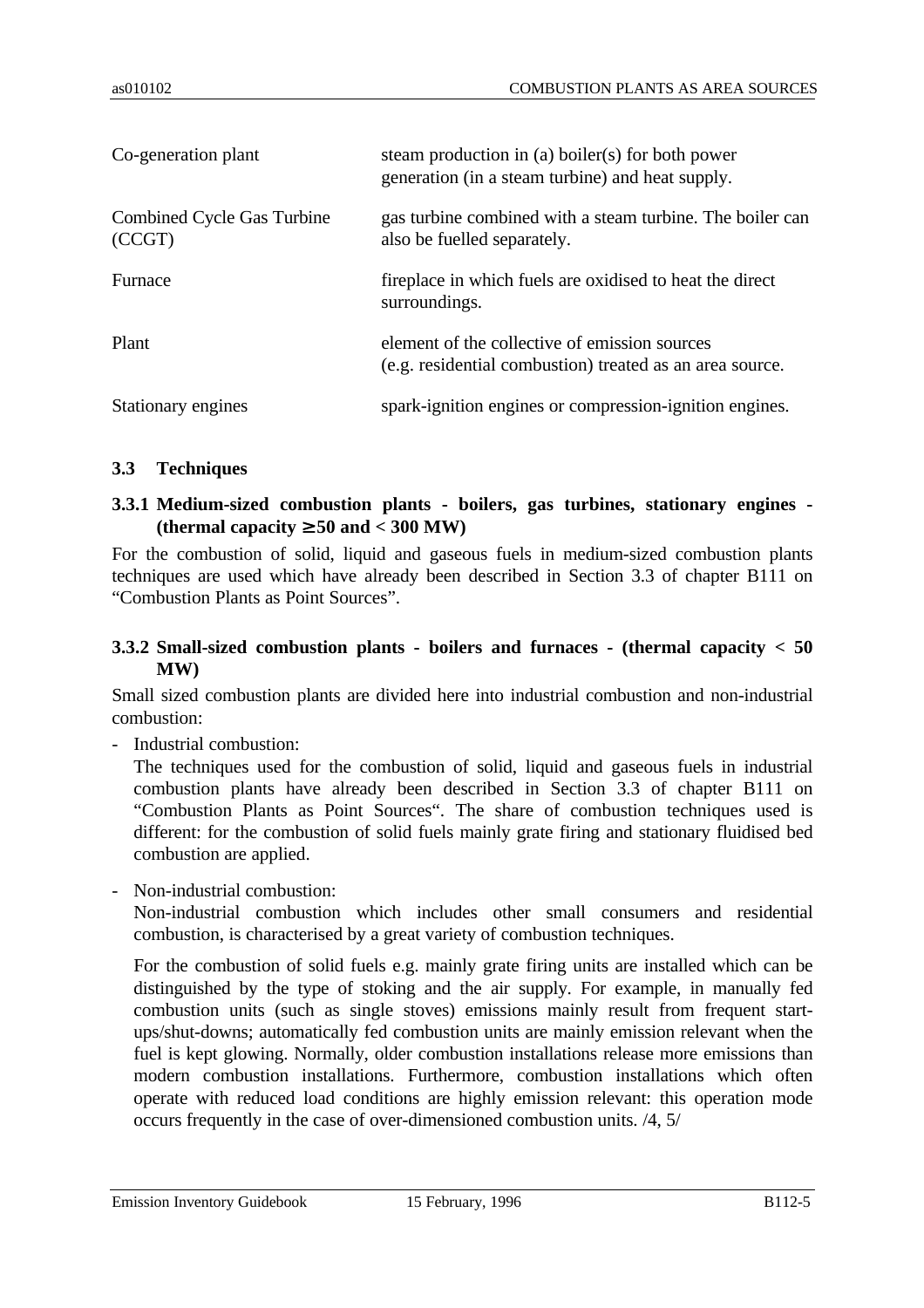For the combustion of liquid and gaseous fuels, in principle similar technologies are applied, such as those described in chapter B111 on "Combustion Plants as Point Sources" (Section 3.3).

# **3.4 Emissions**

Relevant pollutants are sulphur oxides  $(SO_x)$ , nitrogen oxides  $(NO_x)$ , carbon dioxide  $(CO_2)$ , carbon monoxide (CO), non-methane volatile organic compounds (NMVOC), methane  $(CH_4)$ and heavy metals (arsenic (As), cadmium (Cd), chromium (Cr), copper (Cu), mercury (Hg), nickel (Ni), lead (Pb), selenium (Se), zinc (Zn) and in the case of heavy oil also vanadium (V)). Emissions of nitrous oxide  $(N_2O)$  and ammonia  $(NH_3)$  are normally of less importance.

The main influencing parameters which determine the emissions and species profiles of some pollutants are given in Sections 3.4 and 9 of chapter B111 on "Combustion Plants as Point Sources". In particular for small combustion installations (e.g. residential combustion) emissions of NMVOC and CO can occur in considerable amounts; these emissions are mostly released from inefficiently working stoves (e.g. wood-burning stoves). VOC emissions released from domestic wood-fired boilers (0.5 - 10 MW) can be significant. Emissions can be up to ten times higher at 20 % load than those at maximum load /29/.

The emissions are released through the stack. The relevance of fugitive emissions (from seals etc.) can be neglected for combustion installations. Due to the fact that most references do not clearly distinguish between  $SO_x$  and  $SO_2$ , for the following sections it can be assumed that  $SO_2$ includes  $SO_3$ , if not stated otherwise.

# **3.5 Controls**

# **3.5.1 Medium-sized combustion plants - boilers, gas turbines, stationary engines - (thermal capacity** ≥ **50 and < 300 MW)**

It can be assumed, that the smaller the combustion installation considered are, the lower is the probability to be equipped with secondary measures. For cases where abatement technologies for  $SO_2$ ,  $NO_x$  or heavy metals (controlled as particulates) are installed, the corresponding technical details are given in Section 3.5 of chapter B111 on "Combustion Plants as Point Sources". For  $SO_2$  abatement in Germany, larger boilers are mainly controlled by the limestone wet scrubbing process. In the case of smaller facilities dry sorption processes are preferred.

# **3.5.2 Small-sized combustion plants - boilers and furnaces - (thermal capacity < 50 MW)**

Small-sized combustion plants have been split into industrial combustion and non-industrial combustion:

- Industrial combustion:

For cases where abatement technologies for  $SO_2$ ,  $NO_x$  or heavy metals are installed the corresponding technical details are given in Section 3.5 of chapter B111 on "Combustion Plants as Point Sources". If  $NO<sub>x</sub>$  reduction measures are installed mostly primary reduction measures (e.g. low  $NO<sub>x</sub>$  burner) are applied.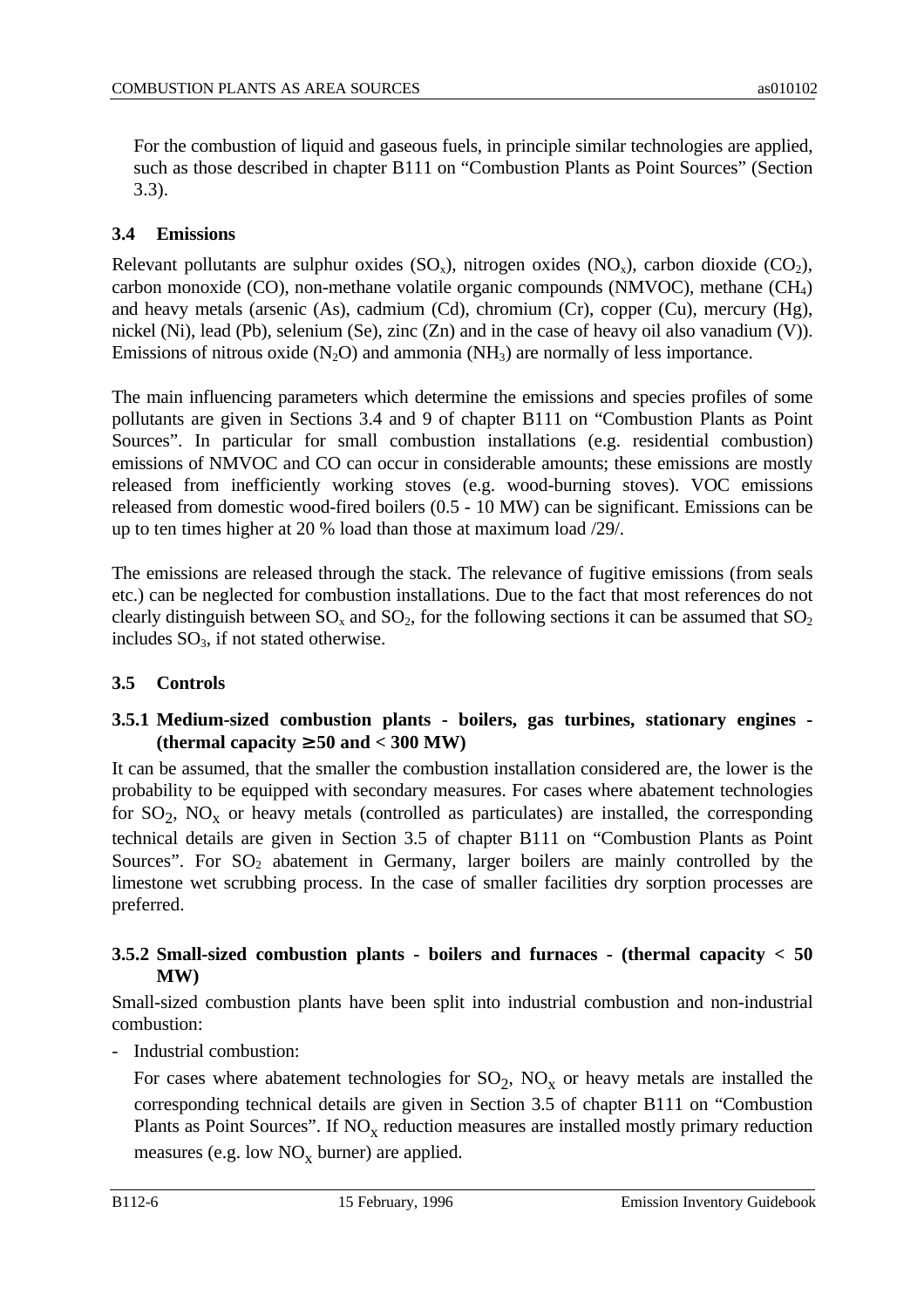- Non-industrial combustion:

For small consumers / residential combustion only primary emission control measures are relevant. Emission reduction is mainly achieved by optimised operation conditions (older installations) and improved combustion efficiencies (modern installations).

# **4 SIMPLER METHODOLOGY**

For combustion plants treated as area sources only a simpler methodology is given; a detailed methodology is not applicable (see Section 5). Here "simpler methodology" refers to the calculation of emissions based on emission factors and activities and covers all relevant pollutants  $(SO_2, NO_x, NMVOC, CH_4, CO, CO_2, N_2O$ , heavy metals). Emissions of NH<sub>3</sub> are of less relevance (they are only released as ammonia slip in connection with secondary measures for  $NO<sub>x</sub>$  abatement).

The annual emission E is determined by an activity A and an emission factor:

$$
E_i = EF_i \cdot A \tag{1}
$$

- E<sup>i</sup> annual emission of pollutant i
- $EF_i$  emission factor of pollutant i

A annual activity rate

The activity rate A and the emission factor  $EF_i$  have to be determined on the same level of aggregation depending on the availability of data. The activity A should be determined within the considered territorial unit by using adequate statistics (see also Section 6). The activity should refer to the energy input of the emission sources considered (fuel consumption in [GJ]). Alternatively, secondary statistics (surrogate data) can be used for the determination of the fuel consumption [GJ]. The quality of surrogate data can be characterised by two criteria:

- level of correlation

The surrogate data should be directly related to the required data (e.g. fuel consumption of households derived from heat demand of households).

- level of aggregation

The surrogate data should be provided on the same level of aggregation (e.g. spatial, sectoral and seasonal resolution).

Examples for activity rate and surrogate data and origins of possible inaccuracies are listed in the following:

- annual fuel consumption (recommended activity rate):
	- Statistics concerning the annual fuel consumption are often not further specified for different economic branches, and emission source categories, respectively. Furthermore, no technical split can be provided.
- annual fuel production [Gg], e.g. production of hard coal, lignite, natural gas:
	- The specifications of the fuel used (e.g. different types of coal) are not given. For the conversion of the unit [Gg] into unit [GJ] only an average heating value can be used.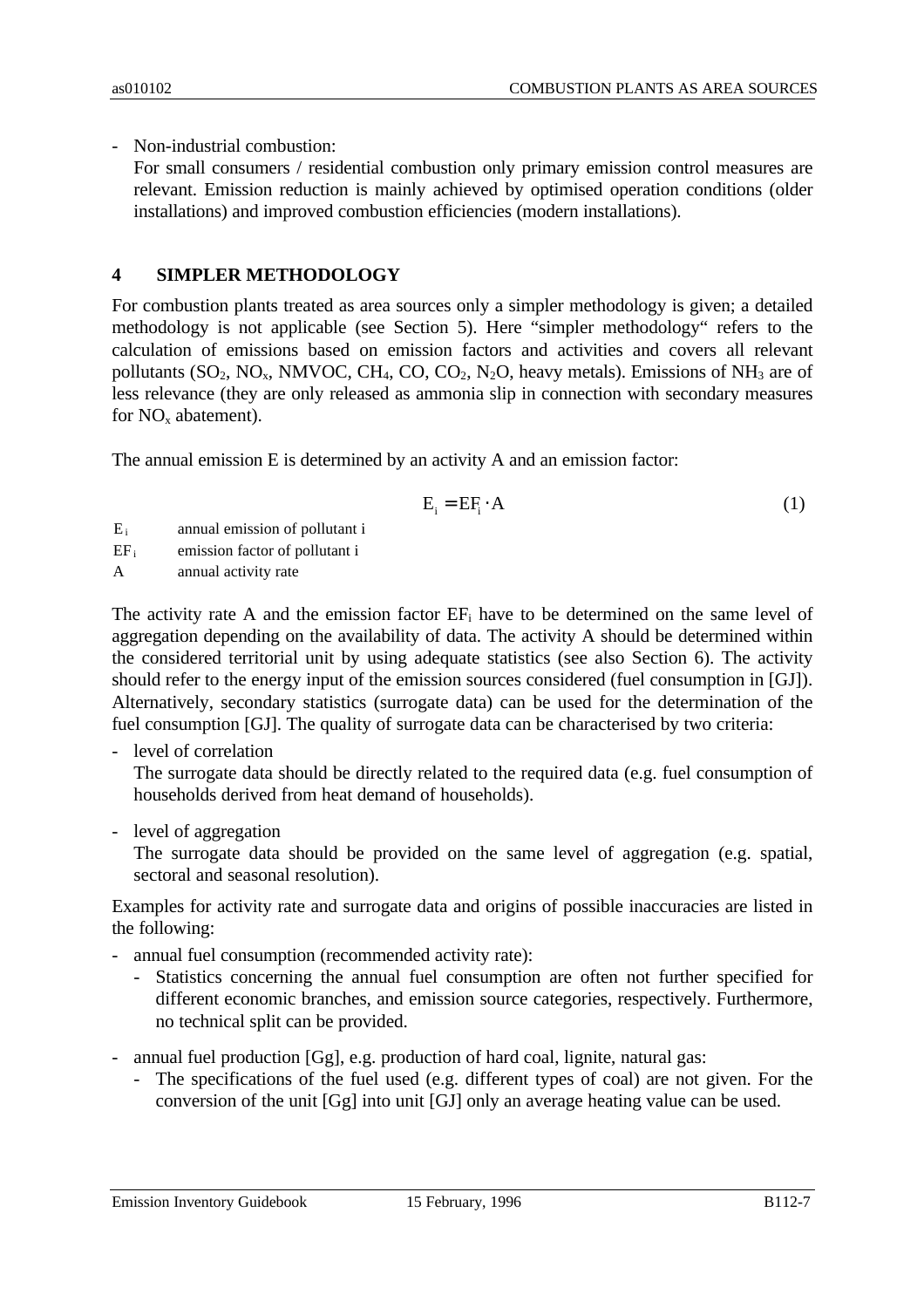- density of population, number of households:
	- Population statistics correspond to a very high level of aggregation. Further information has to be used (e.g. percentages of fuel consumed) in order to determine the activity rate for small consumers (e.g. residential combustion). In particular for fuels which are distributed by pipelines (e.g. natural gas ) this assessment leads to an uncertainty in the activity rate determined.
- number of enterprises, number of employees, turnover of enterprises [Mio ECU]:
	- The statistical data on enterprise level are often allocated to the economic sector (e.g. "Production and Distribution of Electric Power, Production and Distribution of Steam, Hot Water, Compressed Air, District Heating Plants" /EUROSTAT, see Section 6/). On the other hand, emission factors are specified with regard to the type of fuel and often also to the type of boiler used.
- heat consumption:
	- The specific heat consumption per capita (e.g. [J/employee], [J/inhabitant]) or related to the area heated (e.g. [J/building], [J/m²]) can be determined by using area and branch specific data (e.g. differentiation between branches, number of employees, number of inhabitants).

The emission factor  $EF_i$  should be calculated as a mean value of all combustion installations within the territorial unit considered. In practice, a limited number of installations are selected to determine a representative emission factor which is applied to the total population of the installations considered. Usually, such emission factors are only specified as a function of fuel characteristics. However, further parameters should be taken into account, in particular the technology distribution as well as the size and age distribution of the boilers. Furthermore, evidence has been given that emissions are significantly affected by the operating conditions (e.g. inefficiently working stoves).

The emission factor  $EF_i$  (see Equation (1)) takes into account abatement measures (primary and secondary). If not stated otherwise the emission factors presented refer to full load conditions.

In the following a calculation procedure for  $SO_2$  emission factors is proposed according to Equation (2):

$$
EF_{SO_2} = 2 \cdot \overline{C}_{S_{\text{fuel}}} \cdot (1 - \overline{\alpha}_s) \cdot \frac{1}{\overline{H}_u} \cdot 10^6
$$
 (2)

 $EF_{so}$ emission factor for  $SO_2$  [g/GJ]

 $C_{\rm s_{\rm fuel}}$ average sulphur content of fuel (in mass S/mass fuel [kg/kg])

 $\overline{H}$ average lower heating value [Mg/kg]

 $\overline{\alpha}$ average sulphur retention in ash [ ]

In cases where secondary reduction measures are installed, the reduction efficiency has to be integrated by applying one of the following assumptions:

if the total population of combustion installations is equipped with secondary measures, a mean reduction efficiency of these measures should be used;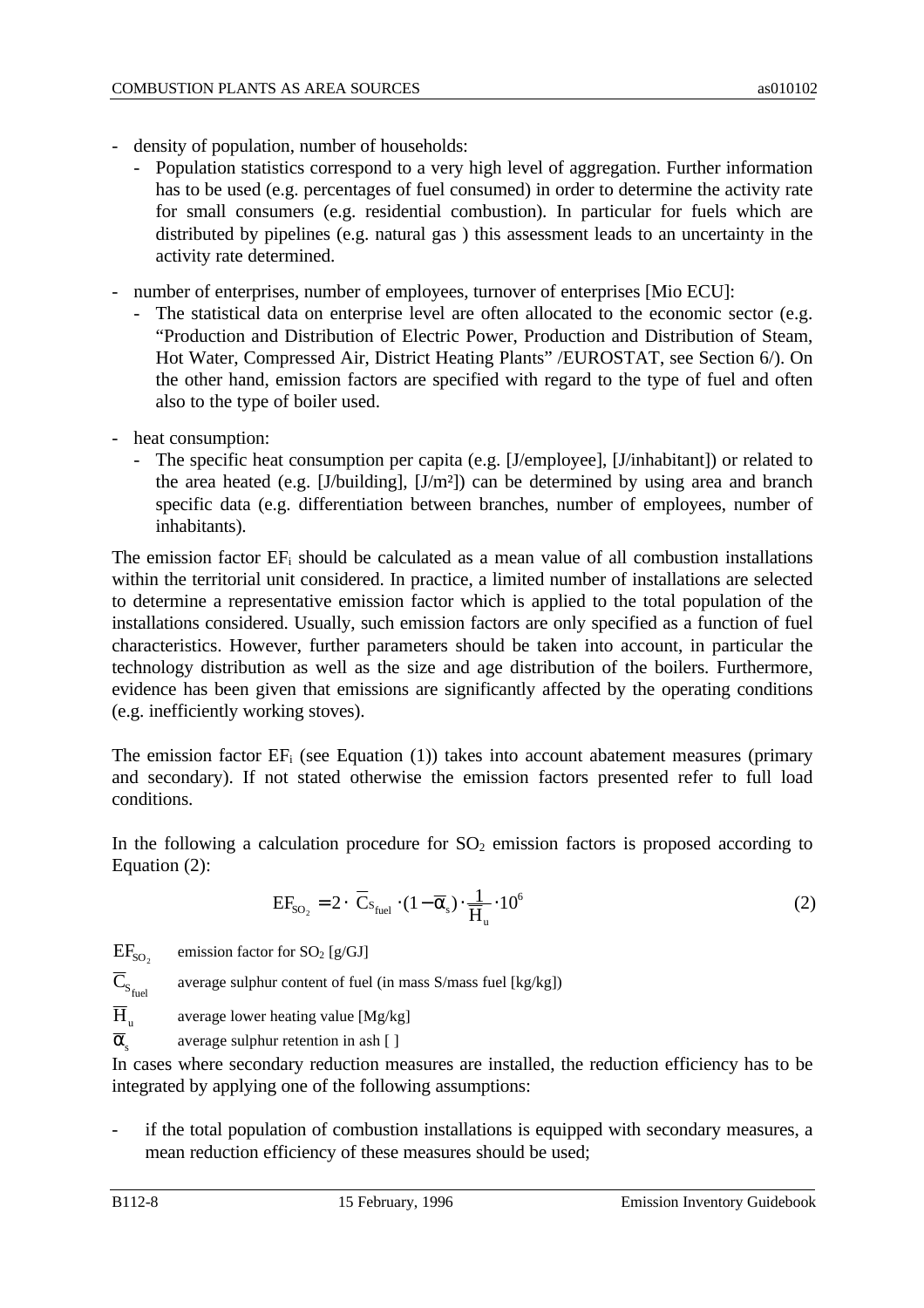if only few combustion installations are equipped with secondary measures, either these installations should be treated separately or the mean reduction efficiency should be calculated with regard to the total population.

Reduction efficiencies for different individual secondary measures are given in Tables 10 and 11 in chapter B111 on "Combustion Plants as Point Sources".

Equation (2) can be used for all fuels, but for liquid and gaseous fuels the sulphur retention in ash  $\alpha_s$  is not relevant. If certain input data of Equation (2) are not available, provided default values based on literature data can be used:

- $C_{S_{\text{fuel}}}$  sulphur contents of different fuels see Table 4<sup>2</sup> (in Section 8),
- $\overline{\alpha}_{\rm c}$ sulphur retention in ash of different types of boiler see Table  $8^2$  in chapter B111 on "Combustion Plants as Point Sources",
- $\overline{H}_n$ lower heating values of different types of fuels see Table  $21<sup>2</sup>$  in chapter B111 on "Combustion Plants as Point Sources".

For other pollutants, according to Equation (1) fuel and technology specific emission factors EF<sub>i</sub> are given in Tables 5 - 12 based on literature data; for activity data see Section 6.

# **5 DETAILED METHODOLOGY**

For combustion plants a detailed methodology means the determination of emissions based on measured data. This is not applicable to area sources as only few emission sources are monitored directly.

## **6 RELEVANT ACTIVITY STATISTICS**

The following gives a list of available statistics on a national level for the determination of fuel consumption, installed capacities, socio-economic data, etc.:

- Office for Official Publication of the European Communities (ed.): Annual Statistics 1990; Luxembourg; 1992
- Statistical Office of the European Communities (EUROSTAT) (ed.): CRONOS Databank; 1993
- OECD (ed.): Environmental Data, Données OCDE sur l'environnement; Compendium; 1993
- Commission of the European Communities (ed.): Energy in Europe; 1993 Annual Energy Review; Special Issue; Brussels; 1994
- EUROSTAT (ed.): Panorama of EU Industry'94; Office for official publications of the European Communities; Luxembourg; 1994

 $\overline{a}$ 

<sup>&</sup>lt;sup>2</sup> A mean value has to be calcutated with regard to the area concerned.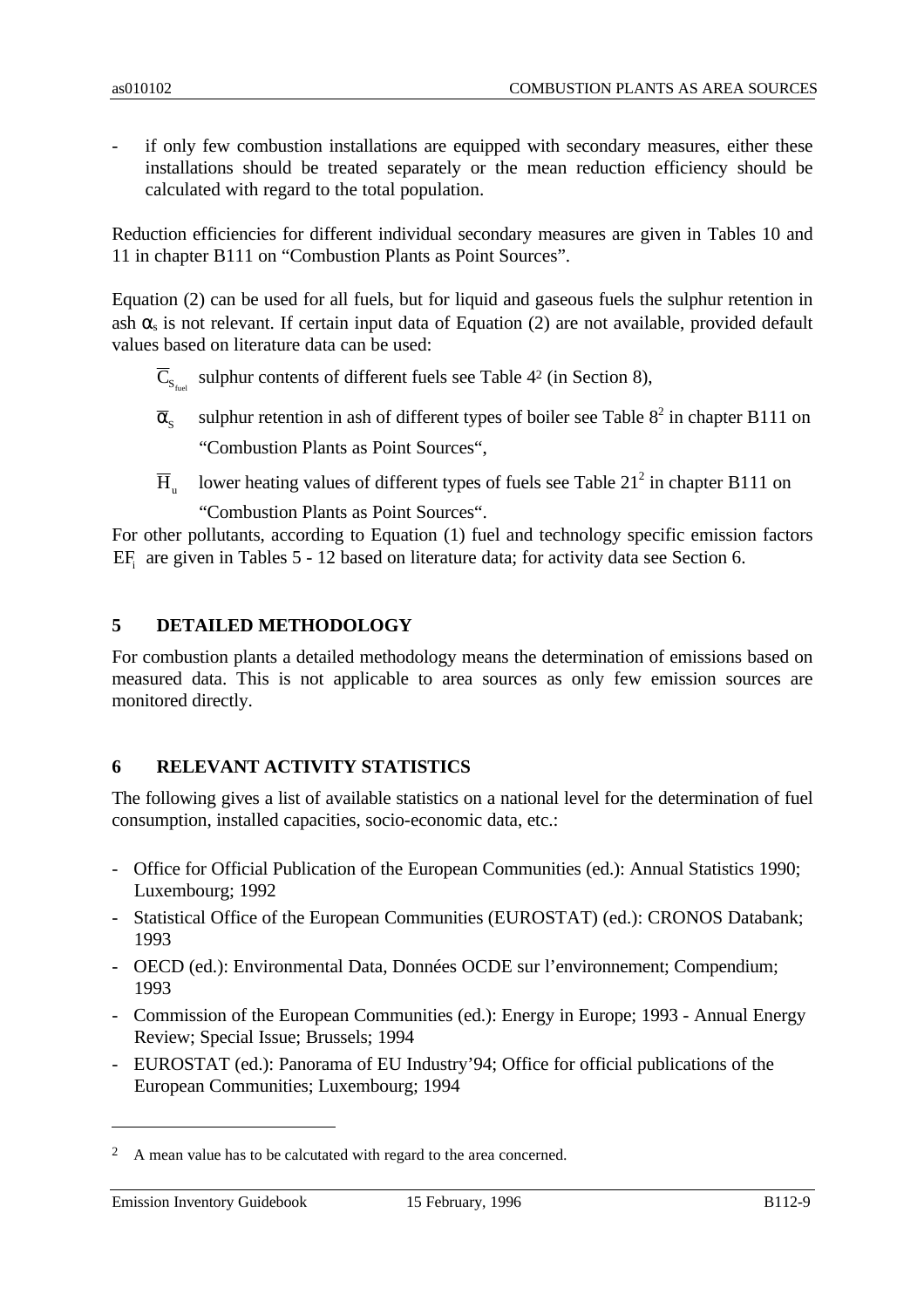A brief discussion of potential surrogate data for the determination of the activity rate is given in Section 4.

# **7 POINT SOURCE CRITERIA**

This section is not relevant since this chapter only covers area sources.

# **8 EMISSION FACTORS, QUALITY CODES AND REFERENCES**

# **8.1 Medium-sized combustion plants (thermal capacity**  $\geq$  **50 and < 300 MW)**

For medium combustion installations, emission factors for the pollutants  $NO<sub>x</sub>$ , NMVOC, CH<sub>4</sub>, CO,  $CO_2$ , N<sub>2</sub>O and heavy metals are given in Tables 24 - 31 in chapter B111 on "Combustion" Plants as Point Sources".

## **8.2 Small-sized combustion plants (thermal capacity < 50 MW)**

Tables  $4 - 12$  contain emission factors for all pollutants except for  $SO_2$  where sulphur contents of different fuels are given. All emission factor tables have been designed in a homogeneous structure: Table 3 provides a split of combustion techniques (types of boilers, etc.); this standard table has been used for all pollutants. The selection of fuels is based on the CORINAIR90 inventory.

For small-sized combustion installations, emission factors are given related to the type of fuel consumed and, if useful, related to technical specifications based on literature data. These emission factors normally refer to stationary operating conditions. Modifications are indicated as footnotes (instationary conditions e.g. due to manually fed boilers, etc.).

The sequence of the following emission factor tables is:

- Table 3: Standard table for emission factors for different pollutants
- Table 4: Sulphur contents of selected fuels
- Table 5:  $NO<sub>x</sub>$  emission factors [g/GJ]
- Table 6: NMVOC emission factors [g/GJ]
- Table 7:  $CH_4$  emission factors [g/GJ]
- Table 8: CO emission factors [g/GJ]
- Table 9:  $CO_2$  emission factors [kg/GJ]
- Table 10:  $N_2$ O emission factors [g/GJ]
- Table 11:  $NH_3$  emission factors [g/GJ]
- Table 12: Heavy metal emission factors (mass pollutant/mass fuel  $[g/Mg]$ )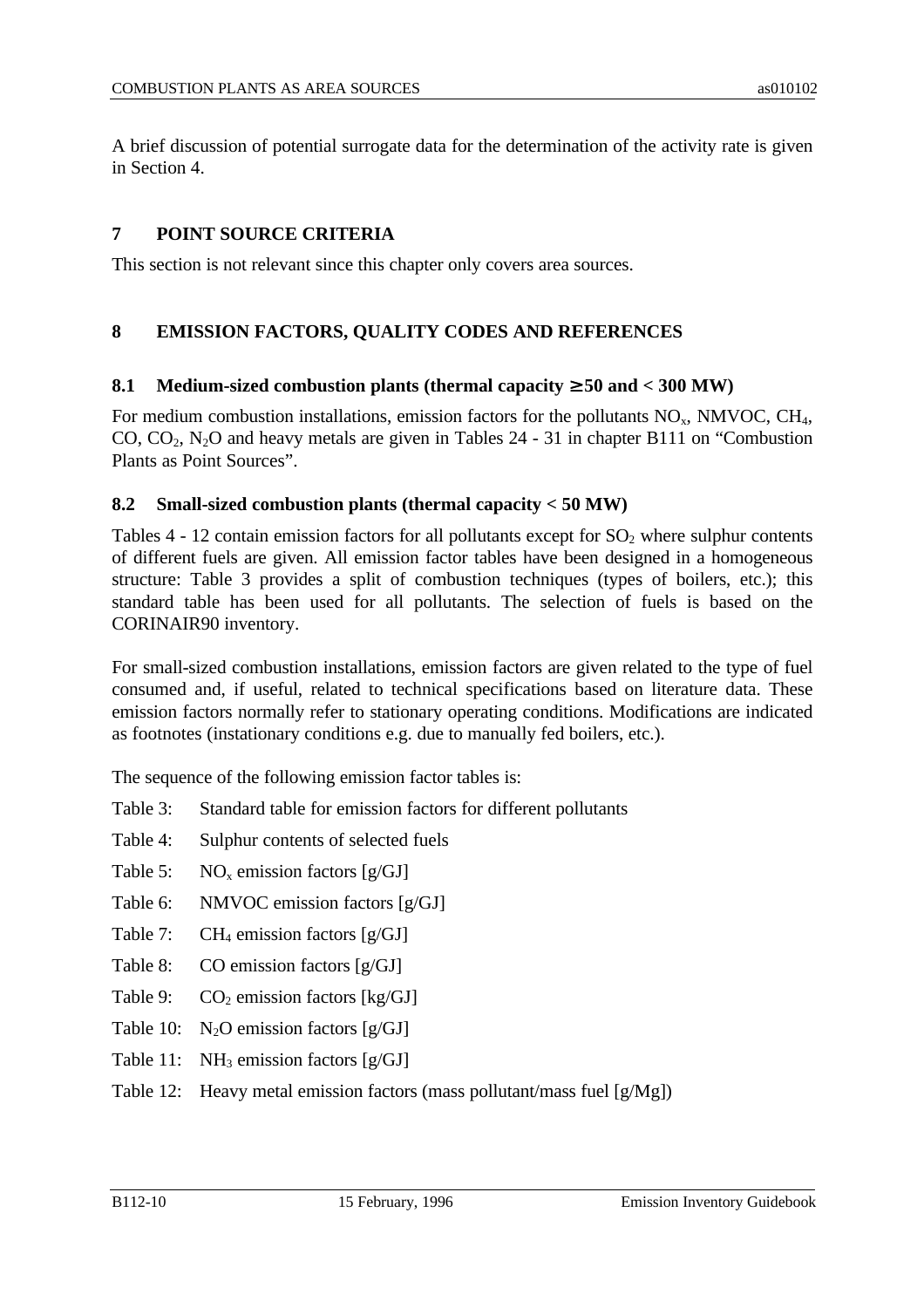#### **Table 3: Standard table of emission factors for the relevant pollutants**

|                                                                                                                                                                                                                                                                                                                                                                                                                                |          |           |                             |                          |          | no tech-   | Technical specification                                                                                     |  |  |                       |  |  |  |           |                           |                          |
|--------------------------------------------------------------------------------------------------------------------------------------------------------------------------------------------------------------------------------------------------------------------------------------------------------------------------------------------------------------------------------------------------------------------------------|----------|-----------|-----------------------------|--------------------------|----------|------------|-------------------------------------------------------------------------------------------------------------|--|--|-----------------------|--|--|--|-----------|---------------------------|--------------------------|
|                                                                                                                                                                                                                                                                                                                                                                                                                                |          |           |                             |                          |          | nical spe- |                                                                                                             |  |  | Industrial combustion |  |  |  |           | Non-industrial combustion |                          |
|                                                                                                                                                                                                                                                                                                                                                                                                                                |          |           | Fuel category <sup>1)</sup> | <b>NAPFUE</b>            | $P1^{2}$ |            | cification no speci- $ DBB^3 $ WBB <sup>4)</sup> FBC <sup>5)</sup> $ GF^6 $ $ GT^7 $ Stat. E. <sup>8)</sup> |  |  |                       |  |  |  | no speci- | Small                     | Residential              |
|                                                                                                                                                                                                                                                                                                                                                                                                                                |          |           |                             | $code^{1)}$              |          |            | fication <sup>10)</sup>                                                                                     |  |  |                       |  |  |  | fication  | consumers                 | combustion <sup>9)</sup> |
| S.                                                                                                                                                                                                                                                                                                                                                                                                                             | coal     |           | no specification            |                          |          |            |                                                                                                             |  |  |                       |  |  |  |           |                           |                          |
| S                                                                                                                                                                                                                                                                                                                                                                                                                              | coal     | $hc^{11}$ |                             | $101 - 103$              |          |            |                                                                                                             |  |  |                       |  |  |  |           |                           |                          |
| S                                                                                                                                                                                                                                                                                                                                                                                                                              | coal     | $bc^{11}$ |                             | 106                      |          |            |                                                                                                             |  |  |                       |  |  |  |           |                           |                          |
| $\cdots$                                                                                                                                                                                                                                                                                                                                                                                                                       | $\cdots$ | $\cdots$  | $\cdots$                    | $\cdots$                 |          |            |                                                                                                             |  |  |                       |  |  |  |           |                           |                          |
| l S                                                                                                                                                                                                                                                                                                                                                                                                                            | biomass  |           | wood                        | 111                      |          |            |                                                                                                             |  |  |                       |  |  |  |           |                           |                          |
| $\cdots$                                                                                                                                                                                                                                                                                                                                                                                                                       |          |           | $\cdots$                    | $\cdots$                 |          |            |                                                                                                             |  |  |                       |  |  |  |           |                           |                          |
| <b>S</b>                                                                                                                                                                                                                                                                                                                                                                                                                       | waste    |           | municipal                   | 114                      |          |            |                                                                                                             |  |  |                       |  |  |  |           |                           |                          |
| $\cdots \cdots$                                                                                                                                                                                                                                                                                                                                                                                                                |          |           | $\cdots$                    | $\cdots$                 |          |            |                                                                                                             |  |  |                       |  |  |  |           |                           |                          |
|                                                                                                                                                                                                                                                                                                                                                                                                                                | oil      |           | no specification            | $\blacksquare$           |          |            |                                                                                                             |  |  |                       |  |  |  |           |                           |                          |
|                                                                                                                                                                                                                                                                                                                                                                                                                                | oil      |           | residual                    | 201                      |          |            |                                                                                                             |  |  |                       |  |  |  |           |                           |                          |
| $\cdots \cdots$                                                                                                                                                                                                                                                                                                                                                                                                                |          |           |                             | $\cdots$                 |          |            |                                                                                                             |  |  |                       |  |  |  |           |                           |                          |
|                                                                                                                                                                                                                                                                                                                                                                                                                                | g gas    |           | no specification            | $\overline{\phantom{a}}$ |          |            |                                                                                                             |  |  |                       |  |  |  |           |                           |                          |
| $\mathbf{g}% _{T}=\mathbf{g}_{T}=\mathbf{g}_{T}=\mathbf{g}_{T}=\mathbf{g}_{T}=\mathbf{g}_{T}=\mathbf{g}_{T}=\mathbf{g}_{T}=\mathbf{g}_{T}=\mathbf{g}_{T}=\mathbf{g}_{T}=\mathbf{g}_{T}=\mathbf{g}_{T}=\mathbf{g}_{T}=\mathbf{g}_{T}=\mathbf{g}_{T}=\mathbf{g}_{T}=\mathbf{g}_{T}=\mathbf{g}_{T}=\mathbf{g}_{T}=\mathbf{g}_{T}=\mathbf{g}_{T}=\mathbf{g}_{T}=\mathbf{g}_{T}=\mathbf{g}_{T}=\mathbf{g}_{T}=\mathbf{g}_{T}=\math$ | gas      |           | natural                     | 301                      |          |            |                                                                                                             |  |  |                       |  |  |  |           |                           |                          |
| $\cdots \quad \cdots$                                                                                                                                                                                                                                                                                                                                                                                                          |          |           | $\cdots$                    | $\cdots$                 |          |            |                                                                                                             |  |  |                       |  |  |  |           |                           |                          |

<sup>1)</sup> the fuel category is based on the NAPFUE-code

<sup>2)</sup> P1 = sulphur content of fuel

<sup>3)</sup> DBB = Dry bottom boiler

 $4)$  WBB = Wet bottom boiler

 $<sup>5)</sup> FBC = Fluidised bed combustion$ </sup>

 $6$ <sup>6</sup> GF = Grate firing; ST1, ST2 = Type of stoker

 $\sigma$  GT = Gas turbine

<sup>8)</sup> Stat. E. = Stationary engine

<sup>9)</sup> A differentiation between old and modern techniques can be made for the ranges of

emission factors given so that e.g. the smaller values relate to modern units.

<sup>10)</sup> Here only related to combustion in boilers; gas turbines and stationary engines are excluded.

<sup>11)</sup> hc = hard coal, bc = brown coal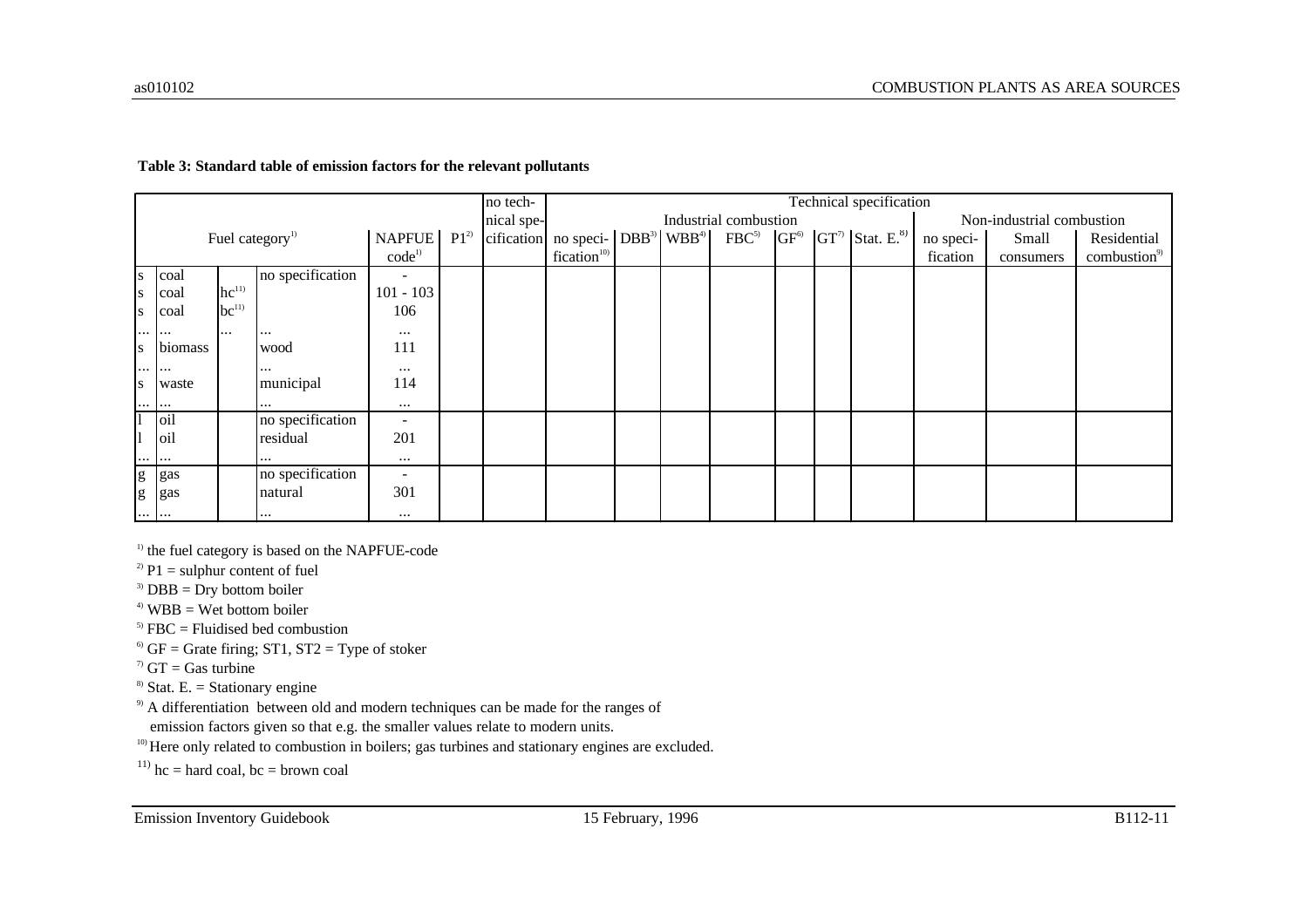|              |          |        |                               |               | Sulphur content of fuel      |                        |  |  |
|--------------|----------|--------|-------------------------------|---------------|------------------------------|------------------------|--|--|
|              |          |        | Fuel category                 | <b>NAPFUE</b> |                              |                        |  |  |
|              |          |        |                               | code          |                              |                        |  |  |
|              |          |        |                               |               | range                        | unit                   |  |  |
| <sub>S</sub> | coal     | hc     | coking, steam, sub-bituminous | $101 - 103$   | $0.4 - 6.2$                  | $wt.-%$ (maf)          |  |  |
| S            | coal     | bc     | brown coal/lignite            | 105           | $0.4 - 6.2$                  | $wt.-%$ (maf)          |  |  |
| S            | coal     | bc     | briquettes                    | 106           |                              |                        |  |  |
| S.           | coke     | hc, bc | coke oven, petroleum          | 107, 108, 110 | $0.5 - 1$ <sup>1)2)</sup>    | $wt.-%$ (maf)          |  |  |
| S.           | biomass  |        | wood                          | 111           | < 0.03 <sup>1</sup>          | $wt.-%$ (maf)          |  |  |
| S            | biomass  |        | peat                          | 113           |                              |                        |  |  |
| S            | waste    |        | municipal                     | 114           |                              |                        |  |  |
| S            | waste    |        | industrial                    | 115           |                              |                        |  |  |
|              | oil      |        | residual                      | 203           | $0.3^{3}$ - 3.5 <sup>4</sup> | $wt.-\%$               |  |  |
|              | oil      |        | gas                           | 204           | $0.08 - 1.0$                 | $wt.-\%$               |  |  |
|              | oil      |        | diesel                        | 205           |                              |                        |  |  |
|              | kerosene |        |                               | 206           |                              |                        |  |  |
|              | gasoline |        | motor                         | 208           | $< 0.05$ <sup>5)</sup>       | $wt.-%$                |  |  |
| g            | gas      |        | natural                       | 301           |                              |                        |  |  |
| g            | gas      |        | liquified petroleum gas       | 303           |                              |                        |  |  |
| g            | gas      |        | coke oven                     | 304           |                              |                        |  |  |
| g            | gas      |        | blast furnace                 | 305           |                              |                        |  |  |
| g            | gas      |        | refinery                      | 308           | $\leq$ = 8 <sup>6)</sup>     | $\rm g\,m^{\text{-}3}$ |  |  |
| g            | gas      |        | gas works                     | 311           |                              |                        |  |  |

**Table 4: Sulphur contents of selected fuels**

1) Marutzky 1989 /25/

2) Boelitz 1993 /24/

3) Personal communication Mr. Hietamäki (Finland)

4) Referring to NL-handbook 1988 /26/ the range is 2.0 - 3.5

5)  $\alpha_s = 0$ 

6) NL-handbook 1988 /26/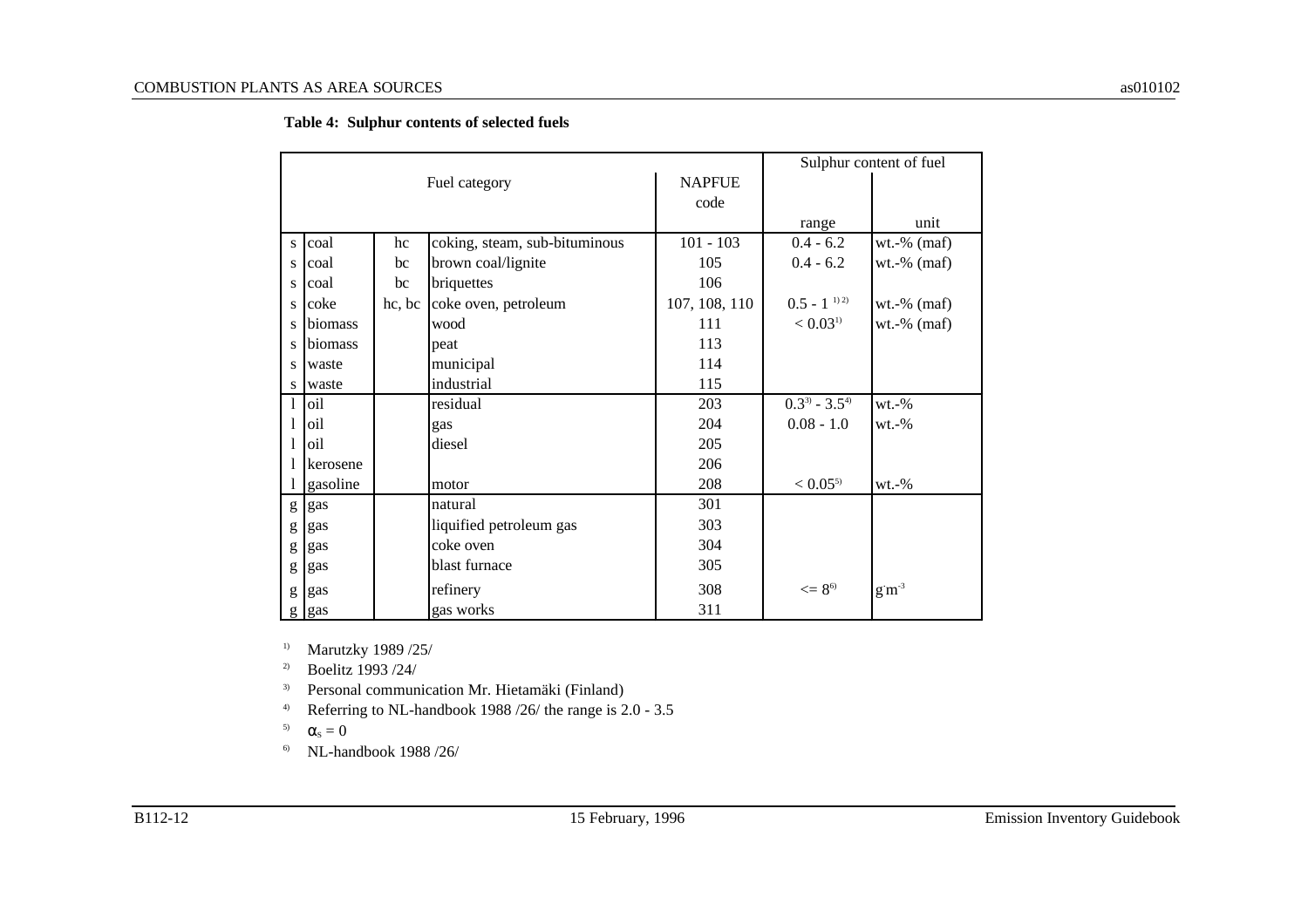#### **Table 5: NO<sup>x</sup> emission factors [g/GJ]**

|                                                                     |                                                                               |    |                                                                     |                                         | no tech-                       | Technical specification |  |  |                             |                           |                           |                                                                                      |                       |                           |                                      |
|---------------------------------------------------------------------|-------------------------------------------------------------------------------|----|---------------------------------------------------------------------|-----------------------------------------|--------------------------------|-------------------------|--|--|-----------------------------|---------------------------|---------------------------|--------------------------------------------------------------------------------------|-----------------------|---------------------------|--------------------------------------|
|                                                                     |                                                                               |    |                                                                     |                                         | nical                          |                         |  |  |                             | Industrial combustion     |                           |                                                                                      |                       | Non-industrial combustion |                                      |
|                                                                     |                                                                               |    |                                                                     |                                         | speci-                         |                         |  |  |                             |                           |                           |                                                                                      |                       |                           |                                      |
|                                                                     | Fuel category                                                                 |    |                                                                     | <b>NAPFUE</b>                           | fication                       | no speci-DBB WBB FBC    |  |  |                             | GF                        | GT                        | Stat. E.                                                                             | no speci-             | Small                     | Residential                          |
|                                                                     |                                                                               |    |                                                                     | code                                    |                                | fication                |  |  |                             |                           |                           |                                                                                      | fication              |                           | consumers combustion                 |
| ${\bf S}$                                                           | coal                                                                          |    | no specification                                                    |                                         |                                |                         |  |  |                             |                           |                           |                                                                                      |                       |                           | $60-232***$                          |
| ${\bf S}$                                                           | coal                                                                          | hc | coking, steam, sub-bituminous 101, 102, 103 50 - 668 <sup>11)</sup> |                                         |                                | $155^{13}$              |  |  |                             |                           |                           |                                                                                      | $50^{1/2}$            | $150^{9}$                 | $50^{9}$                             |
| ${\bf S}$                                                           | coal                                                                          | bc | brown coal/lignite                                                  | 105                                     | $7.5 - 604$ <sup>11)</sup>     |                         |  |  |                             |                           |                           |                                                                                      | $12^{2} - 100^{1}$    |                           |                                      |
| ${\bf S}$                                                           | coal                                                                          | bc | briquettes                                                          | 106                                     | $17 - 300^{11}$                |                         |  |  |                             |                           |                           |                                                                                      |                       |                           | $100^{9}$                            |
| ${\bf S}$                                                           | coke                                                                          |    | hc,bc coke oven, petroleum                                          | 107, 108, 110                           | $13 - 323^{11}$                |                         |  |  |                             |                           |                           |                                                                                      | 45                    | $50^{9010}$               | $50^{9010}$                          |
| ${\bf S}$                                                           | biomass                                                                       |    | wood                                                                | 111                                     | $130 - 968^{11}$               | $206^{13}$              |  |  |                             | 100-300*, 30-120**        |                           |                                                                                      | $12 - 80^{11}$        | $75^{9}$                  | $50^{\circ}$ , 147-200 <sup>4)</sup> |
| ${\bf S}$                                                           | biomass                                                                       |    | peat                                                                | 113                                     | $130 - 240^{11}$               |                         |  |  |                             |                           |                           |                                                                                      | $100^{1}$             |                           |                                      |
| ${\bf S}$                                                           | waste                                                                         |    | municipal                                                           | 114                                     | $140 - 280^{11}$               |                         |  |  |                             |                           |                           |                                                                                      |                       |                           |                                      |
| ${\bf S}$                                                           | waste                                                                         |    | industrial                                                          | 115                                     | $100 - 193^{11}$               |                         |  |  |                             |                           |                           |                                                                                      |                       |                           |                                      |
| S                                                                   | waste                                                                         |    | wood                                                                | 116                                     | $80 - 258^{11}$                |                         |  |  |                             |                           |                           |                                                                                      |                       |                           |                                      |
| S                                                                   | waste                                                                         |    | agricultural                                                        | 117                                     | $80 - 100^{11}$                |                         |  |  |                             |                           |                           |                                                                                      |                       |                           |                                      |
|                                                                     | oil                                                                           |    | no specification                                                    | $\sim$                                  |                                |                         |  |  |                             |                           |                           |                                                                                      | $50^{2}$              |                           |                                      |
|                                                                     | oil                                                                           |    | residual                                                            | 203                                     | $98 - 520^{11}$                | $165^{13}$              |  |  |                             |                           | $350^{12}$                | $75 - 1,889^{12}$                                                                    |                       |                           |                                      |
|                                                                     | oil                                                                           |    | gas                                                                 | 204                                     | $55 - 1,624$ <sup>11</sup>     | $70^{13}$               |  |  |                             |                           | $100 - 531^{12}$          | $80 - 1,493^{12}$                                                                    | $50^{11}$ , $51^{41}$ | $48^{\circ}$              | $47^{9}$                             |
|                                                                     | oil                                                                           |    | diesel                                                              | 205                                     | $300 - 373^{11}$               |                         |  |  |                             |                           | $380^{12}$                | $840^{12,13}$                                                                        |                       |                           |                                      |
|                                                                     | kerosene                                                                      |    |                                                                     | 206                                     | $45 - 100^{11}$                |                         |  |  |                             |                           | $120^{12}$                | $45 - 1.038^{12}$                                                                    | $50^{1}$              |                           |                                      |
|                                                                     | gasoline                                                                      |    | motor                                                               | 208                                     | $80^{11}$                      |                         |  |  |                             |                           |                           | $375^{12}$                                                                           |                       |                           |                                      |
|                                                                     | naphtha                                                                       |    |                                                                     | 210                                     | $24 - 1,085$ <sup>11</sup>     |                         |  |  |                             |                           |                           |                                                                                      |                       |                           |                                      |
| g<br>g                                                              | gas                                                                           |    | no specification                                                    |                                         |                                |                         |  |  |                             |                           |                           |                                                                                      | $30^{2} - 50^{3}$     |                           |                                      |
|                                                                     | gas                                                                           |    | natural                                                             | 301                                     | $32 - 307^{11}$                | $62^{13}$               |  |  |                             |                           |                           | 81 - 360 <sup>12</sup> , 75 - 1,200 <sup>12)</sup>                                   | $50^{1}$              | $38^{9}$                  | $30^{8}$ , $46^{9}$                  |
|                                                                     |                                                                               |    |                                                                     |                                         |                                |                         |  |  |                             |                           | $165^{13}$ <sup>14)</sup> | $165^{13}$                                                                           |                       |                           |                                      |
|                                                                     | gas                                                                           |    | liquified petroleum gas                                             | 303                                     | $18 - 105^{11}$                |                         |  |  |                             |                           | $120^{12}$                |                                                                                      | $50^{\rm o}$ ,        | $57^{9}$                  | $474$ , $699$                        |
|                                                                     | gas                                                                           |    | coke oven                                                           | 304                                     | $2 - 399^{11}$                 |                         |  |  |                             |                           | $250^{12}$                |                                                                                      | $50^{1}$              | $38^{9}$                  | $46^{9}$                             |
| do do do do do do                                                   | gas                                                                           |    | blast furnace                                                       | 305                                     | $25 - 1,520$ <sup>11</sup>     |                         |  |  |                             |                           | $250^{12}$                |                                                                                      |                       |                           |                                      |
|                                                                     | gas                                                                           |    | waste                                                               | 307                                     | $52 - 238^{11}$                |                         |  |  |                             |                           |                           |                                                                                      |                       |                           |                                      |
|                                                                     | gas                                                                           |    | refinery                                                            | 308                                     | $65 - 155^{11}$                |                         |  |  |                             |                           | $55 - 357^{12}$           |                                                                                      |                       |                           |                                      |
|                                                                     | gas                                                                           |    | biogas                                                              | 309                                     | $4 - 132^{11}$                 |                         |  |  |                             |                           |                           |                                                                                      |                       |                           |                                      |
|                                                                     | gas                                                                           |    | from gas works                                                      | 311                                     | $50 - 411^{11}$                |                         |  |  |                             |                           |                           |                                                                                      | $50^{1}$              |                           |                                      |
|                                                                     | <sup>1)</sup> CORINAIR 1992 /8/                                               |    |                                                                     | $5$ spruce wood                         |                                |                         |  |  | <sup>9)</sup> UBA 1995 /23/ |                           |                           | * $100^{3(5)}$ , $120^{3(6)}$ , $300^{3(7)}$ for underfeed stoker                    |                       |                           |                                      |
|                                                                     | $^{2)}$ LIS 1977 /15/                                                         |    |                                                                     | <sup>6)</sup> chip board, phenol bonded |                                |                         |  |  |                             | $10)$ coke from hard coal |                           | ** 30 <sup>315)</sup> , 80 <sup>316)</sup> , 120 <sup>317)</sup> for overfeed stoker |                       |                           |                                      |
|                                                                     | <sup>3)</sup> UBA 1981 /21/, Kolar 1990 /14/                                  |    |                                                                     | <sup>7</sup> chip board, urea bonded    | *** $60^8$ , $149^4$ , $232^4$ |                         |  |  |                             |                           |                           |                                                                                      |                       |                           |                                      |
|                                                                     | <sup>8)</sup> LIS 1987 /16/<br><sup>4)</sup> Radian 1990 /18/, IPCC 1994 /12/ |    |                                                                     |                                         |                                |                         |  |  |                             |                           |                           |                                                                                      |                       |                           |                                      |
| <sup>11)</sup> CORINAIR90 data of combustion plants as area sources |                                                                               |    |                                                                     |                                         |                                |                         |  |  |                             |                           |                           |                                                                                      |                       |                           |                                      |
|                                                                     |                                                                               |    | <sup>12)</sup> CORINAIR90 data, area sources                        |                                         |                                |                         |  |  |                             |                           |                           |                                                                                      |                       |                           |                                      |
| <sup>13)</sup> UBA 1995 /30/                                        |                                                                               |    |                                                                     |                                         |                                |                         |  |  |                             |                           |                           |                                                                                      |                       |                           |                                      |
|                                                                     |                                                                               |    |                                                                     |                                         |                                |                         |  |  |                             |                           |                           |                                                                                      |                       |                           |                                      |

<sup>14)</sup> at 50 % load: 130 g/GJ

Emission Inventory Guidebook 15 February, 1996 B112-13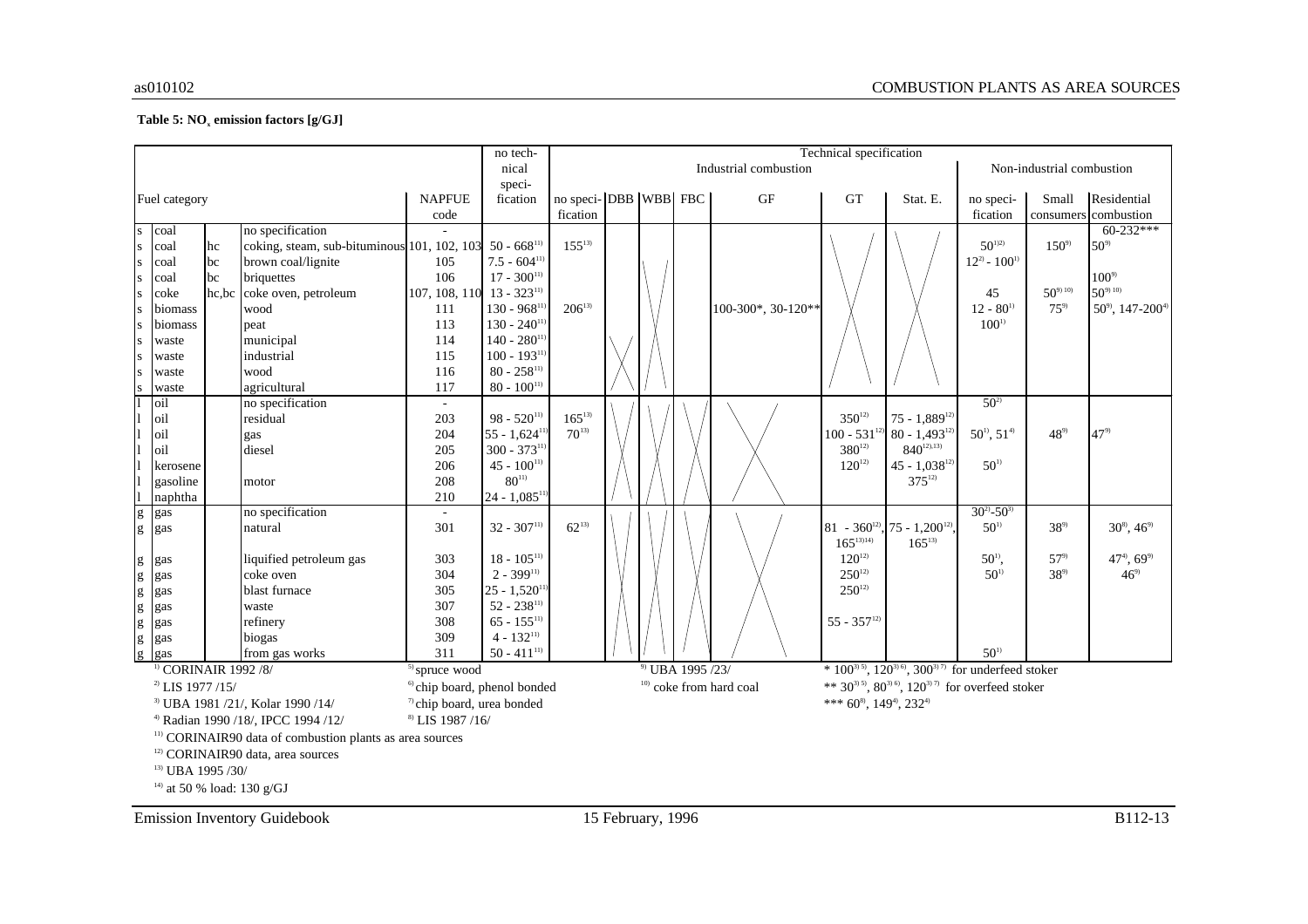#### COMBUSTION PLANTS AS AREA SOURCES as010102

#### **Table 6: NMVOC emission factors [g/GJ]**

|                                                                                                                                                                                                                                                                                                                                                                                                                                |                                  |            |                                             |                                    |                 |                  | Technical specification |  |     |                       |                     |                            |                       |                           |                         |
|--------------------------------------------------------------------------------------------------------------------------------------------------------------------------------------------------------------------------------------------------------------------------------------------------------------------------------------------------------------------------------------------------------------------------------|----------------------------------|------------|---------------------------------------------|------------------------------------|-----------------|------------------|-------------------------|--|-----|-----------------------|---------------------|----------------------------|-----------------------|---------------------------|-------------------------|
|                                                                                                                                                                                                                                                                                                                                                                                                                                |                                  |            |                                             |                                    | no tech-        |                  |                         |  |     | Industrial combustion |                     |                            |                       | Non-industrial combustion |                         |
|                                                                                                                                                                                                                                                                                                                                                                                                                                |                                  |            |                                             |                                    | nical           | no               |                         |  |     |                       |                     |                            |                       |                           |                         |
|                                                                                                                                                                                                                                                                                                                                                                                                                                | Fuel category                    |            |                                             | <b>NAPFUE</b>                      | specifi-        | specifi- DBB WBB |                         |  | FBC | <b>GF</b>             | <b>GT</b>           | Stat. E.                   | no speci-             | Small                     | Residential             |
|                                                                                                                                                                                                                                                                                                                                                                                                                                |                                  |            |                                             | code                               | cation          | cation           |                         |  |     |                       |                     |                            | fication              | consumers                 | combustion              |
| s                                                                                                                                                                                                                                                                                                                                                                                                                              | coal                             |            | no specification                            |                                    |                 |                  |                         |  |     |                       |                     |                            |                       |                           |                         |
| S                                                                                                                                                                                                                                                                                                                                                                                                                              | coal                             | hc         | coking, steam, sub-bituminous 101, 102, 103 |                                    | $1 - 511^{5}$   |                  |                         |  |     |                       |                     |                            | $400^{11} - 600^{21}$ |                           | $50^{3}$                |
| S                                                                                                                                                                                                                                                                                                                                                                                                                              | coal                             | bc         | brown coal/lignite                          | 105                                | $1 - 800^{5}$   |                  |                         |  |     |                       |                     |                            |                       |                           |                         |
| S                                                                                                                                                                                                                                                                                                                                                                                                                              | coal                             | <b>lbc</b> | briquettes                                  | 106                                | $1.5 - 700^{5}$ |                  |                         |  |     |                       |                     |                            | $150^{12}$            |                           | $225^{3}$               |
| S                                                                                                                                                                                                                                                                                                                                                                                                                              |                                  | hc,bc      | coke oven, petroleum                        | 107,108, 110 0.5-700 <sup>5)</sup> |                 |                  |                         |  |     |                       |                     |                            | $12^{2}$              |                           | $225^{3}$ <sup>4)</sup> |
| ${\bf S}$                                                                                                                                                                                                                                                                                                                                                                                                                      | biomass                          |            | wood                                        | 111                                | $7-1,000^{5}$   |                  |                         |  |     |                       |                     |                            | $150^{20} - 800^{10}$ |                           | $480^{3}$               |
| S                                                                                                                                                                                                                                                                                                                                                                                                                              | biomass                          |            | peat                                        | 113                                | $3 - 600^{5}$   |                  |                         |  |     |                       |                     |                            | $150^{1}$             |                           |                         |
| s                                                                                                                                                                                                                                                                                                                                                                                                                              | waste                            |            | municipal                                   | 114                                | $9 - 70^{5}$    |                  |                         |  |     |                       |                     |                            |                       |                           |                         |
| S                                                                                                                                                                                                                                                                                                                                                                                                                              | waste                            |            | industrial                                  | 115                                | $0.5 - 134^{5}$ |                  |                         |  |     |                       |                     |                            |                       |                           |                         |
| S                                                                                                                                                                                                                                                                                                                                                                                                                              | waste                            |            | wood                                        | 116                                | $48 - 600^{5}$  |                  |                         |  |     |                       |                     |                            |                       |                           |                         |
| ${\bf S}$                                                                                                                                                                                                                                                                                                                                                                                                                      | waste                            |            | agricultural                                | 117                                | $50 - 600^{5}$  |                  |                         |  |     |                       |                     |                            |                       |                           |                         |
|                                                                                                                                                                                                                                                                                                                                                                                                                                | oil                              |            | no specification                            |                                    |                 |                  |                         |  |     |                       |                     |                            | $15^{2}$              |                           |                         |
|                                                                                                                                                                                                                                                                                                                                                                                                                                | oil                              |            | residual                                    | 203                                | $2.1 - 34^{5}$  |                  |                         |  |     |                       | $3 - 4^{6}$         | $1.4 - 103.7$ <sup>6</sup> |                       |                           |                         |
|                                                                                                                                                                                                                                                                                                                                                                                                                                | oil                              |            | gas                                         | 204                                | $1.5 - 116^{5}$ |                  |                         |  |     |                       | $0.7 - 5^{6}$       | $1.5 - 250^{\circ}$        | $15^{11}$             |                           | $1.5^{3}$               |
|                                                                                                                                                                                                                                                                                                                                                                                                                                | oil                              |            | diesel                                      | 205                                | $1.5 - 2.5^{5}$ |                  |                         |  |     |                       | $5^{6}$             | $3.5^{6}$                  |                       |                           |                         |
|                                                                                                                                                                                                                                                                                                                                                                                                                                | kerosene                         |            |                                             | 206                                | $1 - 14^{5}$    |                  |                         |  |     |                       | 1 <sup>6</sup>      | $1.5 - 244^{\circ}$        | $15^{1}$              |                           |                         |
|                                                                                                                                                                                                                                                                                                                                                                                                                                | gasoline                         |            | motor                                       | 208                                | $2^{5}$         |                  |                         |  |     |                       |                     | 437 <sup>6)</sup>          |                       |                           |                         |
|                                                                                                                                                                                                                                                                                                                                                                                                                                | naphtha                          |            |                                             | 210                                | $1 - 5^{5}$     |                  |                         |  |     |                       |                     |                            |                       |                           |                         |
| $\mathbf{g}% _{T}=\mathbf{g}_{T}=\mathbf{g}_{T}=\mathbf{g}_{T}=\mathbf{g}_{T}=\mathbf{g}_{T}=\mathbf{g}_{T}=\mathbf{g}_{T}=\mathbf{g}_{T}=\mathbf{g}_{T}=\mathbf{g}_{T}=\mathbf{g}_{T}=\mathbf{g}_{T}=\mathbf{g}_{T}=\mathbf{g}_{T}=\mathbf{g}_{T}=\mathbf{g}_{T}=\mathbf{g}_{T}=\mathbf{g}_{T}=\mathbf{g}_{T}=\mathbf{g}_{T}=\mathbf{g}_{T}=\mathbf{g}_{T}=\mathbf{g}_{T}=\mathbf{g}_{T}=\mathbf{g}_{T}=\mathbf{g}_{T}=\math$ | gas                              |            | no specification                            |                                    |                 |                  |                         |  |     |                       |                     |                            | $1.5^{2}$             |                           |                         |
| $\frac{g}{g}$                                                                                                                                                                                                                                                                                                                                                                                                                  | gas                              |            | natural                                     | 301                                | $0.3 - 205^{5}$ |                  |                         |  |     |                       | $0.1 - 5.7^{\circ}$ | $0.3 - 47$ <sup>6</sup>    | $10^{11}$             |                           | $2.5^{3}$               |
|                                                                                                                                                                                                                                                                                                                                                                                                                                | gas                              |            | liquified petroleum gas                     | 303                                | $0.3 - 14^{5}$  |                  |                         |  |     |                       | 1 <sup>6</sup>      |                            |                       |                           | $3.5^{3}$               |
| $\mathbf{g}% _{T}=\mathbf{g}_{T}=\mathbf{g}_{T}=\mathbf{g}_{T}=\mathbf{g}_{T}=\mathbf{g}_{T}=\mathbf{g}_{T}=\mathbf{g}_{T}=\mathbf{g}_{T}=\mathbf{g}_{T}=\mathbf{g}_{T}=\mathbf{g}_{T}=\mathbf{g}_{T}=\mathbf{g}_{T}=\mathbf{g}_{T}=\mathbf{g}_{T}=\mathbf{g}_{T}=\mathbf{g}_{T}=\mathbf{g}_{T}=\mathbf{g}_{T}=\mathbf{g}_{T}=\mathbf{g}_{T}=\mathbf{g}_{T}=\mathbf{g}_{T}=\mathbf{g}_{T}=\mathbf{g}_{T}=\mathbf{g}_{T}=\math$ | gas                              |            | coke oven                                   | 304                                | $0.3 - 12^{5}$  |                  |                         |  |     |                       | $2^{6}$             |                            | $25^{11}$             |                           | $2.5^{3}$               |
| $\mathbf{g}% _{T}=\mathbf{g}_{T}$                                                                                                                                                                                                                                                                                                                                                                                              | gas                              |            | blast furnace                               | 305                                | $0.2 - 1.5^{5}$ |                  |                         |  |     |                       |                     |                            |                       |                           |                         |
|                                                                                                                                                                                                                                                                                                                                                                                                                                |                                  |            | waste                                       | 307                                | $2 - 16^{5}$    |                  |                         |  |     |                       |                     |                            |                       |                           |                         |
|                                                                                                                                                                                                                                                                                                                                                                                                                                | g gas<br>g gas<br>g gas<br>g gas |            | refinery                                    | 308                                | $0.3 - 2.55$    |                  |                         |  |     |                       | $2^{6}$             |                            |                       |                           |                         |
|                                                                                                                                                                                                                                                                                                                                                                                                                                |                                  |            | biogas                                      | 309                                | $2.4 - 10^{5}$  |                  |                         |  |     |                       |                     |                            |                       |                           |                         |
|                                                                                                                                                                                                                                                                                                                                                                                                                                |                                  |            | from gas works                              | 311                                | $0.6 - 10^{5}$  |                  |                         |  |     |                       |                     |                            | $25^{11}$             |                           |                         |

<sup>1)</sup> CORINAIR 1992 /8/  $^{(4)}$  coke from hard coal <sup>2)</sup> LIS 1977 /15/  $^{(5)}$  CORINAIR90 data,  $^{(6)}$  CORINAIR90 data,  $^{(6)}$  CORINAIR90 data, <sup>5)</sup> CORINAIR90 data, combustion plants as area sources with a thermal capacity of  $>$  300, 50 - 300, < 50 MW

 $^{6)}$  CORINAIR90 data, area sources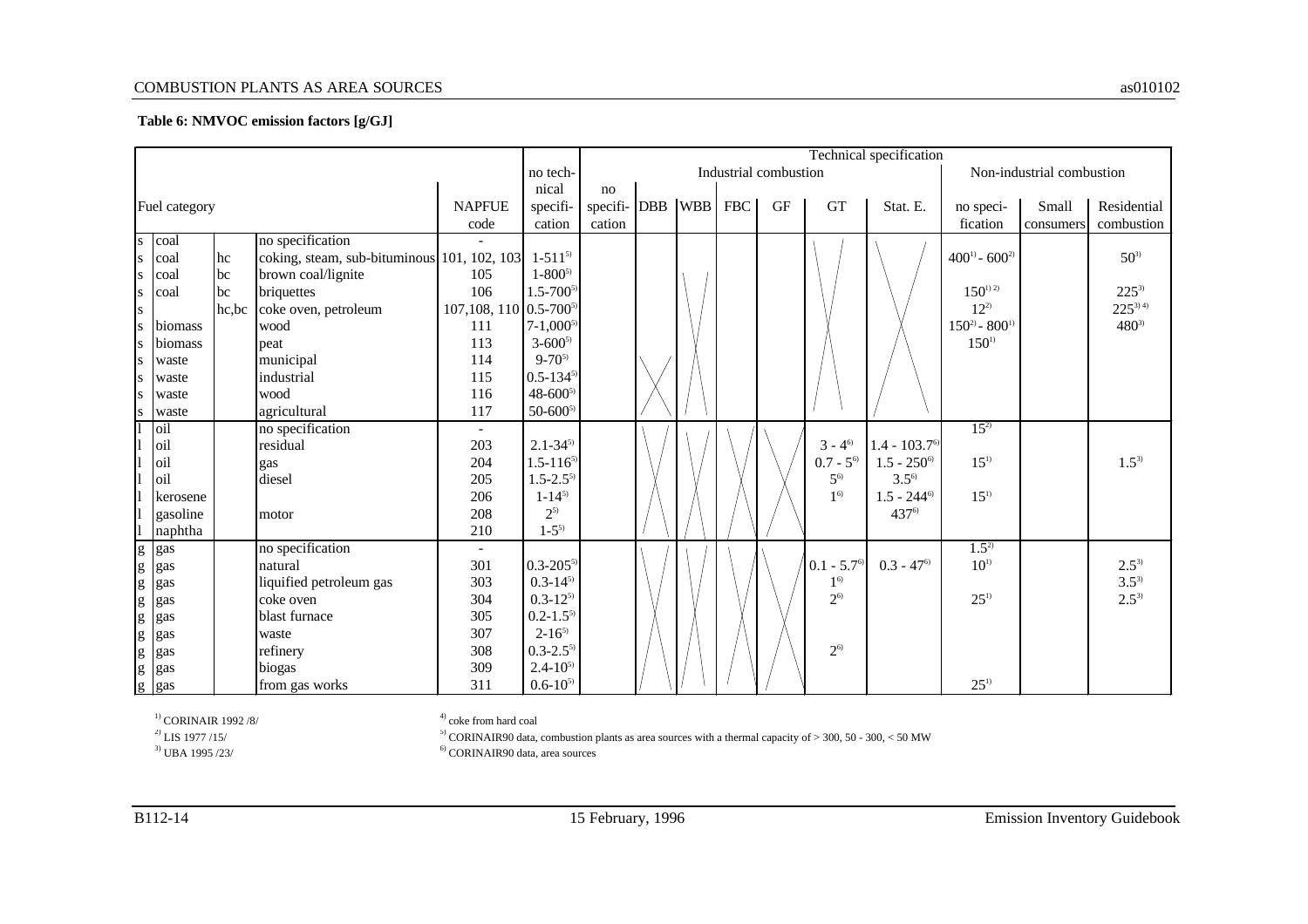#### **Table 7: CH<sup>4</sup> emission factors [g/GJ]**

|                                                                                                                                                                                                                                                                                                                                                                                                                                |                    |    |                                                           |                                      | no              | Technical specification |  |                   |                       |           |                |                                   |                |           |                                         |
|--------------------------------------------------------------------------------------------------------------------------------------------------------------------------------------------------------------------------------------------------------------------------------------------------------------------------------------------------------------------------------------------------------------------------------|--------------------|----|-----------------------------------------------------------|--------------------------------------|-----------------|-------------------------|--|-------------------|-----------------------|-----------|----------------|-----------------------------------|----------------|-----------|-----------------------------------------|
|                                                                                                                                                                                                                                                                                                                                                                                                                                |                    |    |                                                           |                                      | technical       |                         |  |                   | Industrial combustion |           |                |                                   |                |           | Non-industrial Combustion               |
|                                                                                                                                                                                                                                                                                                                                                                                                                                |                    |    |                                                           |                                      | specifi-        | no                      |  |                   |                       |           |                |                                   | no             |           |                                         |
|                                                                                                                                                                                                                                                                                                                                                                                                                                |                    |    | Fuel category                                             | <b>NAPFUE</b>                        | cation          |                         |  | specifi-DBB   WBB | <b>FBC</b>            | <b>GF</b> | <b>GT</b>      | Stat. E.                          | specifi- Small |           | Residential                             |
|                                                                                                                                                                                                                                                                                                                                                                                                                                |                    |    |                                                           | code                                 |                 | cation                  |  |                   |                       |           |                |                                   | cation         | consumers | combustion                              |
| S                                                                                                                                                                                                                                                                                                                                                                                                                              | coal               |    | no specification                                          |                                      |                 |                         |  |                   |                       |           |                |                                   |                |           |                                         |
|                                                                                                                                                                                                                                                                                                                                                                                                                                | coal               | hc | coking, steam, sub-bituminous 101, 102, 103 $2 - 511^{4}$ |                                      |                 |                         |  |                   |                       |           |                |                                   |                |           | $450^{2}$                               |
|                                                                                                                                                                                                                                                                                                                                                                                                                                | coal               | bc | brown coal/lignite                                        | 105                                  | $0.2 - 532^{4}$ |                         |  |                   |                       |           |                |                                   |                |           |                                         |
|                                                                                                                                                                                                                                                                                                                                                                                                                                | coal               | bc | briquettes                                                | 106                                  | $1 - 350^{4}$   |                         |  |                   |                       |           |                |                                   |                |           | $225^{2}$                               |
|                                                                                                                                                                                                                                                                                                                                                                                                                                | <b>c</b> oke       |    | hc,bc coke oven, petroleum                                | 107, 108, 110 $1.5 - 200^{\text{4}}$ |                 |                         |  |                   |                       |           |                |                                   |                |           | $225^{2}$                               |
|                                                                                                                                                                                                                                                                                                                                                                                                                                | biomass            |    | wood                                                      | 111                                  | $21 - 601^{4}$  |                         |  |                   |                       |           |                |                                   |                |           | 74-200 <sup>1</sup> , 320 <sup>2)</sup> |
|                                                                                                                                                                                                                                                                                                                                                                                                                                | biomass            |    | peat                                                      | 113                                  | $5 - 400^{4}$   |                         |  |                   |                       |           |                |                                   |                |           |                                         |
| S                                                                                                                                                                                                                                                                                                                                                                                                                              | waste              |    | municipal                                                 | 114                                  | $6 - 32^{4}$    |                         |  |                   |                       |           |                |                                   |                |           |                                         |
|                                                                                                                                                                                                                                                                                                                                                                                                                                | waste              |    | industrial                                                | 115                                  | $0.3 - 38^{4}$  |                         |  |                   |                       |           |                |                                   |                |           |                                         |
|                                                                                                                                                                                                                                                                                                                                                                                                                                | waste              |    | wood                                                      | 116                                  | $30 - 4004$     |                         |  |                   |                       |           |                |                                   |                |           |                                         |
|                                                                                                                                                                                                                                                                                                                                                                                                                                | waste              |    | agricultural                                              | 117                                  | $10 - 400^{4}$  |                         |  |                   |                       |           |                |                                   |                |           |                                         |
|                                                                                                                                                                                                                                                                                                                                                                                                                                | oil                |    | no specification                                          |                                      |                 |                         |  |                   |                       |           |                |                                   |                |           |                                         |
|                                                                                                                                                                                                                                                                                                                                                                                                                                | oil                |    | residual                                                  | 203                                  | $0.1 - 10^{4}$  |                         |  |                   |                       |           | $1 - 3^{5}$    | $0,02 - 7,5^{5}$                  |                |           |                                         |
|                                                                                                                                                                                                                                                                                                                                                                                                                                | oil                |    | gas                                                       | 204                                  | $0.1 - 194$     |                         |  |                   |                       |           | $1 - 20,9^{5}$ | $0,04 - 14^{5}$                   |                |           | $3.5^2, 5^1$                            |
|                                                                                                                                                                                                                                                                                                                                                                                                                                | oil                |    | diesel                                                    | 205                                  | $1.5 - 2.54$    |                         |  |                   |                       |           |                | $3,5^{5}$                         |                |           |                                         |
|                                                                                                                                                                                                                                                                                                                                                                                                                                | kerosene           |    |                                                           | 206                                  | $0.02 - 74$     |                         |  |                   |                       |           | $1^{5}$        | $0,02 - 7,4^{5}$                  |                |           |                                         |
|                                                                                                                                                                                                                                                                                                                                                                                                                                | gasoline           |    | motor                                                     | 208                                  |                 |                         |  |                   |                       |           |                | 495)                              |                |           |                                         |
|                                                                                                                                                                                                                                                                                                                                                                                                                                | naphtha            |    |                                                           | 210                                  | $0.02 - 54$     |                         |  |                   |                       |           |                |                                   |                |           |                                         |
|                                                                                                                                                                                                                                                                                                                                                                                                                                | g gas              |    | no specification                                          |                                      |                 |                         |  |                   |                       |           |                |                                   | $1^{1}$        |           |                                         |
|                                                                                                                                                                                                                                                                                                                                                                                                                                | g gas              |    | natural                                                   | 301                                  | $0.3 - 2054$    |                         |  |                   |                       |           |                | $0,3 - 22,5^{5}$ $0,02 - 153^{5}$ |                |           | $2.5^{2}$                               |
| $\mathbf{g}% _{T}=\mathbf{g}_{T}=\mathbf{g}_{T}=\mathbf{g}_{T}=\mathbf{g}_{T}=\mathbf{g}_{T}=\mathbf{g}_{T}=\mathbf{g}_{T}=\mathbf{g}_{T}=\mathbf{g}_{T}=\mathbf{g}_{T}=\mathbf{g}_{T}=\mathbf{g}_{T}=\mathbf{g}_{T}=\mathbf{g}_{T}=\mathbf{g}_{T}=\mathbf{g}_{T}=\mathbf{g}_{T}=\mathbf{g}_{T}=\mathbf{g}_{T}=\mathbf{g}_{T}=\mathbf{g}_{T}=\mathbf{g}_{T}=\mathbf{g}_{T}=\mathbf{g}_{T}=\mathbf{g}_{T}=\mathbf{g}_{T}=\math$ | gas                |    | liquified petroleum gas                                   | 303                                  | $0.02 - 64$     |                         |  |                   |                       |           | $1^{5}$        |                                   |                |           | $1.1^{11}, 1.5^{21}$                    |
| g                                                                                                                                                                                                                                                                                                                                                                                                                              | gas                |    | coke oven                                                 | 304                                  | $0.02 - 124$    |                         |  |                   |                       |           | $2^{5}$        |                                   |                |           | $2.5^{2}$                               |
|                                                                                                                                                                                                                                                                                                                                                                                                                                | g gas              |    | blast furnace                                             | 305                                  | $0.02 - 44$     |                         |  |                   |                       |           |                |                                   |                |           |                                         |
|                                                                                                                                                                                                                                                                                                                                                                                                                                | $g$ gas            |    | waste                                                     | 307                                  | $0.4 - 2.54$    |                         |  |                   |                       |           |                |                                   |                |           |                                         |
| $\boldsymbol{g}$                                                                                                                                                                                                                                                                                                                                                                                                               | gas                |    | refinery                                                  | 308                                  | $0.02 - 2.54$   |                         |  |                   |                       |           | $2^{5}$        |                                   |                |           |                                         |
|                                                                                                                                                                                                                                                                                                                                                                                                                                |                    |    | biogas                                                    | 309                                  | $0.4 - 10^{4}$  |                         |  |                   |                       |           |                |                                   |                |           |                                         |
|                                                                                                                                                                                                                                                                                                                                                                                                                                | $g$ gas<br>$g$ gas |    | from gas works                                            | 311                                  | $0.6 - 10^{4}$  |                         |  |                   |                       |           |                |                                   |                |           |                                         |

 $\sp{^{1)}}$  Radian 1990 /18/, IPCC 1994 /12/  $\sp{^{2)}}$  UBA 1995 /23/

<sup>4)</sup> CORINAIR90 data, combustion plants as area sources with a thermal capacity of  $>$  300, 50 - 300, < 50 MW <sup>5)</sup> CORINAIR90 data, area sources

<sup>3)</sup> coke from hard coal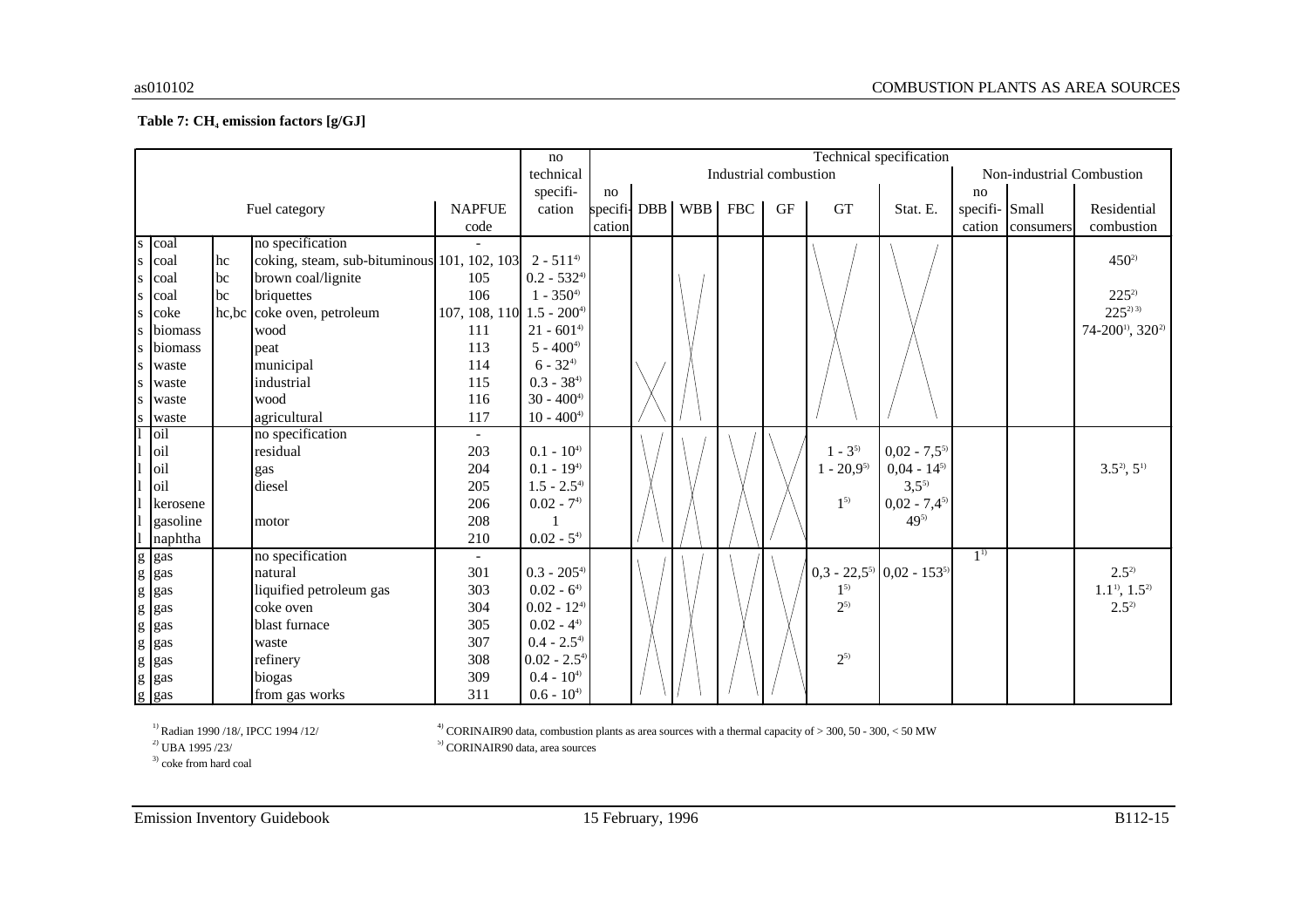#### COMBUSTION PLANTS AS AREA SOURCES as010102

#### **Table 8: CO emission factors [g/GJ]**

|                                                                                |                                                                                                                         |    |                                                |               | no                                                                |            |         |                                                                                                                                                |                                                                                                   | Technical specification   |                                                                                      |             |                 |                            |
|--------------------------------------------------------------------------------|-------------------------------------------------------------------------------------------------------------------------|----|------------------------------------------------|---------------|-------------------------------------------------------------------|------------|---------|------------------------------------------------------------------------------------------------------------------------------------------------|---------------------------------------------------------------------------------------------------|---------------------------|--------------------------------------------------------------------------------------|-------------|-----------------|----------------------------|
|                                                                                |                                                                                                                         |    |                                                |               | technical                                                         |            |         |                                                                                                                                                | Industrial combustion                                                                             | Non-industrial Combustion |                                                                                      |             |                 |                            |
|                                                                                |                                                                                                                         |    |                                                |               | specifi-                                                          | no         |         |                                                                                                                                                |                                                                                                   |                           |                                                                                      | no          |                 |                            |
|                                                                                |                                                                                                                         |    | Fuel category                                  | <b>NAPFUE</b> | cation                                                            | specifi-   | DBB WBB | <b>FBC</b>                                                                                                                                     | <b>GF</b>                                                                                         | GT                        | Stat. E.                                                                             | specifi-    | Small           | Residential                |
|                                                                                |                                                                                                                         |    |                                                | code          |                                                                   | cation     |         |                                                                                                                                                |                                                                                                   |                           |                                                                                      | cation      | consumers       | combustion                 |
|                                                                                | s coal                                                                                                                  |    | no specification                               |               |                                                                   |            |         |                                                                                                                                                | $178-196*$                                                                                        |                           |                                                                                      | $185^{5}$   |                 | 160-3,580**                |
|                                                                                |                                                                                                                         |    |                                                |               |                                                                   |            |         |                                                                                                                                                | $100^{2} - 107$ <sup>6)</sup>                                                                     |                           |                                                                                      |             |                 |                            |
|                                                                                | s coal                                                                                                                  | hc | coking, steam, sub-bituminous 101, 102, 103    |               | $9 - 5.000^{11}$                                                  | $73^{13}$  |         |                                                                                                                                                |                                                                                                   |                           |                                                                                      |             | $500^{9}$       | $4,800^{9}$                |
| S.                                                                             | coal                                                                                                                    | bc | brown coal/lignite                             | 105           | $4 - 6,000^{11}$                                                  |            |         |                                                                                                                                                |                                                                                                   |                           |                                                                                      |             |                 |                            |
|                                                                                | s coal                                                                                                                  | bc | briquettes                                     | 106           | $11 - 5,200^{11}$                                                 |            |         |                                                                                                                                                |                                                                                                   |                           |                                                                                      | $7,000^{7}$ |                 | $4,300^{\circ}$            |
|                                                                                | s coke                                                                                                                  |    | hc, bc coke oven, petroleum                    |               | $2 - 5,500^{11}$                                                  |            |         |                                                                                                                                                |                                                                                                   |                           |                                                                                      |             | $1,000^{9010}$  | $4,800^{9010}$             |
|                                                                                | biomass                                                                                                                 |    | wood                                           | 111           | $82 - 10,000$ <sup>11</sup>                                       | $627^{13}$ |         |                                                                                                                                                |                                                                                                   |                           |                                                                                      | $7,000^{7}$ | $3,600^{\circ}$ | $5,790^{\circ}$            |
|                                                                                | biomass                                                                                                                 |    | peat                                           | 113           | $65 - 10,000^{11}$                                                |            |         |                                                                                                                                                |                                                                                                   |                           |                                                                                      |             |                 | 18-18,533***               |
| S                                                                              | waste                                                                                                                   |    | municipal                                      | 114           | $33 - 2,188$ <sup>11)</sup>                                       |            |         |                                                                                                                                                |                                                                                                   |                           |                                                                                      |             |                 |                            |
| <sub>S</sub>                                                                   | waste                                                                                                                   |    | industrial                                     | 115           | $15 - 510^{11}$                                                   |            |         |                                                                                                                                                |                                                                                                   |                           |                                                                                      |             |                 |                            |
| <sub>S</sub>                                                                   | waste                                                                                                                   |    | wood                                           | 116           | $61 - 8,500^{11}$                                                 |            |         |                                                                                                                                                |                                                                                                   |                           |                                                                                      |             |                 |                            |
|                                                                                | waste                                                                                                                   |    | agricultural                                   | 117           | $200 - 8,500^{11}$                                                |            |         |                                                                                                                                                |                                                                                                   |                           |                                                                                      |             |                 |                            |
|                                                                                | oil                                                                                                                     |    | no specification                               |               |                                                                   |            |         |                                                                                                                                                |                                                                                                   |                           |                                                                                      | $70^{8}$    |                 |                            |
|                                                                                | loil                                                                                                                    |    | residual                                       | 203           | $29 - 1.754$ <sup>11)</sup>                                       | $10^{13}$  |         |                                                                                                                                                |                                                                                                   | $10 - 30.4^{12}$          | $11.7 - 438^{12}$                                                                    | $20^{2}$    |                 | $13^{4)}$                  |
|                                                                                | oil                                                                                                                     |    | gas                                            | 204           | $5.3 - 547^{11}$                                                  | $10^{13}$  |         |                                                                                                                                                |                                                                                                   | $10 - 123^{12}$           | $12 - 691^{12}$                                                                      |             | $41^{9}$        | $43^{9}$                   |
|                                                                                | oil                                                                                                                     |    | diesel                                         | 205           | $12 - 547^{11}$                                                   |            |         |                                                                                                                                                |                                                                                                   | $12^{12}$                 | $190^{12,13}$                                                                        |             |                 |                            |
|                                                                                | kerosene                                                                                                                |    |                                                | 206           | $3 - 151^{11}$                                                    |            |         |                                                                                                                                                |                                                                                                   | $12^{12}$                 | $3.4 - 669^{12}$                                                                     |             |                 |                            |
|                                                                                | gasoline                                                                                                                |    | motor                                          | 208           | $12^{11}$                                                         |            |         |                                                                                                                                                |                                                                                                   |                           |                                                                                      |             |                 |                            |
|                                                                                | naphtha                                                                                                                 |    |                                                | 210           | $0.2 - 89^{11}$                                                   |            |         |                                                                                                                                                |                                                                                                   |                           |                                                                                      |             |                 |                            |
|                                                                                | g gas                                                                                                                   |    | no specification                               | $\sim$        |                                                                   |            |         |                                                                                                                                                |                                                                                                   |                           |                                                                                      | $70^{8}$    |                 | $10^{4}$                   |
|                                                                                | g gas                                                                                                                   |    | natural                                        | 301           | $2.4 - 500^{11}$                                                  | $10^{13}$  |         |                                                                                                                                                |                                                                                                   |                           | 8-123 <sup>12</sup> , 10 <sup>13)14)</sup> 2.4-335 <sup>12</sup> , 136 <sup>13</sup> | $25^{2}$    | $41^{9}$        | $25-250***$                |
|                                                                                | g gas                                                                                                                   |    | liquified petroleum gas                        | 303           | $3.3 - 250^{11}$                                                  |            |         |                                                                                                                                                |                                                                                                   |                           |                                                                                      |             | $41^{9}$        | $10^{4}$ , 53 <sup>9</sup> |
|                                                                                | g gas                                                                                                                   |    | coke oven                                      | 304           | $3.3 - 279^{11}$                                                  |            |         |                                                                                                                                                |                                                                                                   | $13^{12}$                 |                                                                                      |             | $41^{9}$        | $53^{9}$                   |
|                                                                                | g gas                                                                                                                   |    | blast furnace                                  | 305           | $3 - 279^{11}$                                                    |            |         |                                                                                                                                                |                                                                                                   | $13^{12}$                 |                                                                                      |             |                 |                            |
| $\mathbf{g}$                                                                   | gas                                                                                                                     |    | waste                                          | 307           | $8.8 - 27^{11}$                                                   |            |         |                                                                                                                                                |                                                                                                   |                           |                                                                                      |             |                 |                            |
|                                                                                | g gas                                                                                                                   |    | refinery                                       | 308           | $3.3 - 279^{11}$                                                  |            |         |                                                                                                                                                |                                                                                                   | $2^{12}$                  |                                                                                      |             |                 |                            |
|                                                                                | g gas                                                                                                                   |    | biogas                                         | 309           | $7.8 - 41^{11}$                                                   |            |         |                                                                                                                                                |                                                                                                   |                           |                                                                                      |             |                 |                            |
|                                                                                | g gas                                                                                                                   |    | from gas works                                 | 311           | $6.4 - 225^{11}$                                                  |            |         |                                                                                                                                                |                                                                                                   |                           |                                                                                      |             |                 |                            |
|                                                                                |                                                                                                                         |    | <sup>1)</sup> EPA 1987 /10/, CORINAIR 1992 /8/ |               | <sup>6)</sup> EPA 1985 /9/, CORINAIR 1992 /8/ for overfeed stoker |            |         |                                                                                                                                                |                                                                                                   |                           | $*$ 178 <sup>1</sup> , 190 <sup>2</sup> , 196 <sup>3</sup> for underfeed stoker      |             |                 |                            |
| $2)$ CORINAIR 1992 /8/ for overfed stoker<br>$^{7}$ LIS 1987/16/               |                                                                                                                         |    |                                                |               |                                                                   |            |         | **160 <sup>3</sup> , 484 <sup>4</sup> , 1,500 <sup>5</sup> , 1,607 <sup>6</sup> , 2,000 <sup>2</sup> , 3,400 <sup>3</sup> , 3,580 <sup>4</sup> |                                                                                                   |                           |                                                                                      |             |                 |                            |
| <sup>8)</sup> LIS 1977 /15/<br><sup>3)</sup> OECD 1989 /31/, CORINAIR 1992 /8/ |                                                                                                                         |    |                                                |               |                                                                   |            |         |                                                                                                                                                | *** $18^{4}$ , 53 <sup>9</sup> , 4, 949 <sup>4</sup> , 6, 002 <sup>4</sup> , 18, 533 <sup>4</sup> |                           |                                                                                      |             |                 |                            |
|                                                                                | <sup>9)</sup> UBA 1995 /23/<br><sup>4)</sup> Radian 1990 /18/, IPCC 1994 /12/                                           |    |                                                |               |                                                                   |            |         | **** $25^2$ , $200^2$ , $250^2$ (cooker)                                                                                                       |                                                                                                   |                           |                                                                                      |             |                 |                            |
| $10)$ coke from hard coal<br><sup>5)</sup> EPA 1987 /10/, CORINAIR 1992 /8/    |                                                                                                                         |    |                                                |               |                                                                   |            |         |                                                                                                                                                |                                                                                                   |                           |                                                                                      |             |                 |                            |
|                                                                                | <sup>11)</sup> CORINAIR90 data, combustion plants as area sources with a thermal capacity of $>$ 300, 50 - 300, < 50 MW |    |                                                |               |                                                                   |            |         |                                                                                                                                                |                                                                                                   |                           |                                                                                      |             |                 |                            |
|                                                                                | <sup>12)</sup> CORINAIR90 data, area sources                                                                            |    |                                                |               |                                                                   |            |         |                                                                                                                                                |                                                                                                   |                           |                                                                                      |             |                 |                            |
|                                                                                |                                                                                                                         |    |                                                |               |                                                                   |            |         |                                                                                                                                                |                                                                                                   |                           |                                                                                      |             |                 |                            |
| $^{14)}$ at 50 % load: 76 g/GJ<br><sup>13)</sup> UBA 1995 /30/                 |                                                                                                                         |    |                                                |               |                                                                   |            |         |                                                                                                                                                |                                                                                                   |                           |                                                                                      |             |                 |                            |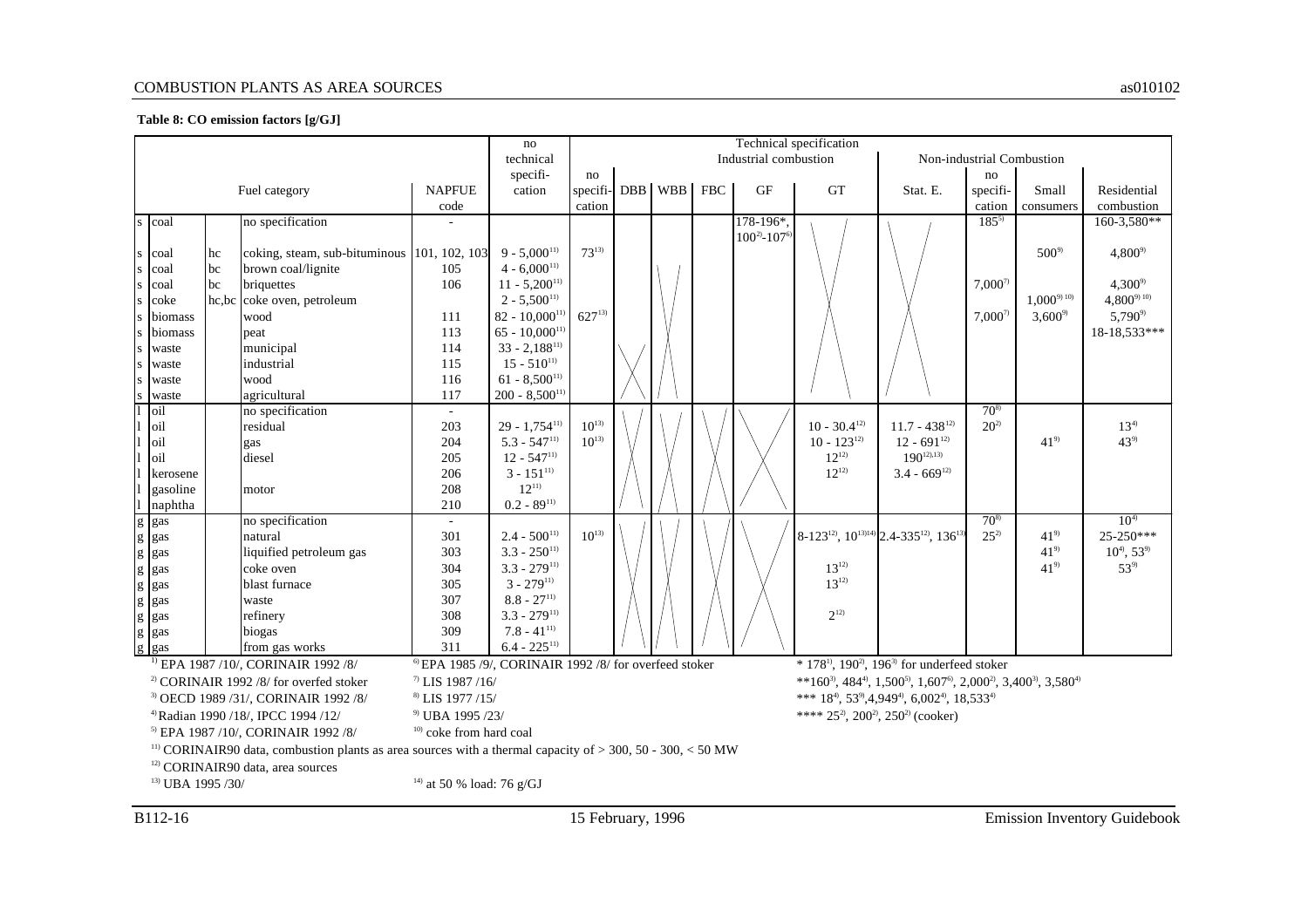#### **Table 9: CO<sup>2</sup> emission factors [kg/GJ]**

|                |          |    |                               |                |                             | <b>Emission</b> factors                             |         |
|----------------|----------|----|-------------------------------|----------------|-----------------------------|-----------------------------------------------------|---------|
|                |          |    | Fuel category                 | <b>NAPFUE</b>  | value                       | range                                               | remarks |
|                |          |    |                               | code           |                             |                                                     |         |
| ${\bf S}$      | coal     |    | no specification              |                |                             |                                                     |         |
| ${\bf S}$      | coal     | hc | coking, steam, sub-bituminous | 101, 102, 103  | $94^{6}$                    | 93 - 99 <sup>5</sup> , 55.9 - 106.8 <sup>2</sup>    |         |
| ${\bf S}$      | coal     | bc | brown coal/lignite            | 105            |                             | 74 - 105.5 <sup>5</sup> , 67.5 - 116 <sup>2</sup>   |         |
| ${\bf S}$      | coal     | bc | briquettes                    | 106            | $97^{6}$                    | 97 - 113 <sup>3</sup> , 85.6 - 110.9 <sup>2)</sup>  |         |
| ${\bf S}$      | coke     |    | hc, bc coke oven, petroleum   | 107, 108, 110  | $105^{\circ}$               | 96 - 122 <sup>1)4)</sup> , 85.6 - 151 <sup>2)</sup> |         |
| ${\bf S}$      | biomass  |    | wood                          | 111            |                             | $100 - 125^{114}$ , 83 - 322.6 <sup>2</sup>         |         |
| ${\bf S}$      | biomass  |    | peat                          | 113            |                             | $98 - 115^{2}$                                      |         |
| ${\bf S}$      | waste    |    | municipal                     | 114            |                             | $109 - 141^{11}$ , 15 - $117^{21}$                  |         |
| ${\bf S}$      | waste    |    | industrial                    | 115            |                             | $20 - 153.3^{2}$                                    |         |
| ${\bf S}$      | waste    |    | wood                          | 116            |                             | $83 - 92^{2}$                                       |         |
| ${\bf S}$      | waste    |    | agricultural                  | 117            |                             | $69 - 100^{2}$                                      |         |
|                | oil      |    | no specification              | $\blacksquare$ |                             |                                                     |         |
| $\mathbf{1}$   | oil      |    | residual                      | 203            |                             | $76 - 78^{3,4}$ , 64 - 99 <sup>2)</sup>             |         |
|                | oil      |    | gas                           | 204            | $74^{6}$                    | $73 - 74^{5}$ , 69 - 97 <sup>2</sup>                |         |
|                | oil      |    | diesel                        | 205            |                             | $73 - 74^{2(4)}$                                    |         |
| $\mathbf{1}$   | kerosene |    |                               | 206            | $73^{5}$                    | $67.7 - 78.6^{2}$                                   |         |
| $\mathbf{1}$   | gasoline |    | motor                         | 208            | $71^{2}$ , $73^{5}$         | $71 - 74^{1334}$                                    |         |
|                | naphtha  |    |                               | 210            | $73^{3}$                    | $72.1 - 74^{2}$                                     |         |
| g              | gas      |    | no specification              | $\blacksquare$ |                             |                                                     |         |
| $\mathbf{g}$   | gas      |    | natural                       | 301            | $56^{6}$                    | $55 - 61^{3(4)5}$ , 52 - 72 <sup>2</sup>            |         |
| g              | gas      |    | liquified petroleum gas       | 303            | $65^{\circ}$                | $55 - 75.5^{2}$                                     |         |
| g              | gas      |    | coke oven                     | 304            | $44^{\circ}$ , $49^{\circ}$ | 44 - $192^{2}$                                      |         |
| g              | gas      |    | blast furnace                 | 305            |                             | $105 - 290^{2}$                                     |         |
| g              | gas      |    | waste                         | 307            |                             | $62.5 - 87.1^{2}$                                   |         |
| g              | gas      |    | refinery                      | 308            |                             | $55 - 66^{2}$                                       |         |
| $\mathbf{g}$   | gas      |    | biogas                        | 309            |                             | $60 - 103.42$                                       |         |
| $\overline{g}$ | gas      |    | from gas works                | 311            |                             | $52 - 56^{2}$                                       |         |

<sup>1)</sup> Schenkel 1990 /20/

<sup>2)</sup> CORINAIR90 data, combustion plants as area sources with a thermal capacity of  $>$  300, 50 - 300, < 50 MW

 $^{3)}$  IPCC 1993 /11/  $^{5)}$  BMU 1994 /7/

 $^{4)}$  Kamm 1993 /13/  $^{6)}$  UBA 1995 /30/

Emission Inventory Guidebook 15 February, 1996 B112-17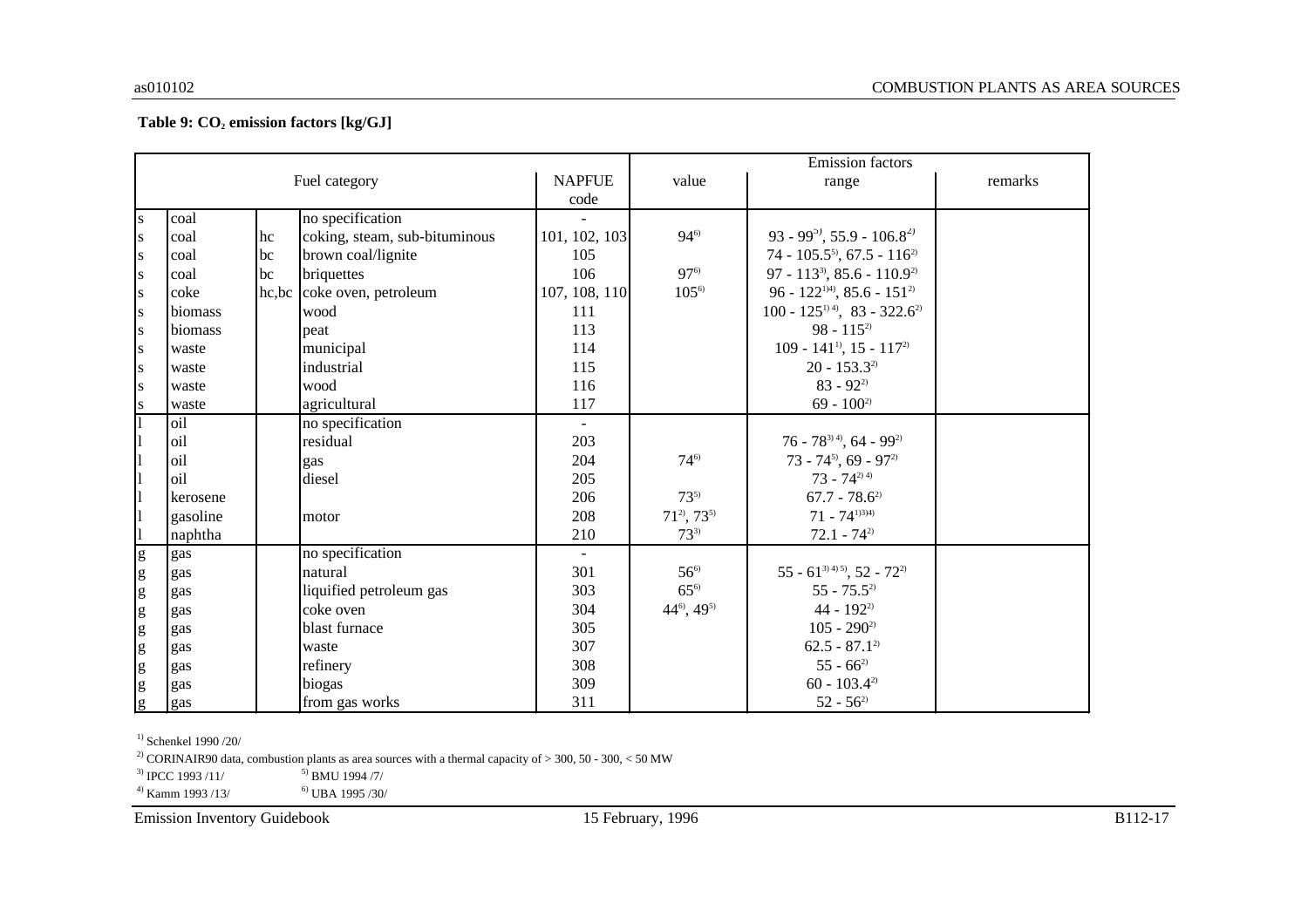#### COMBUSTION PLANTS AS AREA SOURCES as010102

#### **Table 10: N2O emission factors [g/GJ]**

|                      |          |       |                                             |               |                            |                                  | Technical specification<br>no tech-                |  |  |  |                                       |                                      |           |           |             |
|----------------------|----------|-------|---------------------------------------------|---------------|----------------------------|----------------------------------|----------------------------------------------------|--|--|--|---------------------------------------|--------------------------------------|-----------|-----------|-------------|
|                      |          |       |                                             |               | nical spe-                 |                                  | Industrial combustion<br>Non-industrial combustion |  |  |  |                                       |                                      |           |           |             |
|                      |          |       | Fuel category                               | <b>NAPFUE</b> | cification                 | no speci-   DBB   WBB   FBC   GF |                                                    |  |  |  | <b>GT</b>                             | Stat.                                | no speci- | Small     | Residential |
|                      |          |       |                                             | code          |                            | fication                         |                                                    |  |  |  |                                       | E.                                   | fication  | consumers | combustion  |
| S                    | coal     |       | no specification                            |               |                            |                                  |                                                    |  |  |  |                                       |                                      |           |           |             |
| <b>S</b>             | coal     | hc    | coking, steam, sub-bituminous 101, 102, 103 |               | $5 - 30^{11}$              |                                  |                                                    |  |  |  |                                       |                                      |           |           |             |
| <sub>S</sub>         | coal     | bc    | brown coal/lignite                          | 105           | $1.4 - 18.2$ <sup>1)</sup> |                                  |                                                    |  |  |  |                                       |                                      |           |           |             |
| S                    | coal     | bc    | briquettes                                  | 106           | $1.4 - 14^{11}$            |                                  |                                                    |  |  |  |                                       |                                      |           |           |             |
| S                    | coke     | hc,bc | coke oven, petroleum                        | 107, 108, 110 | $1.4 - 14^{11}$            |                                  |                                                    |  |  |  |                                       |                                      |           |           |             |
| <b>S</b>             | biomass  |       | wood                                        | 111           | $1.6 - 201$                |                                  |                                                    |  |  |  |                                       |                                      |           |           |             |
| S                    | biomass  |       | peat                                        | 113           | $2 - 14^{11}$              |                                  |                                                    |  |  |  |                                       |                                      |           |           |             |
| <b>S</b>             | waste    |       | municipal                                   | 114           | $4^{1}$                    |                                  |                                                    |  |  |  |                                       |                                      |           |           |             |
| s                    | waste    |       | industrial                                  | 115           | $2 - 5.9^{1}$              |                                  |                                                    |  |  |  |                                       |                                      |           |           |             |
| <sub>S</sub>         | waste    |       | wood                                        | 116           | $4^{1}$                    |                                  |                                                    |  |  |  |                                       |                                      |           |           |             |
| S                    | waste    |       | agricultural                                | 117           | $1.4 - 4^{11}$             |                                  |                                                    |  |  |  |                                       |                                      |           |           |             |
| 1                    | oil      |       | no specification                            | $ \,$         |                            |                                  |                                                    |  |  |  |                                       |                                      |           |           |             |
| 1                    | oil      |       | residual                                    | 203           | $0.8 - 46.5$ <sup>1)</sup> |                                  |                                                    |  |  |  | $2.5 - 25^{2}$ 1.1 - 2.1 <sup>2</sup> |                                      |           |           |             |
| $\mathbf{1}$         | oil      |       | gas                                         | 204           | $0.6 - 17.8$ <sup>1)</sup> |                                  |                                                    |  |  |  |                                       | $0.5 - 25^{2}$ 0.6 - 14 <sup>2</sup> |           |           |             |
| $\vert$              | oil      |       | diesel                                      | 205           | $2 - 15.7$ <sup>1)</sup>   |                                  |                                                    |  |  |  | $15.7^2$                              | $2 - 4^{2}$                          |           |           |             |
| $\vert$              | kerosene |       |                                             | 206           | $2 - 14^{11}$              |                                  |                                                    |  |  |  | $14^{2}$                              | $2^{2}$                              |           |           |             |
| $\vert$ 1            | gasoline |       | motor                                       | 208           | $14^{1}$                   |                                  |                                                    |  |  |  |                                       | $2^{2}$                              |           |           |             |
| $\vert$              | naphtha  |       |                                             | 210           | $12^{11}$                  |                                  |                                                    |  |  |  |                                       |                                      |           |           |             |
| g                    | gas      |       | no specification                            | $ \,$         |                            |                                  |                                                    |  |  |  |                                       |                                      |           |           |             |
|                      | gas      |       | natural                                     | 301           | $0.1 - 14^{11}$            |                                  |                                                    |  |  |  | $0.1 - 3^{2}$                         | $0.1 - 3^{2}$                        |           |           |             |
|                      | gas      |       | liquified petroleum gas                     | 303           | $1 - 14^{1}$               |                                  |                                                    |  |  |  | $14^{2}$                              |                                      |           |           |             |
|                      | gas      |       | coke oven                                   | 304           | $1 - 12^{11}$              |                                  |                                                    |  |  |  | $3^{2)}$                              |                                      |           |           |             |
|                      | gas      |       | blast furnace                               | 305           | $0.8 - 34.6$ <sup>1)</sup> |                                  |                                                    |  |  |  | $3^{2}$                               |                                      |           |           |             |
| bo on on on on on on | gas      |       | waste                                       | 307           | $3.7 - 5^{1}$              |                                  |                                                    |  |  |  |                                       |                                      |           |           |             |
|                      | gas      |       | refinery                                    | 308           | $1.5^{1}$                  |                                  |                                                    |  |  |  | $3^{2}$                               |                                      |           |           |             |
|                      | gas      |       | biogas                                      | 309           | $1.5 - 3.7$ <sup>1)</sup>  |                                  |                                                    |  |  |  |                                       |                                      |           |           |             |
|                      | gas      |       | from gas works                              | 311           | $2 - 3^{1}$                |                                  |                                                    |  |  |  |                                       |                                      |           |           |             |

<sup>1)</sup> CORINAIR90 data, combustion plants as area sources with a thermal capacity of  $> 300$ , 50 - 300, < 50 MW

<sup>2)</sup> CORINAIR90 data, area sources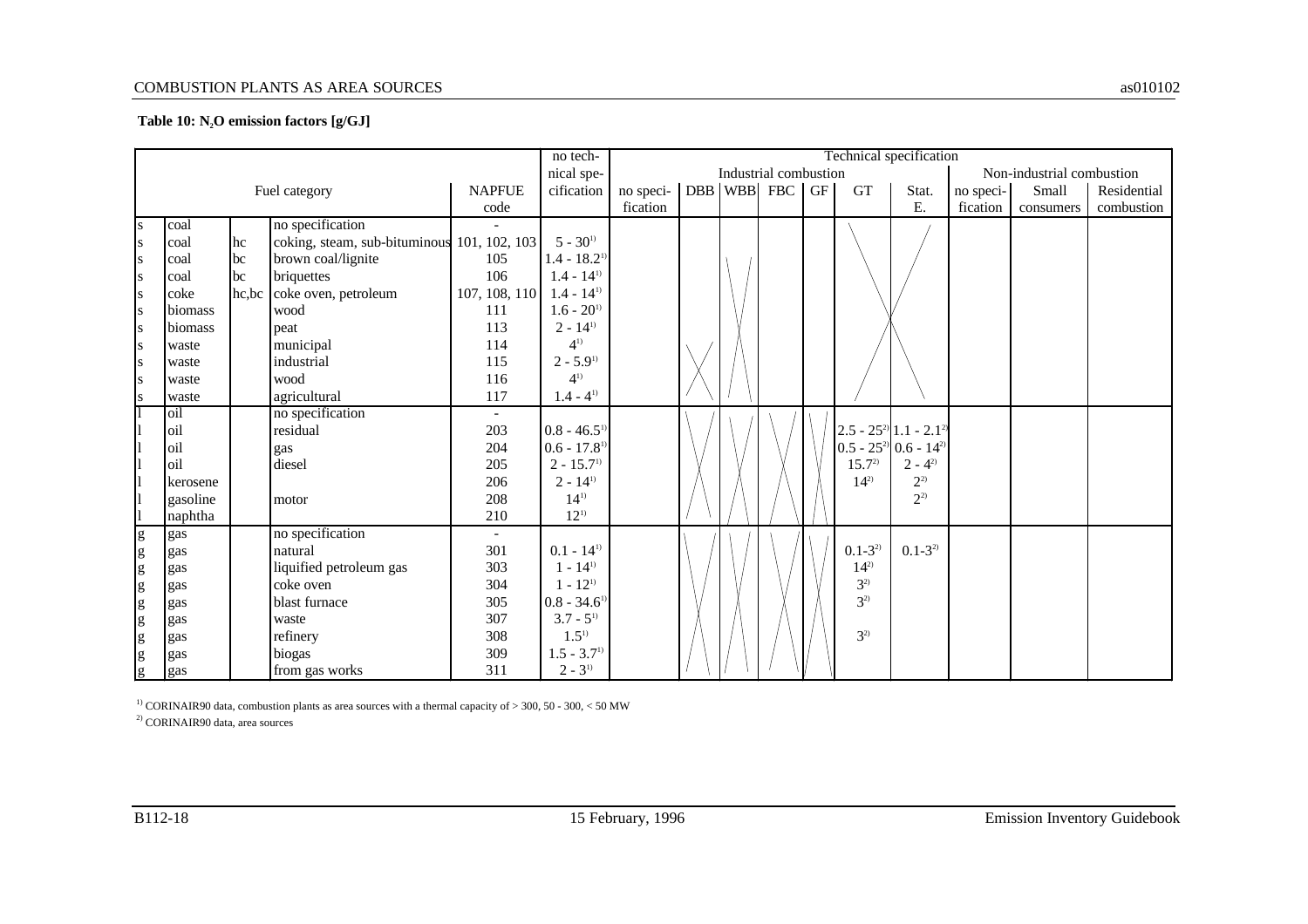#### **Table 11: NH<sup>3</sup> emission factors [g/GJ]**

|                                                                                                                                                                                                                                                                                                                                                                                                                                |          |    |                                             |                | no technical                |              | Technical specification   |
|--------------------------------------------------------------------------------------------------------------------------------------------------------------------------------------------------------------------------------------------------------------------------------------------------------------------------------------------------------------------------------------------------------------------------------|----------|----|---------------------------------------------|----------------|-----------------------------|--------------|---------------------------|
|                                                                                                                                                                                                                                                                                                                                                                                                                                |          |    |                                             |                | specification               |              |                           |
|                                                                                                                                                                                                                                                                                                                                                                                                                                |          |    | Fuel category                               | <b>NAPFUE</b>  |                             | Gas turbines | Stationary engines        |
|                                                                                                                                                                                                                                                                                                                                                                                                                                |          |    |                                             | code           |                             |              |                           |
| ${\bf S}$                                                                                                                                                                                                                                                                                                                                                                                                                      | coal     |    | no specification                            |                |                             |              |                           |
| ${\bf S}$                                                                                                                                                                                                                                                                                                                                                                                                                      | coal     | hc | coking, steam, sub-bituminous 101, 102, 103 |                | $0.14 - 0.48$ <sup>1)</sup> |              |                           |
| S                                                                                                                                                                                                                                                                                                                                                                                                                              | coal     | bc | brown coal/lignite                          | 105            | $0.01 - 0.86$ <sup>1)</sup> |              |                           |
| S                                                                                                                                                                                                                                                                                                                                                                                                                              | coal     | bc | briquettes                                  | 106            | $0.01 - 0.86$ <sup>1)</sup> |              |                           |
| ${\bf S}$                                                                                                                                                                                                                                                                                                                                                                                                                      | coke     |    | hc,bc coke oven, petroleum                  | 107, 108, 110  | $0.01 - 0.86$ <sup>1)</sup> |              |                           |
| ${\bf S}$                                                                                                                                                                                                                                                                                                                                                                                                                      | biomass  |    | wood                                        | 111            | $5 - 9^{1}$                 |              |                           |
| ${\bf S}$                                                                                                                                                                                                                                                                                                                                                                                                                      | biomass  |    | peat                                        | 113            |                             |              |                           |
| ${\bf S}$                                                                                                                                                                                                                                                                                                                                                                                                                      | waste    |    | municipal                                   | 114            |                             |              |                           |
| S                                                                                                                                                                                                                                                                                                                                                                                                                              | waste    |    | industrial                                  | 115            |                             |              |                           |
| S                                                                                                                                                                                                                                                                                                                                                                                                                              | waste    |    | wood                                        | 116            |                             |              |                           |
| ${\bf S}$                                                                                                                                                                                                                                                                                                                                                                                                                      | waste    |    | agricultural                                | 117            |                             |              |                           |
| $\overline{1}$                                                                                                                                                                                                                                                                                                                                                                                                                 | oil      |    | no specification                            | $\equiv$       |                             |              |                           |
| $\mathbf{1}$                                                                                                                                                                                                                                                                                                                                                                                                                   | oil      |    | residual                                    | 203            | $0.01^{1}$                  |              |                           |
| $\mathbf{1}$                                                                                                                                                                                                                                                                                                                                                                                                                   | oil      |    | gas                                         | 204            | $0.01 - 2.68$ <sup>1)</sup> |              | $0.1 - 0.2$ <sup>1)</sup> |
| $\mathbf{1}$                                                                                                                                                                                                                                                                                                                                                                                                                   | oil      |    | diesel                                      | 205            |                             |              |                           |
| $\mathbf{1}$                                                                                                                                                                                                                                                                                                                                                                                                                   | kerosene |    |                                             | 206            |                             |              | $0.2^{1}$                 |
| $\mathbf{1}$                                                                                                                                                                                                                                                                                                                                                                                                                   | gasoline |    | motor                                       | 208            |                             |              |                           |
| $\mathbf{1}$                                                                                                                                                                                                                                                                                                                                                                                                                   | naphtha  |    |                                             | 210            |                             |              |                           |
| $\mathbf{g}$                                                                                                                                                                                                                                                                                                                                                                                                                   | gas      |    | no specification                            | $\blacksquare$ |                             |              |                           |
| $\mathbf{g}% _{T}=\mathbf{g}_{T}$                                                                                                                                                                                                                                                                                                                                                                                              | gas      |    | natural                                     | 301            | $0.15 - 1^{1}$              |              |                           |
| $\mathbf{g}% _{T}=\mathbf{g}_{T}=\mathbf{g}_{T}=\mathbf{g}_{T}=\mathbf{g}_{T}=\mathbf{g}_{T}=\mathbf{g}_{T}=\mathbf{g}_{T}=\mathbf{g}_{T}=\mathbf{g}_{T}=\mathbf{g}_{T}=\mathbf{g}_{T}=\mathbf{g}_{T}=\mathbf{g}_{T}=\mathbf{g}_{T}=\mathbf{g}_{T}=\mathbf{g}_{T}=\mathbf{g}_{T}=\mathbf{g}_{T}=\mathbf{g}_{T}=\mathbf{g}_{T}=\mathbf{g}_{T}=\mathbf{g}_{T}=\mathbf{g}_{T}=\mathbf{g}_{T}=\mathbf{g}_{T}=\mathbf{g}_{T}=\math$ | gas      |    | liquified petroleum gas                     | 303            | $0.01^{1}$                  |              |                           |
| $\mathbf{g}% _{T}=\mathbf{g}_{T}=\mathbf{g}_{T}=\mathbf{g}_{T}=\mathbf{g}_{T}=\mathbf{g}_{T}=\mathbf{g}_{T}=\mathbf{g}_{T}=\mathbf{g}_{T}=\mathbf{g}_{T}=\mathbf{g}_{T}=\mathbf{g}_{T}=\mathbf{g}_{T}=\mathbf{g}_{T}=\mathbf{g}_{T}=\mathbf{g}_{T}=\mathbf{g}_{T}=\mathbf{g}_{T}=\mathbf{g}_{T}=\mathbf{g}_{T}=\mathbf{g}_{T}=\mathbf{g}_{T}=\mathbf{g}_{T}=\mathbf{g}_{T}=\mathbf{g}_{T}=\mathbf{g}_{T}=\mathbf{g}_{T}=\math$ | gas      |    | coke oven                                   | 304            | $0.87^{1}$                  |              |                           |
| $\mathbf{g}% _{T}=\mathbf{g}_{T}=\mathbf{g}_{T}=\mathbf{g}_{T}=\mathbf{g}_{T}=\mathbf{g}_{T}=\mathbf{g}_{T}=\mathbf{g}_{T}=\mathbf{g}_{T}=\mathbf{g}_{T}=\mathbf{g}_{T}=\mathbf{g}_{T}=\mathbf{g}_{T}=\mathbf{g}_{T}=\mathbf{g}_{T}=\mathbf{g}_{T}=\mathbf{g}_{T}=\mathbf{g}_{T}=\mathbf{g}_{T}=\mathbf{g}_{T}=\mathbf{g}_{T}=\mathbf{g}_{T}=\mathbf{g}_{T}=\mathbf{g}_{T}=\mathbf{g}_{T}=\mathbf{g}_{T}=\mathbf{g}_{T}=\math$ | gas      |    | blast furnace                               | 305            |                             |              |                           |
| $\mathbf{g}% _{T}=\mathbf{g}_{T}$                                                                                                                                                                                                                                                                                                                                                                                              | gas      |    | waste                                       | 307            |                             |              |                           |
| $\mathbf{g}% _{T}=\mathbf{g}_{T}=\mathbf{g}_{T}=\mathbf{g}_{T}=\mathbf{g}_{T}=\mathbf{g}_{T}=\mathbf{g}_{T}=\mathbf{g}_{T}=\mathbf{g}_{T}=\mathbf{g}_{T}=\mathbf{g}_{T}=\mathbf{g}_{T}=\mathbf{g}_{T}=\mathbf{g}_{T}=\mathbf{g}_{T}=\mathbf{g}_{T}=\mathbf{g}_{T}=\mathbf{g}_{T}=\mathbf{g}_{T}=\mathbf{g}_{T}=\mathbf{g}_{T}=\mathbf{g}_{T}=\mathbf{g}_{T}=\mathbf{g}_{T}=\mathbf{g}_{T}=\mathbf{g}_{T}=\mathbf{g}_{T}=\math$ | gas      |    | refinery                                    | 308            |                             |              |                           |
| $\mathbf{g}$                                                                                                                                                                                                                                                                                                                                                                                                                   | gas      |    | biogas                                      | 309            | $15^{1}$                    |              |                           |
| g                                                                                                                                                                                                                                                                                                                                                                                                                              | gas      |    | from gas works                              | 311            |                             |              |                           |

<sup>1)</sup> CORINAIR90 data, combustion plants as area sources with a thermal capacity of  $>$  300, 50 - 300, < 50 MW

Emission Inventory Guidebook 15 February, 1996 B112-19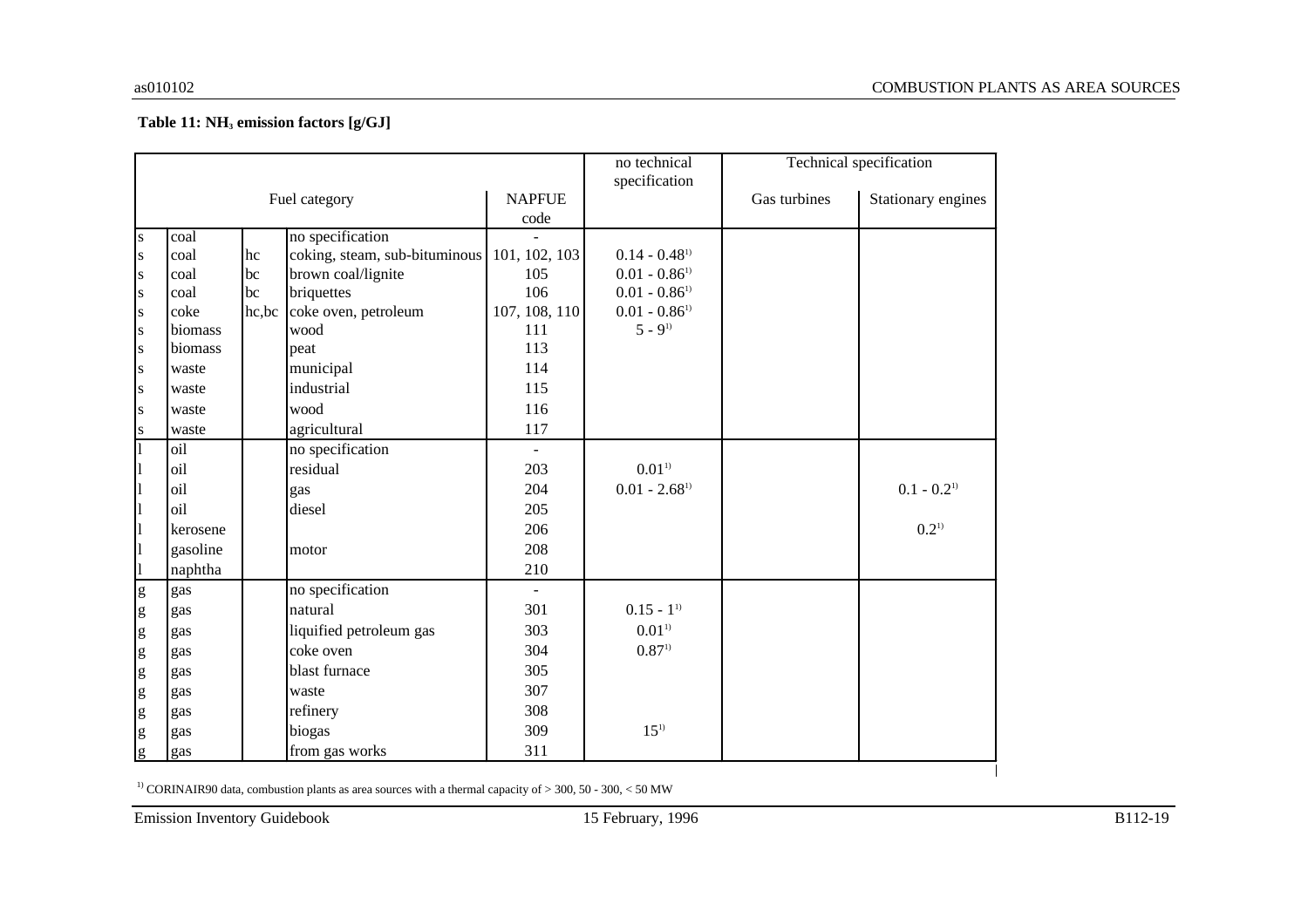|             |                 |    |               |                    | no tech-   |                                                     |            |                       |            | Technical specification |           |                           |                         |
|-------------|-----------------|----|---------------|--------------------|------------|-----------------------------------------------------|------------|-----------------------|------------|-------------------------|-----------|---------------------------|-------------------------|
|             |                 |    |               |                    | nical spe- |                                                     |            | Industrial combustion |            |                         |           | Non-industrial combustion |                         |
|             | Fuel category   |    | <b>NAPFUE</b> | Heavy metal        | cification | no speci-                                           | <b>DBB</b> | <b>WBB</b>            | <b>FBC</b> | <b>GF</b>               | no speci- | Small                     | Residential             |
|             |                 |    | code          | element            |            | fication                                            |            |                       |            |                         | fication  | consumer                  | combustion              |
| S           | coal            | hc | 101/102       | Mercury<br>Cadmium |            | $1.7$ g/TJ <sup>2)</sup><br>$0.1 \text{ g/TJ}^{2)}$ |            |                       |            |                         |           |                           | $0.3^{1}$<br>$0.15^{1}$ |
|             |                 |    |               | Lead               |            | 6.0 $g/TJ^{2}$                                      |            |                       |            |                         |           |                           | $2.5^{1}$               |
|             |                 |    |               | Copper             |            | $3.1 \text{ g/TJ}^{2)}$                             |            |                       |            |                         |           |                           | $1.2^{1}$               |
|             |                 |    |               | Zinc               |            | $10.5 \text{ g/TJ}^{2)}$                            |            |                       |            |                         |           |                           | $1^{1}$                 |
|             |                 |    |               | Arsenic            |            | 3.2 $g/TJ^{2)}$                                     |            |                       |            |                         |           |                           | $1.2^{11}$              |
|             |                 |    |               | Chromium           |            | $2.3 \text{ g/TJ}^{2)}$                             |            |                       |            |                         |           |                           | $0.9^{1}$               |
|             |                 |    |               | Selen              |            | $0.5 \text{ g/TJ}^{2)}$                             |            |                       |            |                         |           |                           | $0.15^{1}$              |
|             |                 |    |               | Nickel             |            | $4.4 \frac{\text{g}}{\text{T}}$ J <sup>2)</sup>     |            |                       |            |                         |           |                           | $1.8^{\rm 1)}$          |
| $\mathbf S$ | coal            | bc | 105           | Mercury            |            | $4.4 \text{ g/TJ}^{2)}$                             |            |                       |            |                         |           |                           | $0.1^{2)}$              |
|             |                 |    |               | Cadmium            |            | $0.4 \text{ g/TJ}^{2)}$                             |            |                       |            |                         |           |                           | $0.04^{2}$              |
|             |                 |    |               | Lead               |            | $3.9 g/TJ^{2)}$                                     |            |                       |            |                         |           |                           | $0.24^{2}$              |
|             |                 |    |               | Copper             |            | $2.0 \text{ g/TJ}^{2)}$                             |            |                       |            |                         |           |                           |                         |
|             |                 |    |               | Zinc               |            | $10.6 \text{ g/TJ}^{2)}$                            |            |                       |            |                         |           |                           | $0.14^{2}$              |
|             |                 |    |               | Arsenic            |            | 4.2 $g/TJ^{2)}$                                     |            |                       |            |                         |           |                           |                         |
|             |                 |    |               | Chromium           |            | $3.1 \text{ g/TJ}^{2)}$                             |            |                       |            |                         |           |                           |                         |
|             |                 |    |               | Selen              |            |                                                     |            |                       |            |                         |           |                           |                         |
|             |                 |    |               | Nickel             |            | 3.9 $g/TJ^{2)}$                                     |            |                       |            |                         |           |                           |                         |
| 1           | oil, heavy fuel |    | 203           | Mercury            |            | $0.15 - 0.2^{1}$                                    |            |                       |            |                         |           |                           |                         |
|             |                 |    |               | Cadmium            |            | $0.1 - 1^{1}$                                       |            |                       |            |                         |           |                           |                         |
|             |                 |    |               | Lead               |            | $0.6 - 1.3^{1}$                                     |            |                       |            |                         |           |                           |                         |
|             |                 |    |               | Copper             |            | $0.05 - 1^{1}$                                      |            |                       |            |                         |           |                           |                         |
|             |                 |    |               | Zinc               |            | $0.02 - 0.2^{1}$                                    |            |                       |            |                         |           |                           |                         |
|             |                 |    |               | Arsenic            |            | $0.14 - 1^{1}$                                      |            |                       |            |                         |           |                           |                         |
|             |                 |    |               | Chromium           |            | $0.2 - 2.5^{1}$                                     |            |                       |            |                         |           |                           |                         |
|             |                 |    |               | Selen              |            | $0.003 - 1^{1}$                                     |            |                       |            |                         |           |                           |                         |
|             |                 |    |               | Nickel             |            | $17 - 35^{1}$                                       |            |                       |            |                         |           |                           |                         |
| g           | gas             |    | 301           | Mercury            |            |                                                     |            |                       |            | $\lt$                   |           |                           |                         |

#### **Table 12: Heavy metal emission factors (mass pollutant/mass fuel [g/Mg])**

<sup>1)</sup> Winiwarter 1995 /6/ <sup>2)</sup> Jockel 1995 /1/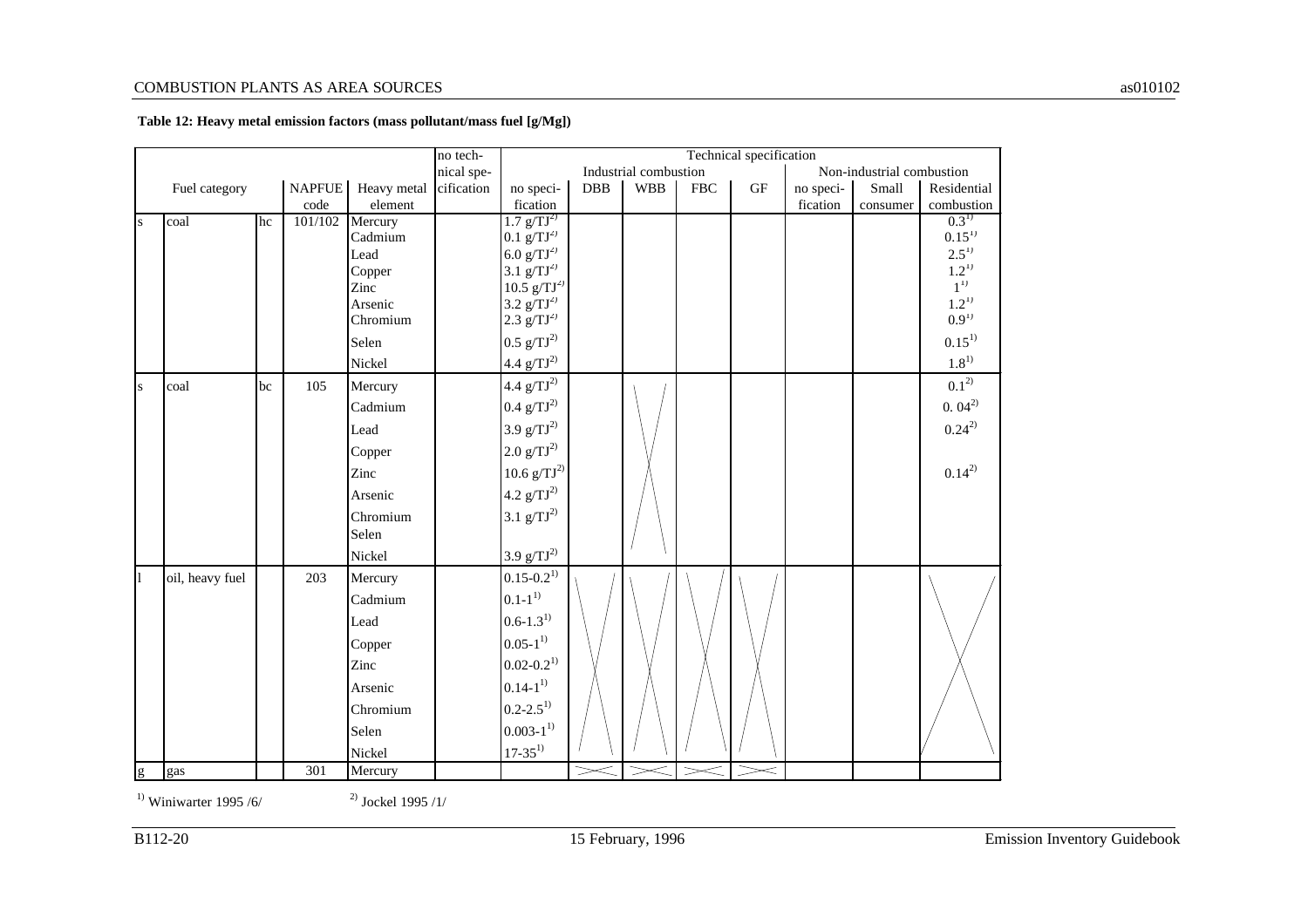### **9 SPECIES PROFILES**

For species profiles of selected pollutants see Section 9 in chapter B111 on "Combustion Plants as Point Sources".

#### **10 UNCERTAINTY ESTIMATES**

Uncertainties of emission data result from inappropriate emission factors and from missing statistical information on the emission generating activity. Those discussed here are related to emission factors. Usually uncertainties associated with emission factors can be assessed by comparing them with emission factors obtained by using measured data or other literature data. However, at this stage, the available emission factors based on literature data are often poorly documented without a specification concerning the area of application. A range of emission factors, depending on the parameters available (as given in chapter B111 on "Combustion Plants as Point Sources", Section 10), can therefore not be given here.

### **11 WEAKEST ASPECTS / PRIORITY AREAS FOR IMPROVEMENT IN CURRENT METHODOLOGY**

Weakest aspects discussed here are related to emission factors.

The average emission factor of a territorial unit should integrate the diversity of the combustion techniques installed within the territorial unit. Therefore, the number and diversity of the selected combustion installations for the calculation of the average emission factor should correspond with the number and diversity of the installations within the territorial unit (target population). Further work should be carried out to characterise territorial units with regard to the technologies in place (technology distribution, age distribution of combustion technique, etc.).

For all pollutants considered, neither qualitative nor quantitative load dependencies have yet been integrated into the emission factors. In particular for oil, coal and wood fired small stoves, increased emissions occur due to a high number of start-ups per year (e.g. up to 1,000 times a year) or due to load variations (e.g. manual furnace charging). Emissions from residential firing can be highly relevant (e.g. combustion of wood in the Nordic countries, in particular for VOC and CO emissions). Further work should be invested to clarify this influence with respect to the emission factors published.

For the weakest aspects related to the determination of activities based on surrogate data see Section 4. Uncertainty estimates of activity data should take into account the quality of available statistics. In particular, emissions from the combustion of wood in single stoves may increase as some national statistics have underestimated wood consumption to date /3/.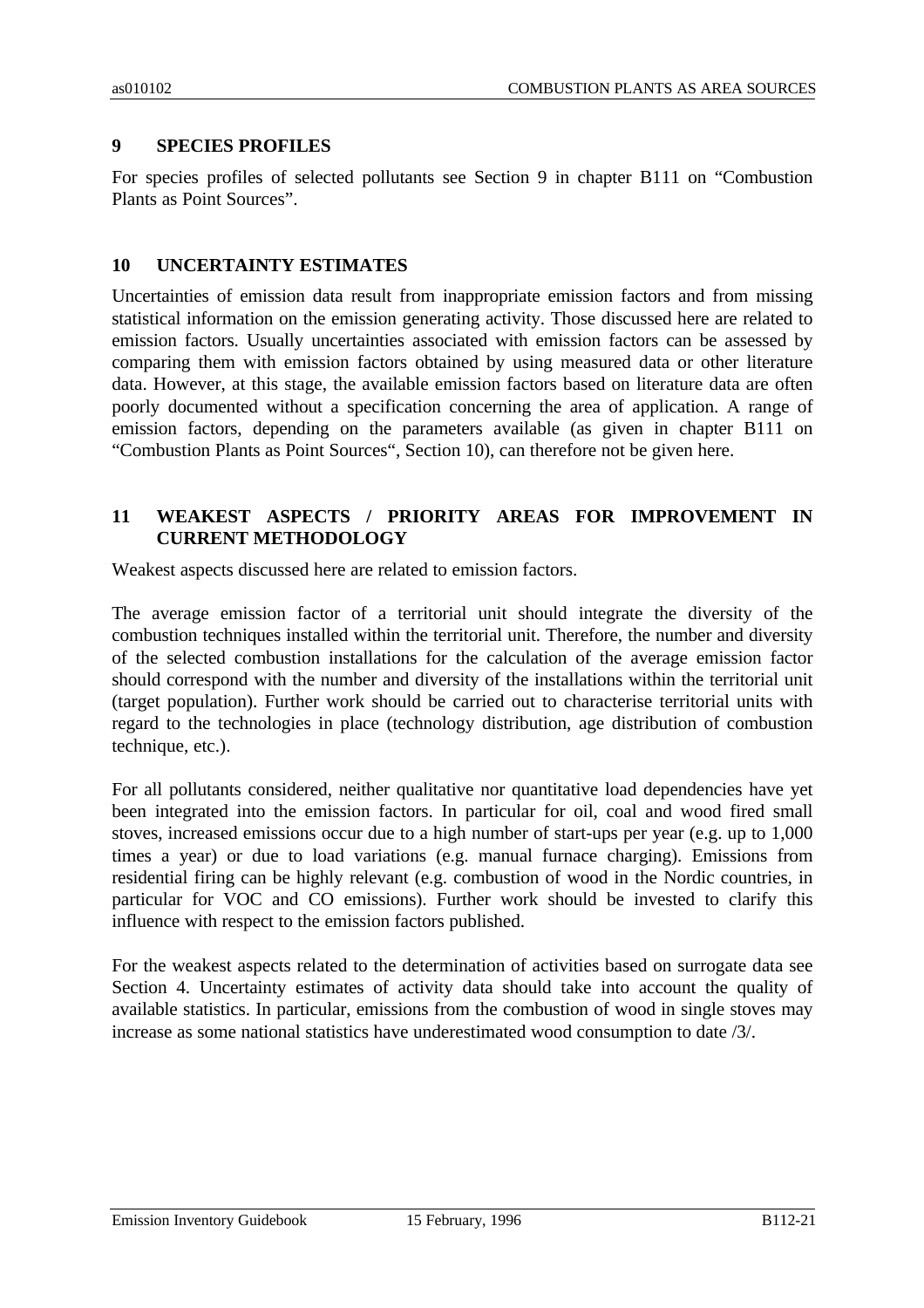# **12 SPATIAL DISAGGREGATION CRITERIA FOR AREA SOURCES**

Spatial disaggregation of annual emission data (top-down approach) can be related

- for industrial combustion e.g. to the number of industrial employees in industrial areas and
- for residential combustion e.g. to the number of inhabitants in high density and low density areas and to the type of fuel.

In general the following disaggregation steps for emissions released from residential combustion can be used /cf. 27/:

- differentiation in spatial areas, e.g. administrative units (country, province, district, etc.), inhabited areas, settlement areas (divided in high and low density settlements),
- determination of regional emission factor per capita depending on the population density and the type of fuel used.

For emissions released from industrial combustion, spatial disaggregation takes into account the following steps:

- differentiation in spatial areas with regard to industrial areas,
- determination of emission factors related to the number of industrial employees.

## **13 TEMPORAL DISAGGREGATION CRITERIA**

Temporal disaggregation of annual emission data (top-down approach) provides a split into monthly, weekly, daily and/or hourly emission data. For annual emissions released from combustion plants as area sources this data can be obtained for:

- industrial combustion by using in principle the disaggregation criteria and the procedure as described in Section 13 of chapter B111 on "Combustion Plants as Point Sources" by taking into account the number of plants in the area considered.
- non-industrial combustion (small consumer/residential combustion) by using a relation between the consumption of fuel and the heating degree-days.

The disaggregation of annual emissions released from non-industrial combustion (small consumers/residential combustion) has to take into account a split into:

- summer and winter time (heating periods),
- working days and holidays and
- daily fluctuations of load

for the main relevant fuels and, if possible, for the main relevant combustion techniques (manually fed stoves, etc.)

The procedure of disaggregation consists of the following step-by-step approach /cf. 28/:

- determination of the temporal variation of the heat consumption (based e.g. on user behaviour),
- determination of the fuel consumption e.g. by using statistics for district heat or consumption of gas, by using fuel balances for the estimation of coal and wood consumption (e.g. as given in /3/),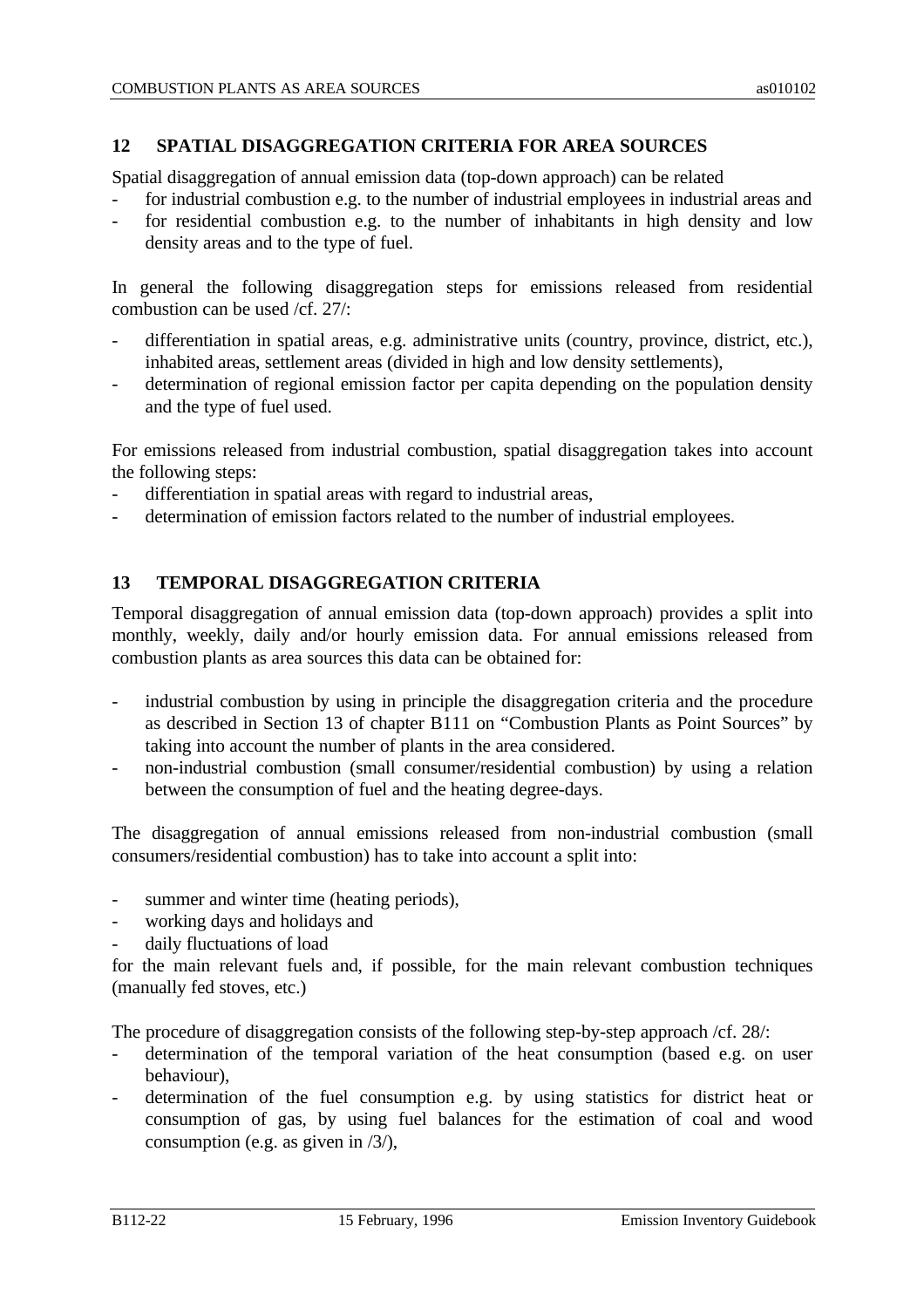- correlation of the heating degree-days with the consumption of fuel (e.g. for gas, district heat). Typical heating degree-days are available in statistics. The correlation can be linear as given e.g. in /28/.
- determination of the relative activity (e.g. fuel consumption per hour per day) by using adequate statistics.

This approach makes it possible to determine annual, weekly and/or daily correction factors. For the determination of hourly emissions the following Equation (3) /cf. 28/ can be given as an example:

$$
E_{H}(t) = \frac{E_{A}}{8,760[h]} \cdot f_{a}(t) \cdot f_{w}(t) \cdot f_{d}(t)
$$
\n(3)

- $E_H$  emission per hour(s) [Mg/h]
- $E_A$  annual emission [Mg]
- $f<sub>a</sub>$  annual correction factor  $[1]$
- f<sup>w</sup> weekly correction factor [ ]
- $f_d$  daily correction factor  $\lceil \cdot \rceil$
- t time

The constant (8,760 h) in Equation (3) represents the number of hours per year.

# **14 ADDITIONAL COMMENTS**

## **15 SUPPLEMENTARY DOCUMENTS**

#### **16 VERIFICATION PROCEDURES**

As outlined in chapter B111 on "Concepts for Emission Inventory Verification" different verification procedures can be used. The aim of this section is to select those which are most adequate for emission data from combustion plants as area sources. Verification procedures considered here are principally based on the verification of emission data on a territorial unit level (national level).

The annual emissions related to a territorial unit can be compared to independently derived emission estimates. These independent emission estimates can be obtained by using econometric relations between annual emissions and exogenous variables, such as population equivalents, number of households, fossil fuel prices, etc.

Another possibility is to make emission density comparisons of e.g. emissions per capita or emissions per GDP between countries with comparable economic structures.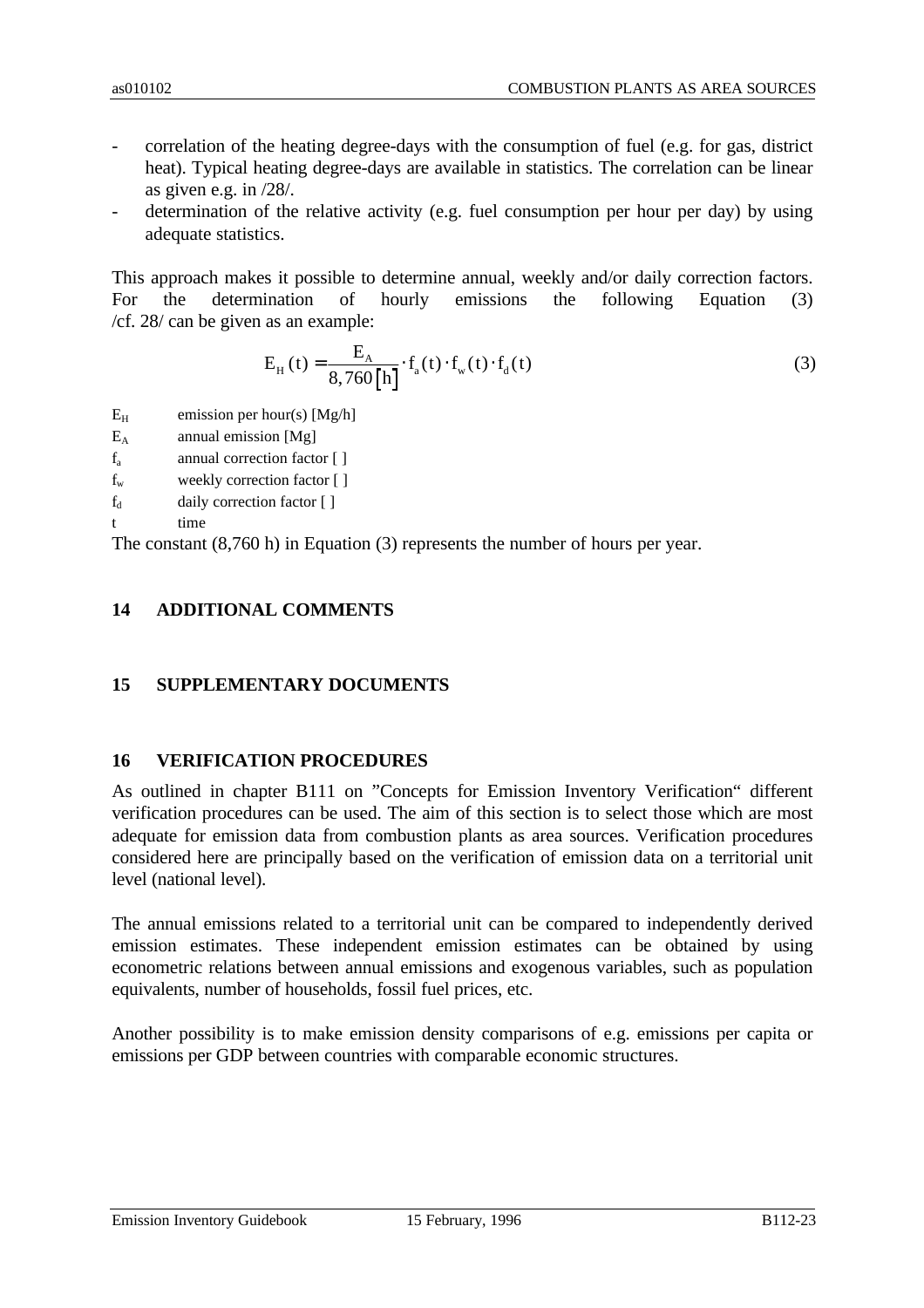#### **17 REFERENCES**

- /1/ Jockel, W.; Hartje, J.:Die Entwicklung der Schwermetallemissionen in der Bundesrepublik Deutschland von 1985-1995; Forschungsbericht 91-104 03 524, TÜV Rheinland e. V. Köln; 1995
- /2/ Stobbelaar, G.: Reduction of Atmospheric Emissions under the terms of the North Sea Action Programme, Report Lucht 102; Ministry of Housing, Physical Planning and Environment; The Netherlands; 1992
- /3/ Gerhold, S: Stoffstromrechnung: Holzbilanz 1955 bis 1991; in: Statistische Nachrichten; 47(1992)8; S. 651 - 656; published in Austria
- /4/ Baumbach, G.; Angerer, M.: Schadstoffemission gewerblicher und industrieller Holzverbrennung; Erfassung des Stands der Technik und Möglichkeiten zur Emissionsminderung; Projekt Europäisches Forschungszentrum für Maßnahmen zur Luftreinhaltung (PEF) Bericht Nr. 103; Institut für Verfahrenstechnik und Dampfkesselwesen; Universität Stuttgart; 1993
- /5/ Struschka, M; Straub, D.; Baumbach, G.: Schadstoffemissionen von Kleinfeuerungsanlagen, Derzeitiger Stand - Möglichkeiten zur Schadstoffminderung - Zukünftige Förderschwerpunkte; Institut für Verfahrenstechnik und Dampfkesselwesen - Abt.: Reinhaltung der Luft; Stuttgart; 1988
- /6/ Winiwarter, Wilfried; Schneider, Manfred: Abschätzung der Schwermetallemissionen in Österreich; Umweltbundesamt (Hrsg.); Wien; 1995
- /7/ Bundesministerium für Umwelt, Naturschutz und Reaktorsicherheit (ed.): Umweltpolitik Klimaschutz in Deutschland, Erster Bericht der Regierung der Bundesrepublik Deutschland nach dem Rahmenübereinkommen der Vereinten Nationen über Klimaänderungen; 1994
- /8/ CITEPA: CORINAIR Inventory-Default Emission Factors Handbook (second edition); CEC DG XI (ed.); 1992
- /9/ US-EPA (ed.): Compilation of Air Pollutant Emission Factors; Stationary Point and Area Sources; Fourth Edition; 1985
- /10/ US-EPA (ed.): Criteria Pollutant Emission Factors for the NAPAP Emission Inventory; EPA/600/7- 87/015; 1987
- /11/ IPCC/OECD (ed.): Joint Work Programme on National Inventories of Greenhouse Gas Emissions: National GHG-Inventories (ed.): Transparency in estimation and reporting; Parts I and II; Final report of the workshop held October 1, 1992 in Bracknell (U.K.); published in Paris; 1993
- /12/ IPCC/OECD (ed.): Greenhouse Gas Inventory Reference Manual; First Draft, Volume 3; 1994
- /13/ Kamm, Klaus; Bauer, Frank; Matt, Andreas: CO-Emissionskataster 1990 für den Stadtkreis Karlsruhe; in: WLB - Wasser, Luft und Boden (1993)10; S. 58 ff.
- /14/ Kolar, Jürgen: Stickstoffoxide und Luftreinhaltung; Springer Verlag Berlin, Heidelberg; 1990
- /15/ Landesanstalt für Immissionsschutz des Landes NRW (ed.): Emissionsfaktoren für Feuerungsanlagen für feste Brennstoffe; in: Gesundheits-Ingenieur 98(1977)3; S. 58 - 68
- /16/ Landesanstalt für Immissionsschutz des Landes NRW (ed.): Erstellung eines Emissionskatasters und einer Emissionsprognose für Feuerungsanlagen im Sektor Haushalte und Kleinverbraucher des Belastungsgebietes Ruhrgebiet Ost; LIS Bericht Nr. 73; 1987
- /17/ Mobley, J.D.; Jones G.D.: Review of U.S.  $NO_{X}$  abatement technology; Proceedings: NOx-Symposium Karlsruhe 1985 B1/B 74
- /18/ Radian Corporation (ed.): Emissions and Cost Estimates for Globally Significant Anthropogenic Combustion Sources of NO<sub>X</sub>, N<sub>2</sub>O, CO and CO<sub>2</sub>; Prepared for the Office of Research and Development; U.S. Environmental Protection Agency; Washington D.C.; 1990
- /19/ Ratajczak, E.-A.; Akland, E.: Emissionen von Stickoxiden aus kohlegefeuerten Hausbrandfeuerstätten; in: Staub, Reinhaltung Luft; 47(1987)1/2, S. 7 - 13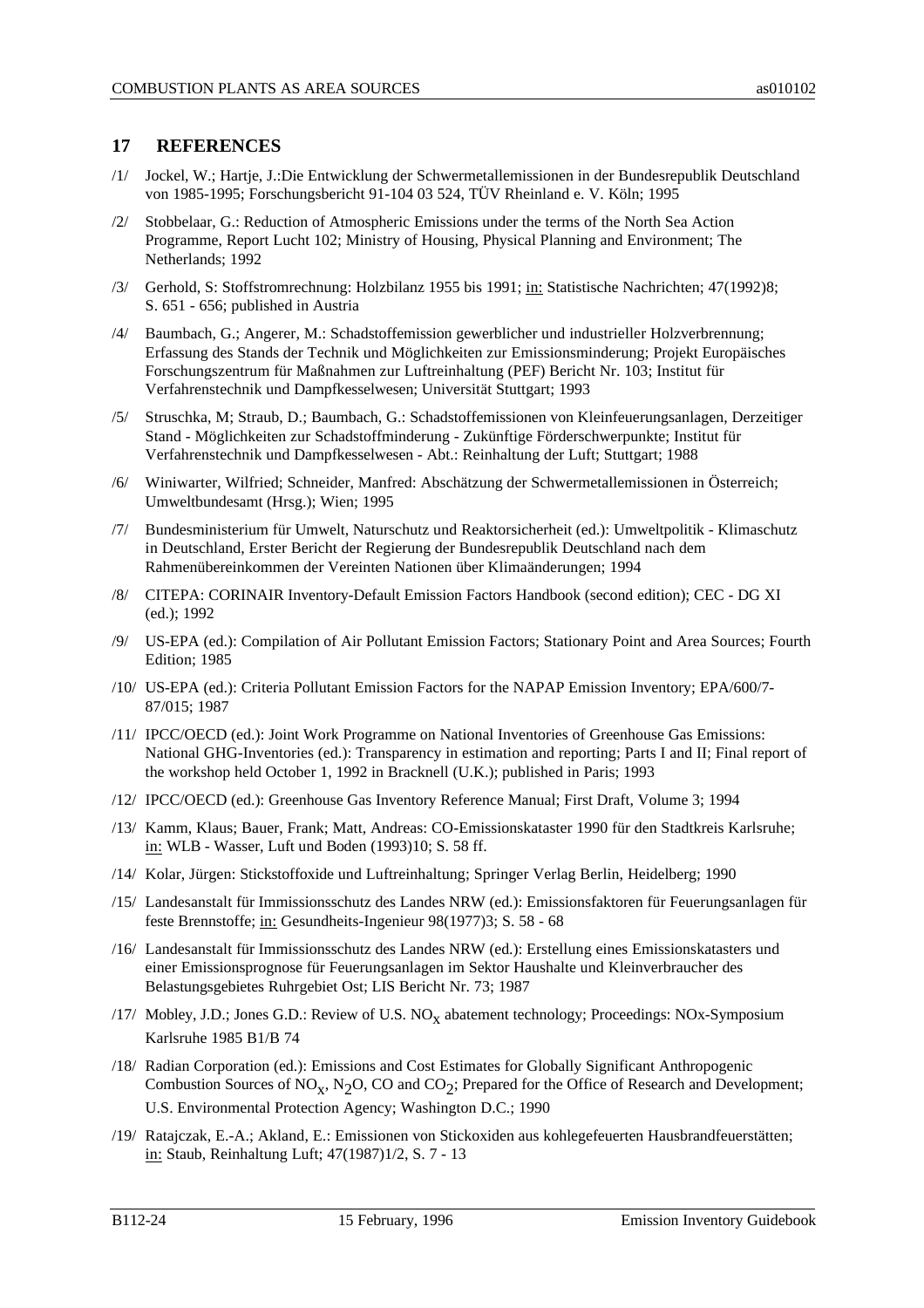- /20/ Schenkel, W.; Barniske, L.; Pautz, D.; Glotzel, W.-D.: Müll als CO-neutrale Energieresource; in: Kraftwerkstechnik 2000 - Resourcen-Schonung und CO-Minderung; VGB-Tagung 21./22.2.1990; S. 108
- /21/ Umweltbundesamt (ed.): Luftreinhaltung 1981; Berlin; 1981
- /22/ Umweltbundesamt (ed.): Jahresbericht 1985; Berlin; 1986
- /23/ Mr. Schäl (Umweltbundesamt Berlin); personal communication, April 10, 1995; based on "3. Bericht der Interministeriellen Arbeitsgruppe " $CO<sub>2</sub>$ -Reduktion"
- /24/ Boelitz, J.; Esser-Schmittmann, W.; Kreusing, H.: Braunkohlenkoks zur Abgasreinigung; in: EntsorgerPraxis (1993)11; S. 819 - 821
- /25/ Marutzky,R: Emissionsminderung bei Feuerungsanlagen für Festbrennstoffe; in: Das Schornsteinfegerhandwerk (1989)3; S. 7 - 15
- /26/ Ministry of Housing, Physical Planning and Environment (ed.): Handbook of Emission Factors, Stationary Combustion Sources, Part 3; The Netherlands, The Hague; 1988
- /27/ Loibl, W.; Orthofer, R.; Winiwarter, W.: Spatially Disaggregated Emission Inventory for Anthropogenic NMVOC in Austria; Seibersdorf; 1993
- /28/ Winiwarter, W.; Kopsca, A.; Loibl, W.: Zeitliche Disaggregation von Emissionsinventuren; OE FZS-A--2490; Seibersdorf (Austria); 1993
- /29/ Gustavsson, L.; Karlsson, M.-L.; Wallin, P.-A.: Emissions from Biomass Combustion; Swedish National Testing Research Institute; 1993
- /30/ Mr. Beckers (Umweltbundesamt Berlin); Personal communication; August 22, 1995
- /31/ OECD Environment Directorate (ed.): Greenhouse Gas Emissions and Emission Factors; 1989

#### **18 BIBLIOGRAPHY**

Additional literature is related to combustion:

Struschka, M.; Angerer, M.; Straub, D.: Schadstoffemissionen von Kachel-Grundöfen; VDI Reihe 5: Umwelttechik, Nr. 82; Düsseldorf; 1991

Umweltbundesamt, Austria (ed.): Entwicklung und fortschrittlicher Stand der Technik zur Emissionsminderung von Stickoxiden und Schwefeloxiden aus Feuerungsanlagen im Leistungsbereich von 3 bis 50 MW; Expertenhearing Laxenburg 18/19 November 1992; Wien; 1993

Engewald, W.; Knobloch, Th.; Efer, J.: Flüchtige organische Verbindungen in Emissionen aus dem Hausbrand von Braunkohle; in: UWSF-Z. Umweltchem. Ökotox. 5 (1993) 6; S. 303-308

Institut Français de l´Energie (ed.): Reduction of Emissions of Air Pollutants from New and Existing Combustion Installations less than 50 MW (th); Draft final report; Contract no: B6611-90-011041; 1991

Jockel, W.; Hartje, J.: Datenerhebung über die Emissionen umweltgefährdender Schwermetalle; im Auftrag des Umweltbundesamtes FB: 91-104 02 588; Berlin; 1991

Kolar, J.: Stickstoffoxide und Luftreinhaltung; Berlin; 1989

Allhorn, H.; Breme, V.; Strehler, A.;Rogenhofer, H.; Kraus, U.; Hellwig, M.; Schulze Lammers, P.: Verfeuerung von Stroh als Briketts in Kleinanlagen (Hausbrand) und über Großballen in Großanlagen (Brennereien, Gärtnereien) ab 500 kW Heizleistung; Kurzfassung; KfA Jülich/TU München; Bundesministerium für Forschung und Technologie (ed.); Bonn; 1987

Deutsche Gesellschaft für Mineralölwissenschaft und Kohlechemie e.V. (DGMK) (ed.): Untersuchungen über das Brennverhalten von heutigen und zukünftigen Heizölen in Heizkesseln mit Ölzerstäubungsbrennern; Projekt 185; Hamburg; 1984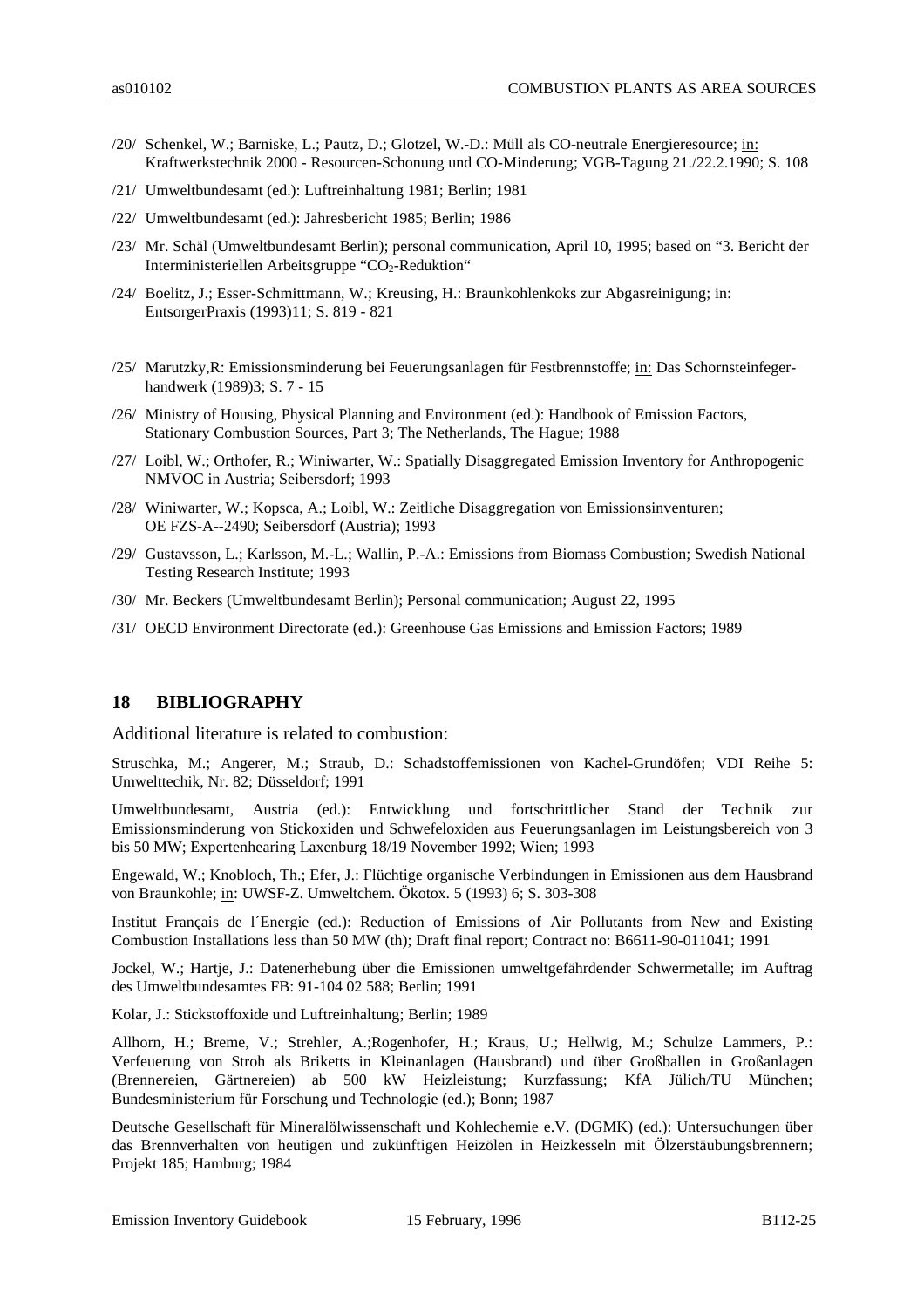Rentz, O.; Holtmann, T.; Oertel, D.; Obermeier, A. et al.: Konzeption zur Minderung der VOC-Emissionen in Baden-Würtemberg; Umweltministerium Baden-Würtemberg (ed.); Heft 21; Karlsruhe; 1993

# **19 RELEASE VERSION, DATE AND SOURCE**

| Version:    | 3.0                                                                                                                                                                                                                                                      |
|-------------|----------------------------------------------------------------------------------------------------------------------------------------------------------------------------------------------------------------------------------------------------------|
| Date :      | December 1995                                                                                                                                                                                                                                            |
| Source:     | Rentz, Otto; Oertel, Dagmar<br><b>Institute for Industrial Production</b><br>University of Karlsruhe (TH)<br>Hertzstraße 16, Bau 06.33<br>D - 76187 Karlsruhe<br>Federal Republic of Germany<br>Tel.: 0049-721-608-4460 or -4569<br>Fax: 0049-721-758909 |
| Annex 1:    | List of abbreviations                                                                                                                                                                                                                                    |
| $A_i$       | Activity rate of the emission source i                                                                                                                                                                                                                   |
| bc          | Brown coal                                                                                                                                                                                                                                               |
| <b>CCGT</b> | <b>Combined Cycle Gas Turbine</b>                                                                                                                                                                                                                        |
| <b>CFBC</b> | <b>Circulating Fluidised Bed Combustion</b>                                                                                                                                                                                                              |
| <b>DBB</b>  | Dry Bottom Boiler                                                                                                                                                                                                                                        |
| E           | Emission                                                                                                                                                                                                                                                 |
| $EF_i$      | Emission factor of the emission source i, e.g. in $[g/GJ]$                                                                                                                                                                                               |
| $f_a$       | Annual correction factor []                                                                                                                                                                                                                              |
| $f_d$       | Daily correction factor []                                                                                                                                                                                                                               |
| $f_{w}$     | Weekly correction factor []                                                                                                                                                                                                                              |
| <b>FBC</b>  | <b>Fluidised Bed Combustion</b>                                                                                                                                                                                                                          |
| g           | Gaseous state of aggregation                                                                                                                                                                                                                             |
| GF          | <b>Grate Firing</b>                                                                                                                                                                                                                                      |
| GT          | <b>Gas Turbine</b>                                                                                                                                                                                                                                       |
| H           | Lower heating value of fuel                                                                                                                                                                                                                              |
| hc          | Hard coal                                                                                                                                                                                                                                                |
| <b>IGCC</b> | Integrated Coal Gasification Combined Cycle Gas Turbine                                                                                                                                                                                                  |
| 1           | Liquid state of aggregation                                                                                                                                                                                                                              |
| <b>PFBC</b> | <b>Pressurised Fluidised Bed Combustion</b>                                                                                                                                                                                                              |
| S           | Solid state of aggregation                                                                                                                                                                                                                               |
| S           | Sulphur content of fuel                                                                                                                                                                                                                                  |
| Stat. E.    | <b>Stationary Engine</b>                                                                                                                                                                                                                                 |
| t           | Time                                                                                                                                                                                                                                                     |
| <b>WBB</b>  | Wet Bottom Boiler                                                                                                                                                                                                                                        |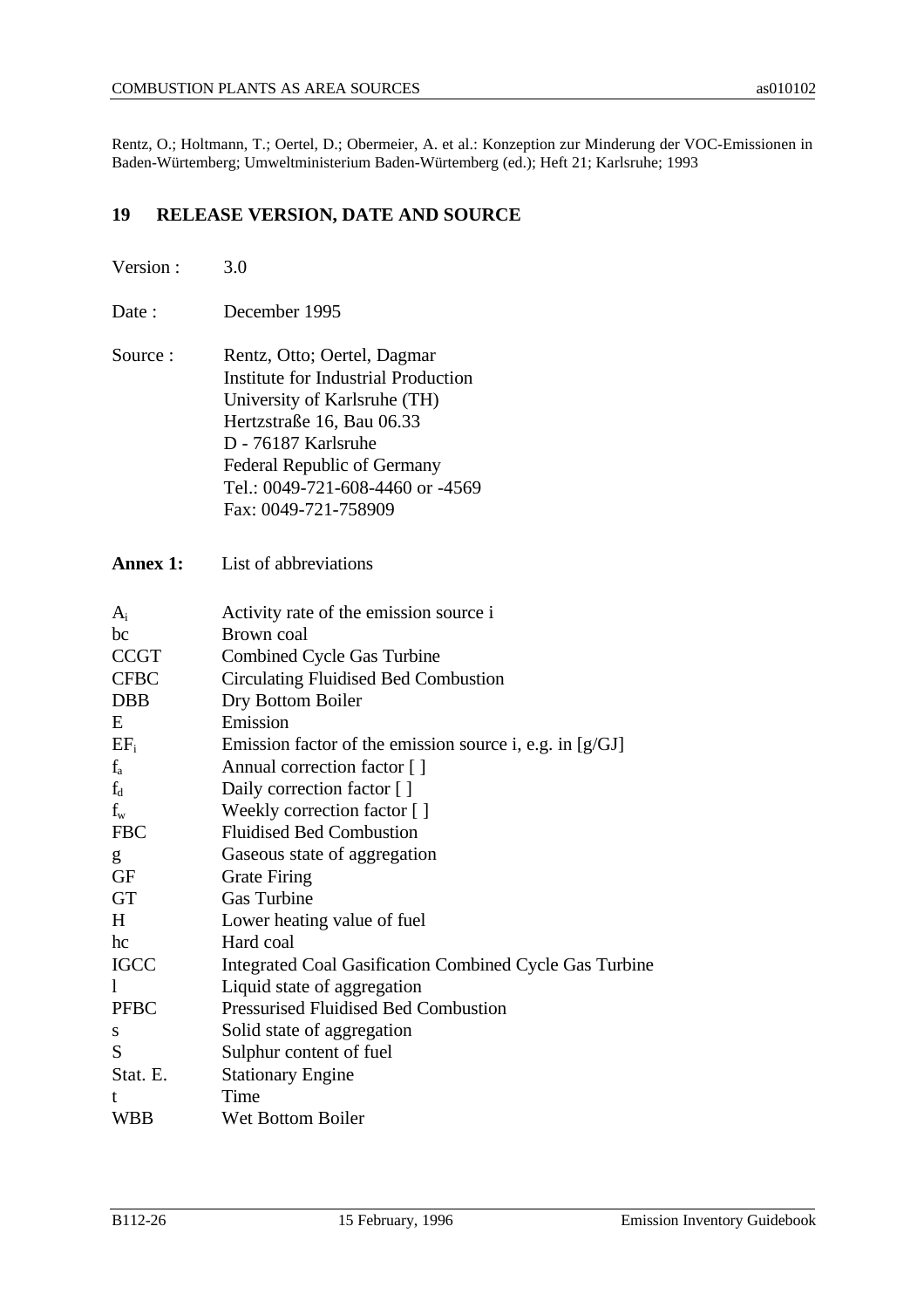| <b>SNAP CODE:</b>             | 010104              |
|-------------------------------|---------------------|
|                               | 010204              |
|                               | 010304              |
|                               | 010404              |
|                               | 010504              |
|                               | 020104              |
|                               | 020203              |
|                               | 020303              |
|                               | 030104              |
| <b>SOURCE ACTIVITY TITLE:</b> | <b>Gas Turbines</b> |
| <b>NOSE CODE:</b>             | 101.04              |

## **1 ACTIVITIES INCLUDED**

Gas turbine plant fall within the following CORINAIR SNAP classification codes:

| 010104 | Public power $-$ gas turbines                                             |
|--------|---------------------------------------------------------------------------|
| 010204 | District heating plants $-$ gas turbines                                  |
| 010304 | Petroleum refining plants $-$ gas turbines                                |
| 010404 | Solid fuel transformation plants $-$ gas turbines                         |
| 010504 | Gas extraction/distribution $-$ gas turbines                              |
| 020104 | Commercial and institutional plants – stationary gas turbines             |
| 020203 | Residential plants $-$ gas turbines                                       |
| 020303 | Plants in agriculture, forestry and aquaculture – stationary gas turbines |
| 030104 | Combustion in industry $-$ gas turbines                                   |
|        |                                                                           |

Emissions considered in this section are released by a controlled combustion process, taking into account primary reduction measures, such as furnace optimisation, the combustion chamber, and secondary reduction measures downstream of the combustion chamber.

## **2 CONTRIBUTION TO TOTAL EMISSIONS**

This section covers emissions of  $SO_x$ ,  $NO_x$ ,  $CO$ ,  $CO_2$ ,  $NMVOC$ ,  $CH_4$ ,  $N_2O$ ,  $NH_3$  and heavy metals (As, Cd, Cr, Cu, Hg, Ni, Pb, Se, Zn, V). The contributions of emissions released by some categories of gas turbines to the total emissions in countries of the CORINAIR90 inventory are given as follows in Table 2.1: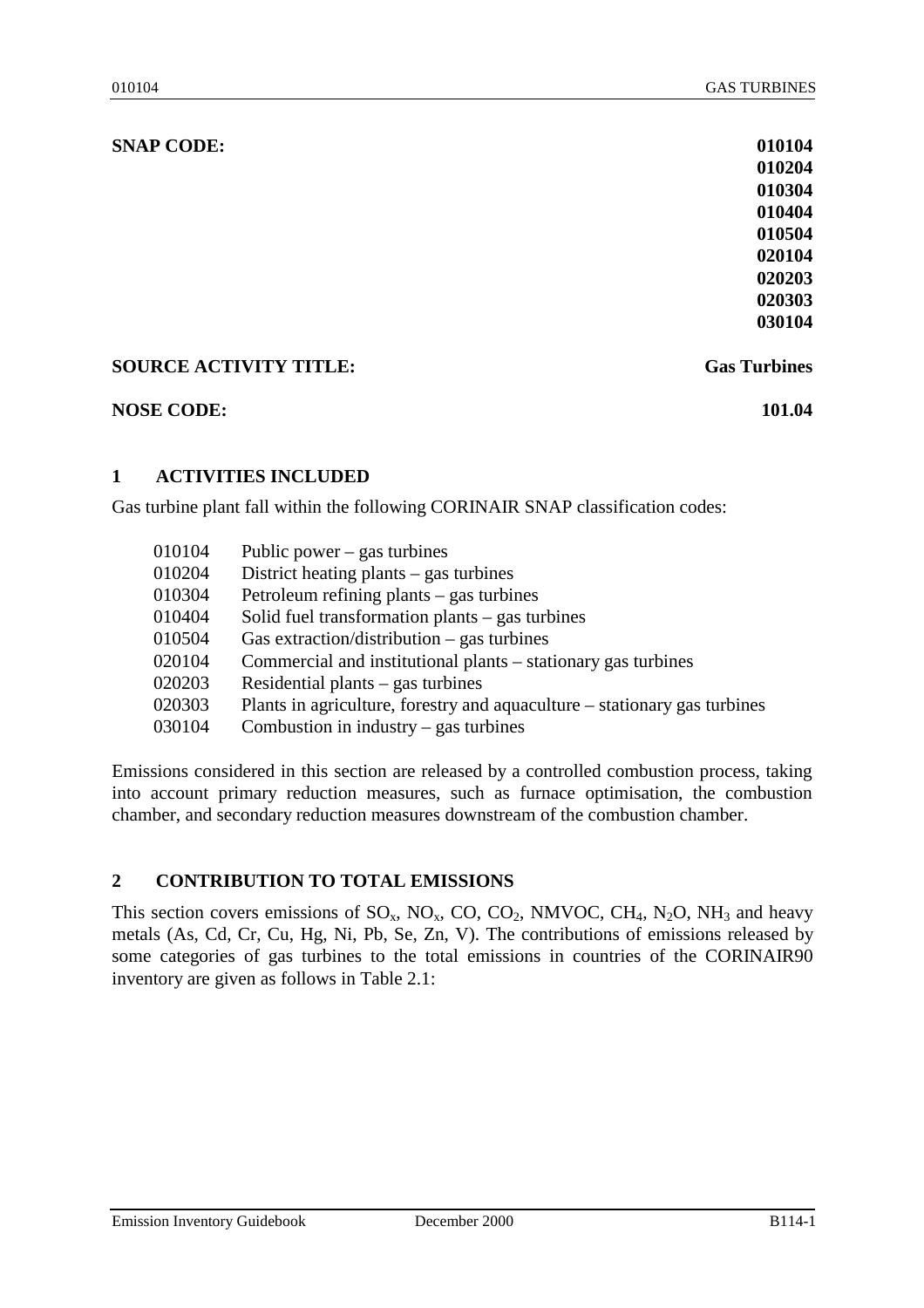# **Table 2.1 Contributions of emissions from combustion plants as point or area sources to total emissions of the CORINAIR90 inventory reported as point sources**

|                           |                                              | Contribution to total emissions $[\%]$ |                 |       |                 |      |                 |                  |                 |  |  |
|---------------------------|----------------------------------------------|----------------------------------------|-----------------|-------|-----------------|------|-----------------|------------------|-----------------|--|--|
| <b>Source</b><br>category | SNAP90<br>code                               | SO <sub>2</sub>                        | NO <sub>x</sub> | NMVOC | CH <sub>4</sub> | CO   | CO <sub>2</sub> | N <sub>2</sub> O | NH <sub>3</sub> |  |  |
| Gas turbines              | 01 01 04<br>01 02 04<br>02 02 03<br>03 01 04 | $\overline{0}$                         | 0.39            | 0.07  | 0.06            | 0.05 | 0.35            | 0.02             |                 |  |  |

 $0 =$  emissions are reported, but the exact value is below the rounding limit of 0.1 per cent

- = no emissions are reported

The most relevant pollutant emitted from gas turbines is nitrogen oxides  $(NO<sub>x</sub>)$ . Other relevant pollutants are carbon dioxide  $(CO<sub>2</sub>)$ , carbon monoxide  $(CO)$ , and volatile organic compounds (non-methane VOC and methane  $(CH<sub>A</sub>)$ ) from older plant. Emissions of nitrous oxide (N<sub>2</sub>O), sulphur oxides (SO<sub>x</sub>), and ammonia (NH<sub>3</sub>) are of less importance.

#### **3 GENERAL**

#### **3.1 Description**

A gas turbine is a type of internal combustion engine in which fuel is burnt with compressed air. Energy from the fuel combustion is recovered by a power turbine which drives a compressor turbine (which provides the compressed combustion air) and the external load.

Gas turbines are installed with a thermal capacity ranging from several hundred kW up to 500 MW. Gaseous fuels are mainly used, such as natural gas or the product of coal gasification (e.g. CCGT or IGCC installations) or other process gases. Also liquid fuels are used, such as light distillates (e.g. naphtha, kerosene or fuel oil) and in some cases other fuels (e.g. heavy fuel oil). Combustion temperatures of up to 1,300 °C in the combustion chambers may lead to considerable  $NO<sub>x</sub>$  emissions.

#### **3.2 Definitions**

**CCGT** – Combined Cycle Gas Turbine Plants

**IGCC** – Integrated Coal Gasification Combined Cycle Gas Turbine Plants

- **SCR** Selective Catalytic Reduction
- **SNCR** Selective Non-Catalytic Reduction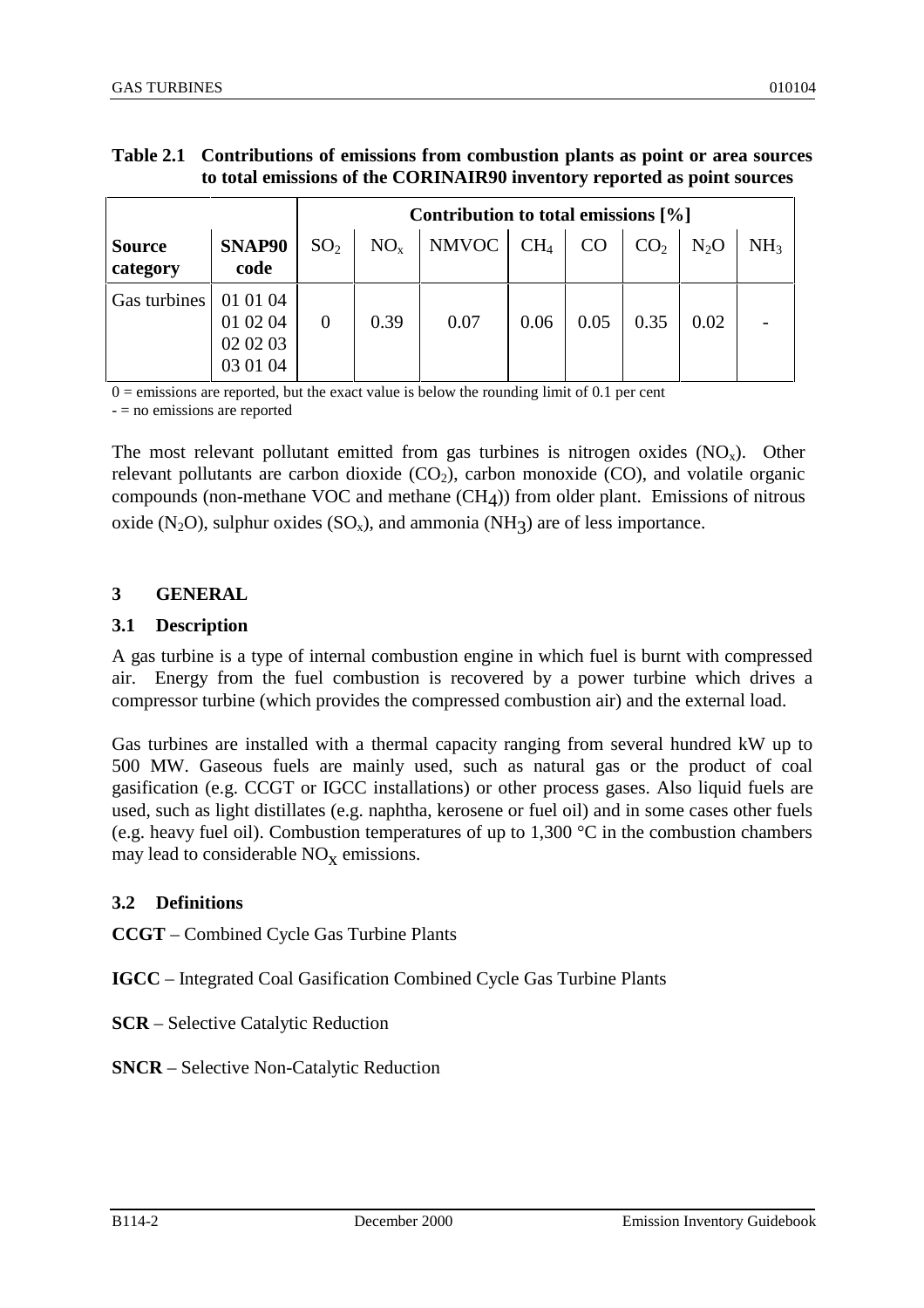# **3.3 Techniques**

The load is typically an alternator or pipeline compressor in industrial use, or a fan or propeller in aircraft. Industrial gas turbines can have a single shaft (all components mounted on a single drive shaft) or may have two or three shafts. Aeroderivative industrial gas turbines have been developed from aircraft power units and tend to be lighter and more suitable for variable load than 'heavy' gas turbines.

Gas turbines used for gas transfer may operate frequently under part load conditions, where load control may be by shaft or generation output. However, gas turbines used for electricity generation are more often run under maximum load under combustor temperature control. Actual output under temperature control can be affected by ambient conditions (air temperature, pressure and humidity).

## **Open cycle, combined cycle and cogeneration plant**

Open cycle gas turbines provide shaft power but are not fitted with heat recovery. Pipeline compressor engines and standby generators are generally open cycle systems. Although open cycle gas turbines for standby electricity generation are not uncommon, modern industrial gas turbines tend to be part of cogeneration plant, such as combined heat and power (CHP) plant, combined cycle gas turbine (CCGT) systems, or Integrated Coal Gasification Combined Cycle Gas Turbine (IGCC) Plants. In a CCGT plant, gas turbines are used to generate electricity and a heat recovery steam generator (boiler) is used to recover energy from the turbine exhaust gases. The steam produced is then used to generate more electricity using a steam turbine alternator set. For IGCC plants, the only emission-relevant unit is the gas turbine (combustion chamber); for CCGT, in addition to the gas turbine, any installed fossil fuelled boiler should also be taken into account.

A cogeneration plant also uses a gas turbine to generate electricity and can use the turbine exhaust gas for direct or indirect drying; or, more commonly, a waste heat boiler is employed for steam generation. In common with a CCGT plant the steam may be used to generate electricity, but in general the steam is required primarily for process use. Supplementary burners are commonly used in CHP plant to accommodate variable process steam demand.

#### **3.4 Emissions**

The most relevant pollutant emitted from gas turbines is nitrogen oxides  $(NO_x)$ . Other relevant pollutants are sulphur oxides  $(SO_x)$ , carbon dioxide  $(CO_2)$ , and volatile organic compounds (non-methane VOC and methane  $(CH<sub>4</sub>)$ ) from older plant. Emissions of nitrous oxide  $(N_2O)$ , carbon monoxide  $(CO)$  and ammonia  $(NH_3)$  are of less importance.

Emissions of POPs and heavy metals might be significant where heavy fuel oil is used.

## **3.5 Controls**

Pollution control techniques for gas turbines have essentially targeted combustion efficiency and  $NO<sub>x</sub>$  emissions. Various techniques have been employed for  $NO<sub>x</sub>$  control, including the following:

Emission Inventory Guidebook December 2000 B114-3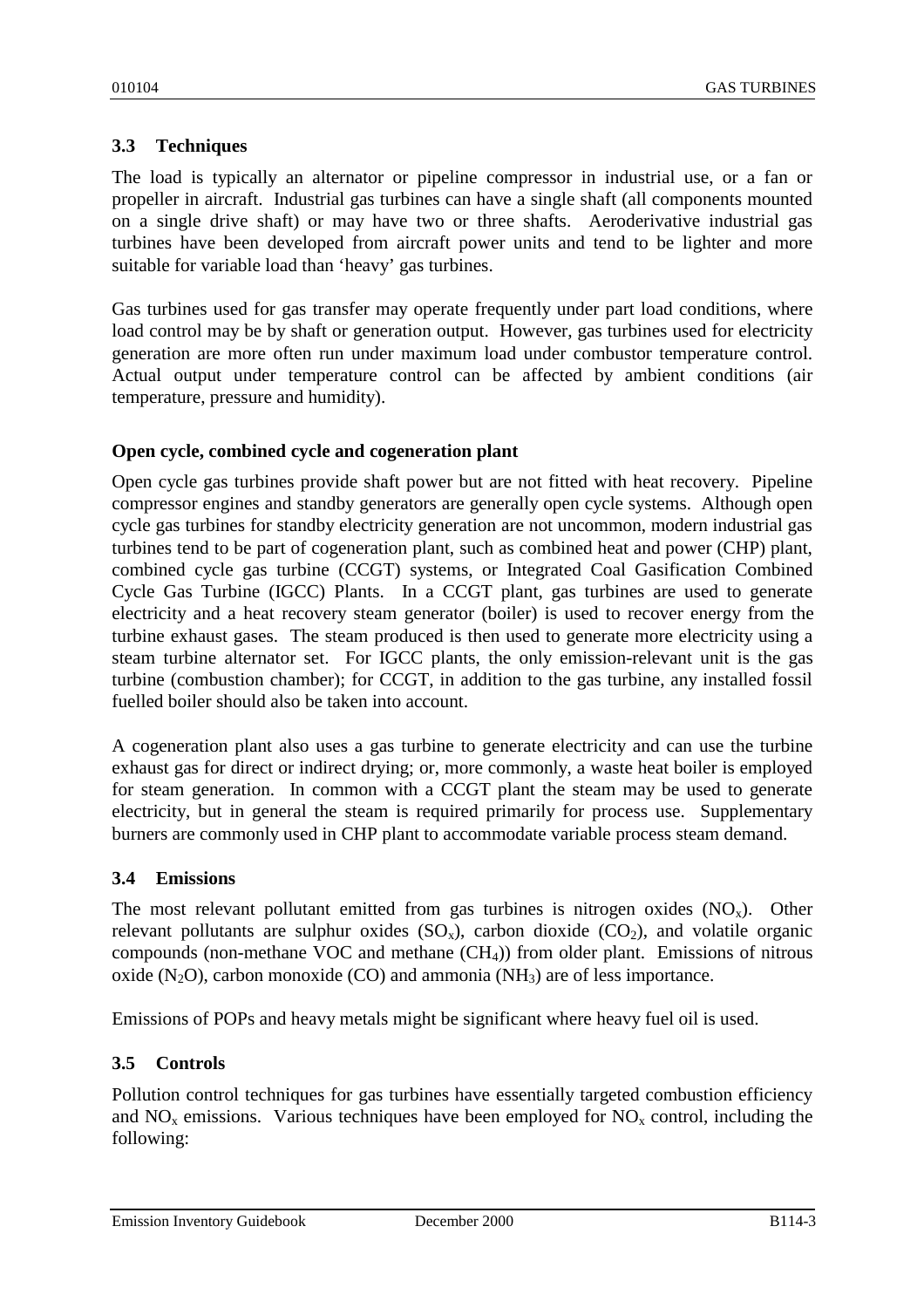- Steam injection;
- Water injection:
- low  $NO<sub>x</sub>$  burner systems.

In addition, Selective Catalytic Reduction (SCR) and Selective Non-Catalytic Reduction (SNCR) systems have also been developed for  $NO_x$  control for larger gas turbines. Low  $NO_x$ burner systems are often termed dry control systems as they do not involve water or steam injection.

# **4 SIMPLER METHODOLOGY**

The simpler methodology involves the calculation of emissions based on emission factors and activity data. The simpler methodology should only be used in cases where no measured data are available.

The annual emission is derived from an annual activity multiplied by an emission factor (Equation (1)):

$$
Annual emission = Annual activity x Emission factor
$$
\n
$$
(1)
$$

The activity rate and the emission factor have to be determined on the same level of aggregation by using available data (e.g. fuel consumption).

Differences in design and operation of gas turbines, in fuels used and/or controls installed require different emission factors. The default emission factors in section 8 take into account these parameters.

If not stated otherwise, the emission factors presented in Section 8 refer to full load conditions. Start-up emissions can be considered separately but are small for gas turbines.

# **5 DETAILED METHODOLOGY**

In principle, plant specific measurement data should be used, if available, for the determination of emissions from gas turbines.

# **6 RELEVANT ACTIVITY STATISTICS**

For the activity rate, the energy input in [GJ] should be used, but in principle other relations are also applicable.

Activity data on the number and size of gas turbines and the amount of fuel burned should be available from statistical offices of individual countries or from statistical reports from Eurostat or OECD. A list of example statistical reports is given in section 18.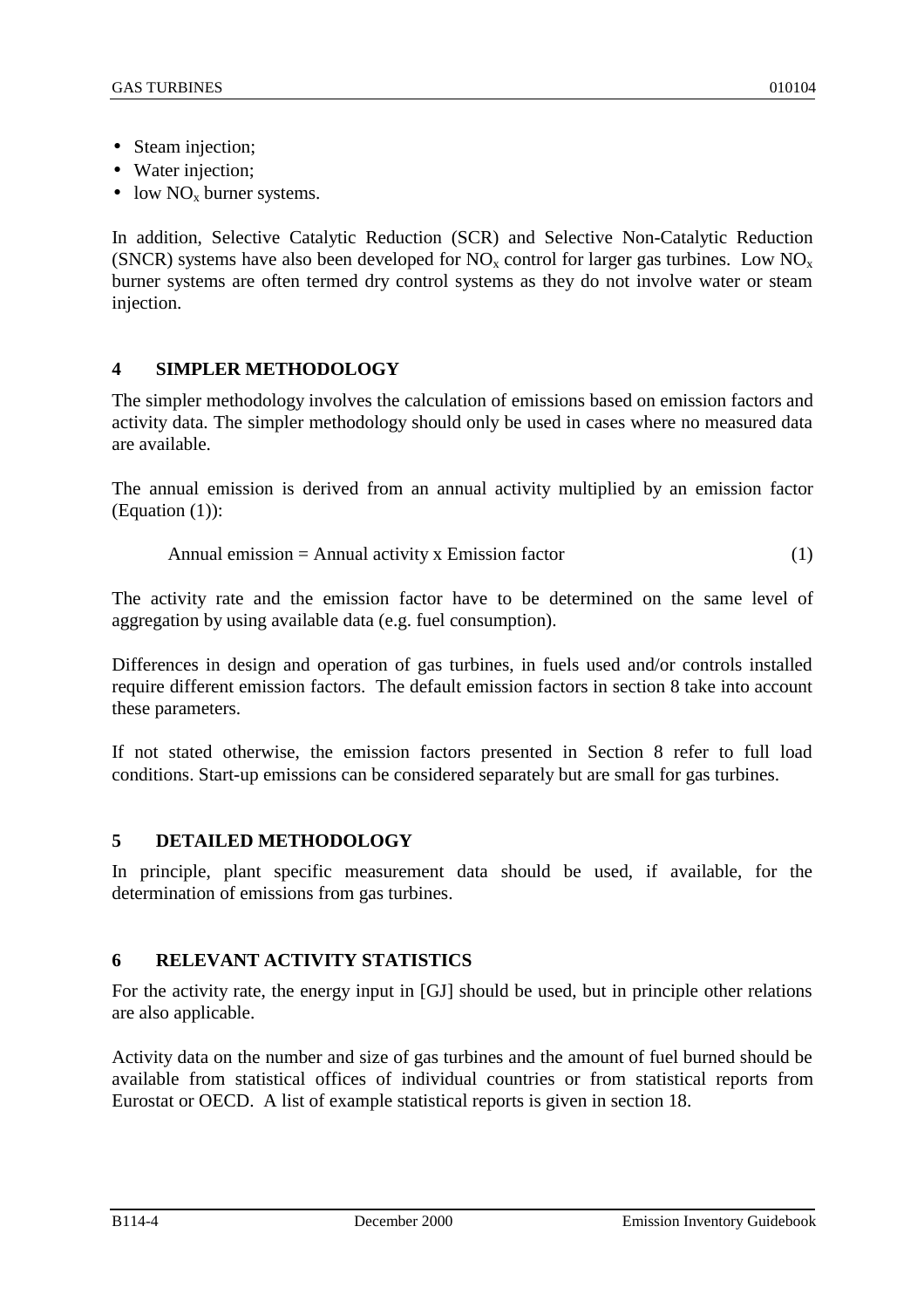# **7 POINT SOURCE CRITERIA**

According to CORINAIR90, combustion plants with:

- a thermal capacity  $\geq 300$  MW, or
- emissions of  $SO_2$  or  $NO_x$  or  $NMVOC > 1,000$   $Mg/a<sup>1</sup>$

should be considered as point sources. Within CORINAIR other combustion plants may also be considered as point sources on a voluntary basis.

## **8 EMISSION FACTORS, QUALITY CODES AND REFERENCES**

In the absence of better data, the following default emission factors may be used:

#### **Simple Methodology**

Tables 8.1 to 8.4 give default emission factors for the most significant pollutants from SNAP categories 010104, 010504 and 030104, where available, for plant running on natural gas with varying levels of  $NO<sub>x</sub>$  control:

- Uncontrolled;
- steam injection;
- water injection;
- dry low-NO<sub>x</sub> burner.

Table 8.5 gives a summary of emission factors by SNAP codes.

Table 8.6 gives a summary of emission factors measured on plant of varying age in Italy.

 $\overline{a}$ 

<sup>&</sup>lt;sup>1</sup> For CO<sub>2</sub> a further optional criterion for point sources is the emission of > 300 Gg/a.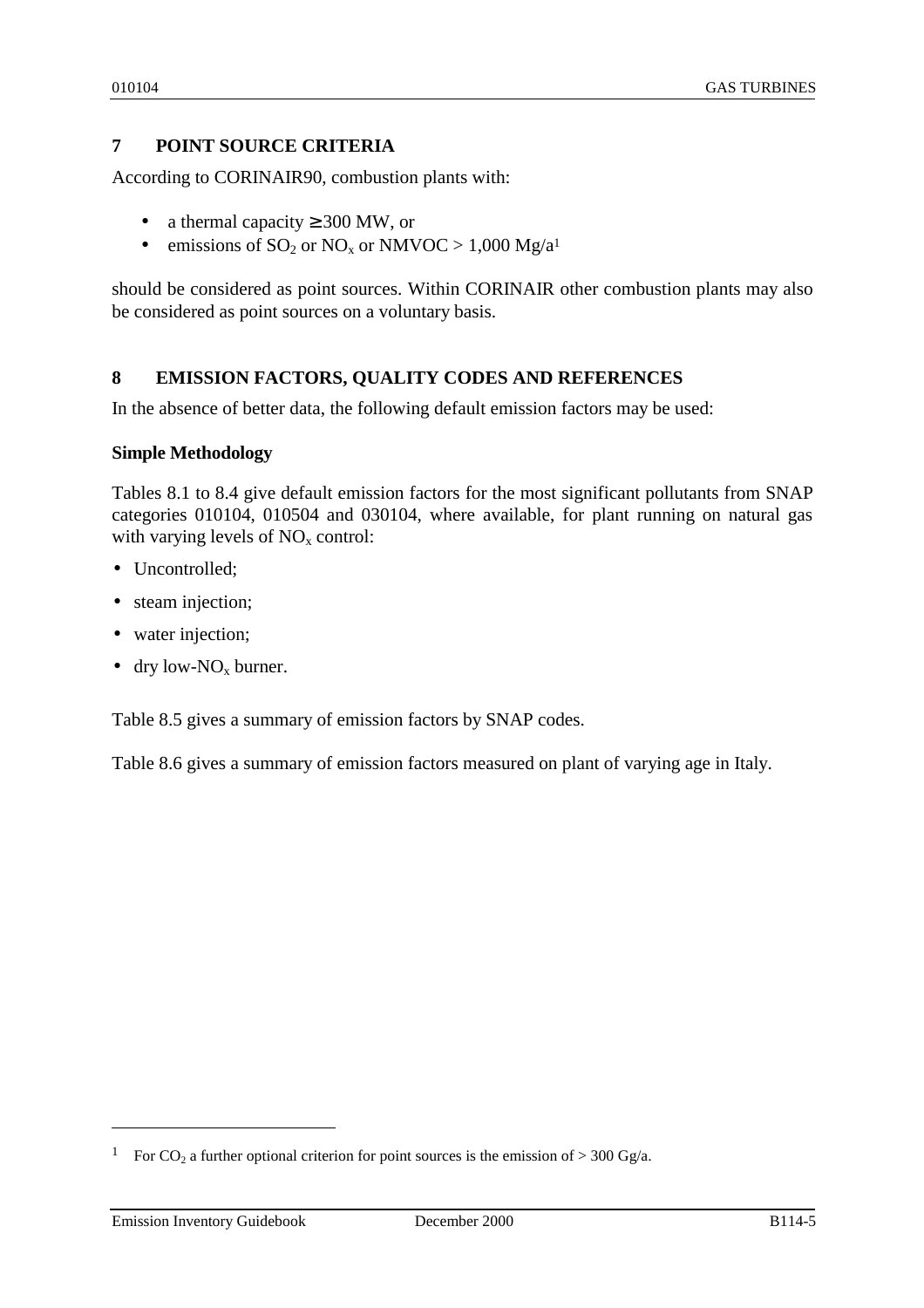| $NOx$ Control        | $NOx$ emission factors, g $GI-1$ |              |                 |                  |                |  |  |  |  |
|----------------------|----------------------------------|--------------|-----------------|------------------|----------------|--|--|--|--|
|                      | <b>Stewart 1998</b>              | <b>USEPA</b> |                 | <b>EMEP/</b>     | <b>UK NAEI</b> |  |  |  |  |
|                      |                                  | Electricity  | <b>Pipeline</b> | <b>CORINAIR</b>  |                |  |  |  |  |
|                      |                                  |              |                 |                  |                |  |  |  |  |
| Uncontrolled         | 104-312                          | 189          | 146             | 160-480          |                |  |  |  |  |
|                      |                                  |              |                 | 650              |                |  |  |  |  |
|                      |                                  |              |                 | (aeroderivative) |                |  |  |  |  |
| Steam injection      | 46-120                           | 51.6         | -               | ۰                |                |  |  |  |  |
|                      |                                  |              |                 |                  |                |  |  |  |  |
| Water injection      | 115                              | 60.2         | -               | ۰                |                |  |  |  |  |
|                      |                                  |              |                 |                  |                |  |  |  |  |
| Dry low $NOx$ burner | 33-86                            |              |                 | 80               | 44             |  |  |  |  |

# **Table 8.1 Default Emission Factors for NOx**

**Notes :**

1.  $NO<sub>x</sub>$  is expressed as  $NO<sub>2</sub>$ .

2. '-' denotes no data

3. USEPA emission factor data from AP-42 5th Ed including supplements A and B.

4. EMEP/CORINAIR emission factors from the Atmospheric Emission Inventory Guidebook and are data for point sources.

5. NAEI emission factors are for 1996 and represent gas-fired power stations.

## **Table 8.2 Default Emission Factors for CO**

| $NOx$ Control system | emission factors, $g GJ-1$<br>$\bf CO$ |              |                 |                 |                |  |  |  |  |
|----------------------|----------------------------------------|--------------|-----------------|-----------------|----------------|--|--|--|--|
|                      | <b>Stewart 1998</b>                    | <b>USEPA</b> |                 | <b>EMEP/</b>    | <b>UK NAEI</b> |  |  |  |  |
|                      |                                        | Electricity  | <b>Pipeline</b> | <b>CORINAIR</b> |                |  |  |  |  |
|                      |                                        |              |                 |                 |                |  |  |  |  |
| Uncontrolled         | $<3-120$                               | 47.3         | 73.1            | -               |                |  |  |  |  |
|                      |                                        |              |                 |                 |                |  |  |  |  |
| Steam injection      | $3-47$                                 | 68.8         | ۰               | ۰               |                |  |  |  |  |
|                      |                                        |              |                 |                 |                |  |  |  |  |
| Water injection      | 20.8                                   | 120          |                 |                 |                |  |  |  |  |
|                      |                                        |              |                 |                 |                |  |  |  |  |
| Dry low $NOx$ burner | $1.2 - 21$                             |              |                 |                 | 16             |  |  |  |  |

**Notes :**

1. '-' denotes no data.

2. USEPA emission factor data from AP-42 5th Ed including supplements A and B.

3. EMEP/CORINAIR emission factors from the Atmospheric Emission Inventory Guidebook and are data for point sources.

4. NAEI emission factors are for 1996 and represent gas-fired power stations.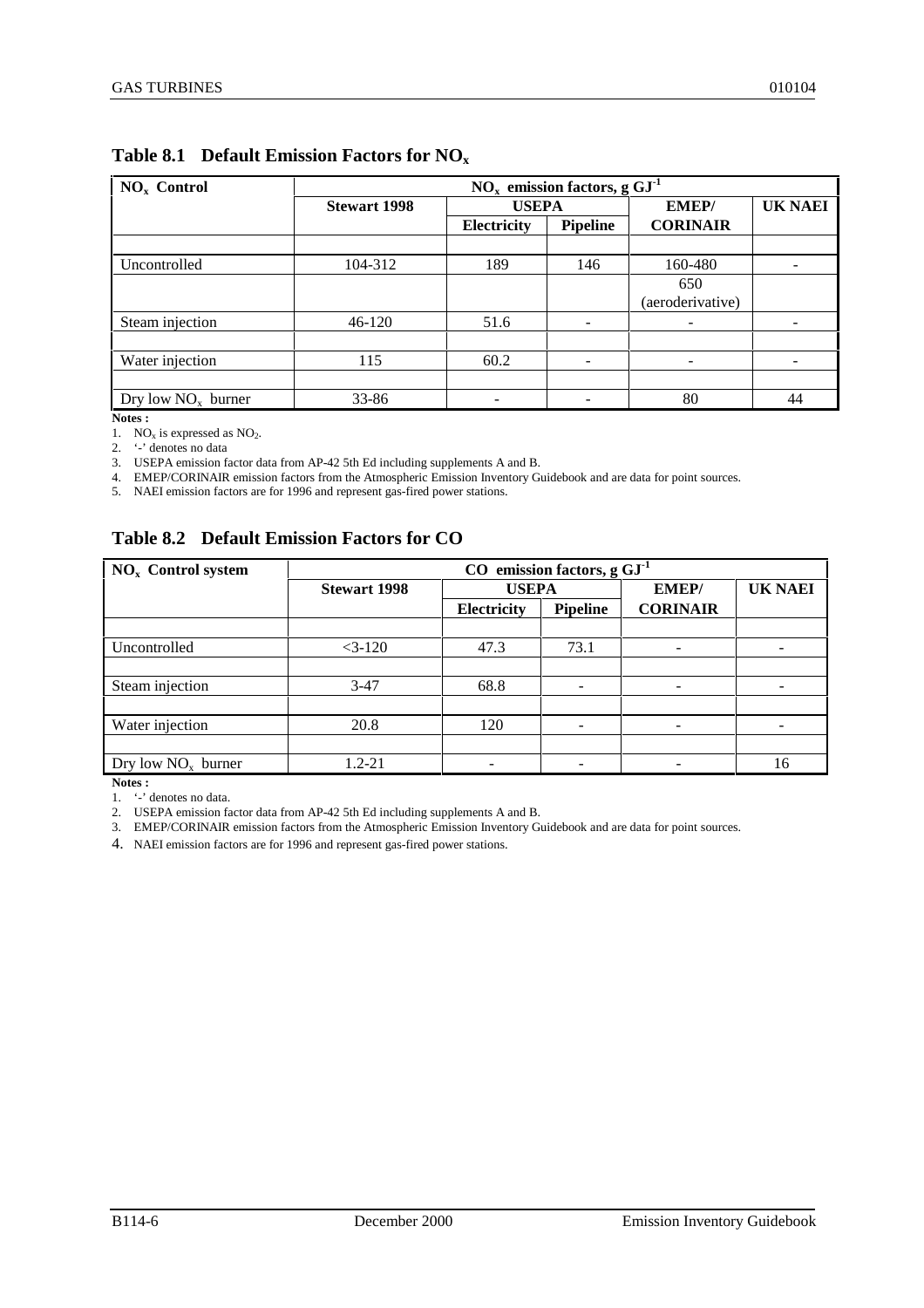| $NOx$ Control system  |                     |                          | VOC emission factors, $g GJ-1$ |                                |                          |
|-----------------------|---------------------|--------------------------|--------------------------------|--------------------------------|--------------------------|
|                       | <b>Stewart 1998</b> | <b>USEPA</b>             |                                | <b>EMEP/</b>                   | <b>UK NAEI</b>           |
|                       |                     | Electricity              | <b>Pipeline</b>                | <b>CORINAIR</b>                |                          |
|                       |                     |                          |                                |                                |                          |
| Uncontrolled          | $1.1 - 25$          | 10.3                     | 22.8                           | $2.5 - 6.1$ (CH <sub>4</sub> ) |                          |
|                       |                     |                          |                                | 2.5-5 (NMVOC)                  |                          |
|                       |                     |                          |                                |                                |                          |
| Steam injection       | $1.3 - 6.3$         | $\overline{\phantom{0}}$ |                                | $66\,$                         |                          |
|                       |                     |                          |                                |                                |                          |
| Water injection       | 2.8                 | -                        |                                | $\epsilon\epsilon$             |                          |
|                       |                     |                          |                                |                                |                          |
| Dry. Low $NOx$ burner | $0.6 - 2.6$         |                          |                                | $\zeta\,\zeta$                 | $6.0$ (CH <sub>4</sub> ) |
|                       |                     |                          |                                |                                | 5.3 (NMVOC)              |

# **Table 8.3 Default Emission Factors for VOCs**

**Notes:**

1. '-' denotes no data.

2. VOC are expressed as methane.

3. USEPA emission factor data from AP-42 5th Ed including supplements A and B.

4. EMEP/CORINAIR emission factors from the Atmospheric Emission Inventory Guidebook and are for no specified type of gas turbine are data for point sources.

5. NAEI emission factors are for 1996 and represent gas-fired power stations.

# **Table 8.4 Default Emission Factors for N2O**

| $NOx$ Control system  | $N_2O$ emission factors, g $GI-1$ |                                       |                          |                 |                |  |  |
|-----------------------|-----------------------------------|---------------------------------------|--------------------------|-----------------|----------------|--|--|
|                       | <b>Stewart 1998</b>               | <b>USEPA</b>                          |                          | <b>EMEP/</b>    | <b>UK NAEI</b> |  |  |
|                       |                                   | <b>Electricity</b><br><b>Pipeline</b> |                          | <b>CORINAIR</b> |                |  |  |
|                       |                                   |                                       |                          |                 |                |  |  |
| Uncontrolled          | $2 - 6$                           |                                       |                          |                 |                |  |  |
|                       |                                   |                                       |                          |                 |                |  |  |
| Steam injection       | 3                                 | 1.29                                  | $\overline{\phantom{0}}$ |                 |                |  |  |
|                       |                                   |                                       |                          |                 |                |  |  |
| Water injection       |                                   | 1.29                                  |                          |                 |                |  |  |
|                       |                                   |                                       |                          |                 |                |  |  |
| Dry. low $NOx$ burner | $1 - 7$                           |                                       | $\overline{\phantom{0}}$ |                 | 3.7            |  |  |

**Notes:**

1. '-' denotes no data.

2. USEPA emission factor data from AP-42 5th Ed including supplements A and B.

3. NAEI emission factors are for 1996 and represent gas-fired power stations.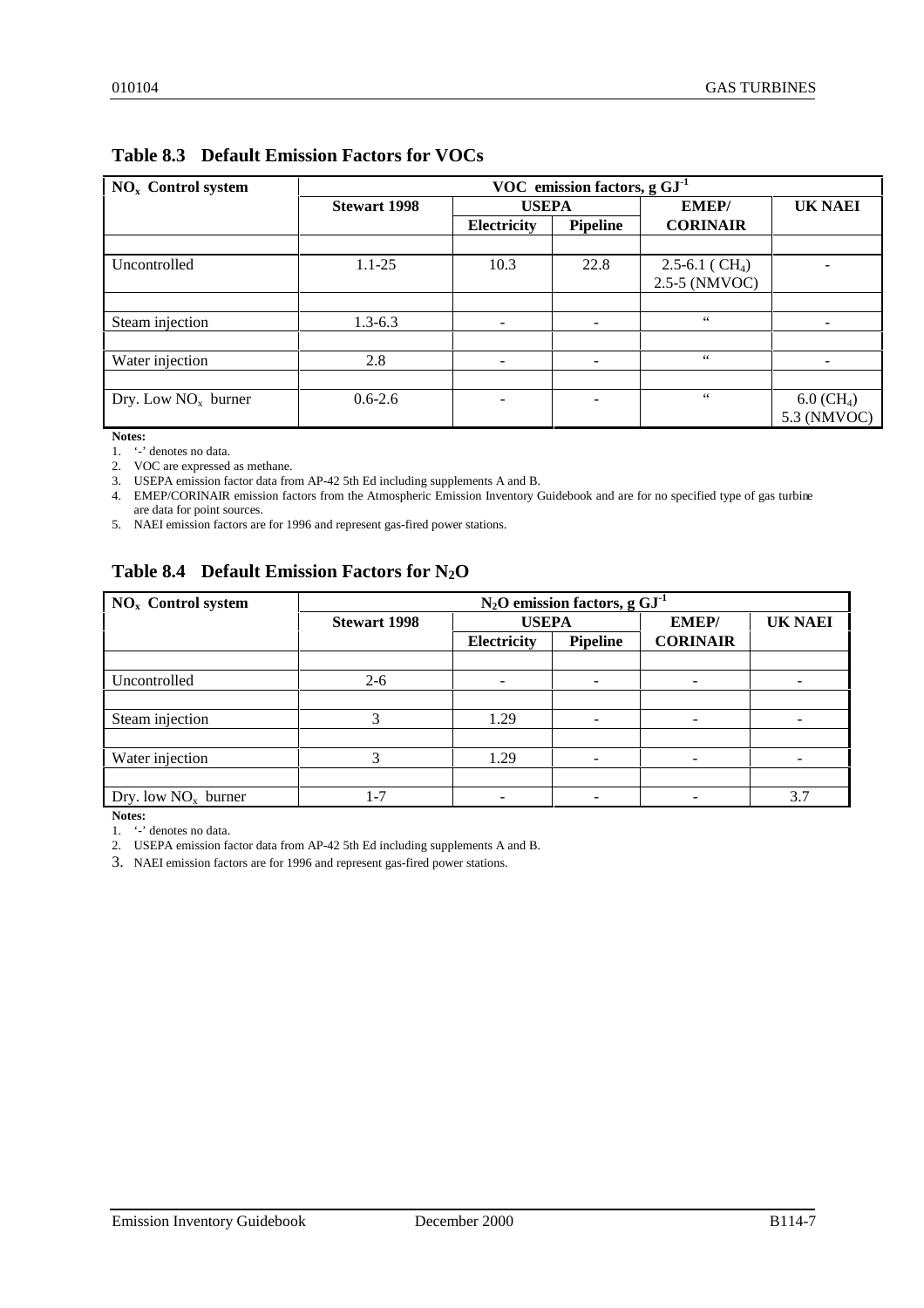| <b>SNAP</b> | <b>Description</b>         | $NOx$ control    | No of gas turbines | <b>Size</b><br>of<br>gas | NO <sub>x</sub> | <b>CO EFs</b> | <b>VOC</b>          | $N_2O$         |
|-------------|----------------------------|------------------|--------------------|--------------------------|-----------------|---------------|---------------------|----------------|
| Code        |                            |                  | in survey          | turbines                 | <b>EFs</b>      |               | <b>EFs</b>          | <b>EFs</b>     |
|             |                            |                  |                    | <b>MW</b>                | $g \, GJ^{-1}$  | $g GJ-1$      | $g \text{ GJ}^{-1}$ | $g GJ-1$       |
| 010104      | Public power, gas turbines | Low $NOx$ burner | 4                  | 150-215                  | $33 - 86$       | $1.2 - 21$    | $0.6 - 2.6$         | $1 - 7$        |
|             |                            | Steam injection  |                    | 125                      | 120             | 4.0           | 2.6                 | $\langle 9$    |
|             |                            | Uncontrolled     |                    | $~25 - 125$              | 198-250         | 6.6-51        | $1.1 - 4.2$         | $\langle 9$    |
| 030104      | Combustion in industry,    | Water injection  |                    | 22                       | 115             | 20.8          | 2.8                 | $\mathcal{L}$  |
|             | gas turbines               | Steam injection  |                    | $4.8 - 40$               | 46-91           | $3-47$        | $1.3 - 6.3$         | $\mathfrak{D}$ |
|             |                            | Uncontrolled     | 4                  | $6.25 - 40$              | 140-279         | $<$ 3-14      | 1.6-3.0             | $4 - -4$       |
| 010504      | Gas extraction /           | Uncontrolled     |                    | $6.25 - 25$              | 104-312         | $6 - 120$     | $3.7 - 25$          | $2 - 6$        |
|             | distribution, gas turbines |                  |                    |                          |                 |               |                     |                |

|  | Table 8.5 Summary of emission factors by SNAP codes (Stewart, 1998) |  |  |  |  |  |
|--|---------------------------------------------------------------------|--|--|--|--|--|
|--|---------------------------------------------------------------------|--|--|--|--|--|

**Notes :**

1.  $NO<sub>x</sub>$  is expressed as  $NO<sub>2</sub>$ .

2. VOC expressed as methane.

3. With the exception of the large CCGT gas turbines used for utility power generation, many of the gas turbines surveyed would be used in other industry sectors. None of the pipeline compressor gas turbines, which were visited early in the measurement programme, were fitted with  $NO<sub>x</sub>$  control systems.

| <b>SNAP</b> | Town                             | Unit           | <b>Thermal</b> | <b>Fuel Cons.</b> | E.F.CO                   | E.F.NOx | <b>Control system</b>   | Age of the  |
|-------------|----------------------------------|----------------|----------------|-------------------|--------------------------|---------|-------------------------|-------------|
|             |                                  | number         | Capacity (MW)  | (GJ/year)         | g/GJ                     | g/GJ    |                         | plant $(*)$ |
| 010104      | <b>CASSANO D'ADDA</b>            | 3              | 105            | 220,700           | 32                       | 222     | Steam injection         | old         |
| 010204      | <b>SAN DONATO MILANESE</b>       |                | 12             | 337,482           | 34                       | 265     | uncontrolled            | old         |
| 010204      | <b>SAN DONATO MILANESE</b>       | $\overline{2}$ | 12             | 247,068           | 34                       | 263     | uncontrolled            | old         |
| 010104      | TURBIGO                          | 6              | 400            | 1,547,026         |                          | 71      | Dry low NO <sub>x</sub> | medium      |
| 010104      | <b>TURBIGO</b>                   |                | 400            | 2,336,386         | $\overline{\phantom{a}}$ | 77      | Dry low NO <sub>x</sub> | medium      |
| 010104      | <b>TURBIGO</b>                   | 8              | 400            | 4,039,245         |                          | 68      | Dry low NO <sub>x</sub> | medium      |
| 010204      | <b>SAN DONATO MILANESE</b>       | 3              | 15             | 392,070           | 5.9                      | 157     | Steam injection         | medium      |
| 010204      | <b>SAN DONATO MILANESE</b>       | 4              | 15             | 343,428           | 6.1                      | 145     | Steam injection         | medium      |
| 010204      | <b>SESTO SAN GIOVANNI</b>        |                | 120            | 3,409,998         | 16                       | 39      | Dry low NO <sub>x</sub> | new         |
| 010104      | <b>SOPRA</b><br><b>BOFFALORA</b> |                | 205            | 1.766.430         | 5.7                      | 20      | Dry low NO <sub>x</sub> | new         |
|             | <b>TICINO</b>                    |                |                |                   |                          |         |                         |             |
| 010204      | <b>CREMONA</b>                   |                | 26             | 752,536           | 0.8                      | 108     | Steam injection         | new         |

#### **Table 8.6 Summary of emission factors measured during the years 1997 and 1998, Italy (Caserini et al)**

\* old : 1970-1980; medium : 1980-1990; new: >1990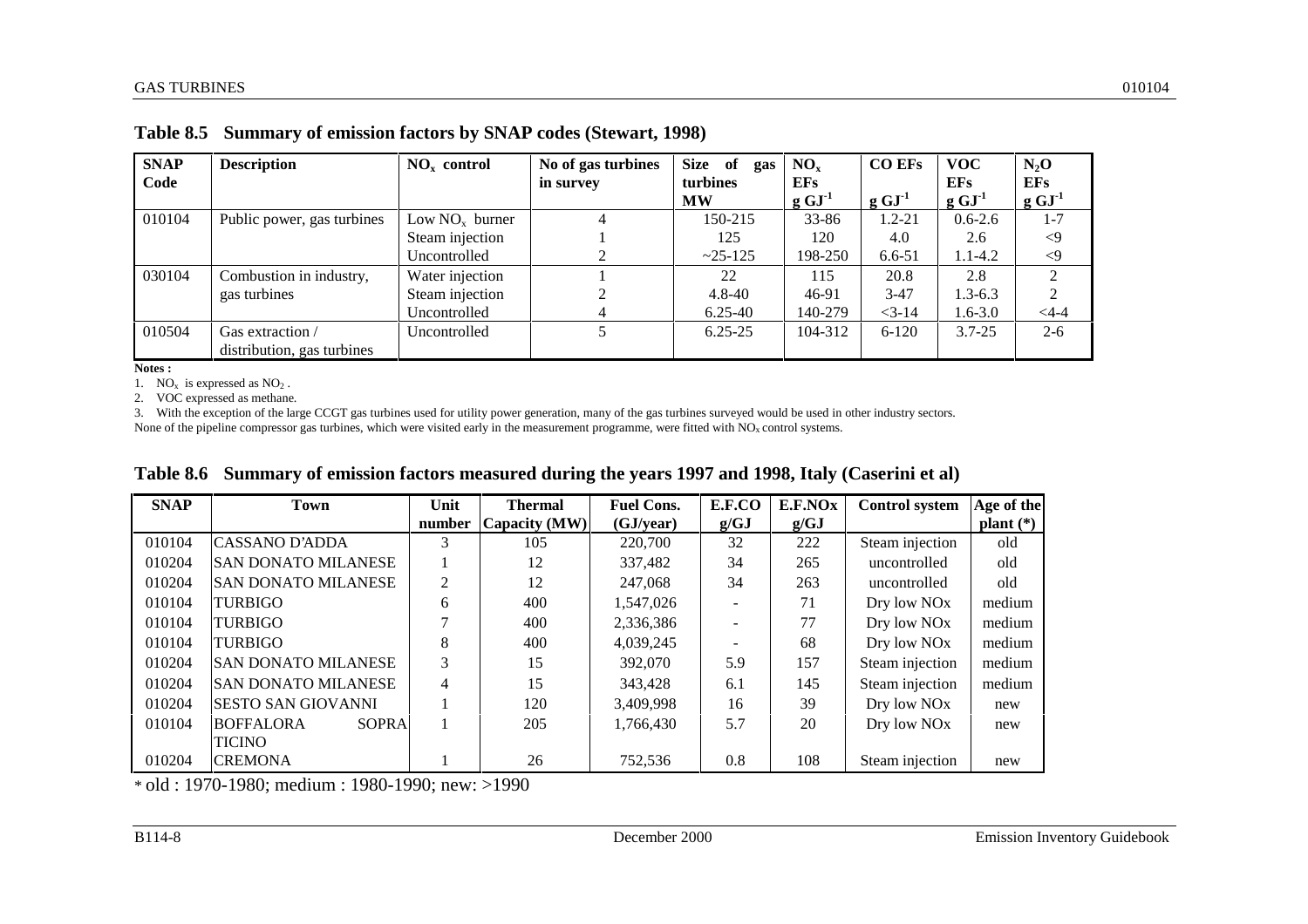## **9 SPECIES PROFILES**

Limited speciated data are available.

## **10 CURRENT UNCERTAINTY ESTIMATES**

The emission factors in Section 8 have an uncertainty rating of B/C.

## **11 WEAKEST ASPECTS/PRIORITY AREAS FOR IMPROVEMENT IN CURRENT METHODOLOGY**

The emission factors are not necessarily representative of all gas turbine plant and could be improved if more data were available for plants in different countries.

For NM VOCs, these plants contribute a low proportion of total emissions and the generation of speciated data for this source should not be a priority.

## **12 SPATIAL DISAGGREGATION CRITERIA FOR AREA SOURCES**

In general the following disaggregation steps for emissions released from residential combustion can be used:

- differentiation in spatial areas, e.g. administrative units (country, province, district, etc.), inhabited areas, settlement areas (divided in high and low density settlements);
- determination of regional emission factor per capita depending on the population density and the type of fuel used.

For emissions released from industrial combustion, spatial disaggregation takes into account the following steps:

- differentiation in spatial areas with regard to industrial areas;
- determination of emission factors related to the number of industrial employees.

## **13 TEMPORAL DISAGGREGATION CRITERIA**

Temporal disaggregation of annual emissions released from combustion plants as point sources or industrial plant as area sources can be obtained from the temporal change of the production of power or the temporal change of the consumption, taking into account a split into:

- summer and winter time:
- working days and holidays;
- standstill times:
- times of partial load behaviour;
- number of start-ups / type of load design.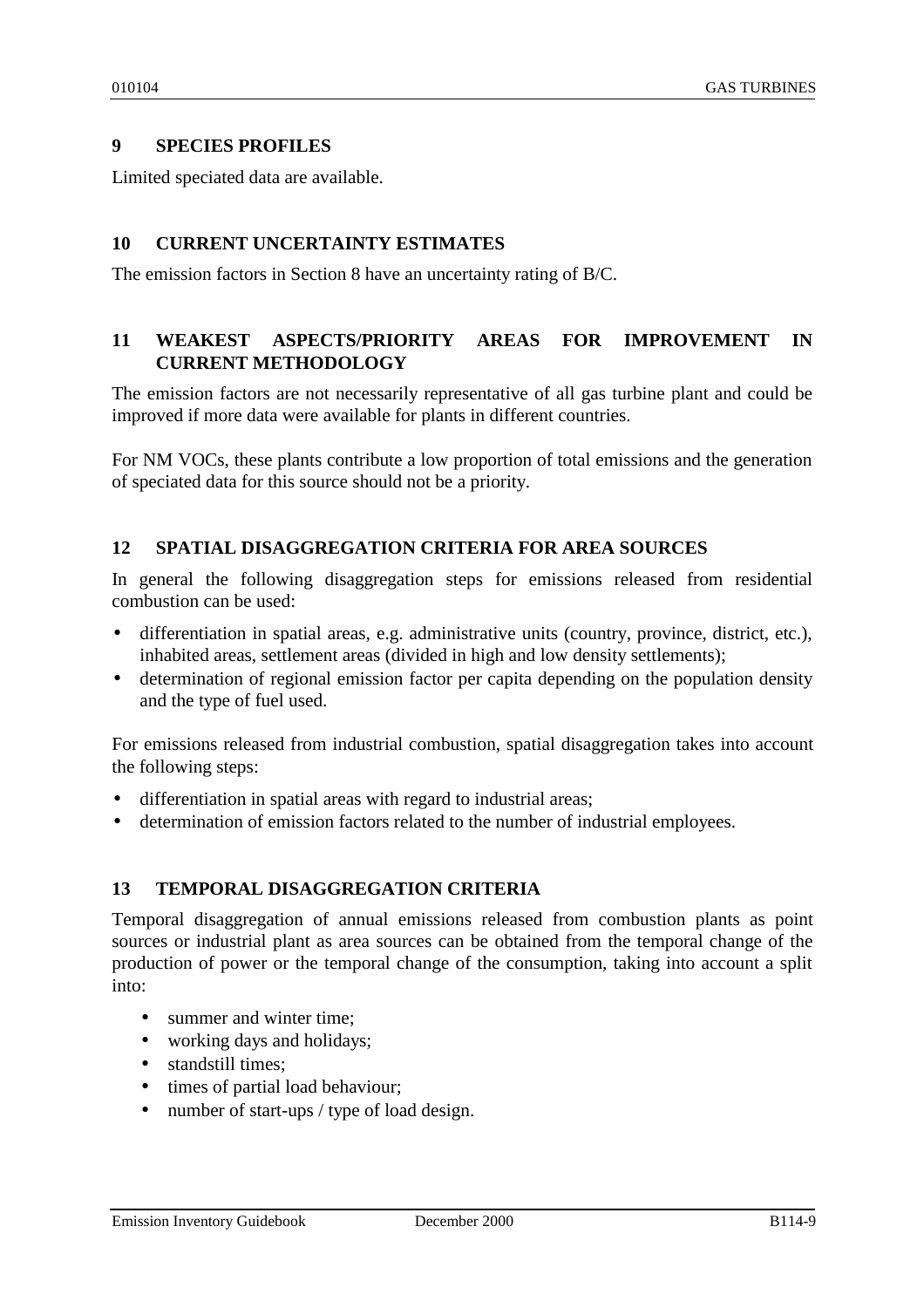For non-industrial combustion (small consumer/residential combustion) temporal disaggregation should take into account:

- consumption of fuel;
- heating degree-days;
- summer and winter time (heating periods);
- working days and holidays;
- daily fluctuations of load.

## **14 ADDITIONAL COMMENTS**

No additional comments.

## **15 SUPPLEMENTARY DOCUMENTS**

The combustion chapters of the  $1<sup>st</sup>$  Edition of the EMEP/CORINAIR Atmospheric Emission Inventory Guidebook should be referred to for more detail.

## **16 VERIFICATION PROCEDURES**

For verification purposes, annual emissions can be compared to independently derived emission estimates. These independent emission estimates can be obtained by using relations between annual emissions and variables such as population equivalents, number of households, fossil fuel prices, etc.

Another possibility for verification is to make emission density comparisons of e.g. emissions per capita or emissions per GDP between countries with comparable economic structures.

## **17 REFERENCES**

Caserini, S. personal communication on behalf of Regione Lombardia - Servizio Protezione Ambientale e Sicurezza Industriale, Regional Plan for Air Quality - Emission Inventories Unit. Contact: Dott. Angelo Giudici, Ing. Stefano Caserini, Via Stresa 24, 20125 Milano (Italy). Tel +39 02 6765 6752/ 4857; Fax +39 02 6765 4961; E-mail: angelo\_giudici@ regione.lombardia.it; stefano\_caserini@ regione.lombardia.it

EMEP/CORINAIR (1996) Atmospheric Emission Inventory Guidebook ( $1<sup>st</sup>$  ed.). European Environment Agency.

Stewart R (1998) A survey of Gaseous Emissions to Atmosphere from UK Gas Turbines. AEA Technology Environment, UK.

US EPA (1996) Compilation of Air Pollutant Emission Factors Vol.1. Stationary, Point and Area Sources. Report  $AP-42$  ( $5<sup>th</sup>$  ed.).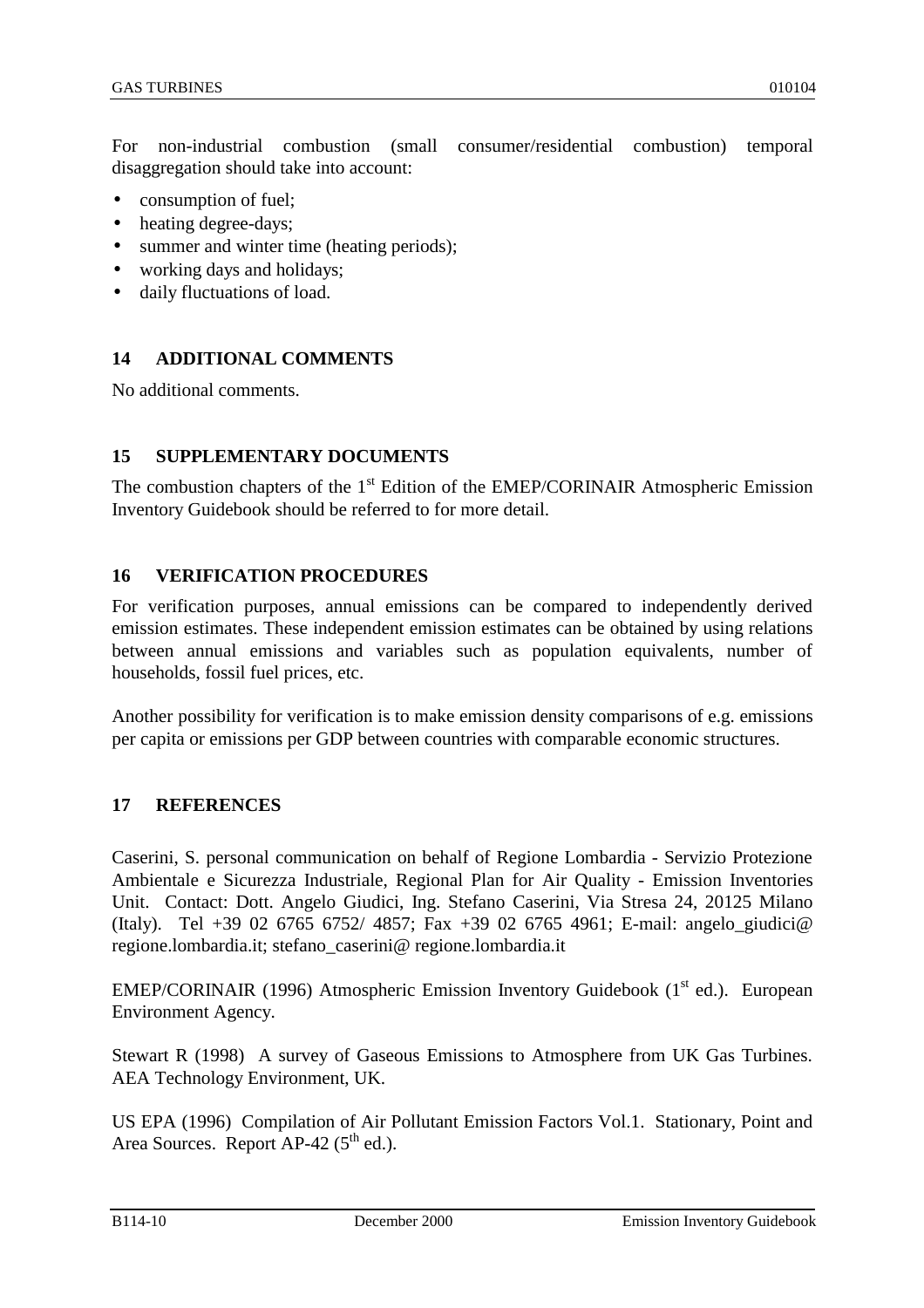UK NAEI (1998) Personal communication. National Environmental Emission Inventory, AEA Technology Environment, UK.

## **18 BIBLIOGRAPHY**

Office for Official Publication of the European Communities (ed.): Annual Statistics; Luxembourg

Commission of the European Communities (ed.): Energy in Europe - Annual Energy Review; Brussels

Statistical Office of the European Communities (EUROSTAT) (ed.): CRONOS Databank

OECD (ed.): Environmental Data compendium

Commission of the European Communities (ed.): Energy in Europe; - Annual Energy Review; Special Issue; Brussels

EUROSTAT (ed.): Panorama of EU Industry'94; Office for official publications of the European Communities; Luxembourg

EUROSTAT Demographic Statistics, Luxembourg

### **19 RELEASE VERSION, DATE AND SOURCE**

| Version: | 2.2                                                                                                                                                                                            |
|----------|------------------------------------------------------------------------------------------------------------------------------------------------------------------------------------------------|
| Date:    | <b>May 2000</b>                                                                                                                                                                                |
| Source:  | Otto Rentz, Dagmar Oertel<br>University of Karlsruhe (TH)<br>Germany                                                                                                                           |
|          | Updated by: Jessica Sully / Michael Wenborn<br><b>AEA Technology Environment</b><br>UK                                                                                                         |
|          | <b>Enquiries to: Haydn Jones</b><br><b>AEA Technology Environment</b><br>E6 Culham<br>Abingdon<br>Oxfordshire OX14 3ED<br>United Kingdom<br>Tel. +44 (0)1235 463122<br>Fax. +44 (0)1235 463574 |

Email: haydn.h.jones@aeat.co.uk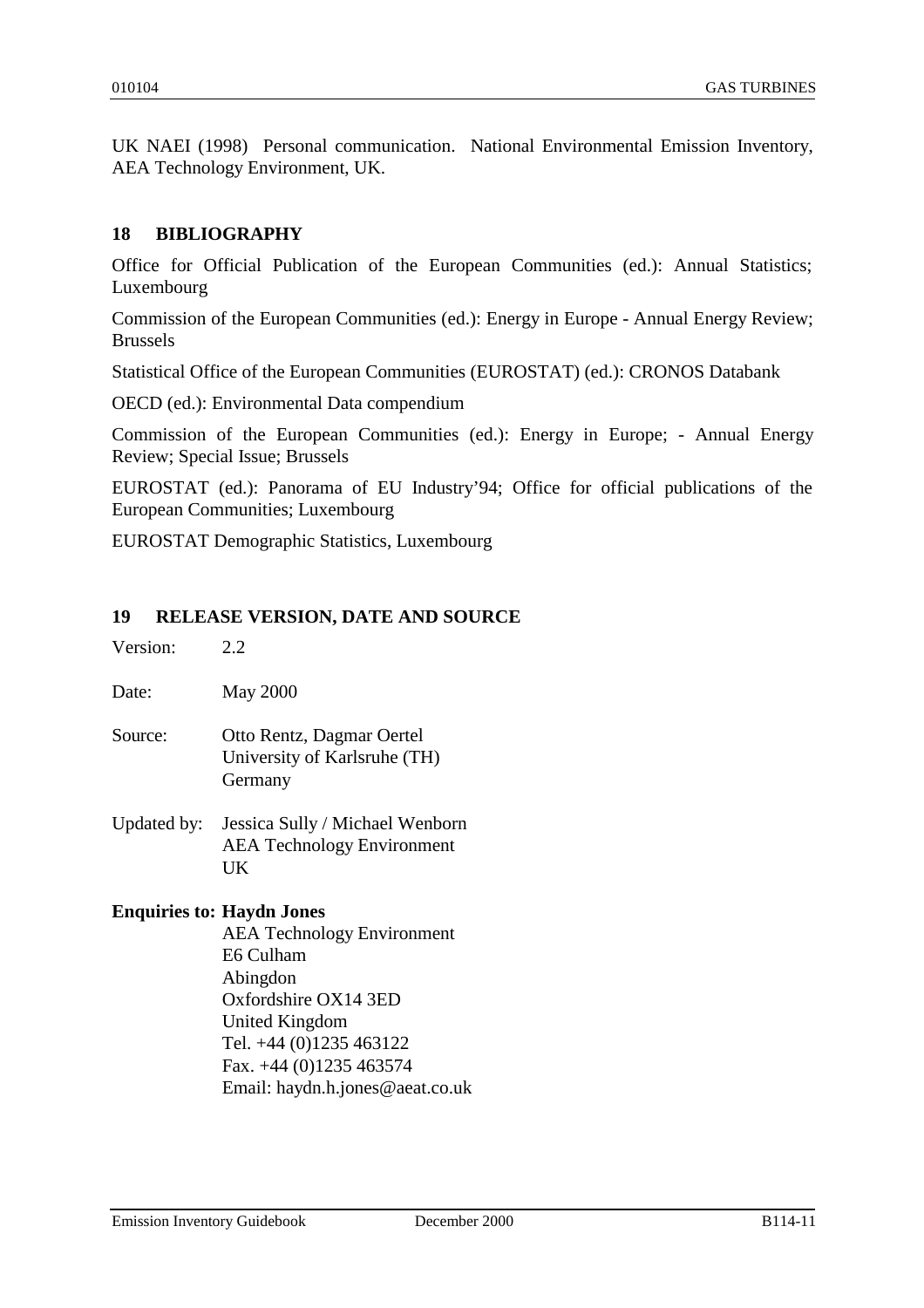### **SNAP CODE : 010302**

**010303 010304 010305**

**SOURCE ACTIVITY TITLE : Combustion Plants >= 50 and < 300 MW (boilers) Combustion Plants < 50 MW (boilers) Gas Turbines Stationary Engines**

A specific methodology for these activities has not been prepared because the contribution to total national emissions is thought to be currently insignificant, i.e. less than 1% of national emissions of any pollutant.

If you have information contrary to this please contact the expert panel leaders.

### **Leaders of the Combustion and Industry Expert Panel**

Jan Berdowski TNO- Inst of Environmental Sciences, Energy Research and Process Innovation, Postbus 342, 7300 AH Apeldoorn, Netherlands Tel: +31 55 549 31 71 Fax: +31 55 549 32 52 Email: berdw@mep.tno.nl

Jozef Pacyna NILU - Norwegian Institute of Air Research, PO Box 100, N-2007 Kjeller, Norway Tel: +47 63 89 8155 Fax: +47 63 89 80 50 Email: jozef.pacyna@nilu.no

Mike Woodfield AEA Technology plc, Culham, Abingdon, Oxfordshire, OX14 3DB Tel: +44 1235 463195 Fax: +44 1235 463038 Email: mike.woodfield@aeat.co.uk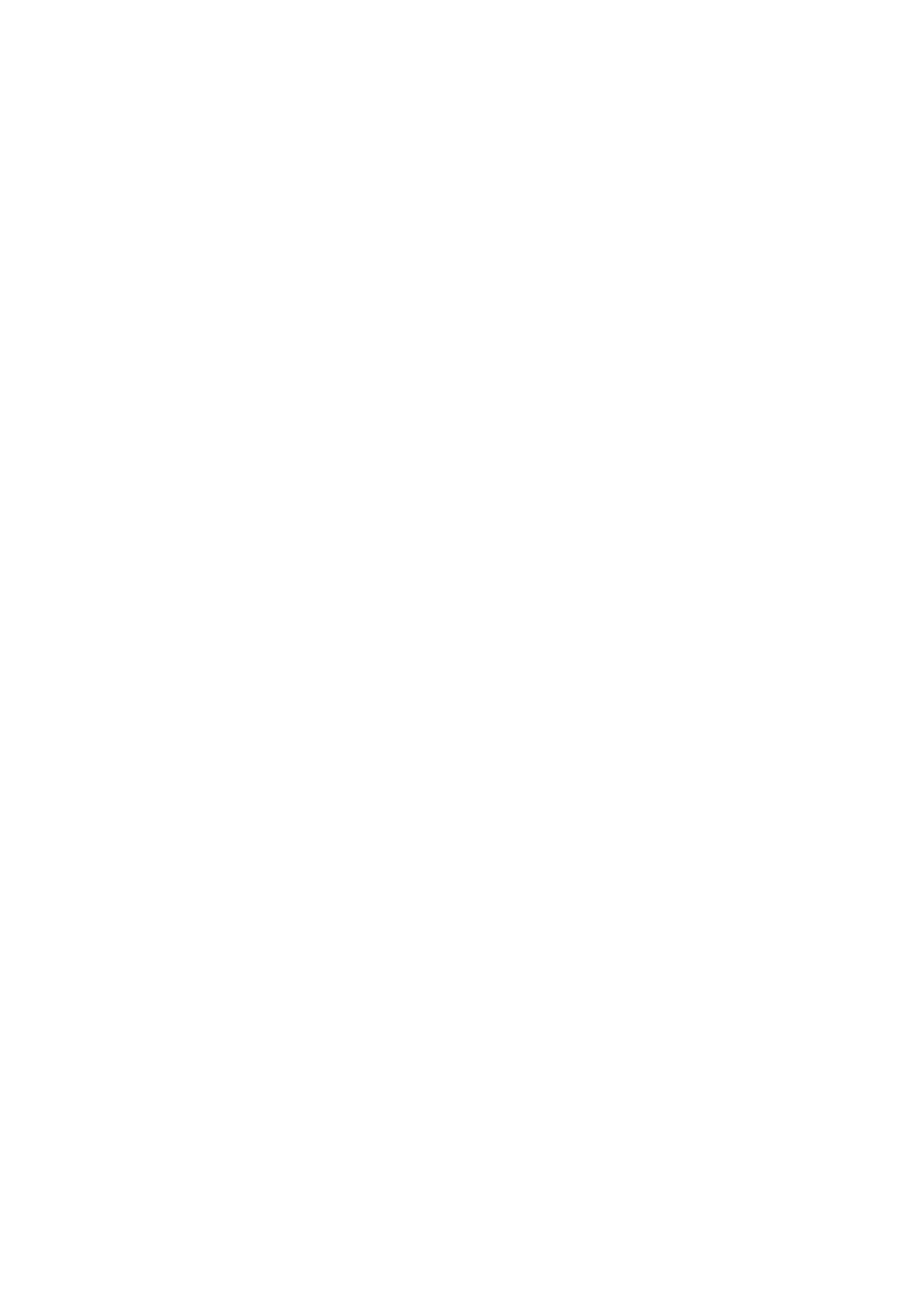### **SNAP CODE : 010306**

### **SOURCE ACTIVITY TITLE: Process Furnaces**

## **1 ACTIVITIES INCLUDED**

This chapter covers emissions released from combustion processes within a refinery for the heating of crude and petroleum products without contact between flame and products. Primary reduction measures are taken into account (if installed). The emission generating process is the combustion of heavy fuel oil, refinery gas and/or petroleum coke. Thermal cracking units are also taken into account.

The following activities are excluded: power plants installed within a refinery (producing steam and/or electricity) as well as internal combustion engines and gas turbines are considered in chapters B111 on "Combustion Plants as Point Sources" and B112 on "Combustion Plants as Area Sources"; fluid catalytic cracking/CO boilers are treated under SNAP 040102; sulphur recovery plants are covered by SNAP 040103; flaring in the oil industry is treated under SNAP 090204 (waste treatment and disposal). Process specific emissions from refineries are covered by SNAP 040104 "Storage and Handling of Petroleum Products in a Refinery".

## **2 CONTRIBUTION TO TOTAL EMISSIONS**

The contribution of emissions released from refinery process furnaces to the total emissions in countries of the CORINAIR90 inventory is given as follows:

|  | Table 1: Contribution to total emissions of the CORINAIR90 inventory (28 countries) |  |  |  |  |  |
|--|-------------------------------------------------------------------------------------|--|--|--|--|--|
|--|-------------------------------------------------------------------------------------|--|--|--|--|--|

| Source-activity                             |        | $SNAP\text{-code}* $ Contribution to total emissions [%] |          |       |                 |     |                 |                  |                 |
|---------------------------------------------|--------|----------------------------------------------------------|----------|-------|-----------------|-----|-----------------|------------------|-----------------|
|                                             |        | SO <sub>2</sub>                                          | $NO_{v}$ | NMVOC | CH <sub>4</sub> | CO  | CO <sub>2</sub> | N <sub>2</sub> O | NH <sub>3</sub> |
| <b>Process Furnaces</b><br>without Conctact | 010306 | 1.4                                                      | 0.5      | 0.2   |                 | 0.1 | 1.0             | 0.2              |                 |

 $0 =$  emissions are reported, but the exact value is below the rounding limit (0.1 per cent)

 $-$  = no emissions are reported

 $* = SNAP90$  code 030201

In a modern refinery up to 80 %, in some cases even 90 %, of all  $SO_2$  emissions and also a major part of the  $NO<sub>x</sub>$  emissions and particulate emissions (combined with heavy metals) of the refinery are dependent or directly related to the types of fuel used and their respective shares of the total fuel consumption of the refinery /14/. A split of total refinery emissions can be given as an example for  $SO_2$  and  $NO_x$  emissions (Western Europe) /cf. 1, 9/: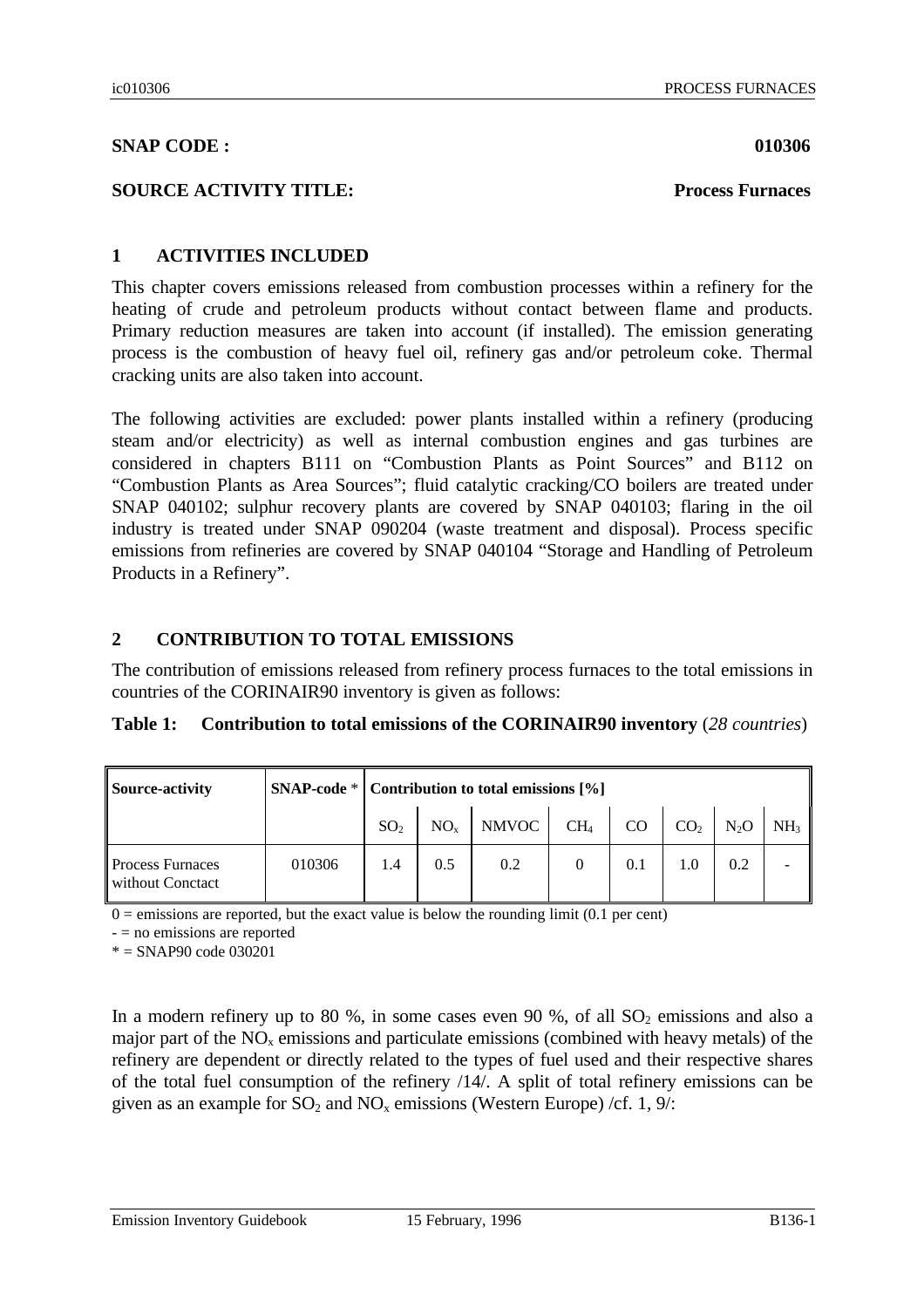| $SO_2$ : - Process heaters and boilers:<br>- FCC units (CO boilers):<br>- sulphur recovery unit:<br>- flares:<br>- other sources (e.g. gas turbines,<br>stationary engines): | 7 %<br>10 %<br>9 %<br>6 %    | 69 % of total $SO_2$ emissions from refineries<br>, ,<br>,,<br>, ,<br>,, |
|------------------------------------------------------------------------------------------------------------------------------------------------------------------------------|------------------------------|--------------------------------------------------------------------------|
| $NOx: - process headers:$<br>- boilers:<br>- FCC units (CO boilers):<br>- engines (for pumps etc.):<br>- gas turbines and<br>combined cycle systems:                         | 17 %<br>16 %<br>11 %<br>10 % | 46 % of total $NOx$ emissions from refineries<br>,,<br>,,<br>, ,<br>66   |

Process heaters contribute about 40 % to the total refinery emissions of  $SO_2$  and  $NO_x$ , whereas the contribution of refineries to the total anthropogenic emissions is about 1 % (average for  $SO_2$  and  $No_x$ ).

### **3 GENERAL**

### **3.1 Description**

The most relevant emission sources within this sector are process heaters. In most refining processes it is necessary to apply heat to raise the temperature of the feedstock to a required temperature. Process heaters are therefore used, and where processes are self-contained each process usually has its own separate process heater.

### **3.2 Definitions**

Cracking one of the process steps within a refinery for splitting long-chain hydrocarbons into short-chain hydrocarbons. Two types of cracking can be distinguished: catalytic and thermal. Catalytic cracking (e.g. FCC) is the most common type of cracking implemented in refineries. Thermal cracking is of less importance with the exception of visbreaking (thermal cracking of high-boiling residues).

### **3.3 Techniques**

Process heaters are installed as for example pipe still or pre-heaters; they are mostly located at the atmospheric distillation, before the vacuum distillation, before the visbreaker, before the FCC units, before thermal cracking units<sup>3</sup>, and before the sulphur recovery units. The burners are mostly situated at the bottom of the installations. Refineries can have about 4 up to more than 40 process heaters depending on the complexity of operations. The refinery gas,

<sup>3</sup> Thermal cracking units are of less importance within refineries, but they are commonly used in the petrol chemistry (e.g. olefin cracking units).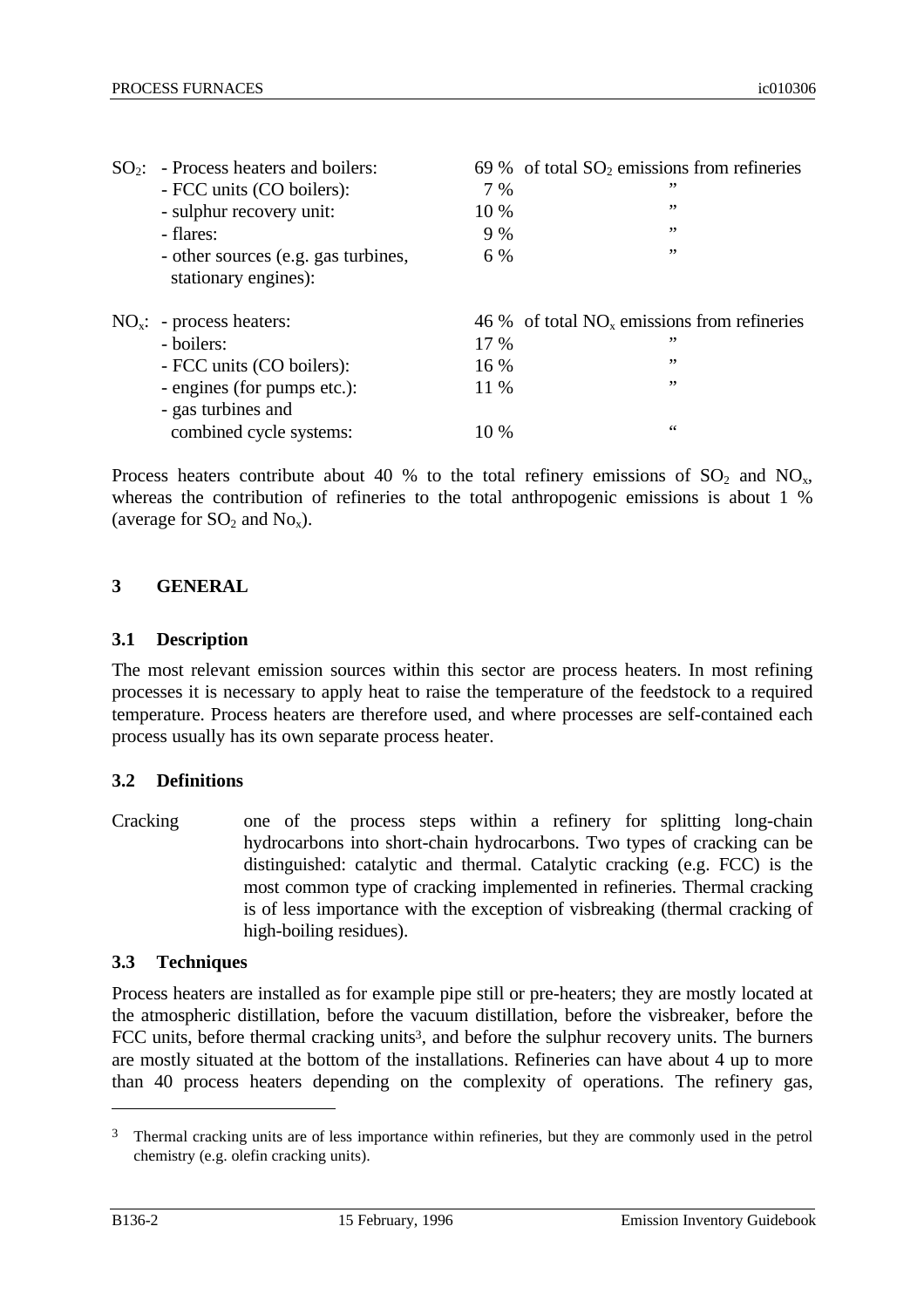produced by petroleum processing, provides a significant part of the fuel for process heaters. Different processes contribute varying amounts and varying compositions to the refinery gas. However, major components of the gas are hydrogen and light hydrocarbons. In principle, refineries use gaseous fuels (refinery gas, sometimes also natural gas /14/), which are supplemented by liquid fuels (heavy fuel oil or other residues) and solid fuels (petroleum coke). In many applications, dual-fuel burners are used with gas and liquid fuel being consumed by the same burners. The columns can also be heated by using the process steam generated in boilers. The fuel used for steam generation may be different from commercial fuel as its nature is determined by the optimal use of resources within each refinery at a given time. /cf. 1, 3/.

### **3.4 Emissions**

Relevant pollutants are sulphur oxides  $(SO_x)$ , nitrogen oxides  $(NO_x)$  and carbon dioxide  $(CO<sub>2</sub>)$ .  $SO<sub>3</sub>$  emissions are negligible for all fuels used. For normal operating conditions emissions of carbon monoxide  $(CO)$ , nitrous oxide  $(N_2O)$ , and heavy metals are of less relevance. Emissions of volatile organic compounds (non-methane VOC and methane  $(CH<sub>4</sub>)$ ) can occur, but they are often negligible. Normally, emissions of ammonia (NH3) are not relevant.

Emissions considered here are associated with continuous operation of the refinery. Emissions are released through stacks. Nevertheless, frequent start-ups and shut-downs of process heaters may occur, due to unexpected changes in operating conditions or from regular nonoperating times (e.g. for maintenance).

The emissions of sulphur dioxide  $(SO_2)$  are directly related to the sulphur content of the fuel(s) used. The sulphur content of refinery gas varies from 0.01 to 5 %, averaging 0.8 % /2/. Refinery gases are produced in almost all hydrocarbon processing installations. They can be classified as sulphur-free gases and gases containing sulphur: /14/

- sources of sulphur-free gases: 4
	- isomerisation plants, catalytic reforming plants, hydrogen manufacturing plants, gasification of coke in some coke operations,
- sources of sulphur-containing gases: <sup>5</sup>
	- crude distillation, hydro-treating/hydro-desulphurisation, catalytic cracking, thermal cracking/coking/visbreaking, residue conversion, flare gas recovery<sup>6</sup>, gasification of coke from some coke operations /14/ <sup>7</sup>

<sup>&</sup>lt;sup>4</sup> As a consequence of the use of sulphur sensitive catalysts in isomerisation and catalytic reforming, these processes require virtually sulphur free feedstocks. As a result, the gas streams from these units are nearly sulphur free. The gases produced in hydrogen manufacturing plants and from gasification units can also be desulphurised. /cf. 14/

 $5$  Most other gases produced in the refinery contain hydrogen sulphide (H<sub>2</sub>S) and often small quantities of mercaptans.

<sup>&</sup>lt;sup>6</sup> The flare gas recovery system is in fact a refinery safety device which under normal conditions has no flow  $/14/$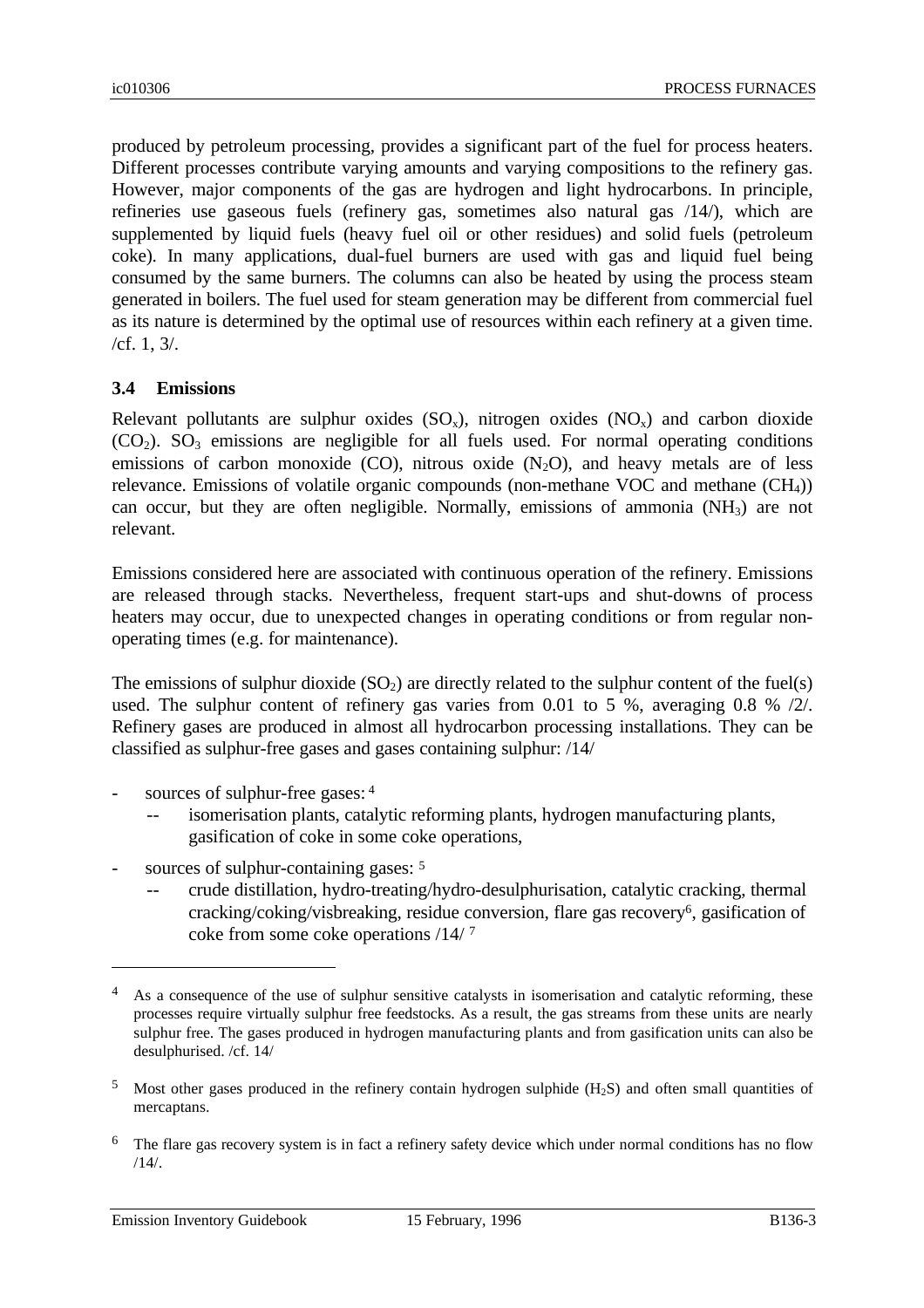Liquid fuels used in a refinery originate from various processes (e.g. crude oil distillation, high vacuum distillation, thermal or catalytical cracking). In general, the liquid fuels comprise the following components: atmospheric and vacuum residues, thermally cracked residues, heavy catalytically cracked cycle oil and hydrocracked residues. Sulphur contents of liquid refinery fuels and/or components are given in Table 2. /14/

| <b>Residue</b>      | Sulphur content of residues [wt.-%] from |                                   |  |  |  |  |
|---------------------|------------------------------------------|-----------------------------------|--|--|--|--|
|                     | <b>Crude oil from North Sea</b>          | <b>Crude oil from Middle East</b> |  |  |  |  |
| Atmospheric residue | $0.6 - 1.1$                              | $2.3 - 4.4$                       |  |  |  |  |
| Vacuum residue      | $1.1 - 1.8$                              | $3.6 - 6.1$                       |  |  |  |  |
| Cracked residue     | n. d.                                    | $3.5 - 6.5$                       |  |  |  |  |

## **Table 2: Sulphur contents of liquid refinery fuels (cf. /14/)**

n. d. : no data are available

However, lower amounts of sulphur in liquid refinery fuels may occur (e.g. Swedish refineries use fuel oil with a sulphur content of 0.4 - 0.5 wt.-% /cf. 15/.). An average sulphur content of fuel oil used in refineries is given as 2.8 wt.-% in /cf. 2/. A weighted average sulphur content of the mix of refinery gas and heavy fuel oil can be given as 1.7 wt.-% /2/.

The sulphur content of the petroleum coke produced and consumed by refineries depends on the type of crude oil/fractions used. In practice, the sulphur content of coke varies between ca. 0.93 wt.-% sulphur (petroleum coke produced mostly from delayed coking process) and ca. 1.4 wt.-% sulphur (petroleum coke produced mostly from fluid coking process) /cf. 6/.

The formation of nitrogen oxides  $(NO_x)$  can be split into "fuel-NO", "thermal-NO" and "prompt-NO" as discussed in chapter B111 on "Combustion Plants as Point Sources" (Section 3). Within the temperature range under consideration, the formation of "prompt-NO" can be neglected. "Fuel-NO" results from the oxidation of the fuel nitrogen content. For liquid fuels, the content of nitrogen in heavy fuel oil varies between 0.1 and 0.8 wt.-% /7/. The content of nitrogen in gaseous fuels (refinery gas) as well as in solid fuels (petroleum coke contain ca. 0.2 wt.-% /6/) is negligible. Relatively high  $NO<sub>x</sub>$  emissions may be released by thermal cracking units in petrochemical industry (e.g. at olefin cracking units concentrations of about 130 up to 1,600 mg/m<sup>3</sup> may occur /18/). The design of burner and furnace as well as the operating conditions determine the  $NO<sub>x</sub>$  formation.  $NO<sub>x</sub>$  emissions vary considerably for existing and new (optimised) furnaces in refineries (see Table 3).

<sup>7</sup> For a description of selected units see chapter B411 on "Petroleum Products Processing".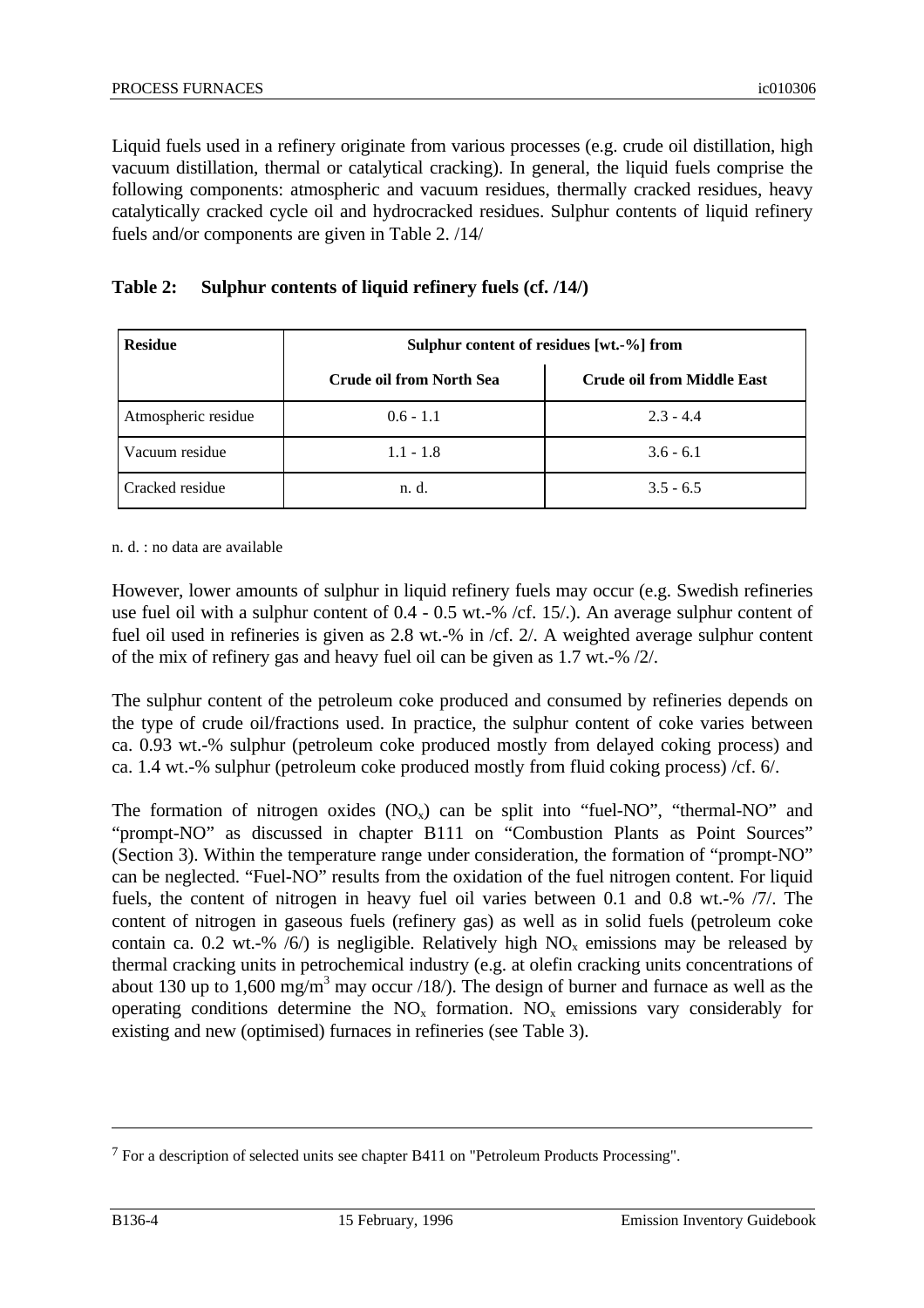## **Table 3: Ranges of NOx concentrations for existing and new (optimised) furnaces in refineries (according to /14/)1)**

| Type of process furnace                        | $NOx concentration [mg/Nm3]$ |                             |  |
|------------------------------------------------|------------------------------|-----------------------------|--|
|                                                | Gas <sup>2</sup>             | Refinery fuel <sup>3)</sup> |  |
| Existing furnace                               | $160 - 1,300$                | $280 - 1,000$               |  |
| Furnace with optimal burner and furnace design | $100 - 200$                  | about $250^{4}$             |  |

<sup>1)</sup> Apart from firing either gas or liquid fuel separately, mixed gas/liquid firing in the same furnace is also practised in refineries, and emission values may differ considerably from the values observed in the case of gas fired units /14/.

- <sup>2)</sup> The lower range relates to natural gas firing  $/14/$ .
- <sup>3)</sup> Thermally cracked residue  $/14/$ ; liquid fuel
- <sup>4)</sup> However, low-NO<sub>x</sub>-burners are reported not to be available for low grade liquid fuels. /cf. 14/

Emissions of carbon monoxide  $(CO)$ , methane  $(CH<sub>4</sub>)$  and non-methane volatile organic compounds (NMVOC) are mainly associated with poorly regulated combustion processes; they are small when processes are managed correctly.

Heavy metal emissions are mainly determined by the type of fuel used; only liquid and solid fuels are of relevance. Most of the heavy metals (As, Cd, Cr, Cu, Hg, Ni, Pb, Se, Zn, V) are normally released as compounds (e.g. chlorides) in association with particulates (see also chapter B111 on "Combustion Plants as Point Sources", Section 9). In the case of heavy fuel oil mainly Ni and V are of relevance. Particulate emissions originate from two different sources within a refinery; firstly from process heaters and boilers and secondly from FCC units (CO-boilers), which are not considered here. Their contribution to the total emissions is roughly equal. /cf. 8/.

## **3.5 Controls**

 $SO<sub>2</sub>$  emissions from process furnaces are only controlled by the use of low sulphur fuels (e.g. by switching from liquid fuels to gaseous fuels, which contain less sulphur).

For the control of  $NO<sub>x</sub>$  emissions from process furnaces only primary measures are installed (e.g. low-NO<sub>x</sub>-burner, flue gas recirculation). The reduction efficiencies for low-NO<sub>x</sub>-burners vary between 10 and 30 %, and for flue gas recirculation between 5 and 15 %. At thermal cracking units in petrochemical industry (e.g. olefine cracking units) also secondary abatement measures may be installed (e.g. SCR, SNCR) /18/.

## **4/5 SIMPLER AND DETAILED METHODOLOGY**

Here both approaches refer to the calculation of emissions based on emission factors and activities, which are jointly discussed in the following. The "simpler methodology" is considered as an overall approach, where activity data refer to production figures. The "detailed methodology" is considered as the recommended approach, where activity data concerning the fuel consumption in refinery process furnaces is available for individual plants. The simpler and the detailed methodologies cover all relevant pollutants.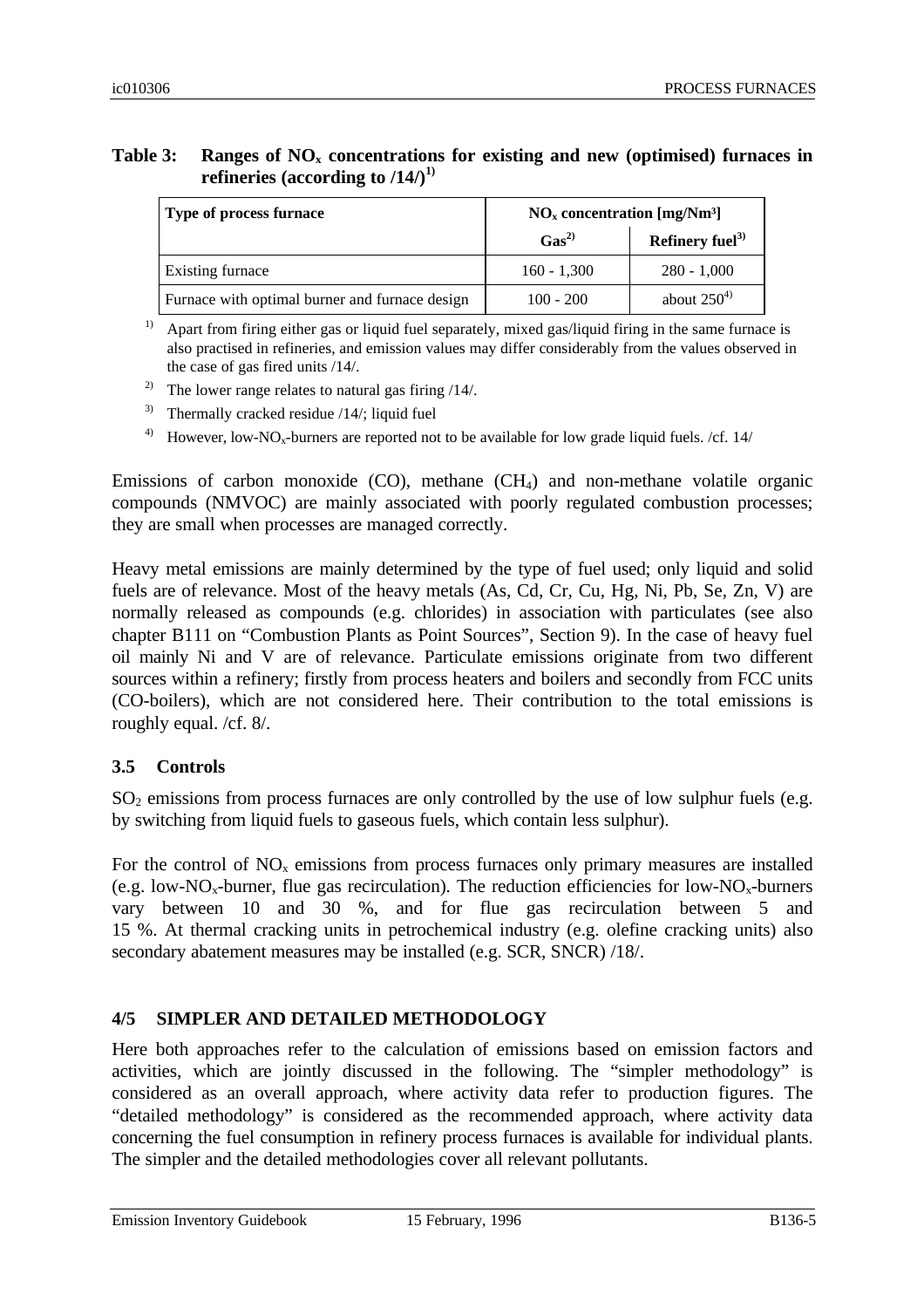The annual emission is determined according to Equation (1) by an activity and an emission factor:

$$
E_i = EF_i \cdot A \tag{1}
$$

E<sup>i</sup> annual emission of pollutant i

EF<sup>i</sup> emission factor of pollutant i

A activity

The activity A and the emission factor  $EF_i$  have to be determined on the same level of aggregation by using available data. The CORINAIR90 methodology requires for refinery process furnaces activity data, which is related to the type of fuel consumed in [GJ/a].

### **4.1 Simpler methodology**

The simpler methodology corresponds to an approach, which takes into account activity rates derived from data of comparable installations or from literature data. Here, it is assumed, that the required activity data (according to CORINAIR90) are not available (see Equation (1)). In practice, statistical material (see also Section 6), which often provides only the throughput of crude oil in [Mg/a], has to be used. Some national statistics publications also provide throughputs per individual refinery.

In order to approximate activity data referring to the energy input into process heaters in [GJ/a] the specific energy consumption has to be taken into account as given e.g. in Equation (2):

$$
A_{COR} = F \cdot A_{Stat} \tag{2}
$$

 $A_{COR}$  activity in CORINAIR-compatible unit (energy input [GJ]) F specific energy consumption (energy input/mass crude oil [GJ/Mg])  $A<sub>stat</sub>$  activity directly obtained from statistics (mass crude oil [Mg])

For the determination of the specific energy consumption F, related to the throughput of crude oil, only the own consumption of the refinery has to be taken into account. The own consumption of a refinery amounts to about 5 % (average in 1990) of the input (crude oil and intermediate products) /3, 5/. For hydroskimming refineries<sup>8</sup> the fuel demand may vary between 2 and 3 wt.-% and for complex, high conversion refineries between 6 and 8 wt.-% /14/. About 40 % of the refinery fuel consumption is used for process heaters. The fuel split of refinery fuel for its own consumption can be given as: heavy fuel oil (ca. 35 %), petroleum coke (ca. 10 %) and refinery gas (ca. 55 %); the relevance of gas oil is  $< 1\%$  and can be neglected /3/.

However, the simpler approach leads to significant uncertainties. Therefore, no emission factors are provided for this edition.

<sup>&</sup>lt;sup>8</sup> The simplest type of refineries, the so-called "hydro-skimming" refineries, carry out very little conversion into various products. The product distribution is largely determined by the composition of the crude oil processed and cannot be influenced to a great extent by modifying the operating mode of the refineries. /14/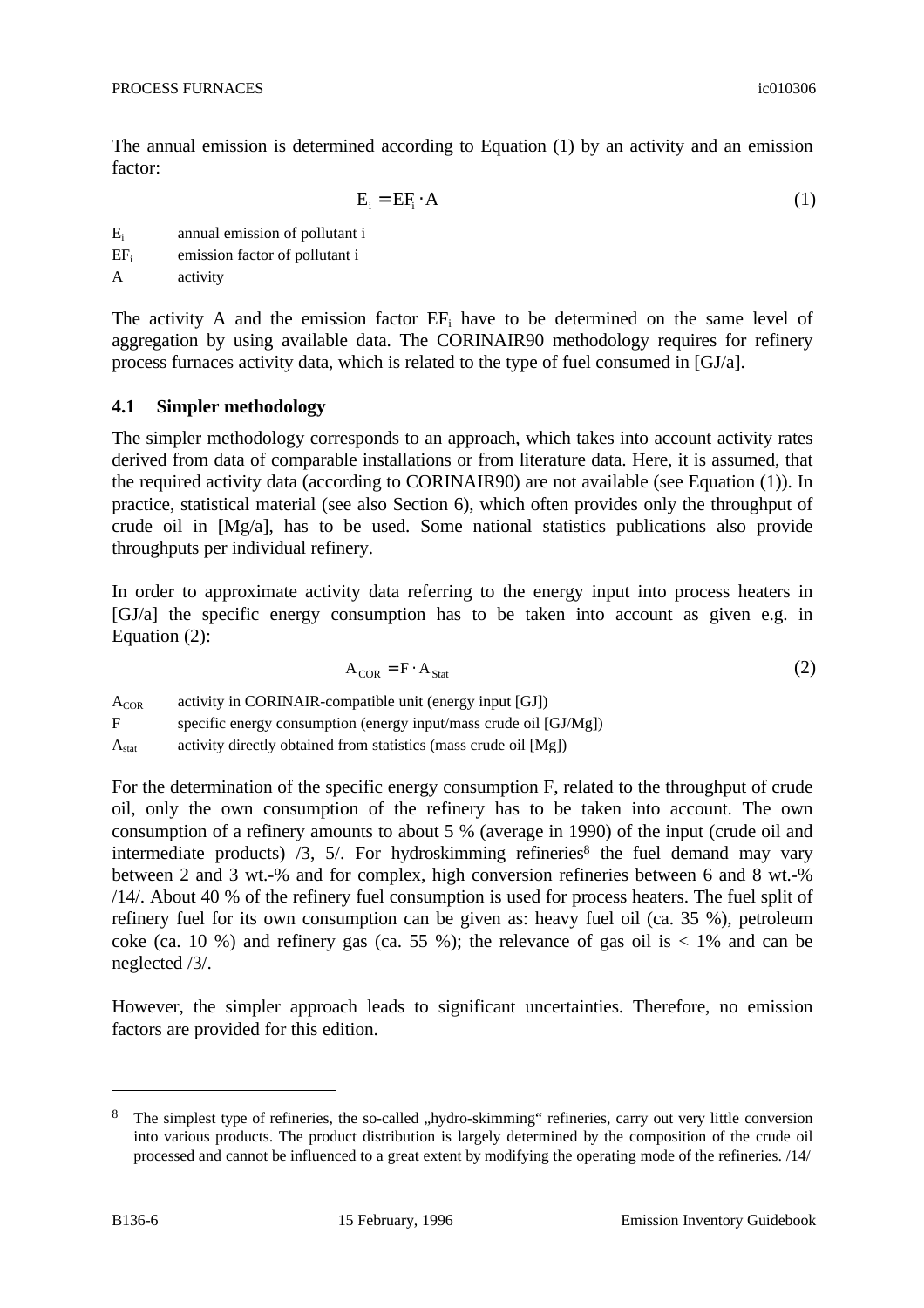## **4.2 Detailed methodology**

The detailed methodology corresponds to a plant specific approach, which takes into account as far as possible plant specific information. Here, CORINAIR90 compatible activity data for refinery process furnaces (related to the type of fuel consumed in [GJ/a]) are directly available (Equation (1)).

The following two sections provide individual approaches for the determination of  $SO_2$  and  $CO<sub>2</sub>$  emission factors.

# **4.2.1 SO<sup>2</sup> emission factors**

Emission factors for  $SO_2$  in [g/GJ] are given in Table 6 (see Section 8) based on literature data.  $SO_2$  emissions can be directly correlated to the sulphur content of the fuel and the fuel consumption. Emission factors for  $SO_2$  in [g/GJ] can be obtained by using Equation (2):

$$
EF_{SO_2} = 2 \cdot C_{S_{fuel}} \cdot \frac{1}{H_u} \cdot 10^6 \tag{2}
$$

 $EF<sub>SO<sub>2</sub></sub>$ emission factor of  $SO_2$  [g/GJ]

 $C_{S_{\text{final}}}$ sulphur content of fuel [wt.-%]

 $H<sub>n</sub>$ lower heating value [MJ/kg]

If no data is available, default values are recommended:

| - sulphur content of fuel: | see Section 3.4, |
|----------------------------|------------------|
| - lower heating value:     | see Table 4.     |

**Table 4: Lower heating values of refinery fuels**

| <b>Fuel used</b> | <b>NAPFUE</b> | Lower heating value |
|------------------|---------------|---------------------|
|                  | code          | [ $MJ/kg$ ] /10/    |
| Petroleum coke   | 110           | 29.31               |
| Gas oil          | 204           | 42.70               |
| Heavy fuel oil   | 203           | 41.03               |
| Refinery gas     | 308           | 48.36               |

## **4.2.2 CO2 emission factors**

Emission factors for  $CO<sub>2</sub>$  are given in Table 6 (Section 8) based on literature data. Own estimations can be made according to Equation (3) and by using an approximation for the composition of oil, gas and coke as given in Table 5:

$$
EF_{CO_2} = \frac{M_{CO_2}}{M_i} \cdot \frac{1}{H_u} \cdot 10^6
$$
 (3)

- $EF_{CO<sub>2</sub>}$ emission factor for  $CO<sub>2</sub>$  [g/GJ]
- $M_{CO<sub>2</sub>}$ molecular weight of  $CO<sub>2</sub>$  [g/mol]
- $M_i$  molecular weight of fuel i (see Table 5) [g/mol]
- $H<sub>n</sub>$ lower heating value [MJ/kg]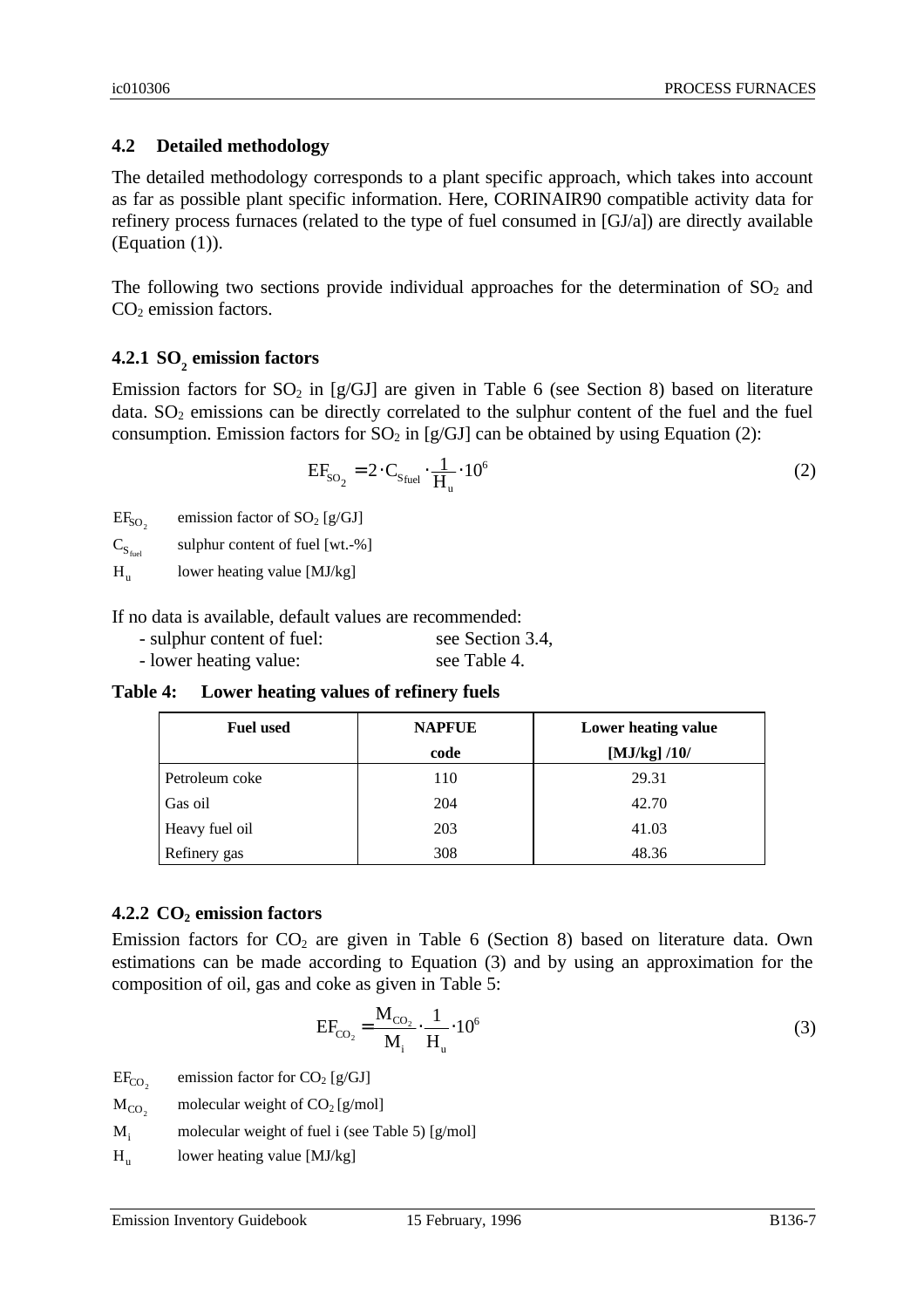| Fuel           | <b>Approximation</b>        | Molecular weight<br>[g/mol] |
|----------------|-----------------------------|-----------------------------|
| Fuel oil       | HC.                         | 13                          |
| Petroleum coke | $\mathcal{C}_{\mathcal{C}}$ | 12                          |
| Refinery gas   | $CH_4/C_2H_6$               | $23^{1}$                    |

### **Table 5: Approximations for the molecular weight /3/**

 $<sup>1</sup>$  An assumption concerning the average molecular weight has been made as both fractions are</sup> included with a mass portion of 50:50.

### **4.2.3 Emission factors for other pollutants**

Emission factors for the pollutants  $NO<sub>x</sub>$ , CH<sub>4</sub>, NMVOC, CO, and N<sub>2</sub>O are given in Table 6 (see Section 8) based on literature data depending on the type of fuel used. Emission factors for heavy metals are given in Table 7 (see Section 8).

## **6 RELEVANT ACTIVITY STATISTICS**

The following statistics can be used for the determination of the throughput of crude oil. The consumption of intermediate products has to be taken into account separately. In some national statistics also the total own consumption of fuels within the refineries is reported.

- Statistical Office of the European Communities (EUROSTAT) (ed.): CRONOS Databank; 1993 (Crude oil production XX 93 0603 3, Crude oil treated in refineries XX 93 0604 3)
- Office for Official Publication of the European Communities (ed.): Annual Statistics 1990; Luxembourg; 1992

Information concerning European refineries is also provided by Concawe (Den Haag).

## **7 POINT SOURCE CRITERIA**

Refineries have to be treated as point sources according to the CORINAIR90 methodology. Process furnaces within a refinery have to be reported collectively as a part of a refinery.

## **8 EMISSION FACTORS, QUALITY CODES AND REFERENCES**

The following Table 6 contains emission factors for selected pollutants based on literature data.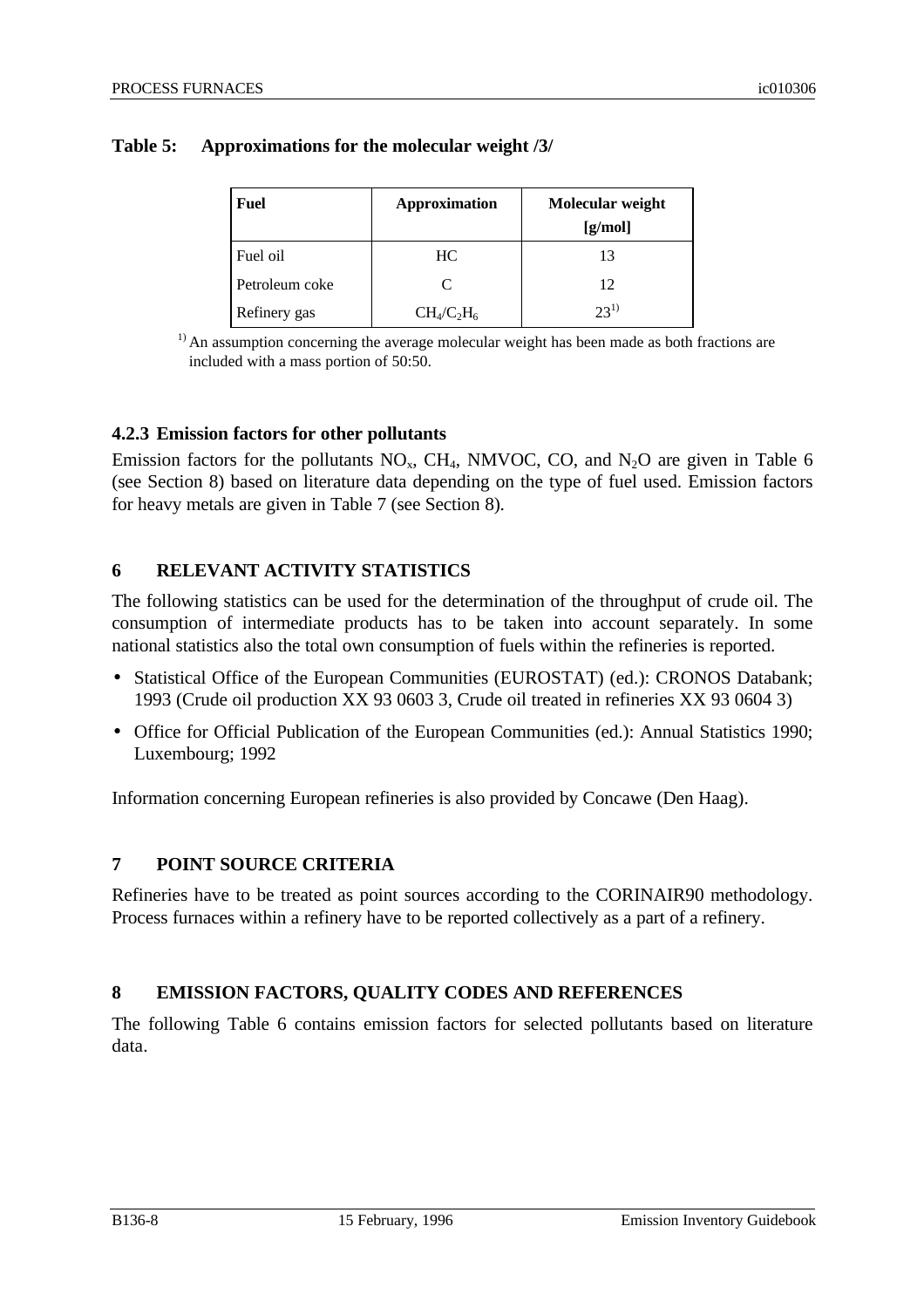|                     |         |                        |                           | <b>Emission factors</b>   |                                                                         |                           |                            |                             |                             |                                                |
|---------------------|---------|------------------------|---------------------------|---------------------------|-------------------------------------------------------------------------|---------------------------|----------------------------|-----------------------------|-----------------------------|------------------------------------------------|
| <b>Type of fuel</b> |         | <b>NAPFUE</b><br>code  | SO <sub>2</sub><br>[g/GJ] | NO <sub>x</sub><br>[g/GJ] | <b>NMVOC</b><br>[g/GJ]                                                  | CH <sub>4</sub><br>[g/GJ] | $\bf{CO}$<br>$[g/GJ]$      | CO <sub>2</sub><br>[kg/GJ]  | $N_2O$<br>[g/GJ]            |                                                |
| $s^{1}$             | coke    | petroleum              | 110                       |                           | $300^{7}$                                                               |                           |                            |                             | $101^{5}$                   | $22^{7}$ g/Mg                                  |
| $1^{2}$             | oil     | residual               | 203                       | $245 - 1,962^9$           | $100 - 210^{8}$<br>$75 - 328^{9}$                                       | $1 - 41^{9}$              | $0.1 -$<br>$3.5^{9}$       | $7 - 350^{9}$               | $78^{5}$<br>$53 - 79^{9}$   | $22^7$ g/Mg<br>$2 - 22^{9}$                    |
| g                   | gas     | natural                | 301                       | $0.7 - 432^{9}$           | $1.4 - 140^{9}$                                                         | $0.3 - 7^{9}$             | $0.3 - 4^{9}$              | $1.3 - 280^{9}$             | $53 - 55^{9}$               | $1.5 - 22^{9}$ ,                               |
| $g^{3)}$            | gas     | liquified<br>petroleum | 303                       | $1.7^{9}$                 |                                                                         | $14^{9}$                  | $6^{9}$                    | $45^{9}$                    | $64^{9}$                    | $1.5^{9}$                                      |
| g                   | gas     | refinery               | 308                       | $12.5 -$<br>$1,423^{9}$   | $90^{8}$ , $140^{7}$ ,<br>$155^{6}$<br>$30 - 150^{8}$<br>$35 - 756^{9}$ | $0.3 - 10^{9}$            | $0.3^{6}$<br>$0.3 - 4^{9}$ | $280^{6}$<br>$10 - 280^{9}$ | $60^{4,6}$<br>$10 - 57^{9}$ | $1.5^{6}$ ,<br>$0.3 - 22^{9}$<br>$22^{7}$ g/Mg |
| 1/g                 | mixture | of oil/gas             |                           | $220^{4)}$ g/Mg           | $350^4$ g/Mg                                                            |                           |                            |                             |                             |                                                |

## **Table 6: Emission factors of gaseous pollutants for process heaters in refineries 10)**

<sup>1)</sup> In CORINAIR90 also NAPFUE codes 103 and 105 have been reported

2) In CORINAIR90 also NAPFUE code 204 has been reported

3) In CORINAIR90 also NAPFUE code 303 has been reported

<sup>4)</sup> CONCAWE /9/, range for  $SO_2$  emission factors: 70 - 430 g/Mg

5) BMU, Germany 1993 /12/

6) BMU, Germany 1994 /16/

 $7)$  CORINAIR /4/

 $8$ ) CONCAWE /1/

9) CORINAIR90 data

<sup>10)</sup> At this stage emission factors for thermal cracking units are not available.

### **Table 7: Heavy metal emission factors for gaseous fuels fired in refinery process heaters /13/**

| <b>Source</b>        | <b>Emission factor [g/TJ]</b> |                     |      |                |  |  |  |
|----------------------|-------------------------------|---------------------|------|----------------|--|--|--|
|                      | Cr (total)                    | $Cr^{6+}(Hex)^{1)}$ | As   | C <sub>d</sub> |  |  |  |
| Process heater:      |                               |                     |      |                |  |  |  |
| - Single stage       | 0.10                          | 0.19                | 0.03 | 0.01           |  |  |  |
| - With LNB           | 0.05                          | 0.01                | 0    | $\Omega$       |  |  |  |
| - With air preheater | 0.05                          | $\overline{0}$      | 0    | 0.14           |  |  |  |
| - Reformer           | 0.09                          | 0.19                | 0    | $\Omega$       |  |  |  |

<sup>1)</sup>  $Cr^{6+}$  is reported separately due to the high toxicity of this species.

For refinery process heaters, which are fed with fuel oil, emission factors for heavy metals are approximately the same as given in Table 31 in chapter B111 on "Combustion Plants as Point Sources". Residues fuelled in refineries need not be comparable to heavy fuel oils as a product. Therefore, composition data of residues are needed in order to estimate heavy metal emissions /17/.

Emission Inventory Guidebook 15 February, 1996 B136-9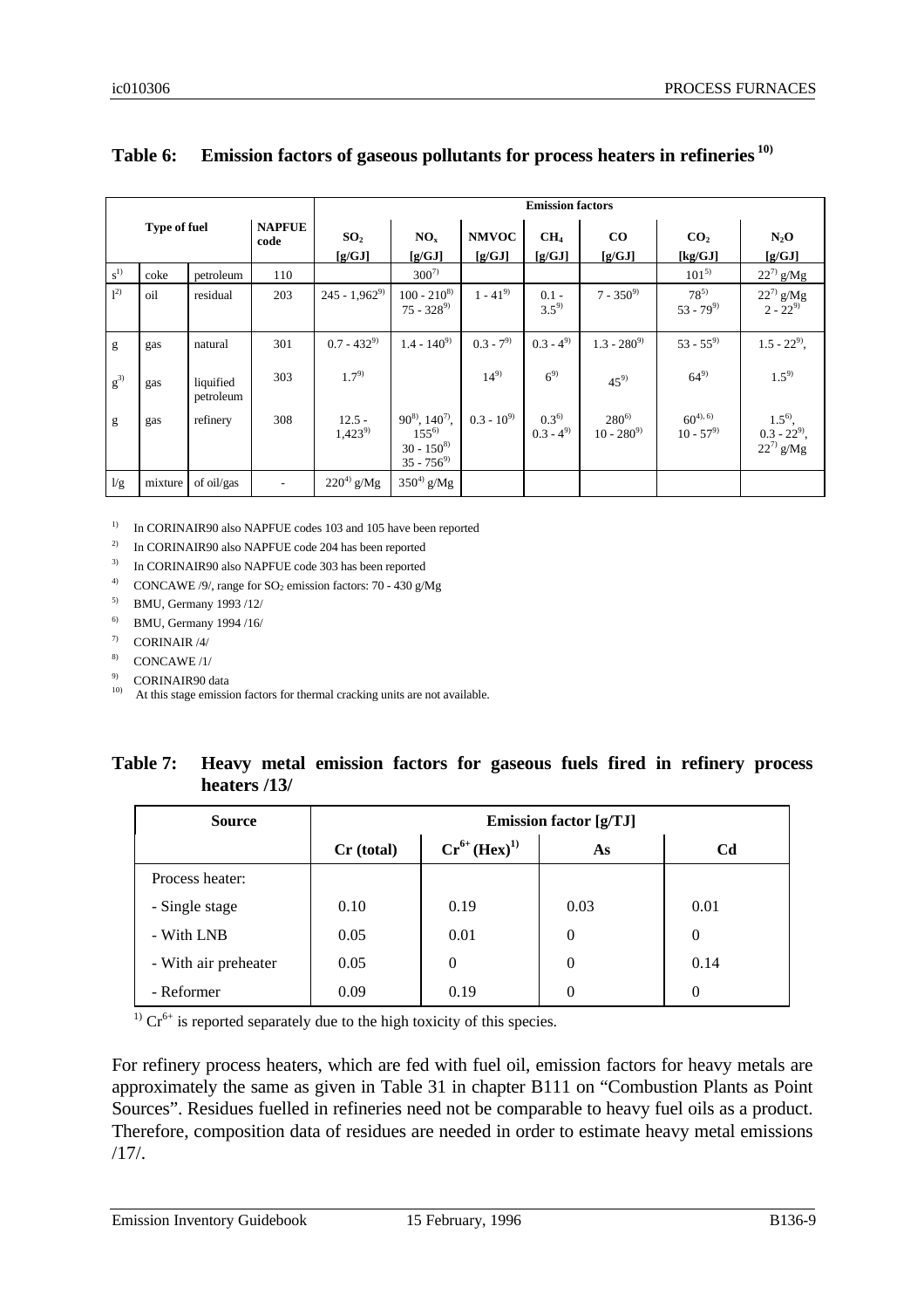### **9 SPECIES PROFILES**

Species profiles (oxides of sulphur and nitrogen) are comparable to those released from combustion installations. Details can be found in chapter B111 "Combustion Plants as Point Sources" (Section 9).

### **10 UNCERTAINTY ESTIMATES**

At this stage no information is available.

## **11 WEAKEST ASPECTS / PRIORITY AREAS FOR IMPROVEMENT IN CURRENT METHODOLOGY**

Weakest aspects discussed here are related to emission factors and activities.

Data provided by CORINAIR90 project can only be used in order to give a range of emission factors. Further work should be invested to develop emission factors which take into account technical specifications and fuel characteristics.

Most refineries process crude oil as well as intermediate products coming from other refineries. The energy demand for the processing of intermediate products differs from the energy demand for the processing of crude oil. The share of intermediate products processing varies strongly. Therefore, further work should be invested in providing characteristic profiles for the energy consumption (own consumption) of a refinery, which are suitable for inventorying purposes.

## **12 SPATIAL DISAGGREGATION CRITERIA FOR AREA SOURCES**

## **13 TEMPORAL DISAGGREGATION CRITERIA**

Temporal disaggregation of annual emission data (top-down approach) provides a split into monthly, weekly, daily and/or hourly emission data. Temporal disaggregation of annual emissions released from process furnaces in refineries can be obtained by taking into account the:

- time of operation and
- variation of load.

Data for the annual time of operation in refineries is available from statistics. In principle, refineries produce continuously during the whole year except during standstill time due to maintenance.

The load of the refinery is determined by the variation of production due to the varying demand for petroleum products. Information concerning the variation in the production or the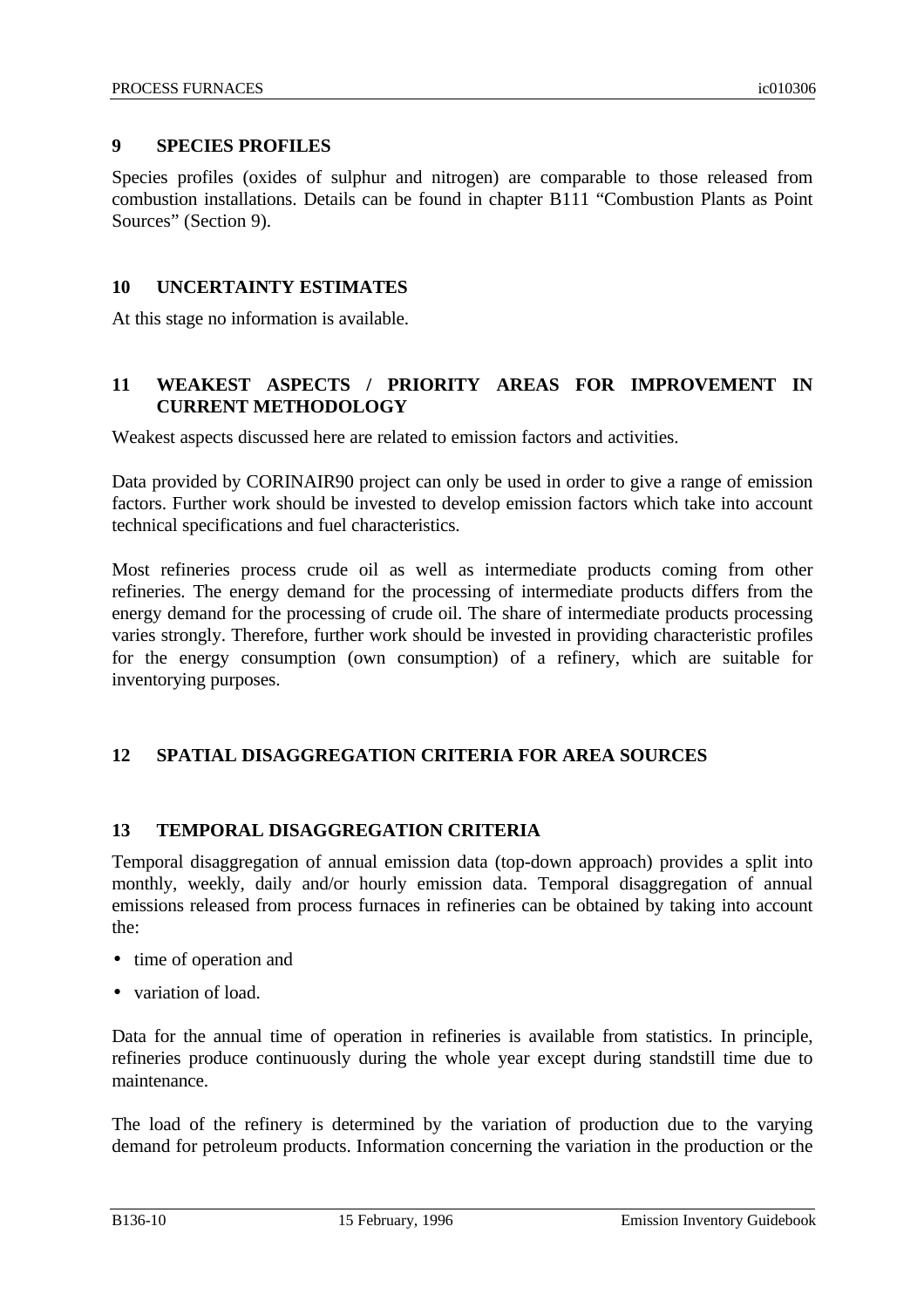demand for refinery products can only be obtained directly from refinery operators. (Note: the short time demand for refinery products is met by refinery products being stored in tanks.).

### **14 ADDITIONAL COMMENTS**

### **15 SUPPLEMENTARY DOCUMENTS**

### **16 VERIFICATION PROCEDURES**

As outlined in the chapter on "Concepts for Emission Inventory Verification" different verification procedures can be recommended. Verification procedures considered here are principally based on the verification of emission data on a national level and on a plant level. The verification on a plant level relies on comparisons between calculated emissions/emission factors and those derived from emission measurements.

### **17 REFERENCES**

- /1/ Concawe (ed.): Contribution of petroleum refineries to emissions of nitrogen oxides; report no. 9/84
- /2/ Concawe (ed.): Emissions and effluents from European refineries; report no. 6/77; Den Haag; 1977
- /3/ Personal communications with the German "Mineralölwirtschaftsverband"; 1993
- /4/ CITEPA (ed.): CORINAIR Emission Factor Handbook, part 1: Default Emission Factors from stationary sources; second edition; 1992
- /5/ Rentz, O.; Holtmann, T.; Oertel, D. et al: Konzeption zur Minderung der VOC-Emissionen in Baden-Württemberg; Umweltministerium Baden-Würtemberg (ed.), Karlsruhe (Germany); 1993
- /6/ Riediger, Bruno: Die Verarbeitung des Erdöls; Berlin, Heidelberg, New York; 1971
- /7/ Kolar, Jürgen: Stickstoffoxide und Luftreinhaltung; Berlin, Heidelberg, New York; 1990
- /8/ Concawe (ed.): Sampling and measurement of particulate emissions from refinery installations; report no. 4/80; Den Haag; 1986
- /9/ Concawe (ed.): Sulphur dioxide emissions from oil refineries and combustion of oil products in western Europe in 1979 and 1982; Den Haag, 1985
- /10/ MWV Mineralölwirtschaftsverband (ed.): Mineralölzahlen, Hamburg; 1992
- /11/ CORINAIR90 Emission Inventory (Proposals)-working paper for the 19 20 September 1991 meeting Annex 4: Definition of Large Point Sources
- /12/ Bundesministerium für Umwelt, Naturschutz und Reaktorsicherheit (ed.): Umweltpolitik Klimaschutz in Deutschland, Nationalbericht der Bundesregierung für die Bundesrepublik Deutschland in Vorgriff auf Artikel 12 des Rahmenübereinkommens der Vereinten Nationen über Klimaänderungen; 1993
- /13/ Taback, H. J.; Ritter; Karin: Improving emission factors and harp profiles for the petroleum industry; in: Proceedings of the Conference on "Emission Inventory Issues", US-EPA and AIR Waste Management Association (ed.); Pittsburgh; 1993
- /14/ Technical note on the best available technologies to reduce emissions of pollutants into the air from the refining industry; Application of articles 7  $\&$  13 of the Directive 84/360 EEC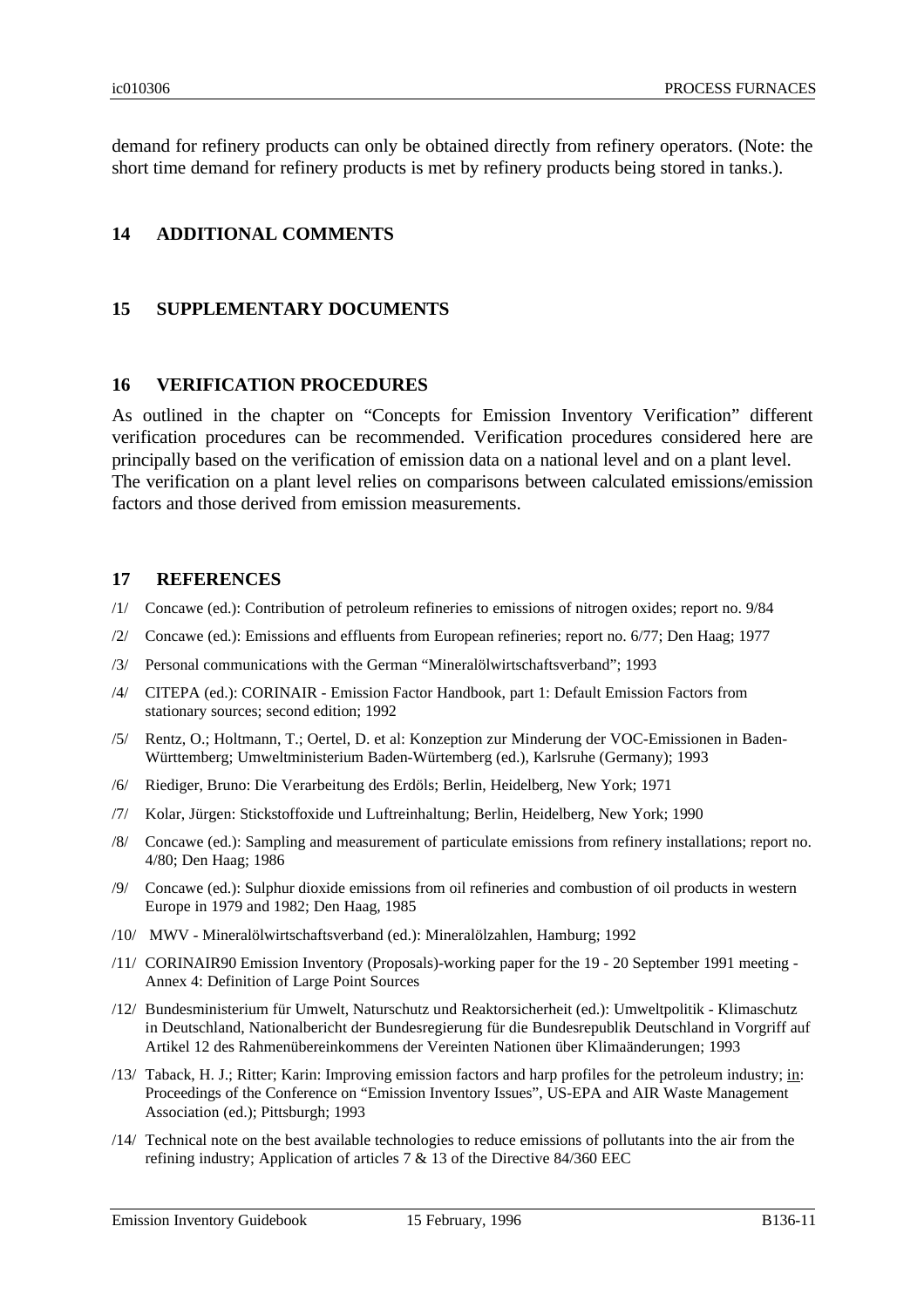- /15/ Ms. Froste, Mr. Kvist, Mr. Jansson; personal communcation; February 1995
- /16/ Bundesministerium für Umwelt, Naturschutz und Reaktorsicherheit (ed.): Umweltpolitik Klimaschutz in Deutschland, Erster Bericht der Regierung der Bundesrepublik Deutschland nach dem Rahmenübereinkommen der Vereinten Nationen über Klimaänderungen; 1994
- /17/ van der Most, P.F.J.; Veldt, C.: Emission factors manual PARCOM-ATMOS, Emission factors for air pollutants 1992, Final version; TNO and Ministry of Housing, Physical Planning and the Environment, Air and Energy Directorate, Ministry of Transport and Water Management; The Netherlands; Reference number 92-235; 1992
- /18/ Mr. Drechsler (Umweltbundesamt, Berlin): Personal communication (paper); December 1995

### **18 BIBLIOGRAPHY**

### **19 RELEASE VERSION, DATE AND SOURCE**

| Version: | 2.0 |
|----------|-----|
|----------|-----|

- Date : December 1995
- Source : Rentz, Otto: Oertel, Dagmar Institute for Industrial Production University of Karlsruhe (TH) Hertzstraße 16, Bau 06.33 D-76187 Karlsruhe Federal Republic of Germany Tel.: +49 721608 4460 or -4569 Fax: +49 721 758909

## **Abbreviations**

| <b>FCC</b>   | <b>Fluid Catalytic Cracking</b>      |
|--------------|--------------------------------------|
| g            | gaseous state of aggregation         |
| 1            | liquid state of aggregation          |
| <b>LNB</b>   | $Low-NOx$ -Burner                    |
| <sup>S</sup> | solid state of aggregation           |
| <b>SCR</b>   | <b>Selective Catalytic Reduction</b> |
| <b>SNCR</b>  | Selective Non-Catalytic Reduction    |
|              |                                      |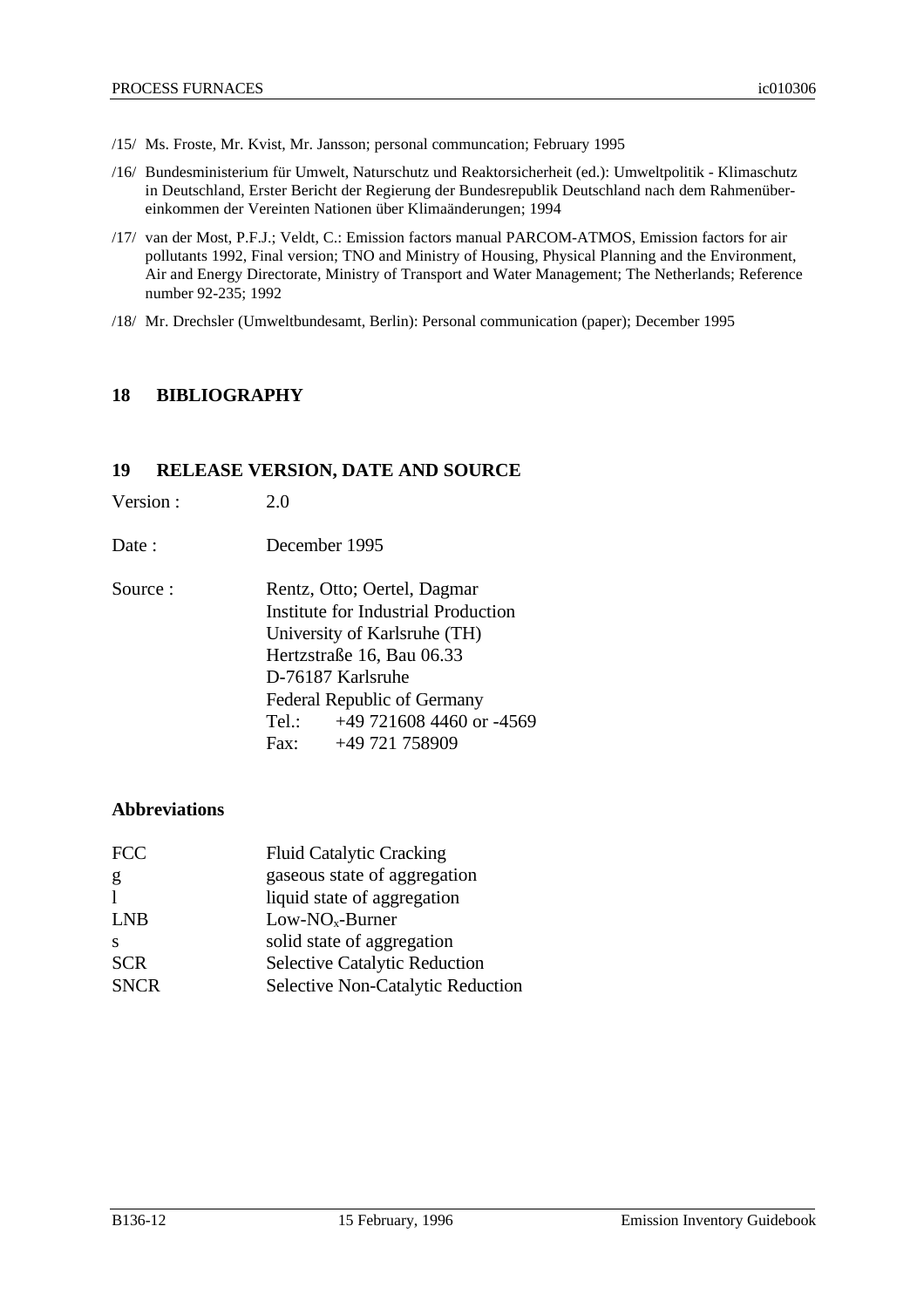### **SNAP CODE : 010402**

**SOURCE ACTIVITY TITLE : Combustion Plants >= 50 and < 300 MW (boilers) Combustion Plants < 50 MW (boilers) Gas Turbines Stationary Engines Other (coal gasification, liquefaction,...)**

A specific methodology for these activities has not been prepared because the contribution to total national emissions is thought to be currently insignificant, i.e. less than 1% of national emissions of any pollutant.

If you have information contrary to this please contact the expert panel leaders.

### **Leaders of the Combustion and Industry Expert Panel**

Jan Berdowski TNO- Inst of Environmental Sciences, Energy Research and Process Innovation, Postbus 342, 7300 AH Apeldoorn, Netherlands Tel: +31 55 549 31 71 Fax: +31 55 549 32 52 Email: berdw@mep.tno.nl

Jozef Pacyna NILU - Norwegian Institute of Air Research, PO Box 100, N-2007 Kjeller, Norway Tel: +47 63 89 8155 Fax: +47 63 89 80 50 Email: jozef.pacyna@nilu.no

Mike Woodfield AEA Technology plc, Culham, Abingdon, Oxfordshire, OX14 3ED Tel: +44 1235 463195 Fax: +44 1235 463038 Email: mike.woodfield@aeat.co.uk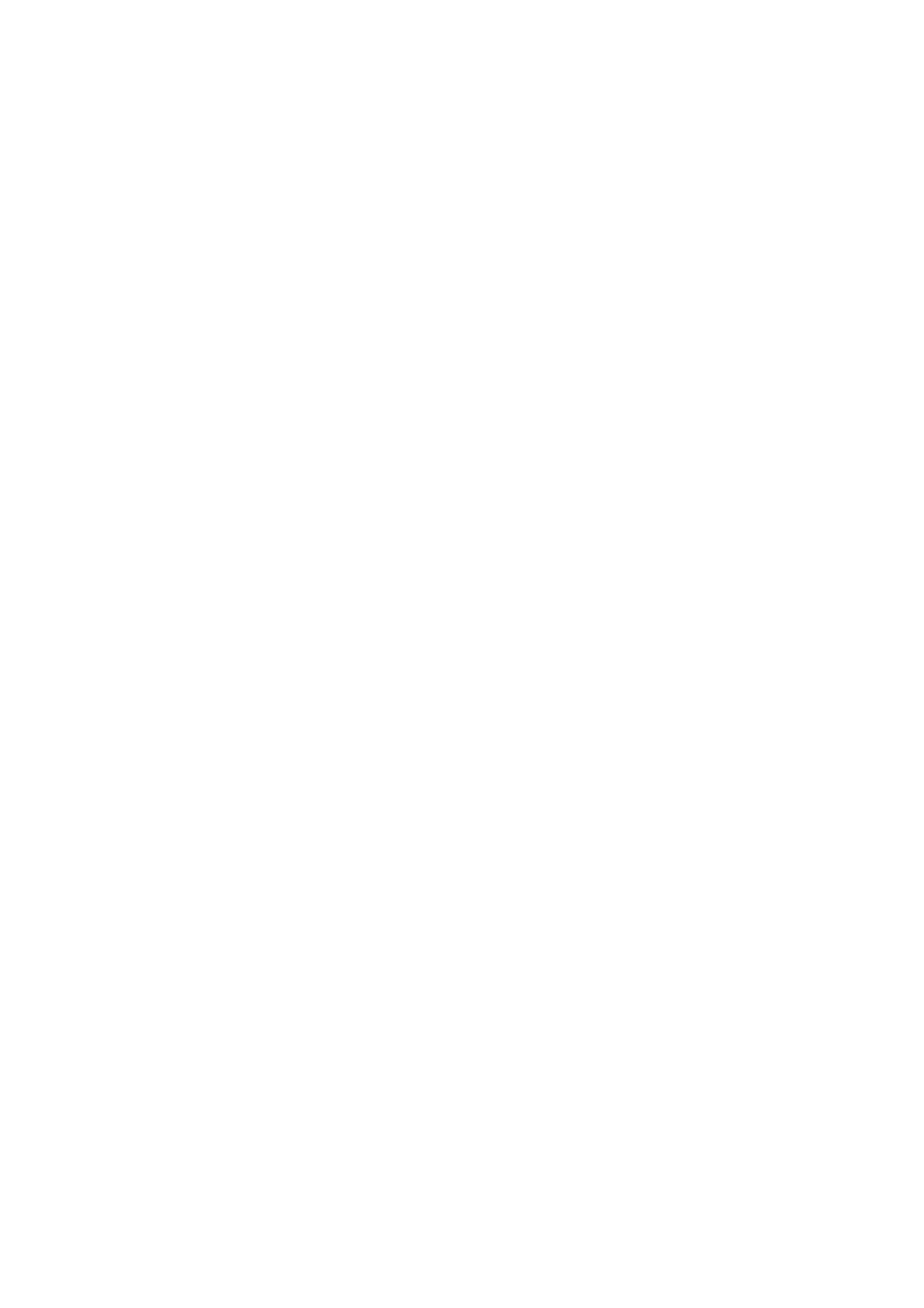### **SNAP CODES: 010406**

**040201**

### **SOURCE ACTIVITY TITLE:** Coke Oven Furnaces **Coke Oven (Door Leakage and Extinction)**

### **1 ACTIVITIES INCLUDED**

Coke-production in general can be divided into the following steps:

Coal handling and storage, coke oven charging, coal coking, extinction of coke, and coke oven gas purification. Combustion in coke oven furnaces (SNAP 010406) is treated in this chapter as well as door leakage and extinction (SNAP 040201).

Figure 1-1 gives a key plan of a coke plant with emission relevant process steps and the byproduct recovery section.

### **Figure 1-1:Key plan of a coke plant (Rentz et al. 1995)**

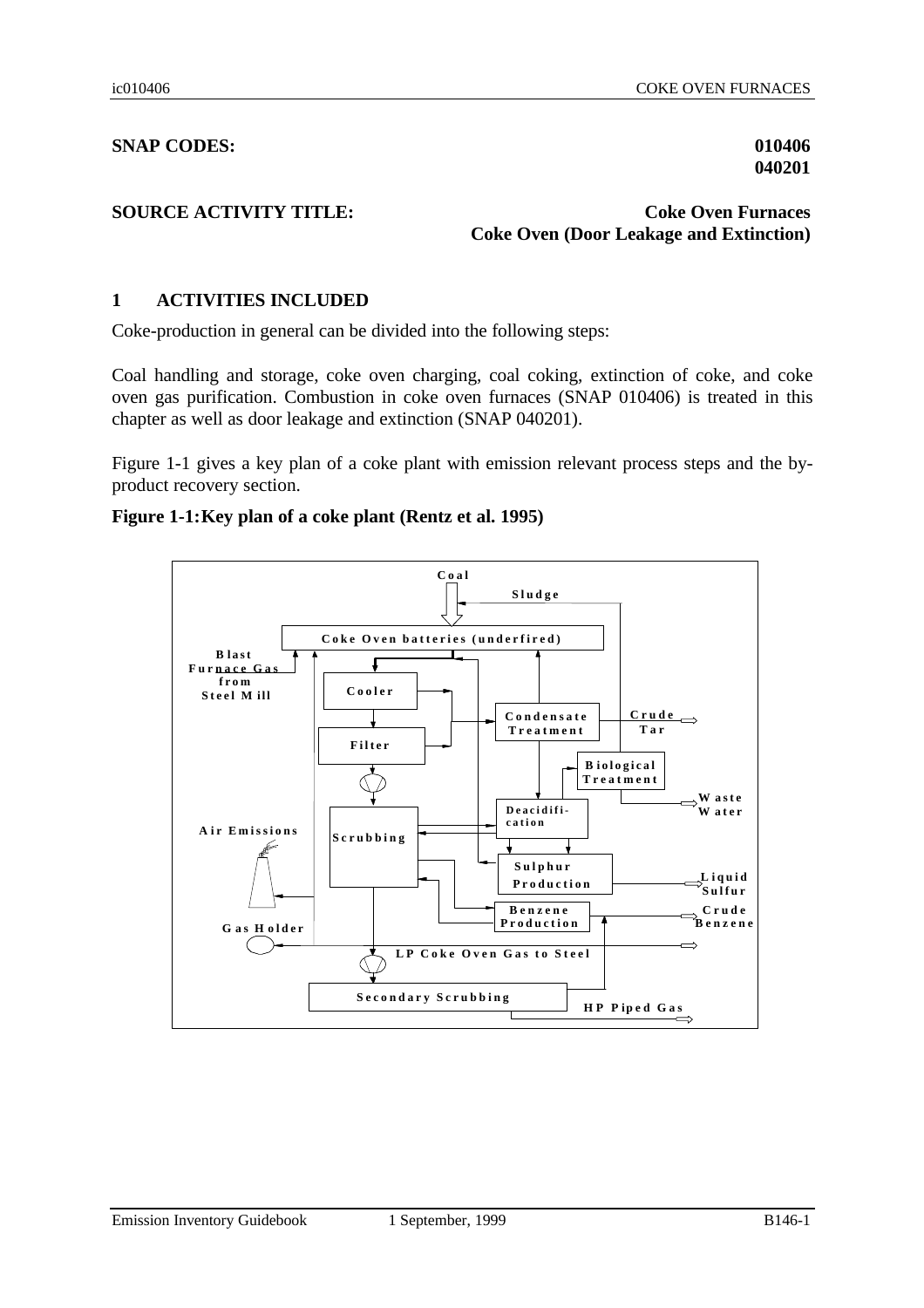## **2 CONTRIBUTION TO TOTAL EMISSIONS**

## **Table 2-1: Contribution to total emissions of the CORINAIR90 inventory** (*28 countries***)**

| <b>Source-activity</b>                     | <b>SNAP-code</b> | Contribution to total emissions [%] |          |              |                 |     |                 |        |                 |
|--------------------------------------------|------------------|-------------------------------------|----------|--------------|-----------------|-----|-----------------|--------|-----------------|
|                                            |                  | SO <sub>2</sub>                     | $NO_{x}$ | <b>NMVOC</b> | CH <sub>4</sub> | CO  | CO <sub>2</sub> | $N_2O$ | NH <sub>3</sub> |
| l Coke Oven Furnaces                       | 010406*          | 0.5                                 | 0.3      | $\Omega$     | 0               | 0.2 | 1.0             |        |                 |
| Coke Oven (Door<br>Leakage and Extinction) | 040201           | 0.1                                 | 0.1      | 0.2          | 0.1             | 0.5 | 0.1             |        | 0.1             |

 $0 =$  emissions are reported, but the exact value is below the rounding limit (0.1 per cent)

- = no emissions are reported

 $* =$  SNAP90 code 030202

## **Table 2-2: Contribution to total heavy metal emissions of the OSPARCOM-HELCOM-UNECE inventory for 1990** (up to 38 countries)

| <b>Source-activity</b>                      | <b>SNAP-code</b> |     | Contribution to total emissions [%] |     |     |     |     |     |    |
|---------------------------------------------|------------------|-----|-------------------------------------|-----|-----|-----|-----|-----|----|
|                                             |                  | As  | Cd                                  | Cr  | Cu  | Hg  | Ni  | Pb  | Zn |
| Coke Oven (Door Leakage)<br>and Extinction) | 040201           | 0.3 | 1.3                                 | 1.3 | 0.2 | 1.0 | 0.1 | 0.1 |    |

The emissions of persistent organics are also relevant. According to this OSPARCOM-HELCOM-UNECE inventory, coke ovens contributed some 3.1 % to total emissions of PAH in 1990.

Coke production is unlikely to be a significant source of sulphurhexafluoride (SF6), hydrofluorocarbons (HFCs) or perfluorocarbons (PFCs), (ETC/AEM-CITEPA-RISOE 1997).

## **3 GENERAL**

About 90 % of the coke consumed in the EU is used in pig iron production. The major part is used in blast furnaces, followed by iron foundries, non-ferrous smelters, and the chemical industry.

## **3.1 Description**

Coke and coke by-products (including coke oven gas) are produced by the pyrolysis (heating in the absence of air) of suitable grades of coal. The process also includes the processing of coke oven gas to remove tar, ammonia (usually recovered as ammonium sulphate), phenol, naphthalene, light oil, and sulphur before being used as a fuel for heating the ovens (World Bank Group 1997).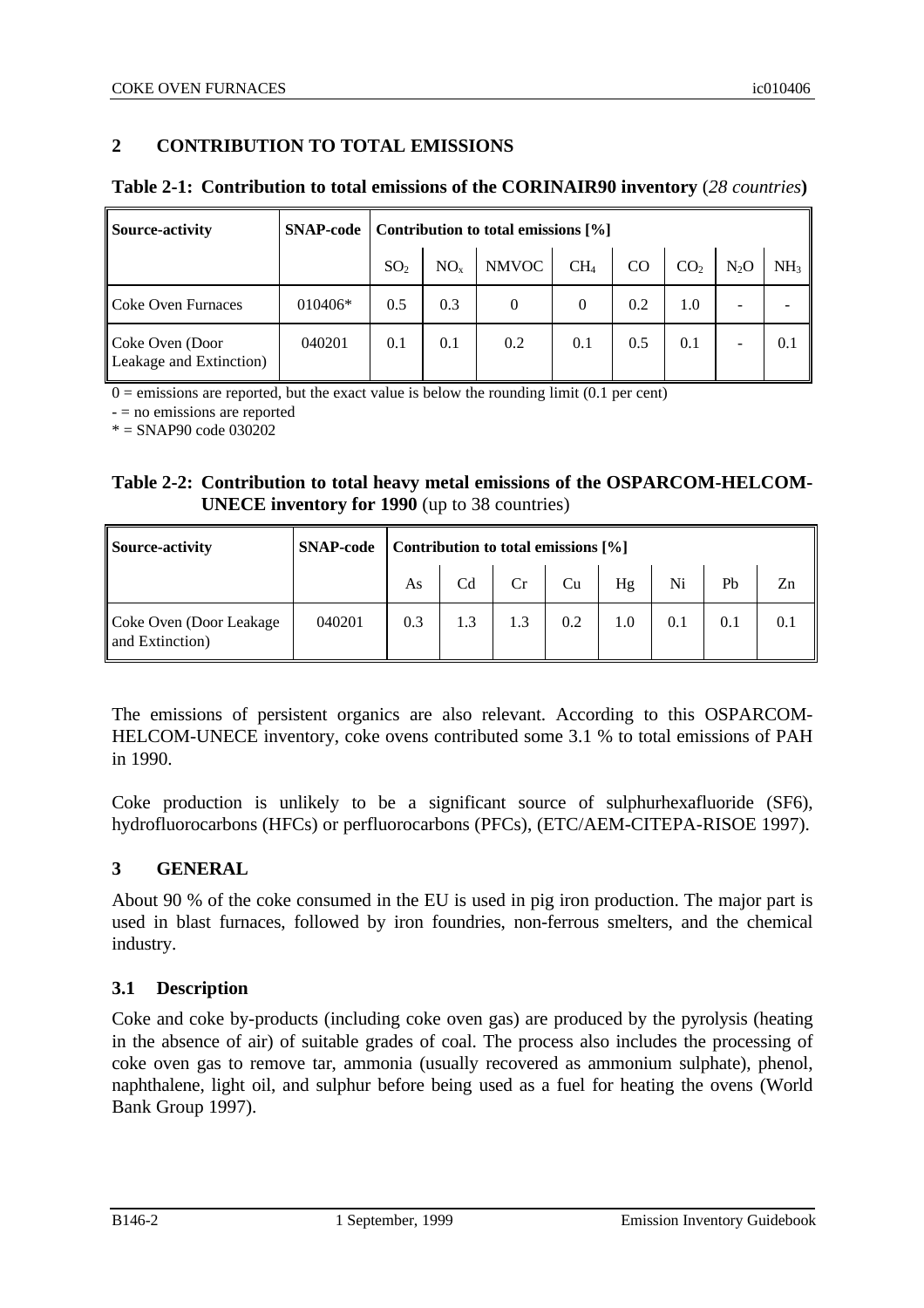For coke production, hard coal is crushed, mixed and sieved. The coal is transported to the coke oven, which is charged by the mixture. After heating for 14 to 36 hours at 1,150- 1,350°C, in the absence of oxygen, the coked mixture is pressed out of the coke chambers into special wagons. Subsequently, the hot coke will be extinguished.

The emissions related to coke production can be attributed to four sub-processes, namely:

- Coal handling and storage: emitting coal dust,
- Coke production and extinction: emitting coal and coke dust and coke oven gas,
- Coke oven gas handling and purification: emitting benzene, toluene, xylene, phenol, PAH,  $H_2S$ , HCN and NH<sub>3</sub>,
- Combustion of coke oven gas: emitting  $C_xH_y$ ,  $SO_2$ ,  $NO_x$ ,  $CO$ ,  $CO_2$ , HF and soot.

## **3.2 Definitions**

Production of coke: heating of coal mixtures in absence of oxygen at high temperatures Extinction of coke: cooling of the hot coke after removal from the coke-chambers Coke oven gas:the gas formed during coking of the coal

## **3.3 Techniques**

In the coke making process, bituminous coal is fed (usually after processing operations, which control the size and the quality of the feed) into a series of ovens. The coke oven itself is a chamber, built of heat resistant bricks, generally 0.4-0.7 m wide, 4-8 m high and 12-18 m long. A chamber has two doors, one at each end, covering almost the full cross-sectional area. In the roof, there are 3-5 charging holes and a gas outlet ("ascension pipe"). Commonly 40 to 70 chambers, alternating with heating walls, form a coke oven battery (Dutch Notes on BAT 1997). Combustion of gases in burners in the flues between the ovens provides heat for the process. In order to improve the energy efficiency, regenerators are located right under the ovens, exchanging heat from flue gases with combustion air or fuel. Coke oven gas from the by-product recovery plant is the common fuel for underfiring the ovens at most plants, but blast furnace gas, and infrequently, natural gas may also be used (US-EPA 1985).

The ovens are sealed and heated at high temperatures. The generation of steam, gases, and organic compounds starts immediately after charging and they are exhausted via ascension pipes into the crude gas collecting system (Dutch Notes on BAT 1997). Volatile compounds are processed to recover combustible gases and other by-products. After coking, the vertical doors on each end of an oven are removed, a long ram pushes the coke from the oven into a rail quench car, which goes to a quench tower. There, large volumes of water are sprayed onto the coke mass to cool it, so that it will not continue to burn after being exposed to air. Alternatively, circulating an inert gas (nitrogen), also known as dry quenching can cool it. Coke is screened and sent to a blast furnace or for storage.

The raw coke oven gas exits at temperatures of about 760 to 870  $^{\circ}$ C and is shock cooled by spraying recycled flushing liquor in the gooseneck. This spray cools the gas to 80 to 100 C, precipitates tar, condenses various vapours, and serves as the carrying medium for the condensed compounds. These products are separated from the liquor in a decanter and are

Emission Inventory Guidebook 1 September, 1999 B146-3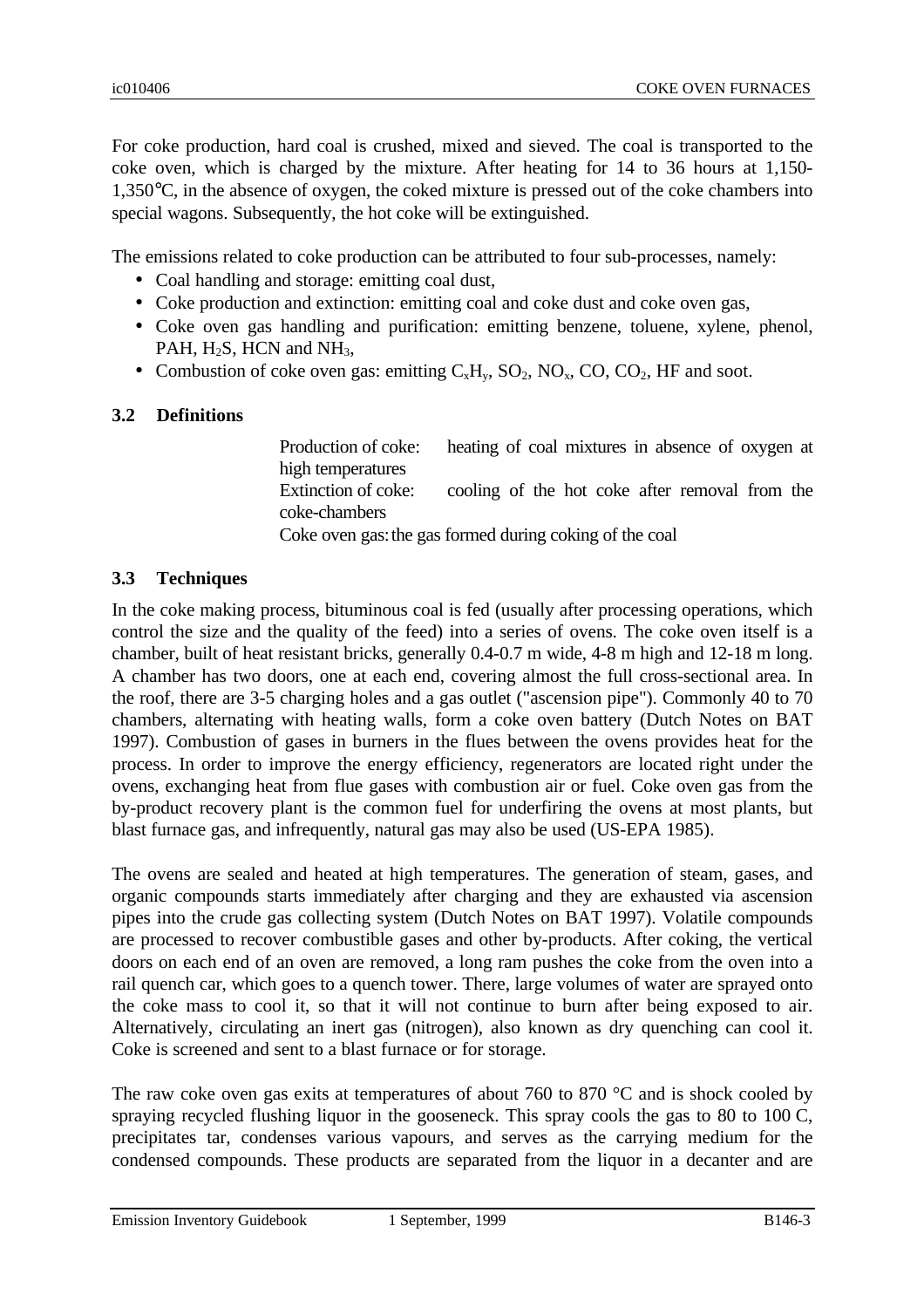subsequently processed to yield tar and tar derivatives (US-EPA 1985b, van Osdell et al. 1979).

The gas is then passed either to a final tar extractor or an electrostatic precipitator for additional tar removal. When the gas leaves the tar extractor, it carries 75 % of the ammonia and 95 % of the light oil originally present when leaving the oven. The ammonia is recovered either as an aqueous solution by water absorption or as ammonium sulphate salt. The gas leaving the saturator at about 60°C is taken to final coolers or condensers, where it is typically cooled with water to approximately 24°C. During this cooling, some naphthalene separates and is carried along with the wastewater and recovered. The remaining gas is passed into a light oil or benzene scrubber, over which is circulated a heavy petroleum fraction called wash oil or a coal-tar oil, which serves as the absorbent medium. The oil is sprayed in the top of the packed absorption tower while the gas flows up through the tower. The wash oil absorbs about 2 to 3 % of its weight of light oil, with a removal efficiency of about 95 % of the light oil vapour in the gas. The rich wash oil is passed to a countercurrent steam stripping column. The steam and light oil vapours pass upward from the still through a heat exchanger to a condenser and water separator. The light oil may be sold as crude or processed to recover benzene, toluene, xylene, and solvent naphtha (US-EPA 1985b, van Osdell et al. 1979).

After tar, ammonia, and light oil removal, the gas undergoes final desulphurisation (e. g. by the Claus process) at some coke plants before being used as fuel. The coke oven gas has a rather high heating value, in the order of 20 kJ/m<sup>3</sup> (STP). Typically, 35 to 40 % of the gas is returned to fuel the coke oven combustion system, and the remainder is used for other plant heating needs (US-EPA 1985b, van Osdell et al. 1979).

Although most benzene is obtained from petroleum, some is recovered through distillation of coke oven light oil at coke by-product plants. Light oil is a clear yellow-brown oil which contains coal gas components with boiling points between 0 and 200°C. [30] Most by-product plants recover light oil, but not all plants refine it. About 13-18 l of light oil can be produced from coke ovens producing 1 Mg of furnace coke. Light oil itself contains from 60 to 85 % benzene (US-EPA 1985, Loibl et al. 1993).

## **3.4 Emissions**

The coke oven is a major source of fugitive emissions into the air. The coking process emits sulphur oxides  $(SO_x)$ , nitrogen oxides  $(NO_x)$ , volatile organic compounds (non-methane VOC and methane  $(CH_4)$ ), carbon dioxide  $(CO_2)$ , carbon monoxide  $(CO)$ , ammonia  $(NH_3)$ , particulate matter, and heavy metals. In general, emissions of nitrous oxide  $(N_2O)$  are not relevant. Coke ovens are an important source of PAH emissions (polycyclic aromatic hydrocarbons).

The components of coke oven gas (raw gas) and their concentration can be given as follows.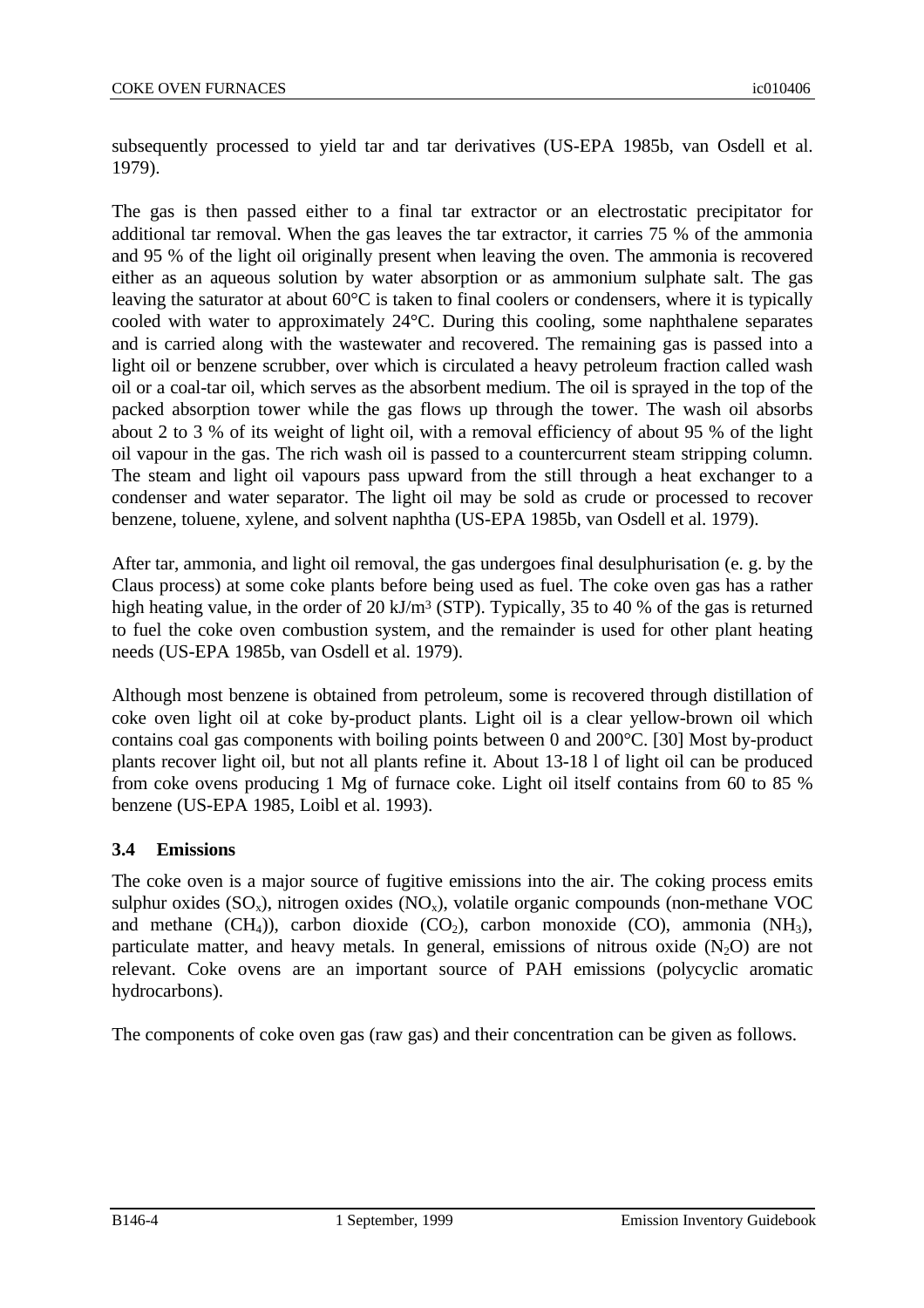|                             | $\sqrt{2}$             |
|-----------------------------|------------------------|
| Components of coke oven gas | Concentration [Vol.-%] |
| H <sub>2</sub>              | $58 - 65$              |
| CH <sub>4</sub>             | $24 - 29$              |
| CO                          | $4.6 - 6.8$            |
| $C_nH_m$                    | $2 - 4$                |
| CO <sub>2</sub>             | $1.5 - 2.5$            |

**Table 3.1: Composition of raw coke oven gas (Winnacker 1982)**

Besides these compounds, the following by-products are also components of the coke oven gas produced: tar, phenol, benzene, pyridine, ammonia,  $H_2S$ , HCN,  $CS_2$  (carbon bisulphide) (Winnacker 1982). The by-product recovery section of a coking plant (e.g. ammonia processing, tar processing) may release significant amounts of NMVOC,  $CH_4$ ,  $NH_3$  and particulate matter (covered by SNAP code 040201).

Furthermore, continuous and discontinuous releases of emissions into the air can be distinguished (Dutch Notes on BAT 1997):

Continuous emissions to air:

- − Emissions from storage and handling of raw materials and products,
- − Oven door and frame seal leakage,
- − Ascension pipe leakage,
- − Charging holes leakage,
- − Coke oven firing,
- − Vent systems in gas treatment plant,
- − Desulphurisation plant.
- −

Discontinuous emissions to air:

- − Oven charging,
- − Coke pushing,
- − Coke cooling.

### **3.5 Controls**

Charging:

Dust particles from coal charging can be evacuated by the use of jumper-pipe system and steam injection into the ascension pipe or controlled by fabric filters (World Bank Group 1997).

Coking:

Emissions decrease with the increase of the size of the ovens. Large ovens increase batch size and reduce the number of chargings and pushings, thereby reducing associated emissions. Emissions are also reduced by constant coking conditions, cleaning, and a low-leakage door construction e. g. with gas sealings (Dutch Notes on BAT 1997).

### Pushing:

Emissions from coke pushing can be reduced by maintaining a sufficient coking time thus avoiding the so-called "green push". Fugitive emissions can be controlled by sheds, enclosed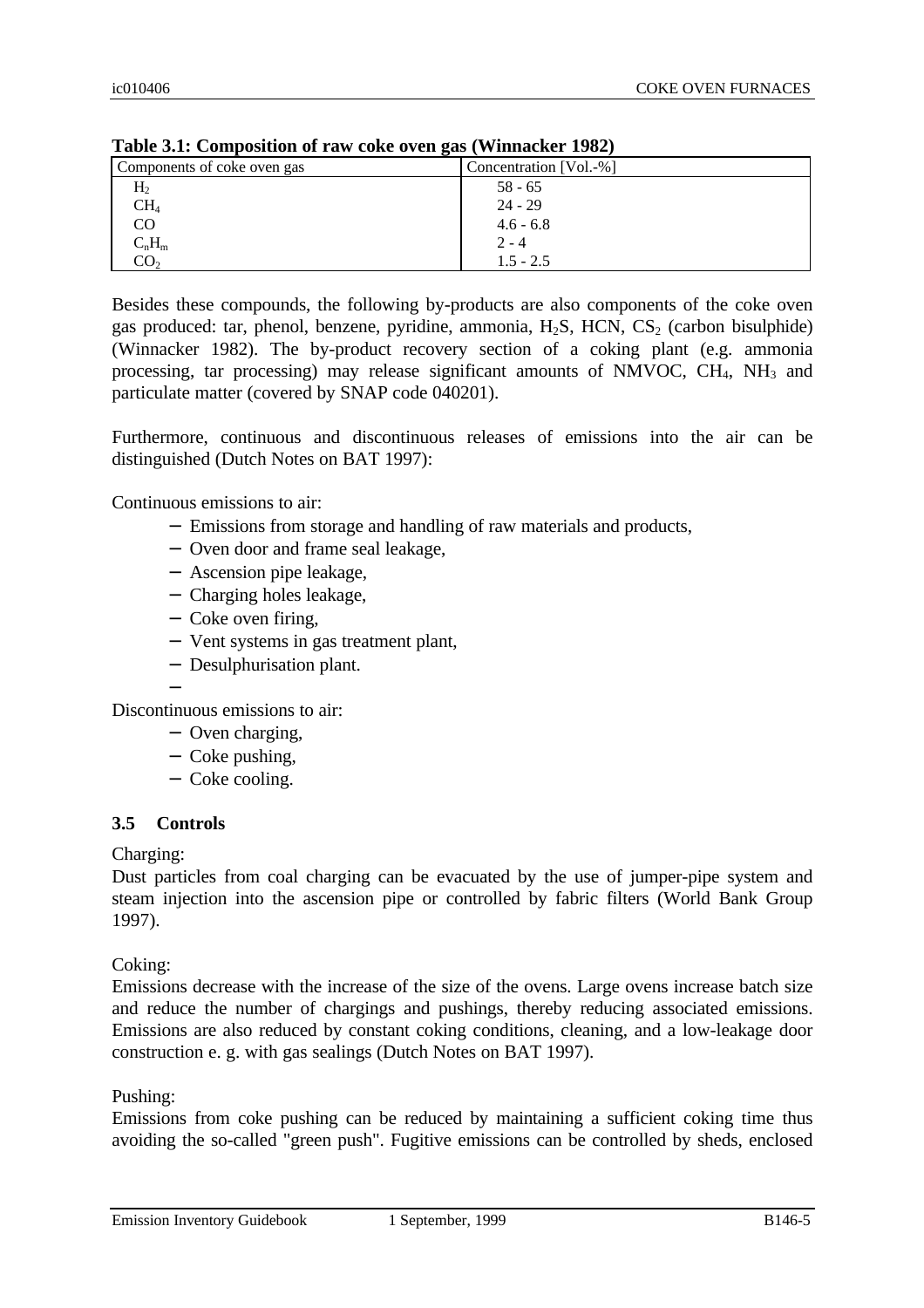cars or travelling hoods. Captured gases should be treated in fabric filters (World Bank Group 1997).

Quenching:

Dry quenching creates lower emissions compared to wet quenching. Gases released from the dry quenching unit can be extracted and filtered. In the case of wet quenching, measures have to be taken to prevent pollutant transfer from wastewater to the air (Dutch Notes on BAT 1997).

By-product recovery:

In the processing of light oil, tar, naphthalene, phenol, and ammonia vapour recovery systems can be used. Tail gases from desulphurisation (Claus plant) can be returned to the coke oven gas system.

Combustion of coke oven gas:

Flue gases from coke oven firing contain  $NO<sub>x</sub>$ ,  $SO<sub>2</sub>$  and particulate matter as main pollutants.  $SO_2$  emissions depend on the degree of desulphurisation of the coke oven gas. NO<sub>x</sub> emissions may be reduced by low-NO<sub>x</sub>-firing techniques.

## **4 SIMPLER METHODOLOGY**

The most simple approach to assess emissions due to coke production is the use of emission factors related to the mass of coke produced, which cover several sub-processes as described in section 3.1. This procedure does not distinguish combustion emissions and emissions from door leakage and extinction. Therefore, this approach is not in line with the CORINAIR methodology. Nevertheless, it may be applied for pollutants such as  $SO_2$  and  $NO_x$ , which mainly arise from fuel combustion.

## **5 DETAILED METHODOLOGY**

The assessment of emissions with the more detailed methodology requires knowledge of the four subprocesses of coke production. It involves the use of emission factors; species profiles for different subprocesses combined with relevant activity statistics. Whenever measurement data are available, they can be used as a basis for the emission estimate.

## **6 RELEVANT ACTIVITY STATISTICS**

Standard statistics on coke production and fuel consumption (e. g. International Energy Agency, United Nations, Eurostat, International Iron and Steel Institute etc.).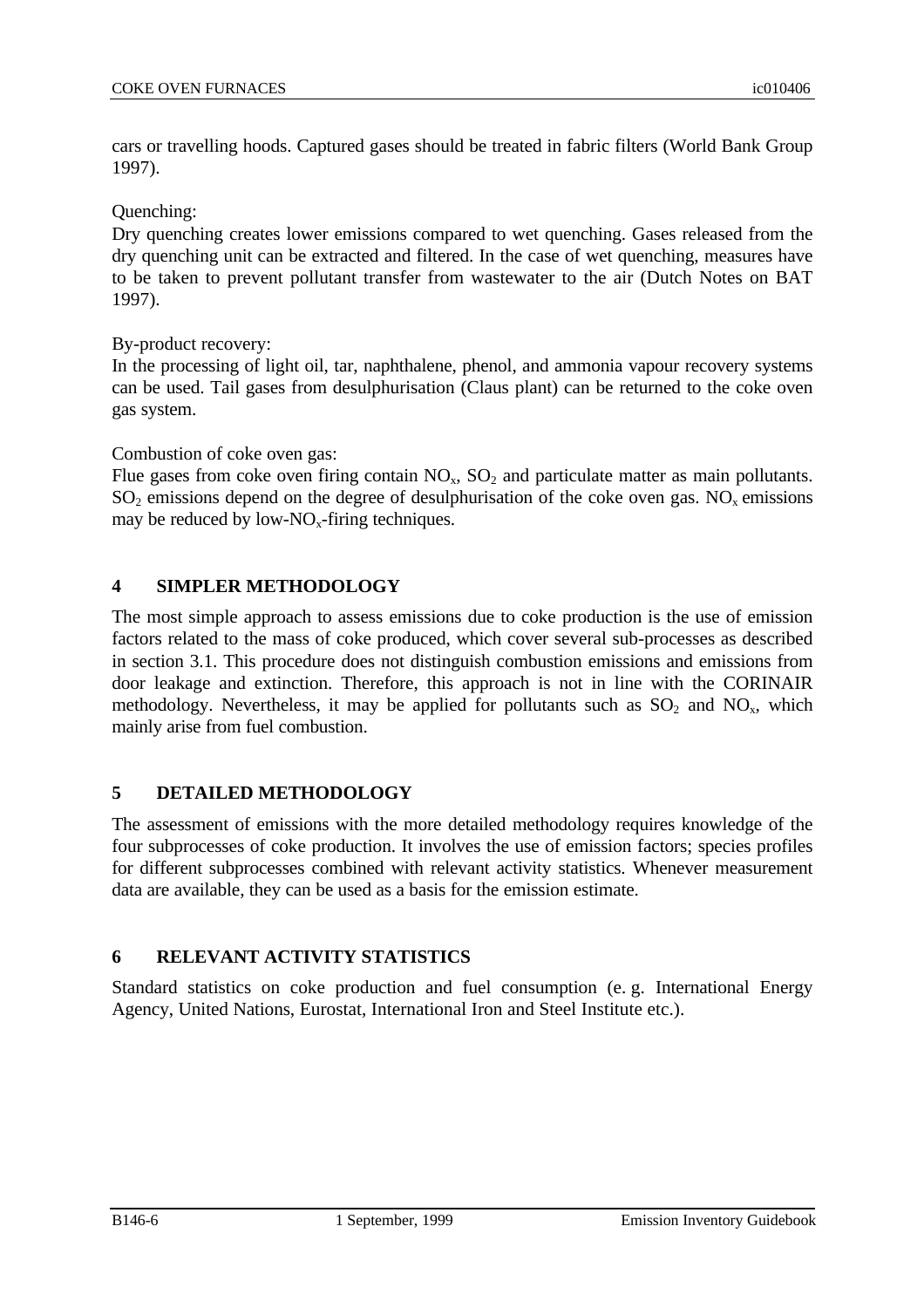## **7 POINT SOURCE CRITERIA**

Integrated iron and steel plants with production capacities of more than 3 million Mg/a have to be treated as point sources according to the CORINAIR90 methodology. Coke oven furnaces included in these integrated iron and steel plants have to be considered as a part of the point source.

## **8 EMISSION FACTORS, QUALITY CODES AND REFERENCES**

### **8.1 Simpler methodology**

In table 8.1, average overall emission factors are presented for coke production. For reference (Emission Registration 1990), emissions due to coke oven gas purification and fuel combustion are included. In the other references from this table it is not clear if fuel combustion is included or not.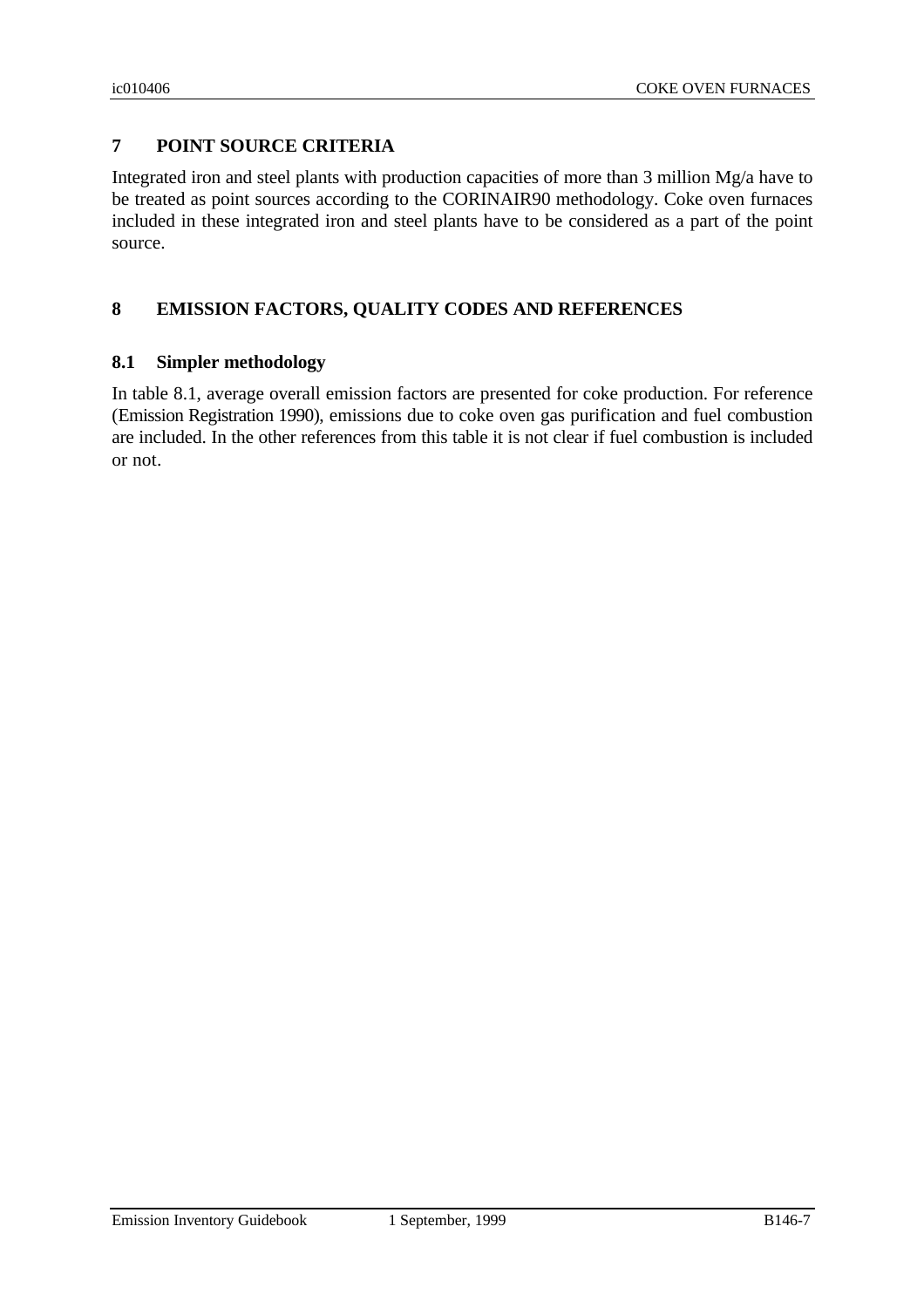# **Table 8.1: Overall emission factors for coke production (g/Mg coke produced)**

| Compound     | <b>Plant type</b> | <b>Emission factor</b>   | Data<br>Quality  | <b>Abatement</b><br>type | <b>Abatement</b><br>efficiency | <b>Fuel type</b> | <b>Country or</b><br>region | Ref.                                     |
|--------------|-------------------|--------------------------|------------------|--------------------------|--------------------------------|------------------|-----------------------------|------------------------------------------|
| Particulates | All processes     | $500 - 900$              | $\cal E$         | n. a.                    | n. a.                          | n. a.            | Germany                     | (Luftreinh. 1989)                        |
| Particulates | All processes     | 53                       | $\cal E$         | n. a.                    | n. a.                          | n. a.            | Netherland<br>S             | (E. Registr. 1990)                       |
| Particulates | All processes     | $800 - 5000$             | $\cal E$         | n. a.                    | n. a.                          | n. a.            | <b>USA</b>                  | $(US-EPA 1990)$                          |
| <b>VOC</b>   | All processes     | $730 - 2800^{2}$         | $\cal E$         | n. a.                    | n. a.                          | n. a.            | Netherland<br>s USA         | (E. Registr. 1990),<br>(US-EPA 1990)     |
| PAH          | All processes     | 29                       | $\cal E$         | n. a.                    | n. a.                          | n. a.            | Netherland<br>S             | (E. Registr. 1990)                       |
| B(a)P        | All processes     | $0.16 - 0.6$             | $\boldsymbol{E}$ | n. a.                    | n. a.                          | n. a.            | Germany<br>Netherland<br>S  | (Luftreinh. 1989),<br>(E. Registr. 1990) |
| Arsenic      | All processes     | $0.003 - 0.03, 0.32^{1}$ | $\cal E$         | n. a.                    | n. a.                          | n. a.            | Germany,<br><b>USA</b>      | (Luftreinh. 1989),<br>(US-EPA 1990)      |
| Cadmium      | All processes     | $0.0007 - 0.8$           | $\cal E$         | n. a.                    | n. a.                          | n. a.            | Germany<br>Netherland<br>S  | (Luftreinh. 1989),<br>(E. Registr. 1990) |
| Chromium     | All processes     | $0.17 - 0.34$            | $\cal E$         | n. a.                    | n. a.                          | n. a.            | Germany<br>Netherland<br>S  | (Jockel W. 1991),<br>(E. Registr. 1990)  |
| Copper       | All processes     | $0.09 - 0.05$            | $\cal E$         | n. a.                    | n. a.                          | n. a.            | Germany<br>Netherland<br>S  | (Jockel W. 1991),<br>(E. Registr. 1990)  |
| Mercury      | All processes     | $0.004 - 0.04$           | $\boldsymbol{E}$ | n. a.                    | n. a.                          | n. a.            | Germany<br>Netherland<br>S  | (Luftreinh. 1989),<br>(E. Registr. 1990) |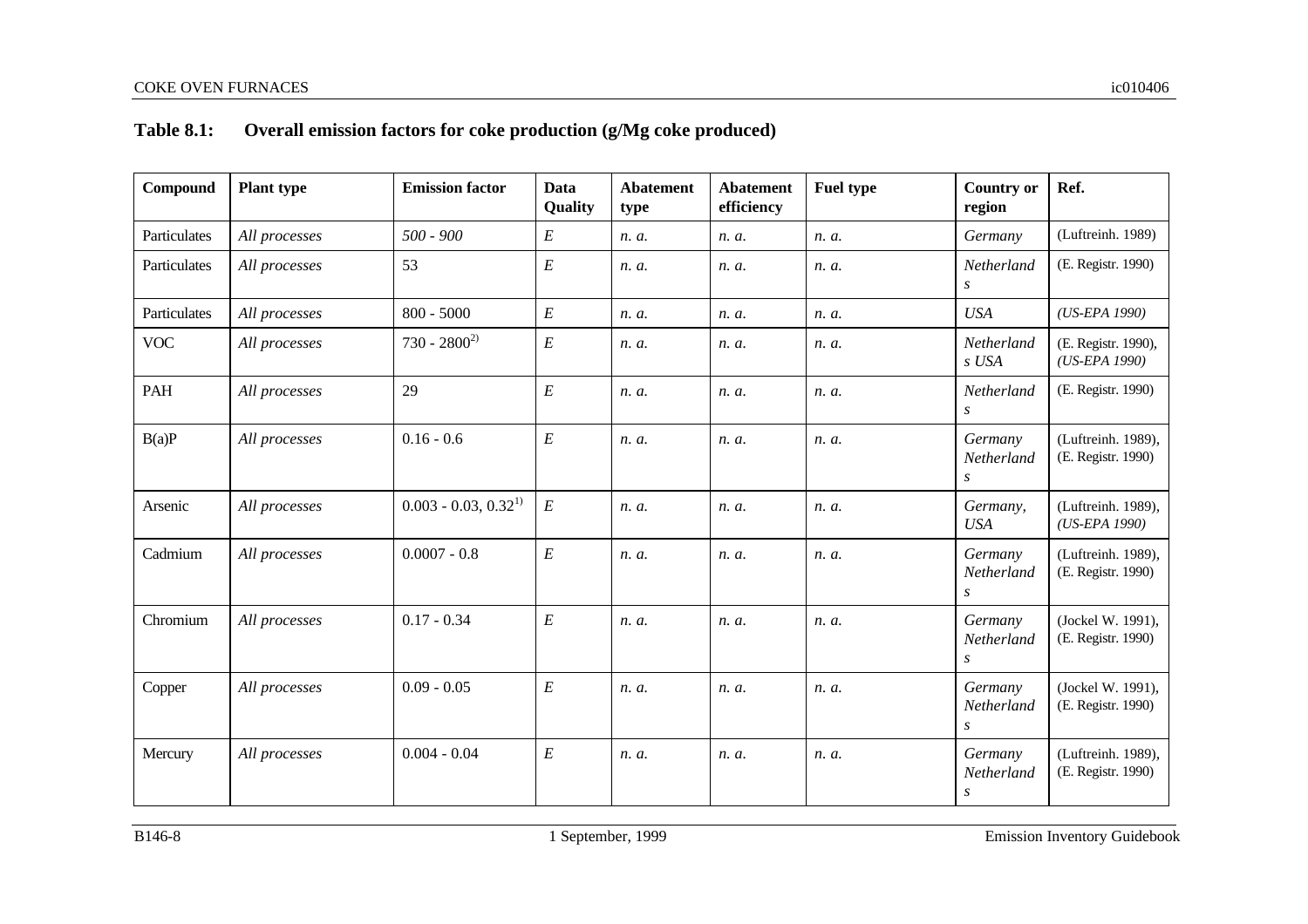## **Table 8.1 (continued): Overall emission factors for coke production (g/Mg coke produced)**

| Compound | <b>Plant type</b> | <b>Emission factor</b> | Data<br><b>Quality</b> | <b>Abatement</b><br>type | Abatement<br>efficiency | <b>Fuel type</b> | <b>Country or</b><br>region    | Ref.                                                         |
|----------|-------------------|------------------------|------------------------|--------------------------|-------------------------|------------------|--------------------------------|--------------------------------------------------------------|
| Nickel   | All processes     | $0.065 - 0.19$         | E                      | n. a.                    | n. a.                   | n. a.            | Germany<br>Netherland          | (Jockel W. 1991),<br>(E. Registr. 1990)                      |
| Lead     | All processes     | $0.08 - 0.6, 2.85^{1}$ | $E\,$                  | n. a.                    | n. a.                   | n. a.            | Germany<br>Netherland<br>s USA | (Luftreinh. 1989),<br>(E. Registr. 1990),<br>$(US-EPA 1990)$ |
| Zinc     | All processes     | $0.22 - 0.58, 6.491$   | $E\,$                  | n. a.                    | n. a.                   | n. a.            | Germany<br>Netherland<br>s USA | (Jockel W. 1991),<br>(E. Registr. 1990),<br>$(US-EPA 1990)$  |

<sup>1)</sup> calculated with EPA coke dust profile *(US-EPA 1990)*<br><sup>2)</sup> expressed as methane

expressed as methane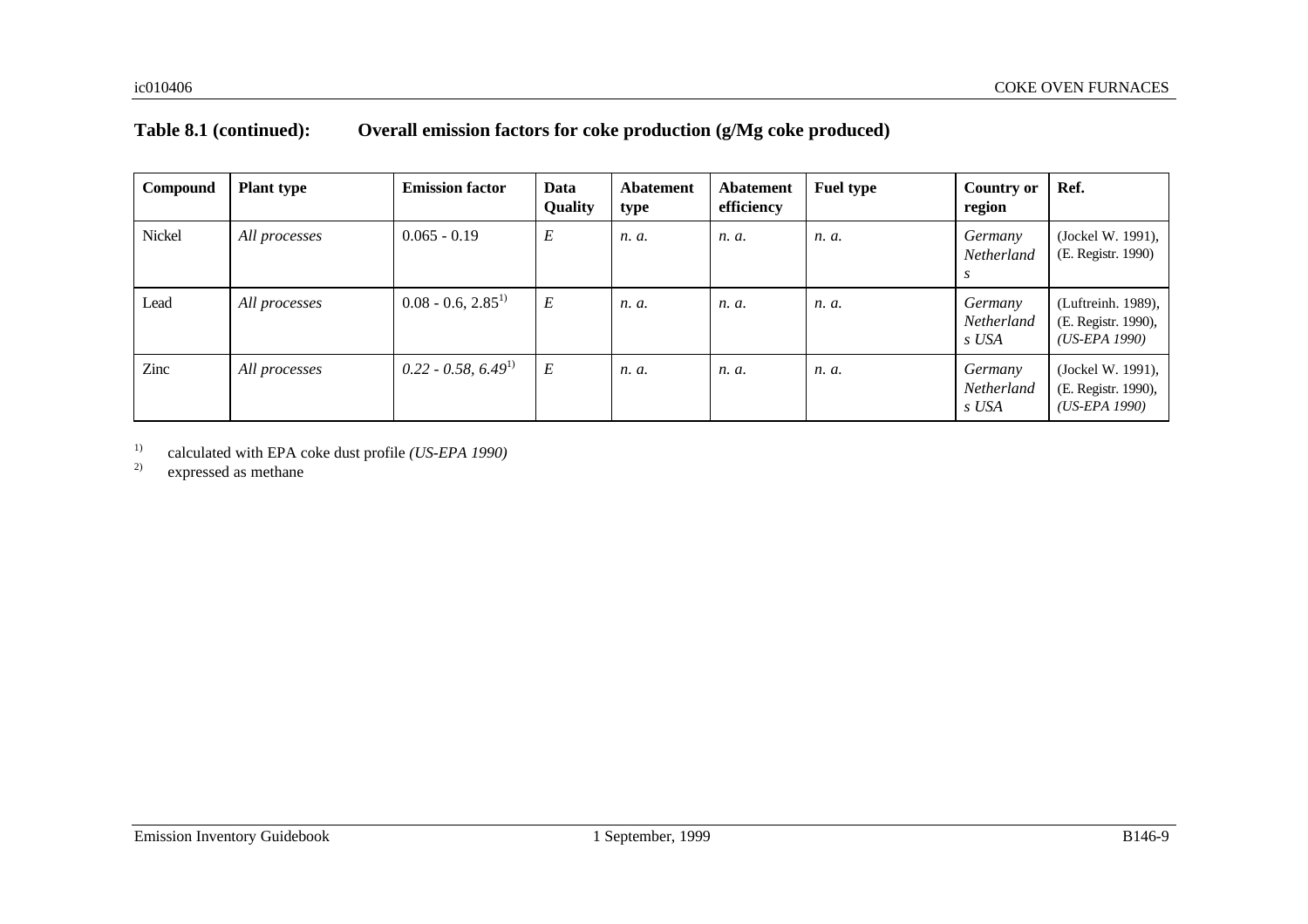## **8.2 Detailed methodology**

According to the detailed methodology emissions should be calculated individually for all subprocesses. Emission factors for the process steps listed below are summarised in table 8.2.

In table 8-3, emission factors are given for the detailed sub-processes for total particulate,  $NO<sub>x</sub>$ ,  $SO<sub>2</sub>$ ,  $CO$ ,  $VOC$  and  $NH<sub>3</sub>$  as reported in the USA (US-EPA 1985).

## **8.2.1 Coal handling**

Coal handling consists of transport, pulverising, screening, and blending of several types of coal and storage. Table 8.2 includes factors for emissions of coal dust from the total process of coal handling.

### **8.2.2 The coking process (without combustion)**

Emissions during coking operations are caused by the charging of the coal into the ovens, the oven/door leakage during the coking period, and by pushing the coke out of the ovens. In table 8.2, overall emission factors for these activities are presented for VOC, NMVOC and PAH.

### **8.2.3 Coke oven gas purification**

The coke oven gas collected from the ovens during the coking process is subjected to various operations for separating ammonia, coke oven gas, tar, phenol, benzene, toluene, xylene, pyridine etc. In table 8.2, emission factors are given for the purification process of coke oven gas. The numbers are derived from data of a Dutch coke plant (Emission Registration 1992).

## **8.2.4 Combustion**

Heat, necessary for the coking process, is generated by gas combustion in the flues between the ovens. Coke oven gas is the common fuel for underfiring the ovens at most plants but other gases (blast furnace gas, natural gas) may be used as well. The combustion also causes emissions. In table 8.2, emission factors are given for combustion emissions, related to the thermal energy input.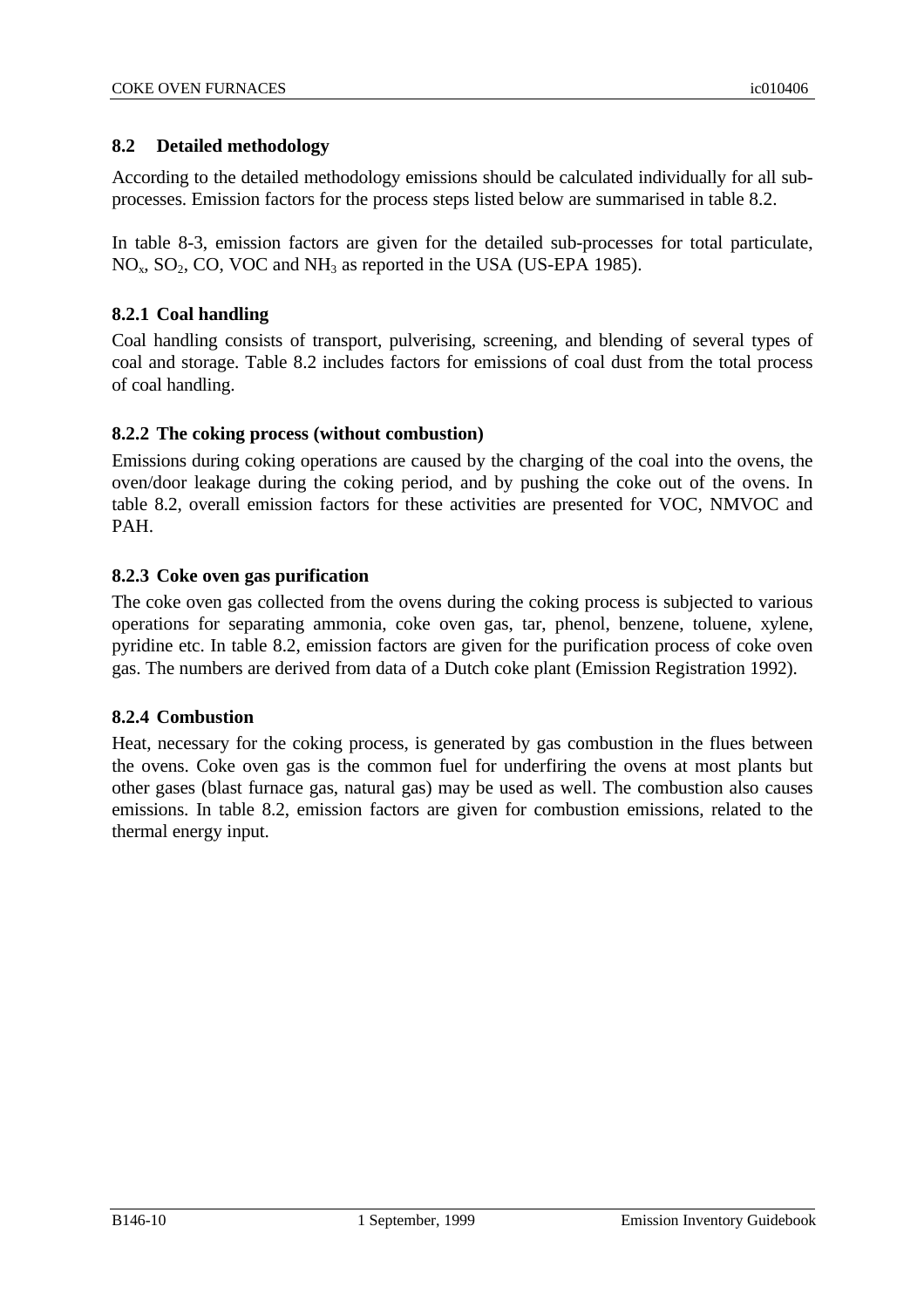# **Table 8.2: Emission factors for sub-processes of coke production**

| Compound              | <b>Plant type</b> | <b>Emission factor</b>          | Data<br>Quality             | <b>Abatement</b><br>type | <b>Abatement</b><br>efficiency | <b>NAPFUE</b><br>code | <b>Country or</b><br>region | Ref.                                      |
|-----------------------|-------------------|---------------------------------|-----------------------------|--------------------------|--------------------------------|-----------------------|-----------------------------|-------------------------------------------|
| Coal dust             | Coal handling     | 80 - 2500 g/Mg coke<br>produced | $\mathcal{C}_{\mathcal{C}}$ | n. a.                    | n. a.                          | n. a.                 | <b>USA</b>                  | $(US-EPA 1985)$                           |
| Coal dust             | Coal handling     | 150 g/Mg coke produced          | $\mathcal{C}_{\mathcal{C}}$ | n. a.                    | n. a.                          | n. a.                 | <b>Netherlands</b>          | (E. Registr. 1981)                        |
| <b>VOC</b>            | Coking process    | 151 - 590 g/Mg coke<br>produced | $\mathcal{C}_{0}^{(n)}$     | n. a.                    | n. a.                          | n. a.                 | Netherlands                 | (E. Registr. 1990)<br>(E. Registr. 1992)  |
| <b>VOC</b>            | Coking process    | 2880 g CH/Mg coke<br>produced   | $\mathcal{C}_{\mathcal{C}}$ | n. a.                    | n. a.                          | n. a.                 | <b>USA 1967</b>             | $(US-EPA 1985)$                           |
| <b>VOC</b>            | Coking process    | 1030 g/Mg coke produced         | $\mathcal{C}_{0}$           | n. a.                    | n. a.                          | n. a.                 | Germany<br>1975             | (Schade 1980)                             |
| CH <sub>4</sub>       | Coking process    | 122 - 639 g/Mg coke<br>produced | $\mathcal{C}_{0}$           | n. a.                    | n. a.                          | n. a.                 | Netherlands.<br>Germany     | (E. Registr. 1992),<br>(Schade 1980)      |
| <b>NMVOC</b>          | Coking process    | 29 - 400 g/Mg coke produced     | $\mathcal{C}_{\mathcal{C}}$ | n. a.                    | n. a.                          | n. a.                 | Netherlands.<br><b>USA</b>  | (E. Registr. 1992),<br>(Breidenbach 1982) |
| PAH                   | Coking process    | 10 g/Mg coke produced           | $\cal C$                    | n. a.                    | n. a.                          | n. a.                 | <b>Netherlands</b>          | (Duiser et al. 1989)                      |
| <b>VOC</b>            | Gas purification  | 213 g/Mg coke produced          | $\,$                        | n. a.                    | n. a.                          | n. a.                 | Netherlands                 | (E. Registr. 1992)                        |
| Benzene               | Gas purification  | 157 g/Mg coke produced          | $\mathcal{C}_{\mathcal{C}}$ | n. a.                    | n. a.                          | n. a.                 | <b>Netherlands</b>          | (E. Registr. 1992)                        |
| Toluene               | Gas purification  | $27 g/Mg$ coke produced         | $\,C$                       | n. a.                    | n. a.                          | n. a.                 | <b>Netherlands</b>          | (E. Registr. 1992)                        |
| Xylene                | Gas purification  | $26$ g/Mg coke produced         | $\mathcal{C}_{\mathcal{C}}$ | n. a.                    | n. a.                          | n. a.                 | <b>Netherlands</b>          | (E. Registr. 1992)                        |
| PAH-<br><b>16 EPA</b> | Gas purification  | 47 g/Mg coke produced           | $\cal C$                    | n. a.                    | n. a.                          | n. a.                 | <b>Netherlands</b>          | (E. Registr. 1992)                        |
| Phenol                | Gas purification  | 3.2 $g/Mg$ coke produced        | $\mathcal{C}_{\mathcal{C}}$ | n. a.                    | n. a.                          | n. a.                 | <b>Netherlands</b>          | (E. Registr. 1992)                        |
| SO <sub>2</sub>       | C. oven furnaces  | 0.5 g/GJ                        | $\mathcal{C}_{\mathcal{C}}$ | n. a.                    | n. a.                          | 301                   | Europe                      | CORINAIR90                                |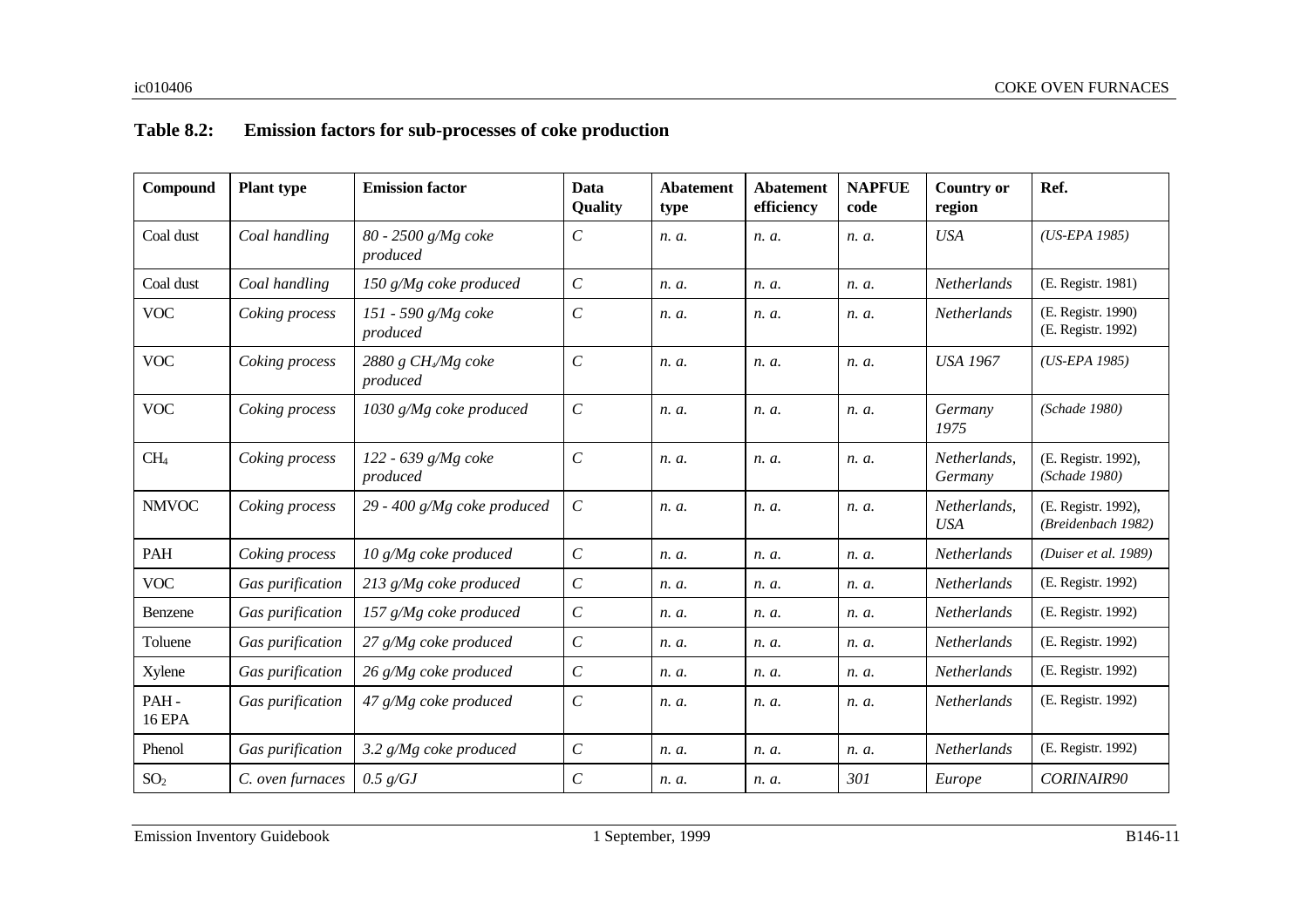| SO <sub>2</sub> | C. oven furnaces | 14 g/GJ                                        | $\mathcal{C}_{0}^{0}$ | n. a.                    | n. a. | 303                   | Europe | <b>CORINAIR90</b>            |
|-----------------|------------------|------------------------------------------------|-----------------------|--------------------------|-------|-----------------------|--------|------------------------------|
| SO <sub>2</sub> | C. oven furnaces | 500 g/Mg coal; 650 g/Mg<br>$coke$ ; 3.3 $g/GJ$ | $\boldsymbol{C}$      | Desulphuri-<br>sation    | n. a. | 304                   | Europe | (CITEPA 1992),<br>CORINAIR90 |
| SO <sub>2</sub> | C. oven furnaces | 1500 g/Mg coal; 3300 g/Mg<br>coke; $1355 g/GJ$ | $\cal C$              | No desul-<br>phurisation | n. a. | 304                   | Europe | (CITEPA 1992),<br>CORINAIR90 |
| NO <sub>x</sub> | C. oven furnaces | $100 - 250$ g/GJ                               | $\cal C$              | n. a.                    | n. a. | 301                   | Europe | CORINAIR90                   |
| NO <sub>x</sub> | C. oven furnaces | 90 g/GJ                                        | $\cal C$              | n. a.                    | n. a. | 303                   | Europe | CORINAIR90                   |
| NO <sub>x</sub> | C. oven furnaces | $14 - 250$ g/GJ                                | $\cal C$              | n. a.                    | n. a. | 304                   | Europe | <b>CORINAIR90</b>            |
| NO <sub>x</sub> | C. oven furnaces | $30 - 178$ g/GJ                                | $\cal C$              | n. a.                    | n. a. | 305                   | Europe | CORINAIR90                   |
| <b>NMVOC</b>    | C. oven furnaces | $1 - 5 g/GJ$                                   | $\mathcal C$          | n. a.                    | n. a. | 301, 303,<br>305      | Europe | CORINAIR90                   |
| <b>NMVOC</b>    | C. oven furnaces | $1 - 133$ g/GJ                                 | $\cal C$              | n. a.                    | n. a. | 304                   | Europe | <b>CORINAIR90</b>            |
| CH <sub>4</sub> | C. oven furnaces | $0.02 - 2.5$ g/GJ                              | $\,$                  | n. a.                    | n. a. | 301, 304              | Europe | <b>CORINAIR90</b>            |
| CH <sub>4</sub> | C. oven furnaces | 3 g/GJ                                         | $\cal C$              | n. a.                    | n. a. | 303                   | Europe | <b>CORINAIR90</b>            |
| CH <sub>4</sub> | C. oven furnaces | $0.02 - 0.3$ g/GJ                              | $\cal C$              | n. a.                    | n. a. | 305                   | Europe | CORINAIR90                   |
| CO              | C. oven furnaces | $1 - 300 g/GJ$                                 | $\boldsymbol{C}$      | n. a.                    | n. a. | 301, 305              | Europe | CORINAIR90                   |
| CO              | C. oven furnaces | 20 g/GJ                                        | $\cal C$              | n. a.                    | n. a. | 303                   | Europe | CORINAIR90                   |
| CO              | C. oven furnaces | $2 - 518 g/GJ$                                 | $\cal C$              | n. a.                    | n. a. | 304                   | Europe | <b>CORINAIR90</b>            |
| CO <sub>2</sub> | C. oven furnaces | $42 - 56 \text{ kg/GJ}$                        | $\cal C$              | n. a.                    | n. a. | 301, 303,<br>304      | Europe | CORINAIR90                   |
| CO <sub>2</sub> | C. oven furnaces | 105 - 280 kg/GJ                                | $\mathcal{C}_{0}^{0}$ | n. a.                    | n. a. | 305                   | Europe | CORINAIR90                   |
| $N_2O$          | C. oven furnaces | $1.1 - 3$ g/GJ                                 | $\cal C$              | n. a.                    | n. a. | 301, 303,<br>304, 305 | Europe | CORINAIR90                   |

# **Table 8.2 (continued): Emission factors for sub-processes of coke production**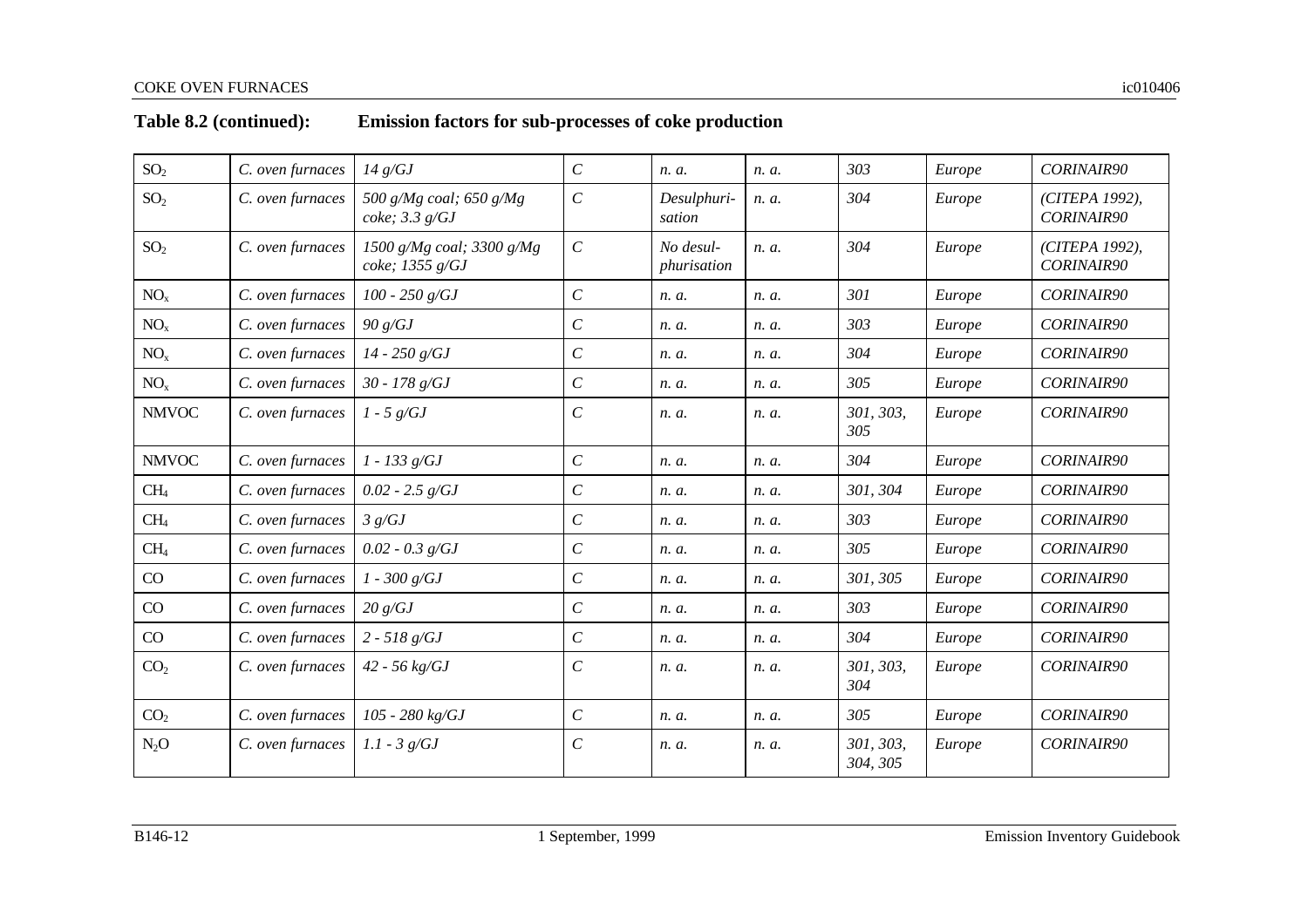| <b>Type of operation</b>                                                                                       | Particulate<br><b>EF Rating</b>                      | Particulate                             | SO <sub>2</sub> | $\bf CO$ | <b>VOC</b> | NO <sub>x</sub> | NH <sub>3</sub> |
|----------------------------------------------------------------------------------------------------------------|------------------------------------------------------|-----------------------------------------|-----------------|----------|------------|-----------------|-----------------|
| Coal crushing<br>with cyclone                                                                                  | D                                                    | 0.055                                   |                 |          |            |                 |                 |
| Coal preheating<br>uncontrolled<br>with scrubber<br>with wet ESP                                               | $\mathcal{C}$<br>$\overline{C}$<br>$\overline{C}$    | 1.75<br>0.125<br>0.006                  |                 |          |            |                 |                 |
| Wet coal charging<br>Larry car<br>uncontrolled<br>with sequent charging<br>with scrubber                       | E<br>E                                               | 0.24<br>0.008<br>0.007                  | 0.01            | 0.3      | 1.25       | 0.015           | 0.01            |
| Doorleak<br>uncontrolled                                                                                       | D                                                    | 0.27                                    |                 | 0.3      | 0.75       | 0.005           | 0.03            |
| Coke pushing<br>uncontrolled<br>with ESP<br>with venturi scrubber<br>with baghouse<br>with mobile scrubber car | $\bf{B}$<br>$\mathcal{C}$<br>D<br>D<br>$\mathcal{C}$ | 0.58<br>0.225<br>0.09<br>0.045<br>0.036 |                 | 0.035    | 0.1        |                 | 0.05            |
| Quenching<br>uncontrolled<br>dirty water<br>clean water<br>with baffles                                        | D<br>D                                               | 2.62<br>0.57                            |                 |          |            |                 |                 |
| dirty water<br>clean water                                                                                     | $\boldsymbol{B}$<br>$\boldsymbol{B}$                 | 0.65<br>0.27                            |                 |          |            |                 |                 |
| Combustion stack<br>uncontr. (COG)<br>uncontr. (BFG)<br>with ESP<br>with baghouse (COC)                        | A<br>$\mathbf{A}$<br>$\mathbf D$<br>$\mathbf D$      | 0.234<br>0.085<br>0.046<br>0.055        | 2.0             |          |            |                 |                 |
| Coke handling<br>with cyclone                                                                                  | D                                                    | 0.03                                    |                 |          |            |                 |                 |
| Combined operations                                                                                            | $\mathbf D$                                          |                                         |                 |          |            |                 |                 |

## **Table 8.3: Additional emission factors for the coking sub-processes (kg/Mg coal) (US-EPA 1985)**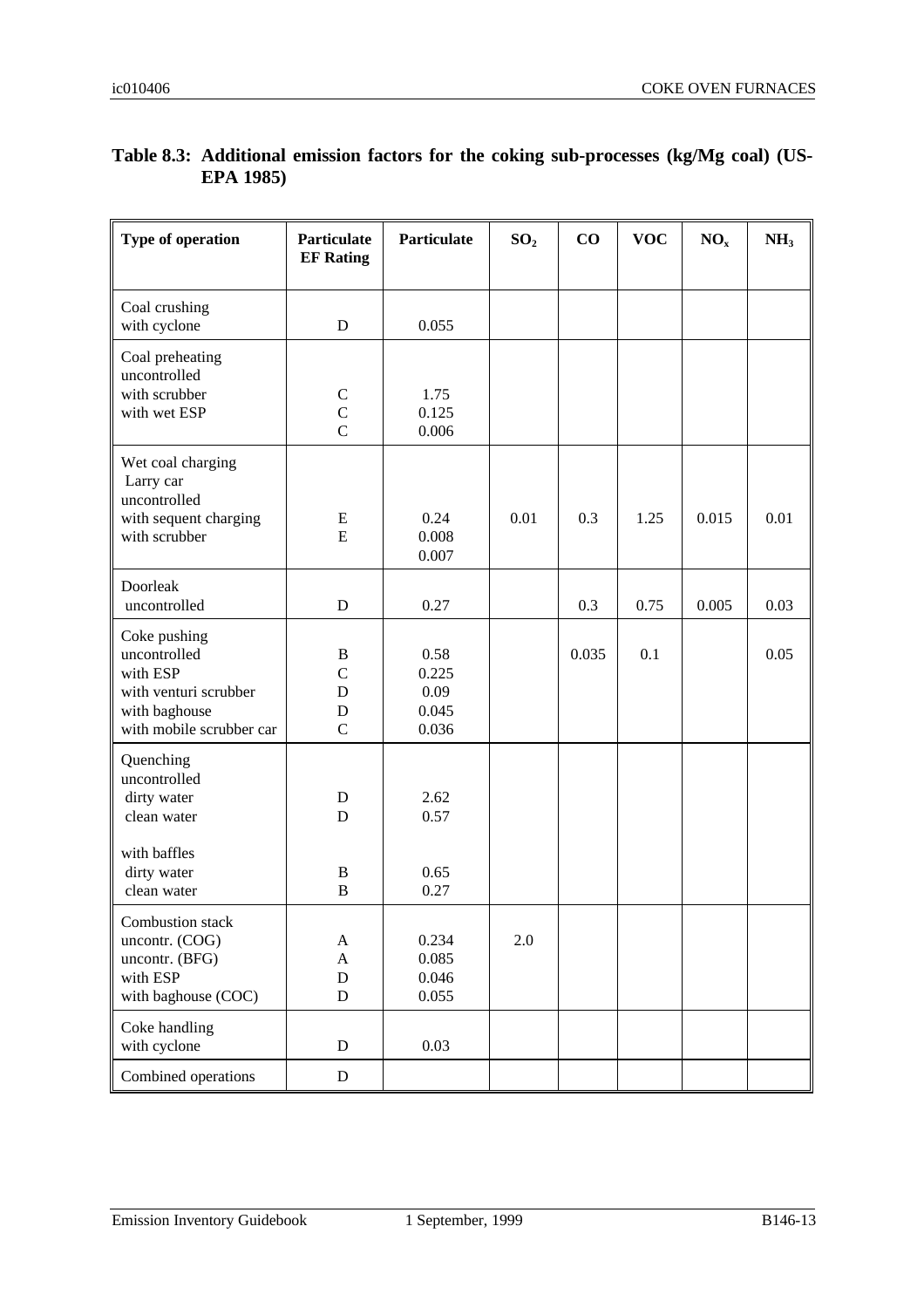## **9 SPECIES PROFILES**

Table 9-1 presents profiles for VOC emissions of the coking process.

| Compound            | (Frohne<br>$\mathcal{E}$ | (Fudal<br>1992) | (VOC<br>1980)<br>1 | (Peter<br>1992) | (Emis.<br>Regist<br>$\mathbf r$<br>1992) | (Emis.<br>Regist<br>$\mathbf r$<br>1990) | (Emis.<br>Registr<br>1990) | proposal |
|---------------------|--------------------------|-----------------|--------------------|-----------------|------------------------------------------|------------------------------------------|----------------------------|----------|
| CH <sub>4</sub>     | 72                       | 66              | 45.3               | $45.4^4$        | 80.8                                     | 62.1                                     | 47.4                       | 60       |
| C2-C10 aliphates    |                          |                 |                    |                 |                                          | 17.8                                     | 13.6                       | 16       |
| C2                  | $1.0\,$                  | 7.4             | $8\,$              | $0.7^{2}$       | 4.2                                      |                                          |                            | 5        |
| $C2=$               | 1.1                      | 18.1            | 27.7               |                 | $1.0\,$                                  |                                          |                            | $1 - 10$ |
| $C2=$               | 0.2                      | 0.4             | 1.2                |                 |                                          |                                          |                            |          |
| C <sub>3</sub>      | 0.5                      | 1.6             | 0.5                | $1.3^{3}$       |                                          |                                          |                            |          |
| $C3=$               | 0.3                      | 0.6             | 1.9                |                 |                                          |                                          |                            |          |
| C4                  | 0.8                      | 1.1             |                    | 2.6             |                                          |                                          |                            |          |
| $C4=$               | 0.1                      | 0.4             | 0.6                |                 |                                          |                                          |                            |          |
| $C4 ==$             |                          |                 |                    |                 |                                          |                                          |                            |          |
| C <sub>5</sub>      | $1.0\,$                  |                 |                    | 1.3             |                                          |                                          |                            |          |
| C>5                 | 1.0                      |                 |                    | 14.0            |                                          |                                          |                            |          |
| Benzene             | 7.7                      | 3.4             | 14.1               | 11.5            | 9.7                                      | 5.9                                      | 4.5                        | $\tau$   |
| Toluene             | 1.6                      | 0.9             | 0.7                | 1.7             | 1.9                                      | 6.7                                      | 5.1                        | $1 - 5$  |
| C8 aromatics        | 0.9                      |                 |                    | 2.9             |                                          |                                          |                            |          |
| C>8 aromatics       | 0.3                      |                 |                    | 6.6             |                                          |                                          |                            |          |
| Xylene              |                          | 0.3             |                    | 2.1             | 0.6                                      | 7.6                                      | 5.8                        | $1 - 5$  |
| Styrene             |                          |                 |                    |                 | 0.3                                      |                                          |                            |          |
| Aromatics + benzene |                          |                 |                    |                 |                                          |                                          | 23.7                       |          |
| Others              | 11.5                     |                 |                    | 10.0            | 1.5                                      |                                          |                            |          |
| Total               | 100                      | 100             | 100                | 100             | 100                                      | 100                                      | 100                        |          |

**Table 9.1: VOC profiles for the coking process (% weight)**

1 stack sample; probably only fuel combustion;  $<sup>2</sup>$  total c2;</sup> 3

total c3;  $^4$  calculated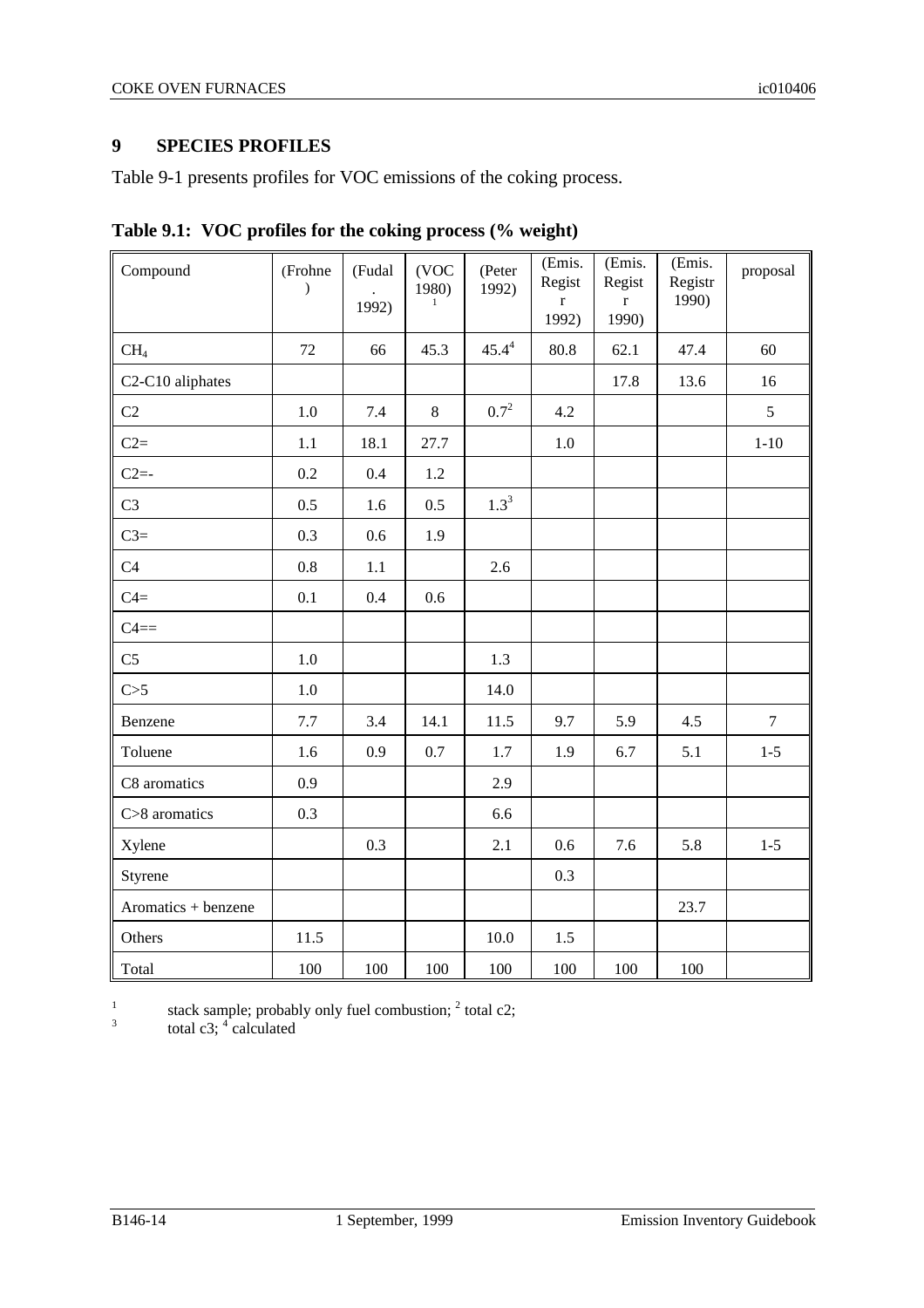In table 9.2, profiles of non-methane volatile organic compounds (NMVOC) emissions are given for the coking process.

| <b>Compound</b>     | (Frohne) | (Fudal.<br>1992) | (VOC<br>$1980$ <sup>1</sup> | (Peter<br>1992) | (Emis.<br>Regist<br>$\bf r$<br>1992) | (Emis.<br>Regist<br>r<br>1990) | (Emis.<br>Registr<br>1990) | (Altieri<br>1945) |
|---------------------|----------|------------------|-----------------------------|-----------------|--------------------------------------|--------------------------------|----------------------------|-------------------|
| C2-C10 aliphates    |          |                  |                             |                 |                                      | 46.9                           | 25.8                       |                   |
| C2                  | 3.6      | 21.7             | 14.5                        | $1.3^{2}$       | 22.1                                 |                                |                            | 30.3              |
| $C2=$               | 3.9      | 53.0             | 50.4                        |                 | 5.2                                  |                                |                            | 58.0              |
| $C2 = -$            | 0.7      | 1.1              | 2.2                         |                 |                                      |                                |                            | 1.2               |
| C <sub>3</sub>      | 1.8      | 4.8              | 0.9                         | $2.3^{3}$       |                                      |                                |                            | 1.9               |
| $C3=$               | 1.1      | 1.7              | 3.5                         |                 |                                      |                                |                            | 8.1               |
| C4                  | 2.9      | 3.4              |                             | 4.8             |                                      |                                |                            | 0.5               |
| $C4=$               | 0.36     | $1.1\,$          | 1.1                         |                 |                                      |                                |                            |                   |
| $C4 ==$             |          |                  |                             |                 |                                      |                                |                            |                   |
| C <sub>5</sub>      | 3.6      |                  |                             | 2.5             |                                      |                                |                            |                   |
| C>5                 | 3.6      |                  |                             | 25.6            |                                      |                                |                            |                   |
| Benzene             | 27.5     | 9.9              | 25.6                        | 21.0            | 50.7                                 | 15.5                           | 8.5                        |                   |
| Toluene             | 5.7      | 2.5              | 1.3                         | 3.8             | 10.0                                 | 17.7                           | 9.7                        |                   |
| C8 aromatics        | 3.2      |                  |                             | 5.3             |                                      |                                |                            |                   |
| C>8 aromatics       | 1.1      |                  |                             | 12.1            |                                      |                                |                            |                   |
| Xylene              |          | 0.8              |                             | 3.8             | 3.1                                  | 20.0                           | 11.0                       |                   |
| Styrene             |          |                  |                             |                 | 1.4                                  |                                |                            |                   |
| Aromatics + benzene |          |                  |                             |                 |                                      |                                | 45.0                       |                   |
| Others              | 41.1     |                  |                             | 18.3            | 7.5                                  |                                |                            |                   |
| Total               | 100      | 100              | 100                         | 100             | 100                                  | 100                            | 100                        | 100               |

| Table 9.2: NMVOC profiles for the coking process (% weight) |
|-------------------------------------------------------------|
|-------------------------------------------------------------|

1

stack sample; probably only fuel combustion;  $<sup>2</sup>$  total c2;  $<sup>3</sup>$  total c3</sup></sup>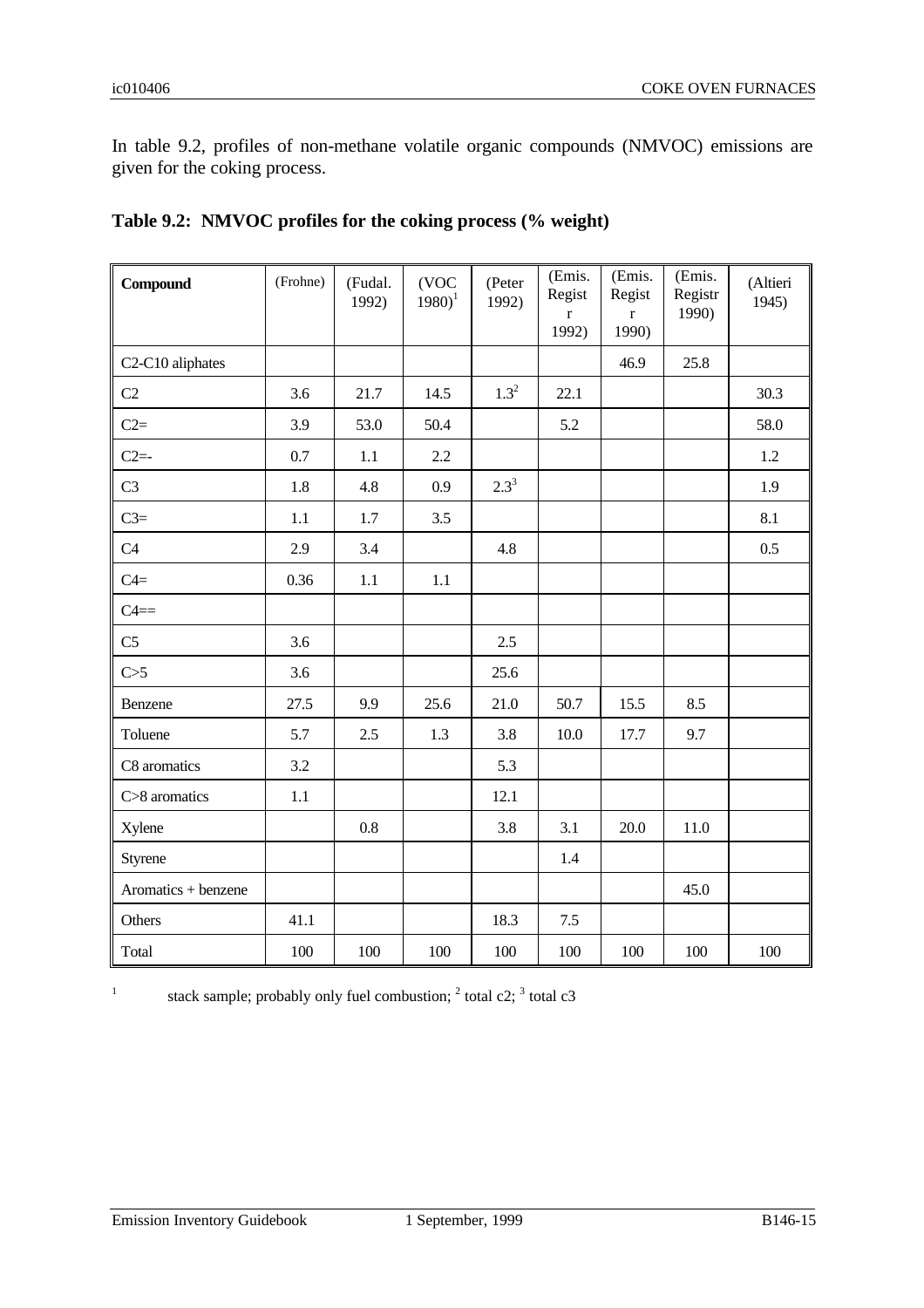|                                                                                                                                                                                                                                                                                                           | (Bjorseth et al. 1978)<br>battery personal<br>top sampling<br>(average) |                                                                     | (Eisenhut et<br>al. 1982)<br>oven doors                   | (Tonkelaar<br>et al. 1983)<br>near<br>coke plant                          | (Duiser et<br>al. 1989)<br>proposal                                                                           |
|-----------------------------------------------------------------------------------------------------------------------------------------------------------------------------------------------------------------------------------------------------------------------------------------------------------|-------------------------------------------------------------------------|---------------------------------------------------------------------|-----------------------------------------------------------|---------------------------------------------------------------------------|---------------------------------------------------------------------------------------------------------------|
| total PAH emission factor (g/Mg)                                                                                                                                                                                                                                                                          |                                                                         | 15                                                                  | 2.5                                                       | 8                                                                         | 10                                                                                                            |
| fluorene<br>phenanthrene<br>anthracene<br>fluoranthene<br>3,6-dimethylphenanthrene<br>benzo(b)fluorene<br>pyrene<br>benzo(a)phenanthrene<br>benzo(a)anthracene<br>chrysene+trifenylene<br>total low mol PAH                                                                                               | 4.4<br>19.8<br>6.2<br>12.8<br>1.3<br>9.5<br>0.8<br>3.4<br>4.4<br>88     | 0.6<br>2.6<br>1.1<br>11.9<br>4.1<br>8.4<br>2.8<br>8.5<br>11.0<br>62 | 1.5<br>0.9<br>4.7<br>5.9                                  | 45.9<br>7.6<br>14.3<br>0.8<br>2.1<br>6.9<br>3.1<br>3.4<br>84              | $\overline{2}$<br>30<br>8<br>14<br>$\overline{9}$<br>$\overline{c}$<br>$\overline{5}$<br>$\overline{4}$<br>74 |
| benzo(b)fluoranthene<br>benzo(j)fluoranthene<br>benzo(k)fluoranthene<br>benzo(a)pyrene<br>benzo(e)pyrene<br>perylene<br>$indeno(1,2,3,-cd)pyrene$<br>$benzo(g,h,i)$ perylene<br>anthanthrene<br>coronene<br>dibenzo(a,h)anthracene<br>dibenzo(a,j)anthracene<br>dibenzo(a,i)pyrene<br>3-methylcholanthene | 1.9<br>2.2<br>1.8<br>0.6<br>1.5<br>1.3<br>0.9<br>0.7                    | 4.7<br>7.7<br>4.3<br>1.8<br>3.6<br>2.9<br>1.7<br>4.5                | ł<br>5.7<br>2.1<br>7.1<br>6.2<br>2.4<br>6.2<br>6.2<br>4.4 | 2.5<br>1.1<br>2.5<br>1.6<br>0.5<br>1.8<br>4.4<br>0.7<br>0.3<br>0.3<br>0.3 | 5<br>5<br>4<br>1<br>3<br>$\overline{3}$<br>$\mathbf{1}$<br>$\frac{2}{2}$                                      |
| total high mol. PAH                                                                                                                                                                                                                                                                                       | 12                                                                      | 38                                                                  |                                                           | 16                                                                        | 26                                                                                                            |

### **Table 9.3: Species profiles for polycyclic aromatic hydrocarbons (PAH) expressed as percentage of total PAH**

## **10 UNCERTAINTY ESTIMATES**

The quality classification of the emission factors is estimated to be B-C.

## **11 WEAKEST ASPECTS FOR IMPROVEMENT IN CURRENT METHODOLOGY**

Knowledge on abatement techniques, dust removal efficiencies and operating techniques is limited; measurement data on the composition of dust is poor.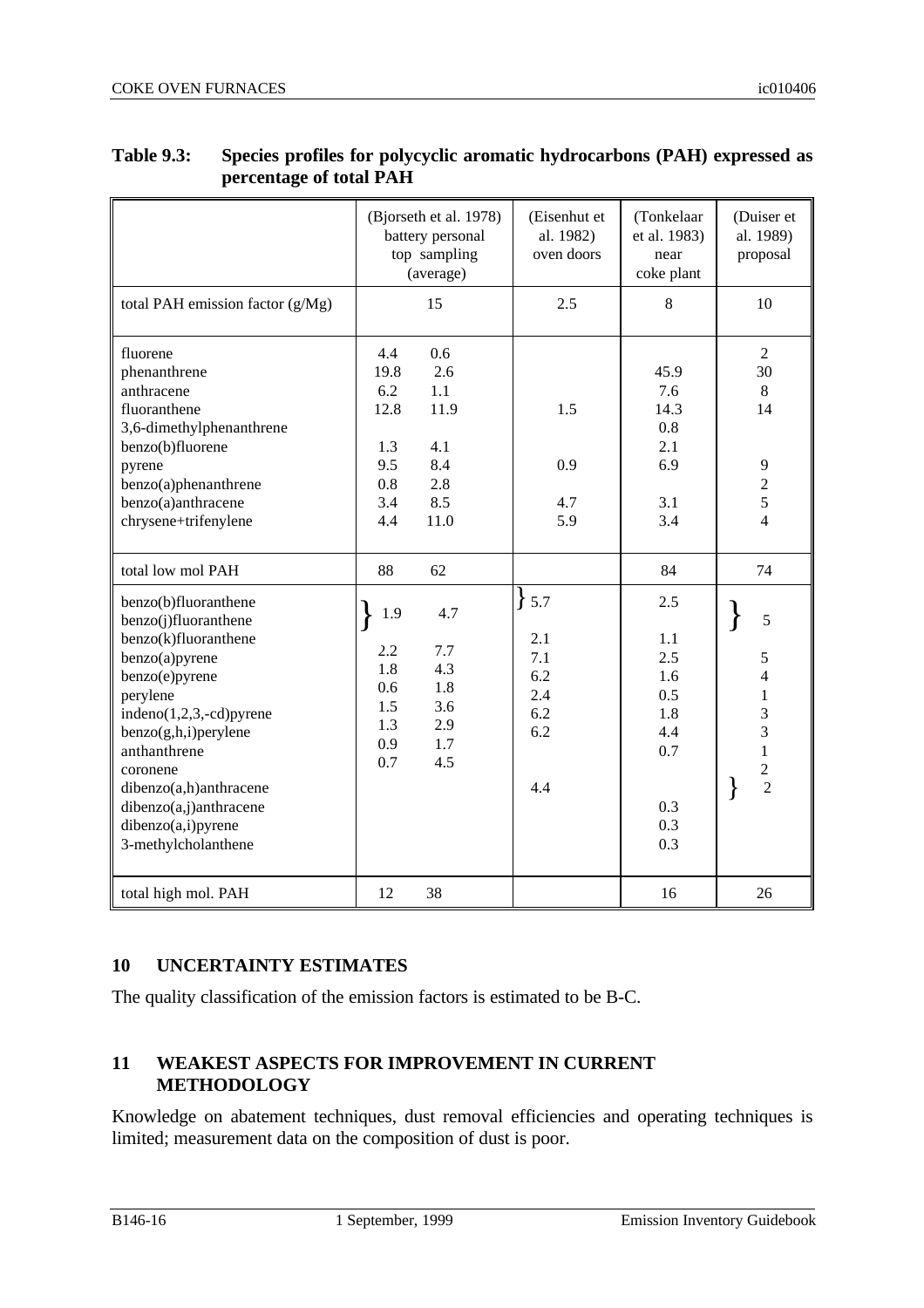## **12 SPATIAL DISAGGREGATION CRITERIA FOR AREA SOURCES**

If treated on an area basis, national emission estimates can be disaggregated on the basis of plant capacity, employment or population statistics.

## **13 TEMPORAL DISAGGREGATION CRITERIA**

Coke production can be considered as a continuous process.

## **14 ADDITIONAL COMMENTS**

No additional comments are given

## **15 SUPPLEMENTARY DOCUMENTS**

Environmental Protection Agency Compilation of Air Pollutant Emission Factors AP 42

PARCOM-ATMOS Emission Factors Manual

### **16 VERIFICATION PROCESSES**

Verification of the emissions can be done by measurements.

## **17 REFERENCES**

Altieri V.J. (1945) Gas Analysis and Testing of Gaseous Materials. American Gas Assoc., New York, USA.

Annema J.A., and Albers R.A.W. (1992) Produktie van cokes. Samenwerkingsproces Procesbeschrijvingen Industrie Nederland. RIVM (rapportnr. 736301132), RIZA (notanr. 92.003/32).

Bjorseth A., Bjorseth O. and Fjeldstad P.E. (1978) Polycyclic Aromatic Hydrocarbons in the Work Atmosphere. 11 Determination in a Coke Plant. Scand. J. Environm. Health Vol.4 pp.224-236.

Breidenbach D. (1982) Entstehung und Verhütung von Emissionen im Kokereibereich Staub-Reinhaltung der Luft 42 pp.447-452.

CITEPA (ed.) (1992) CORINAIR - Emission Factor Handbook. 2nd ed.

CORINAIR (1988) Emission Factors. MT-TNO Report No. 88-355

Den Tonkelaar W.A.M. and Van Giezen J.J. (1983) Research on Transport and Concentrations of Polycyclic Aromatic Hydrocarbons and Benzene in Ambient Air Near the Coke Plant. ACZ at Sluiskil. MT-TNO Report no. G 1249.

Duiser J.A., and Veldt C. (1989) Emissions into the Atmosphere of Polyaromatic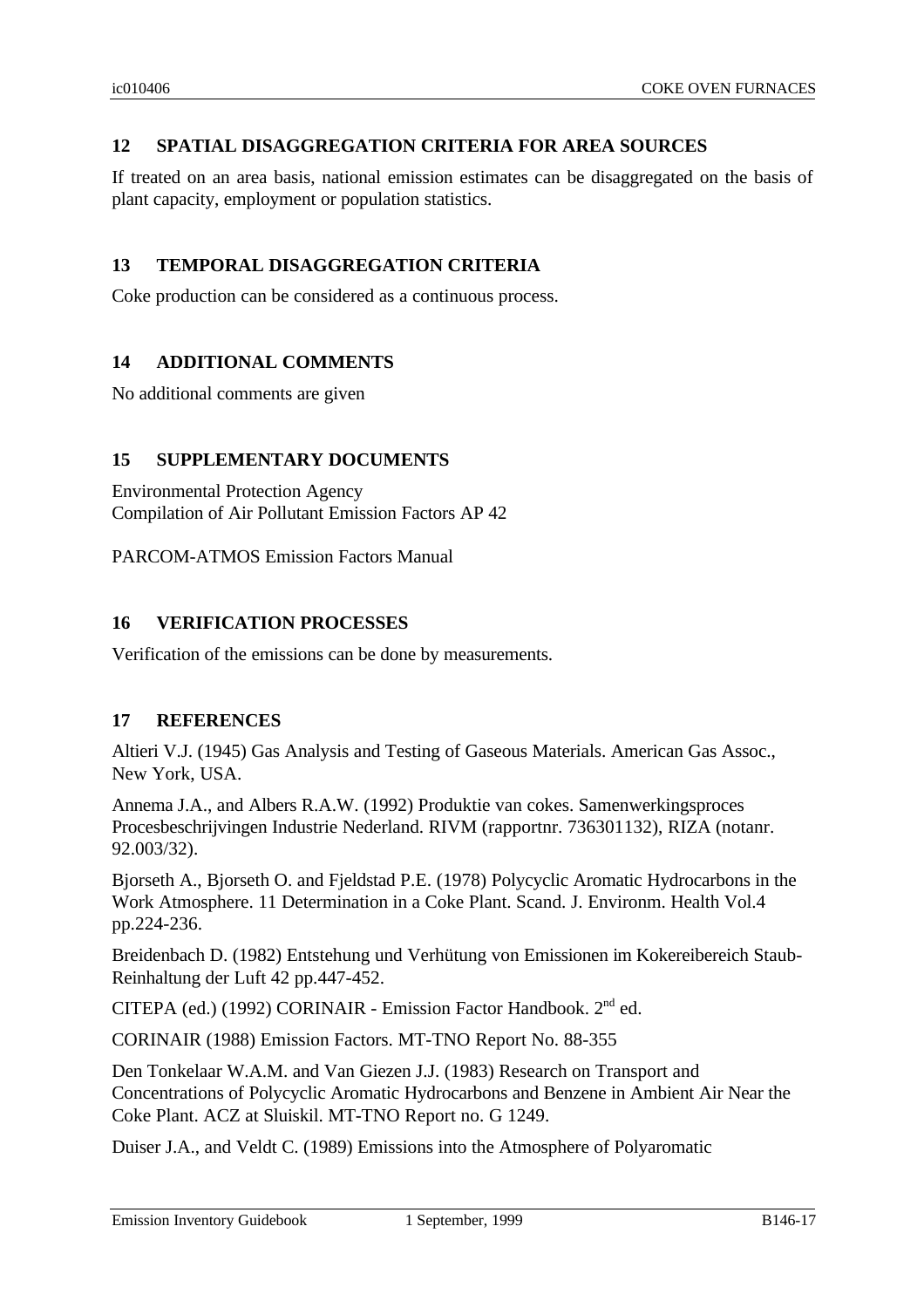Hydrocarbons, Polychlorinated Biphenyls, Lindane and Hexachlorobenzene in Europe. IMET-TNO Report no. 89-036.

Dutch Notes on BAT for the Production of Primary Iron and Steel (1997) Ministry of Housing, Spatial Planning and the Environment, Directorate for Air and Energy, Department of Industry, Final Report.

Eisenhut W., Langer E. and Meyer C. (1982) Determination of PAH Pollution at Coke Works. Polynuclear Aromatic Hydrocarbons: Physical and Biological Chemistry, 6<sup>th</sup> International Symposium, Ohio, USA. Cooke M., Dennis A.J. and Fisher G.L., eds., Batelle Press, pp.255-261.

Emission Registration of a Dutch Coke Plant (1981)

Emission Registration of a Dutch Coke Plant (1992)

Emission Registration of three Dutch Coke Plants (1990)

ETC/AEM-CITEPA-RISOE (1997) Selected nomenclature for air pollution for CORINAIR94 inventory (SNAP 94), version 0.3 (Draft).

Frohne J.C. Identification of Hydrocarbon Immissions and their Allocation to Emission Sources Atmospheric Chemistry. Papers from the  $9<sup>th</sup>$  World Clean Air Congress. Critical Issues in the Global Environment Vol.2 IU-17B.02.

Fudala J. (1992) Personal Communications. Instytut Ekologii Terenow Upremyslowionych Katowice, Poland.

Intergovernmental Panel on Climate Change (IPCC) (ed.) (1995) Greenhouse Gas Inventory Reference Manual. Vol.3.

Jockel W. and Hartje J. (1991) Datenerhebung über die Emissionen umwelt-gefährdender Schwermetalle. Forschungsbericht 91-104 02 588. TÜV Rheinland e.V., Cologne, Germany.

Loibl W., Orthofer R., Winiwarter W. (1993) Spatially Disaggregated Emission Inventory for Anthropogenic NMVOC in Austria, Atmospheric Environment, Vol. 27A, No. 16, 2575- 2590.

Luftreinhaltung '88 (1989) Tendenzen-Probleme-Lösungen. Materialen zum vierten Immissionsschutzbericht der Bundesregierung an den Deutschen Bundestag, Berlin, Germany.

Otani S. (1970) Benzene, Xylene Bonanza from Less-Priced Aromatics, Chemical Eng. 77 (16) 118-120.

Peter A. and Scheffetal (1992) Composition of Volatile Compound Emissions from Spark Ignition and Diesel Vehicles, Coke Ovens, Wastewater Treatment Plants and Wood Combustion. Air and Waste Management Association. For Presentation at the 85<sup>th</sup> Annual Meeting and Exhibition, June 21-26, Kansas City, Missouri, USA.

Rentz O., Püchert H., Penkuhn T. and Spengler T. (1995) Produktionsintegriertes Stoffstrommanagement in der Eisen- und Stahlindustrie. Konkretisierung des § 5 Abs. 1 Nr. 3 BImSchG. Umweltbundesamt Berlin (ed.), Deutsch-Französisches Institut für Umweltforschung, Karlsruhe, Germany.

Schade H. (1980) Die Schadstoffemissionen der Eisen- und Stahlindustrie in den Belastungsgebieten Ruhrgebiet-West und Ruhrgebiet-Ost. Schriftenreihe d. Landesanstalt für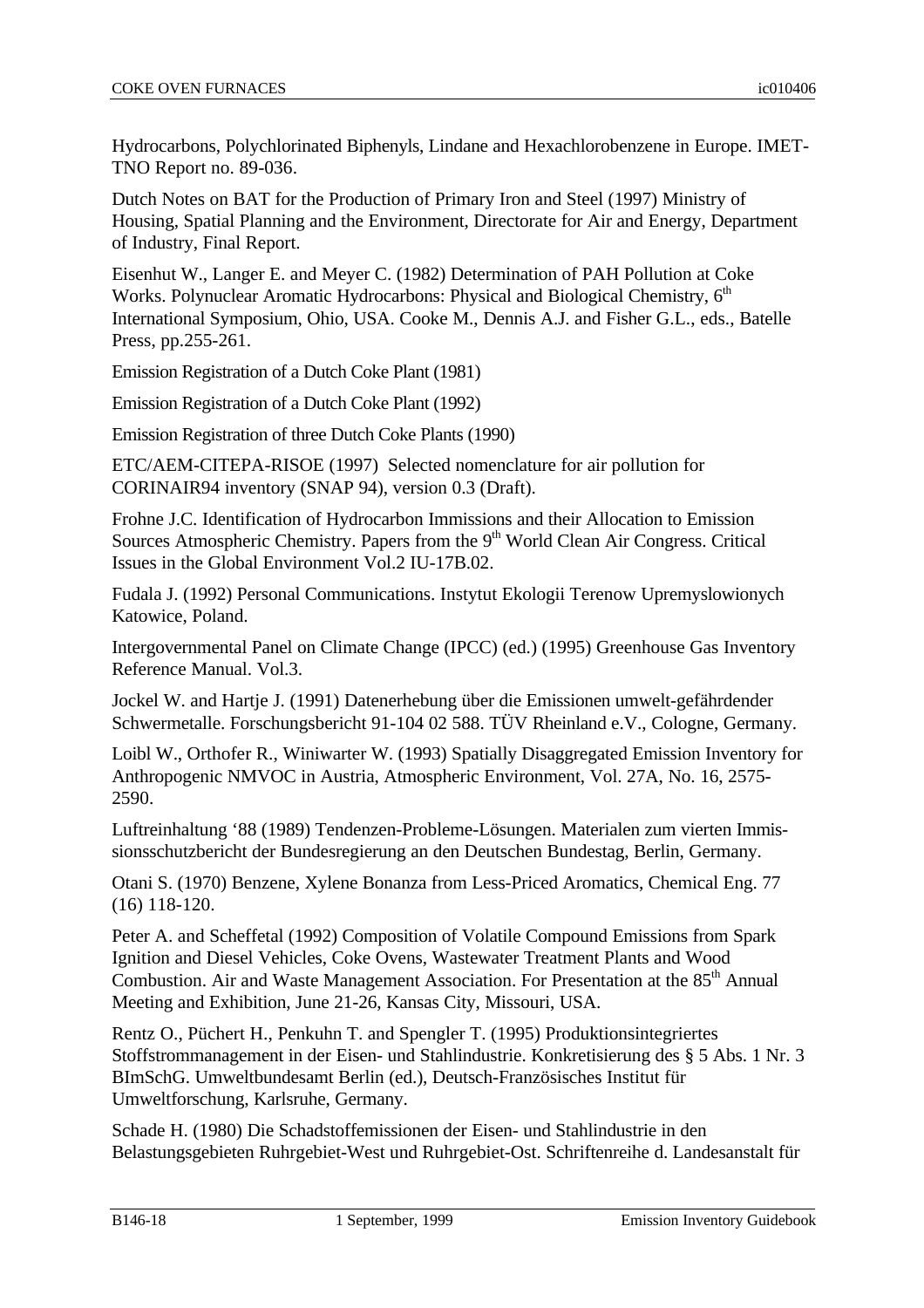Immissionsschutz des Landes. NRW 52 pp. 55-62.

US-EPA (1985) Compilation of Air Pollutant Emission Factors, Vol. 1. Stationary Point and Area Sources AP42  $4^{\text{th}}$ ed. Suppl.A/1986 Suppl.B/1988 Suppl.C/1990.

US-EPA (1985b) Coke Oven Emissions from Wet-Coal Charged By-product Coke Oven Batteries, U. S. Environmental Protection Agency, Research Triangle Park, North Carolina.

US-EPA (1990) Profile Coke Dust.

Van Osdell D. W. et. al. (1979) Environmental Assessment of Coke By-product Recovery Plants, EPA Report No. 600/2-79-016, Ind. Environm. Research Lab., U. S. EPA, Research Triangle Park, North Carolina.

VOC (1980) Volatile Organic Compound. Species Data Manual. 2nded. EPA 450/4-80-015 (PB 81-119455).

Winnacker, Küchler (1982) Chemische Technologie. Munich, Germany.

World Bank Group (1997) Pollution Prevention and Abatement Handbook, Part III.

# **18 BIBLIOGRAPHY**

For a detailed bibliography the primary literature mentioned in AP 42 or the PARCOM-ATMOS Manual may be used.

#### **19 RELEASE VERSION, DATE AND SOURCE**

| Version:            | Draft 2.2                                                                                                                                                                                                                                                      |
|---------------------|----------------------------------------------------------------------------------------------------------------------------------------------------------------------------------------------------------------------------------------------------------------|
| Date :              | January 1998                                                                                                                                                                                                                                                   |
| Updated by:         | Rentz, O.; Karl, U.<br>French-German Institute for Environmental Research<br>University of Karlsruhe (TH)<br>Hertzstraße 16, Bau 06.33<br>D-76187 Karlsruhe<br><b>Federal Republic of Germany</b><br>Tel.: 0049-721-608-4460 or -4569<br>Fax.: 0049-721-758909 |
| Original Author:    | J.J.M.Berdowski, P. Verhoeve, C. Veldt<br>TNO,<br>P.O. Box 6011,<br>2600 JA Delft,<br>The Netherlands                                                                                                                                                          |
| With support from : | Rentz, Otto; Oertel, Dagmar<br><b>Institute for Industrial Production</b><br>University of Karlsruhe (TH)                                                                                                                                                      |